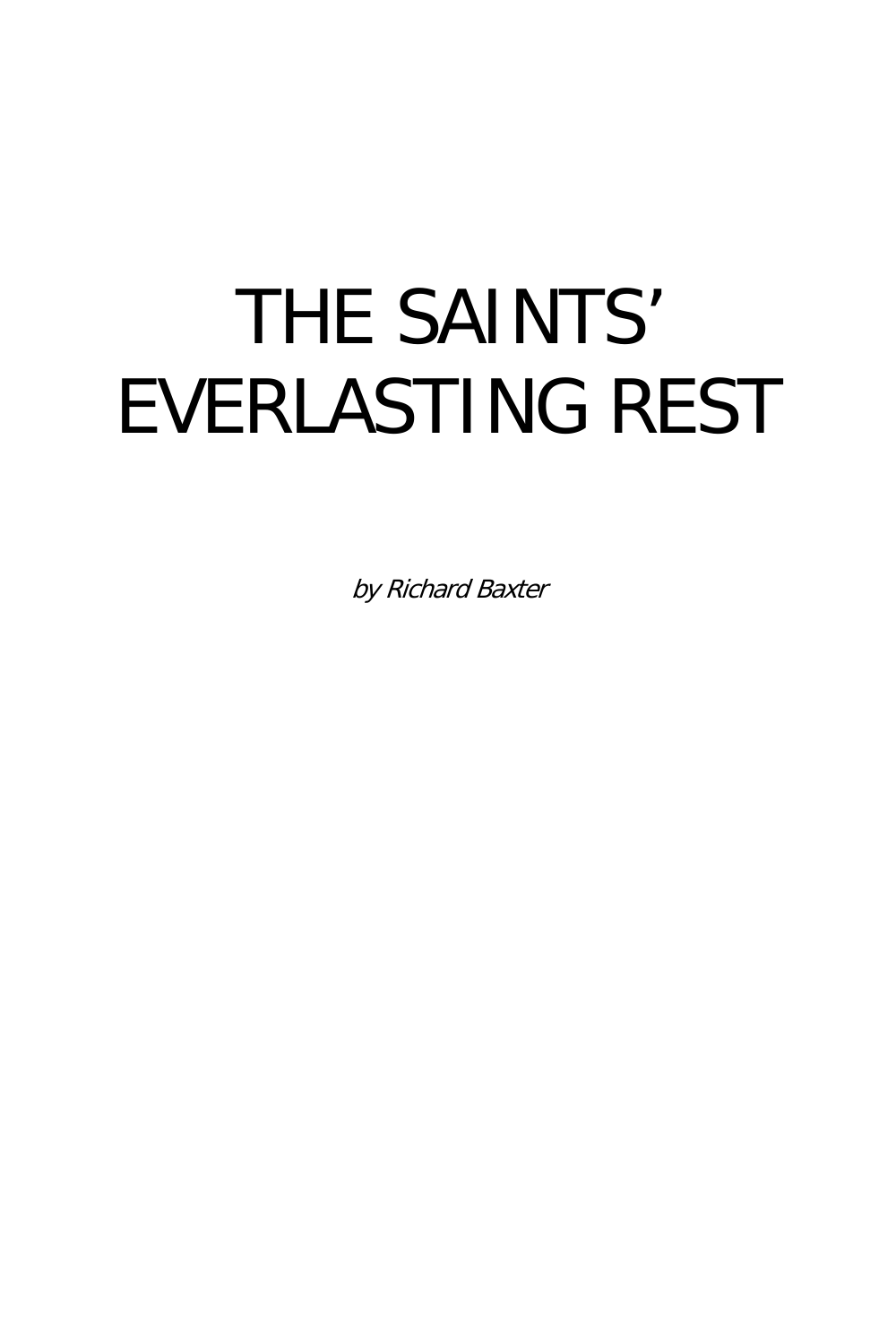# THE SAINTS' EVERLASTING REST BY THE REV. RICHARD BAXTER ABRIDGED BY BENJAMIN FAWCETT, A.M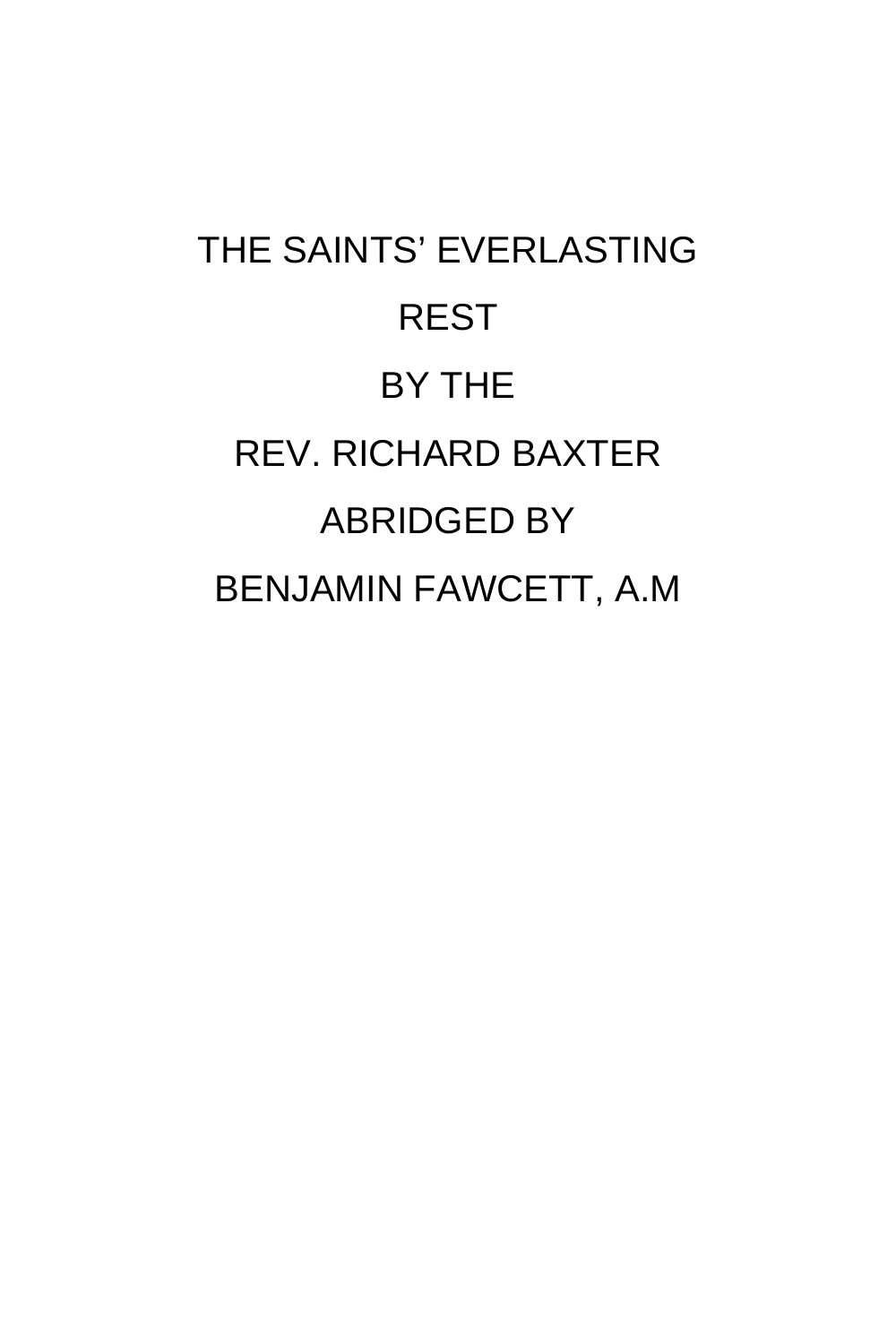## **PREFATORY NOTICE**

MR. RICHARD BAXTER, the author of the Saints' Rest; so well known to the world by this and many other excellent and useful writings, was a learned, laborious, and eminently holy divine of the last age. He was born near Shrewsbury in 1615, and died at London in 1691.

His ministry, in an unsettled state, was for many years employed with great and extensive success both in London and in several parts of the country; but he was no where fixed so long, or with such entire satisfaction to himself, and apparent advantage to others, as at Kidderminster. His abode there was indeed interrupted, partly by his bad health, but chiefly by the calamities of a civil war; yet in the whole it amounted to sixteen years; nor was it by any means the result of his own choice, or that of the inhabitants of Kidderminster, that he never settled there again, after his going from thence in 1660. Before his coming thither, the place was overrun with ignorance and profaneness; but, by the Divine blessing on his wise and faithful cultivation, the fruits of righteousness sprung up in rich abundance. He at first found but a single instance or two of daily family prayer in a whole street; and on his going away but one family or two could be found in some streets that continued to neglect it. And on Lord's days, instead of the open profanation to which they had been so long accustomed, a person in passing through the town in the intervals of public worship, might overhear hundreds of families engaged in singing psalms, reading the Scriptures and other good books, or such sermons as they had taken down while they heard them from the pulpit. His care of the souls committed to his charge, and the success of his labors among them, were truly remarkable; for the number of his stated communicants rose to six hundred, of whom he himself declared there were not twelve concerning whose sincere piety he had not reason to entertain a good hope. Blessed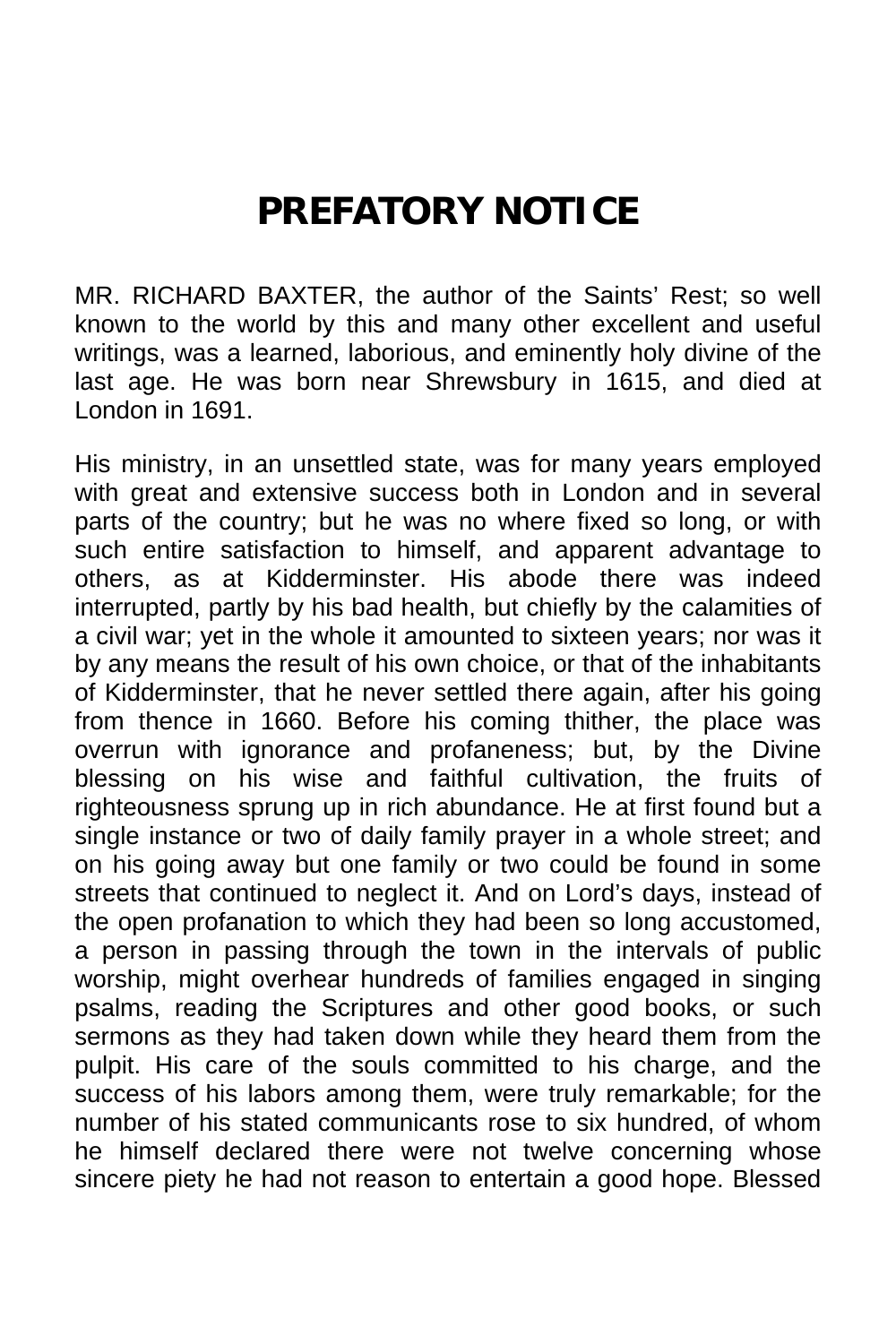be God, the religious spirit which was thus happily introduced, is yet to be traced in the town and neighborhood in some degree; (O that it were in a greater!) and in proportion as that spirit remains, the name of Mr. Baxter continues in the most honorable and affectionate remembrance.

As a writer, he has the approbation of some of his greatest contemporaries, who best knew him, and were under no temptation to be partial in his favor. Dr. Barrow said, "His practical writings were never mended, and his controversial ones seldom confuted." With a view to his casuistical writings, the honorable Robert Boyle declared, "He was the fittest man of the age for a casuist, because he feared no man's displeasure, nor hoped for any man's preferment." Bishop Wilkins observed of him, "that he had cultivated every subject he had handled; that if he had lived in the primitive times, he would have been one of the fathers of the church; and that it was enough for one age to produce such a person as Mr. Baxter." Archbishop Usher had such high thoughts of him, that by his earnest importunity he put him upon writing several of his practical discourses, particularly that celebrated piece, his Call to the Unconverted. Dr. Manton, as he freely expressed it, "thought Mr. Baxter came nearer the apostolical writings than any man in the age." And it is both as a preacher and a writer that Dr. Bates considers him, when, in his funeral sermon he says, "In his sermons there was a rare union of arguments and motives to convince the mind and gain the heart. All the fountains of reason and persuasion were open to his discerning eye. There was no resisting the force of his discourses, without denying reason and divine revelation. He had a marvelous facility and copiousness in speaking. There was a noble negligence in his style, for his great mind could not stoop to the affected eloquence of words; he despised flashy oratory, but his expressions were clear and powerful; so convincing the understanding, so entering into the soul, so engaging the affections, that those were as deaf as adders who were not charmed by so wise a charmer. He was animated with the Holy Spirit, and breathed celestial fire, to inspire heat and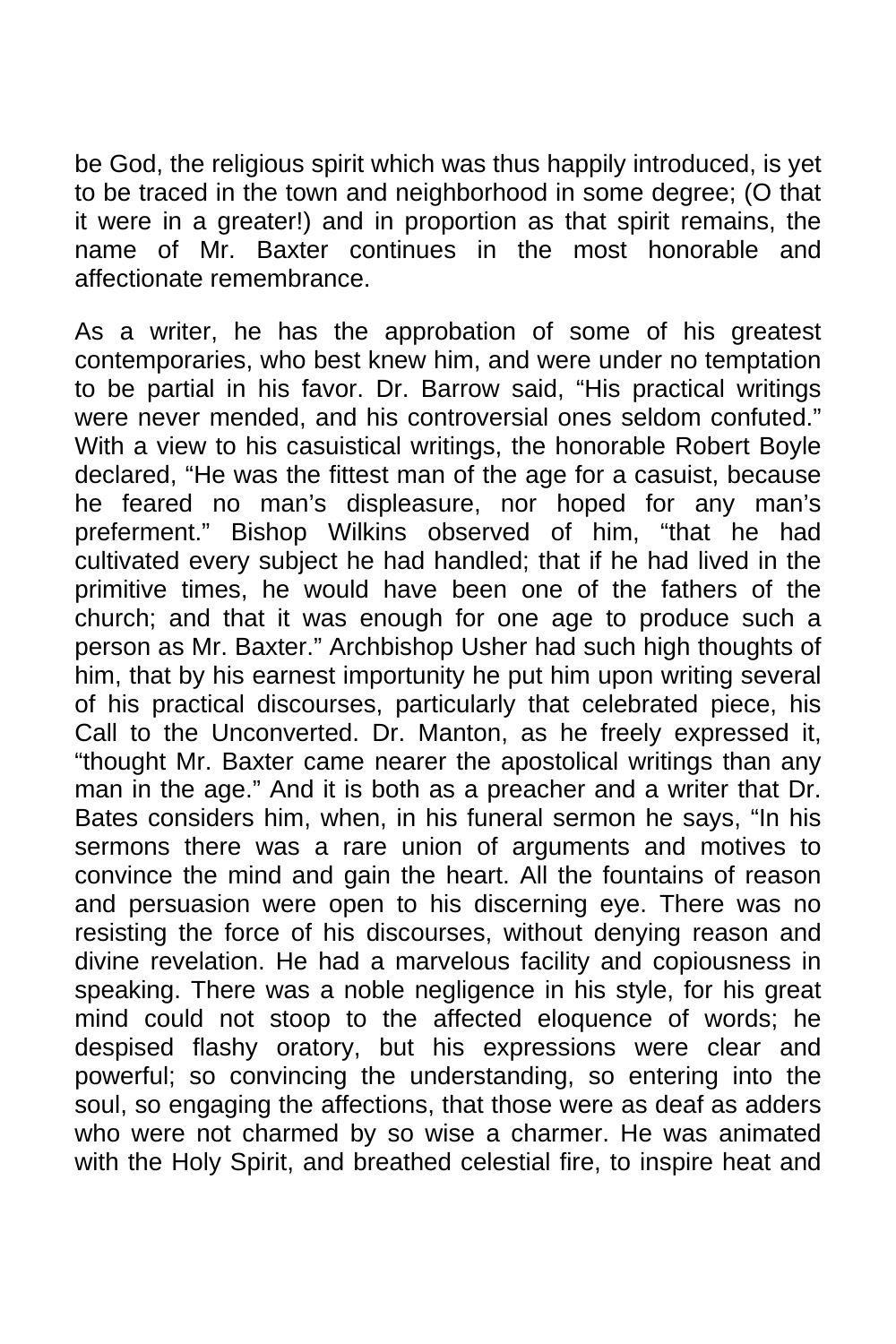life into dead sinners, and to melt the obdurate in their frozen tomb. His books, for their number, (which it seems were more than one hundred and twenty,) and variety of matter in them, make a library. They contain a treasure of controversial, casuistical, and practical divinity. His books of practical divinity have been effectual for more numerous conversions of sinners to God, than any printed in our time; and while the church remains on earth, will be of continual efficacy to recover lost souls. There is a vigorous pulse in them, that keeps the reader awake and attentive." To these testimonies may not improperly be added that of the editors of his practical works in four folio volumes; in the preface to which they say, "Perhaps there are no writings among us that have more of a true Christian sprit, a greater mixture of judgment and affection, or a greater tendency to revive pure and undefiled religion; that have been more esteemed abroad, or more blessed at home, for awakening the secure, instructing the ignorant, confirming the wavering, comforting the dejected, recovering the profane, or improving such as are truly serious, than the practical works of this author." Such were the apprehensions of eminent persons who were well acquainted with Mr. Baxter and his writings. It is therefore the less remarkable that Mr. Addison, from an accidental and very imperfect acquaintance, but with his usual pleasantness and candor, should mention the following incident: "I once met with a page of Mr. Baxter. Upon the perusal of it I conceived so good an idea of the author's piety that I bought the whole book."

Whatever other causes might concur, it must chiefly be ascribed to Mr. Baxter's distinguished reputation as a preacher and a writer, that, presently after the Restoration, he was appointed one of the chaplains in ordinary to King Charles II. and preached once before him in that capacity; as also that he had an offer made him, by Lord Chancellor Clarendon, of the bishopric of Hereford, which, in a respectful letter to his lordship, he saw proper to decline.

The Saints' Rest is deservedly esteemed one of the most valuable parts of his practical works. He wrote it when he was far from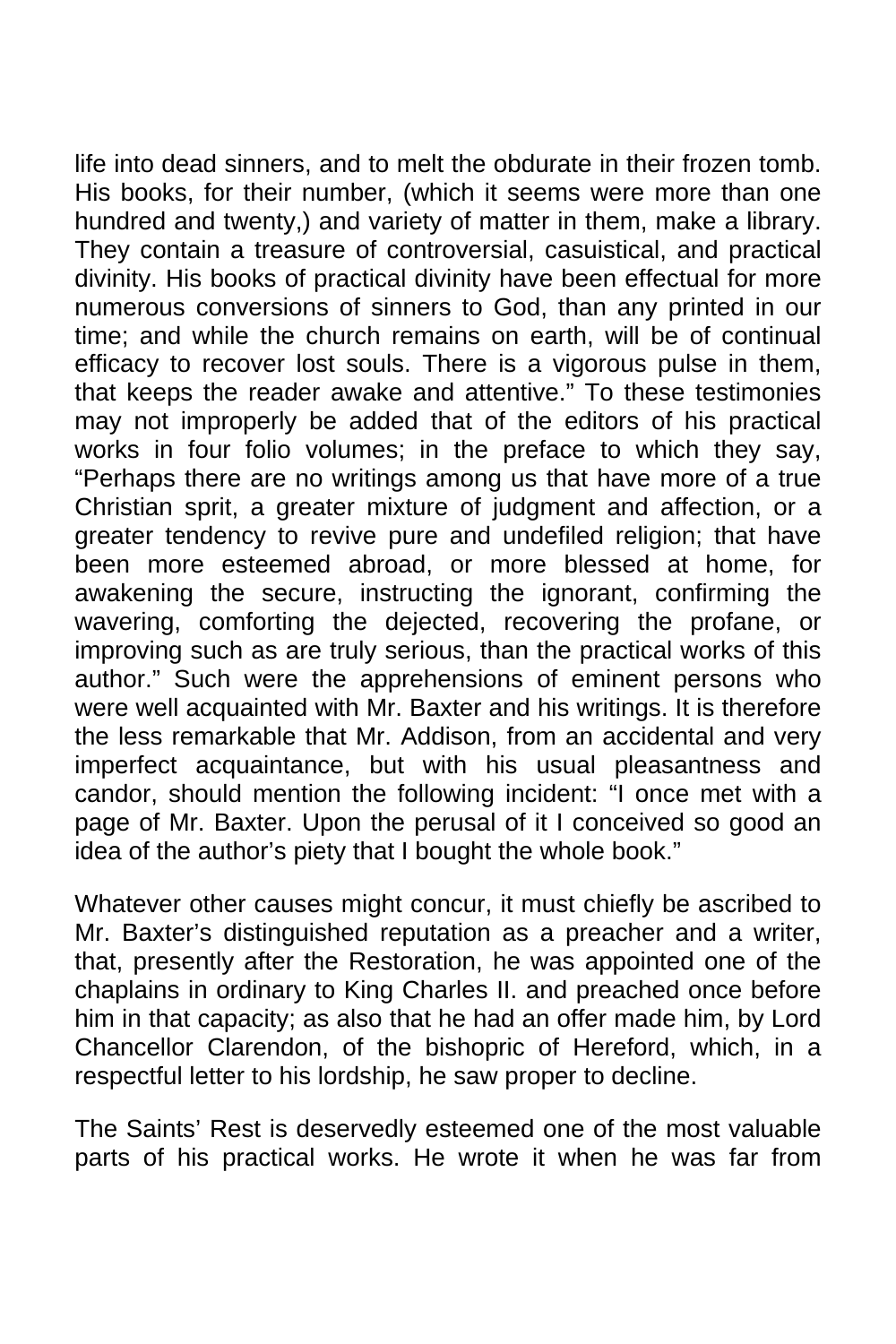home, without any book to consult but his Bible, and in such an ill state of health as to be in continual expectation of death for many months; and therefore, merely for his own use, he fixed his thoughts on this heavenly subject, "which," says he, "hath more benefited me than all the studies of my life." At this time he could be little more than thirty years old. He afterwards preached over the subject in his weekly lecture at Kidderminster, and in 1650 published it; indeed it appears to have been the first that ever he published of all his practical writings. Of this book Dr. Bates says, "It was written by him when languishing in the suspense of life and death, but has the signatures of his holy and vigorous mind. To allure our desires, he unveils the sanctuary above, and discovers the glories and joys of the blessed in the Divine presence, by a light so strong and lively, that all the glittering vanities of this world vanish in the comparison, and a sincere believer will despise them, as one of mature age does the toys and baubles of children. To excite our fear, he removes the screen, and makes the everlasting fire of hell so visible, and represents the tormenting passions of the damned in such dreadful colors, as, if duly considered, would check and control the unbridled, licentious appetites of the most sensual wretches."

Heavenly rest is a subject in its own nature so universally important and interesting, and at the same time so truly engaging and delightful, as sufficiently accounts for the great acceptance which this book has met with; and partly, also, for the uncommon blessing which has attended Mr. Baxter's manner of treating the subject, both from the pulpit and the press. For where are the operations of Divine grace more reasonably to be expected, or where have they, in fact, been more frequently discerned, than in concurrence with the best adapted means? And should it appear that persons of distinguishing judgment and piety have expressly ascribed their first religious impressions to the hearing or reading the important sentiments contained in this book; or, after a long series of years, have found it both the counterpart and the improvement of their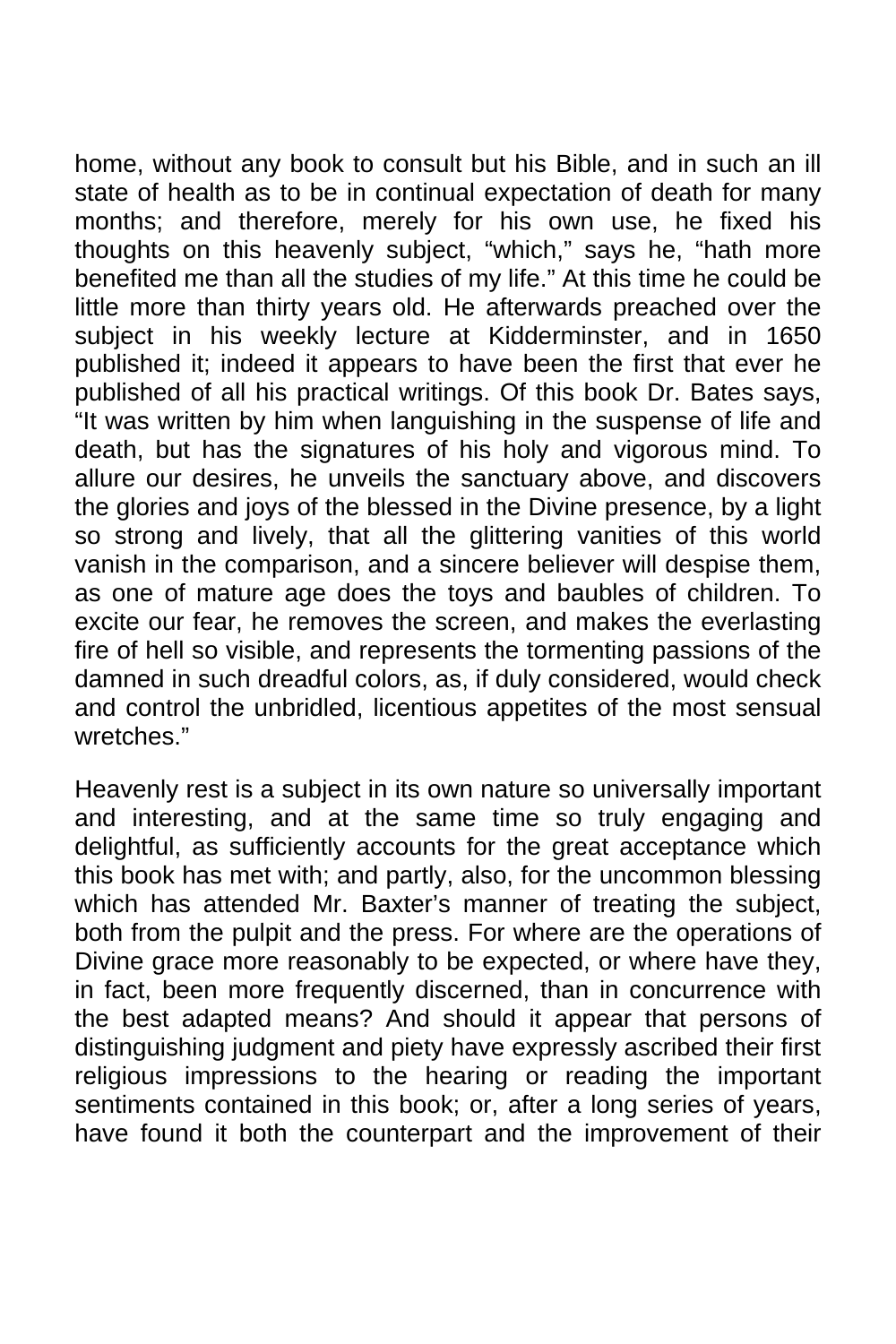own divine life; will not this be thought a considerable recommendation of the book itself?

Among the instances of persons that dated their true conversion from hearing the sermons on the Saints' Rest when Mr. Baxter first preached them, was the Rev. Thomas Doolittle, M. A. who was a native of Kidderminster, and at that time a scholar about seventeen years old, whom Mr. Baxter himself afterward sent to Pembroke Hall, in Cambridge, where he took his degree. Before his going to the university, he was upon trial as an attorney's clerk, and under that character, being ordered by his master to write something on a Lord's day, he obeyed with great reluctance, and the next day returned home, with an earnest desire that he might not apply himself to any thing, as the employment of life, but serving Christ in the ministry of the Gospel. His praise is yet in the churches, for his pious and useful labors as a minister, a tutor and a writer.

In the life of the Rev. John Janeway, Fellow of King's College, Cambridge, who died in 1657, we are told that his conversion was, in a great measure, occasioned by his reading the Saints' Rest. And in a letter which he afterwards wrote to a near relative, speaking with a more immediate reference to that part of the book which treats of heavenly contemplation, he says, "There is a duty, which, if it were exercised, would dispel all cause of melancholy: I mean heavenly meditation and contemplation of the things to which the true Christian religion tends. If we did but walk closely with God one hour in a day in this duty, O what influence would it have upon the whole day besides, and, duly performed, upon the whole life! This duty, with its usefulness, manner, and directions, I knew in some measure before, but had it more pressed upon me by Mr. Baxter's Saints' Everlasting Rest, a book that can scarce be overvalued, and for which I have cause for ever to bless God." This excellent young minister's life is worth reading, were it only to see how delightfully he was engaged in heavenly contemplation, according to the directions in the Saints' Rest.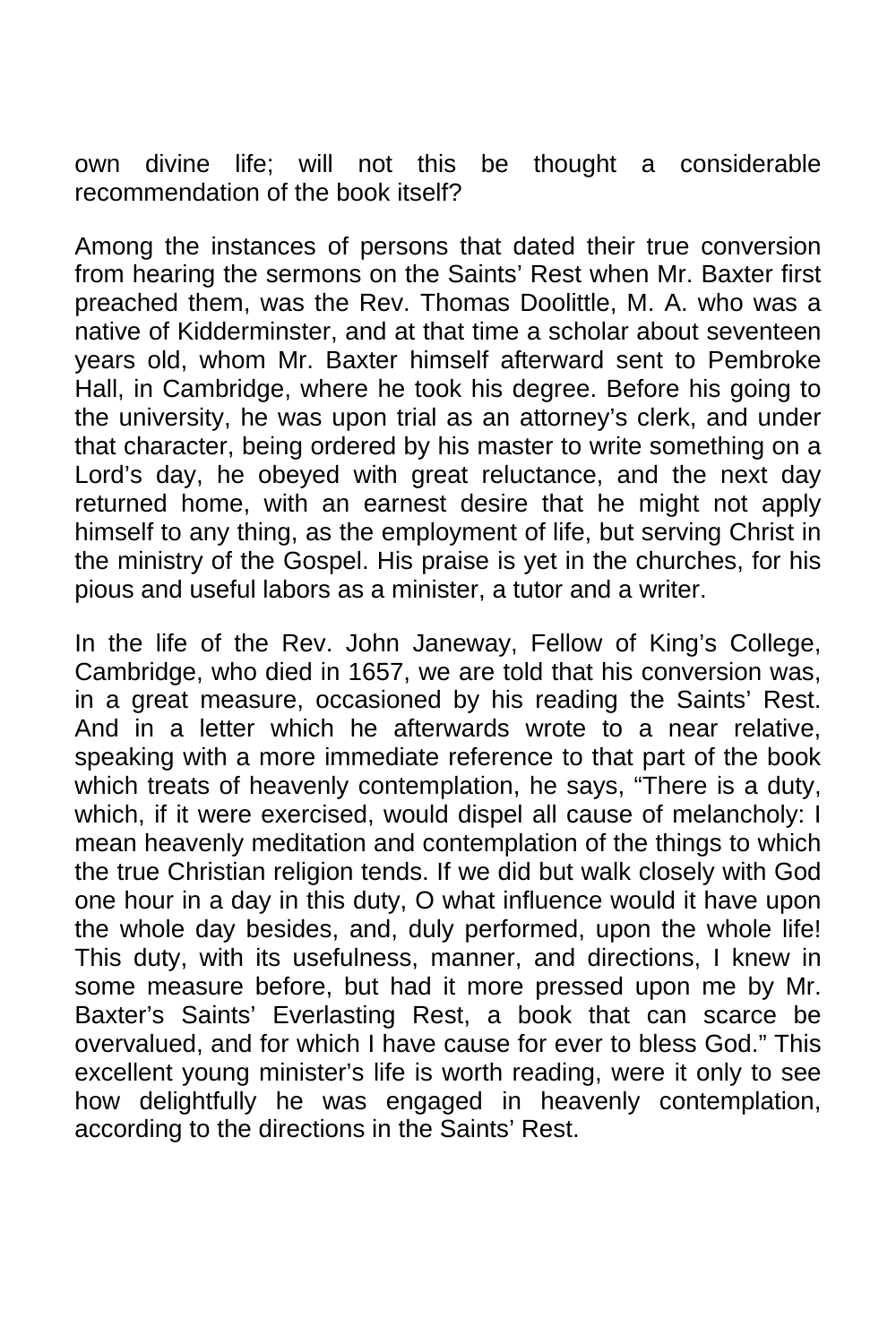It was the example of heavenly contemplation, at the close of this book, which the Rev. Joseph Alleine so frequently quoted in conversation, with this solemn introduction, "Most divinely says that man of God, holy Mr. Baxter."

Dr. Bates, in his funeral sermon, dedicated to Sir Henry Ashurst, says to that religious gentleman and most distinguished friend and executor of Mr. Baxter, "He was most worthy of your highest esteem and love; for the first impressions of heaven upon your soul were in reading his invaluable book of the Saints' Everlasting Rest."

In the life of the Rev. Matthew Henry we have the following character given us of Robert Warburton, Esq. of Grange, the son of the eminently religious Judge Warburton, and the father of Mr. Matthew Henry's second wife. "He was a gentlemen that greatly affected retirement and privacy, especially in the latter part of his life; the Bible and Mr. Baxter's Saints' Everlasting Rest used to lie daily before him on the table in his parlor; he spent the greatest part of his time in reading and prayer."

In the life of that honorable and most religious knight Sir Nathaniel Barnardiston, we are told that "he was constant in secret prayer and reading the Scriptures; afterwards he read other choice authors; but not long before his death he took a singular delight in reading Mr. Baxter's Saints' Everlasting Rest and preparations thereunto; which was esteemed a gracious event of Divine Providence, sending it as a guide to bring him more speedily and directly to that rest."

Besides persons of eminence, to whom this book has been precious and profitable, we have an instance, in the Rev. James Janeway's Token for Children, of a little boy, whose piety was so discovered and promoted by reading it, as the most delightful book to him, next to the Bible, that the thoughts of everlasting rest seemed, even while he continued in health, to swallow up all other thoughts; and he lived in a constant preparation for it, and appeared more like one that was ripe for glory, than an inhabitant of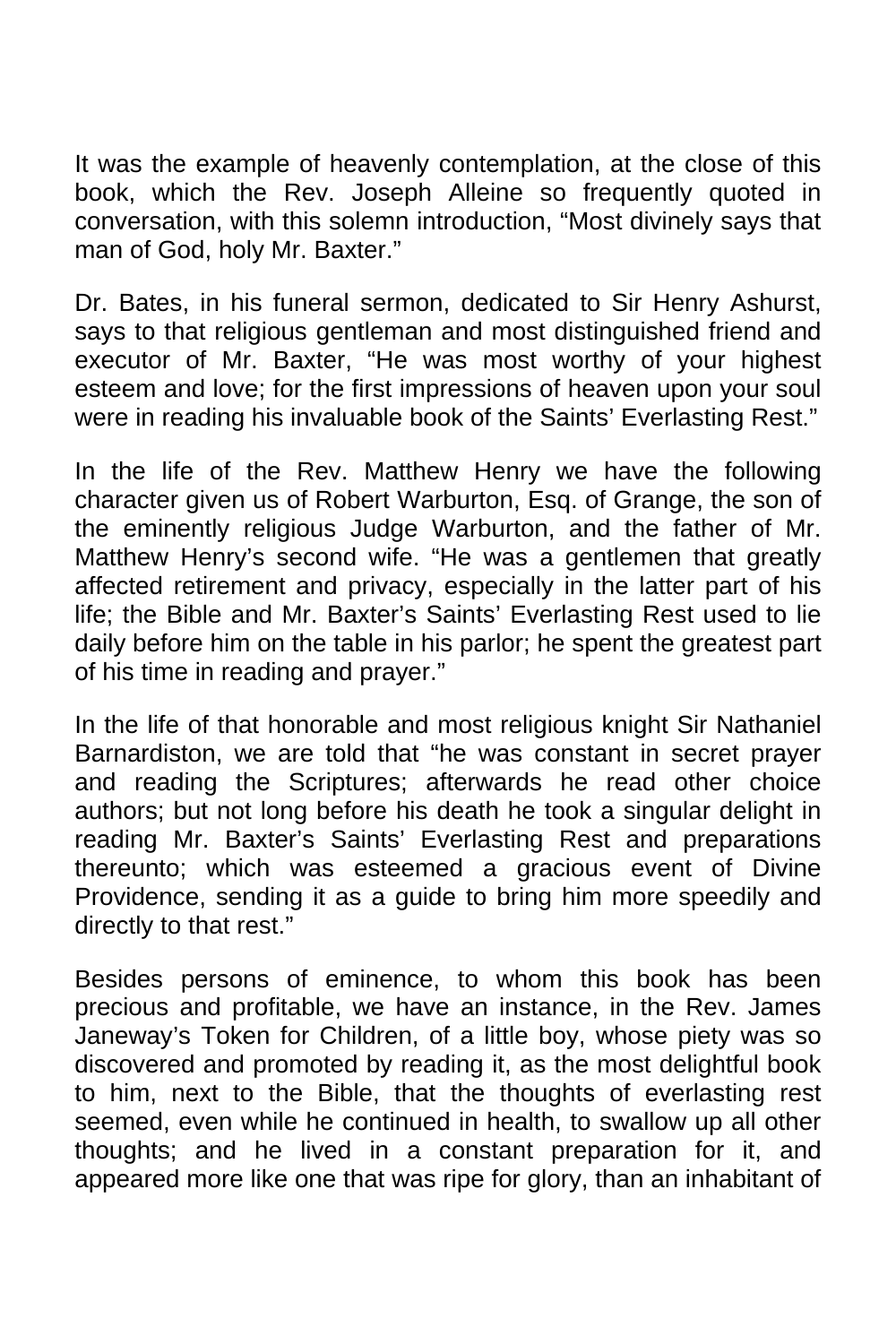this lower world. And when he was in the sickness of which he died before he was twelve years old, he said, "I pray, let me have Mr. Baxter's book, that I may read a little more of eternity before I go into it."

Nor is it less observable that Mr. Baxter himself, taking notice, in a paper found in his study after his death, what a number of persons were converted by reading his Call to the Unconverted, accounts of which he had received by letter every week, expressly adds, "This little book, the Call to the Unconverted, God hath blessed with unexpected success, beyond all that I have written, except the Saints' Rest." With an evident reference to this book, and even during the life of the author, the pious Mr. Flavel affectionately says, "Mr. Baxter is almost in heaven — living in the daily views and cheerful expectation of the saints' everlasting rest with God; and is left for a little while among us, as a great example of the life of faith." And Mr. Baxter himself says, in his preface to his Treatise of Self-Denial, "I must say, that of all the books which I have written, I peruse none so often for the use of my own soul in its daily work, as my Life of Faith, this of Self-Denial, and the last part of the Saints' Rest." On the whole, it is not without good reason that Dr. Calamy remarks concerning it, "This is a book for which multitudes will have cause to bless God for ever."

This excellent and useful book now appears in the form of an abridgment and therefore, it is presumed, will be the more likely, under the Divine blessing, to diffuse its salutary influence among those that would otherwise have wanted opportunity or inclination to read over the larger volume. In reducing it to this smaller size, I have been very desirous to do justice to the author, and at the same time promote the pleasure and profit of the serious reader. And I hope these ends are in some measure answered; chiefly by dropping things of a digressive, controversial, or metaphysical nature; together with prefaces, dedications, and various allusions to some peculiar circumstances of the last age; and particularly by throwing several chapters into one, that the number of them may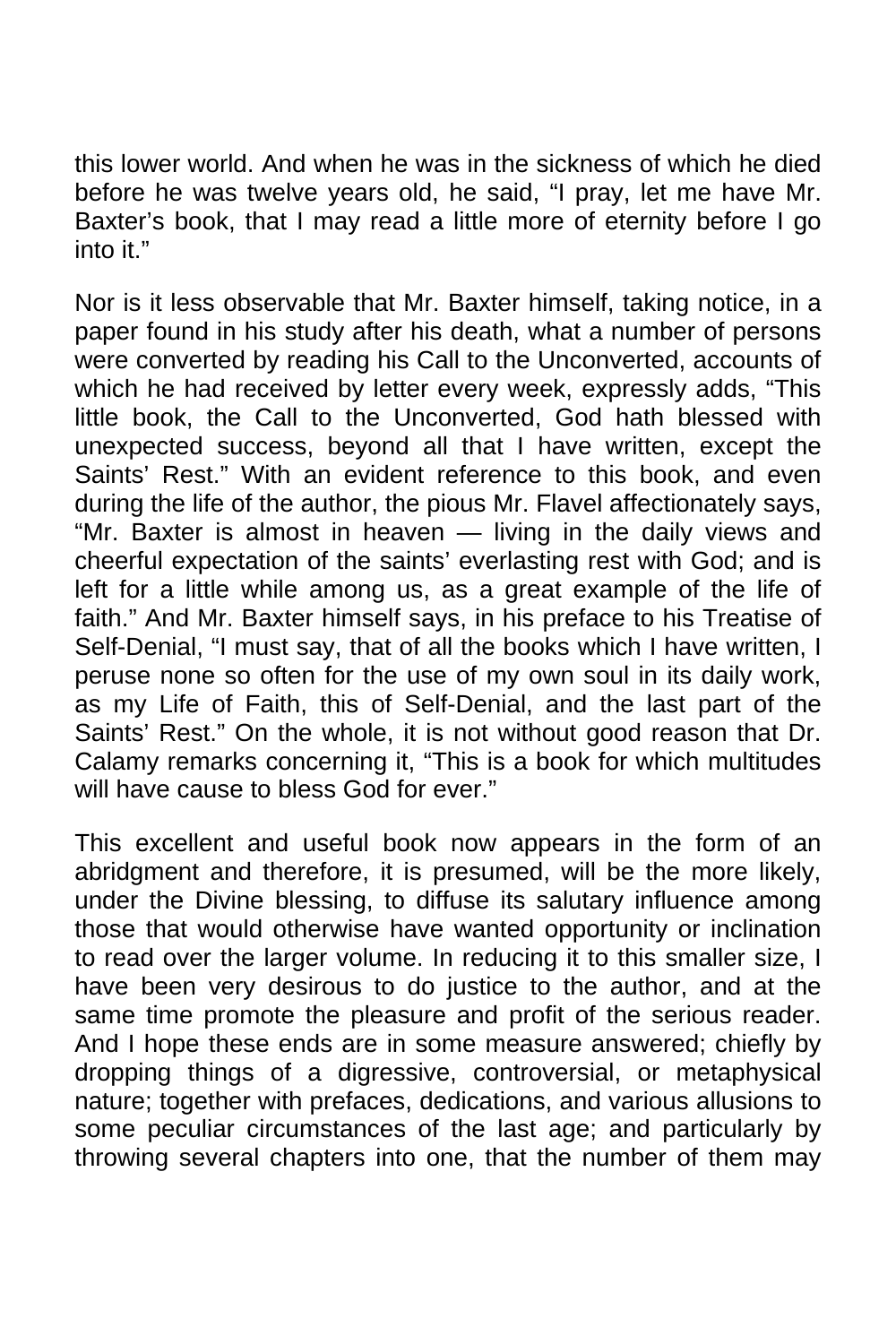better correspond with the size of the volume; and sometimes by altering the form, but not the sense, of a period, for the sake of brevity; and when an obsolete phrase occurred, changing it for one more common and intelligible. I should never have thought of attempting this work, if it had not been suggested and urged by others; and by some very respectable names, of whose learning, judgment and piety I forbear to avail myself. However defective this performance may appear, the labor of it (if it may be called a labor) has been, I bless God, one of the most delightful labors of my life.

Certainly the thoughts of everlasting rest may be as delightful to souls in the present day, as they have ever been to those of past generations. I am sure such thoughts are as absolutely necessary now; nor are temptations to neglect them either fewer or weaker than formerly. The worth of everlasting rest is not felt, because a thousand trifles are preferred before it. But were the divine reasonings of this book duly attended to, (and O that the Spirit and grace of the Redeemer may make them so!) then an age of vanity would become serious; minds enervated by sensuality would soon resume the strength of reason, and display the excellence of Christianity; the delusive names of pleasure would be blotted out by the glorious reality of heavenly joy upon earth; every station and relation in life would be filled up with the propriety and dignity of serious religion; every member of society would then effectually contribute to the beauty and happiness of the whole; and every soul would be ready for life or death, for one world or another, in a wellgrounded and cheerful persuasion of having secured a title to that rest which remaineth to the people of God.

B.F. KIDDERMINSTER, Dec. 25th, 1758.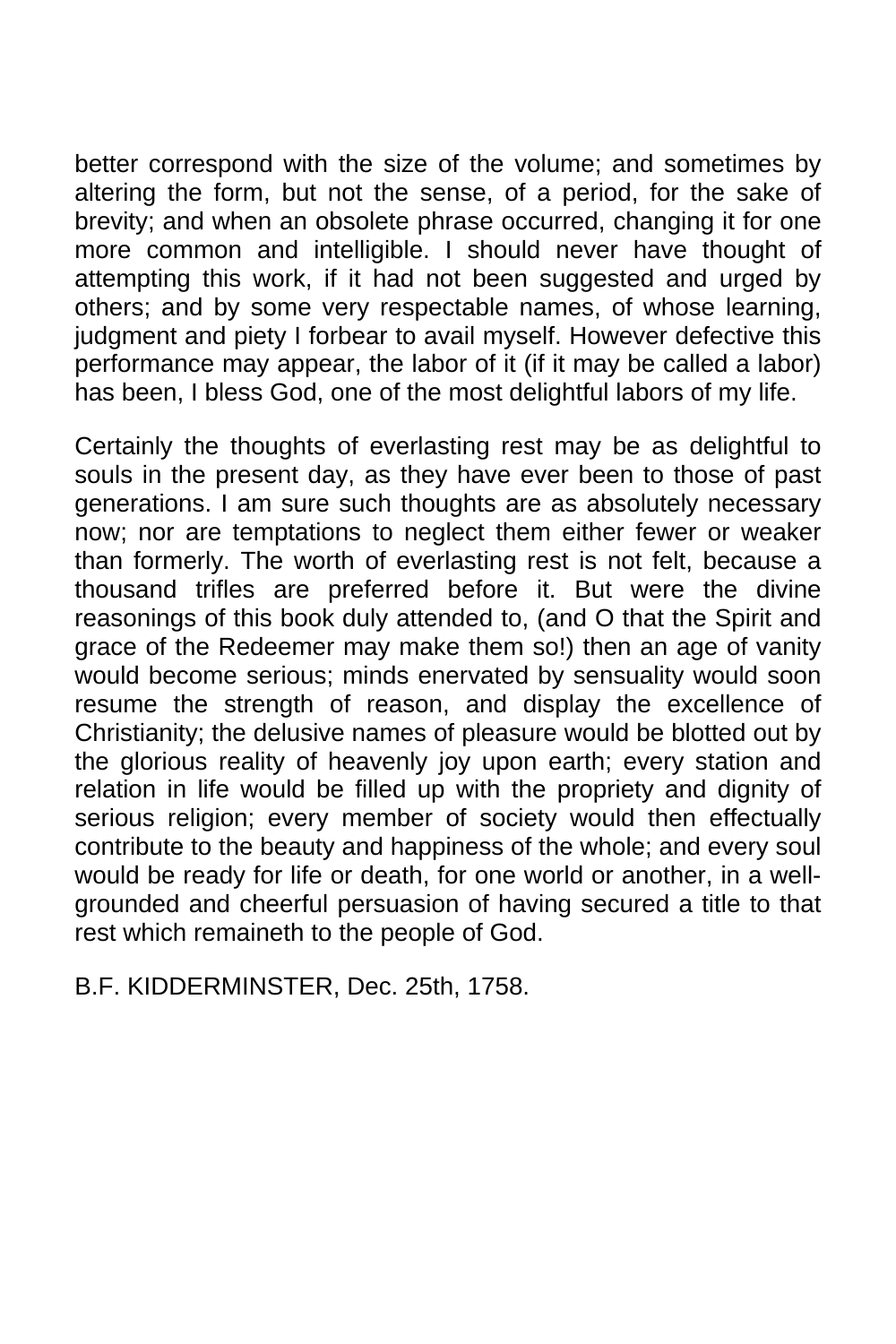"*There remaineth therefore a rest unto the people of God*." Hebrews 4:9.

#### **CHAPTER 1**

#### THE INTRODUCTION TO THE WORK, WITH SOME ACCOUNT OF THE NATURE OF THE SAINTS' REST

The important design of the apostle in the text, to which the author earnestly bespeaks the attention of the reader. The saints' rest defined, with a general plan of the work. That this rest presupposes. The author's humble sense of his inability fully to show what this rest contains. It contains,

1. A ceasing from means of grace;

2. A perfect freedom from all evils;

3. The highest degree of the saints' personal perfection, both in body and soul;

4. The nearest enjoyment of God, the chief good;

5. A sweet and constant action of all the powers of soul and body in this enjoyment of God.

IT was not only our interest in God, and actual enjoyment of him, which was lost in Adam's fall, but all spiritual knowledge of him, and true disposition towards such a felicity. When the Son of God comes with recovering grace, and discoveries of a spiritual and eternal happiness and glory, he finds not faith in man to believe it. As the poor man, that would not believe any one had such a sum as a hundred pounds, it was so far above what he himself possessed, so men will hardly now believe there is such a happiness as once they had, much less as Christ hath now procured. When God would give the Israelites his Sabbaths of rest,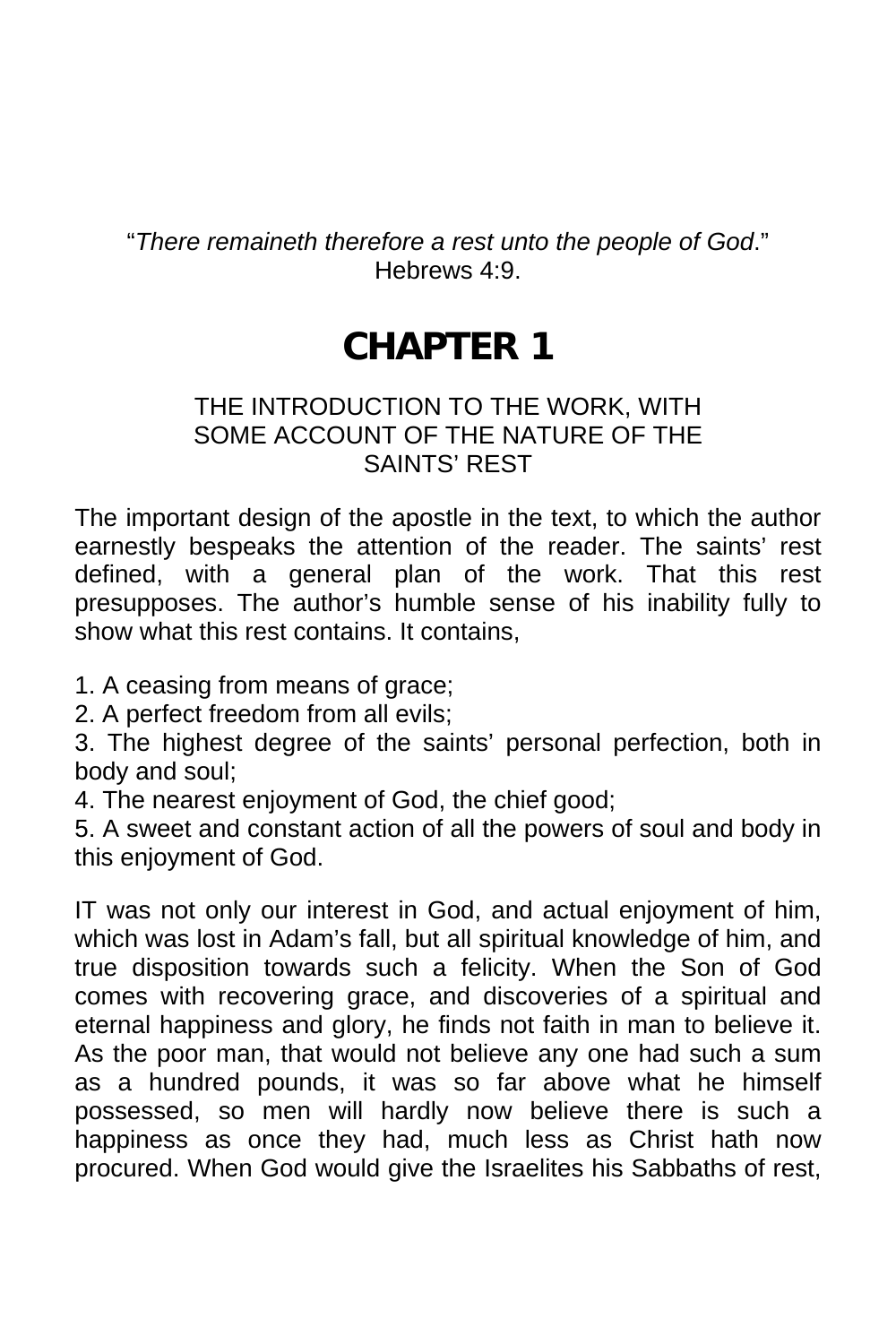in a land of rest, it was harder to make them believe it, than to overcome their enemies, and procure it for them. And when they had it, only as a small intimation and earnest of an incomparably more glorious rest through Christ, they yet believe no more than they possess, but say, with the epicure at the feast, Sure there is no other heaven but this! or, if they expect more by the Messiah, it is only the increase of their earthly felicity. The apostle aims most of this Epistle against this obduracy, and dearly and largely proves that the end of all ceremonies and shadows is to direct them to Jesus Christ, the substance; and that the rest of Sabbaths, and Canaan, should teach them to look for a further rest, which indeed is their happiness. My text is his conclusion after divers arguments; a conclusion which contains the ground of all the believer's comfort, the end of all his duty and sufferings, the life and sum of all gospel promises and Christian privileges.

What more welcome to men under personal afflictions, tiring duties, disappointments, or sufferings, than rest? It is not our comfort only, but our stability. Our liveliness in all duties, our enduring of tribulation, our honoring of God, the vigor of our love, thankfulness, and all our graces; yea, the very being of our religion and Christianity depend on the believing, serious thoughts of our rest. And now, reader, whoever thou art, young or old, rich or poor, I entreat thee, and charge thee, in the name of thy Lord, who will shortly call thee to a reckoning, and judge thee to thy everlasting, unchangeable state, that thou give not these things the reading only, and so dismiss them with a bare approbation; but that thou set upon this work, and take God in Christ for thy only rest, and fix thy heart upon him above all. May the living God, who is the portion and rest of his saints, make these our carnal minds so spiritual, and our earthly hearts so heavenly that loving him, and delighting in him, may be the work of our lives; and that neither I that write, nor you that read this book, may ever be turned from this path of life; "lest, a promise being left us of entering into his rest," we should "come short of it," through our own unbelief or negligence.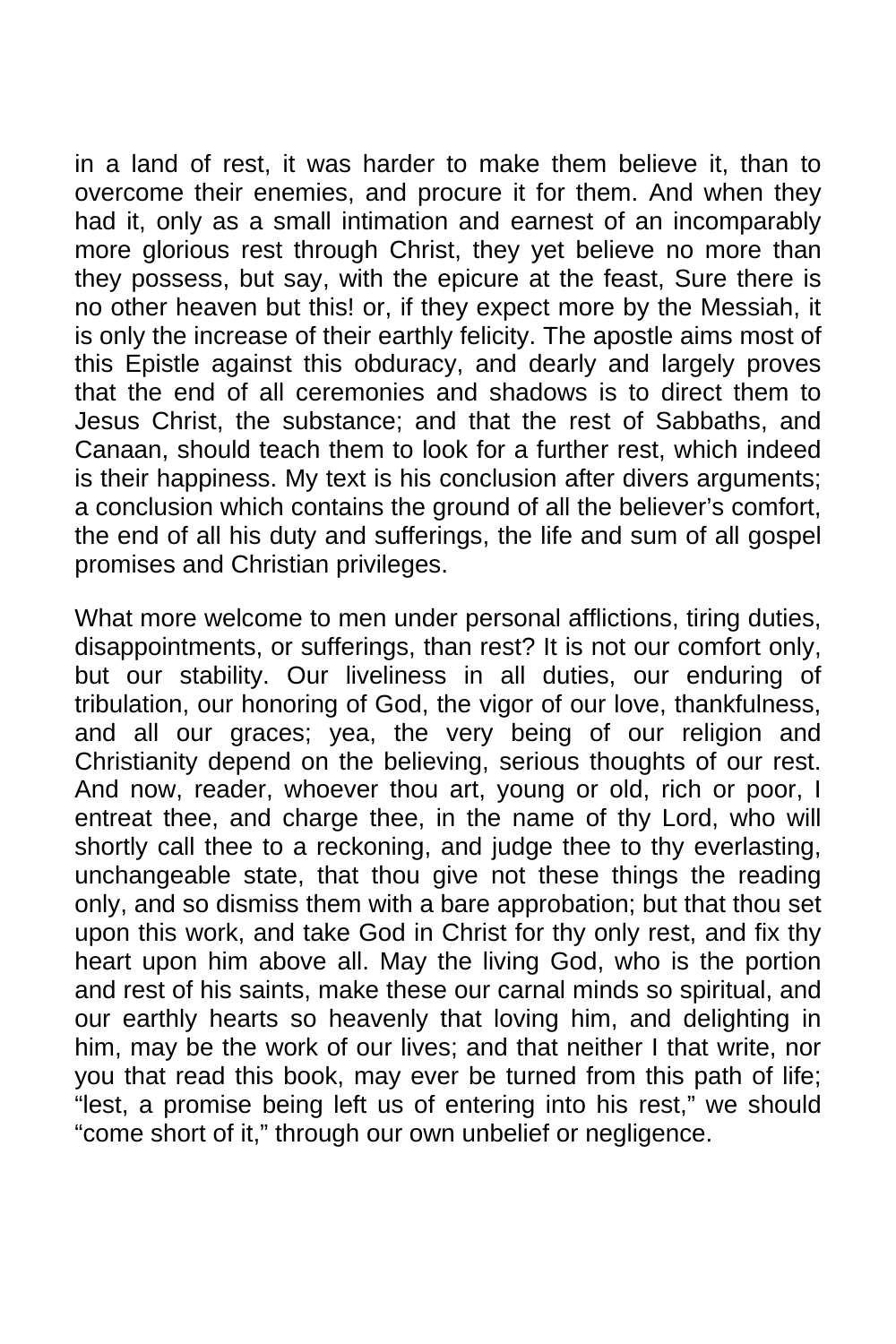The saints' rest is the most happy state of a Christian; or, it is the perfect endless enjoyment of God by the perfected saints, according to the measure of their capacity, to which their souls arrive at death, and both soul and body most fully after the resurrection and final judgment. According to this definition of the saints' rest, a larger account of its nature will be given in this chapter; of its preparatives, chap. 2; its excellencies, chap. 3 and chap. 4, the persons for whom it is designed. Further to illustrate the subject, some description will be given, chap. 5, of their misery who lose this rest; and chap. 6, who also lose the enjoyments of time, and suffer the torments of hell. Next will be shown, chap. 7, the necessity of diligently seeking this rest; chap. 8, how our title to it may he discerned; chap. 9, that they who discern their title to it should help those that cannot; and chap. 10, that this rest is not to be expected on earth. It will then be proper to consider, chap. 11, the importance of a heavenly life upon earth; chap. 12, how to live a heavenly life upon earth; chap. 13, the nature of heavenly contemplation, with the time, place and temper most fit for it; chap. 14, what use heavenly contemplation makes of consideration, affections, soliloquy and prayer: and likewise, chap. 15, how heavenly contemplation may be assisted by sensible objects, and guarded against a treacherous heart. Heavenly contemplation will be exemplified, chap. 16, and the whole work concluded.

There are some things necessarily presupposed in the nature of this rest: as,

That mortal men are the persons seeking it. For angels and glorified spirits have it already, and the devils and damned are past hope:

That they choose God only for their end and happiness. He that takes any thing else for his happiness is out of the way the first step:

That they are distant from this end. This is the woeful case of all mankind since the fall. When Christ comes with regenerating grace,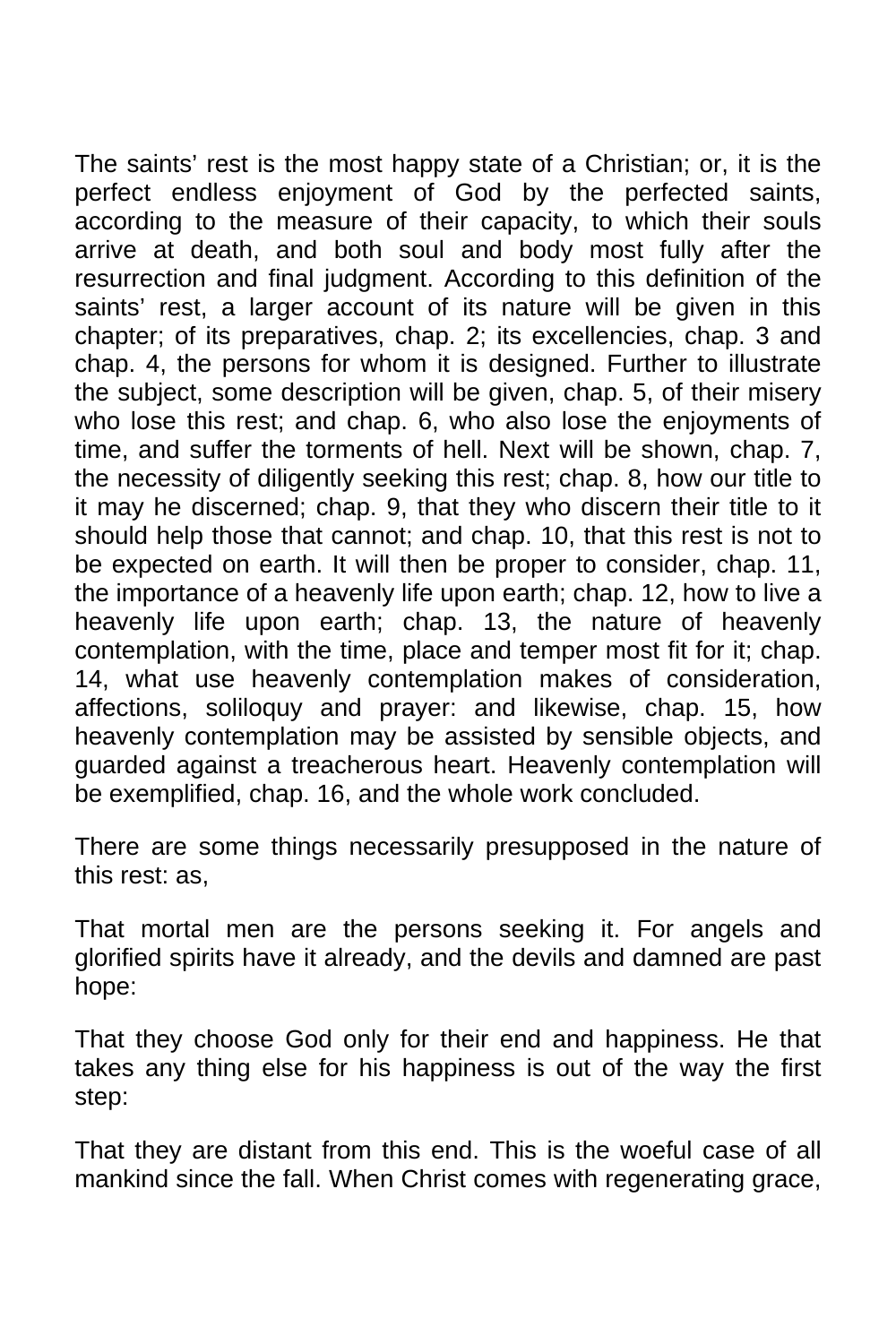he finds no man sitting still, but all posting to eternal ruin, and making haste toward hell; till, by conviction, he first brings them to a stand, and then, by conversion, turns their hearts and lives sincerely to himself. This end, and its excellency, is supposed to be known, and seriously intended. An unknown good moves not to desire or endeavor. And not only a distance from this rest, but the true knowledge of this distance, is also supposed. They that never yet knew they were without God, and in the way to hell, never yet knew the way to heaven. Can a man find he hath lost his God and his soul, and not cry, I am undone? The reason why so few obtain this rest, is, they will not be convinced that they are, in point of title, distant from it and, in point of practice, Contrary to it. Who ever sought for that which he knew not he had lost'? "They that be whole need not a physician, but they that are sick:"

The influence of a superior moving Cause is also supposed; else we shall all stand still, and not move toward our rest. If God move us not, we cannot move. It is a most necessary part of our Christian wisdom, to keep our subordination to God, and dependence on him. "We are not sufficient of ourselves to think any thing as of ourselves, but our sufficiency is of God." "Without me," says Christ, "ye can do nothing."

It is next supposed, that they who seek this rest have an inward principle of spiritual life. God does not move men like stones, but he endows them with life, not to enable them to move without him, but in subordination to himself, the first mover.

And further, this rest supposes such an actual tendency of soul toward it as is regular and constant, earnest and laborious. He that hides his talent shall receive the wages of a slothful servant. Christ is the door, the only way to this rest. "But strait is the gate and narrow is the way;" and we must strive, if we will enter; for "many will seek to enter in, and shall not be able; which implies, "that the kingdom of heaven suffereth violence." Nor will it bring us to the end of the saints, if we begin in the spirit and end in the flesh. He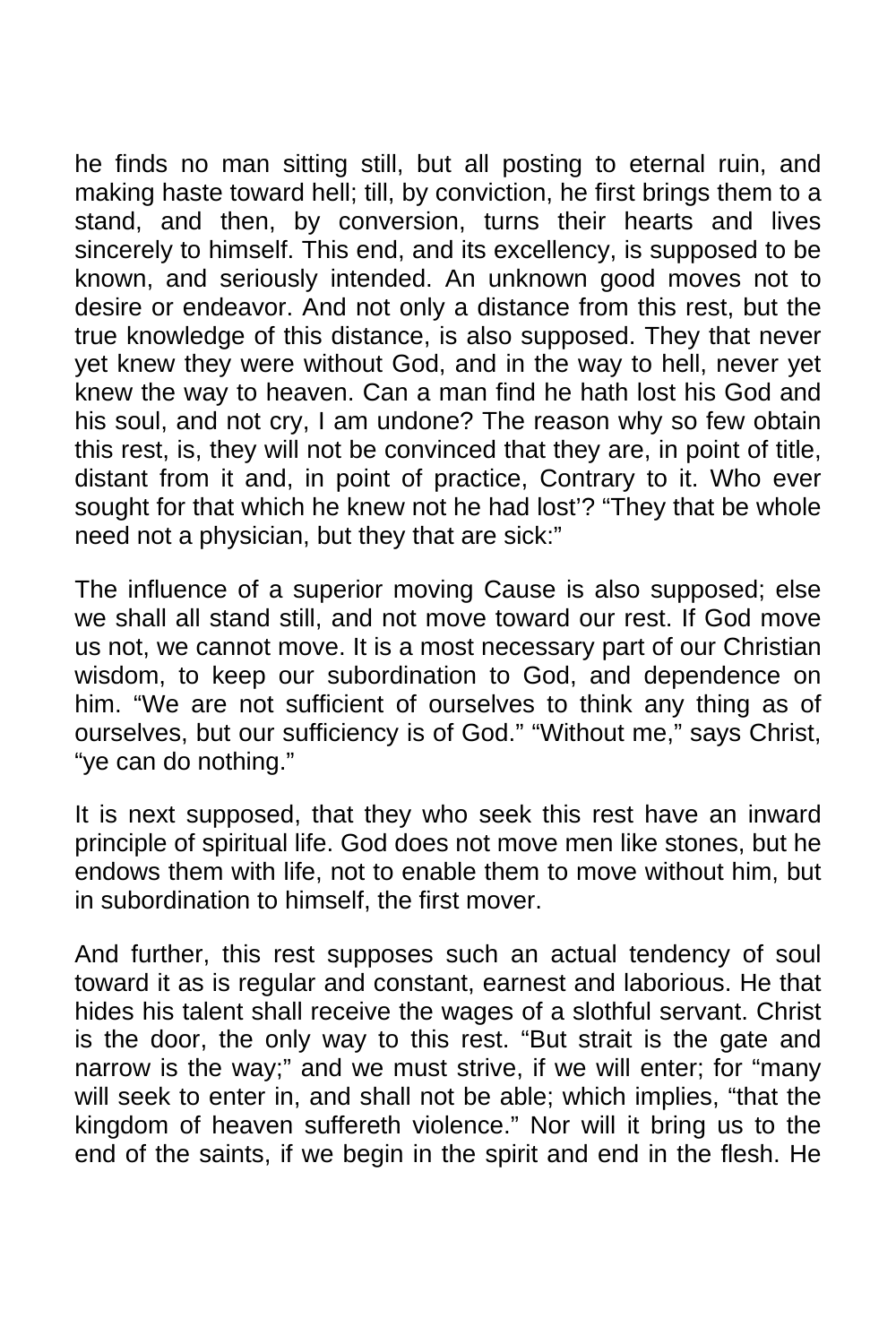only "that endureth to the end shall be saved." And never did a soul obtain rest with God whose desire was not set upon him above all things else in the world. "Where your treasure is, there will your heart he also." The remainder of our old nature will much weaken and interrupt these desires, but never overcome them. And, considering the opposition to our desires, from the contrary principles in our nature, and from the weakness of our graces, together with our continued distance from the end, our tendency to that end must be laborious, and with all our might. All these things are pre-supposed, in order to a Christian's obtaining an interest in heavenly rest.

Now we have ascended these steps into the outward court, may we look within the veil? May we show what this rest contains, as well as what it pre-supposes? Alas! how little know I of that glory! The glimpse which Paul had, contained what could not, or must not, be uttered. Had he spoken the things of heaven in the language of heaven, and none understood that language, what the better? The Lord reveal to me what I may reveal to you! The Lord open some light, and show both you and me our inheritance! Not as to Balaam only, whose eyes were opened to see the goodliness of Jacob's tents, and Israel's tabernacles, where he had no portion, and from whence must come his own destruction; not as to Moses, who had only a discovery instead of possession, and saw the land which he never entered; but as the pearl was revealed to the merchant in the Gospel, who rested not till he had sold all he had, and bought it; and as heaven was opened to blessed Stephen, which he was shortly to enter, and the glory showed him which should be his own possession.

The things contained in heavenly rest are such as these: a ceasing from means of grace; a perfect freedom from all evils; the highest degree of the saints' personal perfection, both of body and soul; the nearest enjoyment of God, the chief good and a sweet and constant action of all the powers of body and soul in this enjoyment of God.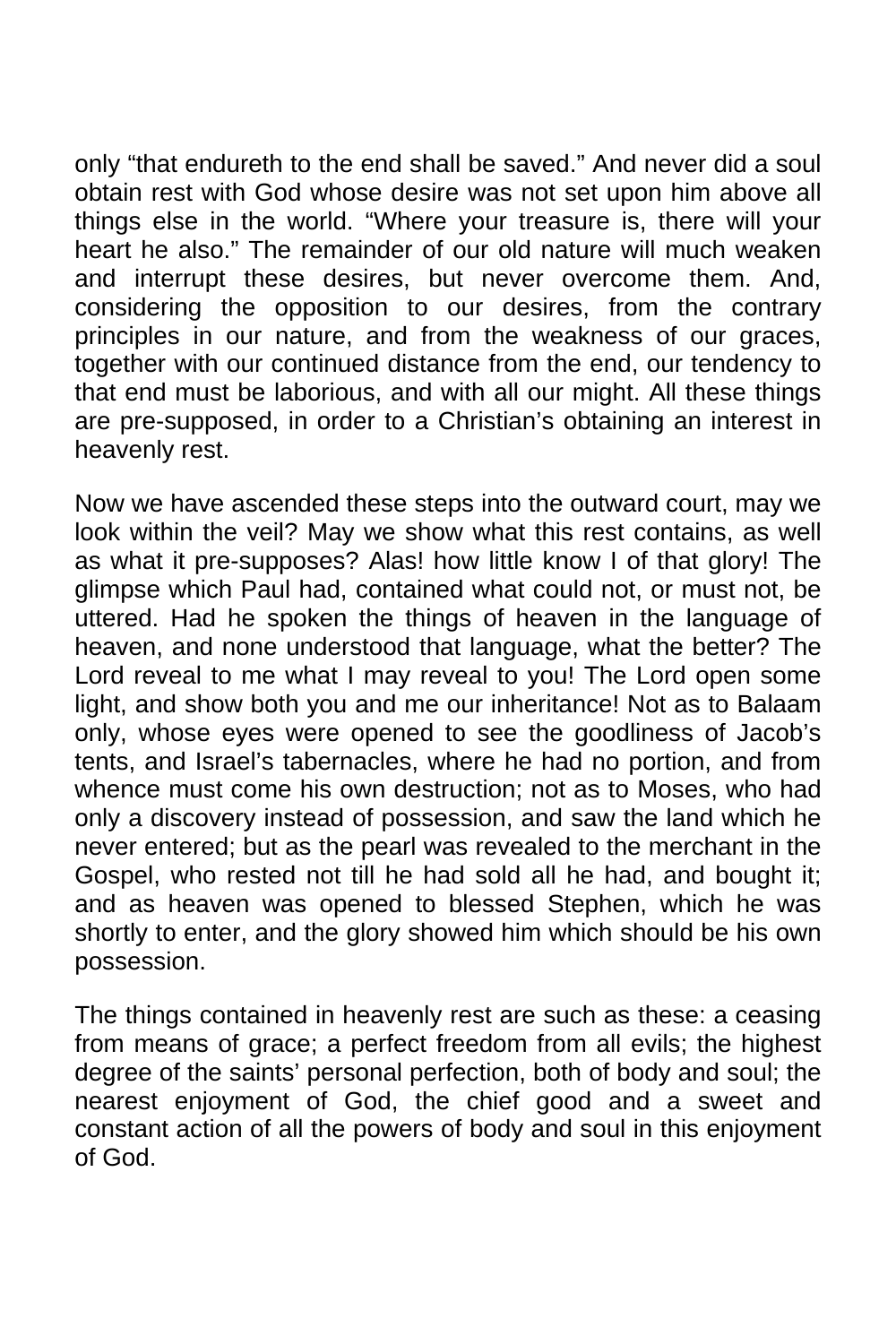1. One thing contained in heavenly rest, is, the ceasing from means of grace. When we have obtained the haven, we have done sailing. When the workman receives his wages, it is implied he has done his work. When we are at our journey's end, we have done with the way. Whether prophecies, they shall fail; whether tongues, they shall cease; whether knowledge, it also, so far as it had the nature of means, shall vanish away. There shall be no more prayer, because no more necessity, but the full enjoyment of what we prayed for: neither shall we need to fast, and weep, and watch any more, being out of the reach of sin and temptations. Preaching is done; the ministry of man ceases; ordinances become useless; the laborers are called in, because the harvest is gathered, the tares burned, and the work finished; the unregenerate past hope, and the saints past fear, for ever.

2. There is in heavenly rest a perfect freedom from all evils: from all the evils that accompanied us through our course, and which necessarily follow our absence from the chief good, besides our freedom from those eternal flames and restless miseries which the neglecters of Christ and grace must for ever endure; a woeful inheritance, which, both by birth and actual merit, was due to us as well as to them! In heaven there is nothing that defileth or is unclean. All that remains without. And doubtless there is not such a thing as grief and sorrow known there; nor is there such a thing as a pale face, a languid body, feeble joints, helpless infancy, decrepit age, peccant humors, painful or pining sickness, griping fears, consuming cares, nor whatsoever deserves the name of evil. We wept and lamented when the world rejoiced but our sorrow is turned to joy, and our joy shall no man take from us.

3. Another ingredient of this rest is, the highest degree of the saints' personal perfection, both of body and soul. Were the glory ever so great, and themselves not made capable of it by a personal perfection suitable thereto, it would be little to them. "Eye hath not seen, nor ear heard, neither have entered into the heart of man, the things which God hath prepared for them that love him." For the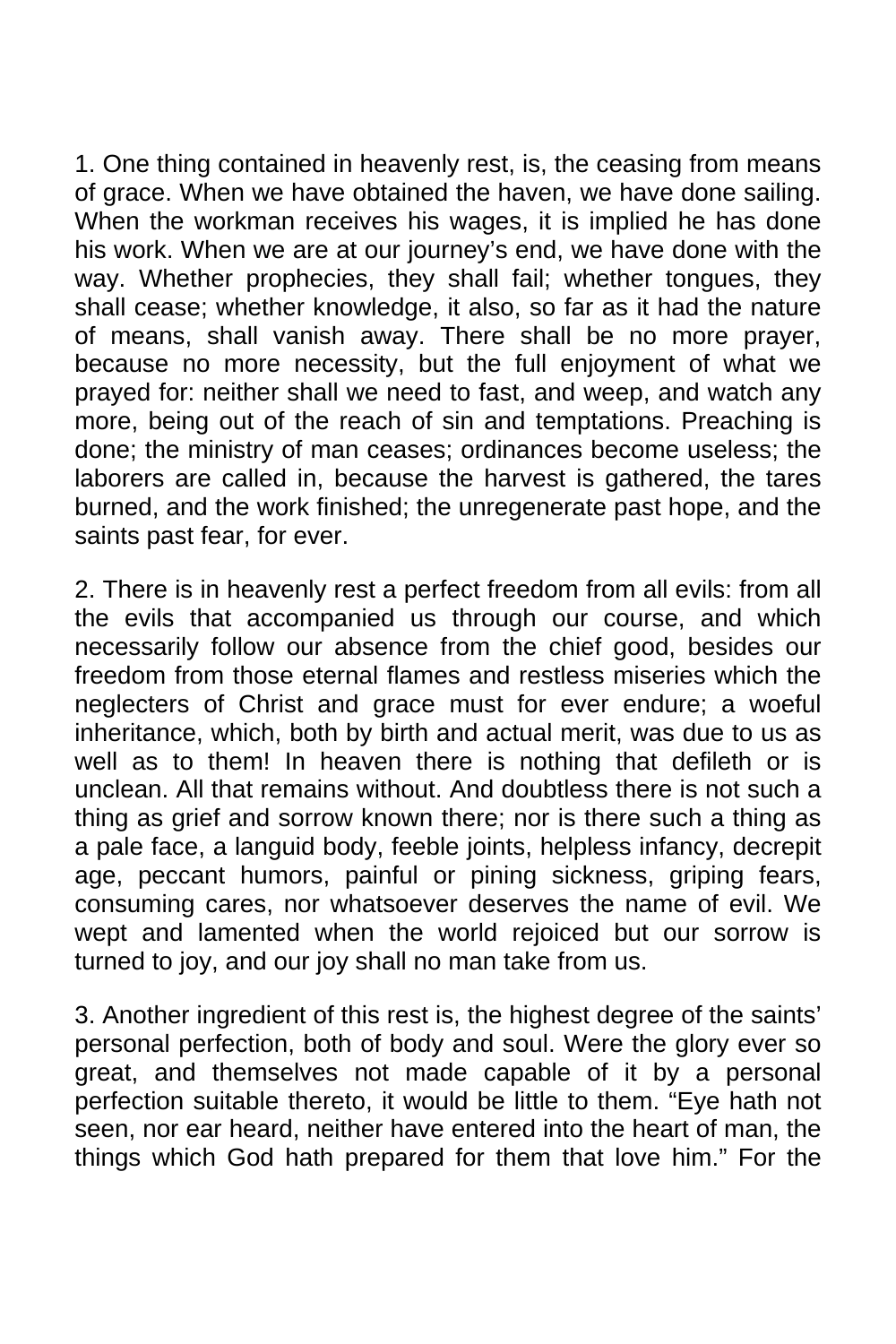eye of flesh is not capable of seeing them, nor this ear of hearing them, nor this heart of understanding them: but there, the eye, and ear, and heart are made capable; else, how do they enjoy them? The more perfect the sight is, the more delightful the beautiful object. The more perfect the appetite, the sweeter the food. The more musical the ear, the more pleasant the melody. The more perfect the soul, the more joyous those joys, and the more glorious, to us, is that glory.

4. The principal part of this rest is our nearest enjoyment of God, the chief good. And here, reader, wonder not if I be at a loss, and if my apprehensions receive but little of that which is in my expressions. If it did not appear to the beloved disciple what we shall be, but only, in general, "that when Christ shall appear we shall be like him," no wonder if I know little. When I know so little of God, I cannot much know what it is to enjoy him. If I know so little of spirits, how little of the Father of spirits, or the state of my own soul, when advanced to the enjoyment of him! I stand and look upon a heap of ants, and see them all at one view: they know not me, my being, nature, or thoughts, though I am their fellow-creature: how little then, must we know of the great Creator, though he, with one view, clearly beholds us all! A glimpse, the saints behold as in a glass, which makes us capable of some poor, dark apprehensions of what we shall behold in glory. If I should tell a worldling what the holiness and spiritual joys of the saints on earth are, he cannot know; for grace cannot be clearly known without grace; how much less could he conceive it, should I tell him of this glory! But to the saints I may be somewhat more encouraged to speak, for grace gives them a dark knowledge and slight taste of glory.

If men and angels should study to speak the blessedness of that state in one word, what could they say beyond this, that it is the nearest enjoyment of God? O the full joys offered to a believer in that one sentence of Christ, "Father, I will that they whom thou hast given me be with me where I am, that they may behold my glory which thou hast given me!" Every word is full of life and joy. If the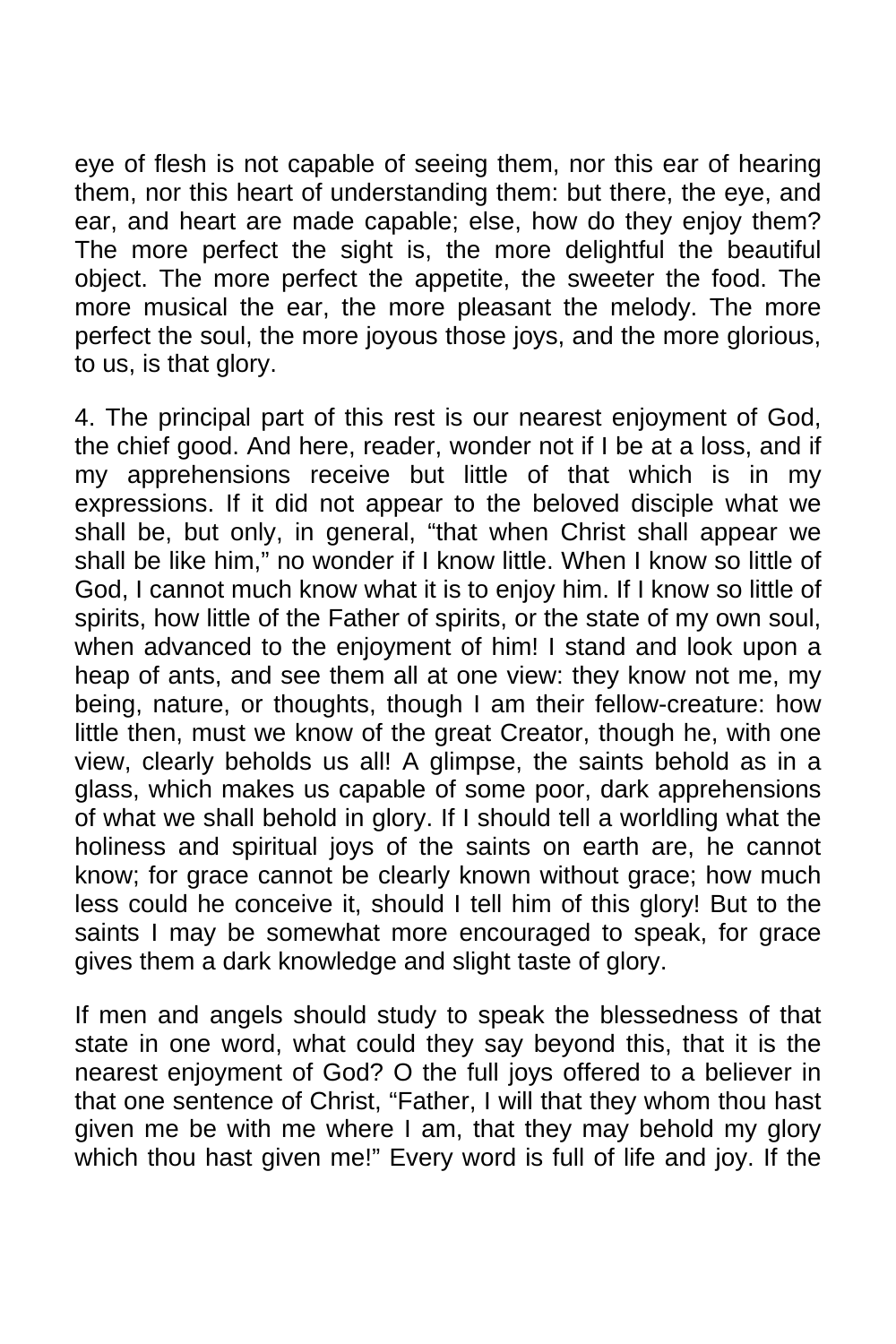queen of Sheba had cause to say of Solomon's glory, "Happy are thy men, happy are these thy servants, who stand continually before thee, and hear thy wisdom;" then, surely, they that stand continually before God, and see his glory, and the glory of the Lamb, are more than happy. To them will Christ give to eat of the tree of life, and to eat of the hidden manna; yea, he will make them pillars in the temple of God, and they shall go no more out; and he will write upon them the name of his God, and the name of the city of his God, which is New Jerusalem, which cometh down out of heaven from his God, and he will write upon them his new name; yea, more, if more may be, he will grant them to sit with him in his throne. "These are they who came out of great tribulation, and have washed their robes, and made them white in the blood of the Lamb; therefore are they before the throne of God, and serve him day and night in his temple, and he that sitteth on the throne shall dwell among them. The Lamb, which is in the midst of the throne, shall feed them, and shall lead them unto living fountains of water and God shall wipe away all tears from their eyes." O blind, deceived world! can you show us such a glory? This is the city of our God, where the tabernacle of God is with men, and he will dwell with them, and they shall be his people, and God himself shall be with them and be their God. The glory of God shall lighten it, and the Lamb is the light thereof. And there shall be no more curse; but the throne of God and of the Lamb shall be in it; and his servants shall serve him, and they shall see his face, and his name shall be in their foreheads. These sayings are faithful and true, and the things which must shortly be done.

And now we say, as Mephibosheth, let the world take all, forasmuch as our Lord will come in peace. Rejoice, therefore, in the Lord, O ye righteous! and say, with his servant David, "The Lord is the portion of mine inheritance: the lines are fallen unto me in pleasant places; yea, I have a goodly heritage. I have set the Lord always before me; because he is at my right hand, I shall not be moved. Therefore my heart is glad, and my glory rejoiceth; my flesh also shall rest in hope. For thou wilt not leave my soul in hell,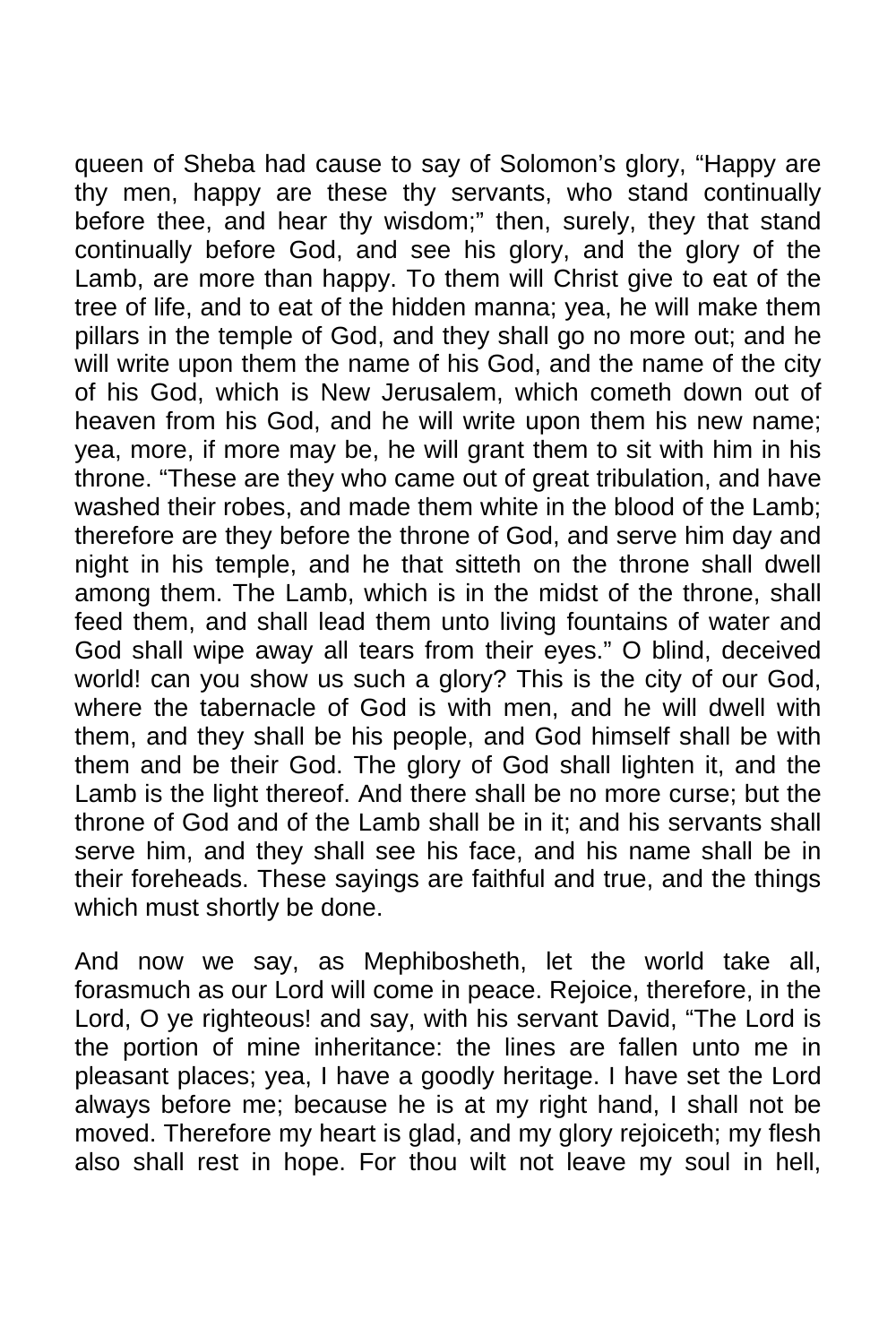neither wilt thou suffer thine Holy One to see corruption. Thou wilt show me the path of life; in thy presence is fullness of joy; at thy right hand there are pleasures for evermore." What presumption would it have been, once, to have thought or spoken of such a thing, if God had not spoken it before us! I durst not have thought of the saints' preferment in this life, as Scripture sets it forth, had it not been the express truth of God. How unbecoming to talk of being sons of God  $-$  speaking to him  $-$  having fellowship with him  $$ dwelling in him and he in us — if this had not been God's own language! How much less durst we have once thought of shining forth as the sun  $-$  of being joint heirs with Christ  $-$  of judging the world — of sitting on Christ's throne — of being one in him and the Father — if we had not all this from the mouth, and under the hand of God! But hath he said, and shall he not do it? Hath he spoken, and shall he not make it good? — Yes, as the Lord God is true, thus shall it be done to the man whom Christ delighteth to honor.

Be of good cheer, Christian; the time is at hand when God and thou shalt be near, and as near as thou canst well desire. Thou shalt dwell in his family. Is that enough? It is better to be a door-keeper in the house of God, than to dwell in the tents of wickedness. Thou shalt ever stand before him, about his throne, in the room with him, in his presence-chamber. Wouldst thou yet be nearer? Thou shalt be his child, and he thy Father; thou shalt be an heir of his kingdom; yea, more, the spouse of his Son. And what more canst thou desire? Thou shalt be a member of the body of his Son; he shall be thy head; thou shalt be one with him, who is one with the Father, as he himself hath desired for thee of his Father: "that they all may be one, as thou, Father, art in me, and I in thee, that they also may be one in us; and the glory which thou gavest me, I have given them, that they may be one, even as we are one; I in them, and thou in me, that they may be made perfect in one, and that the world may know that thou hast sent me, and hast loved them as thou hast loved me."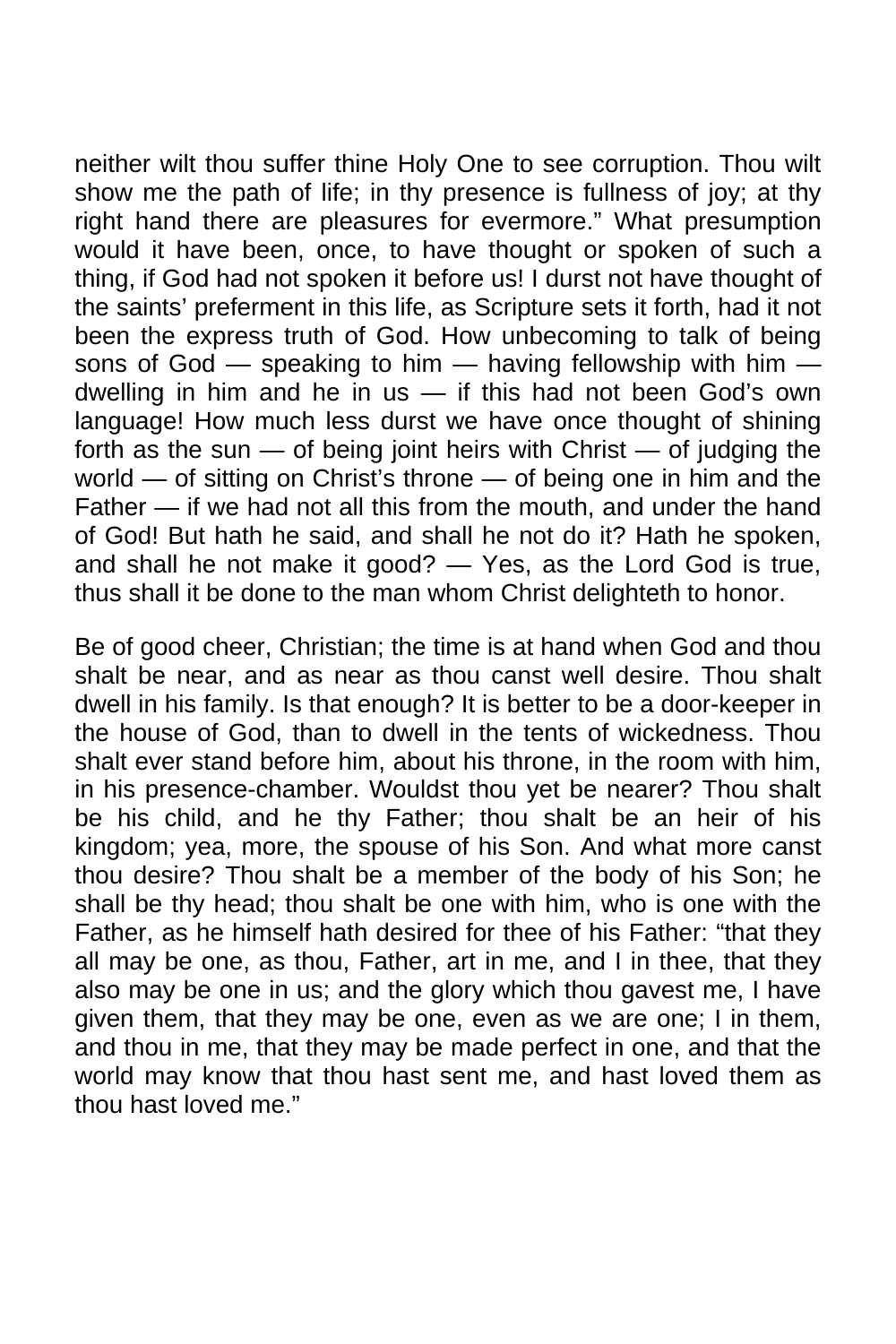5. We must add, that this rest contains a sweet and constant action of all the powers of the soul and body in this enjoyment of God. It is not the rest of a stone, which ceaseth from all motion when it attains the center. This body shall be so changed, that it shall no more be flesh and blood, which cannot inherit the kingdom of God; but a spiritual body. We sow not that body which shall be, but God giveth it a body as it hath pleased him, and to every seed his own body. If grace makes a Christian differ so much from what he was, as to say, I am not the man I was; how much more will glory make us differ! As much as a body spiritual, above the sun in glory, exceeds these frail, noisome, diseased bodies of flesh, so far shall our senses exceed those we now possess. Doubtless, as God advances our senses, and enlarges our capacity, so will he advance the happiness of those senses, and fill up, with himself, all that capacity. Certainly the body would not be raised up and continued, if it were not to share in the glory. As it hath shared in the obedience and sufferings, so shall it also in the blessedness. As Christ bought the whole man, so shall the whole partake of the everlasting benefits of the purchase. O blessed employment of a glorified body! to stand before the throne of God and the Lamb, and to sound forth for ever, "Thou art worthy, O Lord, to receive glory, and honor, and power. Worthy is the Lamb that was slain, to receive power, and riches, and wisdom, and strength, and honor, and glory, and blessing; for thou hast redeemed us to God, by thy blood, out of every kindred, and tongue, and people, and nation; and hast made us unto our God kings and priests. Alleluia; salvation, and glory, and honor, and power, unto the Lord our God. Alleluia, for the Lord God omnipotent reigneth." O Christians! this is the blessed rest; a rest, as it were, without rest; for "they rest not day and night, saying, Holy, holy, holy Lord God Almighty, who was, and is, and is to come." And if the body shall be thus employed, O how shall the soul be taken up! As its powers and capacities are greatest, so its actions are strongest, and its enjoyments sweetest. As the bodily senses have their proper actions, whereby they receive and enjoy their objects, so does the soul in its own actions enjoy its own objects, by knowing,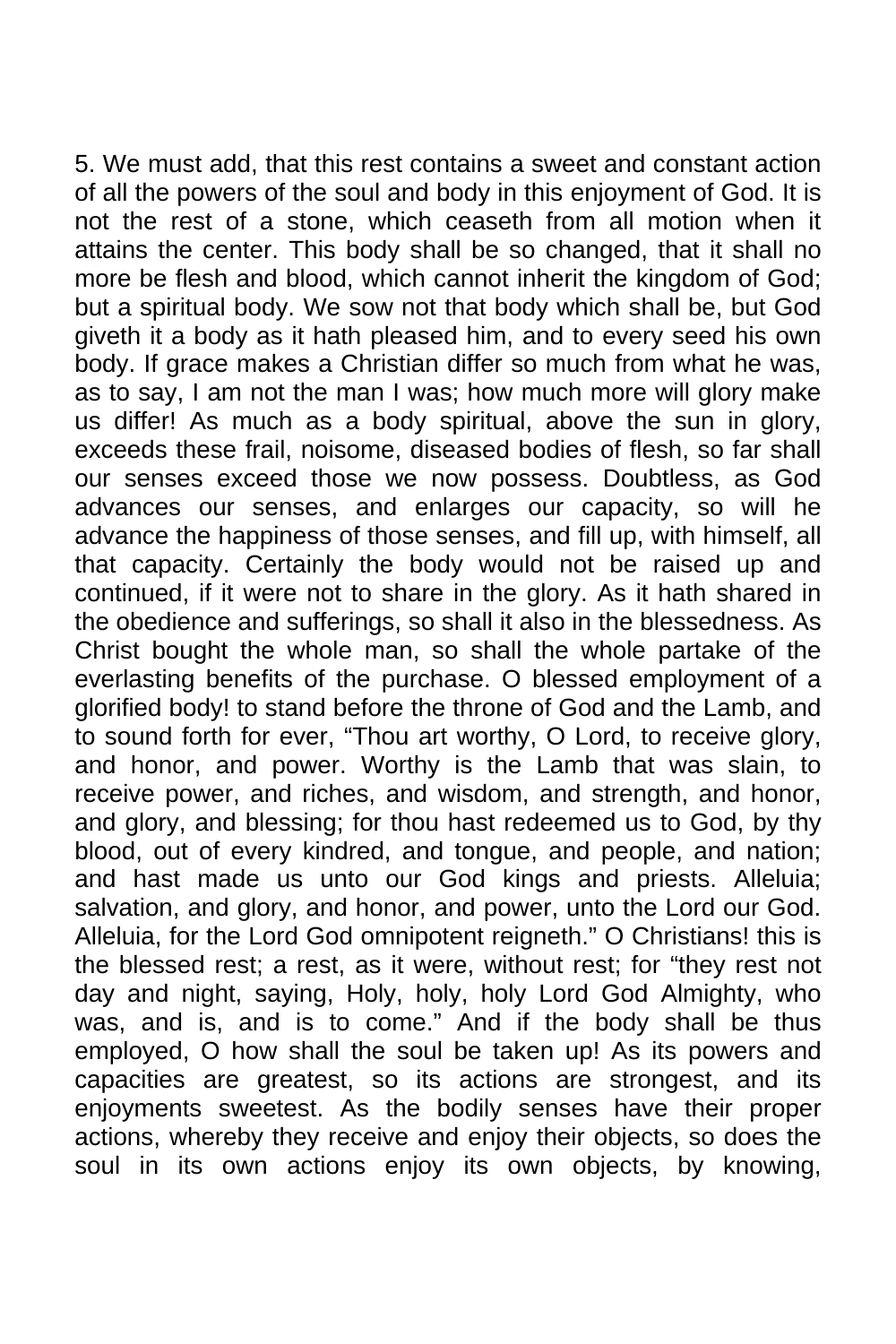remembering, loving, and delightful joying. This is the soul's enjoyment. By these eyes it sees, and by these arms it embraces.

Knowledge, of itself, is very desirable. As far as the rational soul exceeds the sensitive, so far the delights of a philosopher, in discovering the secrets of nature, and knowing the mystery of sciences, exceed the delights of the drunkard, the voluptuary, or the sensualist. So excellent is all truth. What, then, is their delight who know the God of truth! How noble a faculty of the soul is the understanding! it can compass the earth; it can measure the sun, moon, stars, and heaven; it can foreknow each eclipse to a minute, many years before. But this is the top of all its excellency, that it can know God, who is infinite, who made all these — a little here, and more, much more, hereafter. O the wisdom and goodness of our blessed Lord! He hath created the understanding with a natural bias and inclination to truth, as its object; and to the prime truth, as its prime object. Christian, when, after long gazing heaven-ward, thou hast got a glimpse of Christ, dost thou not sometimes seem to have been with Paul in the third heaven, whether in the body or out, and to have seen what is unutterable? Art thou not, with Peter, ready to say, "Master, it is good to be here?" "O that I might dwell in this mount! O that I might ever see what I now see!" Didst thou never look so long upon the Sun of Righteousness till thine eyes were dazzled with his astonishing glory? And did not the splendor of it make all things below seem dark and dreary to thee? Especially in the day of suffering for Christ, when he usually appears most manifestly to his people, didst thou never see one walking in the midst of the fiery furnace with thee, like the Son of God? Believe me, Christians, yea, believe God; you that have known most of God in Christ here, it is as nothing to what you shall know: in comparison of that, it scarce deserves to be called knowledge. For as these bodies, so that knowledge must cease, that a more perfect may succeed. "Knowledge shall vanish away. For we know in part. But when that which is perfect is come, then that which is in part shall be done away. When I was a child, I spake as a child, I understood as a child, I thought as a child; but,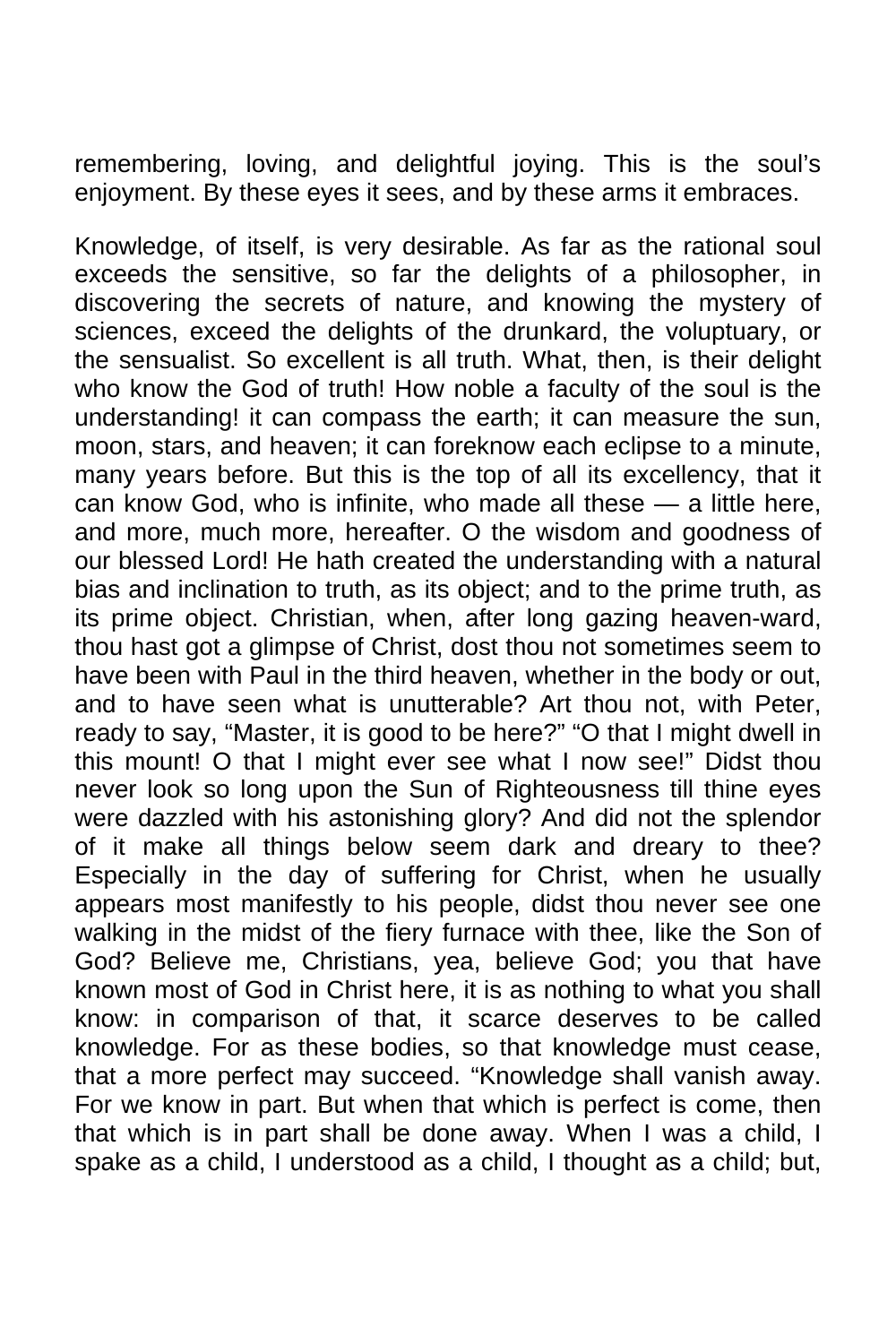when I became a man, I put away childish things. For now we see through a glass darkly, but then face to face; now I know in part, but then shall I know, even as also I am known." Marvel not, therefore, Christian, how it can be life eternal to know God and Jesus Christ. To enjoy God and Christ is eternal life; and the soul's enjoying is in knowing. They that savor only of earth, and consult with flesh, think it a poor happiness to know God. "But we know that we are of God, and the whole world lieth in wickedness; and we know that the Son of God is come, and hath given us an understanding, that we may know him that is true; and we are in him that is true, even in his Son Jesus Christ. This is the true God and eternal life."

The memory will not be idle, or useless, in this blessed work. From that height the saint can look behind him and before him. And to compare past with present things must raise in the blessed soul an inconceivable esteem and sense of its condition. To stand on that mount, whence we can see the Wilderness and Canaan both at once; to stand in heaven and look back on earth, and weigh them together in the balance of a comparing sense and judgment, how must it needs transport the soul, and make it cry out,

"Is this the purchase that cost so dear as the blood of Christ? No wonder. O blessed price and thrice blessed love, that invented and condescended! Is this the end of believing? Is this the end of the Spirit's workings? Have the gales of grace blown me into such a harbor? Is it hither that Christ hath allured my soul? O blessed way, and thrice blessed end! Is this the glory which the Scriptures spoke of, and ministers preached of so much? I see the Gospel is indeed good tidings, even tidings of peace and good things, tidings of great joy to all nations! Is my mourning, my fasting, my sad humblings, my heavy walking, come to this? Is my praying, watching, fearing to offend, come to this? Are all my afflictions, Satan's temptations, the world's scorns and jeers, come to this? O vile nature, that resisted so much, and so long, such a blessing! Unworthy soul! is this the place thou camest to so unwillingly? Was duty wearisome? Was the world too good to lose? Couldst thou not leave all, deny all, and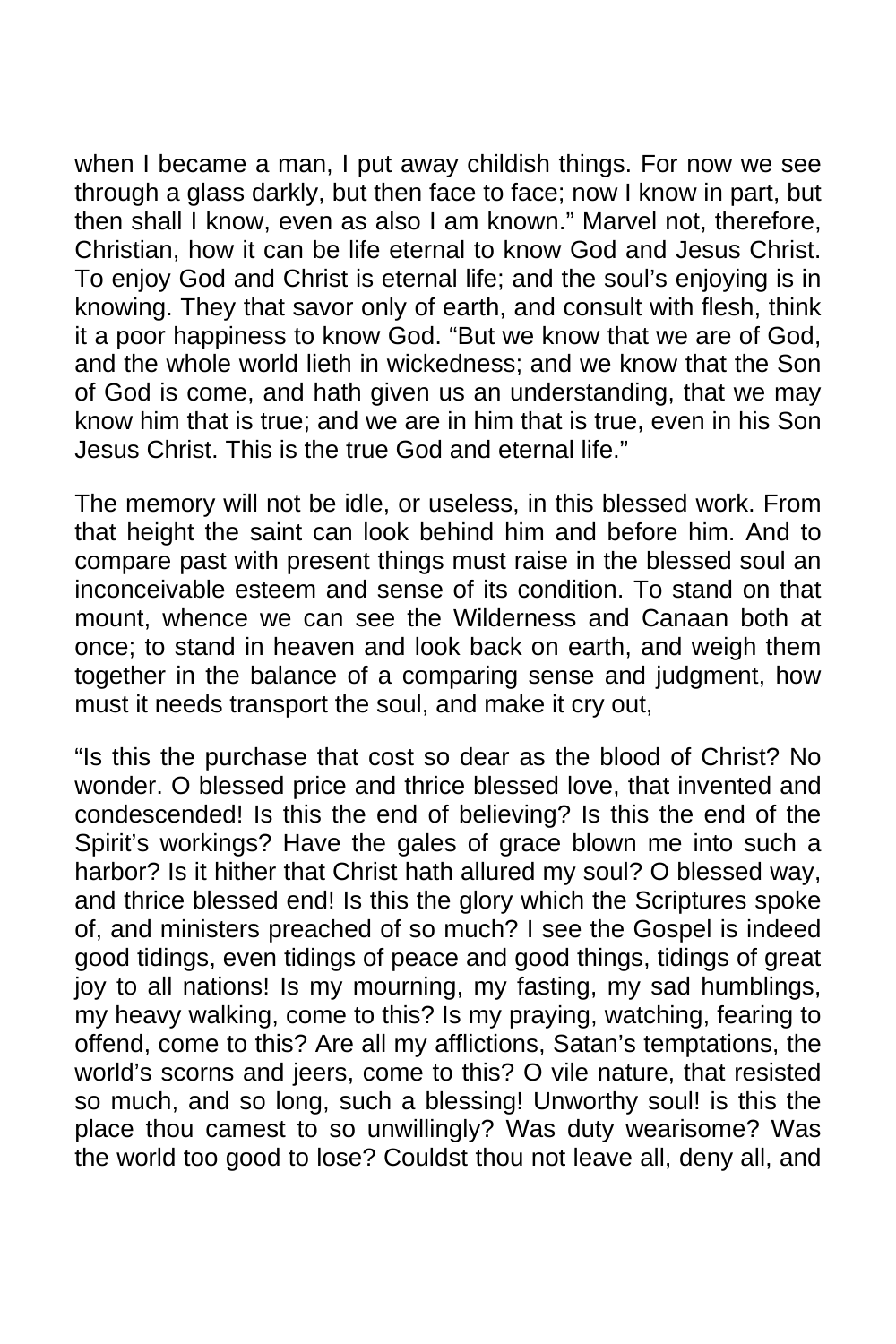suffer any thing for this? Wast thou loth to die, to come to this? O false heart, thou hadst almost betrayed me to eternal flames, and lost me this glory! Art thou not now ashamed, my soul, that ever thou didst question that love which brought thee hither? that thou wast jealous of the faithfulness of thy Lord? that thou suspectedst his love, when thou shouldst only have suspected thyself? that ever thou didst quench a motion of his Spirit? and that thou shouldst misinterpret those providences, and repine at those ways which have such an end? Now thou art sufficiently convinced that thy blessed Redeemer was saving thee as well when he crossed thy desires, as when he granted them; when he broke thy heart, as when he bound it up. No thanks to thee, unworthy self, for this received crown; but to Jehovah and the Lamb be glory for ever."

But, O! the full, the near, the sweet enjoyment, is that of love. "God is love, and he that dwelleth in love dwelleth in God, and God in him." Now the poor soul complains, "O that I could love Christ more!" Then thou canst not but love him. Now, thou knowest little of his amiableness, and therefore lovest little: then, thine eyes will affect thy heart, and the continual viewing of that perfect beauty will keep thee in continual transports of love. Christians, doth it not now stir up your love, to remember all the experiences of his love? Doth not kindness melt you, and the sunshine of Divine goodness warm your frozen hearts? What will it do then, when you shall live in love, and have all in Him, who is all? Surely love is both work and wages. What a high favor, that God will give us leave to love him! that he will be embraced by those who have embraced lust and sin before him! But more than this, he returneth love for love; nay, a thousand times more. Christian, thou wilt be then brimfull of love; yet, love as much as thou canst, thou shalt be ten thousand times more beloved. Were the arms of the Son of God open upon the cross, and an open passage made to his heart by the spear; and will not his arms and heart be open to thee in glory? Did not he begin to love before thou lovedst, and will not he continue now? Did he love thee, an enemy? thee, a sinner? thee, who even loathedst thyself? and own thee, when thou didst disclaim thyself? And will he not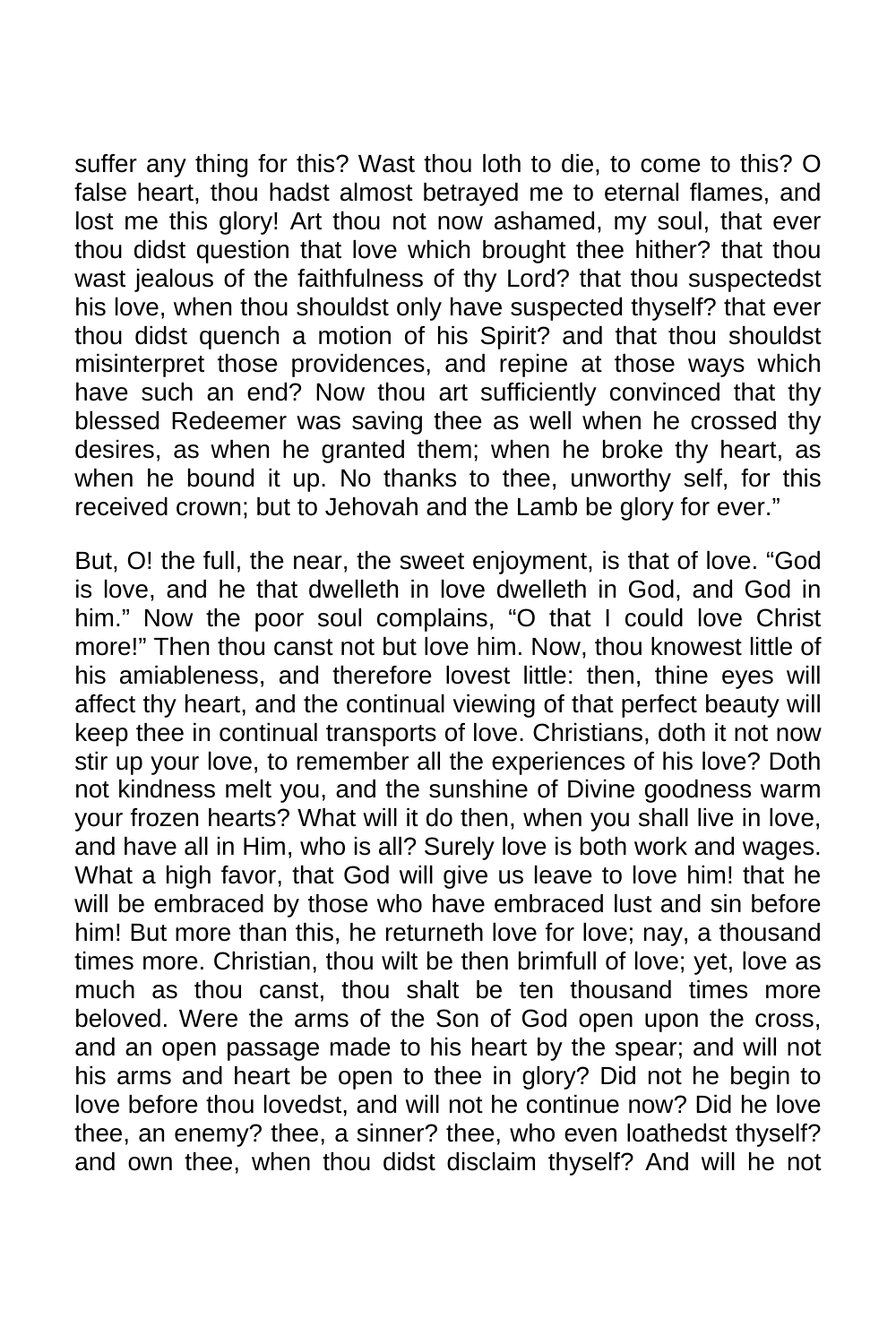now immeasurably love thee, a son? thee, a perfect saint? thee, who returnest some love for love? He that in love wept over the old Jerusalem when near its ruin, with what love will he rejoice over the new Jerusalem in her glory!

Christian, believe this, and think on it: thou shalt be eternally embraced in the arms of that love which was from everlasting, and, will extend to everlasting; of that love which brought the Son of God's love from heaven to earth, from earth to the cross, from the cross to the grave, from the grave to glory; that love which was weary, hungry, tempted, scorned, scourged, buffeted, spit upon, crucified, pierced; which did fast, pray, teach, heal, weep, sweat, bleed, die; that love will eternally embrace thee. When perfect created love and most perfect uncreated love meet together, it will not be like Joseph and his brethren, who lay upon one another's necks weeping; it will be loving and rejoicing, not loving and sorrowing. Yes, it will make Satan's court ring with the news that Joseph's brethren are come, that the saints are arrived safe at the bosom of Christ, out of the reach of hell for ever. Nor is there any such love as David's and Jonathan's, breathing out its last into sad lamentations for a forced separation. Know this, believer, to thy everlasting comfort, if those arms have once embraced thee, neither sin nor hell can get thee thence for ever. Thou hast not to deal with an inconstant creature, but with Him with whom is no variableness nor shadow of turning. His love to thee will not be as thine was on earth to him, seldom, and cold, up, and down. He that would not cease nor abate his love, for all thine enmity, unkind neglects, and churlish resistances, can he cease to love thee, when he hath made thee truly lovely? He that keepeth thee so constant in thy love to him, that thou canst challenge tribulation, distress, persecution, famine, nakedness, peril, or sword, to separate thy love from Christ, how much more will he himself be constant! Indeed thou mayest be "persuaded that neither death nor life, nor angels, nor principalities, nor powers, nor things present, nor things to come, nor height, nor depth, nor any other creature, shall be able to separate us from the love of God which is in Christ Jesus our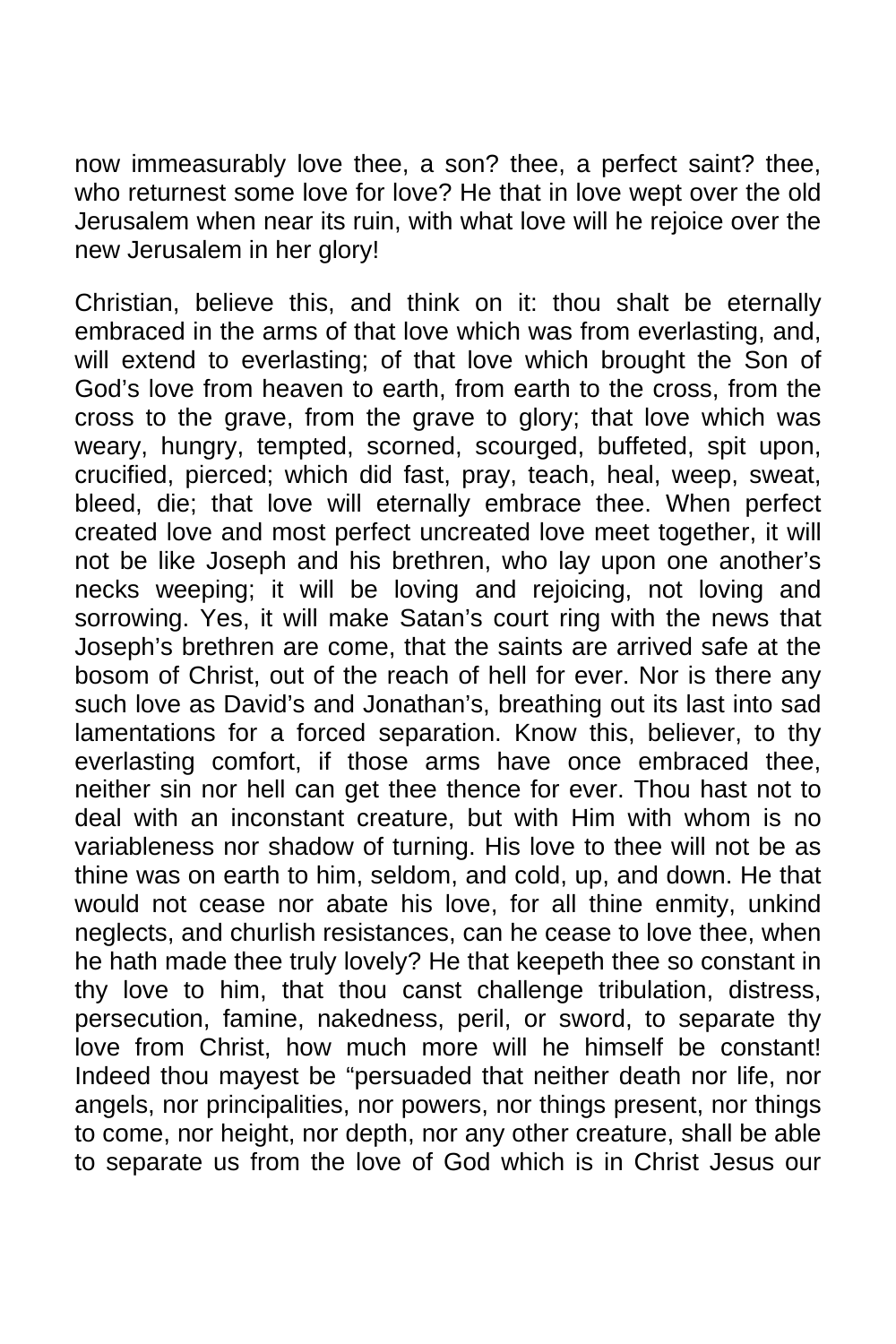Lord." And now, are we not left in the apostle's admiration: "What shall we say to these things?" Infinite love must needs be a mystery to a finite capacity. No wonder angels desire to look into this mystery. And if it be the study of saints here "to know the breadth, and length, and depth, and height of the love of Christ, which passeth knowledge;" the saints' everlasting rest must consist in the enjoyment of God by love.

Nor does joy share least in this fruition. It is this which all we have mentioned lead to, and conclude in; even the inconceivable complacency which the blessed feel in seeing, knowing, loving, and being beloved of God. This is "the white stone which no man knoweth, saving he that receiveth it." Surely this is the joy with which a stranger doth not intermeddle. All Christ's ways of mercy tend to and end in the saints' joys. He wept, sorrowed, suffered, that they might rejoice; he sends the Spirit to be their comforter; he multiplies promises; he discovers their future happiness, that their joy may be full. He opens to them the fountain of living waters, that they may thirst no more, and that it may spring up in them to everlasting life. He chastens them that he may give them rest. He makes it their duty to rejoice in him always, and again commands them to rejoice. He never brings them into so low a condition that he does not leave them more cause of joy than sorrow. And hath the Lord such a care of our comfort here? O what will that joy be, where the soul being perfectly prepared for joy, and joy prepared by Christ for the soul, it shall be our work, our business, eternally to rejoice! It seems the saints' joy shall be greater than the damned's torment; for their torment is the torment of creatures, prepared for the devil and his angels; but our joy is the joy of our Lord. The same glory which the Father gave the Son, the Son hath given them, to sit with him in his throne, even as he is set down with his Father in his throne. Thou, poor soul, who prayest for joy, waitest for joy, complainest for want of joy, longest for joy; thou then shalt have full joy, as much as thou canst hold, and more than ever thou thoughtest on, or thy heart desired. In the meantime walk carefully, watch constantly, and then let God measure out to thee thy times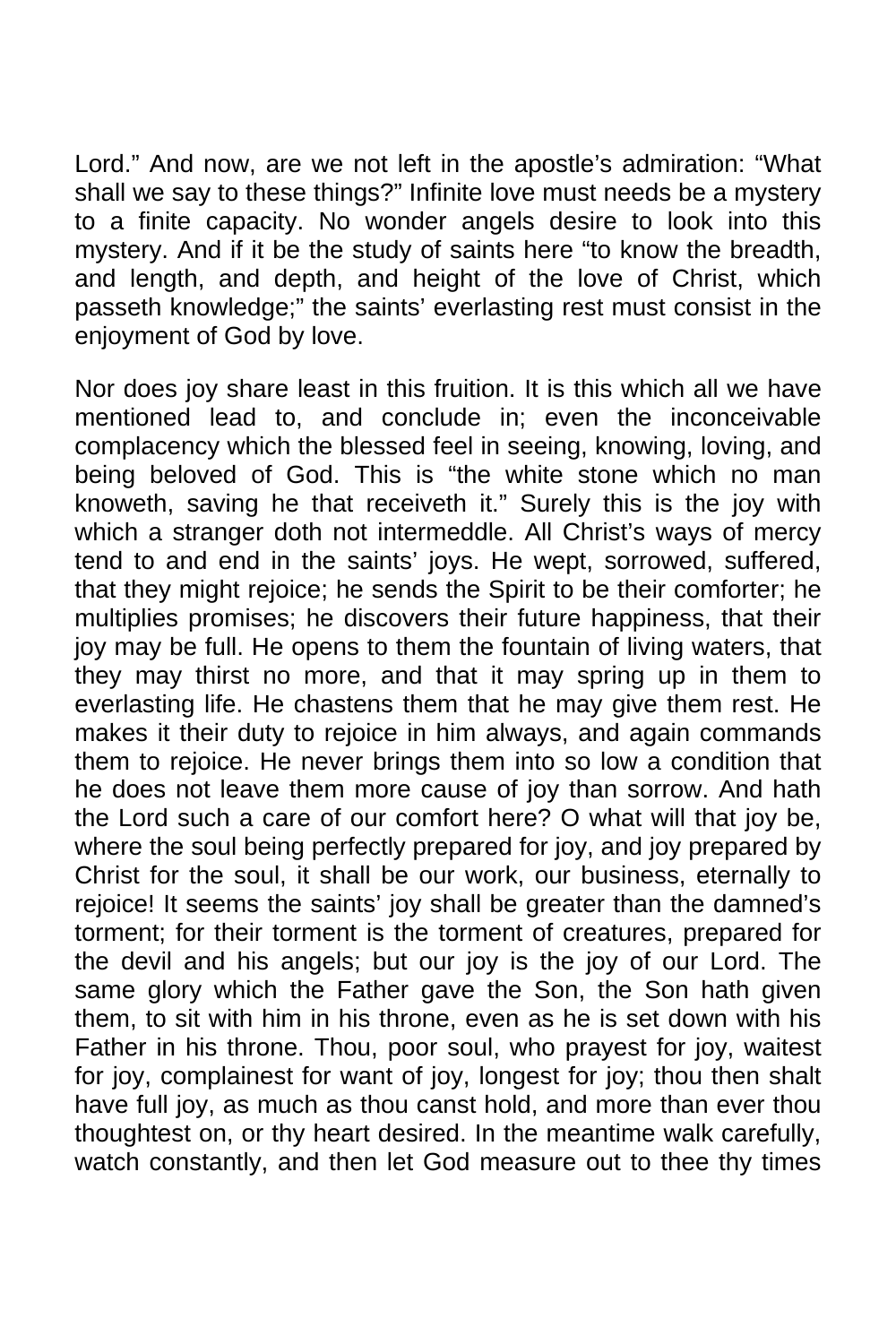and degrees of joy. It may be he keeps them until thou hast more need. Thou hadst better lose thy comfort than thy safety. If thou shouldst die full of fears and sorrows, it will be but a moment, and they are all gone and concluded in joy inconceivable. As the joy of the hypocrite, so the fears of the upright are but for a moment. God's "anger endureth but a moment; in his favor is life; weeping may endure for a night, but joy cometh in the morning." O blessed morning! Poor, humble, drooping soul, how would it fill thee with joy now, if a voice from heaven should tell thee of the love of God, the pardon of thy sins, and assure thee of thy part in these joys! What then will thy joy be, when thy actual possession shall convince thee of thy title, and thou shalt be in heaven before thou art well aware!

And it is not thy joy only; it is a mutual joy as well as a mutual love. Is there joy in heaven at thy conversion, and will there be none at thy glorification?. Will not the angels welcome thee thither, and congratulate thy safe arrival? — yes, it is the joy of Jesus Christ; for now he hath the end of his undertaking, labor, suffering, dying, when we have our joys; when he is "glorified in his saints, and admired in all them that believe;" when he "sees of the travail of his soul, and is satisfied." This is Christ's harvest, when he shall reap the fruit of his labors; and it will not repent him concerning his sufferings, but he will rejoice over his purchased inheritance, and his people will rejoice in him. — Yea, the Father himself puts on joy, too, in our joy. As we grieve his Spirit, and weary him with our iniquities, so he is rejoiced in our good. O how quickly does he now spy a returning prodigal, even afar off! How does he run and meet him! And with what compassion does he fall on his neck and kiss him, and put on him the best robe, and a ring on his hand, and shoes on his feet, and kills the fatted calf, to eat and be merry! This is indeed a happy meeting; but nothing to the embracing and joy of that last and great meeting. Yea, more; as God doth mutually love and joy, so he makes this his rest, as it is our rest. What an eternal Sabbatism, when the work of redemption, sanctification, preservation, glorification, is all finished and perfected for ever! "The Lord thy God in the midst of thee is mighty; he will save, he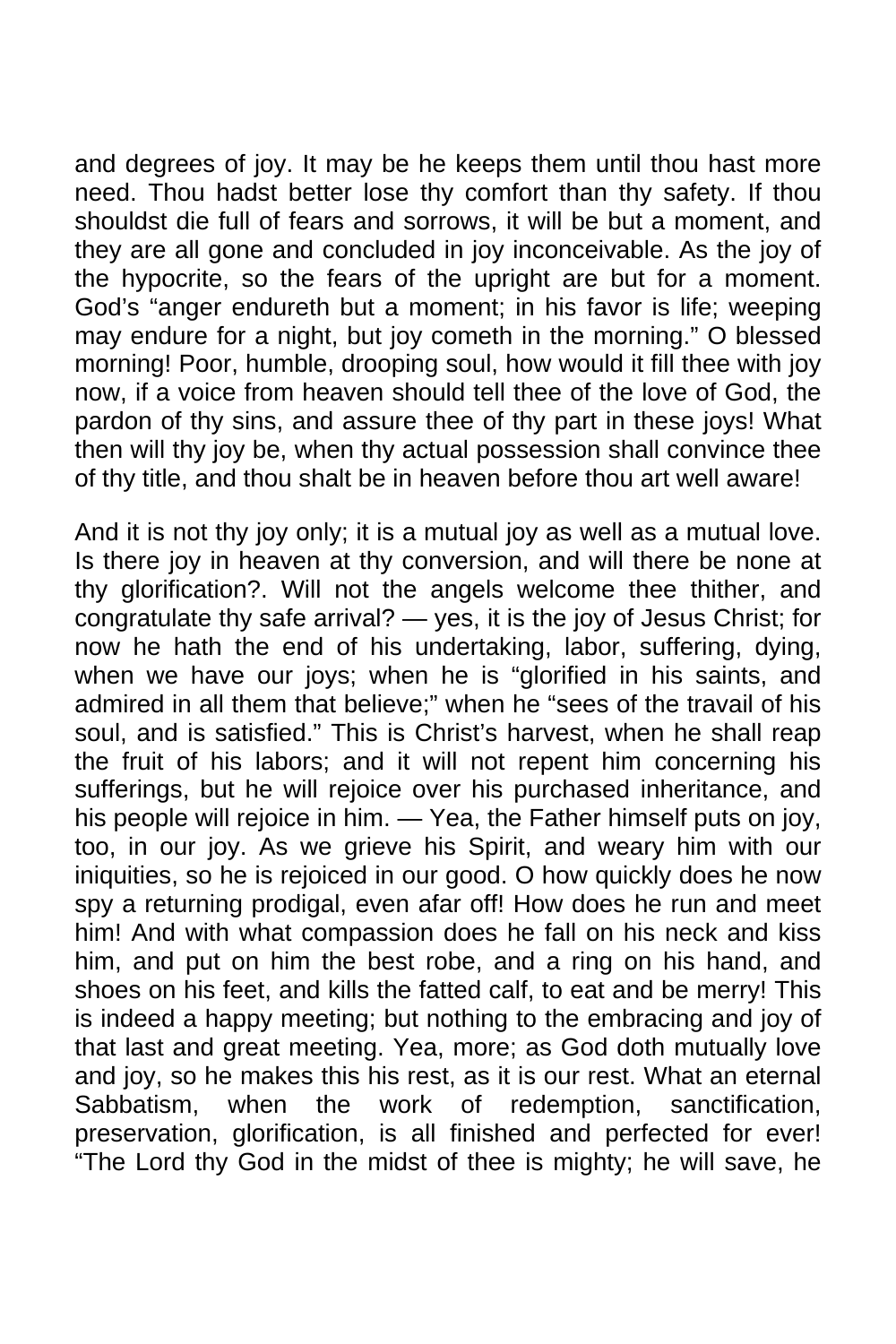will rejoice over thee with joy, he will rest in his love, he will joy over thee with singing." Well may we then rejoice in our God with joy, and rest in our love, and joy in him with singing.

Alas! my fearful heart scarce dares proceed. Methinks I hear the Almighty's voice saying to me, "Who is this that darkeneth counsel by words without knowledge?" But pardon thy servant, O Lord. I have not pried into unrevealed things. I bewail that my apprehensions are so dull, my thoughts so mean, my affections so stupid, and my expressions so low and unbecoming such a glory. I have only heard by the hearing of the ear: O let thy servant see thee, and possess these joys; then shall I have more suitable conceptions, and shall give thee fuller glory; I shall abhor my present self, and disclaim and renounce all these imperfections. "I have uttered that I understood not, things too wonderful for me, which I knew not." Yet "I believed, and therefore have I spoken." What, Lord, canst thou expect from dust, but levity? or from corruption but defilement? Though the weakness and irreverence be the fruit of my own corruption, yet the fire is from thine altar, and the work of thy commanding. I looked not into thy ark, nor put forth my hand unto it without thee. Wash away these stains also in the blood of the Lamb. Imperfect, or none must be thy service here. O take thy Son's excuse, "the spirit is willing, but the flesh is weak."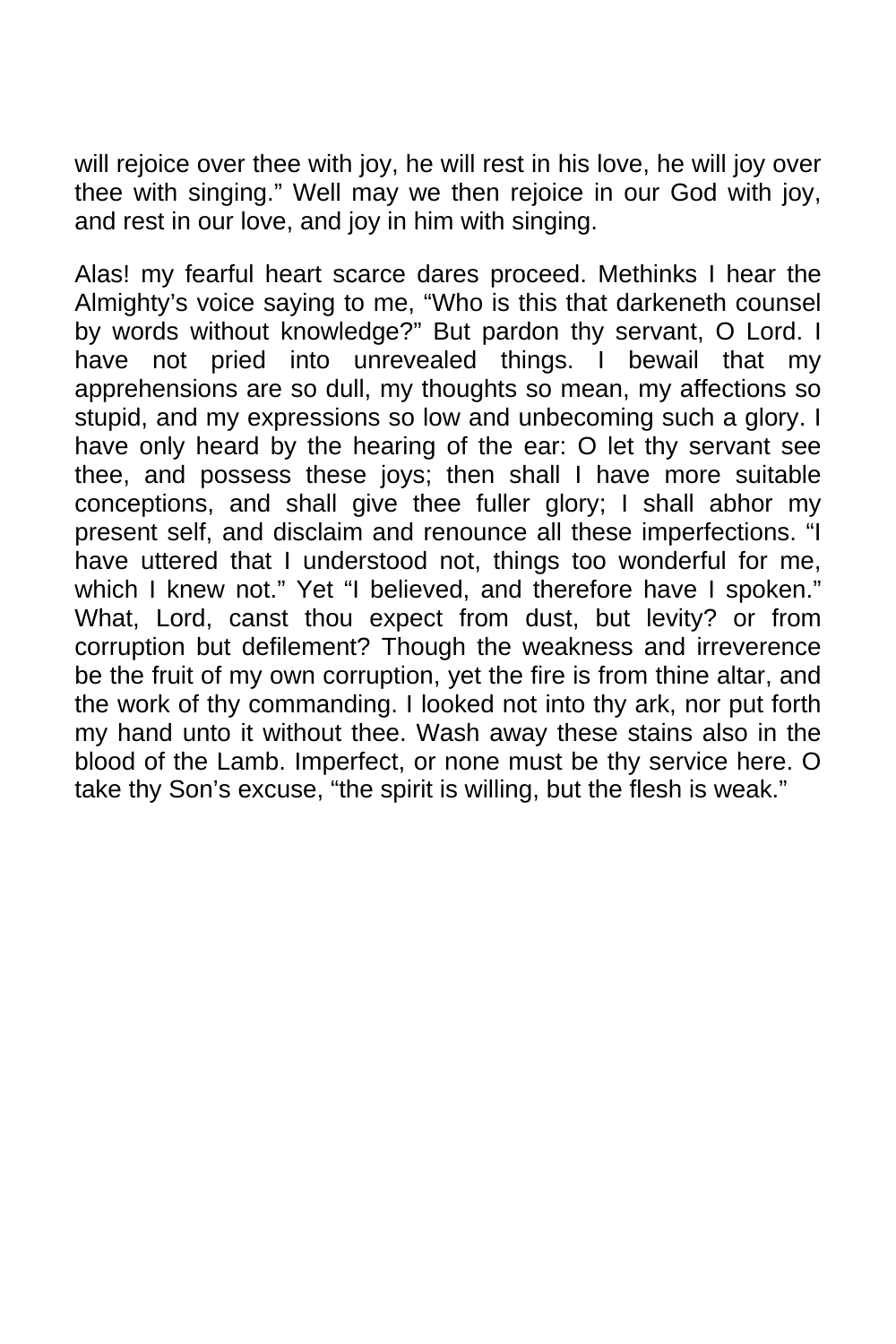### **CHAPTER 2**

#### THE GREAT PREPARATIVES FOR THE SAINTS' REST

There are four things which principally prepare the way to enter

into it; particularly,

- 1. The glorious appearing of Christ;
- 2. The general resurrection;
- 3. The last judgment; and,
- 4. The saints' coronation.

THE passage of paradise is not now so blocked up as when the law and curse reigned. Wherefore finding, beloved Christians, a new and living way consecrated for us, through the vail, that is to say, the flesh of Christ, by which we may with boldness enter into the holiest, I shall draw near with fuller assurance; and, finding the flaming sword removed, shall look again into the paradise of our God. And because I know that this is no forbidden fruit, and withal that it is good for food, and pleasant to the spiritual eyes, and a tree to be desired to make one truly wise and happy; I shall, through the assistance of the Spirit, take and eat thereof myself, and give to you, according to my power, that you may eat. The porch of this temple is exceeding glorious, and the gate of it is called Beautiful. Here are four things as the four corners of this porch.

1. The most glorious coming and appearing of the Son of God may well be reckoned in his people's glory. For their sake he came into the world, suffered, died, rose, ascended; and for their sake it is that he will return. To this end will Christ come again to receive his people unto himself, that where he is, there they may be also. The bridegroom's departure was not upon divorce. He did not leave us with a purpose to return no more. He hath left pledges enough to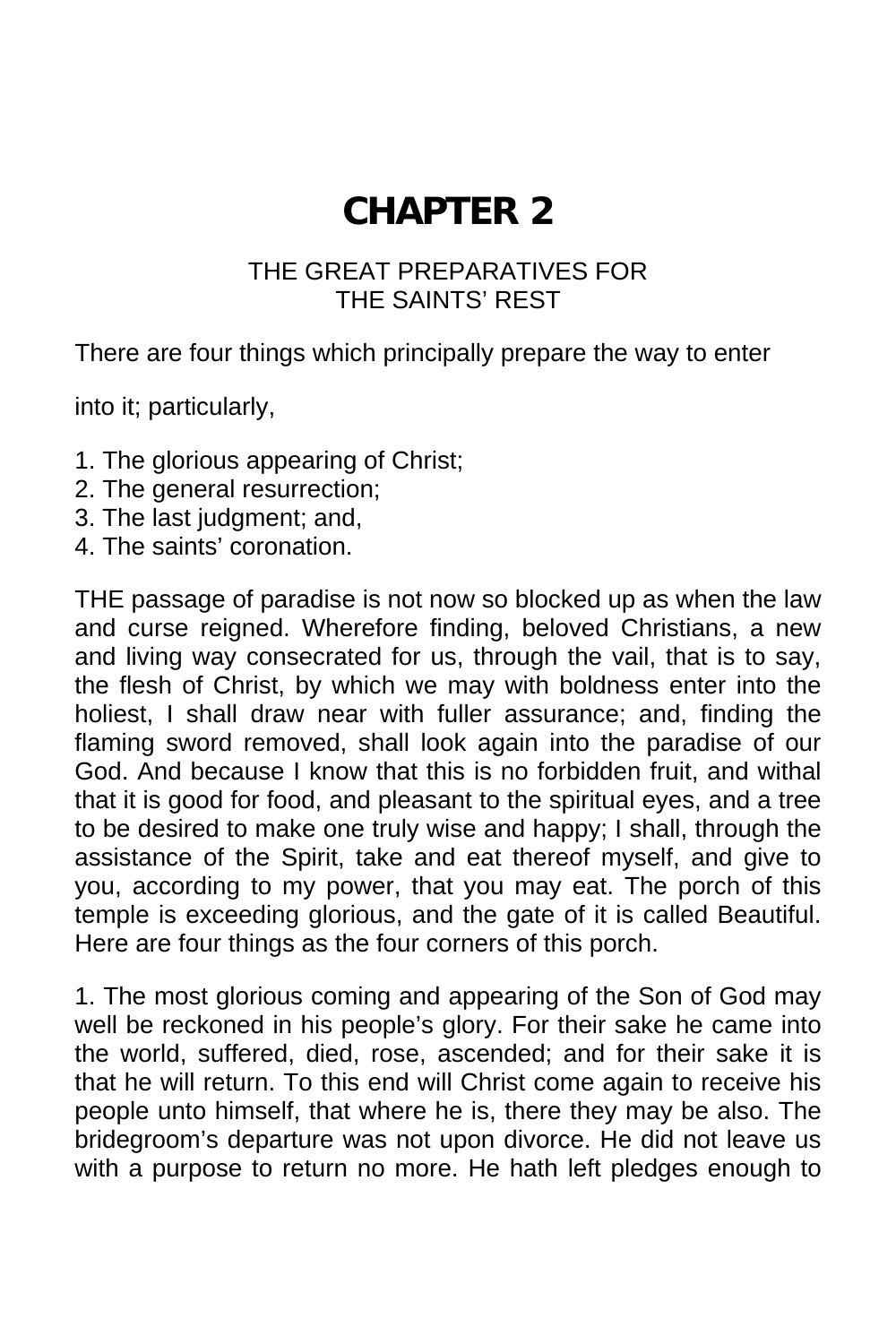assure us to the contrary. We have his word, his many promises, his ordinances, which show forth his death till he come; and his Spirit, to direct, sanctify, and comfort till he return. We have frequent tokens of love from him, to show us he forgets not his promise, nor us. We daily behold the forerunners of his coming, foretold by himself. We see the fig-tree putteth forth leaves, and therefore know that summer is nigh. Though the riotous world say, My Lord delayeth his coming; yet let the saints lift up their heads, for their redemption draweth nigh. Alas! fellow-Christians, what should we do if our Lord should not return? What a case are we here left in! What! leave us in the midst of wolves, and among lions, a generation of vipers, and here forget us! Did he buy us so dear, and then leave us sinning, suffering, groaning, dying daily; and will he come no more to us? It cannot be. This is like our unkind dealing with Christ, who, when we feel ourselves warm in the world, care not for coming to him; but this is not like Christ's dealing with us. He that would come to suffer, will surely come to triumph. He that would come to purchase, will surely come to possess. Where else were all our hopes? What were become of our faith, our prayers, our tears and our waiting? What were all the patience of the saints worth to them? Were we not left of all men the most miserable? Christians, hath Christ made us forsake all the world, and to be forsaken of all the world? to hate all, and be hated of all? and all this for him, that we might have him instead of all? And will he, think you, after all this, forget us and forsake us himself? Far be such a thought from our hearts! But why staid he not with his people while he was here? Why? Was not the work on earth done? Must he not take possession of glory in our behalf? Must he not intercede with the Father, plead his sufferings, be filled with the Spirit to send forth, receive authority, and subdue his enemies? Our abode here is short. If he had staid on earth, what would it have been to enjoy him for a few days and then die? He hath more in heaven to dwell among; even the spirits of many, generations. He will have us live by faith, and not by sight.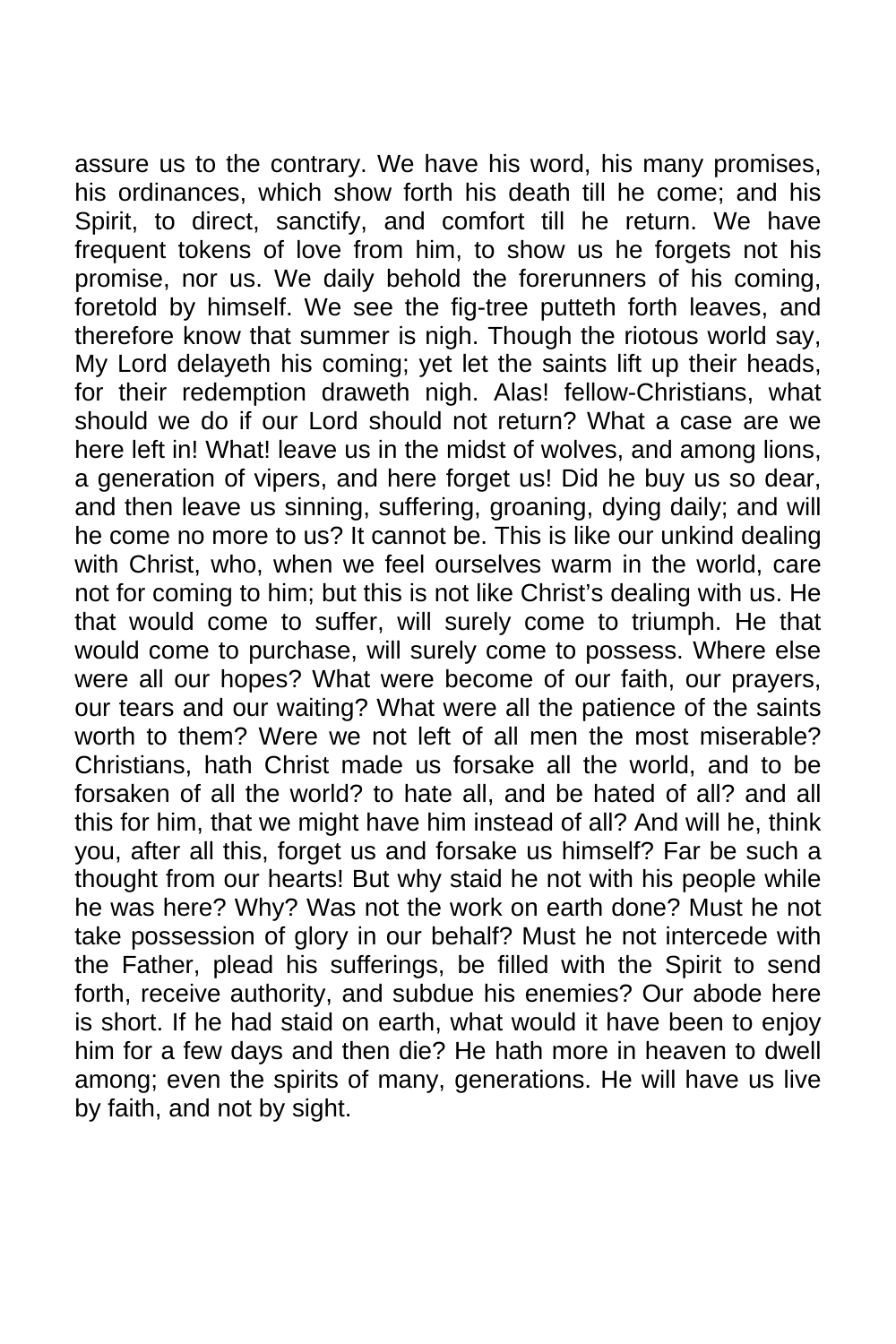O fellow-Christians, what a day will that be, when we, who have been kept prisoners by sin, by sinners, by the grave, shall be brought out by the Lord himself! It will not be such a coming as his first was, in poverty and contempt, to be spit upon, and buffeted, and crucified again. He will not come, O careless world! to be slighted and neglected by you any more. Yet that coming wanted not its glory. If the heavenly host, for the celebration of his nativity, must praise God; with what shoutings will angels and saints at that day proclaim glory to God, peace and good-will toward men! If a star must lead men from remote parts, to come to worship the child in the manger; how will the glory of his next appearing constrain all the world to acknowledge his sovereignty! If, riding on an ass, he enter Jerusalem with hosannas; with what peace and glory will he come toward the New Jerusalem! If, when he was in the form of a servant, they cry out, "What manner of man is this, that even the winds and the sea obey him?" what will they say when they shall see him coming in his glory, and the heavens and the earth obey him? "Then shall all the tribes of the earth mourn." To think and speak of that day with horror doth well become the impenitent sinner, but ill the believing saint. Shall the wicked behold him, and cry, "Yonder is he whose blood we neglected, whose grace we resisted, whose counsel we refused, whose government we cast off!" and shall not the saints, with inconceivable gladness, cry, "Yonder is he whose blood redeemed us, whose Spirit cleansed us, whose law governed us; in whom we trusted, and he hath not deceived our trust; for whom we long waited, and now we see we have not waited in vain! O cursed corruption! that would have had us turn to the world and present things, and say, Why should we wait for the Lord any longer? Now we see, Blessed are all they that wait for him." And now, Christians, should we not put up that petition heartily, "Thy kingdom come? The Spirit and the bride say, Come: and let him that heareth," and readeth, "say, Come." Our Lord himself says, "Surely I come quickly. Amen: even so, come! Lord Jesus."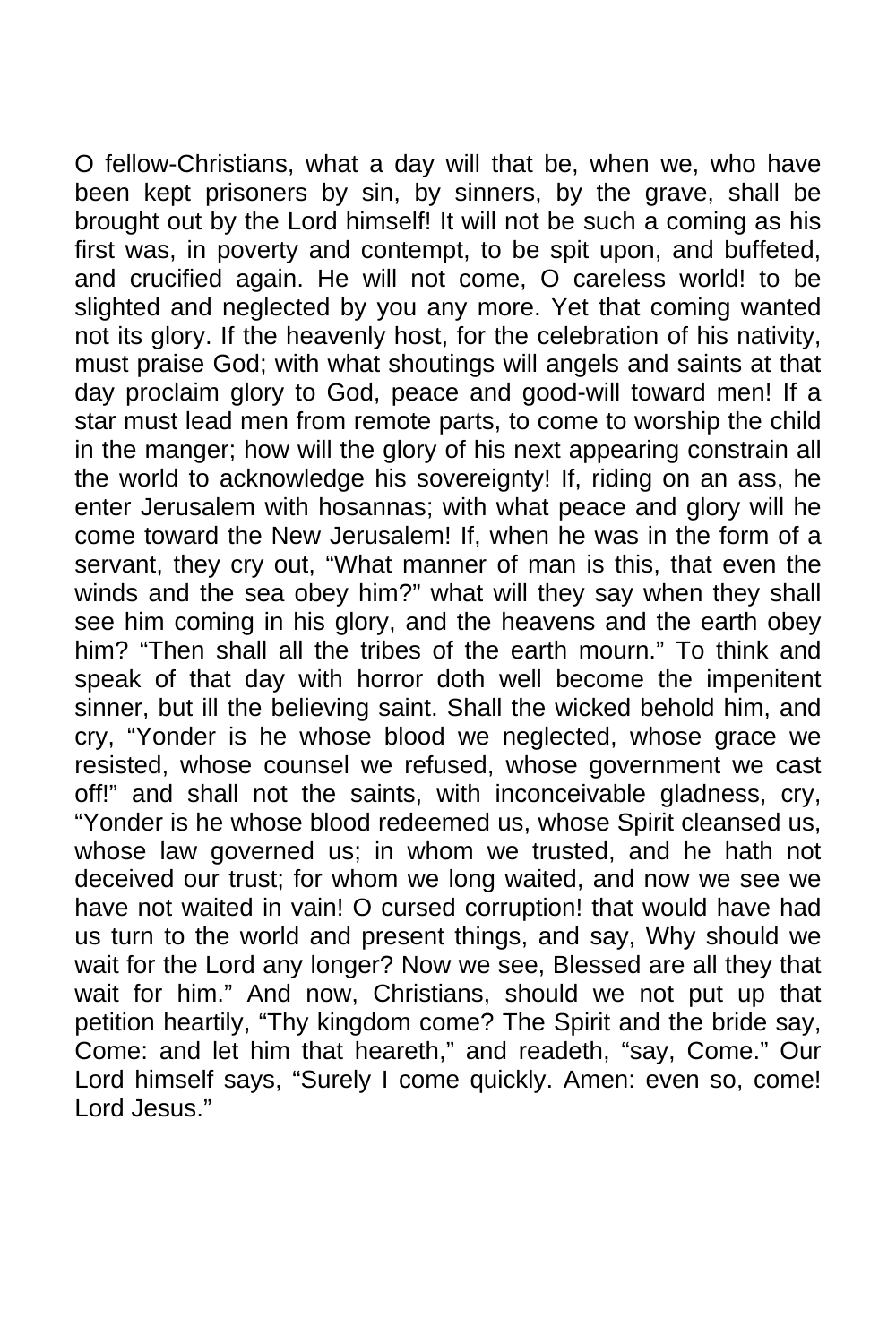2. Another thing that leads to paradise; is that great work of Jesus Christ, in raising the body from the dust and uniting it again unto the soul. A wonderful effect of infinite power and love! "Yea wonderful indeed," says Unbelief, "if it be true. What, shall all these scattered bones and dust become a man?" Let me with reverence plead for God, for that power whereby I hope to arise. What sustains the massy body of the earth? What limits the vast ocean of the waters? Whence is that constant ebbing and flowing of the tides? How many times larger than all the earth is the sun, that glorious body of light? Is it not as easy to raise the dead as to make heaven and earth, and all of nothing? Look not on the dead bones, and dust, and difficulty, but at the promise. Contentedly commit these bodies to a prison that shall not long contain them. Let us lie down in peace and take our rest; it will not be an everlasting night, nor endless sleep. If unclothing be the thing thou fearest, it is that thou mayest have better clothing. If to be turned out of doors be the thing thou fearest, remember that, when "the earthly house of this tabernacle is dissolved, thou hast a building of God, a house not made with hands, eternal in the heavens." Lay down cheerfully this lump of corruption; thou shalt undoubtedly receive it again in incorruption. Lay down freely this terrestrial, this natural body; thou shalt receive it again a celestial, a spiritual body. Though thou lay it down with great dishonor, thou shalt receive it in glory. Though thou art separated from it through weakness it shall be raised again in mighty power; "in a moment, in the twinkling of an eye, at the last trump; for the trumpet shall sound, and the dead shall be raised incorruptible, and we shall be changed." "The dead in Christ shall rise first. Then they who are alive and remain, shall be caught up together with them in the clouds, to meet the Lord in the air." Triumph now, O Christian, in these promises; thou shalt shortly triumph in their performance. This is the day which the Lord will make; we shall rejoice and be glad in it. The grave that could not keep our Lord, cannot keep us. He arose for us, and by the same power will cause us to arise. "For if we believe that Jesus died and rose again, even so, them also who sleep in Jesus will God bring with him." Let us never look at the grave, but let us see the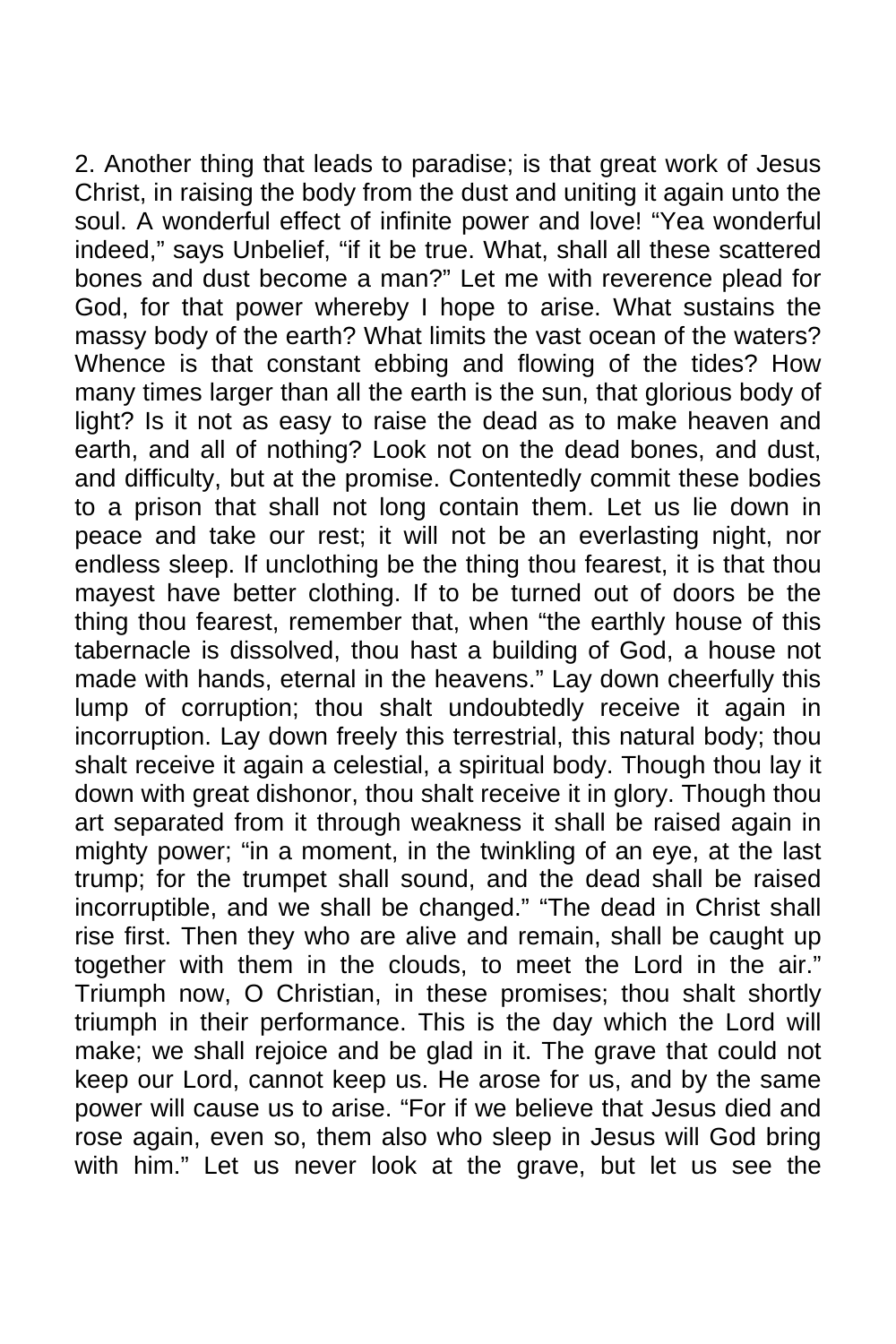resurrection beyond it. Yea, let us be "steadfast, unmovable, always abounding in the work of the Lord, forasmuch as we know our labor is not in vain in the Lord."

3. Part of this prologue to the saints' rest is the public and solemn process at their judgment, where they shall first themselves be acquitted and justified, and then with Christ judge the world. Young and old, of all estates and nations, that ever were from the creation to that day, must here come and receive their doom. O terrible! O joyful day! Terrible to those that have forgotten the coming of their Lord! joyful to the saints, whose waiting and hope was to see this day! Then shall the world behold the goodness and severity of God; on them who perish, severity; but to his chosen, goodness. Every one must give an account of his stewardship. Every talent of time, health, abilities, mercies, afflictions, means, warnings, must be reckoned for. The sins of youth, those which they had forgotten, and their secret sins, shall all be laid open before angels and men. They shall see the Lord Jesus, whom they neglected, whose word they disobeyed, whose ministers they abused, whose servants they hated, now sitting to judge them. Their own consciences shall cry out against them, and call to their remembrance all their misdoings. Which way will the wretched sinner look? Who can conceive the terrible thoughts of his heart? Now the world cannot help him; his old companions cannot; the saints neither can nor will. Only the Lord Jesus can; but there is the misery, he will not. Time was, sinner, when Christ would, and you would not; now, fain would you, and he will not. All in vain is it to "cry to the mountains and rocks, Fall on us, and hide us from the face of Him that sitteth upon the throne;" for thou hast the Lord of mountains and rocks for thine enemy, whose voice they will obey, and not thine. I charge thee, therefore, before God, and the Lord Jesus Christ, who shall judge the quick and the dead at his appearing, and his kingdom, that thou set thyself seriously to ponder these things. But why tremblest thou, O humble, gracious soul? He that would not lose one Noah in a common deluge, nor overlook one Lot in Sodom; nay, that could do nothing till he went forth; will he forget thee at that day? "The Lord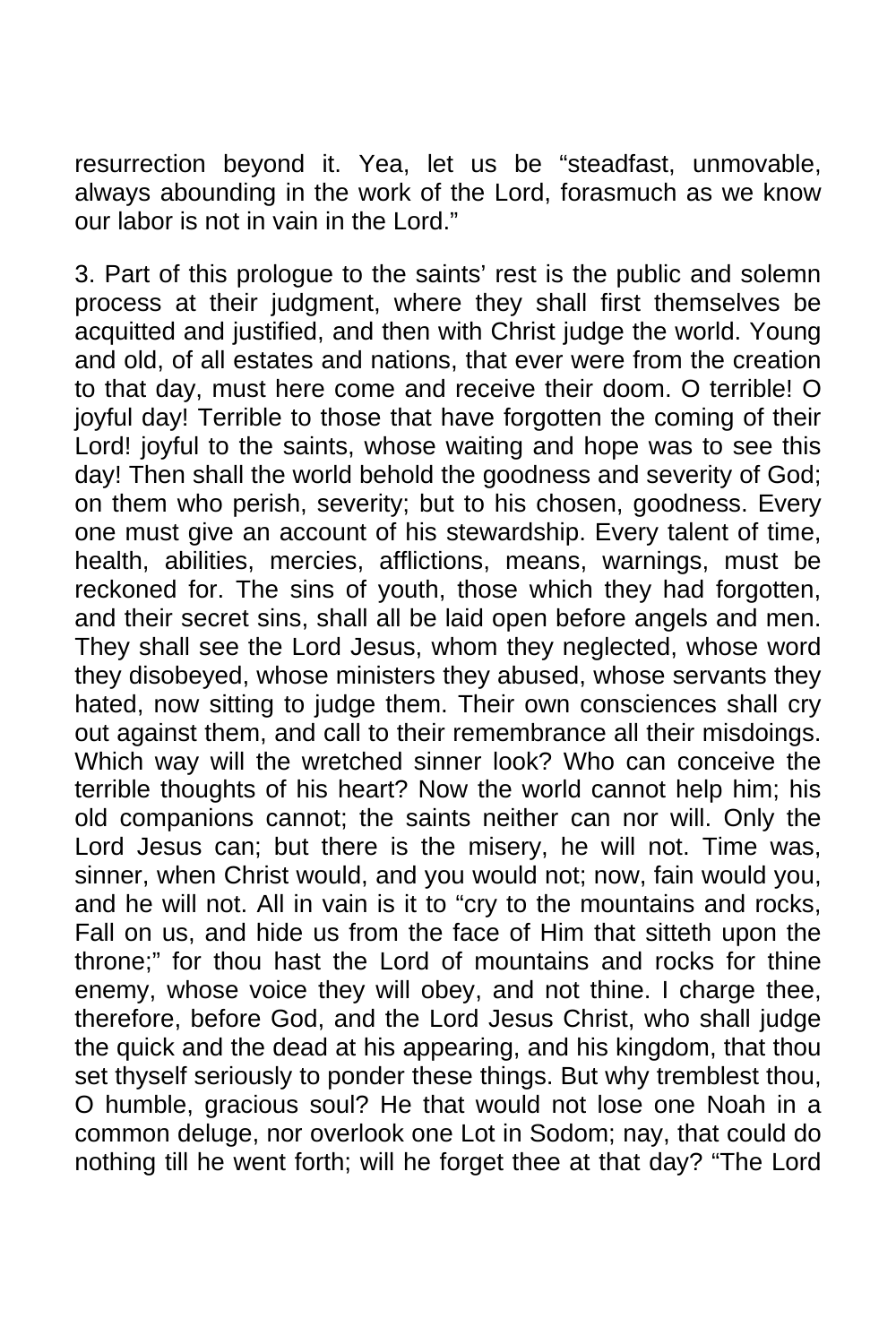knoweth how to deliver the godly out of temptation, and to reserve the unjust unto the day of judgment, to be punished." He knoweth how to make the same day the greatest terror to his foes, and yet the greatest joy to his people. "There is no condemnation to them that are in Christ Jesus, who walk not after the flesh, but after the Spirit. Who shall lay any thing to the charge of God's elect?" Shall the law? "The law of the spirit of life in Christ Jesus hath made them free from the law of sin and death." Or shall conscience'? "The Spirit itself beareth witness with their spirit, that they are the children of God. It is God that justifieth, who is he that condemneth?" If our Judge condemn us not, who shall? He that said to the adulterous woman, Hath no man condemned thee? neither do I; will say to us, more faithfully than Peter to him, Though all men deny thee, or condemn thee, I will not. Having confessed me before men, thee "will I also confess before my Father who is in heaven."

What inexpressible joy, that our dear Lord, who loveth our souls and whom our souls love, shall be our Judge! Will a man fear to be judged by his dearest friend? or a wife by her own husband? Christian, did Christ come down and suffer, and weep, and bleed, and die for thee, and will he now condemn thee? Was he judged, condemned, and executed in thy stead, and now will he himself condemn thee? Hath he done most of the work already, in redeeming, regenerating, sanctifying and preserving thee, and will he now undo all again? Well then, let the terror of that day be never so great, surely our Lord can mean no ill to us in all. Let it make the devils tremble, and the wicked tremble, but it shall make us leap for joy. It must affect us deeply with the sense of our mercy and happiness, to see the most of the world tremble with terror, while we triumph with joy; to hear them doomed to everlasting flames, when we are proclaimed heirs of the kingdom; to see our neighbors, that lived in the same town, came to the same congregation, dwelt in the same houses, and were esteemed more honorable in the world than ourselves, now, by the Searcher of hearts, eternally separated. This, with the great magnificence and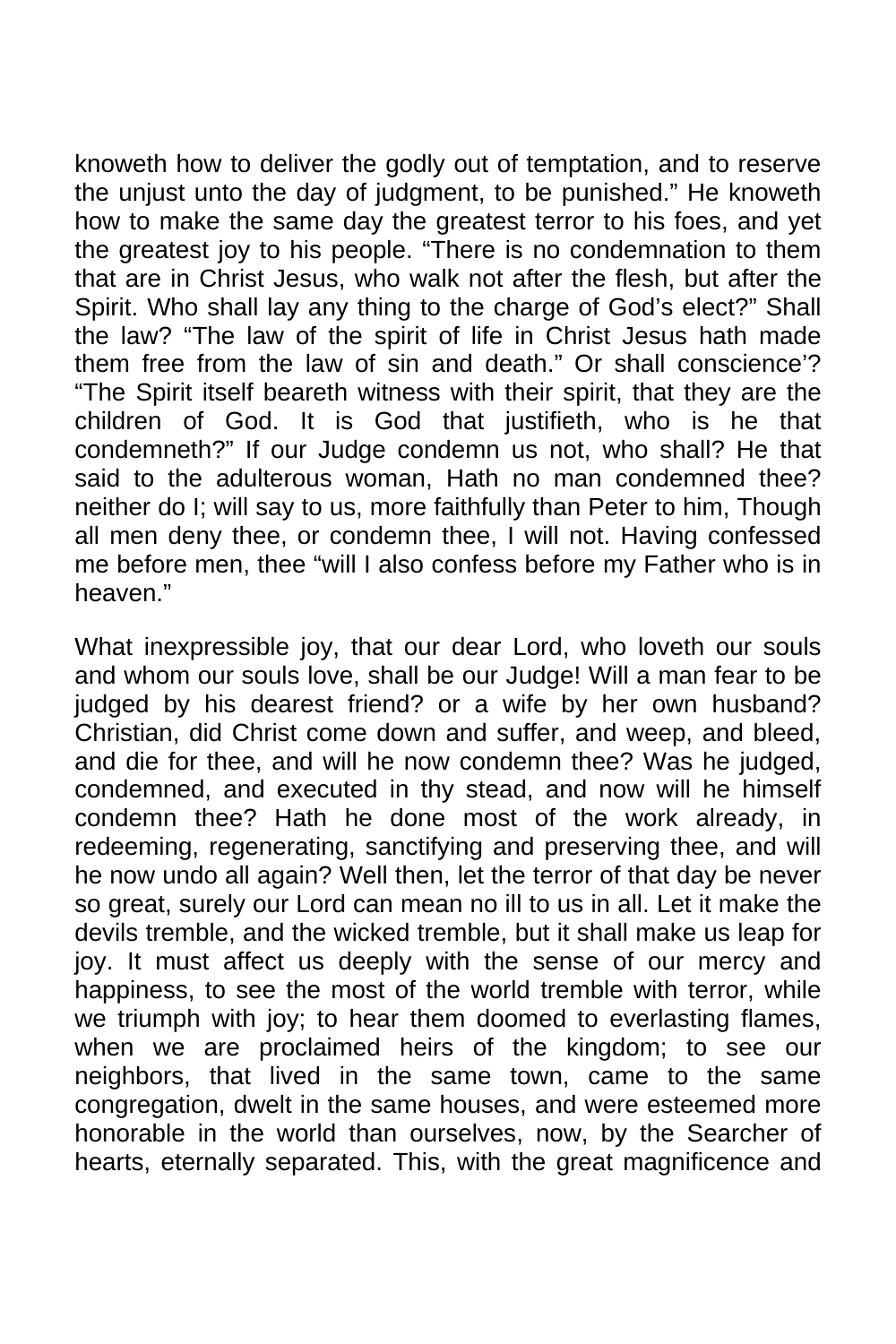dreadfulness of the day, the apostle pathetically expresses: "It is a righteous thing with God to recompense tribulation to them that trouble you; and to you who are troubled, rest with us, when the Lord Jesus shall be revealed from heaven, with his mighty angels, in flaming fire, taking vengeance on them that know not God, and that obey not the Gospel of our Lord Jesus Christ; who shall be punished with everlasting destruction from the presence of the Lord, and from the glory of his power; when he shall come to be glorified in his saints, and to be admired in all them that believe, in that day."

Yet more: we shall be so far from the dread of that judgment, that ourselves shall become the judges. Christ will take his people, as it were, into commission with himself, and they shall sit and approve his righteous judgment. "Do ye not know that the saints shall judge the world?" Nay, "know ye not that we shall judge angels?" <460602>1 Corinthians 6:2, 3. Were it not for the word of Christ that speaks it, this advancement would seem incredible, and the language arrogant. Even Enoch, the seventh from Adam, prophesied this, saying, "Behold, the Lord cometh with ten thousands of his saints, to execute judgment upon all, and to convince all that are ungodly among them, of all their ungodly deeds which they have ungodly committed, and of all their hard speeches which ungodly sinners have spoken against him." Thus shall the saints be honored, and "the upright shall have dominion in the morning." O that the careless world "were wise, that they understood this, that they would consider their latter end!" that they would be now of the same mind as they will be when they shall see the heavens pass away with a great noise, and the elements melt with fervent heat, and the earth also, and the works that are therein, burnt up! when all shall be on fire about them, and all earthly glory consumed. "For the heavens and the earth which are now, are reserved unto fire against the day of judgment, and perdition of ungodly men. Seeing, then, that all these things shall be dissolved, what manner of persons ought ye to be in all holy conversation and godliness, looking for and hasting unto the coming of the day of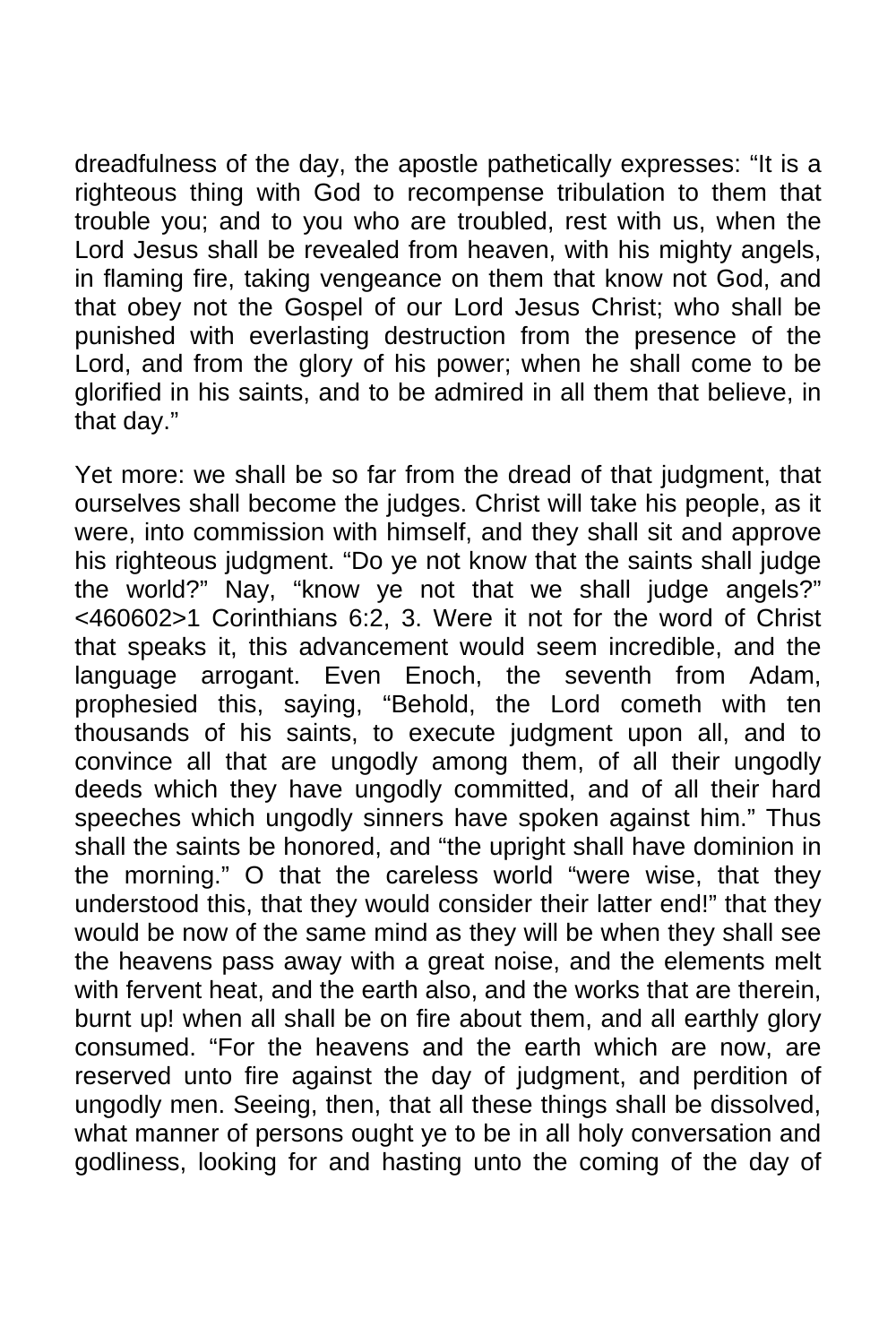God, wherein the heavens, being on fire, shall be dissolved, and the elements shall melt with fervent heat?"

4. The last preparative for the saints' rest is their solemn coronation and receiving the kingdom. For as Christ, their head, is anointed both King and Priest, so under him are his people made unto God both kings and priests, to reign, and to offer praises for ever. The crown of righteousness, which was laid up for them, shall by the Lord, the righteous Judge, be given them at that day. They have been faithful unto death, and therefore he will give them a crown of life. And according to the improvement of their talents here, so shall their rule and dignity be enlarged. They are not dignified with empty titles, but real dominion. Christ will grant them to sit with him on his throne, and will give them power over the nations, even as he received of his Father; and he "will give them the morning star." The Lord himself will give them possession, with these applauding expressions: "Well done, good and faithful servant; thou hast been faithful over a few things, I will make thee ruler over many things; enter thou into the joy of thy Lord."

And with this solemn and blessed proclamation shall he enthrone them: "Come, ye blessed of my Father, inherit the kingdom prepared for you from the foundation of the world." Every word is full of life and joy. "Come " — this is the holding forth of the golden scepter, to warrant our approach unto this glory. Come now as near as you will; fear not the Bethshemites' judgment; for the enmity is utterly abolished. This is not such a "Come" as we were wont to hear, "Come, take up your cross and follow me." Though that was sweet, yet this is much more. "Ye blessed" — blessed indeed, when that mouth so pronounce us! For though the world hath accounted us accursed, and we have been ready to account ourselves so; yet, certainly, those that he blesseth are blessed; and those only whom he curseth are cursed; and his blessing cannot be reversed. "Of my Father " - blessed in the Father's love, as well as the Son's; for they are one. The Father hath testified his love in their election, donation to Christ, and in the sending of Christ, and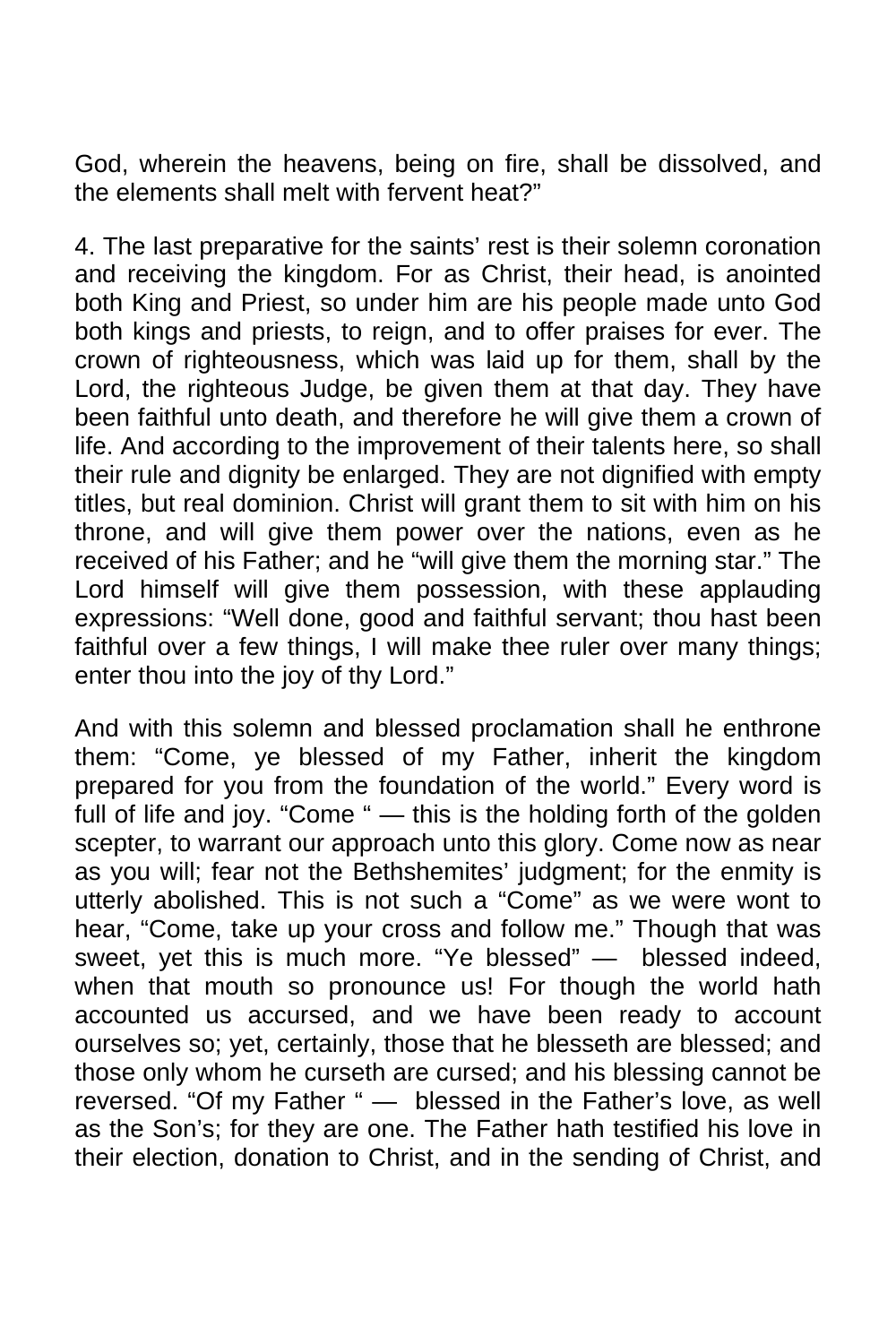accepting his ransom, as the Son hath also testified his. "Inherit" no longer bondsmen, nor servants only, nor children under age, who differ not in possession, but only in title, from servants; but now we are heirs of the kingdom, and joint-heirs with Christ. "The kingdom" — no less than the kingdom! Indeed, to be King of kings and Lord of lords is our Lord's own proper title; but to be kings, and reign with him, is ours. The enjoyment of this kingdom is as the light of the sun; each has the whole, and the rest none the less. "Prepared for you" — God is the Alpha as well as the Omega of our blessedness. Eternal love hath laid the foundation. He prepared the kingdom for us, and then prepared us for the kingdom. This is the preparation of his counsel and decree, for the execution whereof Christ was yet to make a further preparation. "For you" — not for believers only, in general, who, without individual persons, are nobody; but for you personally. "From the foundation of the world" — not only from the promise after Adam's fall, but from eternity. Thus we have seen the Christian safely landed in paradise, and conveyed honorably to his rest. Now let us a little further, in the next chapter, view those mansions, consider their privileges, and see whether there be any glory like unto this glory.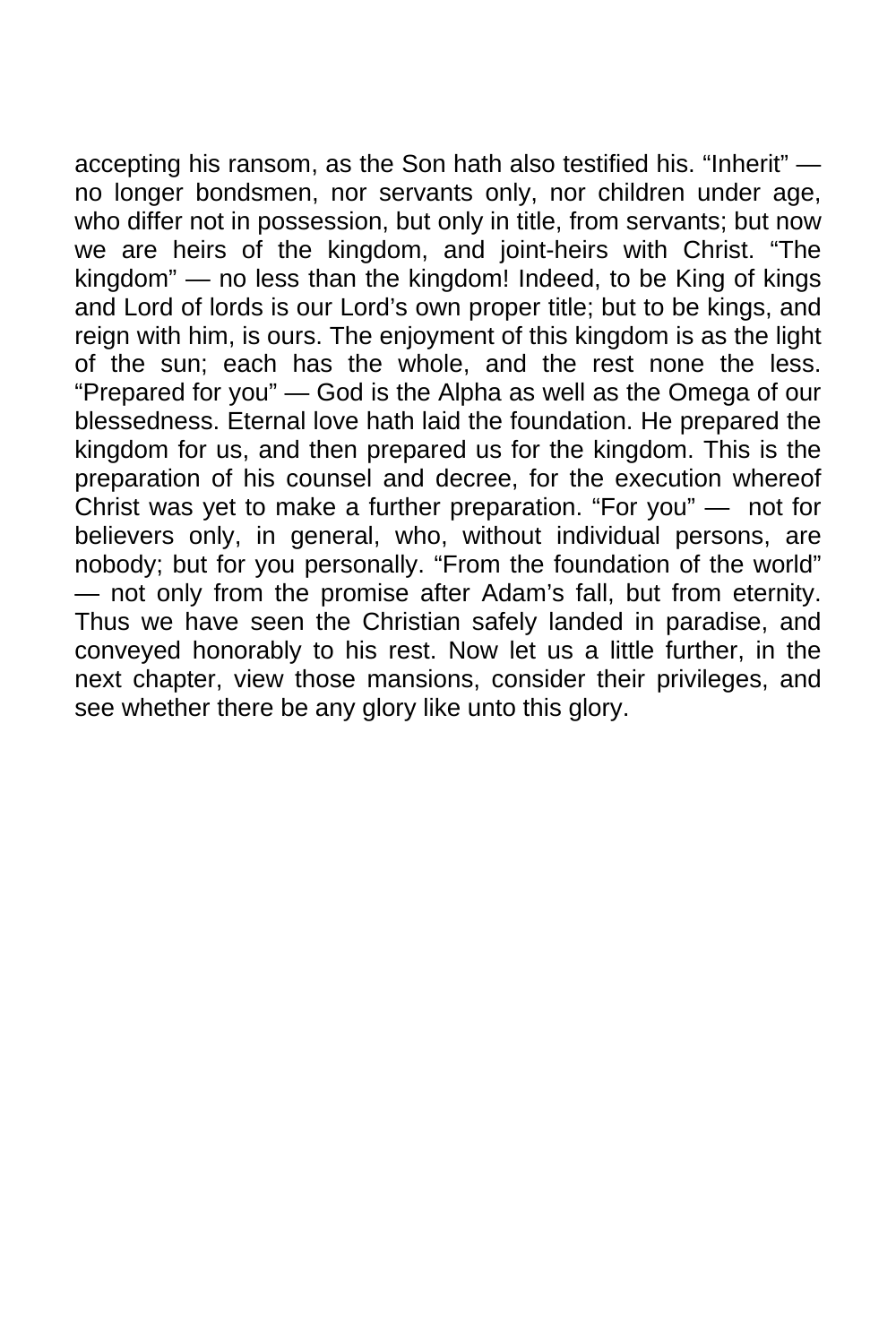## **CHAPTER 3**

#### EXCELLENCIES OF THE SAINTS' REST

- 1 It is the purchased possession;
- 2 A free gift;
- 3 Peculiar to saints;
- 4 An association with saints and angels;
- 5 It derives its joys immediately from God himself;
- 6 It will be seasonable;
- 7 Suitable;
- 8 Perfect, without sin and suffering;
- 9 And everlasting.

LET us draw a little nearer, and see what further excellencies this rest affordeth. The Lord hide us in the clefts of the rock, and cover us with the hands of indulgent grace, while we approach to take this view.

1. It is a most singular honor of the saints' rest, to be called the purchased possession; that is, the fruit of the blood of the Son of God; yea, the chief fruit, the end and perfection of all the fruits and efficacy of that blood. Greater love than this there is not, to lay down the life of the lover. And to have this our Redeemer ever before our eyes, and the liveliest sense and freshest remembrance of that dying, bleeding love, still upon our souls! How will it fill our souls with perpetual joy, to think that in the streams of this blood we have swum through the violence of the world, the snares of Satan, the seductions of flesh, the curse of the law, the wrath of an offended God, the accusations of a guilty conscience, and the vexing doubts and fears of an unbelieving heart, and are arrived safely at the presence of God! Now he cries to us, "Is it nothing to you, all ye that pass by? behold, and see if there be any sorrow like unto my sorrow!" And we scarce regard the mournful voice, scarce turn aside to view the wounds. But then our perfected souls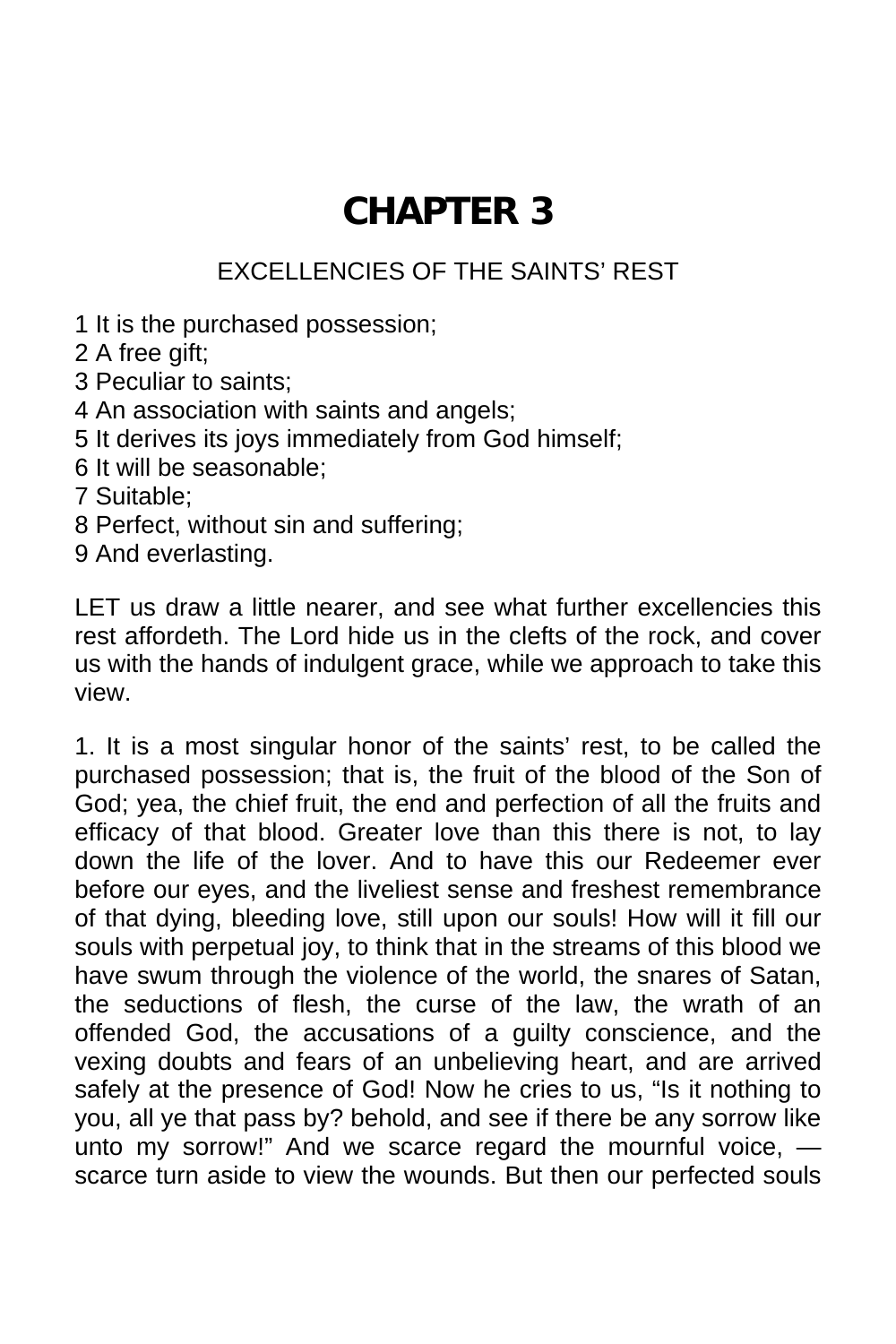will feel, and flame in love for love. With what astonishing apprehensions will redeemed saints everlastingly behold their blessed Redeemer! the purchaser, and the price, together with the possession!

Neither will the view of his wounds of love renew our wounds of sorrow. He, whose first words after his resurrection were to a great sinner, "Woman, why weepest thou?" knows how to raise love and joy, without any cloud of sorrow or storm of tears. If any thing we enjoy was purchased with the life of our dearest friend, how highly should we value it! If a dying friend deliver us but a token of his love, how carefully do we preserve it, and still remember him when we behold it, as if his own name were written on it! And will not, then, the death and blood of our Lord everlastingly sweeten our possessed glory? As we write down the price our goods cost us; so, on our righteousness and glory write down the price, The precious blood of Christ. His sufferings were to satisfy the justice that required blood, and to bear what was due to sinners, and so to restore them to the life they lost, and the happiness from which they fell. The work of Christ's redemption so well pleased the Father, that he gave him power to advance his chosen, and give them the glory which was given to himself; and all this "according to his good pleasure and the counsel of his own will."

2. Another pearl in the saints' diadem is, that it is a free gift. These two, purchased and free, are the chains of gold which make up the wreaths for the tops of the pillars in the temple of God. It was dear to Christ, but free to us. When Christ was to buy, silver and gold were nothing worth; prayers and tears could not suffice, nor any thing below his blood; but our buying is receiving; we have it freely, without money and without price. A thankful acceptance of a free acquittance is no paying of the debt. Here is all free; if the Father freely give the Son, and the Son freely pay the debt; and if God freely accept that way of payment, when he might have required it of the principal; and if both Father and Son freely offer us the purchased life on our cordial acceptance; and if they freely send the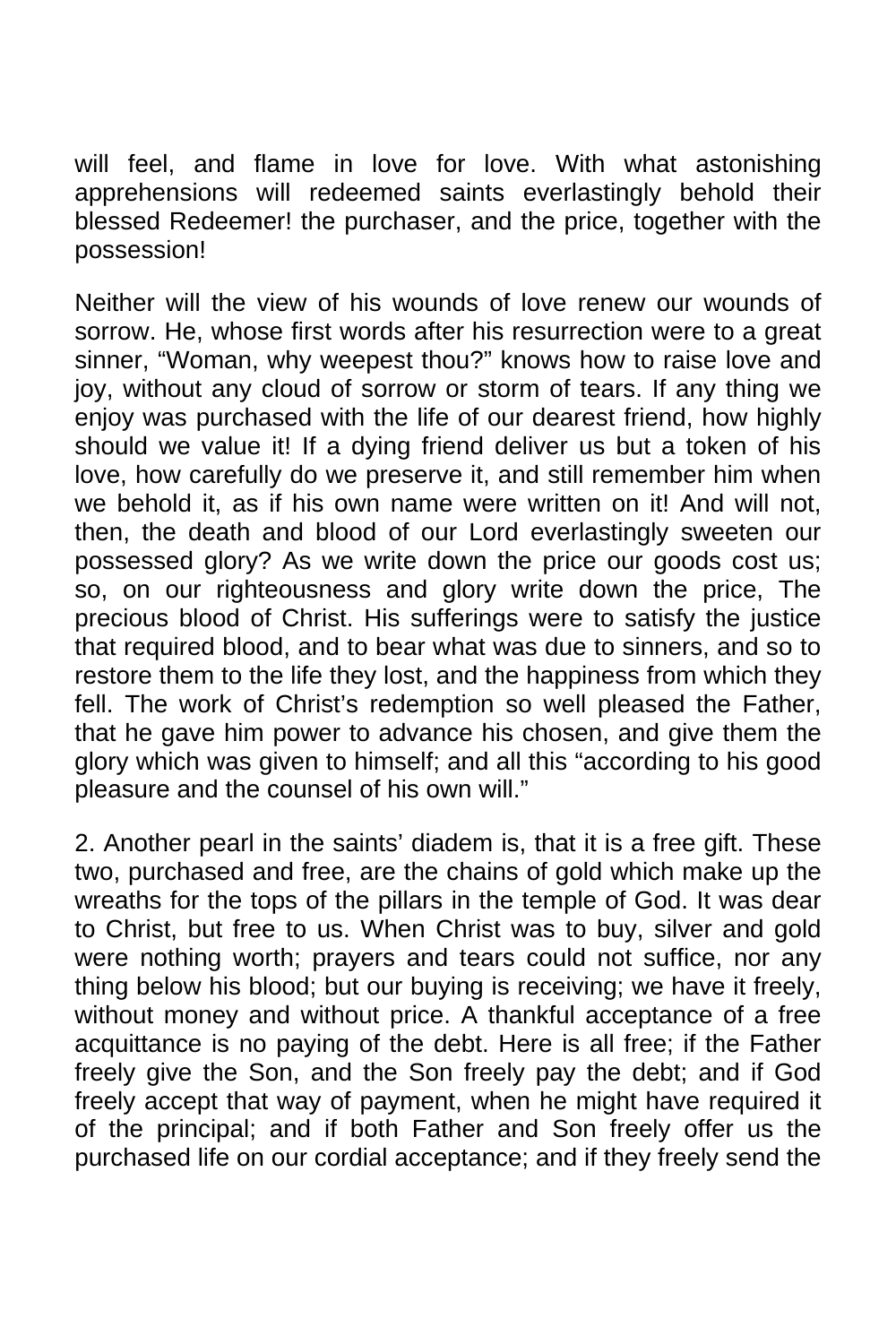Spirit to enable us to accept; what is here, then, that is not free? O the everlasting admiration that must surprise the saints to think of this freeness! "What did the Lord see in me, that he should judge me meet for such a state? That I, who was but a poor diseased, despised wretch, should be clad in the brightness of this glory! That I, a creeping worm, should be advanced to this high dignity! That I, who was but lately groaning, weeping, dying, should now be as full of joy as my heart can hold! yea, should be taken from the grave where I was decaying, and from the dust and darkness where I seemed forgotten, and be here set before his throne! That I should be taken, with Mordecai, from captivity, and be set next unto the king; and with Daniel from the den, to be made ruler of princes and provinces! Who can fathom unmeasurable love?" If worthiness were our condition for admittance, we might sit down and weep, with St. John, because no man was found worthy. But "the Lion of the tribe of Judah" is worthy, and hath prevailed; and by that title we must hold the inheritance. We shall offer there the offering that David refused, even praise for that which cost us nothing. Here our commission runs, "Freely ye have received, freely give;" but Christ has dearly bought, yet freely gives.

If it were only for nothing, and without our merit, the wonder were great; but it is moreover against our merit, and against our long endeavoring our own ruin. What an astonishing thought it will be, to think of the immeasurable difference between our deservings and receivings! between the state we should have been in, and the state we are in! to look down upon hell, and see the vast difference from that to which we are adopted! What pangs of love will it cause within us to think, "Yonder was the place that sin would have brought me to; but this is it that Christ hath brought me to! Yonder death was the wages of my sin, but this eternal life is the gift of God, through Jesus Christ my Lord. Who made me to differ? Had I not now been in those flames if I had had my own way, and been let alone to my own will? Should I not have lingered in Sodom till the flames had seized on me, if God had not in mercy brought me out?" Doubtless this will be our everlasting admiration, that so rich a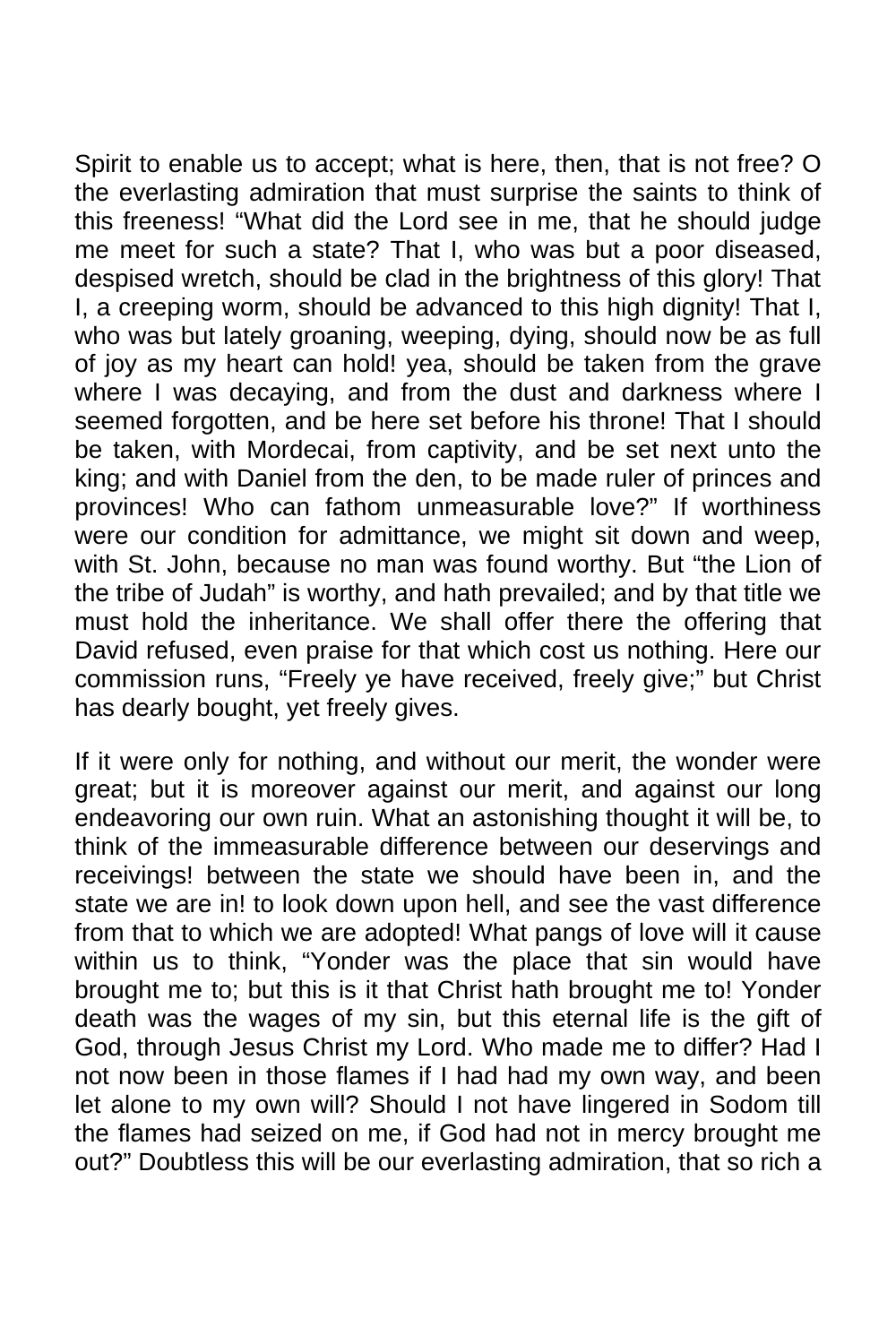crown should fit the head of so vile a sinner; that such high advancement, and such long unfruitfulness and unkindness, can be the state of the same person, and that such vile rebellions can conclude in such most precious joys! But no thanks to us, nor to any of our duties and labors, much less to our neglects and laziness: we know to whom the praise is due, and must be given for ever. Indeed, to this very end it was that infinite wisdom cast the whole design of man's salvation into this mold of purchases and freeness, that the love and joy of man might be perfected, and the honor of grace most highly advanced; that the thought of merit might neither cloud the one nor obstruct the other; and that on these two hinges the gate of heaven might turn. So then let DESERVED be written on the door of hell; but on the door of heaven and life, THE FREE GIFT.

3. This rest is peculiar to saints, it belongs to no other of all the sons of men. If all Egypt had been light, the Israelites would not have had the less; but to enjoy that light alone, while their neighbors lived in thick darkness, must make them more sensible of their privilege. Distinguishing mercy affects more than any mercy. If Pharaoh had passed as safely as Israel, the Red Sea would have been less remembered. If the rest of the world had not been drowned, and the rest of Sodom and Gomorrah not burned, the saving of Noah had been no wonder, nor Lot's deliverance so much talked of. When one is enlightened, and another left in darkness; one reformed, and another by his lust enslaved; it makes the saints cry out, "Lord, how is it that thou wilt manifest thyself unto us, and not unto the world?" When the prophet is sent to one widow only of all that were in Israel, and to cleanse

one Naaman of all the lepers, the mercy is more observable. That will surely be a day of passionate sense on both sides, when there shall be two in one bed, and two in the field, the one taken and the other left. The saints shall look down upon the burning lake, and in the sense of their own happiness, and in the approbation of God's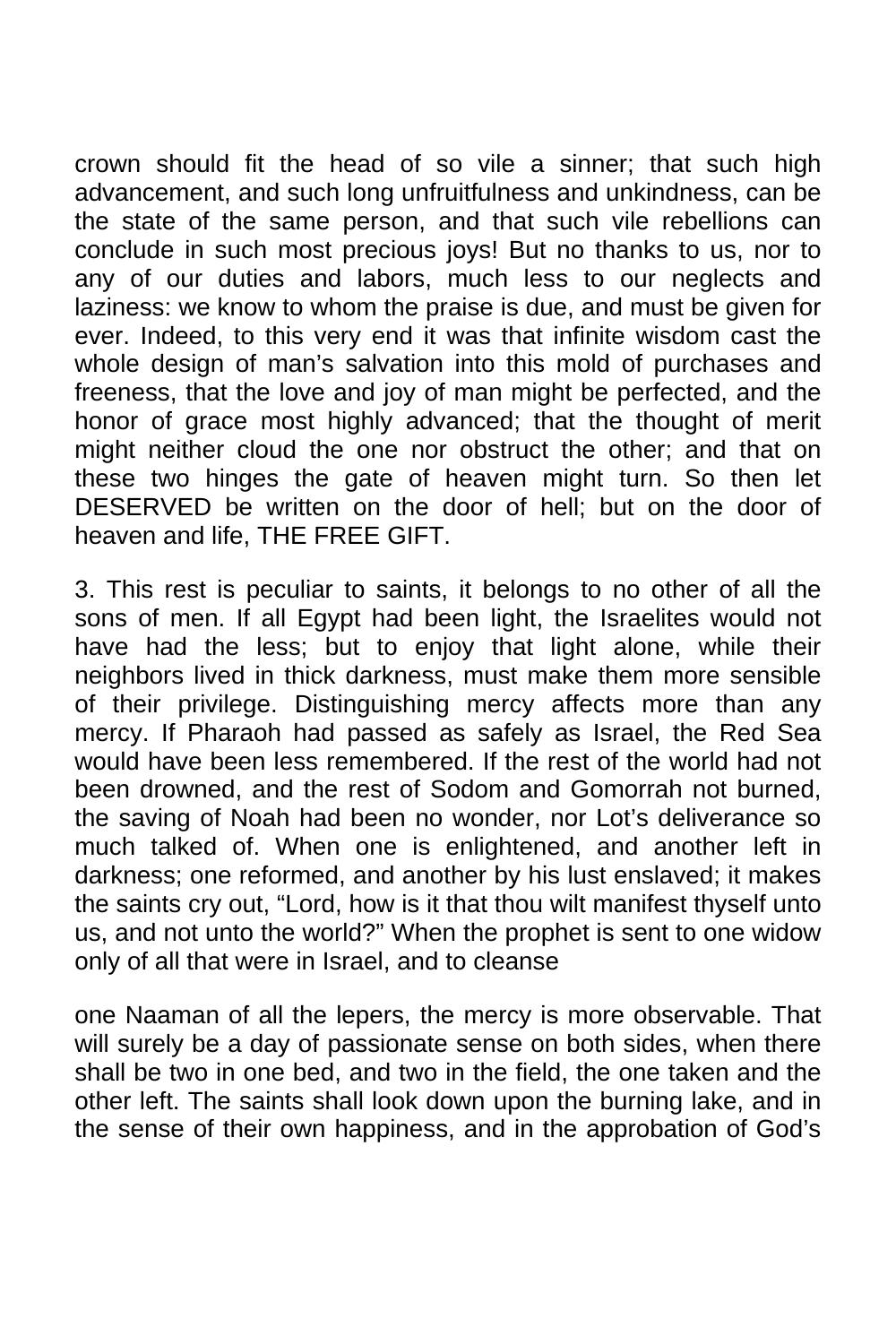just proceedings, they shall rejoice and sing, "Thou art righteous, O Lord! who wast, art, and shalt be, because thou hast judged thus."

4. But though this rest be peculiar to the saints, yet it is common to all the saints; for it is an association of blessed spirits, both saints and angels: a corporation of perfected saints, whereof Christ is the head: the communion of saints completed. As we have been together in the labor, duty, danger and distress; so shall we be in the great recompense and deliverance. As we have been scorned and despised, so shall we be owned and honored together. We who have gone through the day of sadness, shall enjoy together that day of gladness. Those who have been with us in persecution and in prison, shall be with us also in that place of consolation. How oft have our groans made, as it were, one sound! our tears one stream and our desires one prayer! But now all our praises shall make up one melody; all our churches, one church; and all ourselves, one body; for we shall be all one in Christ, even as he and the Father are one. It is true, we must be careful not to look for that in the saints which is alone in Christ. But if the forethought of sitting down with Abraham, and Isaac, and Jacob, in the kingdom of heaven, may be our lawful joy; how much more the real sight and actual possession! It cannot but be comfortable to think of that day, when we shall join with Moses in his song, with David in his psalms of praise, and with all the redeemed in the song of the Lamb for ever; when we shall see Enoch walking with God; Noah enjoying the end of his singularity; Joseph of his integrity; Job of his patience; Hezekiah of his uprightness and all the saints the end of their faith. Not only our old acquaintance, but all the saints of all ages, whose faces in the flesh we never saw, we shall there both know and comfortably enjoy. Yea, angels as well as saints will be our blessed acquaintance. Those who now are willingly our ministering spirits, will willingly then be our companions in joy. They who had such joy in heaven for our conversion, will gladly rejoice with us in our glorification. Then we shall truly say, as David, I am a companion of all them that fear thee; when "we are come unto Mount Zion, and unto the city of the living God, the heavenly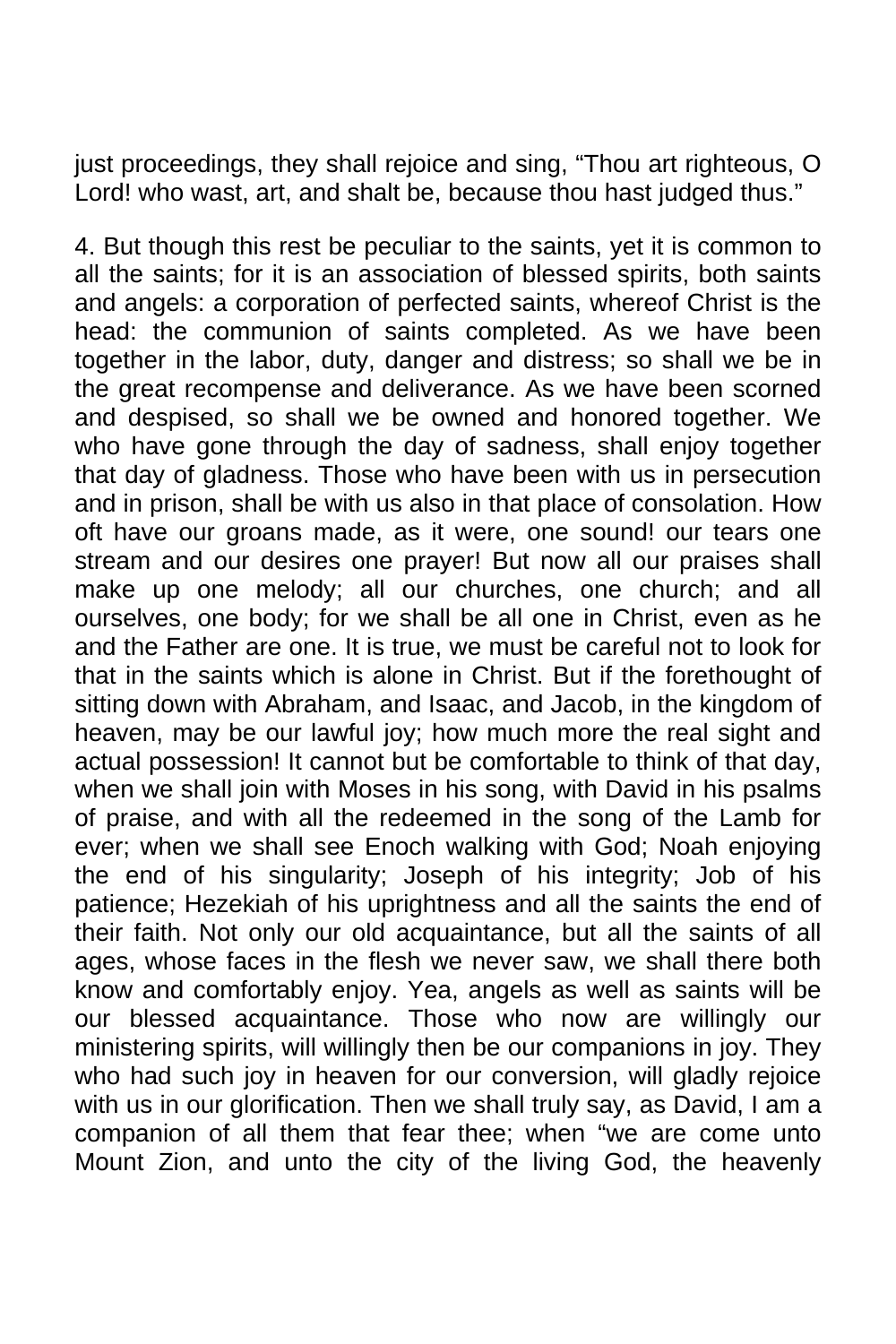Jerusalem, and to an innumerable company of angels; to the general assembly and church of the first-born, who are written in heaven, and to God the Judge of all, and to the spirits of just men made perfect, and to Jesus the Mediator of the new covenant." It is a singular excellence of heavenly rest, that we are "fellow-citizens with the saints, and of the household of God."

5. As another property of our rest, we shall derive its joys immediately from God. Now we have nothing at all immediately, but at the second or third hand; or how many, who knows? From the earth, from man, from sun and moon, from the ministration of angels, and from the Spirit, and Christ. Though, in the hand of angels, the stream savors not of the imperfection of sinners, yet it does of the imperfection of creatures; and as it comes from man, it savors of both. How quick and piercing is the word in itself! yet many times it never enters, being managed by a feeble arm. What weight and worth is there in every passage of the blessed Gospel! enough, one would think, to enter and pierce the dullest soul, and wholly possess its thoughts and affections; and yet how oft does it fall as water upon a stone! The things of God which we handle, are divine; but our manner of handling is human. There is little we touch, but we leave the print of our fingers behind. If God speaks the word himself, it will be a piercing, melting word indeed. The Christian now knows, by experience, that his most immediate joys are his sweetest joys; which have least of man, and are most directly from the Spirit. Christians who are much in secret prayer and contemplation, are men of greatest life and joy; because they have all more immediately from God himself. Not that we should cast off hearing, reading, and conference, or neglect any ordinance of God; but to live above them while we use them, is the way of a Christian. There is joy in these remote receivings; but the fullness of joy is in God's immediate presence. We shall then have light without a candle, and perpetual day without the sun for "the city has no need of the sun, neither of the moon to shine in it; for the glory of God lightens it, and the Lamb is the light thereof; there shall be no night there, and they need no candle, neither light of the sun;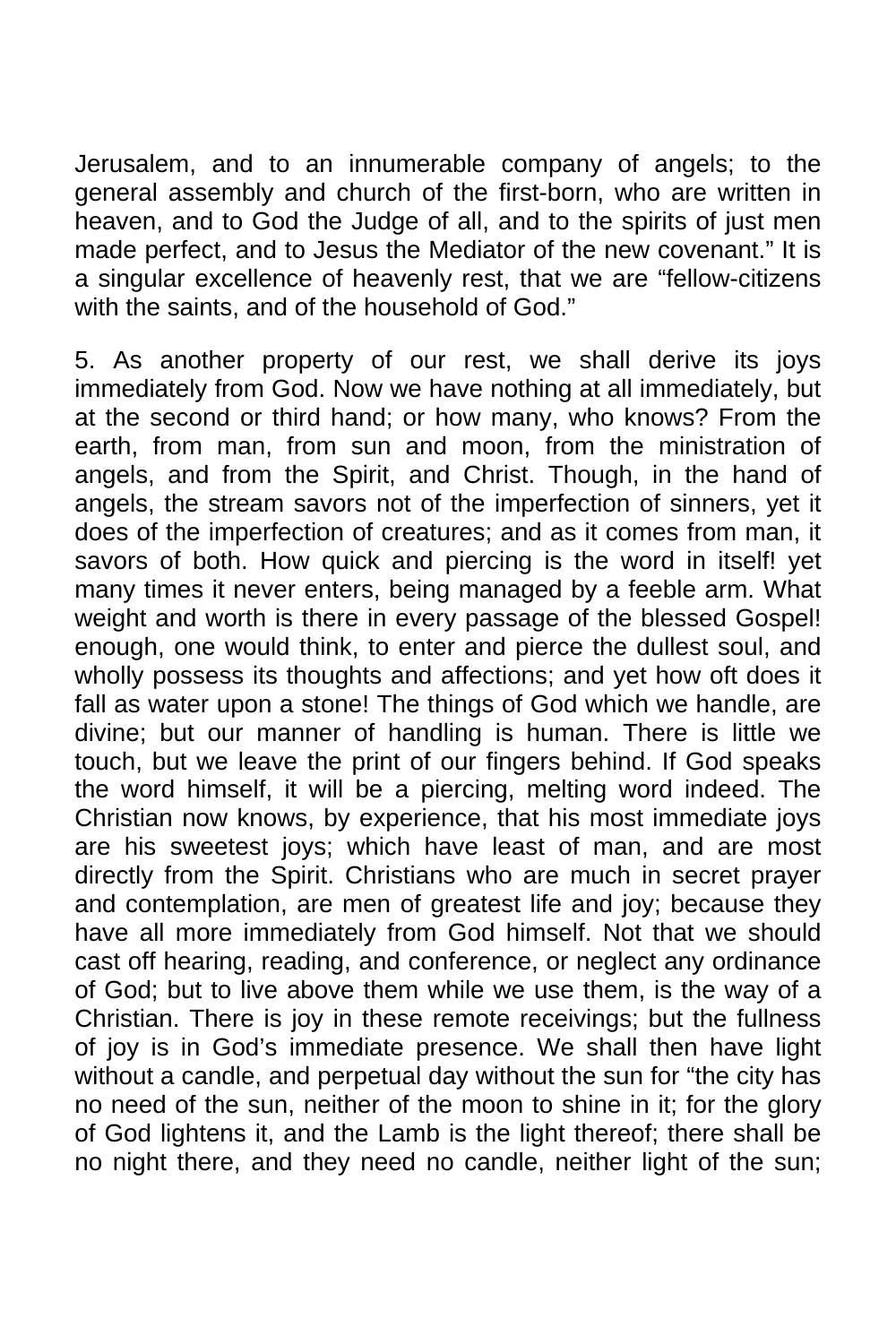and they shall reign for ever and ever." We shall then have enlightened understandings without Scripture, and be governed without a written law; for the Lord will perfect his law in our hearts, and we shall be all perfectly taught of God. We shall have joy, which we drew not from the promises, nor fetched home by faith or hope. We shall have communion without ordinances, without this fruit of the vine, when Christ shall drink it new with us in his Father's kingdom, and refresh us with the comforting wine of immediate enjoyment. To have necessities, but no supply, is the state of them in hell. To have necessity supplied by means of creatures, is the state of us on earth. To have necessity supplied immediately from God, is the state of the saints in heaven. To have no necessity at all, is the prerogative of God himself.

6. A further excellence of this rest is, that it will be seasonable. He that expects the fruit of his vineyard at the season, and makes his people "like a tree planted by the rivers of water, that bringeth forth his fruit in his season," will also give them the crown in his season. He that will have a word of joy spoken in season to him that is weary, will surely cause the time of joy to appear in the fittest season. They who are not weary in well-doing, shall, if they faint not, reap in due season. If God giveth rain even to his enemies, both the former and the latter in its season, and reserveth the appointed weeks of harvest, and covenants that there shall be day and night in their season; then surely the glorious harvest of the saints shall not miss its season. Doubtless, he who would not stay a day longer than his promise, but brought Israel out of Egypt on the self-same day when the four hundred and thirty years expired, neither will he fail of one day or hour of the fittest season for his people's glory. When we have had in this world a long night of darkness, will not the daybreaking and the rising of the Sun of Righteousness be then seasonable? When we have passed a long and tedious journey through no small dangers, is not home then seasonable? When we have had a long and perilous war, and received many a wound, would not a peace, with victory, be seasonable? Men live in a continual weariness; especially the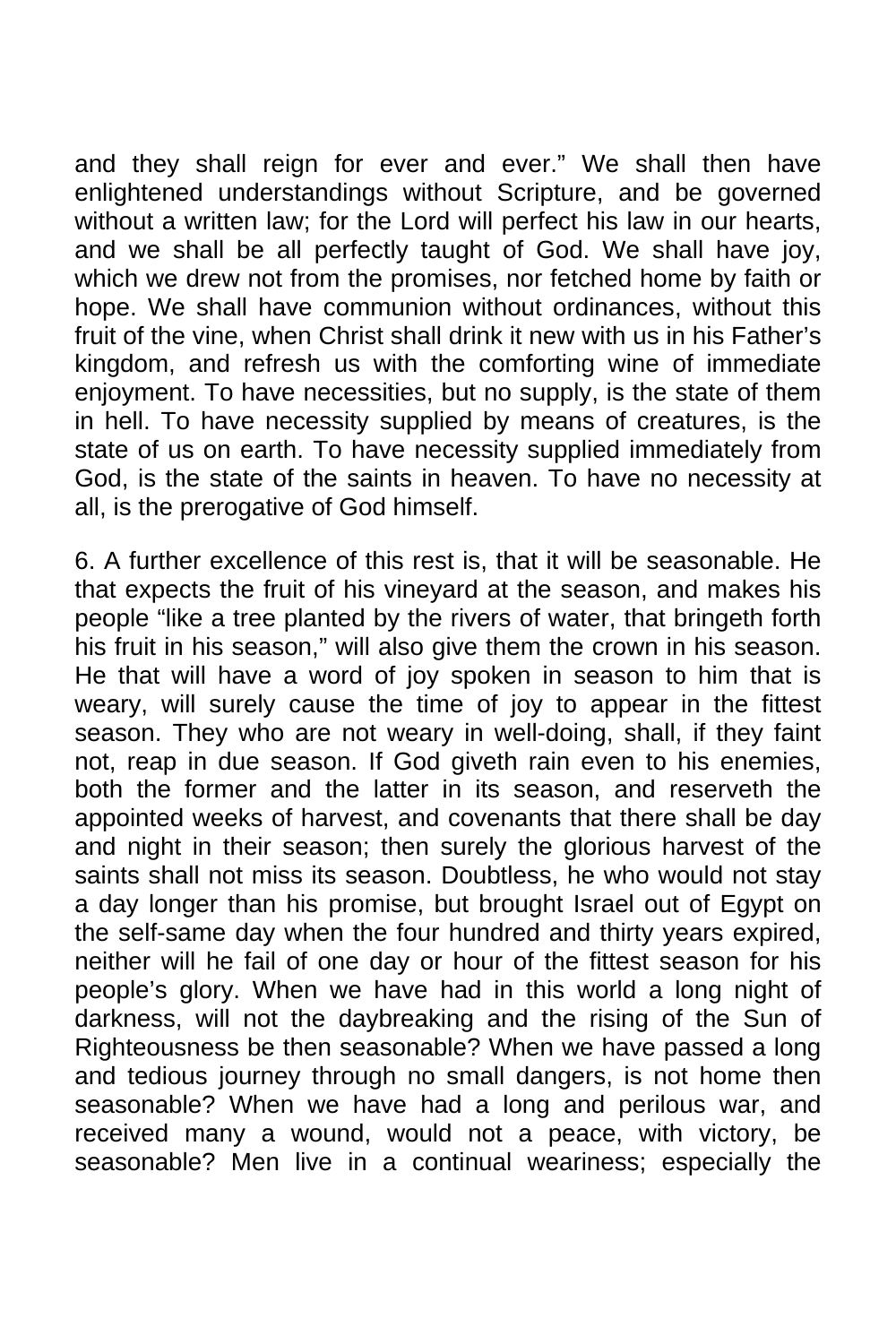saints, who are most weary of that which the world cannot feel; some weary of a blind mind; some of a hard heart; some of their daily doubts and fears; some of the want of spiritual joys; and some of the sense of God's wrath. And when a poor Christian hath desired, and prayed, and waited for deliverance many years, is it not then seasonable? We lament that we do not find a Canaan in the wilderness, or the songs of Sion in a strange land; that we have not a harbor in the main ocean, nor our rest in the heat of the day, nor heaven before we leave the earth; and would not all this be very unseasonable?

7. As this rest will be seasonable, so it will be suitable. The new nature of the saints doth suit their spirits to this rest. Indeed, their holiness is nothing else but a spark taken from this element, and by the Spirit of Christ kindled in their hearts: the flame whereof, mindful of its own divine original, ever tends to the place from whence it comes. Temporal crowns and kingdoms could not make a rest for saints. As they were not redeemed with so low a price, neither are they endued with so low a nature. As God will have from them a spiritual worship, suited to his own spiritual being, he will provide them a spiritual rest, suitable to their spiritual nature. The knowledge of God and his Christ, a delightful complacency in that mutual love, an everlasting rejoicing in the enjoyment of our God, with a perpetual singing of his high praises; this is heaven for a saint. Then we shall live in our own element. We are now as the fish in a vessel of water, only so much as will keep them alive; but what is that to the ocean? We have a little air let in to us, to afford us breathing; but what is that to the sweet and fresh gales upon mount Sion? We have a beam of the sun to lighten our darkness, and a warm ray to keep us from freezing; but then we shall live in its light, and be revived by its heat for ever. As are the natures of the saints, such are their desires; and it is the desires of our renewed nature to which this rest is suited. Whilst our desires remain corrupted and misguided, it is a far greater mercy to deny them, yea, to destroy them, than to satisfy them; but those which are spiritual are of his own planting, and he will surely water them,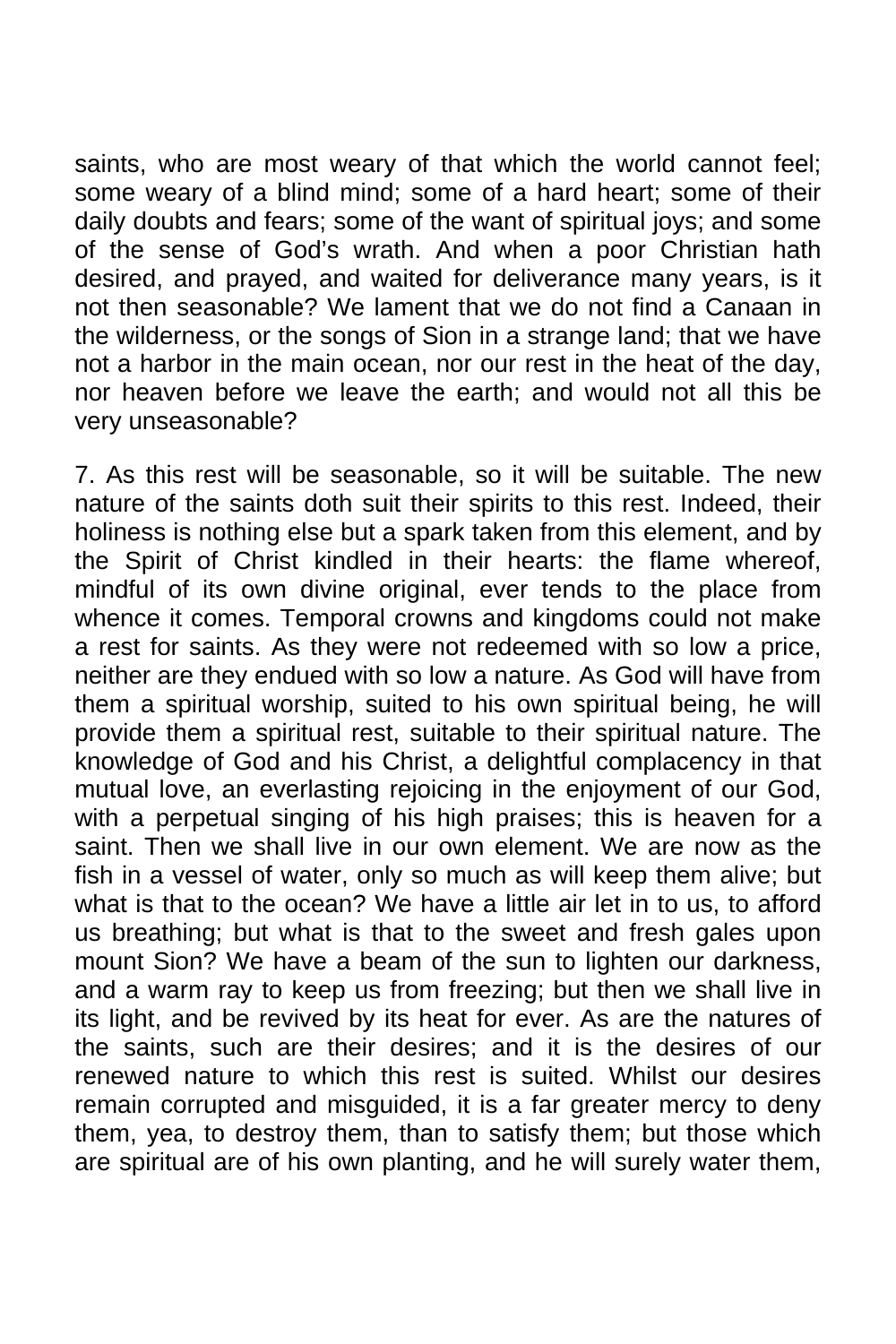and give the increase. He quickened our hunger and thirst for righteousness, that he might make us happy in a full satisfaction. Christian this is a rest after thy own heart; it contains all that thy heart can wish; that which thou longest, prayest, laborest for, there thou shalt find it all. Thou hadst rather have God in Christ, than all the world; there thou shalt have him. What wouldst thou not give for assurance of his love? There thou shalt have assurance without suspicion. Desire what thou canst, and ask what thou wilt, as a Christian, and it shall be given thee, not only to half of the kingdom, but to the enjoyment both of kingdom and King. This is a life of desire and prayer, but that is a life of satisfaction and enjoyment. This rest is very suitable to the saints' necessities also, as well as to their natures and desires. It contains whatsoever they truly wanted; not supplying them with gross, created comforts, which, like Saul's armor on David, are more burden than benefit. It was Christ and perfect holiness which they most needed, and with these shall they be supplied.

8. Still more, this rest will be absolutely perfect. We shall then have joy without sorrow, and rest without weariness. There is no mixture of corruption with our graces, nor of suffering with our comfort. There are none of those waves in that harbor, which now so toss us up and down. To-day we are well, to-morrow sick; to-day in esteem, to-morrow in disgrace; to-day we have friends, to-morrow none; nay, we have wine and vinegar in the same cup. If revelations raise us to the third heaven, the messenger of Satan must presently buffet us, and the thorn in the flesh fetch us down. But there is none of this inconstancy in heaven. If perfect love casteth out fear, then perfect joy must cast out sorrow, and perfect happiness exclude all the relics of misery. We shall there rest from all the evil of sin and of suffering. Heaven excludes nothing more directly than sin, whether of nature or of conversation. "There shall in no wise enter any thing that defileth, neither whatsoever worketh abomination, or maketh a lie." What need Christ at all to have died, if heaven could have contained imperfect souls? "For this purpose the Son of God was manifested, that he might destroy the works of the devil." His blood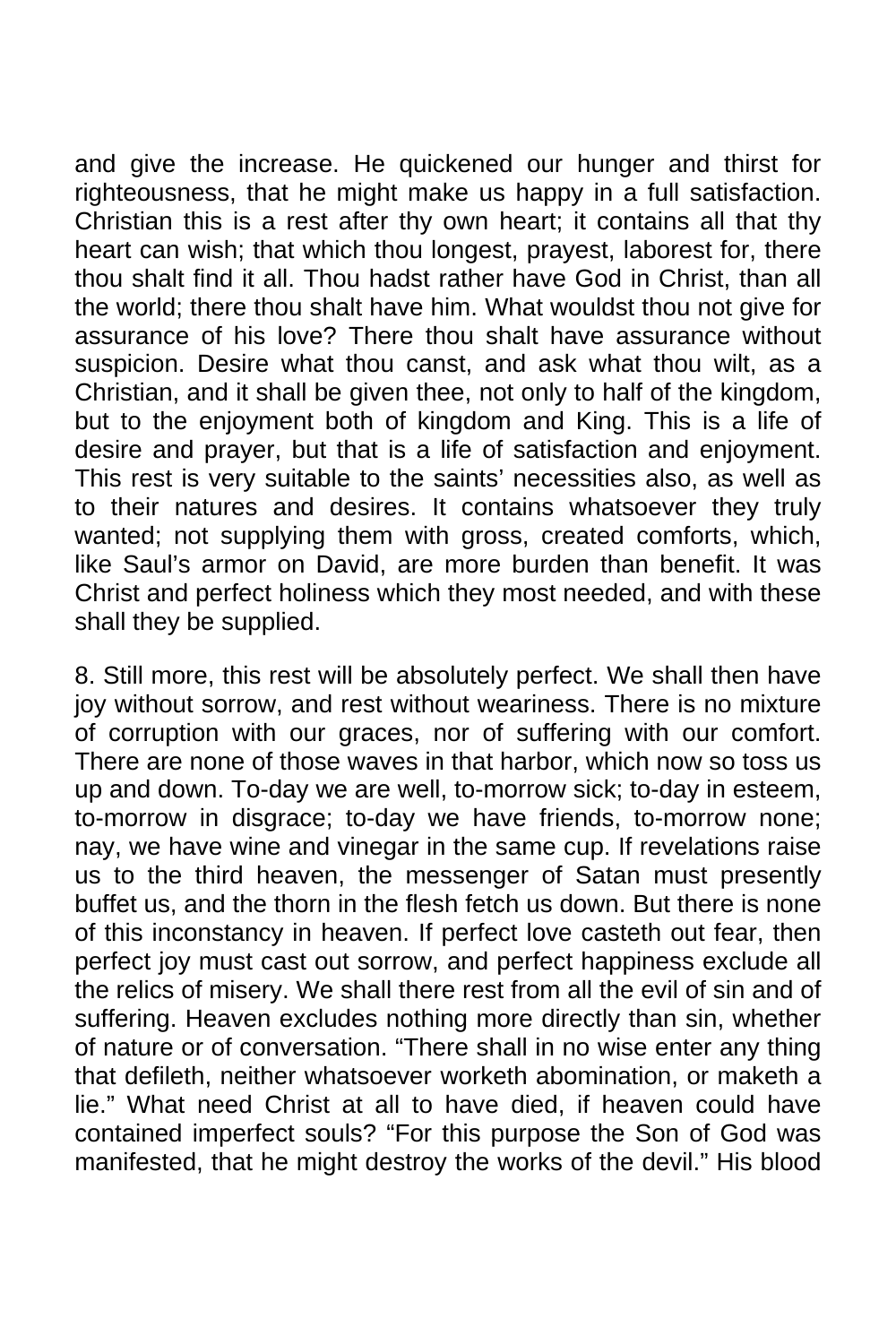and Spirit have not done all this, to leave us, after all, defiled. "What communion hath light with darkness? and what concord hath Christ with Belial?" Christian, if thou be once in heaven, thou shalt sin no more. Is not this glad news to thee, who hast prayed and watched against it so long? I know, if it were offered to thy choice, thou wouldst rather choose to be freed from sin, than have all the world. Thou shalt have thy desire. That hard heart, those vile thoughts which accompanied thee to every duty, shall be left behind for ever. Thy understanding shall never more be troubled with darkness. All dark Scriptures shall be made plain; all seeming contradictions reconciled. The poorest Christian is presently there a more perfect divine than any here. O that happy day, when error shall vanish for ever! when our understanding shall be filled with God himself, whose light will leave no darkness in us! His face shall be the Scripture where we shall read the truth. Many a godly man here, in his mistaken zeal, has been the means of deceiving and perverting his brethren, and, when he sees his own error, cannot tell how to undeceive them. But there we shall join in one truth, as being one in Him who is the truth. We shall also rest from all the sin of our will, affections, and conversation. We shall no more retain this rebelling principle, which is still drawing us from God; no more be oppressed with the power of our corruptions, nor vexed with their presence: no pride, passion, slothfulness, insensibility, shall enter with us; no strangeness to God, and the things of God; no coldness of affections, nor imperfection in our love; no inconstant walking, nor grieving of the Spirit; no scandalous action, nor unholy conversation: we shall rest from all these for ever. Then shall our will correspond to the divine will, as face answers face in a glass, and from which, as our law and rule, we shall never swerve. "For he that is entered into his rest, he also hath ceased from his own works, as God did from his."

Our sufferings were but the consequences of our sinning, and in heaven they both shall cease together.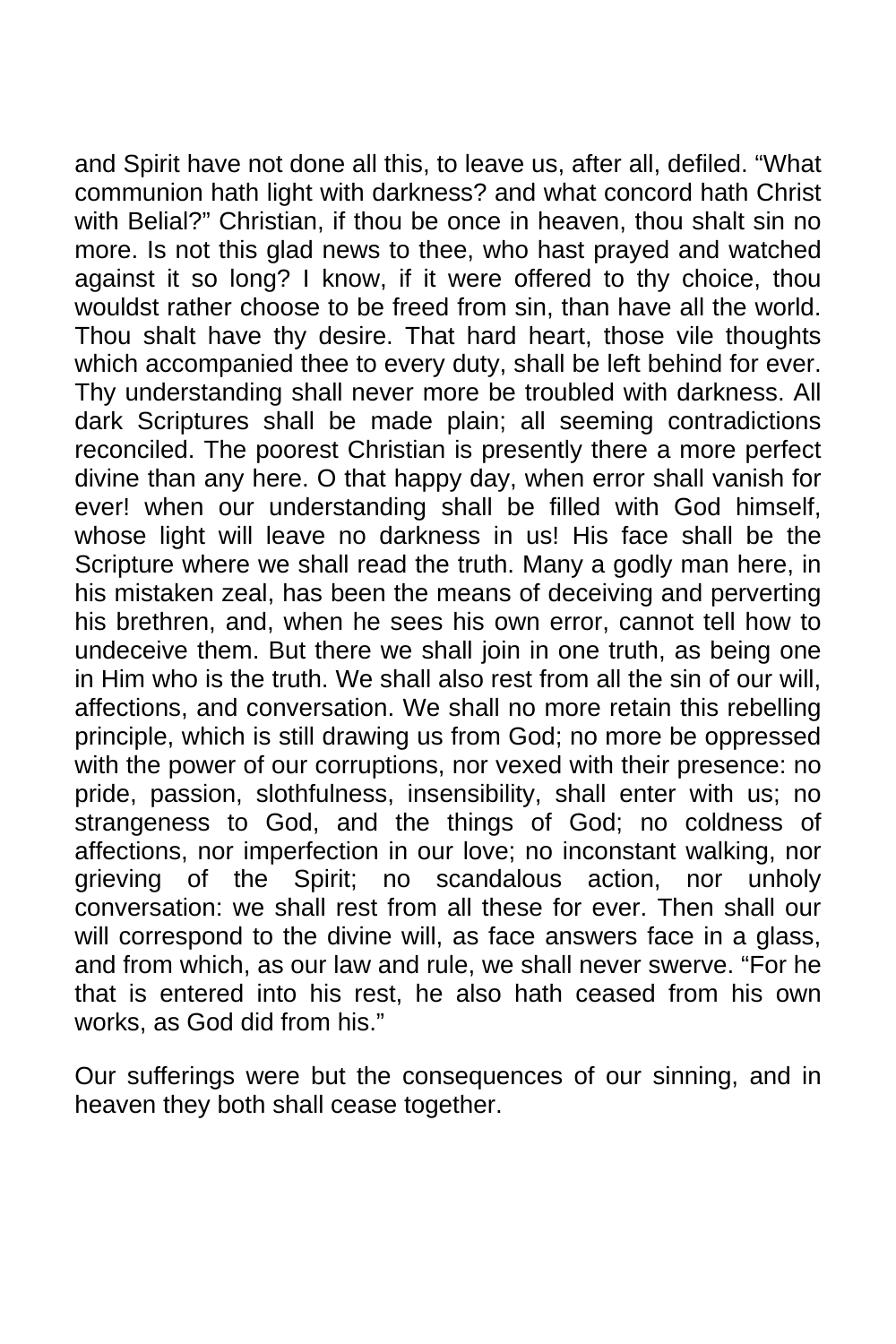We shall rest from all our doubts of God's love. It shall no more be said that "doubts are like the thistle, a bad weed, but growing in good ground." They shall now be weeded out, and trouble the gracious soul no more. We shall hear that kind of language no more, "What shall I do to know my state? How shall I know that God is my Father? that my heart is upright? that my conversion is true? that faith is sincere? I am afraid my sins are unpardoned; that all I do is hypocrisy; that God will reject me; that he does not hear my prayers. All this is there turned into praise.

We shall rest from all sense of God's displeasure. Hell shall not be mixed with heaven. At times the gracious soul remembered God, and was troubled; complained, and was overwhelmed, and refused to be comforted; divine wrath lay hard upon him, and God afflicted him with all his waves. But that blessed day shall convince us, that though God hid his face from us for a moment, yet with everlasting kindness will he have mercy on us.

We shall rest from all the temptations of Satan. What a grief is it to a Christian, though he yield not to the temptation, yet to be solicited to deny his Lord! What a torment to have such horrid suggestions made to his soul! such blasphemous ideas presented to his imagination! sometimes cruel thoughts of God, undervaluing thoughts of Christ, unbelieving thoughts of Scripture, or injurious thoughts of Providence! to be tempted sometimes to turn to present things, to play with the baits of sin, and venture on the delights of flesh, and sometimes on atheism itself! especially when we know the treachery of our own hearts, ready as tinder to take fire as soon as one of those sparks shall fall upon them! Satan hath power here to tempt us in the wilderness, but he entereth not the holy city; he may set us on a pinnacle of the temple in the earthly Jerusalem, but the New Jerusalem he may not approach; he may take us up into an exceeding high mountain, but the mount Sion he cannot ascend; and if he could, all the kingdoms of the world, and the glory of them, would be a despised bait to the soul possessed of the kingdom of our Lord. No, it is in vain for Satan to offer a temptation more.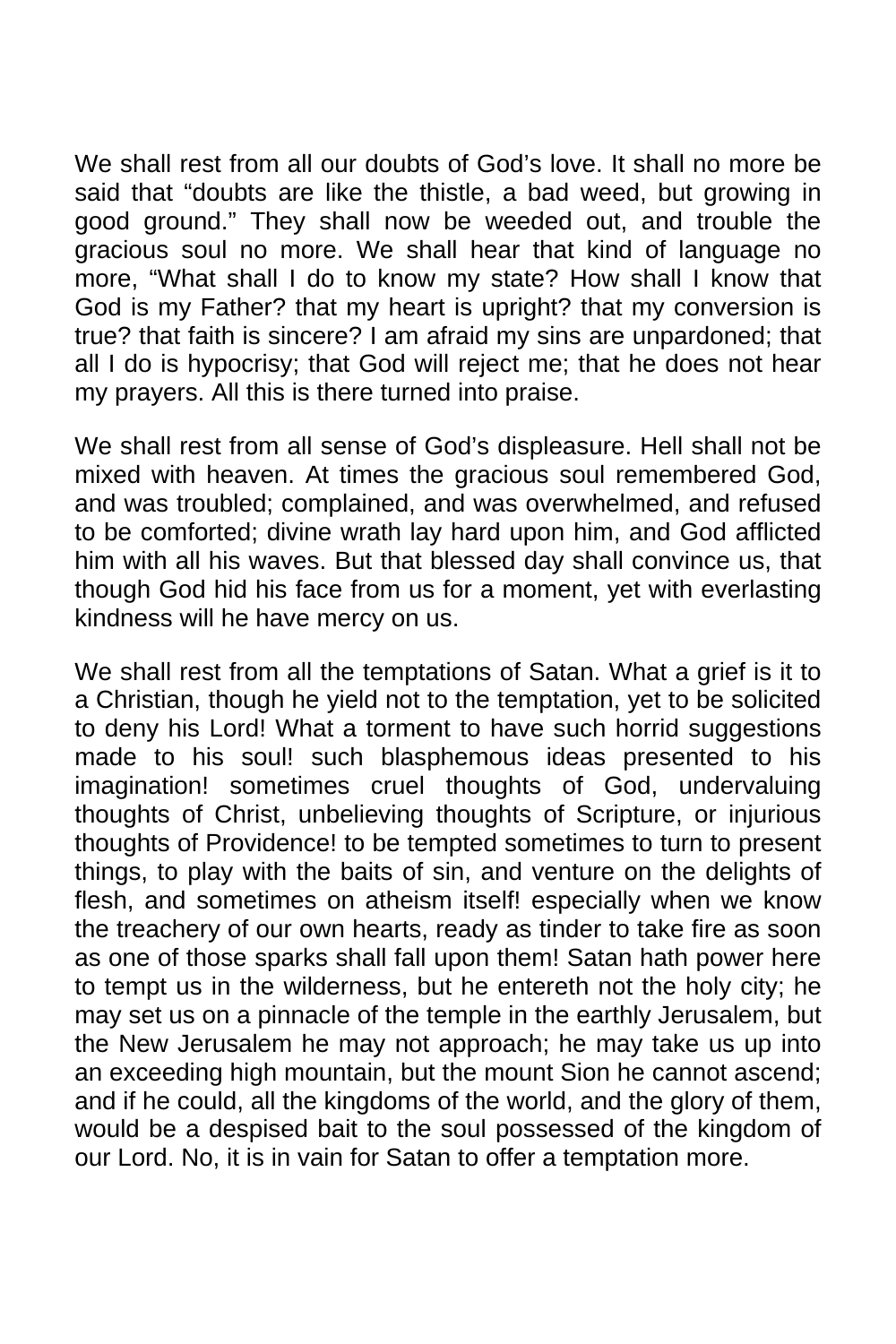All our temptations from the world and the flesh shall also cease. Oh the hourly dangers that we here walk in! Every sense and member is a snare; every creature, every mercy, and every duty is a snare to us. We can scarce open our eyes but we are in danger of envying those above us, or despising those below us; of coveting the honors and riches of some, or beholding the rags and beggary of others with pride and unmercifulness. If we see beauty, it is a bait to lust; if deformity, to loathing and disdain. How soon do slanderous reports, vain jests, wanton speeches, creep into the heart! How constant and strong a watch does our appetite require! Have we comeliness and beauty? What fuel for pride! Are we deformed? What an occasion of repining! Have we strength of reason and gifts of learning? O how prone to be puffed up, hunt after applause, and despise our brethren! Are we unlearned? How apt then to despise what we have not! Are we in places of authority? How strong is the temptation to abuse our trust, make our will our law, and mold all the enjoyments of others by the rules and model of our own interest and policy! Are we inferiors? How prone to envy others' pre-eminence, and bring their actions to the bar of our judgment! Are we rich, and not too much exalted? Are we poor and not discontented? Are we not lazy in our duties, or make a Christ of them? Not that God hath made these things our snares; but through our own corruption they become so to us. Ourselves are the greatest snares to ourselves. This is our comfort: our rest will free us from all these. As Satan hath no entrance there, so he has nothing to serve his malice; but all things there shall join with us in the high praises of our great Deliverer.

As we rest from the temptations, so shall we rest from the abuses and persecutions of the world. The prayers of the souls under the altar will then be answered, and God will avenge their blood on them that dwell on the earth. This is the time for crowning with thorns; that, for crowning with glory. Now, "all that will live godly in Christ Jesus shall suffer persecution;" then, they that suffered with him shall be glorified with him. Now, we must be hated of all men for Christ's sake; then, Christ will be admired in his saints that were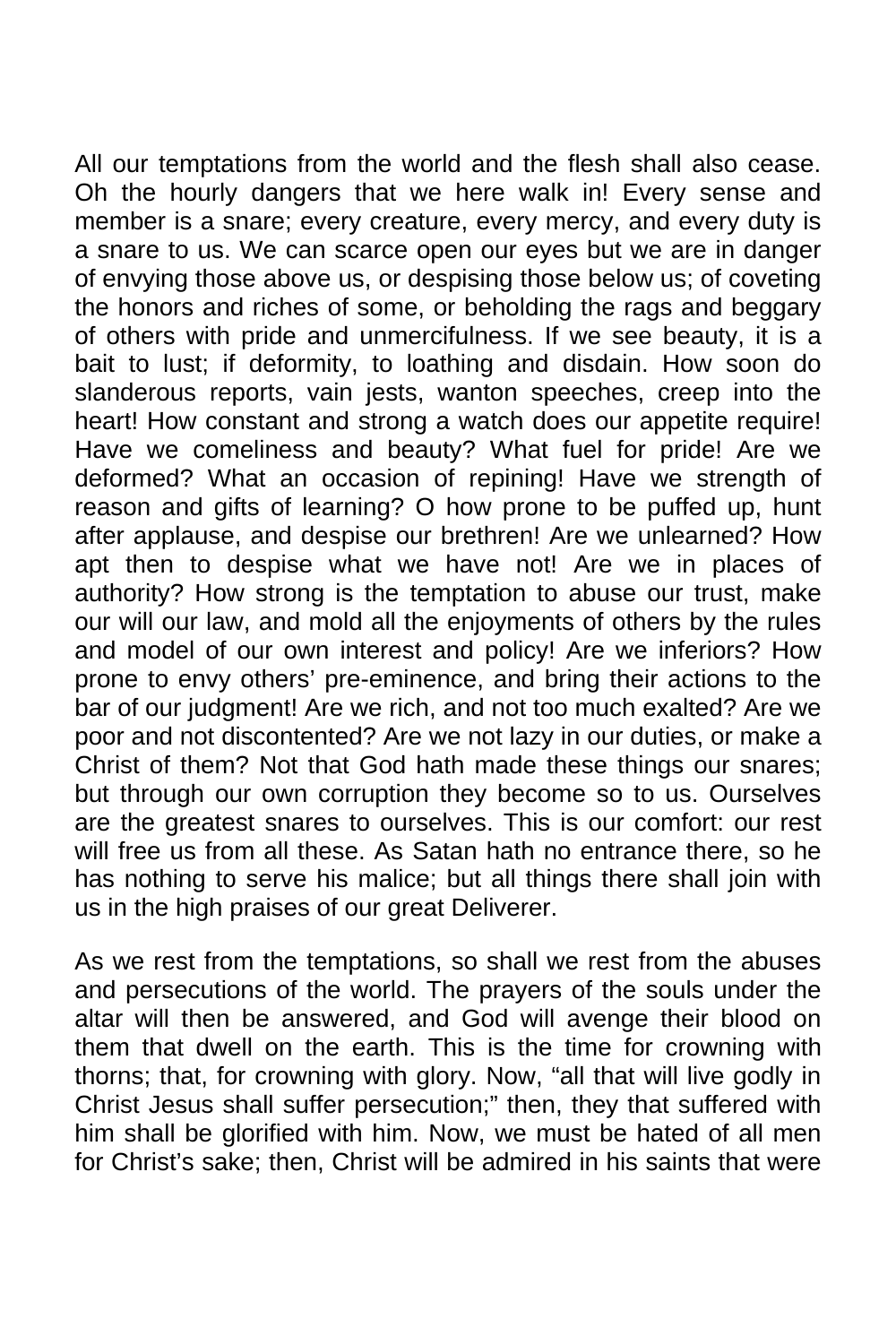thus hated. We are here made a spectacle unto the world, and to angels, and to men: as the filth of the world, and the offscouring of all things, men separate us from their company, and reproach us, and cast out our names as evil; but we shall then be as much gazed at for our glory, and they will be shut out of the church of the saints, and separated from us, whether they will or not. We can now scarce pray in our families, or sing praises to God, but our voice is a vexation to them: how must it torment them, then, to see us praising and rejoicing while they are howling and lamenting! You, brethren, who can now attempt no work of God without losing the love of the world, consider, you shall have none in heaven but will further your work, and join heart and voice with you in your everlasting joy and praise. Till then, possess ye your souls in patience. Bind all reproaches as a crown to your heads. Esteem them greater riches than the world's treasures. "It is a righteous thing with God to recompense tribulation to them that trouble you; and to you who are troubled, rest with Christ."

We shall then rest from all our sad divisions and unchristian quarrels with one another. How lovingly do thousands live together in heaven, who lived at variance upon earth! There is no contention, because none of this pride, ignorance, or other corruption. There is no plotting to strengthen our party, nor deep designing against our brethren. If there be sorrow or shame in heaven, we shall then be both sorry and ashamed to remember all this conduct on earth; as Joseph's brethren were to behold him, when they remembered their former unkind usage. Is it not enough that all the world is against us, but we must also be against one another? O happy days of persecution, which drove us together in love, whom the sunshine of liberty and prosperity crumbles into dust by our contentions! O happy day of the saints' rest in glory, when, as there is one God, one Christ, one Spirit, so we shall have one heart, one church, one employment for ever.

We shall then rest from our participation of our brethren's sufferings. The church on earth is a mere hospital! Some groaning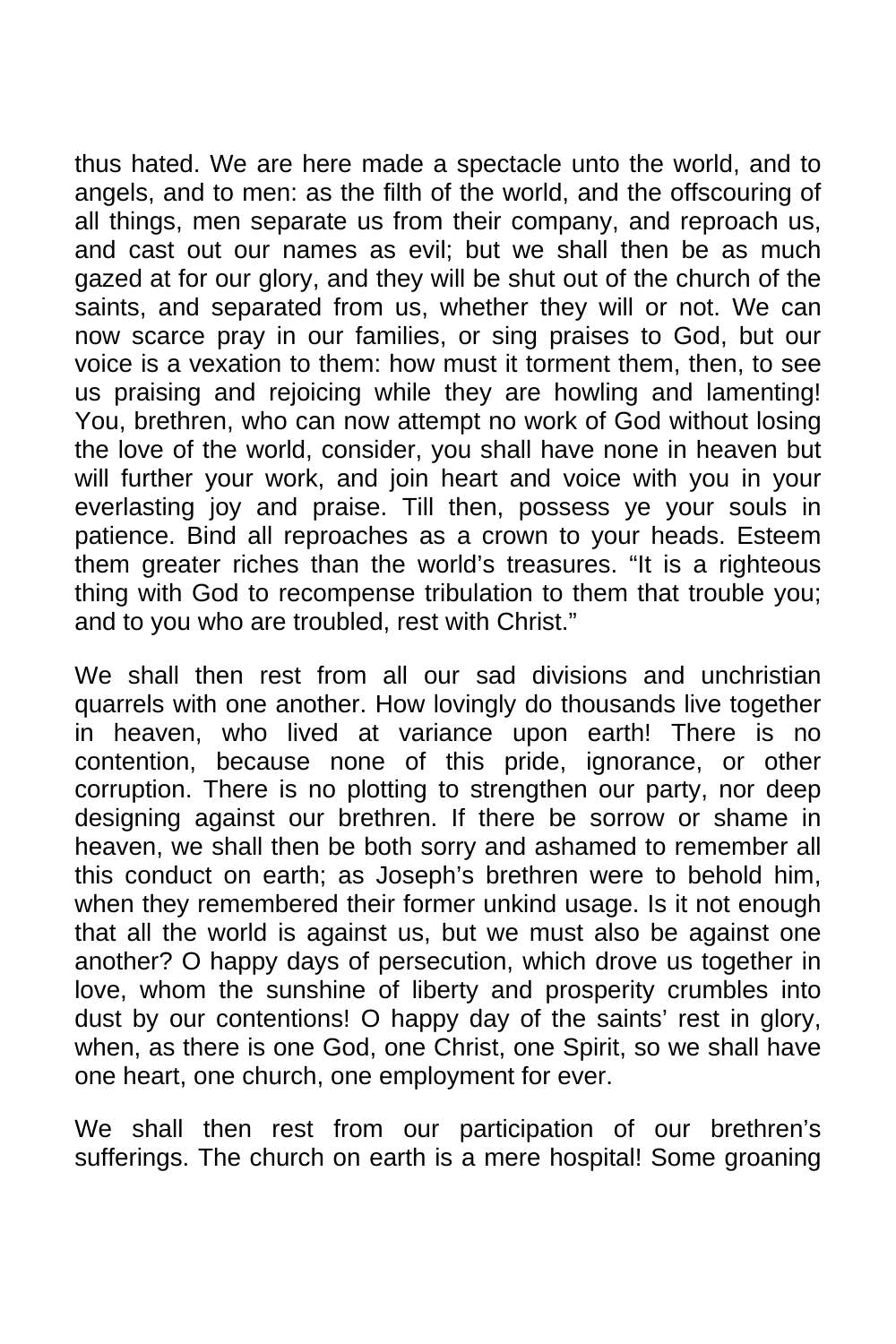under a dark understanding, some under an insensible heart, some anguishing under unfruitful weakness, and some bleeding for miscarriages and willfulness; some crying out of their poverty, some groaning under pains and infirmities, and some bewailing a whole catalogue of calamities. But a far greater grief it is, to see our dearest and most intimate friends turned aside from the truth of Christ, continuing their neglect of Christ and their souls, and nothing will awaken them out of their security: to look on an ungodly father or mother, brother or sister, wife or husband, child or friend, and think how certainly they shall be in hell for ever, if they die in their present unregenerated state; to think of the Gospel departing, the glory taken from our Israel, poor souls left willingly dark and destitute, and blowing out the light that should guide them to salvation! Our day of rest will free us from all this, and the days of mourning shall be ended. Then thy people, O Lord, shall be all righteous; they shall inherit the land for ever, the branch of thy planting, the work of thy hands; that thou mayest be glorified.

Then we shall rest from all our own personal sufferings. This may seem a small thing to those that live in ease and prosperity; but to the daily afflicted soul it makes the thoughts of heaven delightful. O the dying life we now live! as full of sufferings as of days and hours! Our Redeemer leaves this measure of misery upon us, to make us know for what we are beholden, to remind us of what we should else forget, to be serviceable to his wise and gracious designs, and advantageous to our full and final recovery. Grief enters at every sense, seizes every part and power of flesh and spirit. What noble part is there that suffereth its pain or ruin alone? But sin and flesh, dust and pain, will all be left behind together. O the blessed tranquillity of that region, where there is nothing but sweet continued peace! O healthful place, where none are sick! O fortunate land, where all are kings! O holy assembly, where all are priests! How free a state, where none are servants but to their supreme Monarch! The poor man shall no more be tired with his labors: no more hunger or thirst, cold or nakedness: no pinching frosts or scorching heats. Our faces shall no more be pale or sad;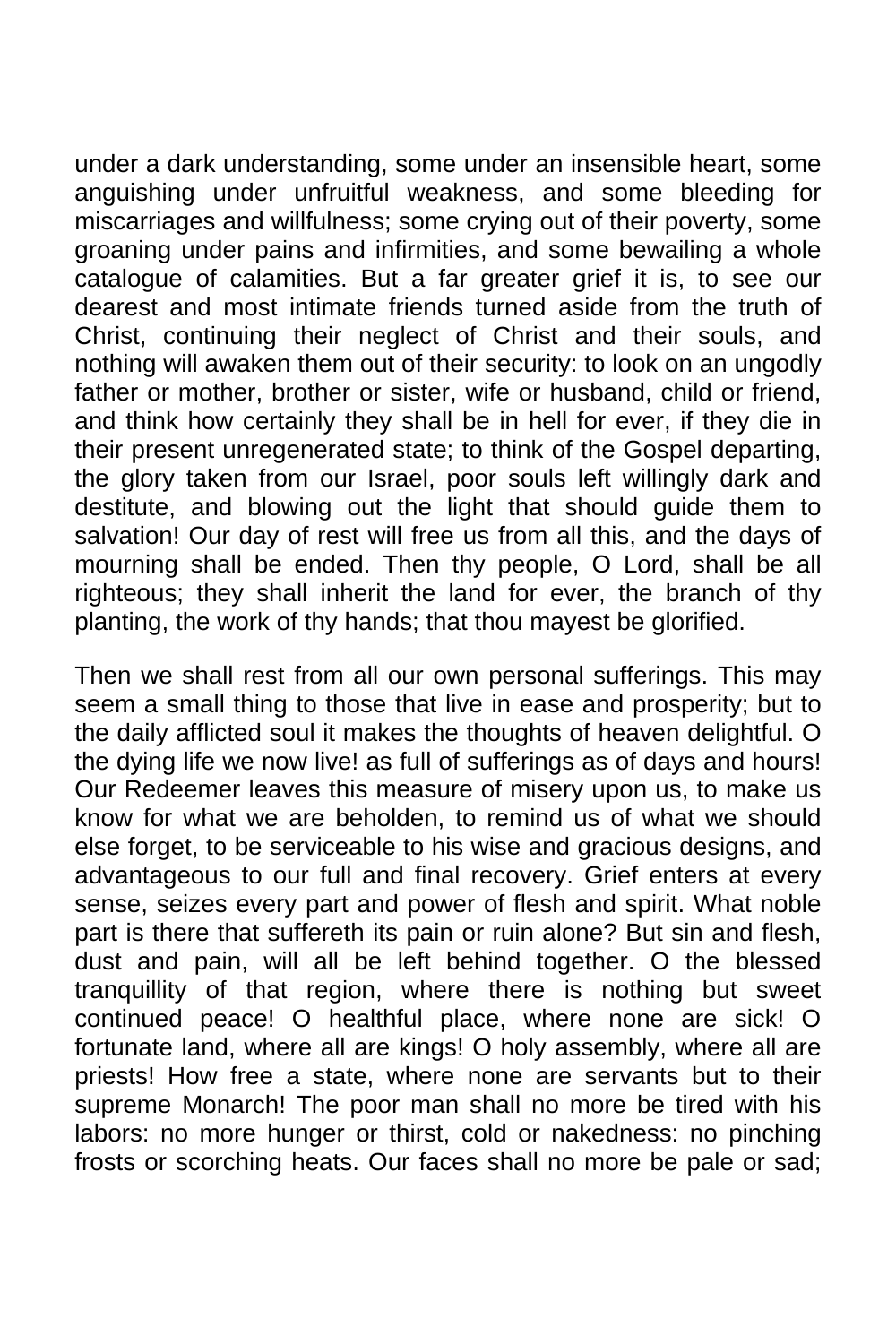no more breaches in friendship, nor parting of friends asunder; no more trouble accompanying our relations, nor voice of lamentation heard in our dwellings: God shall wipe away all tears from our eyes. O my soul, bear with the infirmities of thine earthly tabernacle; it will be thus but a little while the sound of thy Redeemer's feet is even at the door.

We shall also rest from all the toils of duties. The conscientious magistrate, parent and minister cries out, "O the burden that lieth upon me!" Every relation, state, age hath variety of duties; so that every conscientious Christian cries out, "O the burden! O my weakness, that makes it burdensome!" But our remaining rest will ease us of the burdens.

Once more, we shall rest from all these troublesome afflictions which necessarily accompany our absence from God. The trouble that is mixed in our desires and hopes, our longings and waitings, shall then cease. We shall no more look into our cabinet and miss our treasure; into our hearts, and miss our Christ; no more seek him from ordinance to ordinance; but all be concluded in a most blessed and full enjoyment.

9. The last jewel of our crown is, that it will be an everlasting rest. Without this all were comparatively nothing. The very thought of leaving it would embitter all our joys. It would be a hell in heaven, to think of once losing heaven; as it would be a kind of heaven to the damned, had they but hope of once escaping. Mortality is the disgrace of all sublunary delights. How it spoils our pleasure to see it dying in our hands! But, O blessed eternity! where our lives are perplexed with no such thoughts, nor our joys interrupted with any such fears! where "we shall be pillars in the temple of God, and go no more out." While we were servants, we held by lease, and that but for the term of a transitory life; "but the son abideth in the house for ever." "O my soul, let go thy dreams of present pleasure, and loose thy hold of earth and flesh. Study frequently, study thoroughly this one word — eternity. What! live and never die! rejoice, and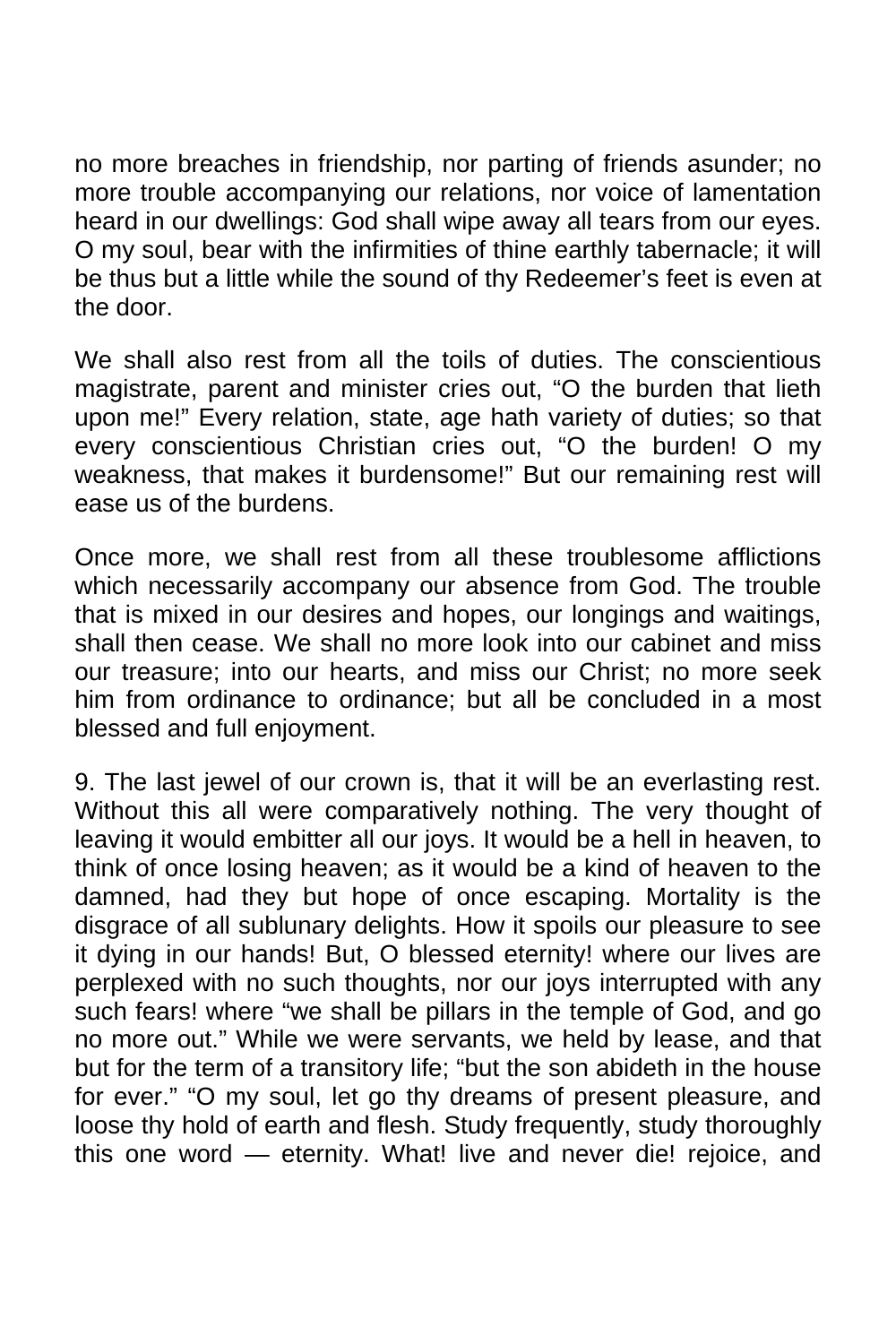ever rejoice!" O happy souls in hell, should you but escape after millions of ages! O miserable saints in heaven, should you be dispossessed after the age of a million of worlds! This word, everlasting, contains the perfection of their torment and our glory. O that the sinner would study this word; methinks it would startle him out of his dead sleep! O that the gracious soul would study it; methinks it would revive him in his deepest agony! "And must I, Lord, thus live for ever. Then will I also love for ever. Must my joys be immortal; and shall not my thanks be also immortal? Surely, if I shall never lose my glory, I will never cease thy praises. If thou wilt both perfect and perpetuate me and my glory, as I shall be thine, and not my own, so shall my glory be thy glory. And as thy glory was thy ultimate end in my glory, so shall it also be my end, when thou hast crowned me with that glory which hath no end. 'Unto the King eternal, immortal, invisible, the only wise God, be honor and glory, for ever and ever.'"

Thus I have endeavored to show you a glimpse of approaching glory. But how short are my expressions of its excellency! Reader, if thou be an humble, sincere believer, and waitest with longing and laboring for this rest, thou wilt shortly see and feel the truth of all this. Thou wilt then have so high an impression of this blessed state as will make thee pity the ignorance and distance of mortals, and will tell thee all that is here said falls short of the whole truth a thousandfold. In the mean time, let this much kindle thy desires, and quicken thy endeavors. Up and be doing; run, and strive, and fight, and hold on: for thou hast a certain glorious prize before thee. God will not mock thee; do not mock thyself, nor betray thy soul by delaying, and all is thine own. What kind of men, dost thou think, would Christians be in their lives and duties, if they had still this glory fresh in their thoughts? what frame would their spirits be in, if their thoughts of heaven were lively and believing? Would their hearts be so heavy; their countenances so sad? or would they have need to take up their comforts from below? Would they be so loth to suffer; so afraid to die? or would they not think every day a year till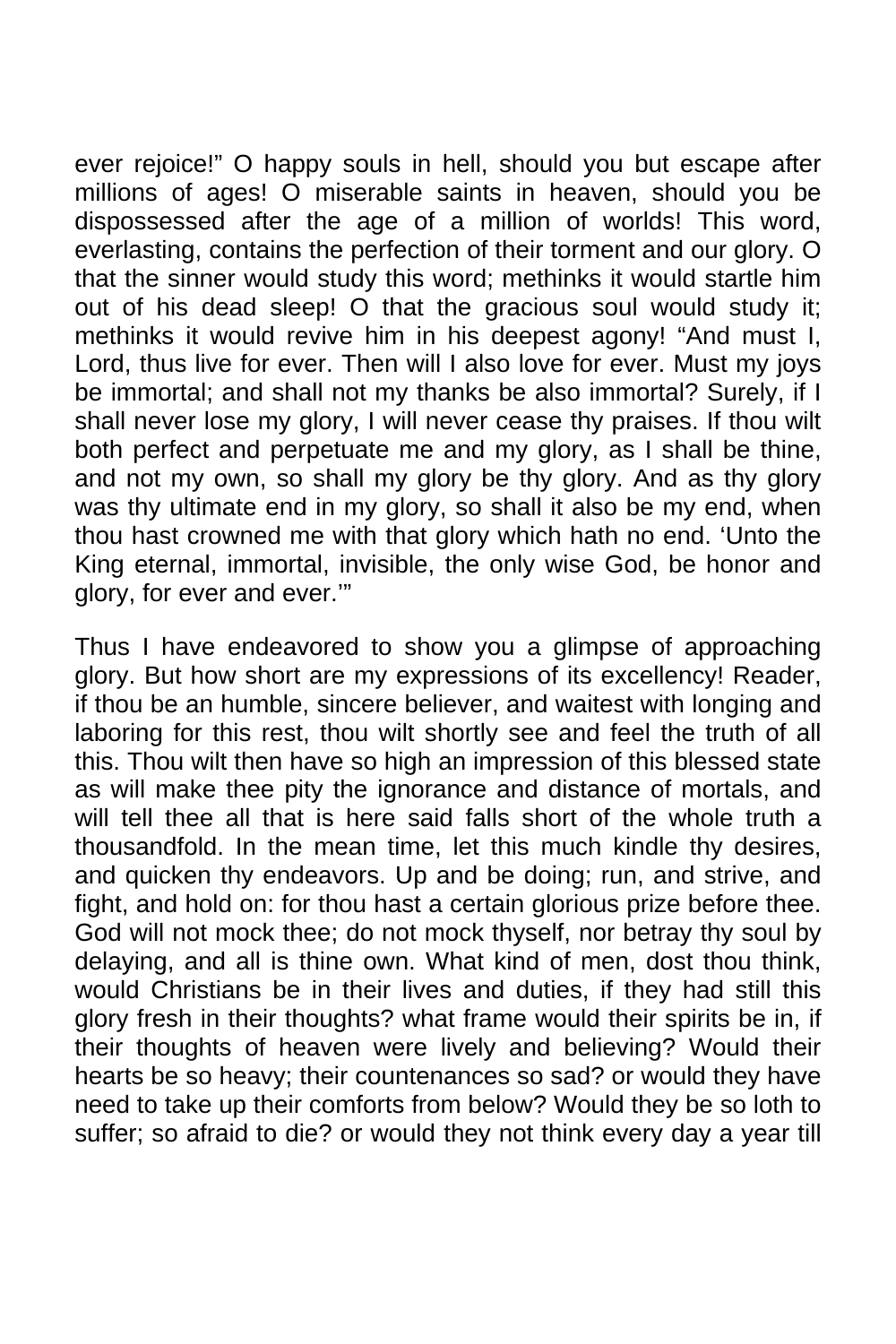they enjoy it? May the Lord heal our carnal hearts, lest we "enter not into this rest because of unbelief."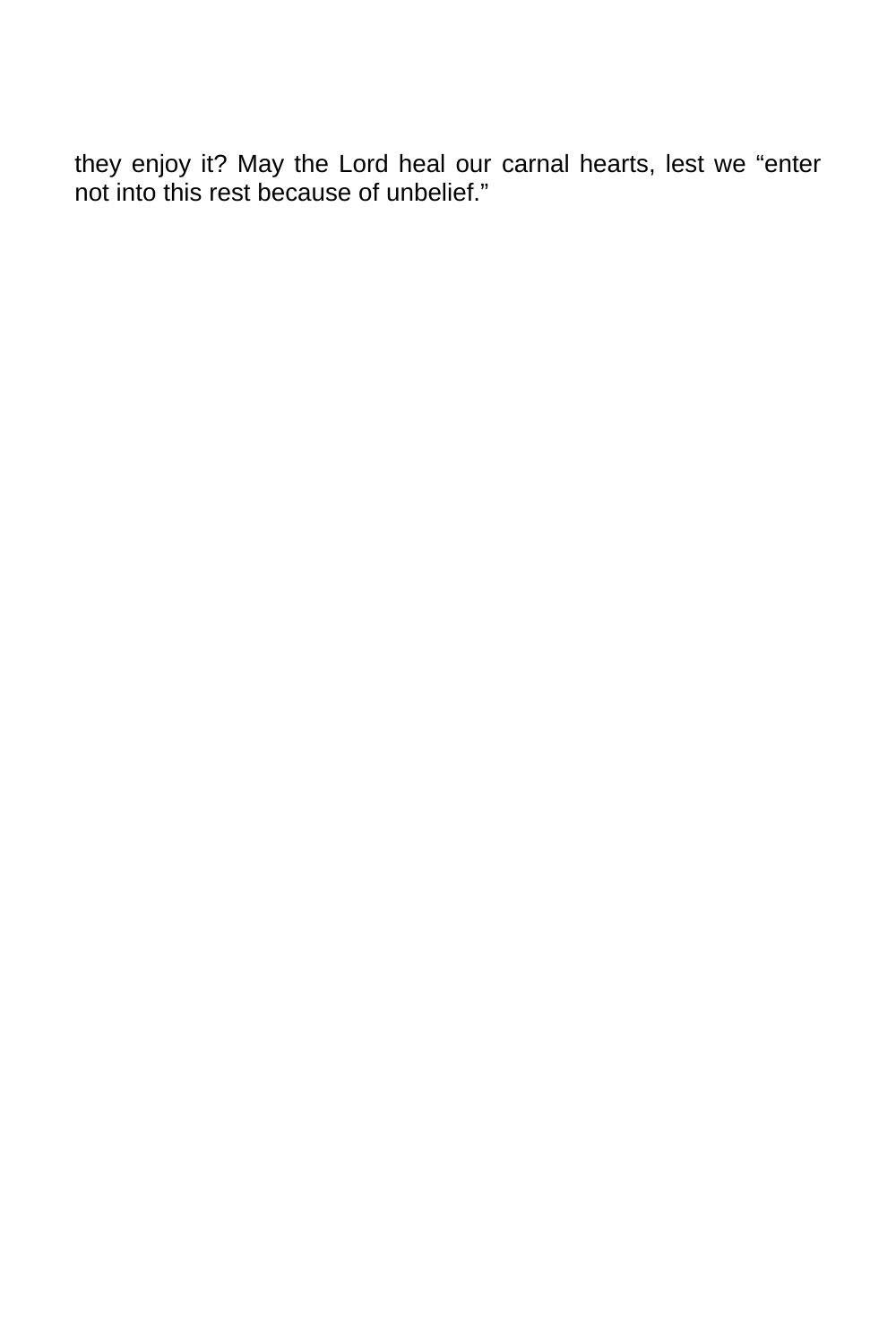## **CHAPTER 4**

THE CHARACTER OF THE PERSONS FOR WHOM THIS REST IS DESIGNED THE PEOPLE OF GOD WHO SHALL ENJOY THIS REST ARE,

1 Chosen from eternity;

2 Given to Christ;

3 Born again;

4 Deeply convinced of the evil of sin, their misery by sin, the vanity of

the creature, and the all-sufficiency of Christ.

5 Their will is proportionably changed.

6 They engage in covenant with Christ.

7 They persevere in their engagements.

THE reader invited to examine himself by these characteristics of God's people. Further testimony from Scripture, that this rest shall be enjoyed by the people of God: also that none but they shall enjoy it; and that it remains for them, and is not to be enjoyed till they come to another world. The chapter concludes with showing, that their souls shall enjoy this rest while separated from their bodies.

While I was in the mount, describing the excellencies of the saints' rest, I felt it was good being there, and therefore tarried the longer; and were there not an extreme disproportion between my conceptions and the subject, much longer had I been. Can a prospect of that happy land be tedious? Having read of such high and unspeakable glory, a stranger would wonder for what rare creatures this mighty preparation should be made, and expect some illustrious sun should break forth: but, behold! only a shellful of dust, animated with an invisible rational soul, and that rectified with as unseen a restoring power of grace; and this is the creature that must possess such glory! You would think it must needs be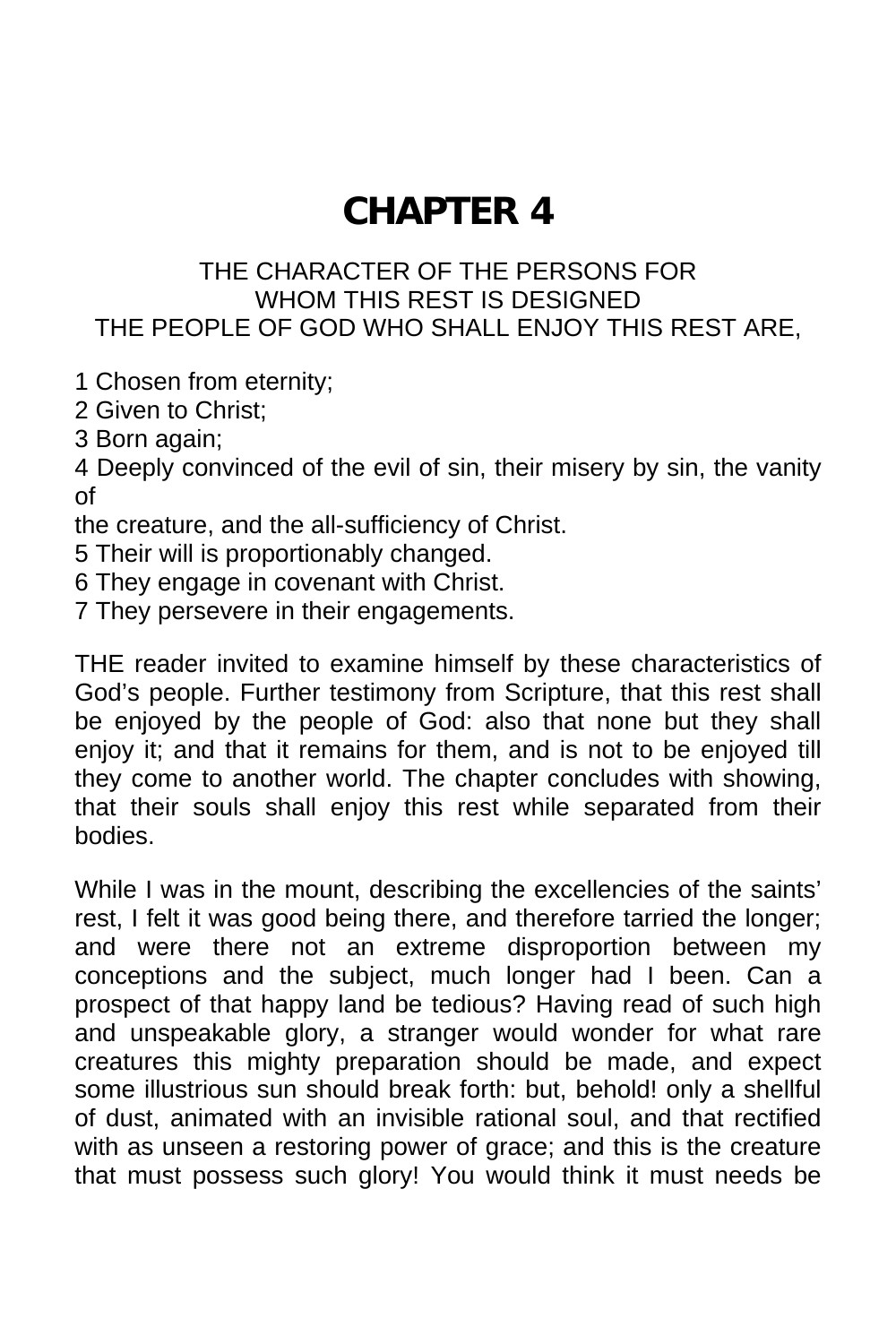some deserving piece, or one that brings a valuable price: but, behold! one that hath nothing and can deserve nothing; yea, that deserves the contrary, and would, if he might, proceed in that deserving: but, being apprehended by love, he is brought to him that is all; and most affectionately receiving him, and resting on him, he doth, in and through him, receive all this! More particularly, the persons for whom this rest is designed are chosen of God from eternity; given to Christ as their Redeemer; born again; deeply convinced of the evil and misery of a sinful state, the vanity of the creature, and the all-sufficiency of Christ; their will is renewed; they engage themselves to Christ in covenant; and they persevere in their engagements to the end.

1. The persons for whom this rest is designed, whom the text calls "the people of God," are " chosen of God before the foundation of the world, that they should be holy and without blame before him in love." That they are but a part of mankind is apparent in Scripture and experience. They are the little flock, to whom "it is their Father's good pleasure to give the kingdom." Fewer they are than the world imagines; yet not so few as some drooping spirits think, who are suspicious that God is unwilling to be their God, when they know themselves willing to be his people.

2. These persons are given of God to his Son, to be by him redeemed from their lost state, and advanced to this glory. God hath given all things to his Son, but not as he hath given his chosen to him. "God hath given him power over all flesh, that he should give eternal life to as many as the Father hath given him." The difference is clearly expressed by the apostle; "he hath put all things under his feet, and gave him to be the head over all things to the church." And though Christ is, in some sense, a ransom for all, yet not in that special manner as for his people.

3. One great qualification of these persons is that they are born again. To be the people of God without regeneration, is as impossible as to be the children of men without generation. Seeing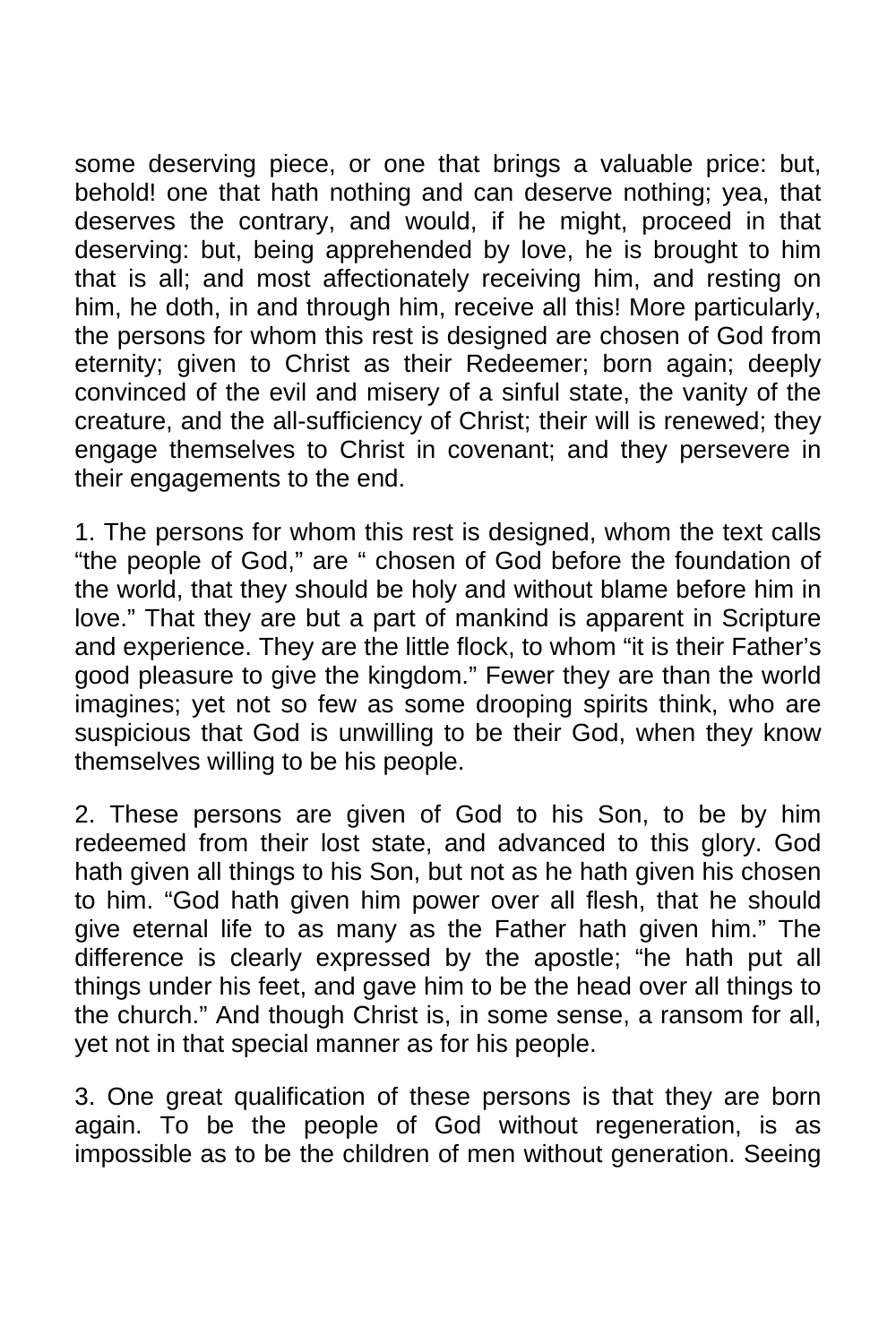we are born God's enemies, we must be new-born his sons, or else remain enemies still. The greatest reformation of life that can be attained, without this new life wrought in the soul, may procure our further delusion, but never our salvation.

4. This new life in the people of God discovers itself by conviction, or a deep sense of divine things. They are convinced of the evil of sin. The sinner is made to know and feel that the sin which was his delight, is a more loathsome thing than a toad or serpent, and a greater evil than plague or famine; being a breach of the righteous law of the most high God, dishonorable to him, and destructive to the sinner. Now the sinner no more hears the reproofs of sin as words of course; but the mention of his sin speaks to his very heart, and yet he is willing you should show him the worst. He was wont to marvel what made men keep up such a stir against sin; what harm it was for a man to take little forbidden pleasure; he saw no such heinousness in it that Christ must needs die for it, and a christless world be eternally tormented in hell. Now the case is altered; God hath opened his eyes to see the inexpressible vileness of sin.

They are convinced of their own misery by reason of sin. They who before read the threats of God's law as men do the story of foreign wars, now find it their own story, and perceive they read their own doom, as if they found their own names written in the curse, or heard the law say, as Nathan, "Thou art the man." The wrath of God seemed to him before but a storm to a man in a dry house, or as the pains of the sick to the healthful stander-by; but now he finds the disease is his own, and feels himself a condemned man: that he is dead and damned in point of law, and that nothing is wanting but mere execution to make him absolutely and irrecoverably miserable. This is a work of the Spirit wrought in some measure in all the regenerate. How should he come to Christ for pardon who did not first find himself guilty and condemned? or for life, who never found himself spiritually dead? "The whole need not a physician, but they that are sick." The discovery of the remedy as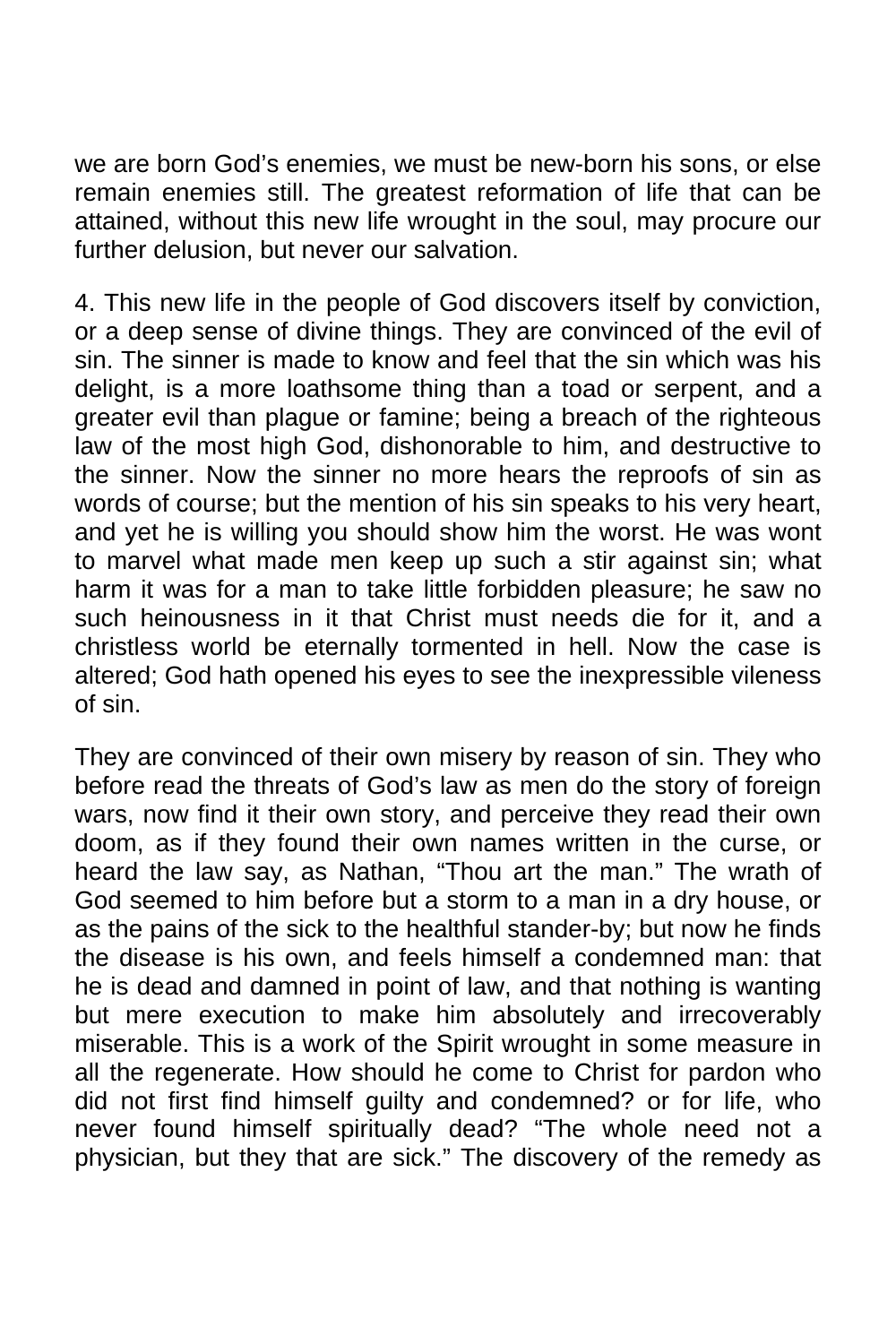soon as the misery, must needs prevent a great part of the trouble. And perhaps the joyful apprehensions of mercy may make the sense of misery sooner forgotten.

They are also convinced of the creature's vanity and insufficiency. Every man is naturally an idolater. Our hearts turned from God in our first fall; and, ever since, the creature hath been our God. This is the grand sin of our nature. Every unregenerate man ascribes to the creature divine prerogatives, and allows it the highest room in his soul; or, if he is convinced of misery, he flies to it as his savior. Indeed, God and His Christ shall be called Lord and Savior; but the real expectation is from the creature, and the work of God is laid upon it. Pleasure, profit and honor, are the natural man's trinity and his carnal self is these in unity. It was our first sin to aspire to be as gods and it is the greatest sin that is propagated in our nature from generation to generation. When God should guide us, we guide ourselves; when he should be our Sovereign, we rule ourselves: the laws which he gives us, we find fault with, and would correct and, if we had the making of them, we would have made them otherwise: when he should take care of us, (and must, or we perish,) we will take care for ourselves: when we should depend on him in daily receiving, we had rather have our portion in our own hands: when we should submit to his providence, we usually quarrel with it, and think we could make a better disposal than God hath made. When we should study and love, trust and honor God, we study and love, trust and honor our carnal selves. Instead of God, we would have all men's eyes and dependence on us, and all men's thanks returned to us, and would gladly be the only men on earth extolled and admired by all. Thus we are naturally our own idols. But down falls this Dagon when God once renews the soul. It is the chief design of that great work, to bring the heart back to God himself. He convinceth the sinner that the creature can neither be his God, to make him happy, nor his Christ, to recover him from his misery and restore him to God, who is his happiness. God does this not only by his word, but also by his providence. This is the reason why affliction so frequently concurs in the work of conversion.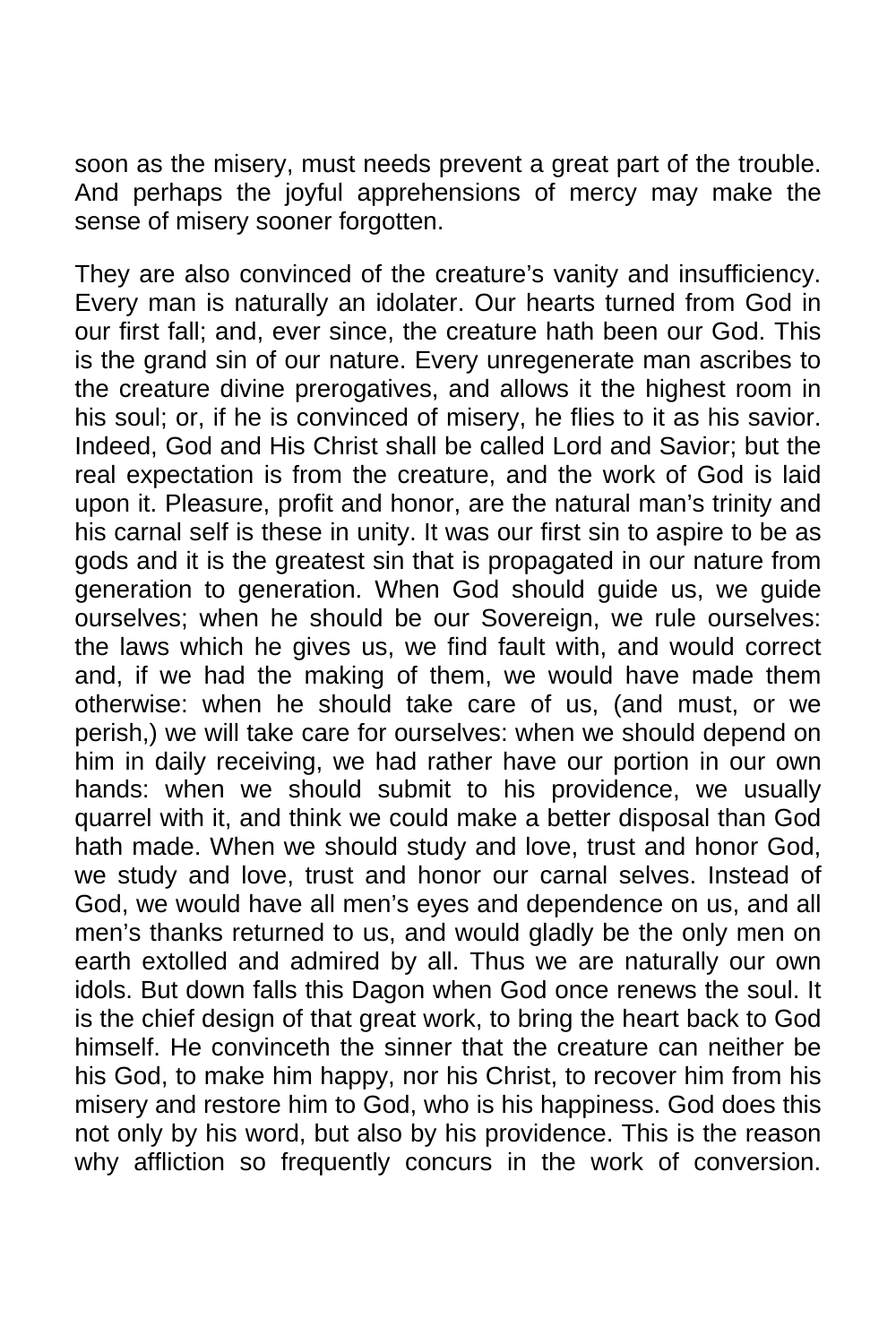Arguments which speak to the quick, will force a hearing when the most powerful words are slighted. If a sinner made his credit his God, and God cast him into the lowest disgrace, or bring him, who idolized his riches, into a condition wherein they cannot help him, or cause them to take wing and fly away, what a help is here to this work of conviction! If a man made pleasure his God, whatsoever a roving eye, a curious ear, a greedy appetite, or a lustful heart could desire, and God take these from him, or turn them into gall and wormwood, what a help is here to conviction! When God casts a man into languishing sickness, and inflicts wounds on his heart, and stirs up against him his own conscience, and then, as it were, says to him, "Try if your credit, riches, or pleasures can help you. Can they heal your wounded conscience? Can they now support your tottering tabernacle? Can they keep your departing soul in your body? or save you from my everlasting wrath? or redeem your soul from eternal flames? Cry aloud to them, and see now whether these will be to you instead of God and Christ — " O how this works now with the sinner! Sense acknowledges the truth, and even the flesh is convinced of the creature's vanity, and our very deceiver is undeceived.

The people of God are likewise convinced of the absolute necessity, the full sufficiency, and perfect excellency of Jesus Christ: as a man in famine is convinced of the necessity of food; or a man that has heard or read his sentence of condemnation, of the absolute necessity of pardon; or a man that lies in prison for debt, of his need of a surety to discharge it. Now the sinner feels a insupportable burden upon him, and sees there is none but Christ can take it off: he perceives the law proclaims him a rebel, and none but Christ can make his peace: he is as a man pursued by a lion, that must perish if he finds not a present sanctuary: he is now brought to this dilemma; either he must have Christ to justify him, or be eternally condemned; have Christ to save him, or burn in hell for ever; have Christ to bring him to God, or be shut out of his presence everlastingly! And no wonder if he cry as the martyr,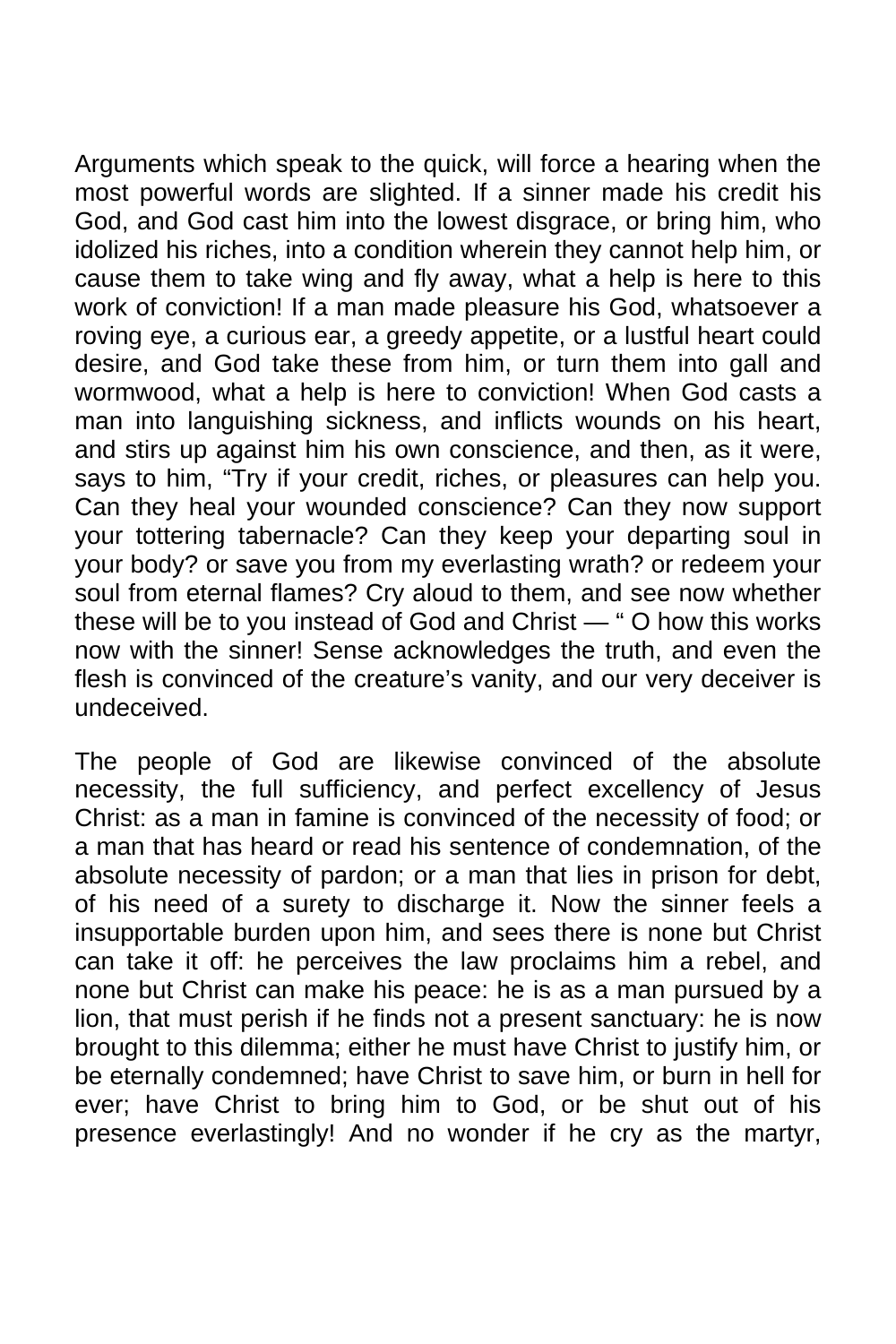"None but Christ! none but Christ!" Not gold, but bread, will satisfy the hungry; nor will any thing but pardon comfort the condemned.

All things are counted but dung now, that he may win Christ; and what was gain, he counts loss for Christ. As the sinner sees his misery, and the inability of himself and all things to relieve him, so he perceives there is no saving mercy out of Christ. He sees that though the creature cannot, and himself cannot, yet Christ can help him. Though the fig leaves of our own unrighteous righteousness are too short to cover our nakedness, yet the righteousness of Christ is large enough: ours is disproportionate to the justice of the law, but Christ's extends to every tittle. If he intercede, there is no denial; such is the dignity of his person and the value of his merits, that the Father grants all he desires. Before, the sinner knew Christ's excellency as a blind man knows the light of the sun; but now, as one that beholds its glory.

5. After this deep conviction, the will manifests also its change. As, for instance, the sin which the understanding pronounces evil, the will turns from with abhorrence. Not that the sensitive appetite is changed, or any way made to abhor its object; but when it would prevail against reason, and carry us to sin against God, instead of Scripture being the rule, and reason the master, and sense the servant, this disorder and evil the will abhors. The misery also, which sin hath procured, is not only discerned, but bewailed. It is impossible that the soul should now look either on its trespass against God, or yet on its own self-procured calamity, without some contrition. He that truly discerns that he hath killed Christ, and killed himself, will surely in some measure be pricked to the heart. If he cannot weep, he can heartily groan and his heart feels what his understanding sees. The creature is renounced as vanity, and turned out of the heart with disdain: not that it is undervalued, or the use of it condemned; but its idolatrous abuse, and its unjust usurpation. Can Christ be the way, where the creature is the end? Can we seek Christ to reconcile us to God, while in our hearts we prefer the creature before him? In the soul of every unregenerate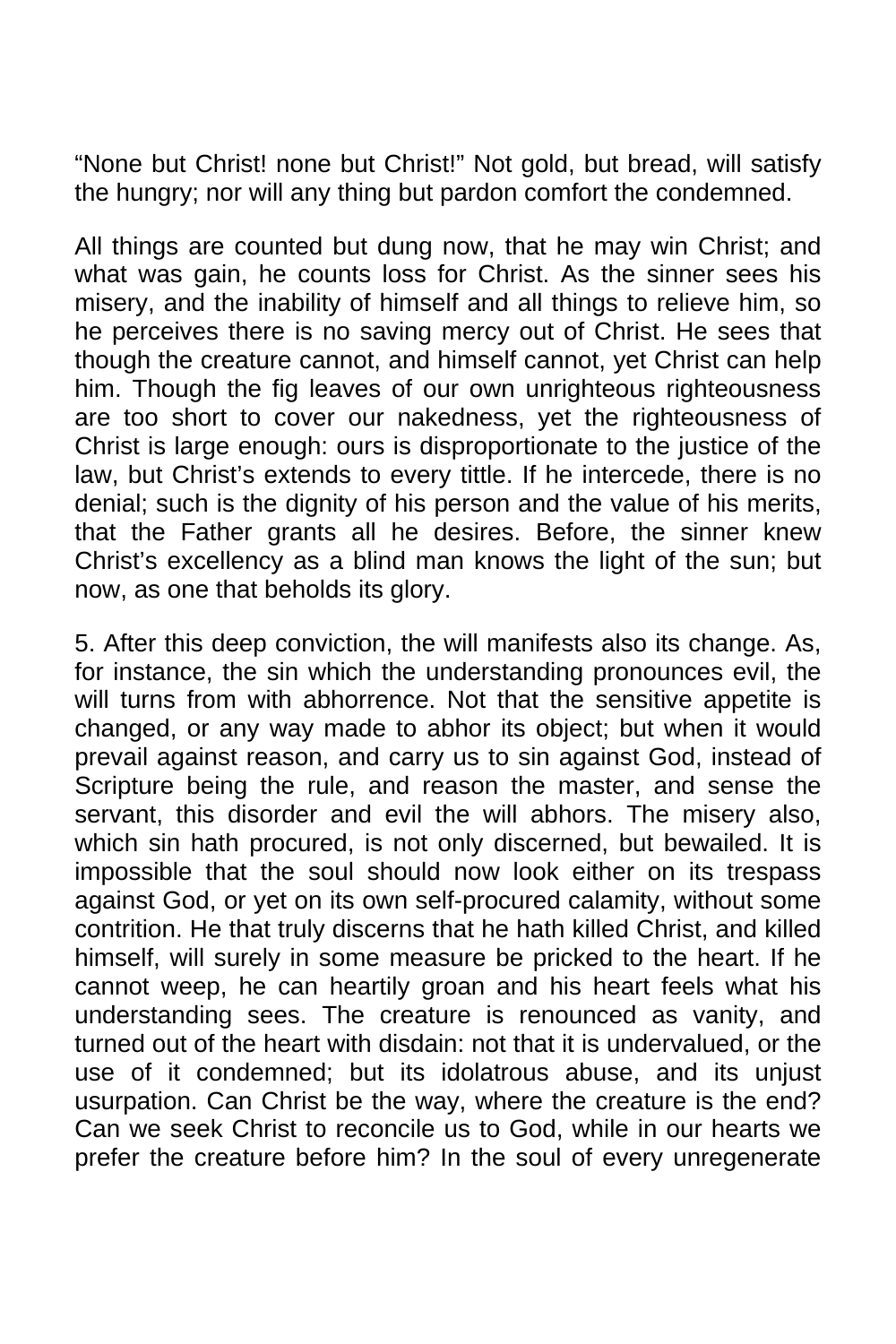man the creature is both God and Christ. As turning from the creature to God, and not by Christ, is no true turning; so believing in Christ, while the creature hath our hearts, is no true believing. Our aversion from sin, renouncing our idols, and our right receiving Christ, is all but one work, which God ever perfects where he begins. At the same time, the will cleaves to God the Father, and to Christ. Having been convinced that nothing else can be his happiness, the sinner now finds it is in God. Convinced also that Christ alone is able and willing to make peace for him, he most affectionately accepts of Christ as his Savior and Lord. Paul's preaching was "repentance toward God, and faith toward our Lord Jesus Christ." And life eternal consists, first in "knowing the only true God;" and then "Jesus Christ, whom he hath sent." To take the Lord for our God is the natural part of the covenant; the supernatural part is, to take Christ for our Redeemer. The former is first necessary, and implied in the latter. To accept Christ without affection and love, is not justifying faith: nor does love follow as a fruit, but immediately concurs; for faith is the receiving of Christ with the whole soul. "He that loveth father or mother more than Christ, is not worthy of him," nor is justified by him. Faith accepts him as Savior and Lord: for in both relations will he be received, or not at all. Faith not only acknowledges his sufferings, and accepts of pardon and glory, but acknowledges his sovereignty, and submits to his government and way of salvation.

6. As an essential part of the character of God's people, they now enter into a cordial covenant with Christ. The sinner was never strictly, nor comfortably, in covenant with Christ till now. He is sure, by the free offers, that Christ consents and now he cordially consents himself; and so the agreement is fully made. With this covenant Christ delivers up himself in all comfortable relations to the sinner; and the sinner delivers up himself to be saved and ruled by Christ. Now the soul resolutely concludes, "I have been blindly led by flesh and lust, by the world and the devil, too long, almost to my utter destruction; I will now be wholly at the disposal of my Lord, who hath bought me with his blood, and will bring me to his glory."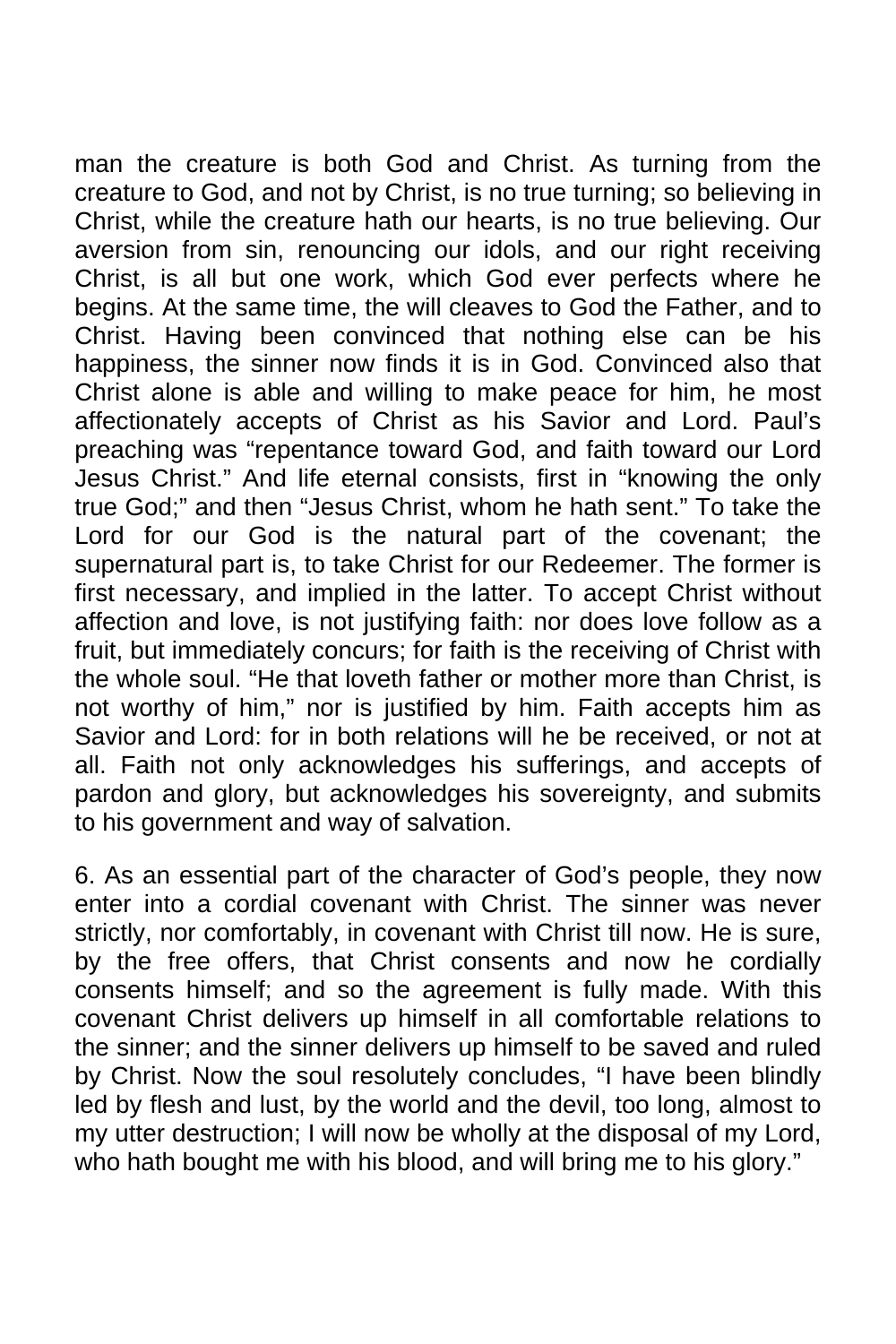7. I add, that the people of God persevere in this covenant to the end. Though the believer may be tempted, yet he never disclaims his Lord, renounces his allegiance, nor repents of his covenant; nor can he properly be said to break that covenant, while that faith continues which is the condition of it. Indeed, those that have verbally covenanted, and not cordially, may tread under foot the blood of the covenant, wherewith they were sanctified, as an unholy thing, by separation from those without the church; but the elect cannot be so deceived. Though this perseverance be certain to true believers, yet it is made a condition of their salvation; yea, of their continued life and fruitfulness, and of the continuance of their justification, though not of their first justification itself. But eternally blessed be that hand of love which hath drawn the free promise, and subscribed and sealed to that which ascertains us both of the grace which is the condition, and the kingdom which on that condition is offered! Such are the essentials of this people of God. Not a full portraiture of them in all their excellencies, nor all the marks whereby they may be discerned. I beseech thee, reader, as thou hast the hope of a Christian, or the reason of a man, judge thyself as one that must shortly be judged by a righteous God, and faithfully answer these questions. I will not inquire whether you remember the time or the order of these workings of the Spirit, there may be much uncertainty and mistake in that. If you are sure they are wrought in you, it is not so great a matter that you should know when or how you came by them. But carefully examine and inquire, Hast thou been thoroughly convinced of a prevailing depravation through thy whole soul? and a prevailing wickedness through thy whole life? and how vile sin is? and that by the covenant thou hast transgressed, the least sin deserves eternal death? Dost thou consent to the law, that it is true and righteous, and perceive thyself sentenced to this death by it? Hast thou seen the utter insufficiency of every creature, either to be itself thy happiness, or the means of removing this thy misery? Hast thou been convinced that thy happiness is only in God, as the end, and in Christ, as the way to him and that thou must be brought to God through Christ, or perish eternally? Hast thou seen an absolute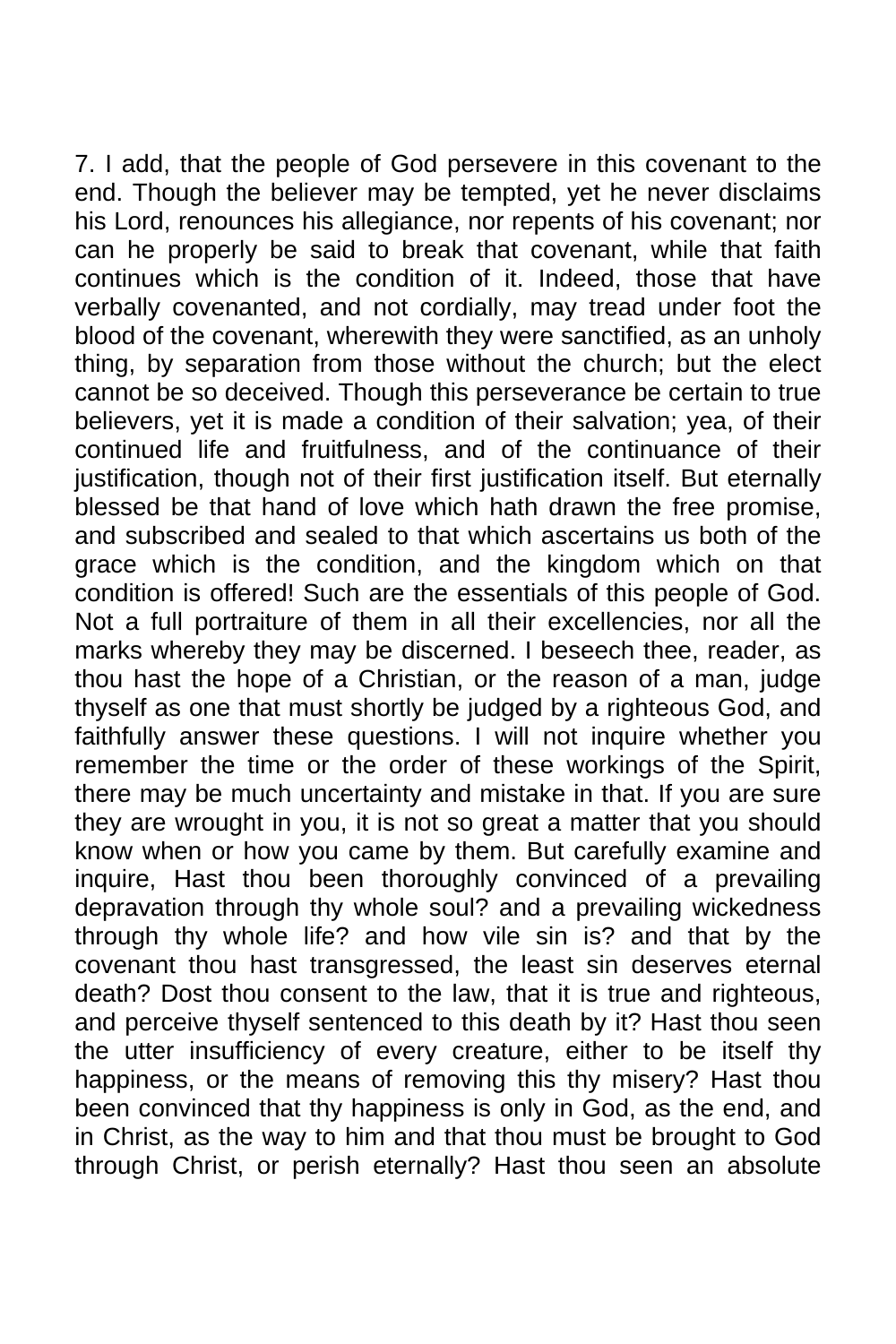necessity of thy enjoying Christ, and the full sufficiency in him to do for thee whatsoever thy case requires? Hast thou discovered the excellency of this pearl to be worth thy "selling all to buy it?" Have thy convictions been like those of a man that thirsts and not merely a change in opinion, produced by reading or education? Have both thy sin and misery been the abhorrence and burden of thy soul? If thou couldst not weep, yet couldst thou heartily groan under the insupportable weight of both? Hast thou renounced all thy own righteousness? Hast thou turned thy idols out of thy heart, so that the creature hath no more the sovereignty, but is now a servant to God and Christ? Dost thou accept of Christ as thy only Savior, and expect thy justification, recovery and glory from him alone? Are his laws the most powerful commanders of thy life and soul? Do they ordinarily prevail against the commands of the flesh, and against the greatest interest of thy credit, profit, pleasure or life? Has Christ the highest room in thy heart and affections, so that, though thou canst not love him as thou wouldst, yet nothing else is loved so much? Hast thou, to this end, made a hearty covenant with him, and delivered up thyself to him? Is it thy uttermost care and watchful endeavor that thou mayest be found faithful in this covenant and though thou fall into sin, yet wouldst not renounce thy bargain, nor change thy Lord, nor give up thyself to any other government, for all the world? If this be truly thy case, thou art one of "the people of God" in my text and as sure as the promise of God is true, this blessed rest remains for thee. Only see thou "abide in Christ," and "endure to the end;" for "if any man draw back, his soul shall have no pleasure in him." But if no such work be found within thee, whatever thy deceived heart may think, or how strong soever thy false hopes may be, thou wilt find to thy cost, except thorough conversion prevent it, that the rest of the saints belongs not to thee. "O that thou wert wise, that thou wouldst understand this, that thou wouldst consider thy latter end!" that yet, while thy soul is in thy body, and "a price is in thy hand," and opportunity and hope before thee, thine ears may be open, and thy heart yield to the persuasions of God, that so thou mayest rest among his people, and enjoy "the inheritance of the saints in light!"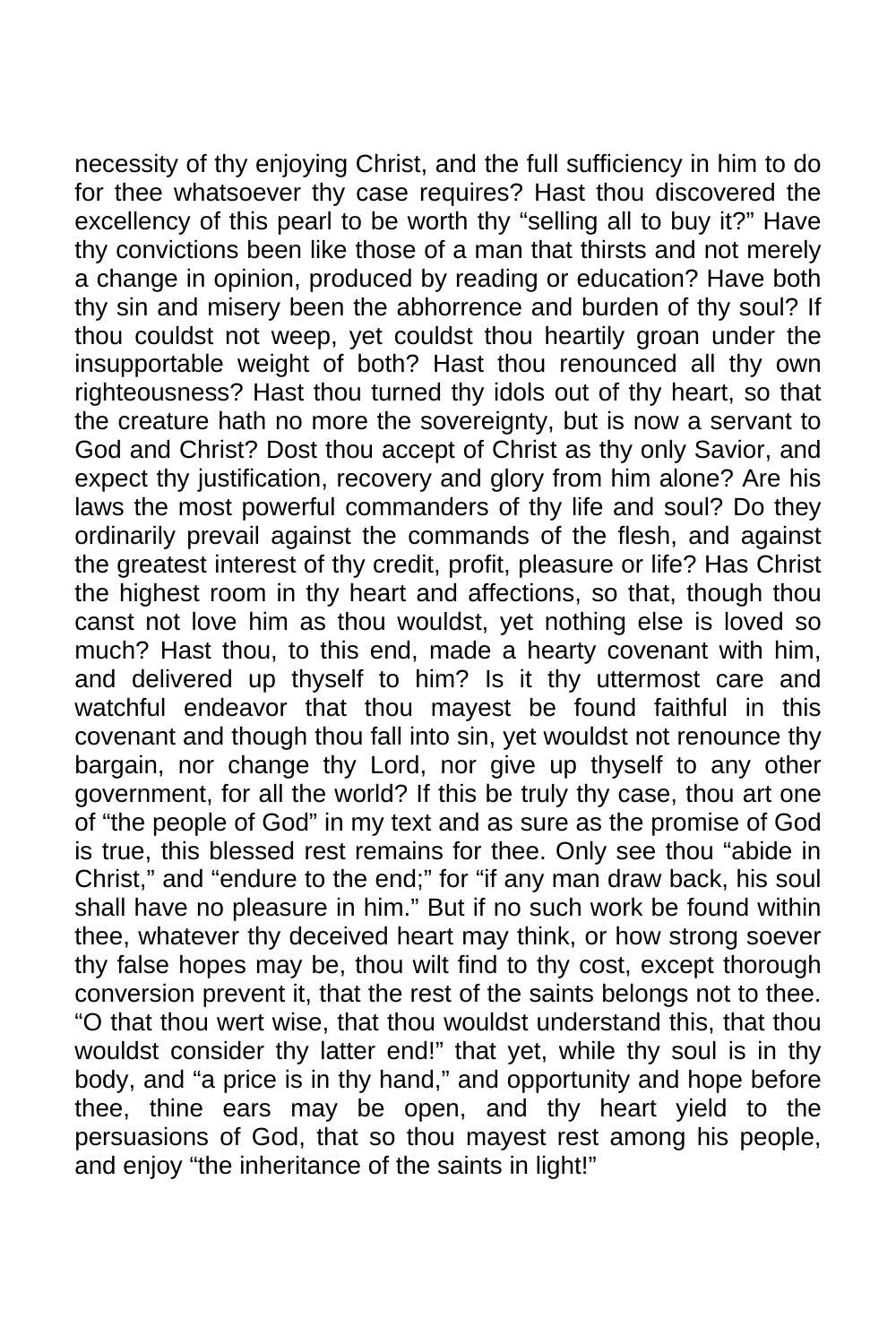That this rest shall be enjoyed by the people of God, is a truth which the Scripture, if its testimony be further needed, clearly asserts in a variety of ways; as, for instance, that they are "foreordained to it, and it for them. God is not ashamed to be called their God, for he hath prepared for them a city." They are styled "vessels of mercy, afore prepared unto glory." "In Christ they have obtained an inheritance, being predestinated according to the purpose of Him who worketh all things after the counsel of his own will." And "whom he did predestinate, them he also glorified." Who can deprive his people of that rest which is designed for them by God's eternal purpose? Scripture tells us, they are redeemed to this rest. "By the blood of Jesus, we have boldness to enter into the holiest;" whether that entrance means by faith and prayer here, or by full possession hereafter. Therefore the saints in heaven sing a new song unto Him who has "redeemed them to God by his blood, out of every kindred, and tongue, and people, and nation, and made them kings and priests unto God." Either Christ, then, must lose his blood and sufferings, and never "see of the travail of his soul," or else "there remaineth a rest to the people of God." In Scripture this rest is promised to them. As the firmament with stars, so are the sacred pages bespangled with these divine engagements. Christ says, "Fear not, little flock, for it is your Father's good pleasure to give you the kingdom." "I appoint unto you a kingdom, as my Father hath appointed unto me that ye may eat and drink at my table in my kingdom." All the means of grace, the operations of the Spirit upon the soul, and gracious actings of the saints, every command to repent and believe, to fast and pray, to knock and seek, to strive and labor, to run and fight, prove that there remains a rest for the people of God. The Spirit would never kindle in us such strong desires after heaven, such love to Jesus Christ, if we should not receive what we desire and love. He that "guides our feet into the way of peace," will undoubtedly bring us to the end of peace. How nearly are the means and end conjoined! "The kingdom of heaven suffereth violence, and the violent take it by force." They that "follow Christ in the regeneration, shall sit upon thrones of glory." Scripture assures us, that the saints have the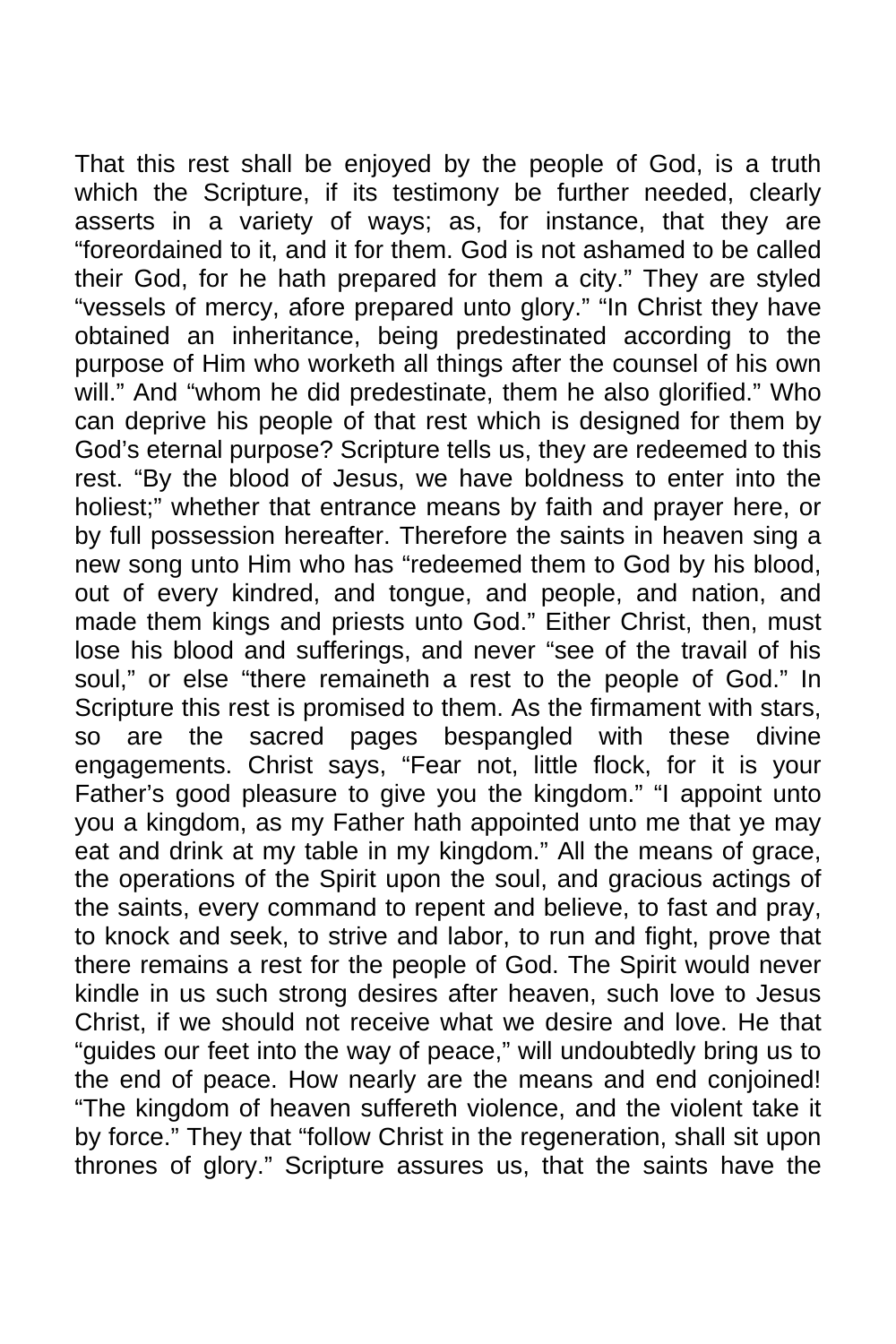"beginnings, foretastes, earnests, and seals" of this rest here. "Though they have not seen Christ, yet loving him, and believing in him, they rejoice with joy unspeakable and full of glory; receiving the end of their faith, even the salvation of their souls." They "rejoice in hope of the glory of God." And does God seal them with that Holy Spirit of promise, which is the earnest of their inheritance," and will he deny the full possession? The Scripture also mentions, by name, those who have entered into this rest; as Enoch, Abraham, Lazarus, and the thief that was crucified with Christ. And if there be a rest for these, surely there is a rest for all believers. But it is in vain to bring together Scripture proofs, seeing it is the very end of Scripture to be a guide to lead us to this blessed state, and to be the charter and grant by which we hold all our title to it.

Scripture not only proves that this rest remains for the people of God, but also that it remains for none but them; so that the rest of the world shall have no part in it. "Without holiness no man shall see the Lord. Except a man be born again, he cannot see the kingdom of God. He that believeth not the Son, shall not see life, but the wrath of God abideth on him. No whoremonger, nor unclean person, nor covetous man, who is an idolater, hath any inheritance in the kingdom of Christ and of God. The wicked shall be turned into hell, and all the nations that forget God. They all shall be damned who believe not the truth, but have pleasure in unrighteousness. The Lord Jesus shall come in flaming fire, taking vengeance on them that know not God, and that obey not the Gospel of our Lord Jesus Christ; who shall be punished with everlasting destruction from the presence of the Lord, and from the glory of his power." Had the ungodly returned before their life was expired, and been heartily willing to accept of Christ for their Savior and their King, and to be saved by him in his way, and upon his most reasonable terms, they might have been saved. God freely offered them life, and they would not accept it. The pleasures of the flesh seemed more desirable to them than the glory of the saints. Satan offered them the one, and God offered them the other; and they had free liberty to choose which they would, and they chose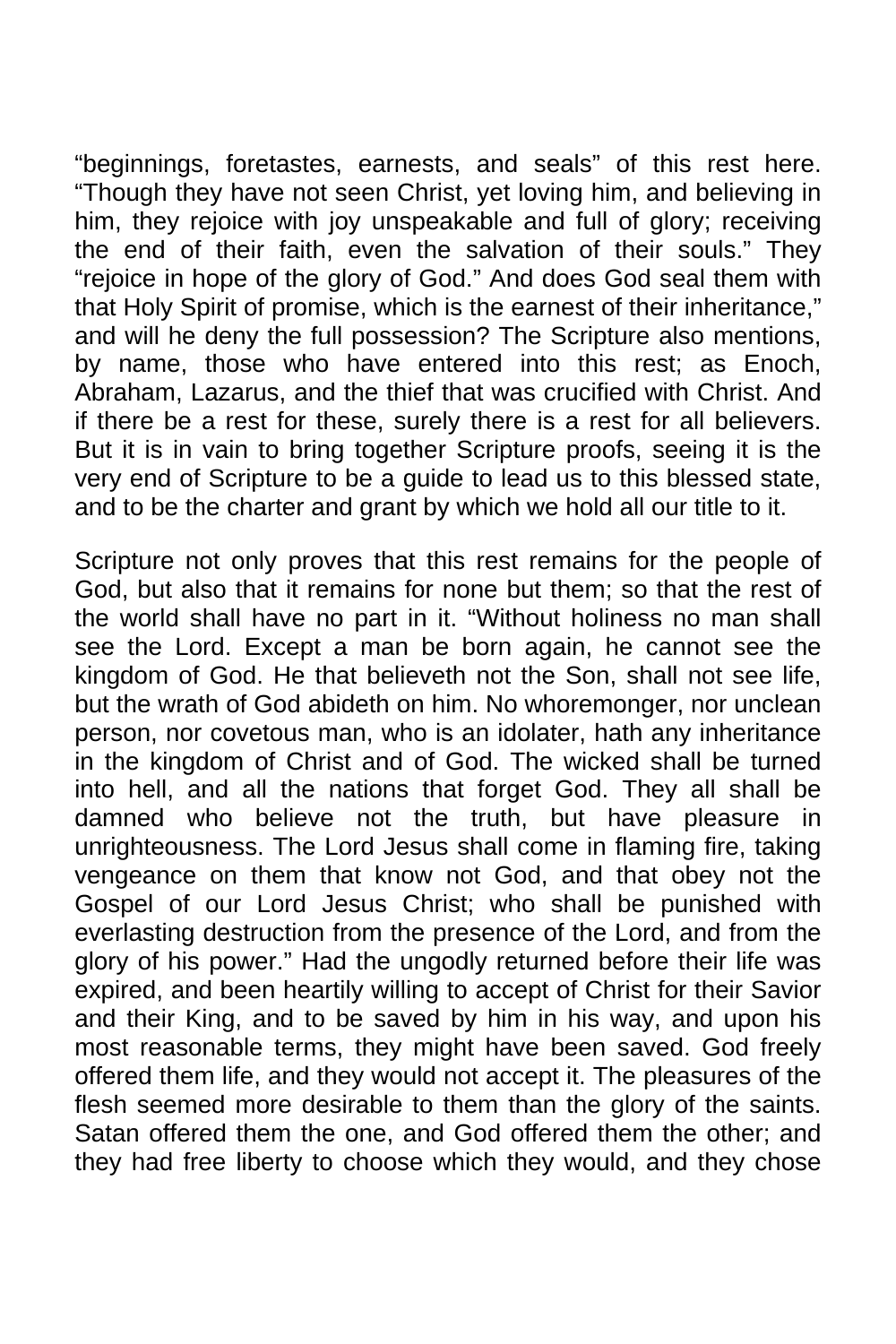"the pleasures of sin for a season," before the everlasting rest with Christ. And is it not a righteous thing that they should be denied that which they would not accept? When God pressed them so earnestly, and persuaded them so importunately, to come in, and yet they would not, where should they be but among the dogs without? Though man be so wicked that he will not yield till the mighty power of grace prevail with him, yet still we may truly say that he may be saved, if he will, on God's terms. His inability being moral, and lying in willful wickedness, is no more excuse to him than it is to an adulterer that he cannot love his own wife, or to a malicious person that he cannot but hate his own brother: is he not so much the worse, and deserving of so much the sorer punishment? Sinners shall lay all the blame on their own wills in hell for ever. Hell is a rational torment by conscience, according to the nature of the rational subject. If sinners could but then say, It was God's fault, and not ours, it would quiet their consciences and ease their torments, and make hell, to them, to be no hell. But to remember their willfulness, will feed the fire, and cause the worm of conscience "never to die."

It is the will of God that this rest should yet remain for his people, and not be enjoyed till they come to another world. Who should dispose of the creatures but he that made them? You may as well ask why have we not spring and harvest without winter? or, why is the earth below and the heavens above? as why we have not rest on earth? All things must come to their perfection by degrees. The strongest man must first be a child. The greatest scholar must first begin with the alphabet. The tallest oak was once an acorn. This life is our infancy; and would we be perfect in the womb, or born at full stature? If our rest was here, most of God's providences must be useless. Should God lose the glory of his church's miraculous deliverances, and of the fall of his enemies, that men may have their happiness here? If we were all happy, innocent, and perfect, what use was there for the glorious work of our sanctification, justification, and future salvation? — If we wanted nothing, we should not depend on God so closely, nor call upon him so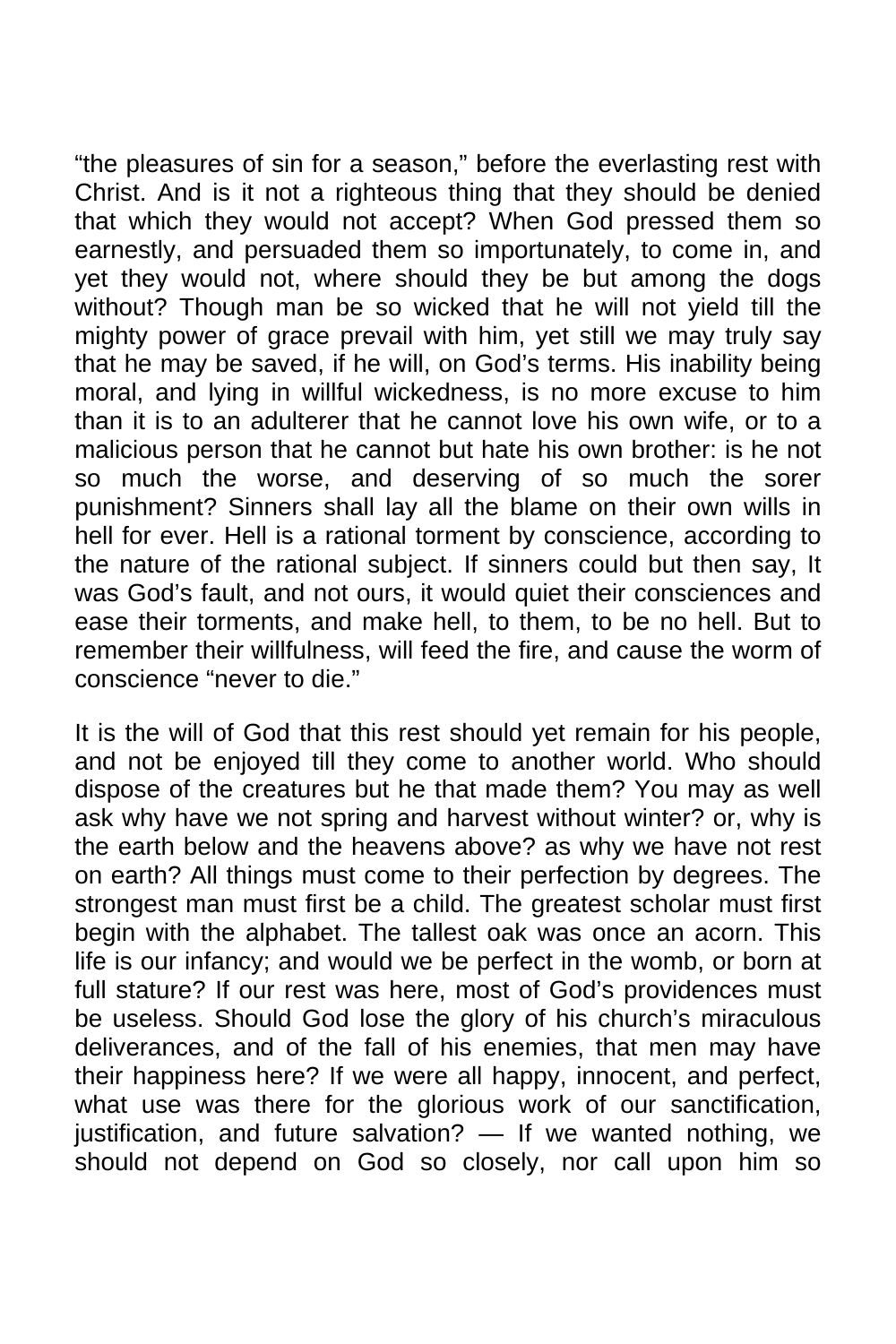earnestly. How little would he hear from us, if we had what we would have! God would never have had such songs of praise from Moses at the Red Sea and in the wilderness, from Deborah and Hannah, from David and Hezekiah, if they had been the choosers of their own condition. Have not thy own highest praises to God, reader, been occasioned by thy dangers or miseries? The greatest glory and praise God has through the world, is for redemption, reconciliation, and salvation by Christ; and was not man's misery the occasion of that? — And where God loses the opportunity of exercising his mercies, man must needs lose the happiness of enjoying them. Where God loses his praise, man will certainly lose his comforts. O the sweet comforts the saints have had in return for their prayers! How should we know what a tender-hearted Father we have, if we had not, as the prodigal, been denied the husks of earthly pleasure and profit? We should never have felt Christ's tender heart, if we had not felt ourselves "weary and heavy laden, hungry and thirsty, poor and contrite." It is a delight to a soldier or traveler, to look back on his escapes when they are over; and for a saint in heaven to look back on his sins and sorrows upon earth; his fears and tears, his enemies and dangers, his wants and calamities must make his joy more joyful. Therefore the blessed, in praising the Lamb, mention his "redeeming them out of every nation, and kindred, and tongue;" and so out of their misery, and wants, and sins, "and making them kings and priests to God." But if they had had nothing but content and rest on earth, what room would there have been for these rejoicings hereafter?

Besides, we are not capable of rest upon earth. Can a soul that is so weak in grace, so prone to sin, so nearly joined to such a neighbor as this flesh, have full content and rest in such a case? What is soul-rest, but our freedom from sin, and imperfections, and enemies? And can the soul have rest that is molested with all these, and that continually? Why do Christians so often cry out, in the language of Paul, "O wretched man that I am! who shall deliver me?" What makes them "press toward the mark, and run that they may obtain, and strive to enter in," if they are capable of rest in their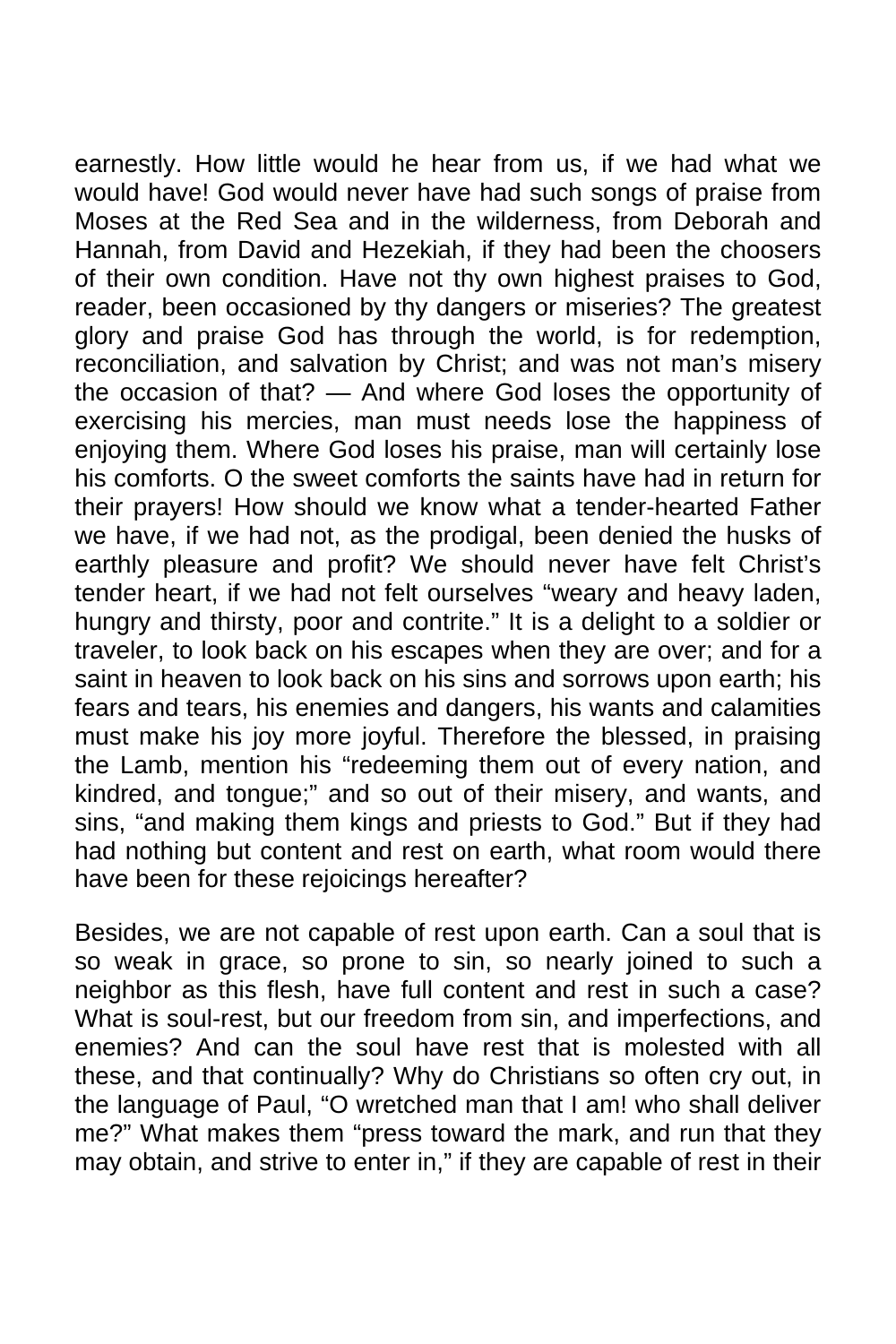present condition? And our bodies are incapable as well as our souls. They are not now those sun-like bodies which they shall be, when this "corruptible hath put on incorruption, and this mortal hath put on immortality." They are our prisons and our burdens; so full of infirmities and defects, that we spend most of our time in repairing them and supplying their continual wants. Is it possible that an immortal soul should have rest in such a disordered habitation? Surely these sickly, weary, loathsome bodies must be refined before they can be capable of enjoying rest. The objects which we here enjoy are insufficient to afford us rest. Alas! what is there in all the world to give us rest? They that have most of it have the greatest burden. They that set most by it, and rejoice most in it, do all cry out at last of its vanity and vexation. Men promise themselves a heaven upon earth; but when they come to enjoy it, it flies from them. He that has any regard to the works of the Lord, may easily see that the very end of them is to take down our idols, to make us weary of the world, and seek our rest in him. Where does he cross us most, but where we promise ourselves most content? If you have a child you dote upon, it becomes your sorrow. If you have a friend you trust in, and judge unchangeable, he becomes your scourge. Is this a place, or state of rest? And as the objects we here enjoy are insufficient for our rest, so God, who is sufficient, is here little enjoyed. It is not here that he had prepared the presence-chamber of his glory. He hath drawn the curtain between us and him. We are far from him as creatures, and farther as frail mortals, and farthest as sinners. We hear now and then a word of comfort from him, and receive his love-tokens to keep up our hearts and hopes; but this is not our full enjoyment. And can any soul that hath made God his portion, as every one hath that shall be saved by him, find rest in so vast a distance from him, and so seldom and small enjoyment of him?

Nor are we now capable of rest, as there is a worthiness must go before it. Christ will give the crown to none but the worthy. Are we fit for the crown before we have overcome? or for the prize before we have run the race? or to receive our penny before we have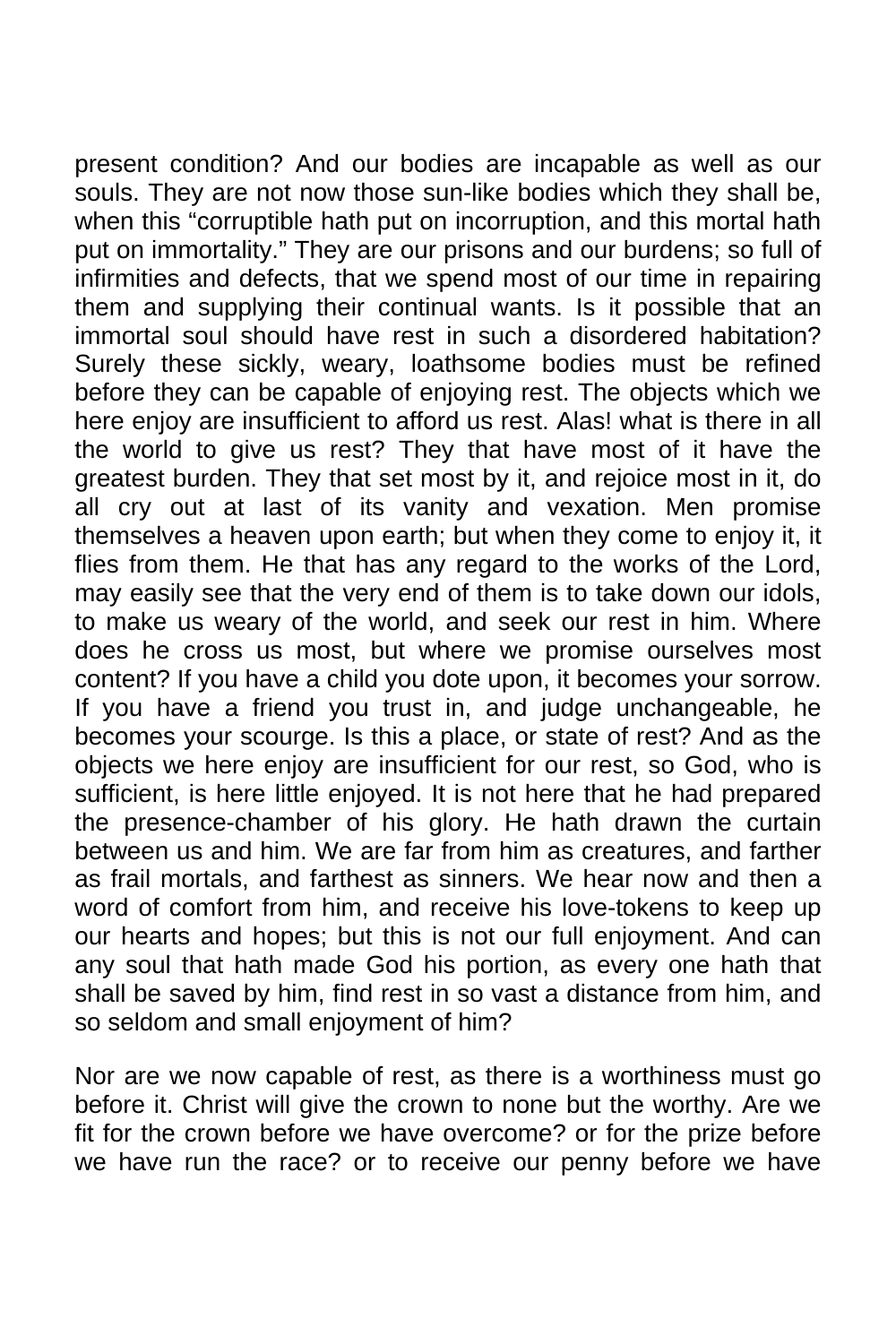wrought in the vineyard? or to be rulers of ten cities before we have improved our ten talents? or to enter into the joy of our Lord before we have well done as good and faithful servants? God will not alter the course of justice, to give you rest before you have labored, nor the crown of glory till you have overcome. There is reason enough why our rest should remain till the life to come. Take heed, then, Christian reader, how thou darest to contrive and care for a rest on earth; or to murmur at God for thy trouble, and toil, and wants in the flesh. Doth thy poverty weary thee? thy sickness, thy bitter enemies and unkind friends? It should be so here. Do the abominations of the times, the sins of professors, the hardening of the wicked, all weary thee? It must be so while thou art absent from thy rest. Do thy sins and thy naughty, distempered heart weary thee? Be thus wearied more and more. But, under all is weariness, art thou willing to go to God, thy rest; and to have thy warfare accomplished, and thy race and labor ended? If not, complain more of thy own heart, and get it more weary, till rest seem more desirable.

I have but one thing more to add, for the close of this chapter that the souls of believers do enjoy inconceivable blessedness and glory, even while they remain separated from their bodies. What can be more plain than these words of Paul: "We are always confident, knowing that whilst we are at home," or rather sojourning, "in the body, we are absent from the Lord; for we walk by faith, not by sight. We are confident, I say, and willing rather to be absent from the body, and to be present with the Lord." Or these: "I am in a strait betwixt two, having a desire to depart, and to be with Christ, which is far better." If Paul had not expected to enjoy Christ till the resurrection, why should he be in a strait, or desire to depart? Nay, should he not have been loth to depart upon the very same grounds? for while he was in the flesh he enjoyed something of Christ. Plain enough are the words of Christ to the thief — "Today shalt thou be with me in paradise." In the parable of Dives and Lazarus, it seems unlikely Christ would so evidently intimate and suppose the soul's happiness or misery presently after death, if there were no such thing. Our Lord's argument for the resurrection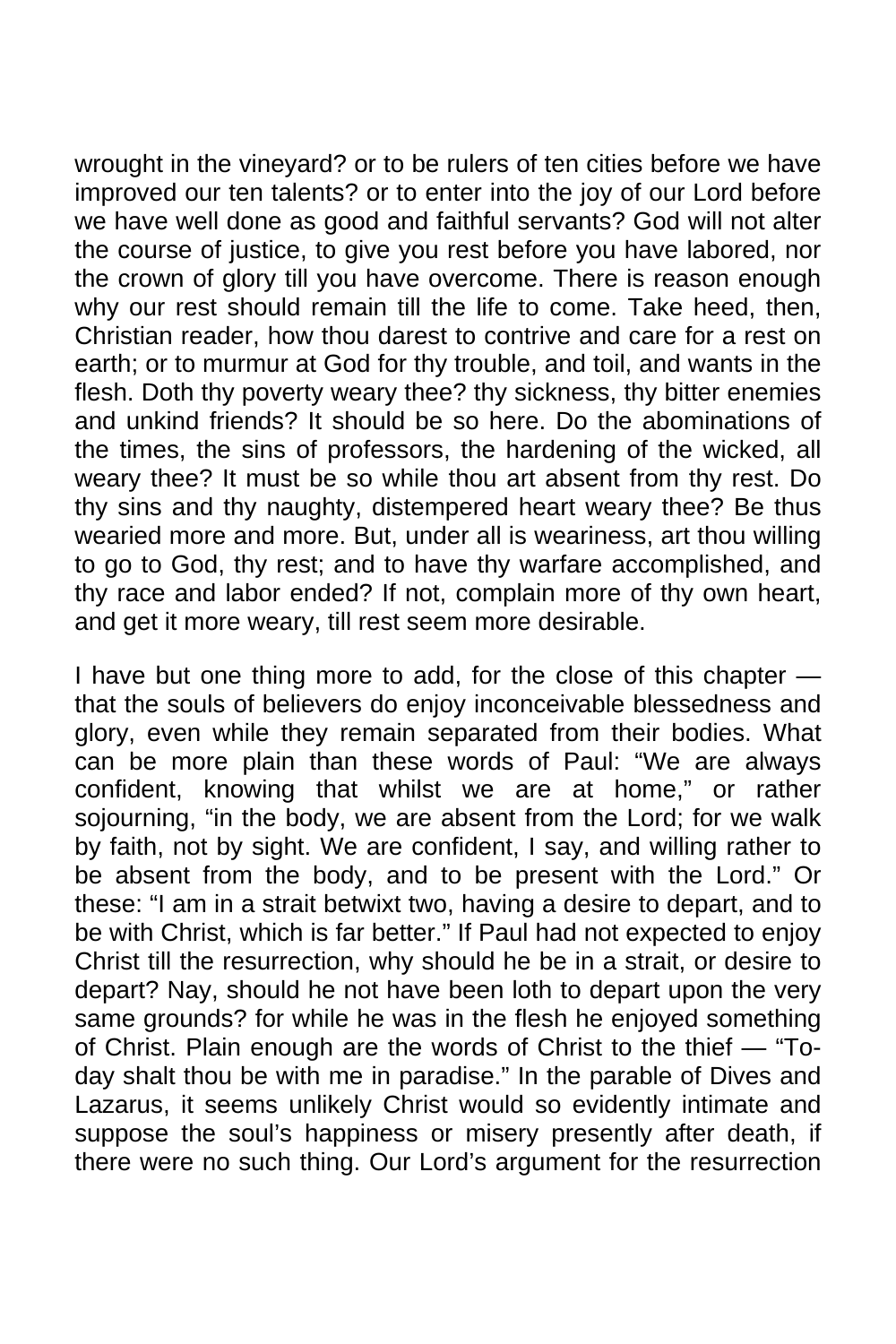supposes, that, "God being not the God of the dead, but of the living," therefore Abraham, Isaac and Jacob were then living in the soul. If the "blessedness of the dead that die in the Lord" were only in resting in the grave, then a beast or a stone were as blessed; nay, it were evidently a curse, and not a blessing. For was not life a great mercy? Was it not a greater mercy to serve God and to do good; to enjoy all the comforts of life, the fellowship of saints, the comfort of ordinances, and much of Christ in all, than to lie rotting in the grave? Therefore some further blessedness is there promised. How else is it said, "We are come to the spirits of just men made perfect?" Surely, at the resurrection, the body will be made perfect as well as the spirit. The Scriptures tell us, that Enoch and Elias are taken up already. And shall we think they possess that glory alone? Did not Peter, James, and John see Moses also with Christ on the mount? yet the Scripture saith, Moses died. And is it likely that Christ deluded their senses in showing them Moses, if he should not partake of that glory till the resurrection? And is not that of Stephen as plain as we can desire? "Lord Jesus, receive my spirit." Surely, if the Lord receive it, it is neither asleep, nor dead, nor annihilated; but it is where he is, and beholds his glory. That of the wise man is of the same import: "The spirit shall return unto God who gave it." Why are we said to "have eternal life;" and that to "know God is life eternal;" and that a believer "on the Son hath everlasting life?" Or how is "the kingdom of God within us?" If there be as great an interruption of our life as till the resurrection, this is no eternal life, nor "everlasting kingdom." "The cities of Sodom and Gomorrah" are spoken of as "suffering the vengeance of eternal fire!" And if the wicked already suffer eternal fire, then no doubt but the godly enjoy eternal blessedness. When John saw his glorious relations, he is said to be "in the Spirit," and to be "carried away in the Spirit." And when Paul was "caught up to the third heaven," he knew not "whether in the body or out of the body." This implies that spirits are capable of these glorious things without the help of their bodies. The same is implied when John says, "I saw under the altar the souls of them that were slain for the word of God." When Christ says, "Fear not them who kill the body, but are not able to kill the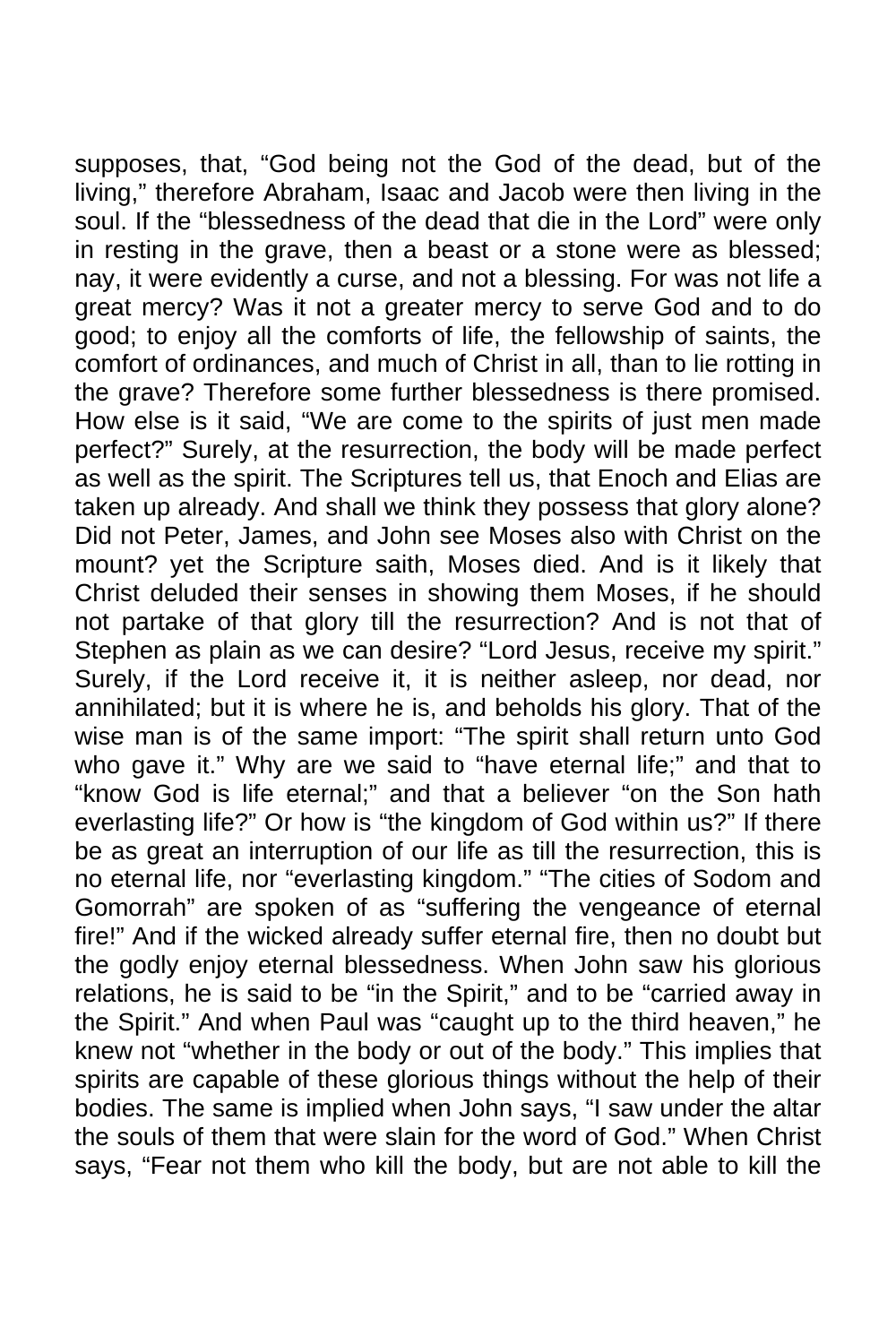soul," does it not plainly imply, that when wicked men have killed our bodies, that is, have separated the souls from them, yet the souls are still alive? The soul of Christ was alive when his body was dead, and therefore so shall be ours too. This appears by his words to the thief, "To-day shalt thou be with me in paradise;" and also by his voice on the cross, "Father, into thy hands I commend my Spirit." If the spirits of those that "were disobedient in the days of Noah were in prison," that is, in a living and suffering state; then, certainly, the separate spirits of the just are in an opposite condition of happiness. Therefore, faithful souls will no sooner leave their prisons of flesh but angels shall be their convoy; Christ, and all the perfected spirits of the just, will be their companions; heaven will be their residence, and God their happiness. When such die, they may boldly and believingly say, as Stephen, "Lord Jesus, receive my spirit;" and commend it, as Christ did, into a Father's hands.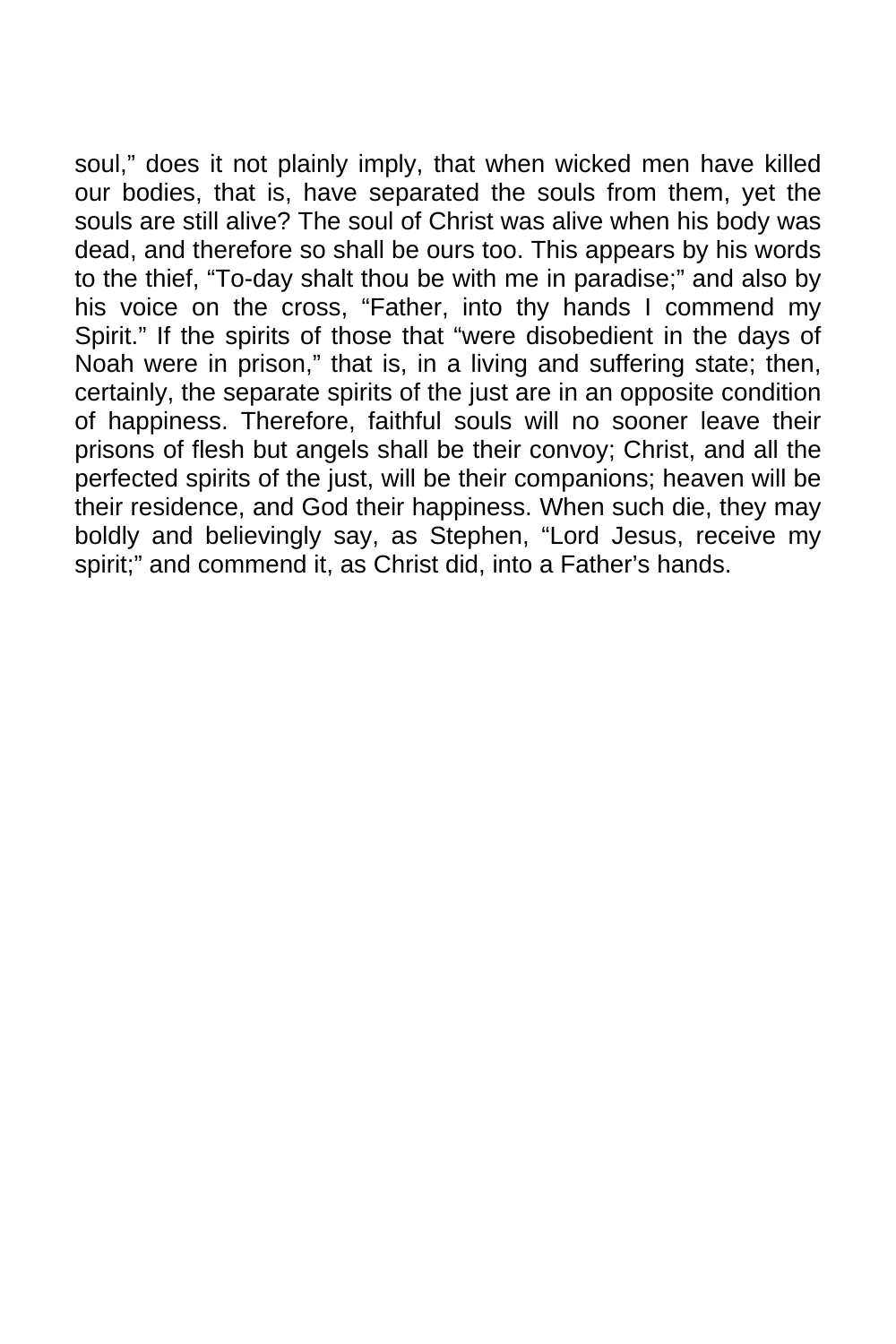# **CHAPTER 5**

#### THE GREAT MISERY OF THOSE WHO LOSE THE SAINTS' REST

- I. THE LOSS OF HEAVEN INCLUDES,
- 1. The personal perfection of the saints;
- 2. God himself;
- 3. All delightful affections towards God;
- 4. The blessed society of angels and glorified spirits.
- II. THE AGGRAVATIONS OF THE LOSS OF HEAVEN;
- 1. The understanding of the ungodly will then be cleared;
- 2. Also enlarged.
- 3. Their consciences will make a true and close application.
- 4. Their affections will be more lively.
- 5. Their memories will be large and strong.

IF thou, reader, art a stranger to Christ, and to the holy nature and life of his people, who have been described, and shalt live and die in this condition, let me tell thee, thou shalt never partake of the joys of heaven, nor have the least taste of the saints' eternal rest. I may say, as Ehud to Eglon, "I have a message to thee from God;" that, as the word of God is true, thou shalt never see the face of God in peace. This sentence I am commanded to pass upon thee; take it as thou wilt, and escape it if thou canst. I know thy humble and hearty subjection to Christ would procure thy escape; he would then acknowledge thee for one of his people, and give thee a portion in the inheritance of his chosen. If this might be the happy success of my message, I should be so far from repining, like Jonah, that the threatenings of God are not executed upon thee, that I should bless the day that ever God made me so happy a messenger. But if thou end thy days in thy unregenerate state, as sure as the heavens are over thy head, and the earth under thy feet, thou shalt be shut out of the rest of the saints, and receive thy portion in everlasting fire. I expect thou wilt turn upon me and say,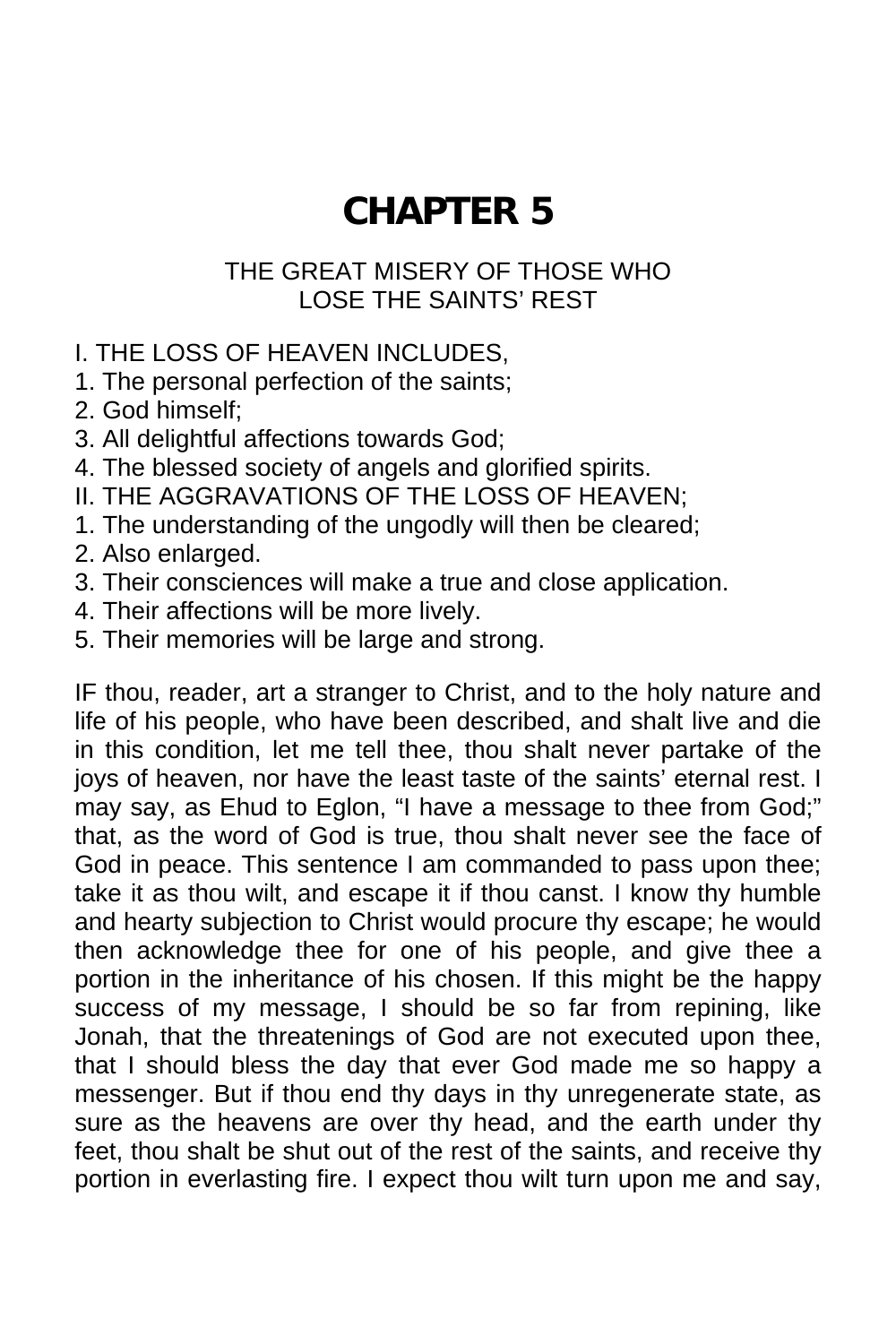When did God show you the book of life, or tell you who they are that shall be saved, and who shut out? I answer, I do not name thee, nor any other; I only conclude it of the unregenerate in general, and of thee, if thou be such a one. Nor do I go about to determine who shall repent, and who shall not; much less, that thou shalt never repent. I had rather show thee what hopes thou hast before thee, if thou wilt not sit still and lose them. I would far rather persuade thee to hearken in time, before the door be shut against thee, than tell thee there is no hope of thy repenting and returning. But, if the foregoing description of the people of God does not agree with the state of thy soul, is it then a hard question whether thou shalt ever be saved? Need I ascend up into heaven to know that "without holiness no man shall see the Lord;" or, that only "the pure in heart shall see God;" or, that "except a man be born again, he cannot enter into the kingdom of God?" Need I go up to heaven to inquire that of Christ which he came down to earth to tell us, and sent his Spirit in his apostles to tell us, and which he and they have left upon record to all the world? And though I know not the secrets of thy heart, and therefore cannot tell thee by name whether it be thy state or not; yet, if thou art but willing and diligent, thou mayest know thyself whether thou art an heir of heaven or not. It is the main thing I desire, that, if thou art yet miserable, thou mayest discern and escape it. But how canst thou escape, if thou neglect Christ and salvation? It is as impossible as for the devils themselves to be saved; nay, God has more plainly and frequently spoken it in Scripture of such sinners as thou art, than he has of the devils. Methinks a sight of thy case should strike thee with amazement and horror. When Belshazzar "saw the fingers of a man's hand that wrote upon the wall, his countenance was changed, and his thoughts troubled him, so that the joints of his loins were loosed, and his knees smote one against another." What trembling, then, should seize on thee, who hast the hand of God himself against thee, not in a sentence or two, but in the very scope of the Scriptures, threatening the loss of an everlasting kingdom! Because I would fain have thee lay it to heart, I will show thee,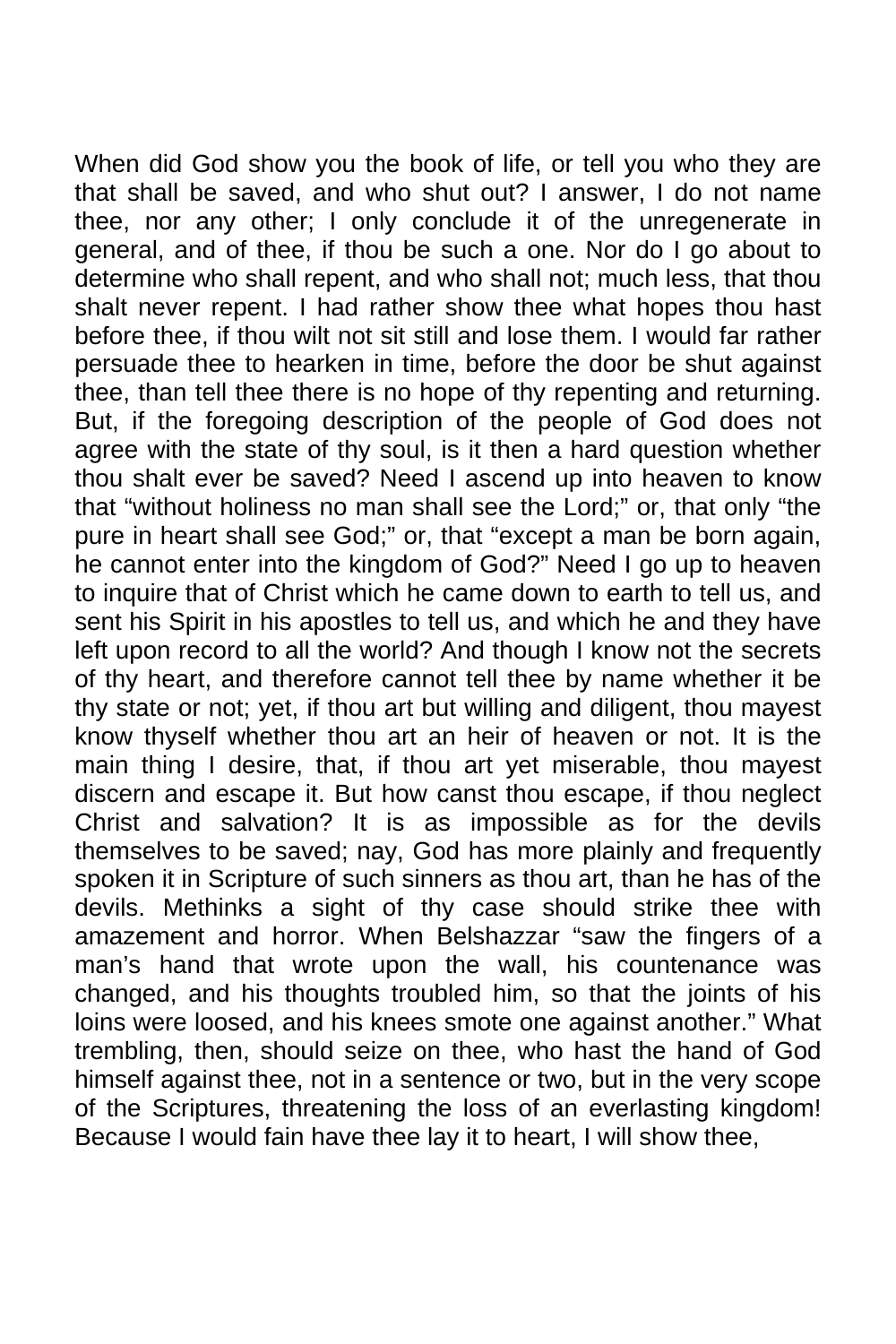I. first, the nature of thy loss of heaven; secondly, its aggravations.

1. The glorious personal perfection which the saints enjoy in heaven, is the great loss of the ungodly. They lose that shining luster of the body, surpassing the brightness of the sun at noonday. Though the bodies of the wicked will be raised more spiritual than they were upon earth, yet that will only make them capable of the more exquisite torments. They would be glad then if every member were a dead member, that it might not feel the punishment inflicted on it; and if the whole body were a rotten carcass, or might lie down again in the dust. Much more do they want that moral perfection which the blessed partake of; those holy dispositions of mind; that cheerful readiness to do the will of God; that perfect rectitude of all their actions: instead of these, they have that perverseness of will, that loathing of good, that love to evil, that violence of passion, which they had on earth. It is true, their understandings will be much cleared by the ceasing of former temptations, and experiencing the falsehood of former delusions but they have the same dispositions still, and fain would they commit the same sins, if they could: they want but opportunity. There will be a greater difference between these wretches and the glorified Christian, than there is betwixt a toad and the sun in the firmament. The rich man's purple and fine linen, and sumptuous fare, did not so exalt him above Lazarus while at his gate, full of sores.

2. They shall have no comfortable relation to God, nor communion with him. "As they did not like to retain God in their knowledge," but said unto him, "Depart from us, for we desire not the knowledge of thy ways:" so God will abhor to retain them in his household. He will never admit them to the inheritance of his saints, nor endure them to stand in his presence; but "will profess unto them, I never knew you; depart from me, ye that work iniquity." They are ready now to lay as confident claim to Christ and heaven as if they were sincere, believing saints. The swearer, the drunkard, the whoremonger, the worldling can say, Is not God our Father as well as yours? But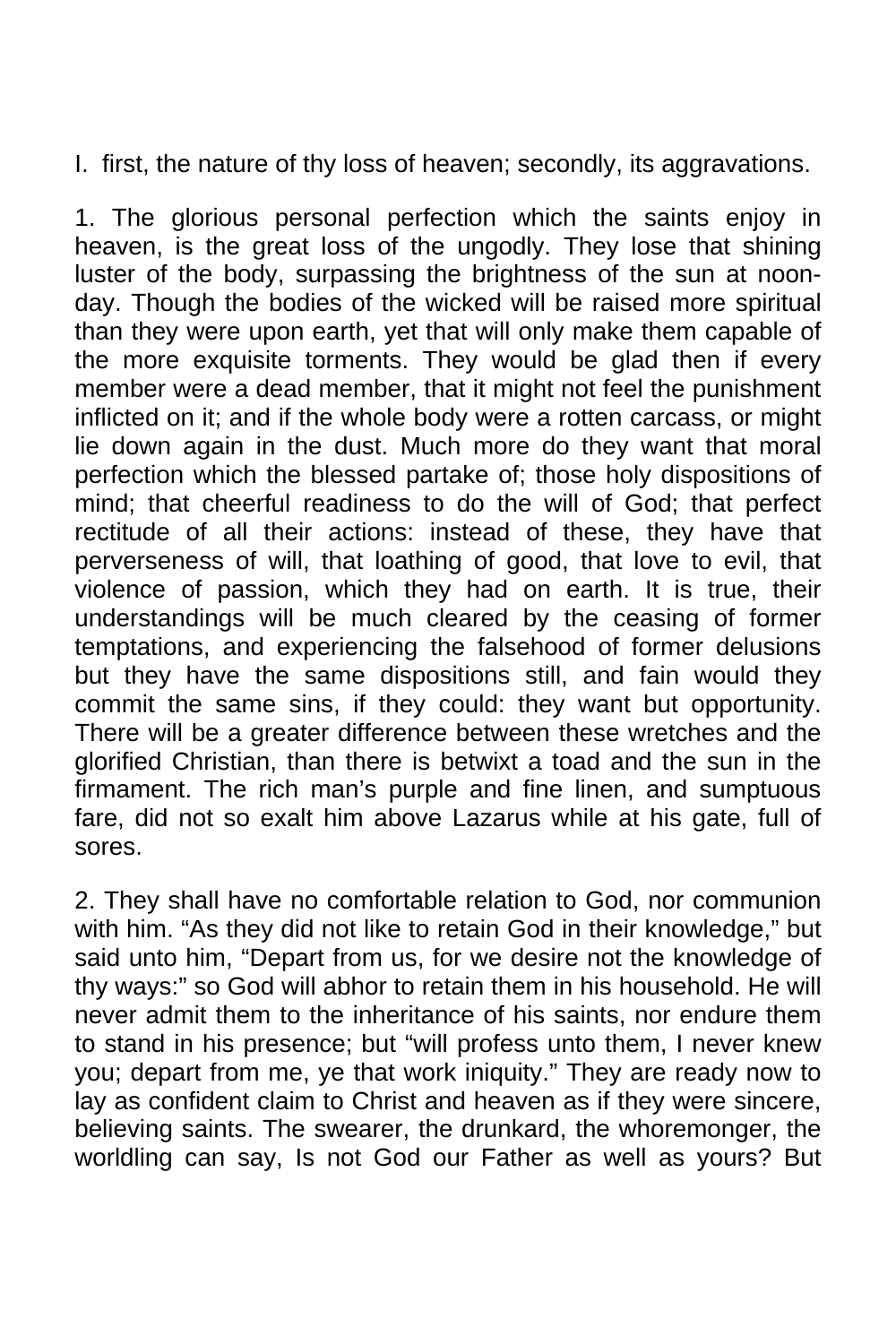when Christ separates his followers from his foes, and his faithful friends from his deceived flatterers, where, then, will be their presumptuous claim? Then they shall find that God is not their Father, because they would not be his people. As they would not consent that God, by his Spirit, should dwell in them, so the tabernacle of wickedness shall have no fellowship with him, nor the wicked inhabit the city of God. Only they that walked with God here shall live and be happy with him in heaven. Little does the world know what is the loss of that soul who loses God! What a dungeon would the earth be if it had lost the sun! what a loathsome carrion the body, if it had lost the soul! yet all these are nothing to the loss of God. As the enjoyment of God is the heaven of the saints, so the loss of God is the hell of the ungodly; and as the enjoying of God is the enjoying of all, so the loss of God is the loss of all.

3. They also lose all delightful affections toward God: that transporting knowledge; those delightful views of his glorious face; the inconceivable pleasure of loving him; the apprehensions of his infinite love to us; the constant joys of his saints, and the rivers of consolation with which he satisfies them. Is it nothing to lose all this? The employment of a king in ruling a kingdom, does not so far exceed that of the vilest slave, as this heavenly employment exceeds that of an earthly king. God suits men's employment to their natures. Your hearts, sinners, were never set upon God in your lives, never warmed with his love, never longed after the enjoyment of him; you had no delight in speaking or hearing of him; you had rather have continued on earth, if you had known how, than to be interested in the glorious praises of God. Is it meet, then, that you should be members of the celestial choir?

4. They shall be deprived of the blessed society of angels and glorified saints. Instead of being companions of those happy spirits, and numbered with those triumphant kings, they must be driven down to hell, where they shall have companions of a far different nature and quality. Scorning and abusing the saints, hating them, and rejoicing at their calamities, was not the way to obtain their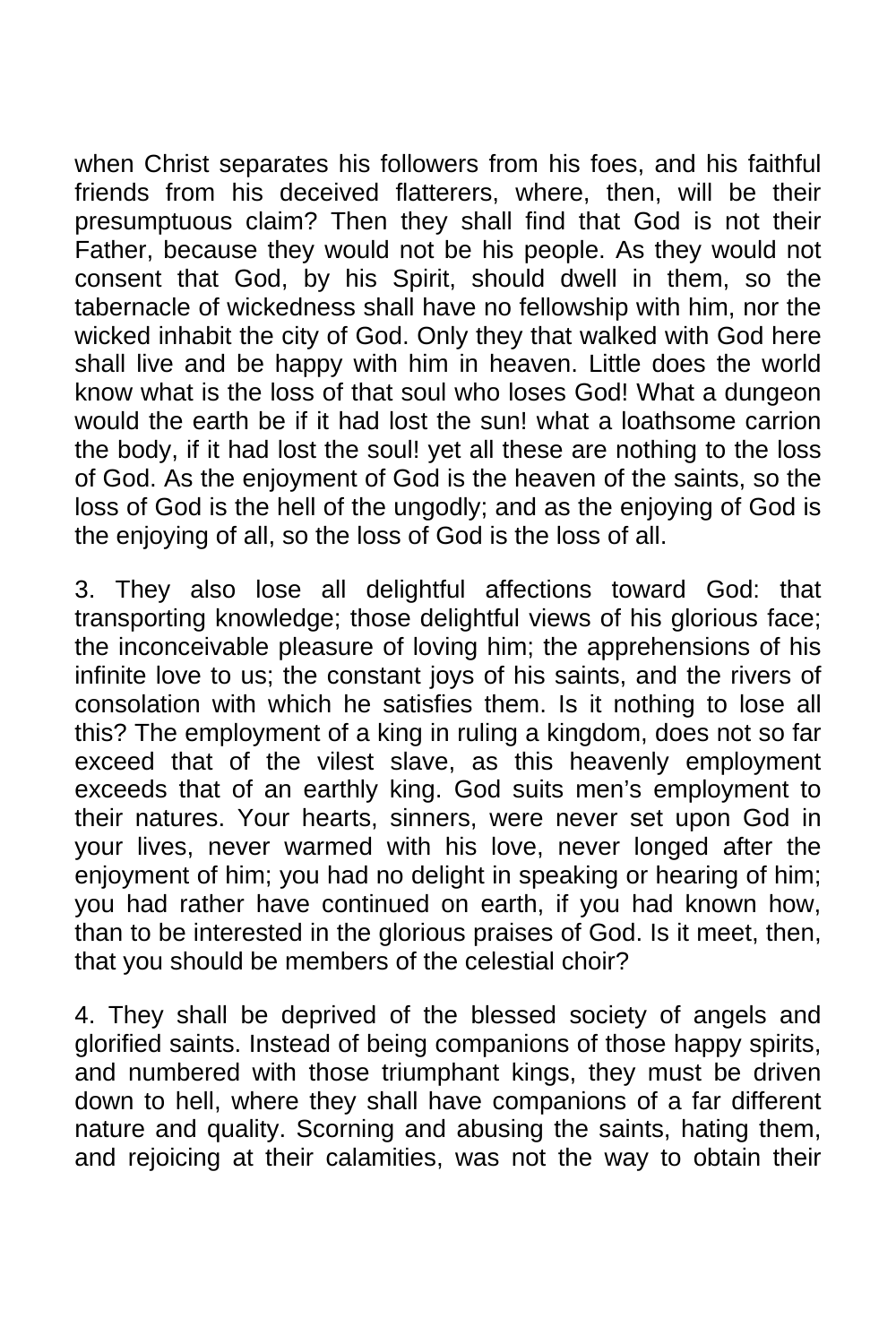blessedness. Now you are shut out of that company, from which you first shut out yourselves; and are separated from them with whom you would not be joined. You could not endure them in your houses, or towns, or scarcely in the kingdom. You took them, as Ahab did Elijah, for the "troublers of the land;" and, as the apostles were taken, for "men that turned the world upside down." If any thing fell out amiss, you thought all was owing to them. When they were dead or banished, you were glad they were gone, and thought the country well rid of them. They molested you by faithfully reproving your sins. Their holy conversation troubled your consciences, to see them so far excel you. It was a vexation to you to hear them pray or sing praises in their families. And is it any wonder if you be separated from them hereafter? The day is near when they will trouble you no more. Betwixt them and you will be a great gulf fixed. Even in this life, while the saints were "mocked, destitute, afflicted, tormented," and while they had their personal imperfections, yet, in the judgment of the Holy Ghost, they were men "of whom the world was not worthy." Much more unworthy will the world be of their fellowship in glory. II. I know many will be ready to think they could spare these things in this world well enough, and why may they not be without them in the world to come? Therefore, to show them that this loss of heaven will then be most tormenting, let them now consider,

1. The understanding of the ungodly will then be cleared to know the worth of that which they have lost. Now they lament not their loss of God, because they never knew his excellence; nor the loss of that holy employment and society, for they were never sensible what they were worth. A man that has lost a jewel, and took it but for a common stone, is never troubled at his loss but when he comes to know what he lost; then he laments it. Though the understandings of the damned will not be sanctified, yet they will be cleared from a multitude of errors. They now think that their honors, estates, pleasures, health, and life are better worth their labor than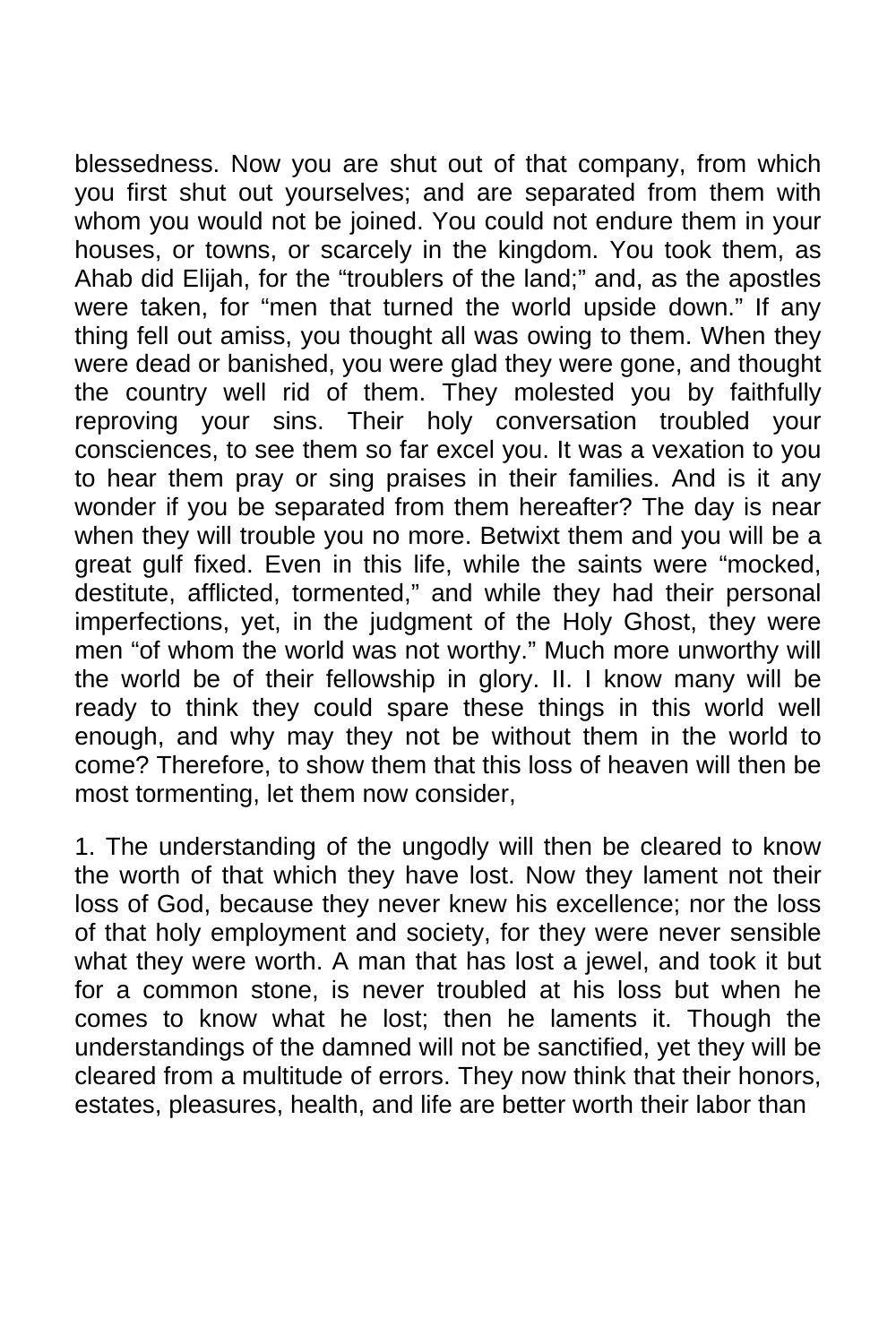the things of another world; but when these things have left them in misery, when they experience the things of which they before but read and heard, they will be of an other mind. They would not believe that water would drown, till they were in the sea; nor the fire burn, till they were cast into it: but when they feel, they will easily believe. All that error of mind which made them set light by God, and abhor his worship, and vilify his people, will then be confuted and removed by experience. Their knowledge shall be increased, that their sorrows may be increased. Poor souls! they would be comparatively happy, if their understandings were wholly taken from them, if they had no more knowledge than idiots or brutes; or, if they knew no more in hell than they did upon earth, their loss would less trouble them. How happy would they then think themselves, if they did not know there is such a place as heaven! Now, when their knowledge would help to prevent their misery, they will not know, or will not read or study that they may know; therefore, when their knowledge will but feed their consuming fire, they shall know, whether they will or not. They are now in a dead sleep, and dream that they are the happiest men in the world; but when death awakes them, how will their judgments be changed in a moment! and they that would not see, shall then see, and be ashamed.

2. As their understanding will be cleared, so it will be more enlarged, and made more capacious to conceive the worth of that glory which they have lost. The strength of their apprehensions, as well as the truth of them, will then be increased. What deep apprehensions of the wrath of God, the madness of sinning, the misery of sinners, have those souls that now endure this misery, in comparison with those on earth that do but hear of it! What sensibility of the worth of life has the condemned man that is going to he executed, compared with what he was wont to have in the time of his prosperity! Much more will the actual loss of eternal blessedness make the damned exceedingly apprehensive of the greatness of their loss; and as a large vessel will hold more water than a shell, so will their more enlarged understandings contain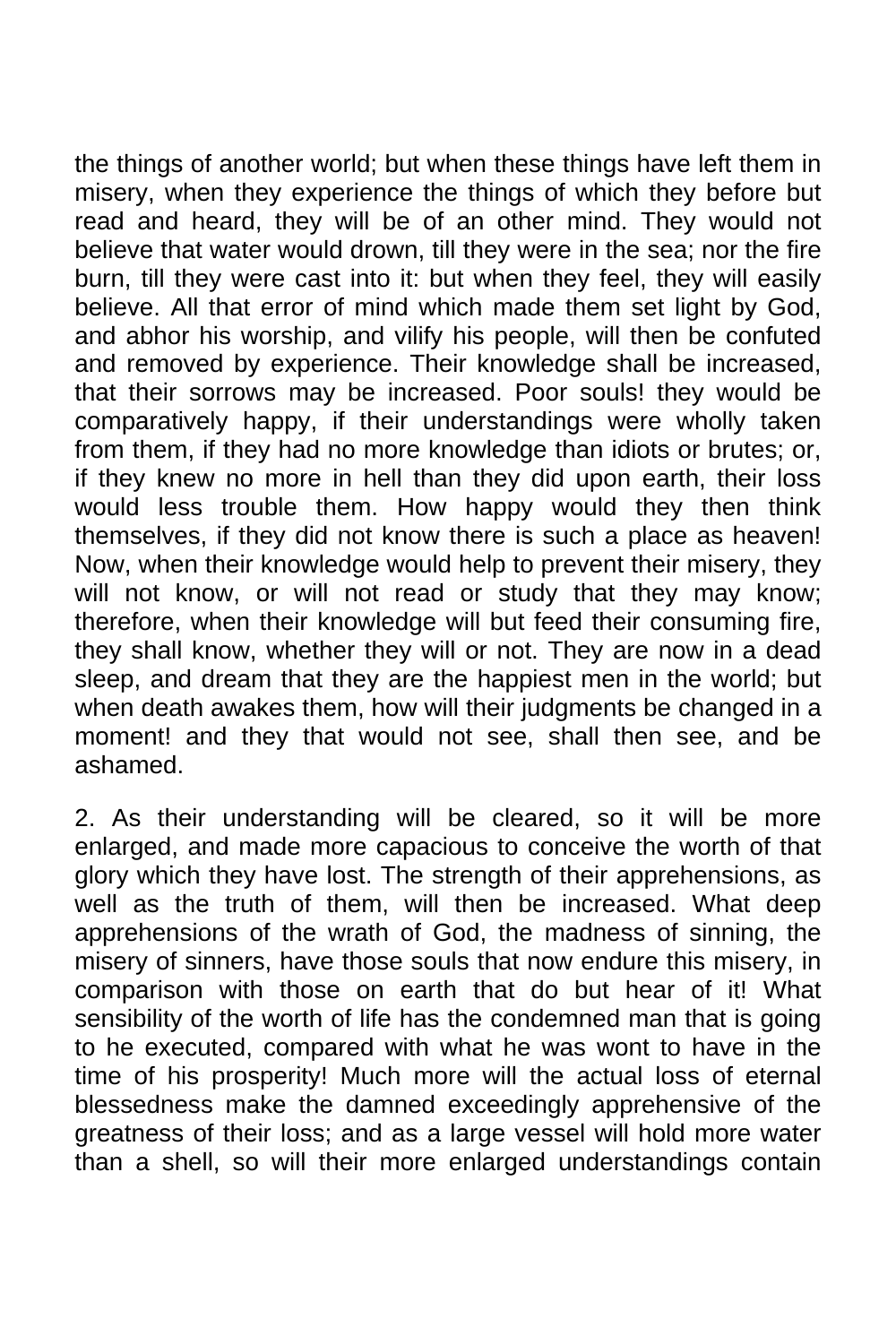more matter to feed their torment than their shallow capacity can now do.

3. Their consciences also will make a truer and closer application of this doctrine to themselves, which will exceedingly tend to increase their torment. It will then be no hard matter to them to say, "This is my loss! and this is my everlasting remediless misery!" The want of this self-application is the main cause why they are so little troubled now. They are hardly brought to believe that there is such a state of misery; but more hardly to believe that it is like to be their own. This makes so many sermons lost to them, and all threatenings and warnings in vain. Let a minister of Christ show them their misery ever so plainly and faithfully, they will not be persuaded they are so miserable. Let him tell them of the glory they must lose, and the sufferings they must feel, and they think he means not them, but some notorious sinners. It is one of the hardest things in the world to bring a wicked man to know that he is wicked, or to make him see himself in a state of wrath and condemnation. Though they may easily find, by their strangeness to the new birth, and their enmity to holiness, that they never were partakers of them; yet they as verily expect to see God and be saved, as if they were the most sanctified persons in the world. How seldom do men cry out, after the plainest discovery of their state, I am the man! or acknowledge, that, if they die in their present condition, they are undone for ever! But when they suddenly find themselves in the land of darkness, feel themselves in scorching flames, and see they are shut out of the presence of God for ever; then the application of God's anger to themselves will be the easiest matter in the world; they will then roar out these forced confessions, "O my misery! O my folly! O my conceivable, irrecoverable loss!"

4. Then will their affections likewise be more lively, and no longer stupified. A hard heart now makes heaven and hell seem but trifles. We have showed them everlasting glory and misery, and they are as men asleep; our words are as stones cast against a wall, which fly back in our faces. We talk of terrible things, but it is to dead men;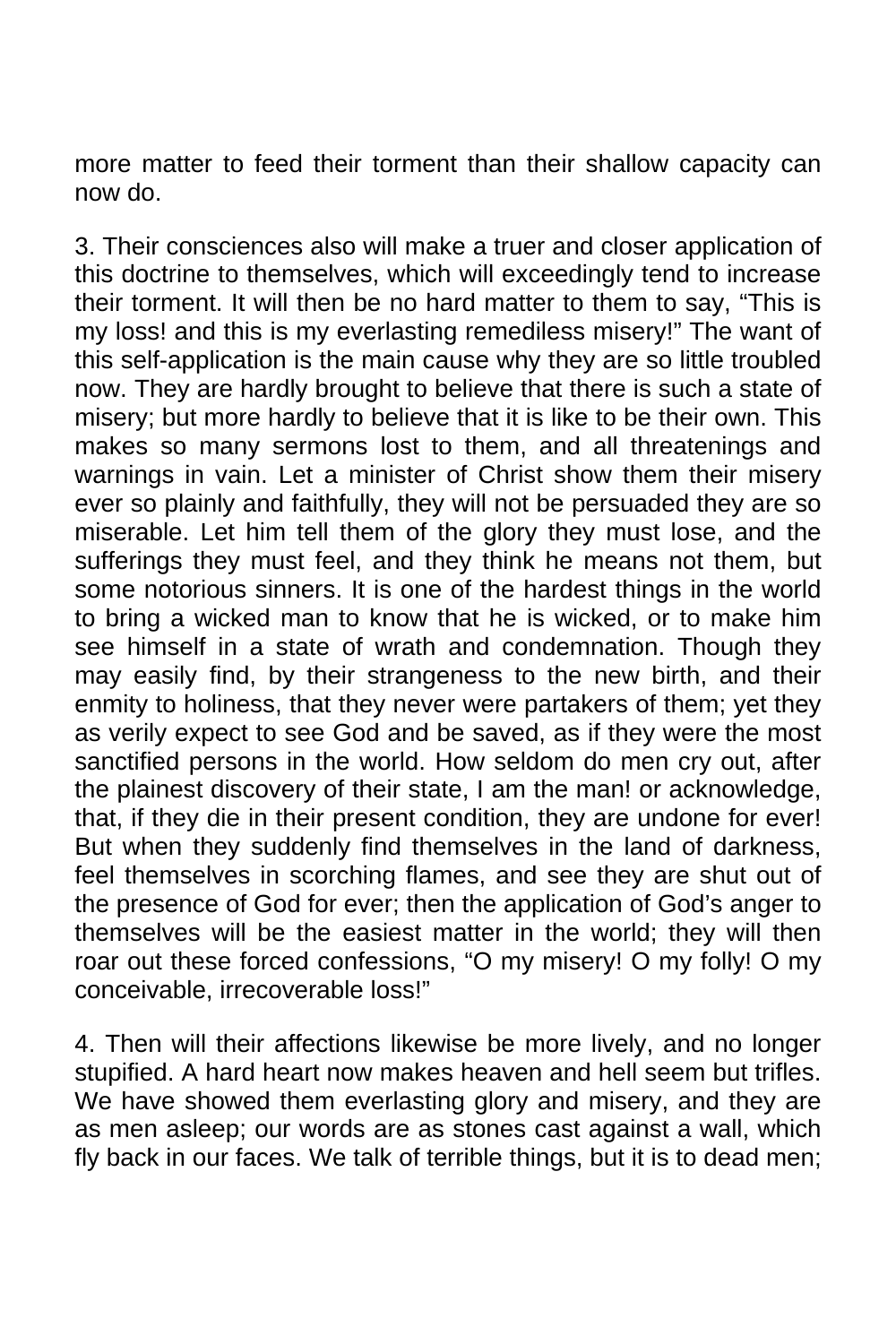we search the wounds, but they never feel it; we speak to rocks rather than to men; the earth will as soon tremble as they. But when these dead souls are revived, what passionate sensibility, what working affections, what pangs of horror, what depths of sorrow will there then be! How violently will they denounce and reproach themselves! How will they rage against their former madness! The lamentations of the most affectionate wife for the loss of her husband, or of the tenderest mother for the loss of her children, will be no thing to theirs for the loss of heaven. O the self-accusing and self-tormenting fury of those forlorn creatures! How will they even tear their own hearts, and be God's executioners upon themselves! As themselves were the only meritorious cause of their sufferings, so themselves will be the chief executioners. Even Satan, as he was not so great a cause of their sinning as themselves, will not be so great an instrument of their torment. How happy would they think themselves then, if they were turned into rocks, or any thing that had neither passion nor sense! How happy, if they could then feel as lightly as they were wont to hear! if they could sleep out the time of execution as they did the time of the sermons that warned them of it! But their stupidity is gone: it will not be.

5. Their memories will moreover be as large and strong as their understanding and affections. Could they but lose the use of their memory, their loss of heaven. being forgot, would little trouble them. Though they would account annihilation a great mercy, they cannot lay aside any part of their being. Understanding, conscience, affections, memory, must all live to torment them, which should have helped to their happiness. As by these they should have fed upon the love of God, and drawn forth perpetually the joys of his presence, so by these must they feed upon his wrath, and draw forth continually the pains of his absence. Now they have no leisure to consider, nor any room in their memories for the things of another life; but then they shall have nothing else to do; their memories shall have no other employment. God would have had the doctrine of their eternal state "written on the posts of their doors, on their hands and hearts:" he would have them mind it,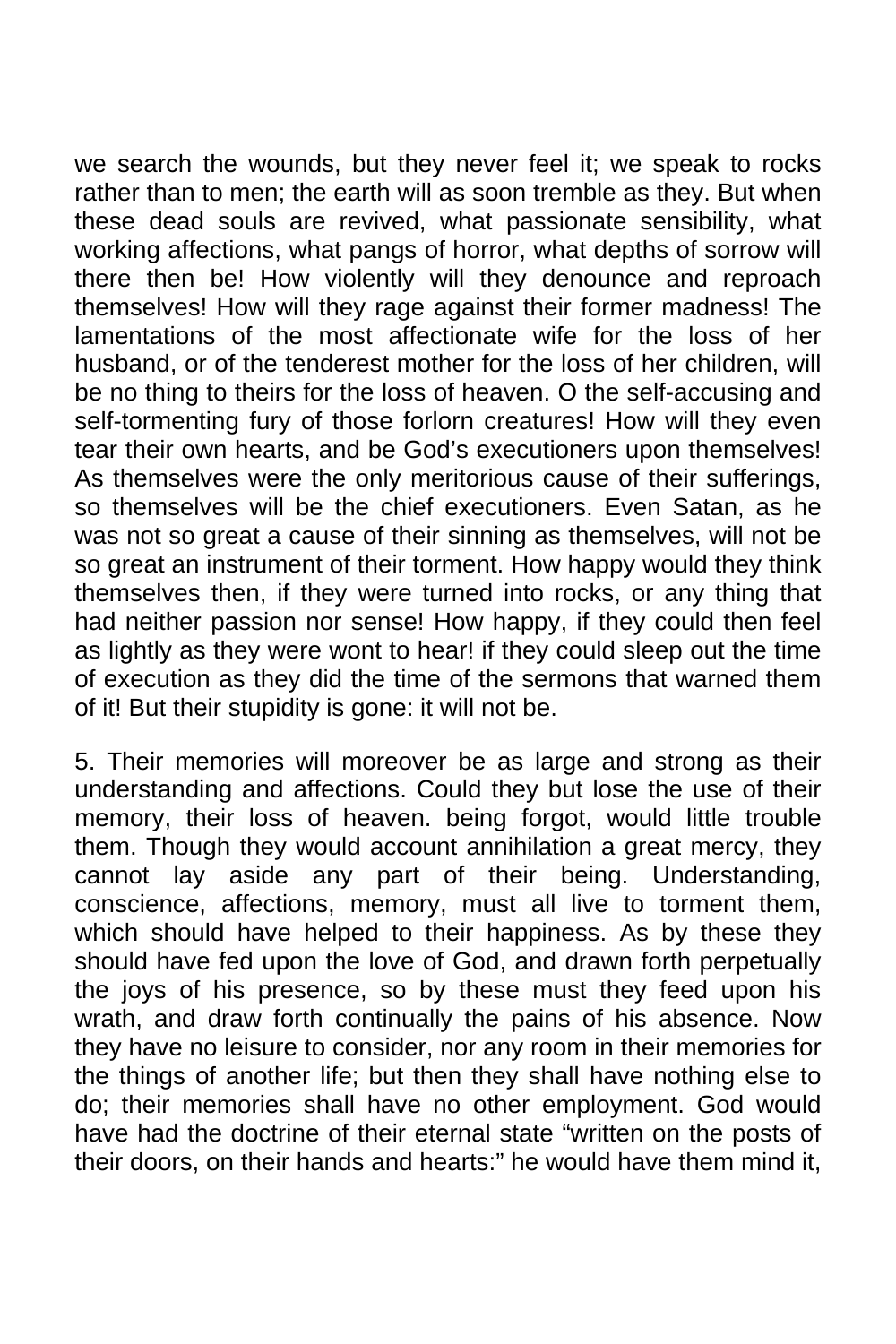"and mention it when they lay down and rose up, when they sat in their houses, and when they walked by the way," and seeing they rejected this counsel of the Lord, therefore it shall be written always before them in the place of their thralldom, that, which way soever they look, they may still behold it. It will torment them to think of the greatness of the glory they have lost. If it had been what they could have spared, or a loss to be repaired with any thing else, it had been a smaller matter. If it had been health, or wealth, or friends, or life, it had been nothing. But, O! to lose that exceeding and eternal weight of glory! It will also torment them to think of the possibility they once had of obtaining it. Then they will remember, "Time was, when I was as fair for the kingdom as others. I was set upon the stage of the world; if I had believed in Christ I might now have had possession of the inheritance. I who am now tormented with these damned fiends, might have been among yonder blessed saints. The Lord did set before me life and death; and having chosen death, I deserve to suffer it. The prize was held out before me if I had run well, I might have obtained it if I had striven, I might have had the victory if I had fought valiantly, I had been crowned." It will yet more torment them to remember that their obtaining the crown was not only possible, but very probable. It will wound them to think, "I had once the gales of the Spirit ready to have assisted me. I was proposing to be another man, to have cleaved to Christ, and forsake the world. I was almost resolved to have been wholly for God. I was once even turning from my base seducing lusts. I had cast off my old companions, and was associating with the godly. Yet I turned back, lost my hold, and broke my promises. I was almost persuaded to be a real Christian, yet I conquered those persuasions. What workings were in my heart when a faithful minister pressed home the truth! O how fair was I once for heaven! I almost had it, and yet I have lost it. Had I followed on to seek the Lord, I had now been blessed among the saints."

It will exceedingly torment them to remember their lost opportunities. "How many weeks, and months, and years did I lose, which if I had improved, I might now have been happy! Wretch that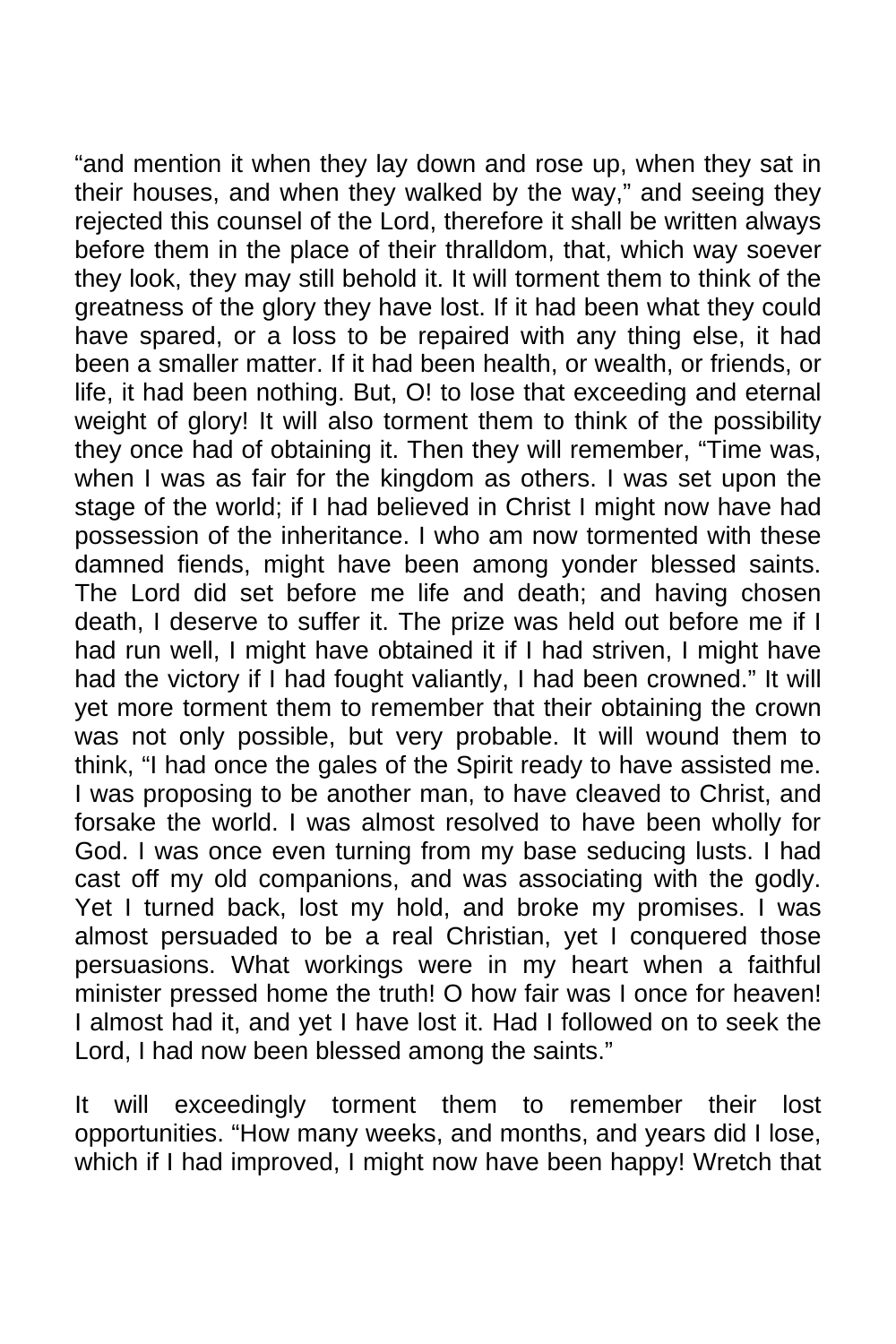I was! could I find no time to study the work for which I had all my time? no time, among all my labors, to labor for eternity? Had I time to eat, and drink, and sleep, and none to save my soul? Had I time for mirth and vain discourse, and none for prayer? Could I take time to secure the world, and none to try my title to heaven? O precious time! I had once enough, and now I must have no more. I had once so much I knew not what to do with it; and now it is gone, and cannot be recalled. O that I had but one of those years to live over again! how speedily would I repent! How earnestly would I pray! how diligently would I hear! how closely would I examine my state! how strictly would I live! But it is now too late, alas! too late."

It will add to their calamity to remember how often they were persuaded to return. "Fain would the minister have had me escape these torments. With what love and compassion did he beseech me! and yet I did but make a jest of it. How oft did he convince me! and yet I stifled all these convictions. How did he open to me my very heart! and yet I was loth to know the worst of myself. O how glad would he have been if he could have seen me cordially turn to Christ! My godly friends admonished me; they told me what would become of my willfulness and negligence at last; but I neither believed nor regarded them. How long did God himself condescend to entreat me! How did the Spirit strive with my heart, as if he was loth to take a denial! How did Christ stand knocking, one Sabbath after another, and crying to me. 'Open, sinner, open thy heart to thy Savior, and I will come in and sup with thee, and thou with me! Why dost thou delay? How long shall thy vain thoughts lodge within thee? Wilt thou not be pardoned and sanctified, and made happy? When shall it once be?' O how the recollection of such divine pleadings will passionately transport the damned with selfindignation! "Must I tire out the patience of Christ? Must I make the God of heaven follow me in vain, till I have wearied him with crying to me, Repent! return! O how justly is that patience now turned into fury which falls upon me with irresistible violence! When the Lord cried to me, 'Wilt thou not be made clean? When shall it once be?' my heart, or at least my practice answered, 'Never.' And now, when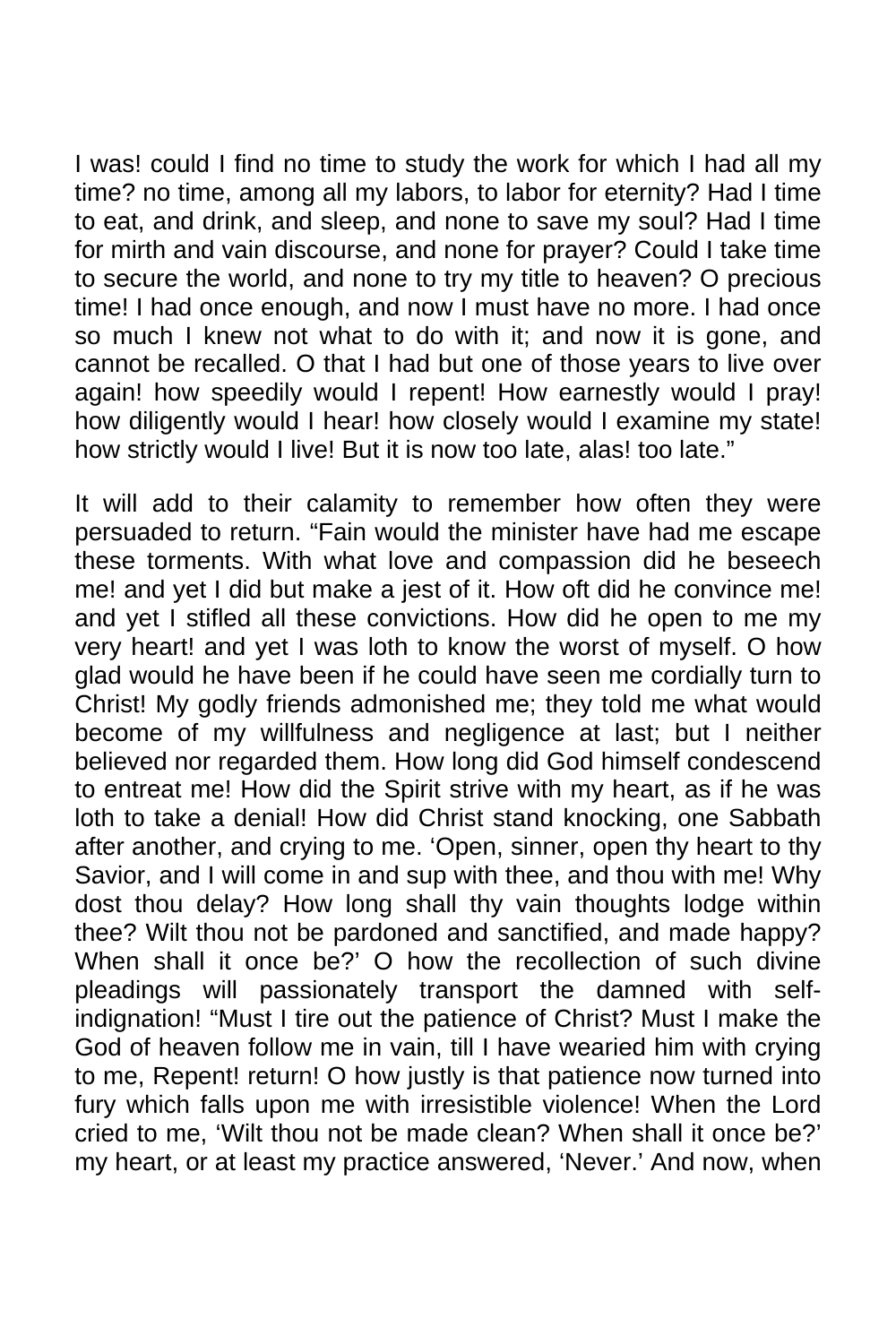I cry, 'How long shall it be till I am freed from this torment?' how justly do I receive the same answer, 'Never, never!""

It will also be most cutting to remember on what easy terms they might have escaped their misery. Their work was not to remove mountains, nor conquer kingdoms, nor fulfill the law to the smallest tittle, nor satisfy justice for all their transgressions. "The yoke was easy and the burden light" which Christ would have laid upon them. It was but to repent and cordially accept him for their Savior; to renounce all other happiness, and take the Lord for their supreme good; to renounce the world and the flesh, and submit to his meek and gracious government and to forsake the ways of their own devising, and walk in his holy, delightful way. "Ah," thinks the poor tormented wretch, "how justly do I suffer all this, who would not be at so small pains to avoid it! Where was my understanding when I neglected that gracious offer; when I called 'the Lord a hard master,' and thought his pleasant service a bondage, and the service of the devil and the flesh the only freedom? Was I not a thousand times worse than mad, when I censured the holy way of God as needless preciseness; when I thought the laws of Christ too strict, and all too much that I did for the life to come? What would all sufferings for Christ and well-doing have been, compared with these sufferings that I must undergo for ever? Would not the heaven, which I have lost, have recompensed all my losses? And would not all my sufferings have been there forgotten? What if Christ had bid me to do some great matter; whether to live in continual fears and sorrows, or to suffer death a hundred times over: should I not have done it? How much more, when he only said, 'Believe and be saved. Seek my face, and thy soul shall live. Take up thy cross and follow me, and I will give thee everlasting life.' O gracious offer! O easy terms! O cursed wretch, that would not be persuaded to accept them!"

This also will be a most tormenting consideration, to remember for what they sold their eternal welfare. When they compare the value of the pleasures of sin with the value of "the recompense of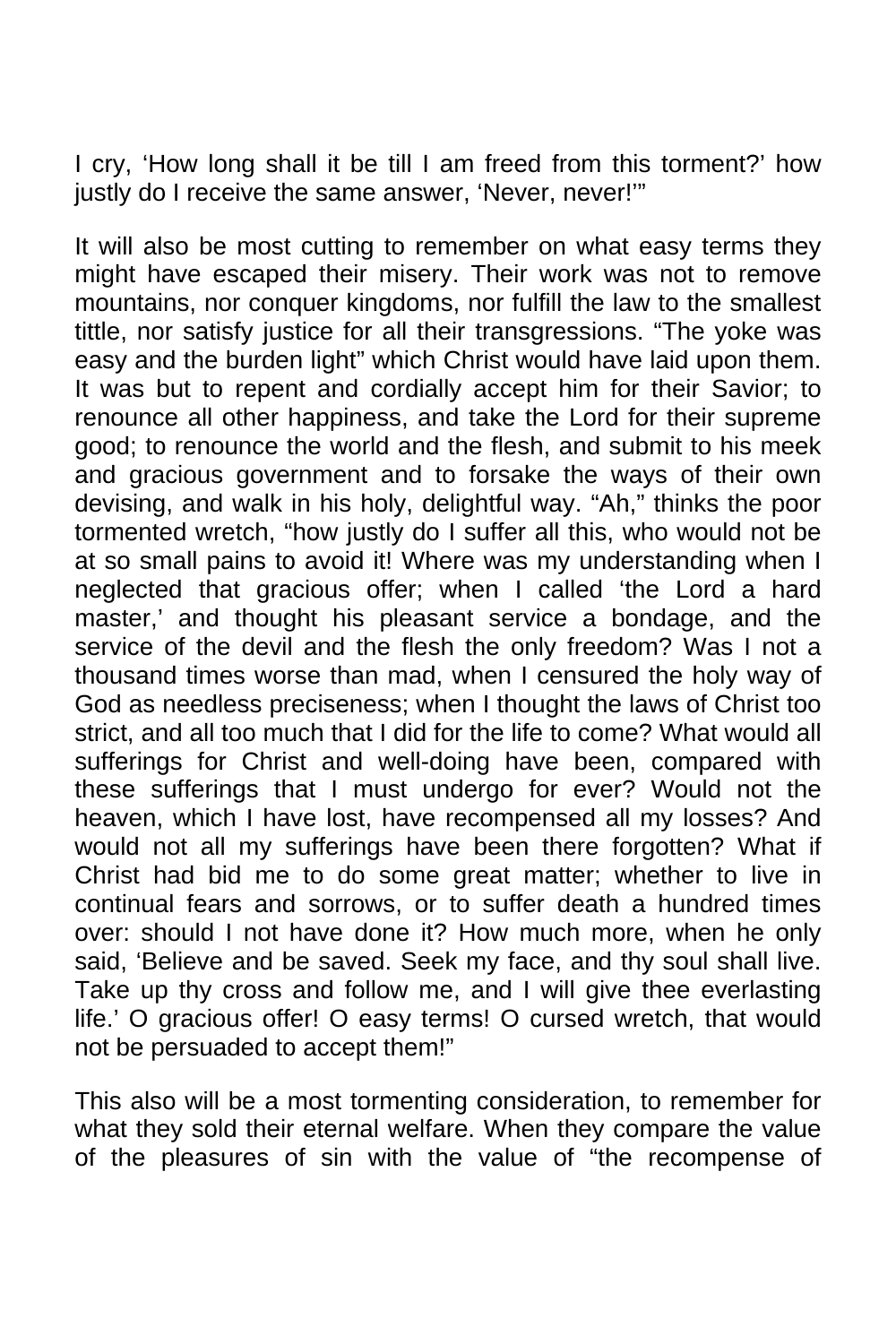reward," how will the vast disproportion astonish them! To think of the low delights of the flesh, or the applauding breath of mortals, or the possessing heaps of gold, — and then to think of everlasting glory. "This is all I had for my soul, my God, my hopes of blessedness!" It cannot possibly be expressed how these thoughts will tear his very heart. Then will he exclaim against his folly: "O miserable wretch! Did I set my soul to sale for so base a price? Did I part with my God for a little dirt and dross; and sell my Savior, as Judas, for a little silver? I had but a dream of delight for my hopes of heaven; and, now I am awakened, it is all vanished. My morsels are now turned to gall, and my cups to wormwood. When they were past my taste, the pleasure perished. And is this all that I have had for the inestimable treasure? What a mad exchange did I make! What if I had gained all the world, and lost my soul! But, alas! how small a profit of the world was it for which I gave up heaven!" O that sinners would think of this when they are swimming in the delights of the flesh, and studying how to be rich and honorable in the world! when they are desperately venturing up on known transgression, and sinning against the checks of conscience!

It will add yet more to their torment, when they consider that they most willfully procured their own destruction. Had they been forced to sin, it would much abate the rage of their consciences; or if they were punished for another man's transgressions or any other had been the chief author of their ruin. But to think it was the choice of their own will, and that none in the world could have forced them to sin against their wills: this will be a cutting thought. "Had I not enemies enough in the world," thinks this miserable creature, "but I must be an enemy to myself? God would never give the devil, nor the world, so much power over me as to force me to commit the least transgression. They could but entice: it was myself that yielded and did the evil. And must I lay hands upon my own soul, and imbrue my hands in my own blood? Never had I so great an enemy as myself. Never did God offer any good to my soul but I resisted him. He hath heaped mercy upon me, and renewed one deliverance after another, to draw my heart to him; yea, he hath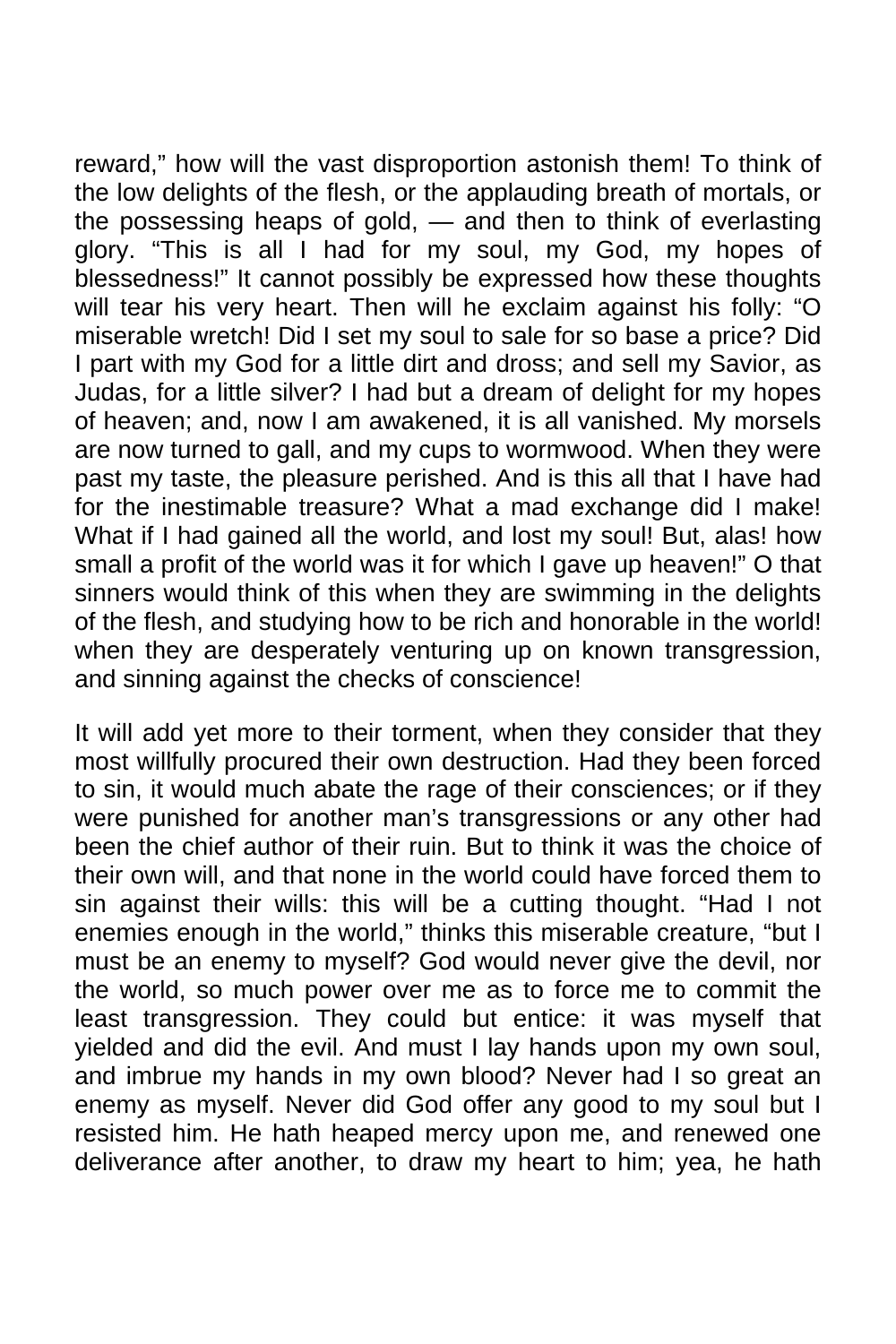gently chastised me, and made me groan under the fruit of my disobedience; and though I promised largely in my affliction, yet never was I heartily willing to serve him." Thus will it gnaw the hearts of these sinners, to remember that they were the cause of their own ruin; and that they willfully and obstinately persisted in their rebellion and were mere volunteers in the service of the devil.

The wound in their consciences will be yet deeper, when they shall not only remember it was their own doing, but that they were at so much cost and pains for their own damnation. What great undertakings did they engage in to effect their ruin; to resist the Spirit of God; to overcome the power of mercies, judgments, and even the word of God; to subdue the power of reason and silence conscience! All this they undertook and performed. Though they walked in continual danger of the wrath of God, and knew he could lay them in the dust, and cast them into hell in a moment; yet would they run upon all this. O the labor it costs sinners to be damned! Sobriety, with health and ease, they might have had at a cheaper rate; yet they will rather have gluttony and drunkenness, with poverty, shame, and sickness. Contentment they might have, with ease and delight; yet they will rather have covetousness and ambition, though it costs them cares and fears, labor of body and distraction of mind. Though their anger be self-torment, and revenge and envy consume their spirits; though uncleanness destroy their bodies, estates, and good names; yet will they do and suffer all this, rather than suffer their souls to be saved. With what rage will they lament their folly, and say, "Was damnation worth all this cost and pains? Might I not have been damned on free cost, but I must purchase it so dearly? I thought I could have been saved without so much ado, and could I not have been destroyed without so much ado? Must I so laboriously work out my own damnation, when God commanded me to 'work out my own salvation?' If I had done as much for heaven as I did for hell, I had surely had it. I cried out of the tedious way of godliness, and the painful course of selfdenial; and yet I could be at a great deal more pains for Satan and for death. Had I loved Christ as strongly as I did my pleasures, and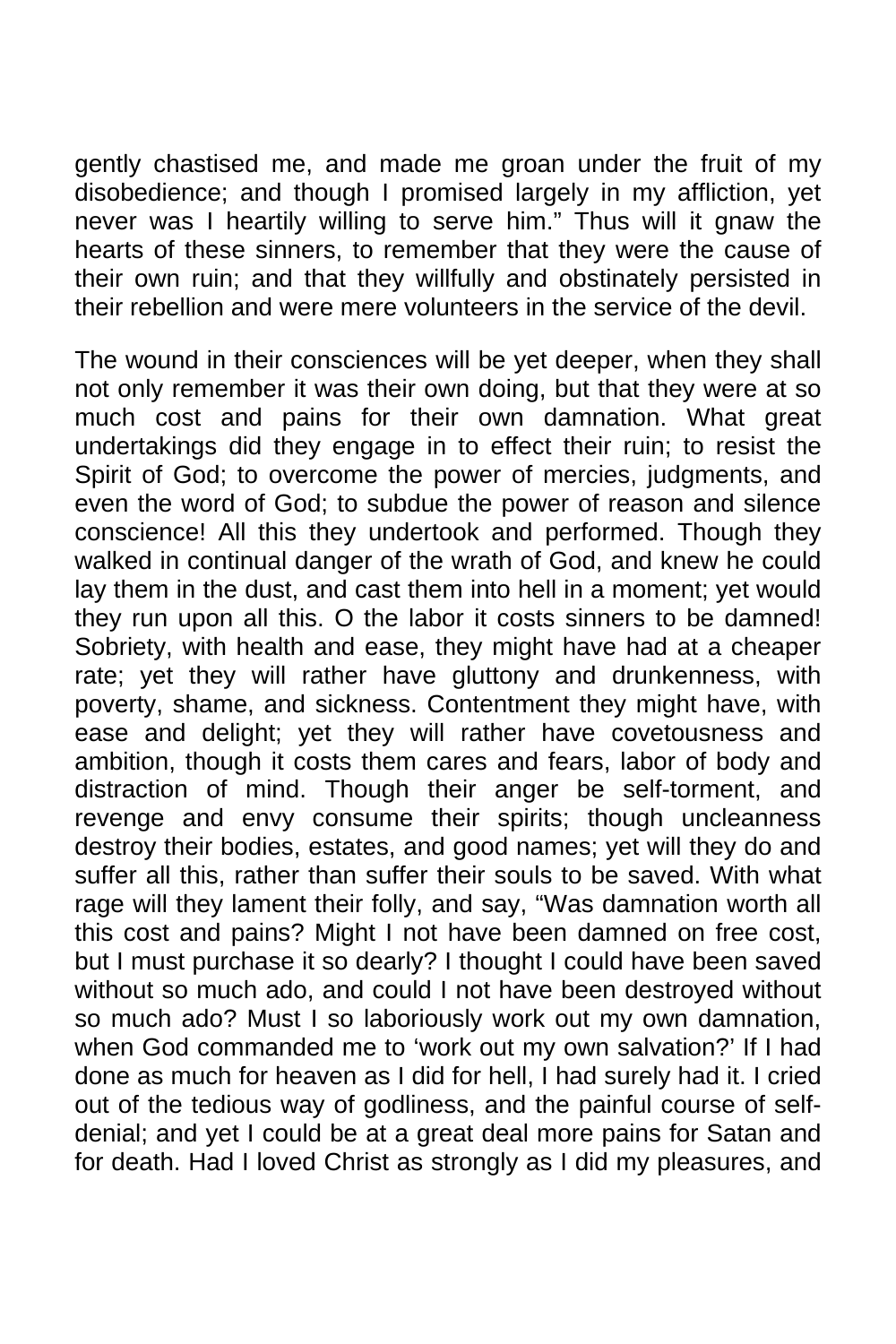profits, and honors; and thought on him as often, and sought him as painfully, O how happy had I now been! How justly do I suffer the flames of hell for buying them so dear, rather than have heaven, when it was purchased to my hands!"

O that God would persuade thee, reader, to take up these thoughts now, for preventing the inconceivable calamity of taking them up in hell as thy own tormentor! Say not that they are only imaginary. Read what Dives thought, being in torments. As the joys of heaven are chiefly enjoyed by the rational soul in its rational actings, so must the pains of hell be suffered. As they will be men still, so will they feel and act as men.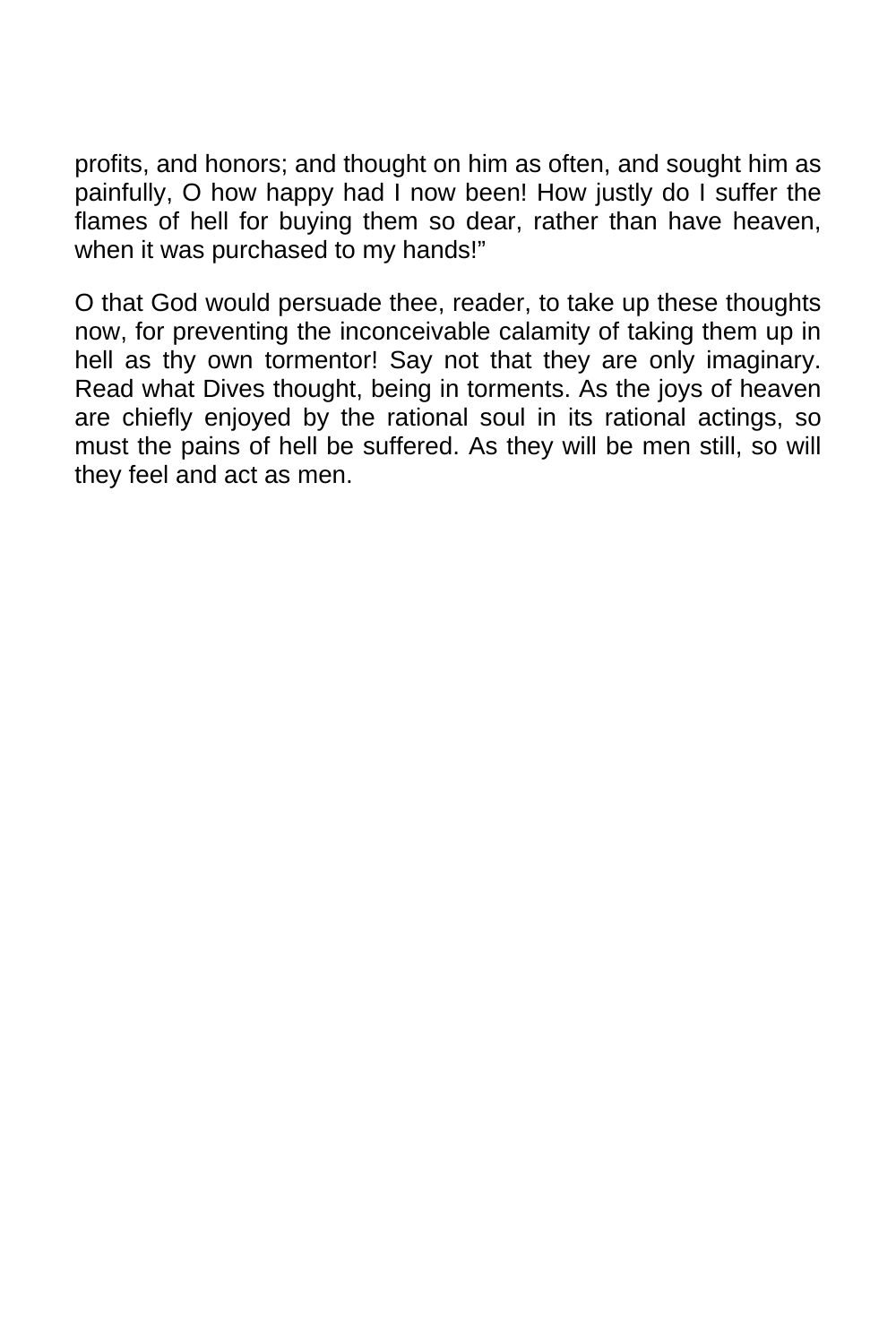## **CHAPTER 6**

### THE MISERY OF THOSE WHO, BESIDES LOSING THE SAINTS' REST, LOSE THE ENJOYMENTS OF TIME, AND SUFFER THE TORMENTS OF HELL

## I. THE ENJOYMENTS OF TIME WHICH THE DAMNED LOSE:

- 1. Their presumptuous belief of their interest in God and Christ:
- 2. All their hopes;
- 3. All their peace of conscience;
- 4. All their carnal mirth;
- 5. All their sensual delights.

II. THE TORMENTS OF THE DAMNED ARE EXCEEDINGLY GREAT:

- 1 The principal Author of them is God himself.
- 2 The place or state of torment.
- 3 These torments are the effects of divine vengeance.
- 4 God will take pleasure in executing them.
- 5 Satan and sinners themselves will be God's executioners.
- 6 These torments will be universal;
- 7 Without any mitigation;

8 And eternal. The obstinate sinner convinced of his folly in venturing on these torments; and entreated to fly for safety to Christ.

As "godliness hath a promise of the life that now is, and of that which is to come;" and if we "seek first the kingdom of God and his righteousness," then all meaner "things shall be added unto us;" so also are the ungodly threatened with the loss both of spiritual and temporal blessings; and because they sought not first God's kingdom and righteousness, therefore shall they lose both it and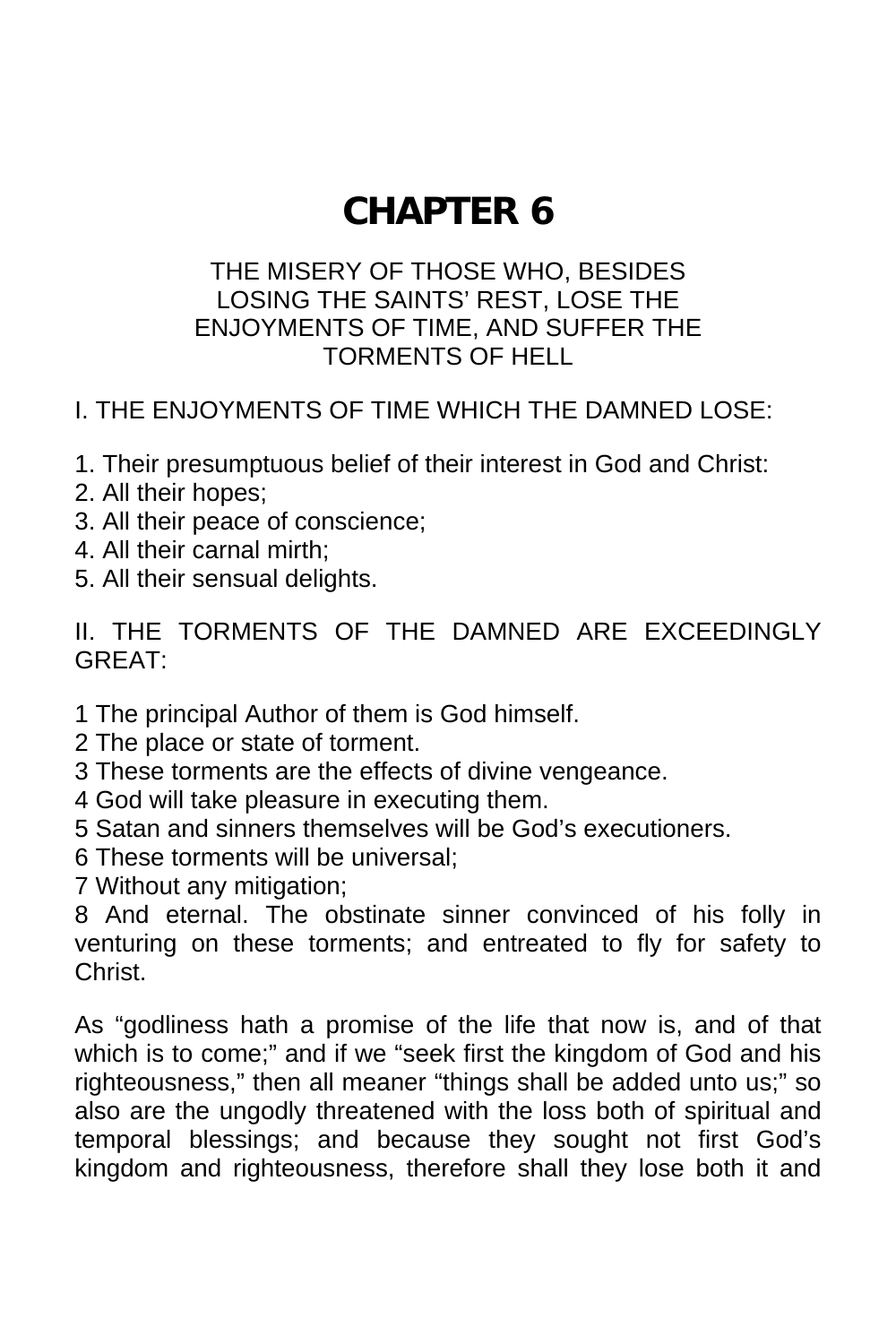that which they did seek, and there "shall be taken from them that little which they have." If they could but have kept their present enjoyments, they would not have much cared for the loss of heaven. If they had "lost and forsaken all for Christ," they would have found all again in him; for he would have been all in all to them. But, now they have forsaken Christ for other things, they shall lose Christ, and that also for which they forsook him, even the enjoyments of time, besides suffering the torments of hell.

1. They shall lose their presumptuous belief of their interest in the favor of God and the merits of Christ. This false belief now supports their spirits, and defends them from the terrors that would otherwise seize upon them. But what will ease their trouble when they can believe no longer, nor rejoice any longer? If a man be near to the greatest mischief, and yet strongly conceit that he is in safety, he may be as cheerful as if all were well. If there were no more to make a man happy but to believe that he is so, or shall be so, happiness would be far more common than it is like to be. As true faith is the leading grace in the regenerate, so is false faith the leading vice in the unregenerate. Why do such multitudes sit still when they might have pardon, but that they verily think they are pardoned already? If you could ask thousands in hell, what madness brought them thither? they would most of them answer, "We thought we were sure of being saved till we found ourselves damned. We would have been more earnest seekers of regeneration and the power of godliness, but we verily thought we were Christians already. We have flattered ourselves into these torments, and now there is no remedy." Reader, I must in faithfulness tell thee that the confident belief of their good state, which the careless, unholy, unhumbled multitude so commonly boast of; will prove in the end but a soul-damning delusion. There is none of this believing in hell. It was Satan's stratagem, that being blindfold, they might follow him the more boldly; but then he will uncover their eyes, and they shall see where they are.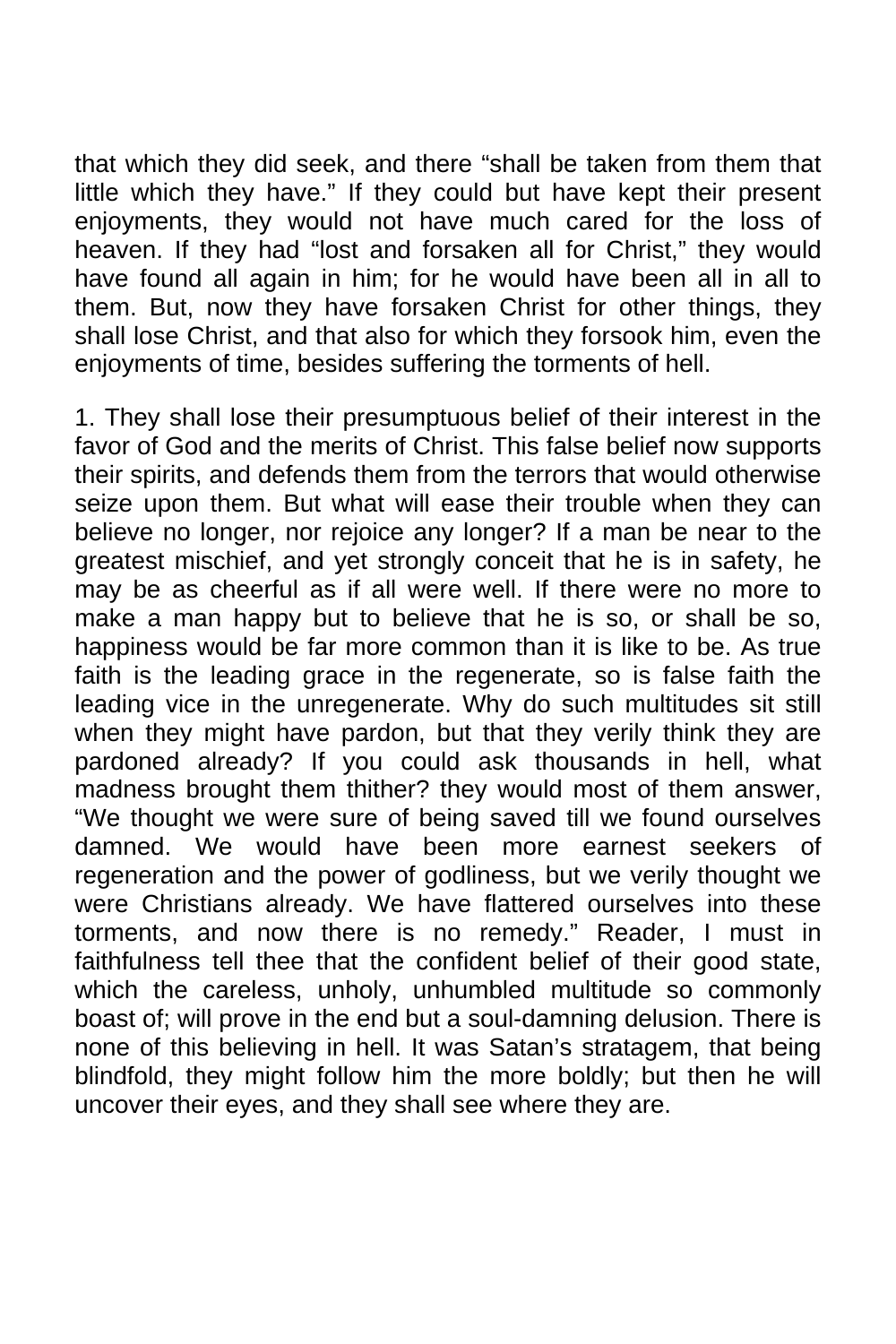2. They shall lose also all their hopes. In this life, though they were threatened with the wrath of God, yet their hope of escaping it bore up their hearts. We can now scarce speak with the vilest drunkard, or swearer, or scoffer, but he hopes to be saved, for all this. O happy world, if salvation were as common as this hope! Nay, so strong are men's hopes, that they will dispute the cause with Christ himself at the judgment, and plead their "having ate and drank in his presence, and prophesied in his name, and in his name cast out devils;" they will stiffly deny that ever they neglected Christ, in hunger, nakedness, or in prison, till he confutes them with the sentence of their condemnation. O the sad state of those men when they must bid farewell to all their hopes! "When a wicked man dieth his expectation shall perish; and the hope of unjust men perisheth. The eyes of the wicked shall fail, and they shall not escape, and their hope shall be as the giving up of the ghost." The giving up the ghost is a fit but terrible resemblance of a wicked man giving up his hopes. As the soul departeth not from the body without the greatest pain, so doth the hope of the wicked depart. The soul departs from the body suddenly, in a moment, which hath there delightfully continued so many years; just so doth the hope of the wicked depart. The soul will never more return to live with the body in this world; and the hope of the wicked takes an everlasting farewell of his soul. A miracle of resurrection shall again unite soul and body, but there shall be no such miraculous resurrection of the damned's hope. Methinks it is the most pitiable sight this world affords, to see such an ungodly person dying, and to think of his soul and his hopes departing together. With what a sad change he appears in another world! Then if a man could but ask that hopeless soul, "Are you as confident of salvation as you were wont to be?" what a sad answer would be returned! O that careless sinners would be awakened to think of this in time! Reader, rest not till thou canst give a reason of all thy hopes, grounded upon Scripture promises: that they purify thy heart; that they quicken thy endeavors in godliness; that the more thou hopest the less thou sinnest, and the more exact is thy obedience. If thy hopes be such as these, go on in the strength of the Lord, hold fast thy hope, and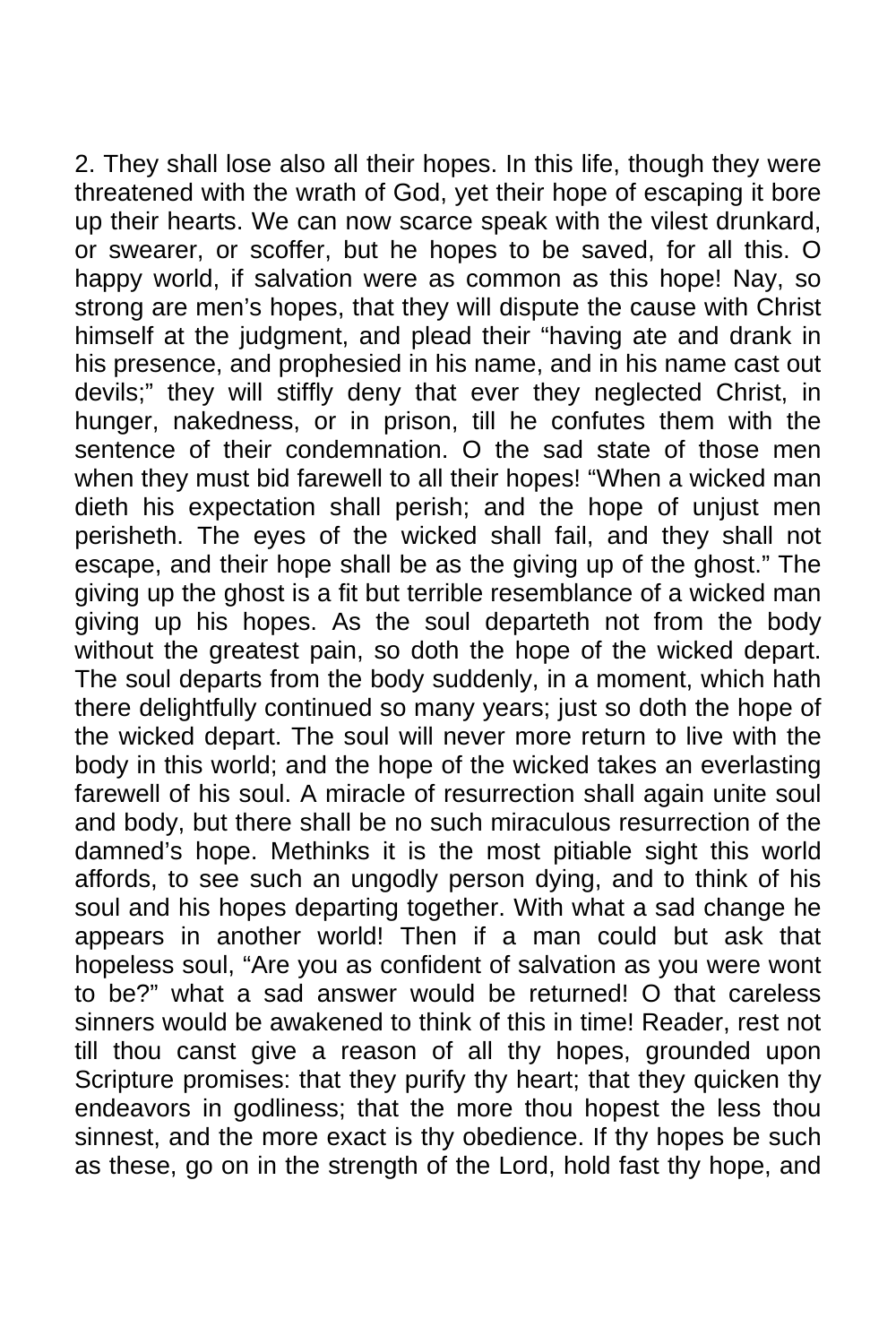"never shall it make thee ashamed." But if thou hast not one sound evidence of a work of grace on thy soul, cast away thy hopes. Despair of ever being saved, "except thou be born again;" or of "seeing God, without holiness;" or of having part in Christ, except thou "love him above father, mother, or thy own life." This kind of despair is one of the first steps to heaven. If a man be quite out of his way, what must be the first means to bring him in again? He must despair of ever coming to his journey's end in the way that he is in. If his home be eastward and he is going westward, as long as he hopes he is right, he will go on and as long as he goes on hoping, he goes further amiss. When he despairs of coming home, except he turn back, then he will return, and then he may hope. Just so it is, sinner, with thy soul: thou art born out of the way to heaven, and hast proceeded many a year; thou goest on and hopest to be saved, because thou art not so bad as many others. Except thou throw away those hopes and see that thou hast all this while been quite out of the way to heaven, thou wilt never return and be saved. There is nothing in the world more likely to keep thy soul out of heaven than thy false hopes of being saved, while thou art out of the way to salvation. See then how it will aggravate the misery of the damned, that, with the loss of heaven, they shall lose all that hope of it which now supports them.

3. They will lose all that false peace of conscience which makes their present life so easy. Who would think, observing how quietly the multitude of the ungodly live, that they must very shortly lie down in everlasting flames? They are as free from the fears of hell as an obedient believer; and for the most part have less disquiet of mind than those who shall be saved. Happy men, if this peace would prove lasting! "When they shall say, Peace and safety; then sudden destruction cometh upon them, as travail upon a woman with child; and they shall not escape." O cruel peace, which ends in such a war! The soul of every man by nature is Satan's garrison; all is at peace in such a man till Christ comes and gives it terrible alarms of judgment and hell, batters it with the ordnance of his threats and terrors, forces it to yield to his mere mercy, and take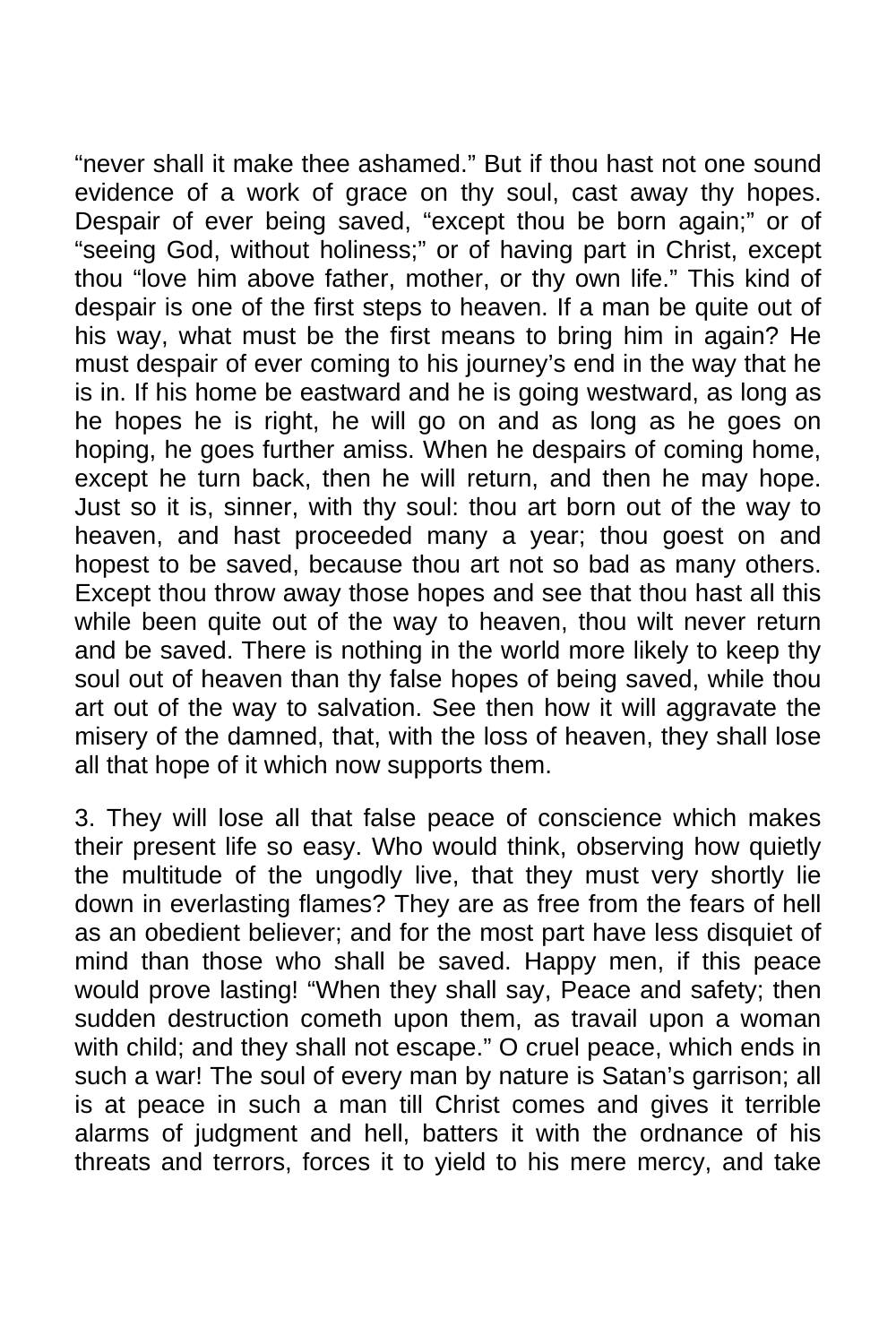him for the governor; then doth he cast out Satan, "overcome him, take from him all his armor wherein he trusted, and divideth his spoils," and then doth he establish a firm and lasting peace. If, therefore, thou art yet in that first peace, never think it will endure. Can thy soul have lasting peace in enmity with Christ? Can he have peace, against whom God proclaims war? I wish thee no greater good than that God break in upon thy careless heart, and shake thee out of thy false peace, and make thee lie down at the feet of Christ, and say, "Lord, what wouldst thou have me to do?" and so receive from him a better and surer peace, which will never be quite broken, but be the beginning of thy everlasting peace, and not perish in thy perishing, as the groundless peace of the world will do.

4. They shall lose all their carnal mirth. They will themselves say of their "laughter; it is mad; and of their mirth, what doeth it?" It was but "as the crackling of thorns under a pot." It made a blaze for a while, but it was presently gone, and returned no more. The talk of death and judgment was irksome to them, because it damped their mirth. They could not endure to think of their sin and danger, because these thoughts sunk their spirits. They knew not what it was to weep for sin, or to humble themselves under the mighty hand of God. They could laugh away sorrow, and sing away cares, and drive away those melancholy thoughts. To meditate and pray, they fancied, would be enough to make them miserable, or run mad. Poor souls, what a misery will that life be, where you shall have nothing but sorrow — intense, heart piercing, multiplied sorrow; when you shall neither have the joys of saints nor your own former joys! Do you think there is one merry heart in hell? or one joyful countenance or jesting tongue? You now cry, "a little mirth is worth a great deal of sorrow." But surely a little godly sorrow, which would have ended in eternal joy, had been worth much more than all your foolish mirth; for the end of such mirth is sorrow.

5. They shall also lose all their sensual delights. That which they esteemed their chief good, their heaven, their God, must they lose, as well as God himself. What a fall will the proud ambitious man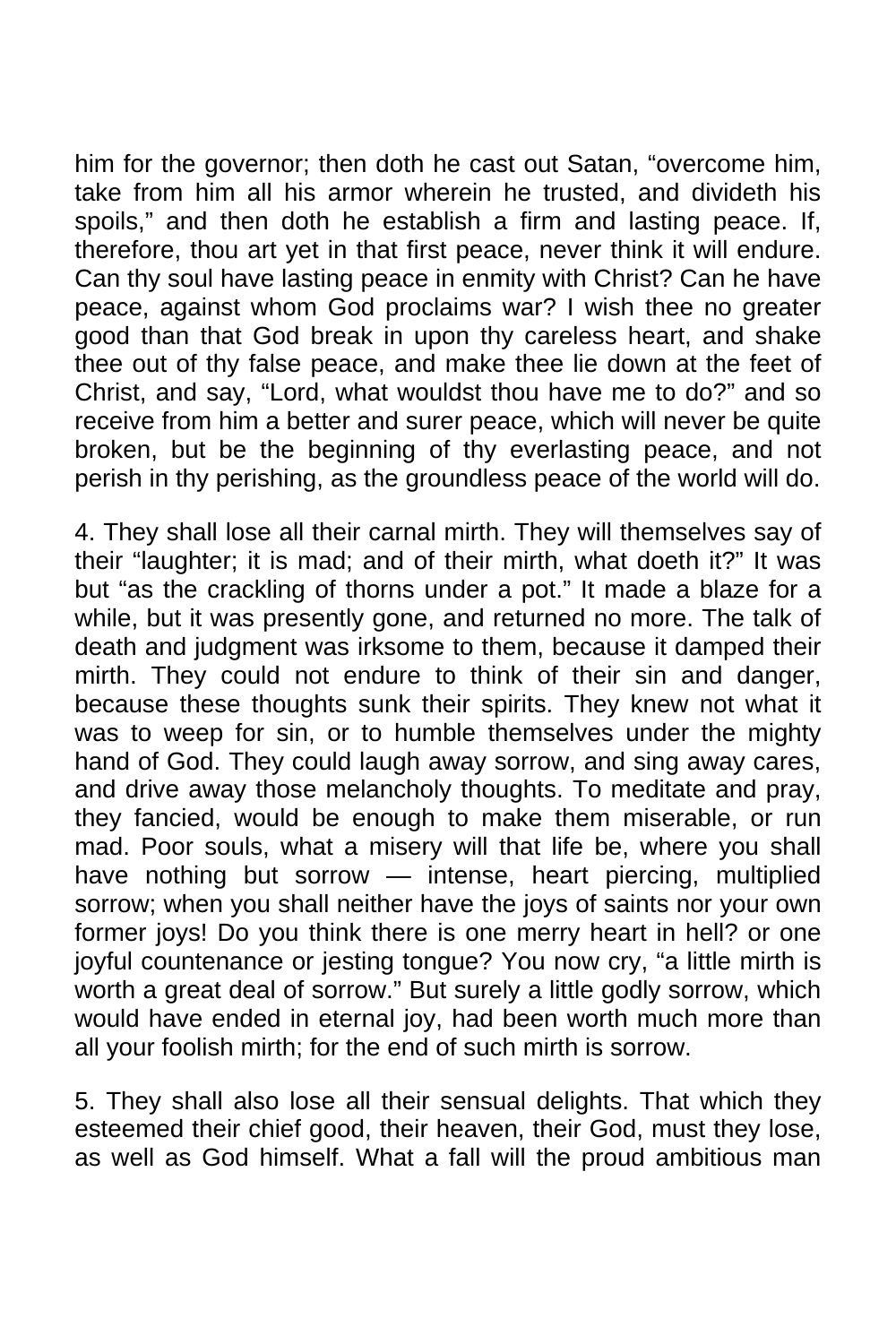have from the height of his honors! As his dust and bones will not be known from the dust and bones of the poorest beggar, so neither will his soul be honored or favored more than theirs. What a number of the great, noble, and learned will be shut out from the presence of Christ! They shall not find their magnificent buildings, soft beds, and easy couches. They shall not view their curious gardens, their pleasant meadows, and plenteous harvests. Their tables will not be so furnished nor attended. The rich man is there no more "clothed in purple and fine linen, and faring sumptuously every day." There is no expecting the admiration of beholders. They shall spend their time in sadness, and not in sports and pastimes. What an alteration will they then find! The heat of their lust will be then abated. How will it even cut them to the heart to look each other in the face! What an interview will there then be, cursing the day that ever they saw one another! O that sinners would now remember and say, "Will these delights accompany us into the other world? Will not the remembrance of them be then our torment? Shall we then take this partnership in vice for true friendship? Why should we sell such lasting incomprehensible joys for a taste of seeming pleasure? Come, as we have sinned together, let us pray together that God would pardon us; and let us help one another toward heaven, instead of helping to deceive and destroy each other." O that men but knew what they desire, when they would so earnestly have all things suited to the desires of the flesh! It is but to desire their temptations to be increased and their snares strengthened. II. As the loss of the saints' rest will be aggravated by losing the enjoyments of time, it will be much more so by suffering the torments of hell. The exceeding greatness of such torments may appear, by considering,

1. The principal author of hell-torments is God himself. As it was no less than God whom sinners had offended, so it is no less than God who will punish them for their offenses. He hath prepared those torments for his enemies. His continued anger will still be devouring them. His breath of indignation will kindle the flames. His wrath will be an intolerable burden to their souls. If it were but a creature they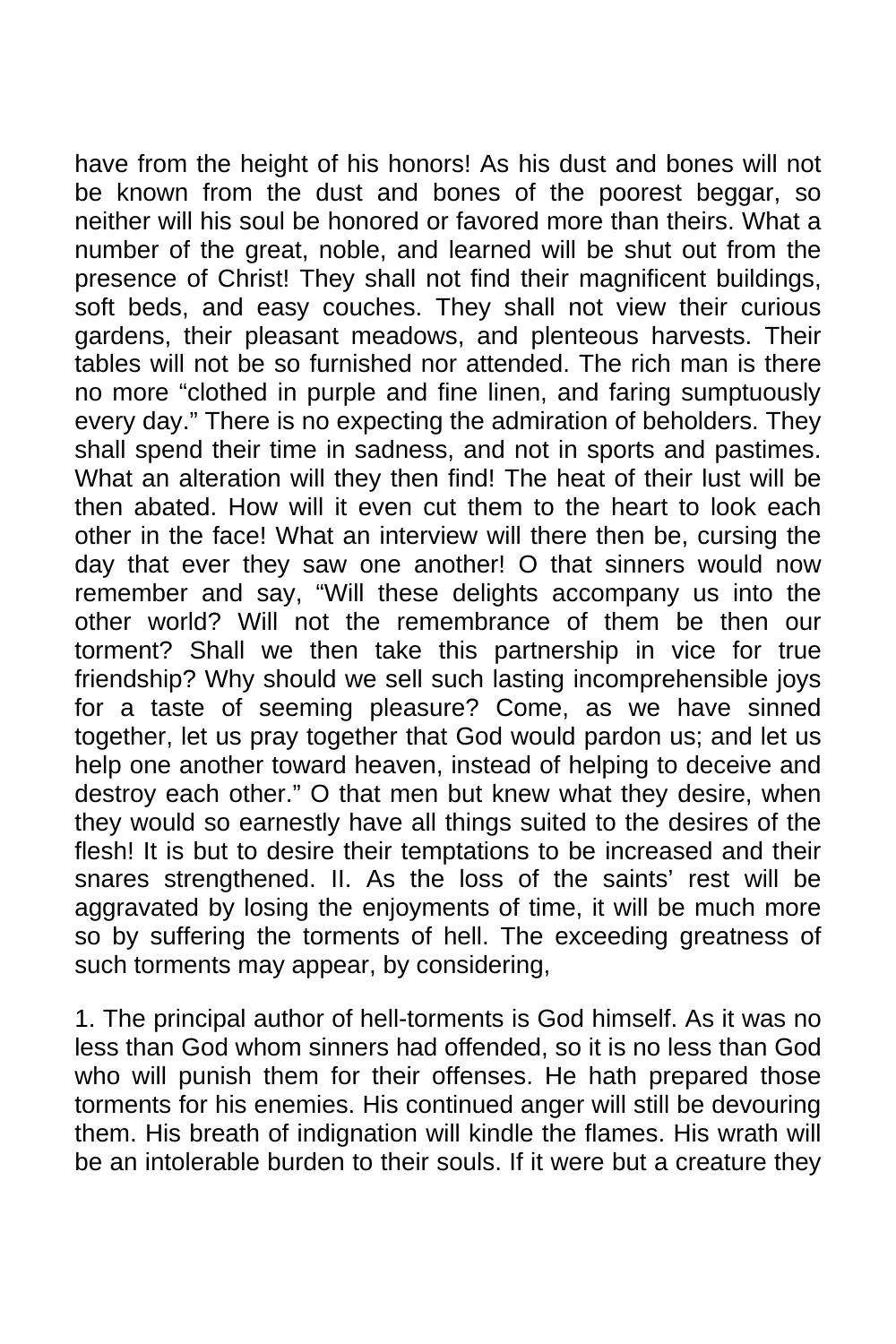had to do with, they might better bear it. Woe to him that falls under the strokes of the Almighty! "It is a fearful thing to fall into the hands of the living God." It were nothing in comparison to this, if all the world were against them, or if the strength of all creatures were united in one to inflict their penalty. They had now rather venture to displease God than displease a landlord, a customer, a master, a friend, a neighbor, or their own flesh; but then they will wish a thousand times, in vain, that they had been hated of all the world, rather than have lost the favor of God. What a consuming fire is his wrath! If it be kindled here but a little, how do we "wither like grass!" How soon doth our strength decay and turn to weakness, and our beauty to deformity! The flames do not so easily run through the dry stubble, as the wrath of God will consume these wretches. They that could not bear a prison, or a gibbet, or a fire for Christ, or scarcely a few scoffs, how will they now bear the devouring flames of Divine wrath?

2. The place or state of torment is purposely ordained to glorify the justice of God. When God would glorify his power, he made the worlds. The comely order of all his creatures declareth his wisdom. His providence is shown in sustaining all things. When a spark of his wrath kindles upon the earth, the whole world, except only eight persons, are drowned; Sodom and Gomorrah, Admah and Zeboim are burnt with fire from heaven, the sea shuts her mouth upon some, the earth opens and swallows up others; the pestilence destroys by thousands. What a standing witness of the wrath of God is the present deplorable state of the Jews! Yet the glorifying of the mercy and justice of God is intended most eminently for the life to come. As God will then glorify his mercy in a way that is now beyond the comprehension of the saints who must enjoy it, so also will he manifest his justice to be indeed the justice of God. The everlasting flames of hell will not be thought too hot for the rebellious; and, when they have there burned through millions of ages, he will not repent him of the evil which has befallen them. Woe to the soul that is thus the object of the wrath of the Almighty,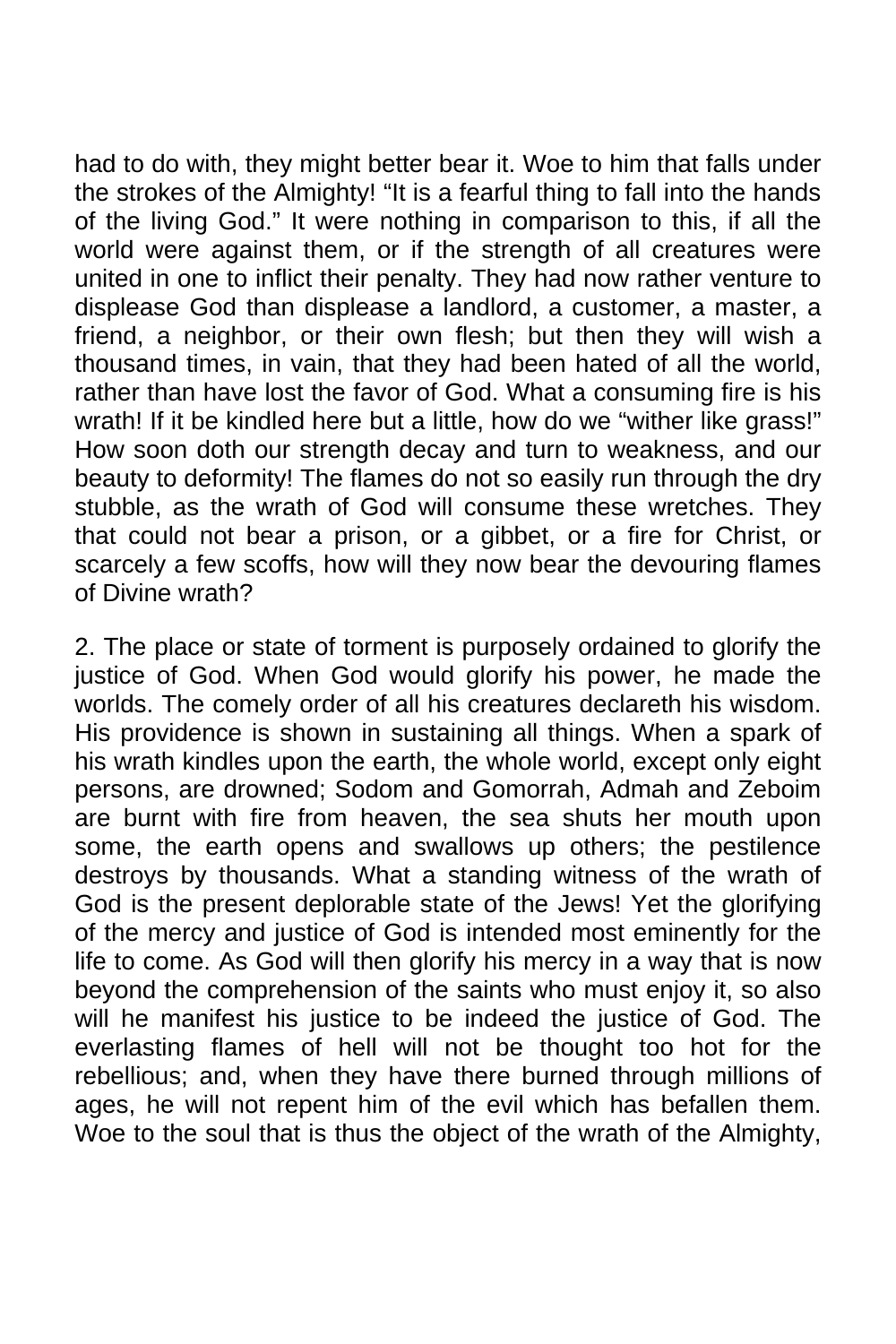as a bush that must burn in the flames of his jealousy and never be consumed!

3. The torments of the damned must be extreme, because they are the effect of divine vengeance. Wrath is terrible, but vengeance is implacable. When the great God shall say, "My rebellious creature shall now pay for all the abuse of my patience; remember how I waited your leisure in vain, how I stooped to persuade and entreat you: did you think I would always be so slighted?" Then will he be avenged for every abused mercy, and for all their neglects of Christ and grace. O that men would foresee this, and please God better in preventing their woe!

4. Consider also, that though God had rather men would accept of Christ and mercy, yet, when they persist in rebellion, he will take pleasure in their execution. He tells us, "Fury is not in me;" yet he adds, "Who would set the briers and thorns against me in battle? I would go through them, I would burn them together." Wretched creatures, when "he that made them will not have mercy upon them, and he that formed them will show them no favor. As the Lord rejoiced over them to do them good; so the Lord will rejoice over them to destroy them, and bring them to naught." Woe to the souls whom God rejoiceth to punish: "He will laugh at their calamity, he will mock when their fear cometh; when their fear cometh as desolation, and their destruction cometh as a whirlwind; when distress and anguish come upon them." Terrible thing, when none in heaven or earth can help them but God, and he shall rejoice in their calamity! Though Scripture speaks of God's laughing and mocking, not literally, but after the manner of men; yet it is an act of God in tormenting the sinner, which cannot otherwise be more fitly expressed.

5. Consider that Satan and themselves shall be God's executioners. He that was here so successful in drawing them from Christ, will then be the instrument of their punishment for yielding to his temptations. That is the reward he will give them for all their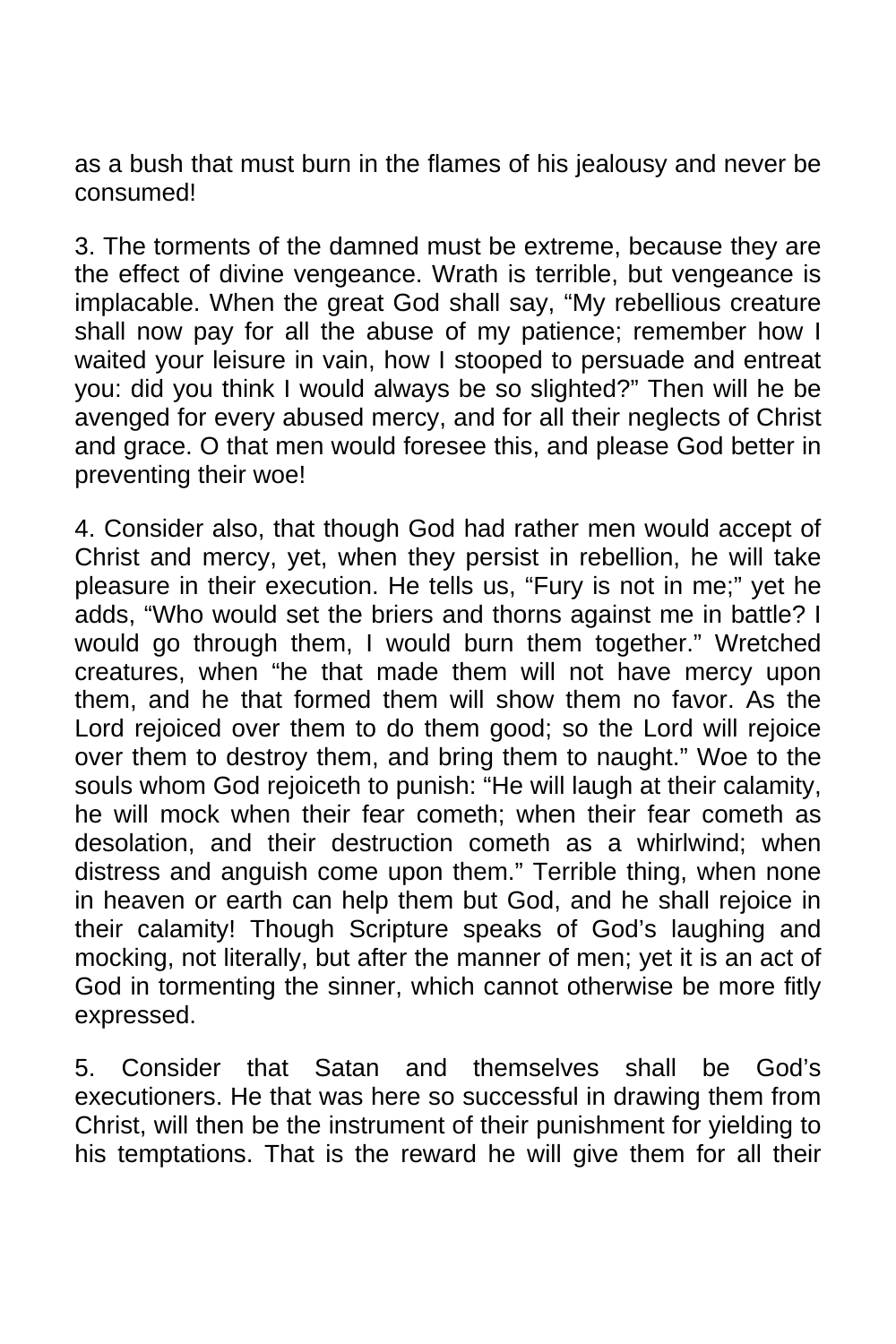service; for their rejecting the commands of God, forsaking Christ, and neglecting their souls at his persuasion. If they had served Christ as faithfully as they did Satan, he would have given them a better reward. It is also most just that they should be their own tormentors; that they may see their whole destruction is of themselves and then, whom can they complain of but themselves?

6. Consider also that their torment will be universal. As all parts have joined in sin, so must they all partake in the torment. The soul, as it was the chief in sinning, shall be the chief in suffering; and as it is of a more excellent nature than the body, so will its torments far exceed bodily torments; and as its joys far surpass all sensual pleasures, so the pains of the soul exceed corporeal pains. It is not only a soul, but a sinful soul that must suffer. Fire will not burn except the fuel be combustible; but if the wood be dry, how fiercely will it burn! The guilt of their sins will be to damned souls like tinder to gunpowder, to make the flames of hell take hold upon them with fury. The body must also bear its part. The body which was so carefully looked to, so tenderly cherished, so curiously dressed, what must it now endure! How are its haughty looks now brought down! How little will those flames regard its comeliness and beauty! Those eyes which were wont to be delighted with curious sights, must then see nothing but what shall terrify them! an angry God above them, with those saints whom they scorned enjoying the glory which they have lost; and about them will be only devils and damned souls. How will they look back and say, "Are all our feasts, and games, and revels come to this?" Those ears, which were accustomed to music and songs, shall hear the shrieks and cries of their damned companions; children crying out against their parents, who gave them encouragement and example in evil husbands and wives, masters and servants, ministers and people, magistrates and subjects, charging their misery upon one another, for discouraging in duty, conniving at sin, and being silent when they should have plainly foretold the danger. Thus will soul and body be companions in woe.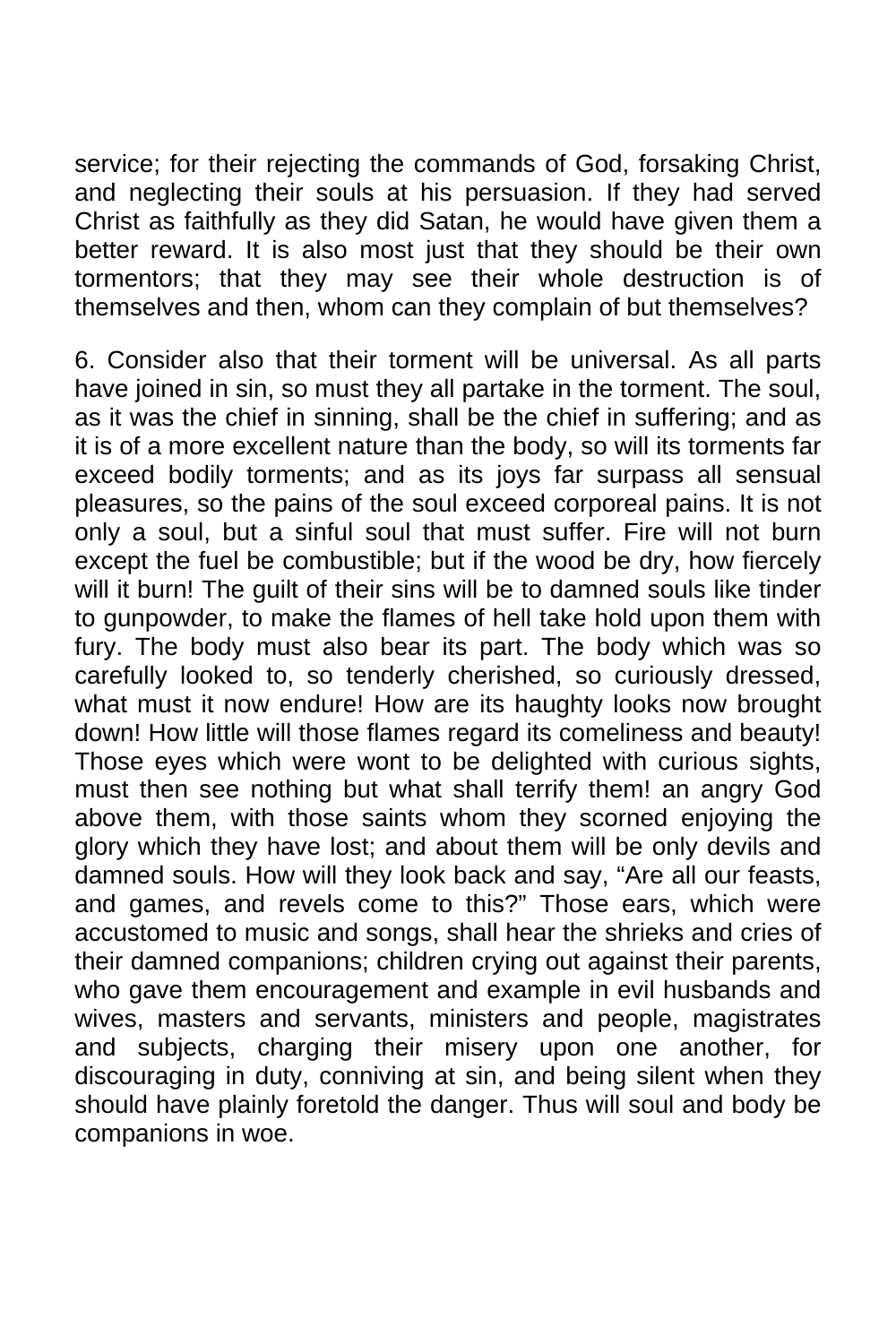7. Far greater will these torments be, because without mitigation. In this life, when told of hell, or if conscience troubled their peace, they had comforters at hand; their carnal friends, their business, their company, their mirth. They could drink, play, or sleep away their sorrows. But now all these remedies are vanished. Their hard, presumptuous, unbelieving heart was a wall to defend them against trouble of mind. Satan was himself their comforter, as he was to our first mother. "Hath God said, ye shall not eat? Ye shall not surely die. Doth God tell you that you shall die in hell? There is no such matter; God is more merciful Or, if there be a hell, what need you fear it? Are not you Christians? Was not the blood of Christ shed for you?" Thus as the Spirit of Christ is the Comforter of the saints, so Satan is the comforter of the wicked. Never was a thief more careful lest he should awake the people when he is robbing a house, than Satan is not to awaken a sinner. But when the sinner is dead, then Satan hath done flattering and comforting. Which way, then, will the forlorn sinner look for comfort? They that drew him into the snare, and promised him safety, now forsake him, and are forsaken themselves. His comforts are gone, and the righteous God, whose forewarnings he made light of; will now make good his word against him to the last tittle.

8. But the greatest aggravation of these torments will be their eternity. When a thousand millions of ages are past, they are as fresh to begin as the first day. If there were any hope of an end, it would ease the damned to foresee it; but For ever is an intolerable thought! They were never weary of sinning, nor will God be weary of punishing. They never heartily repented of sin, nor will God repent of their suffering. They broke the laws of the eternal God, and therefore shall suffer eternal punishment. They knew it was an everlasting kingdom which they refused, and what wonder if they are everlastingly shut out of it? Their immortal souls were guilty of the trespass, and therefore must immortally suffer the pains. What happy men would they think themselves, if they might have lain still in their graves, or might but there lie down again! How will they call and cry, "O death, whither art thou flow gone? Now come and cut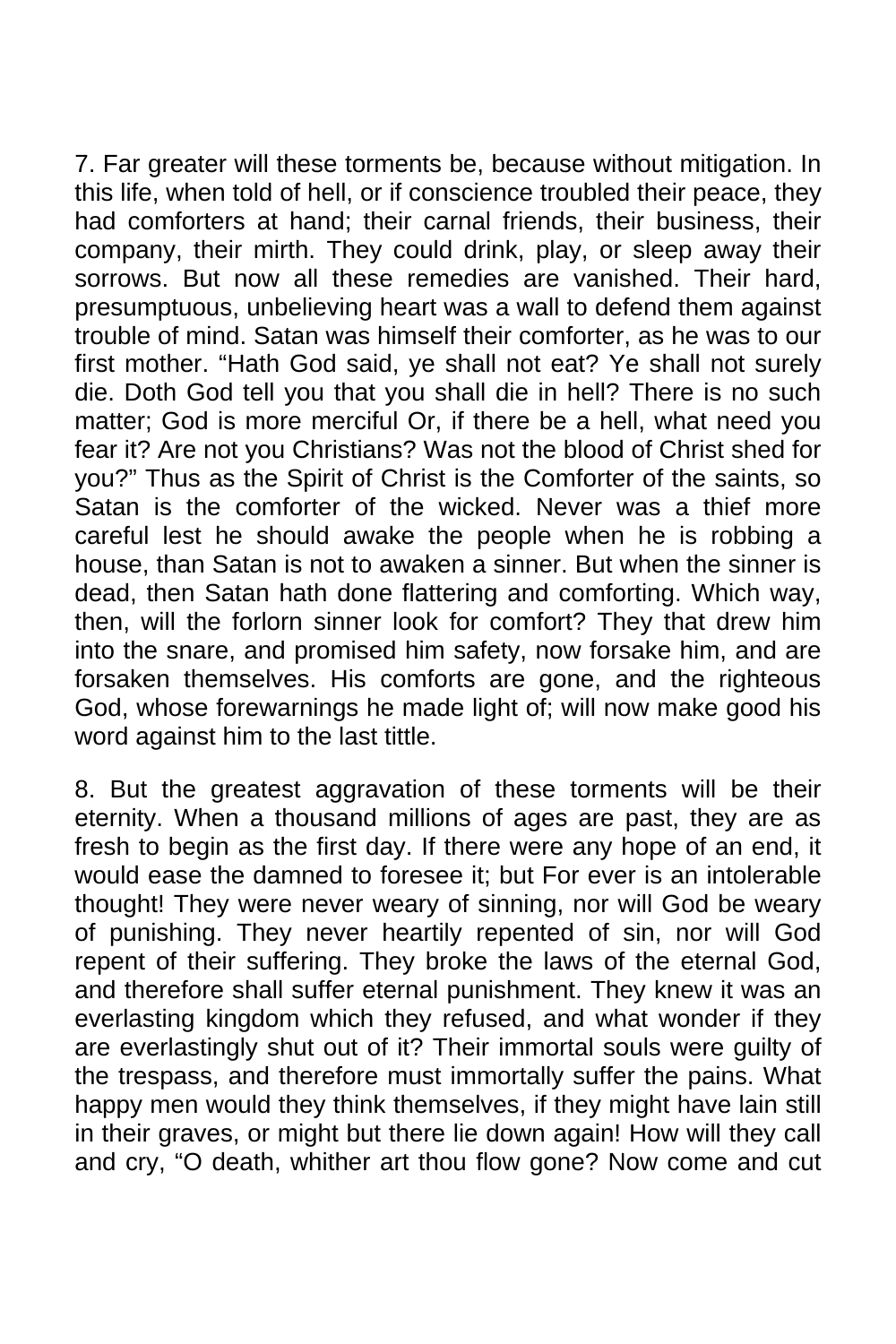off this doleful life. O that these pains would break my heart, and end my being! O that I might once at last die! O that I had never had a being!" These groans will the thoughts of eternity wring from their hearts. They were wont to think sermons and prayers long; how long then will they think these endless torments! What difference is there betwixt the length of their pleasures and their pains! The one continued but a moment, the other endure through all eternity. Sinner, remember how time is almost gone. Thou art standing at the door of eternity; and death is waiting to open the door, and put thee in, Go, sleep out a few more nights, and stir about a few more days on earth, and then thy nights and days shall end: thy thoughts, and cares, and pleasures shall all be devoured by eternity; thou must enter upon the state which shall never be changed. As the joys of heaven are beyond our conception, so are the pains of hell. Everlasting torment is inconceivable torment.

But methinks I see the obstinate sinner desperately resolving, "If I must be damned, there is no remedy. Rather than I will live as the Scripture requires, I will put it to the venture; I shall escape as well as others, and we will even bear it as well as we can." Alas poor creature, let me beg this of thee, before thou dost so resolve, that thou wouldst lend me thy attention to a few questions, and weigh them with the reason of a man. Who art thou, that thou shouldst bear the wrath of God? What is thy strength? Is it not as the strength of wax or stubble to resist the fire or as chaff to the wind or as dust before the fierce whirlwind? If thy strength were as iron, and thy bones as brass; if thy foundation were as the earth, and thy power as the heavens, yet shouldst thou perish at the breath of his indignation. How much more, when thou art but a piece of breathing clay, kept a few days from being eaten with worms, by the mere support and favor of Him whom thou art thus resisting! Why dost thou tremble at the signs of almighty power and wrath? at peals of thunder or flashes of lightning or that unseen power which rends in pieces the mighty oaks, and tears down the strongest buildings; or at the plague, when it rageth around thee? If thou hadst seen the plagues of Egypt, or the earth swallow up Dathan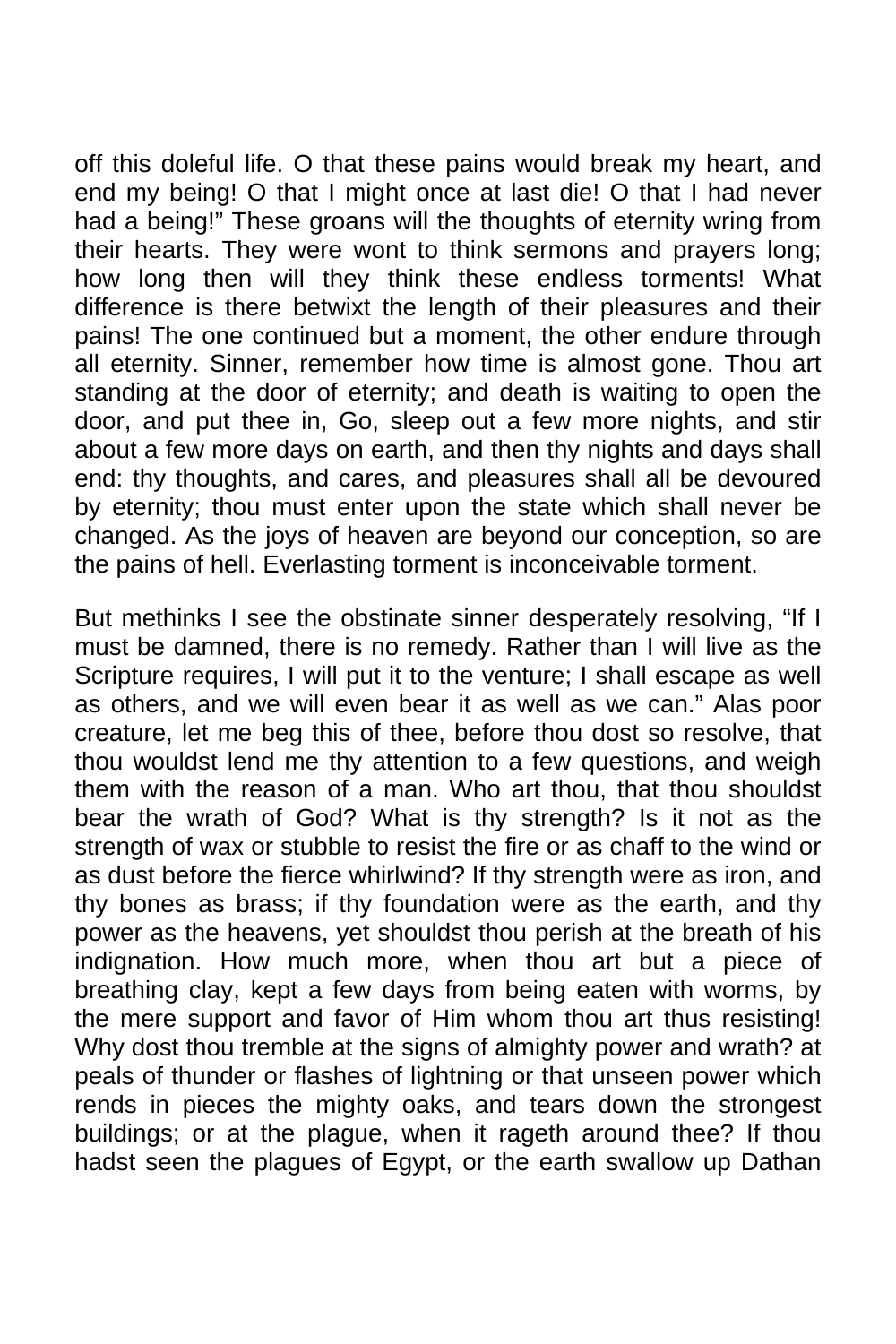and Abiram, or Elijah bring fire from heaven to destroy the captains and their companies, would not any of these sights have daunted thy spirit? How then canst thou bear the plagues of hell? Why art thou dismayed with such small sufferings as befall thee here: a tooth-ache, a fit of the gout or stone, the loss of a limb, or falling into beggary and disgrace? And yet all these laid together will be one day accounted a happy state, in comparison of that which is suffered in hell. Why does the approach of death so much affright thee? O how cold it strikes to thy heart! And would not the grave be accounted a paradise, compared with that place of torment which thou slightest? Is it an intolerable thing to burn part of thy body by holding it in the fire? What, then, will it be to suffer ten thousand times more for ever in hell! The thought or mention of hell occasions disquiet in thy spirit; and canst thou endure the torments themselves? Why doth the rich man complain to Abraham of his torments in hell? or thy dying companions lose their courage, and change their haughty language? Why cannot these make as light of hell as thyself? Didst thou never see or speak with a man in despair? How uncomfortable was his talk! how burdensome his life! Nothing he possessed did him good: he had no sweetness in meat or drink; the sight of friends troubled him; he was weary of life, and fearful of death. If the misery of the damned can be endured, why cannot a man more easily endure these foretastes of hell? What if thou shouldst see the devil appear to thee in some terrible shape! Would not thy heart fail thee, and thy hair stand on an end? And how wilt thou endure to live for ever where thou shalt have no other company but devils and the damned, and shalt not only see them, but be tormented with them and by them? Let me once more ask, if the wrath of God be so light, why did the Son of God himself make so great a matter of it? It caused "his sweat to be, as it were, great drops of blood, falling down to the ground." The Lord of life cried, "My soul is exceeding sorrowful, even unto death." And on the cross, "My God, my God, why hast thou forsaken me?" Surely if any one could have borne these sufferings easily, it would have been Jesus Christ. He had another measure of strength to bear it than thou hast. Woe to thee, sinner, for thy mad security! Dost thou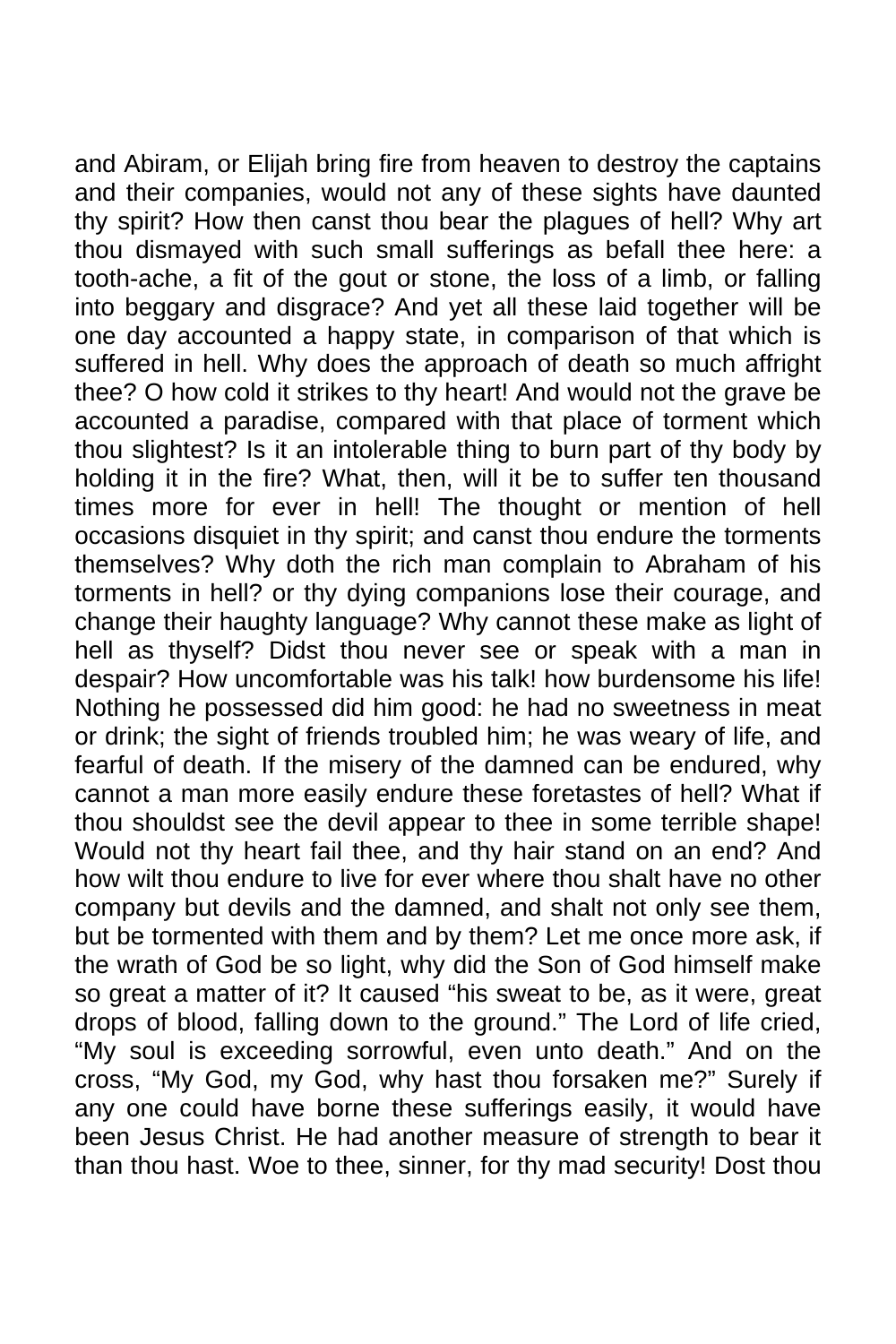think to find that tolerable to thee, which was so heavy to Christ? Nay, the Son of God is cast into a bitter agony and bloody sweat, only under the curse of the law and yet thou, feeble, foolish creature, fearest not to bear also the curse of the Gospel, which requires a "much sorer punishment." The good Lord bring thee to thy right mind by repentance, lest thou buy thy wit at too dear a rate!

And now, reader, I demand thy resolution. What use wilt thou make of all this? Shall it be lost to thee? or wilt thou consider it in good earnest? Thou hast cast away many a warning of God; wilt thou do so by this also? Take heed; God will not always stand warning and threatening. The hand of vengeance is lifted up, the blow is coming, and woe to him on whom it lighteth! Dost thou throw away the book, and say it speaks of nothing but hell and damnation? Thus thou usedst also to complain of the preacher. But wouldst thou not have us tell thee of these things? Should we be guilty of the blood of thy soul, by keeping silent that which God hath charged us to make known? Wouldst thou perish in ease and silence, and have us perish with thee, rather than displease thee by speaking the truth? If thou wilt be guilty of such inhuman cruelty, God forbid we should be guilty of such sottish folly! This kind of preaching or writing is the ready way to be hated; and the desire of applause is so natural, that few delight in such a displeasing way. But consider, are these things true, or are they not? If they were not true, I would heartily join with thee against any that fright people without a cause. But if these threatenings be the word of God, what a wretch art thou, that wilt not hear it and consider it! If thou art one of the people of God, this doctrine will be a comfort to thee, and not a terror. If thou art yet unregenerate, methinks thou shouldst be as fearful to hear of heaven as hell, except the bare name of heaven or salvation be sufficient. Preaching heaven and mercy to thee, is entreating thee to seek them, and not reject them; and preaching hell, is but to persuade thee to avoid it. If thou wert quite past hope of escaping it, then it were in vain to tell thee of hell; but as long as thou art alive there is hope of thy recovery, and therefore all means must be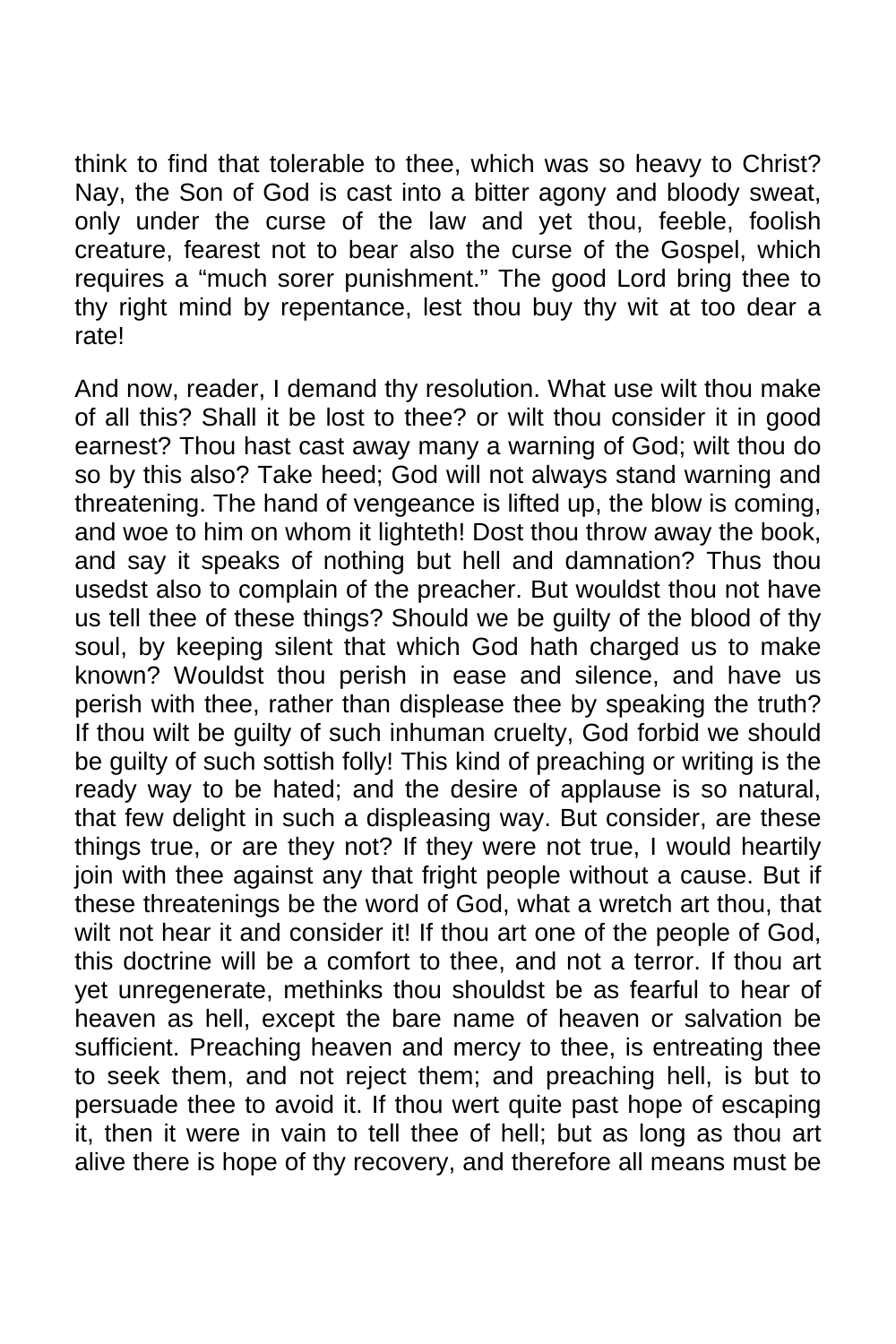used to awake thee from thy lethargy. Alas! what heart can now possibly conceive, or what tongue express, the pains of those souls that are under the wrath of God! Then, sinners, you will be crying to Jesus Christ, "O mercy! O pity, pity on a poor soul!" Why, I do now, in the name of The Lord Jesus, cry to thee. "O have mercy, have pity, man, upon thy own soul!" Shall God pity thee, who wilt not be entreated to pity thyself? If thy horse see but a pit before him, thou canst scarcely force him in; and wilt thou so obstinately cast thyself into hell, when the danger is foretold thee? "Who can stand before the indignation of the Lord? and who can abide the fierceness of his anger?" Methinks thou shouldst need no more words, but presently cast away thy soul-damning sins, and wholly deliver up thyself to Christ. Resolve on it immediately, and let it be done, that I may see thy face in rest among the saints. May the Lord persuade thy heart to strike this covenant without any longer delay! But if thou be hardened unto death, and there be no remedy, yet say not another day but that thou wast faithfully warned, and hadst a friend that would fain have prevented thy damnation.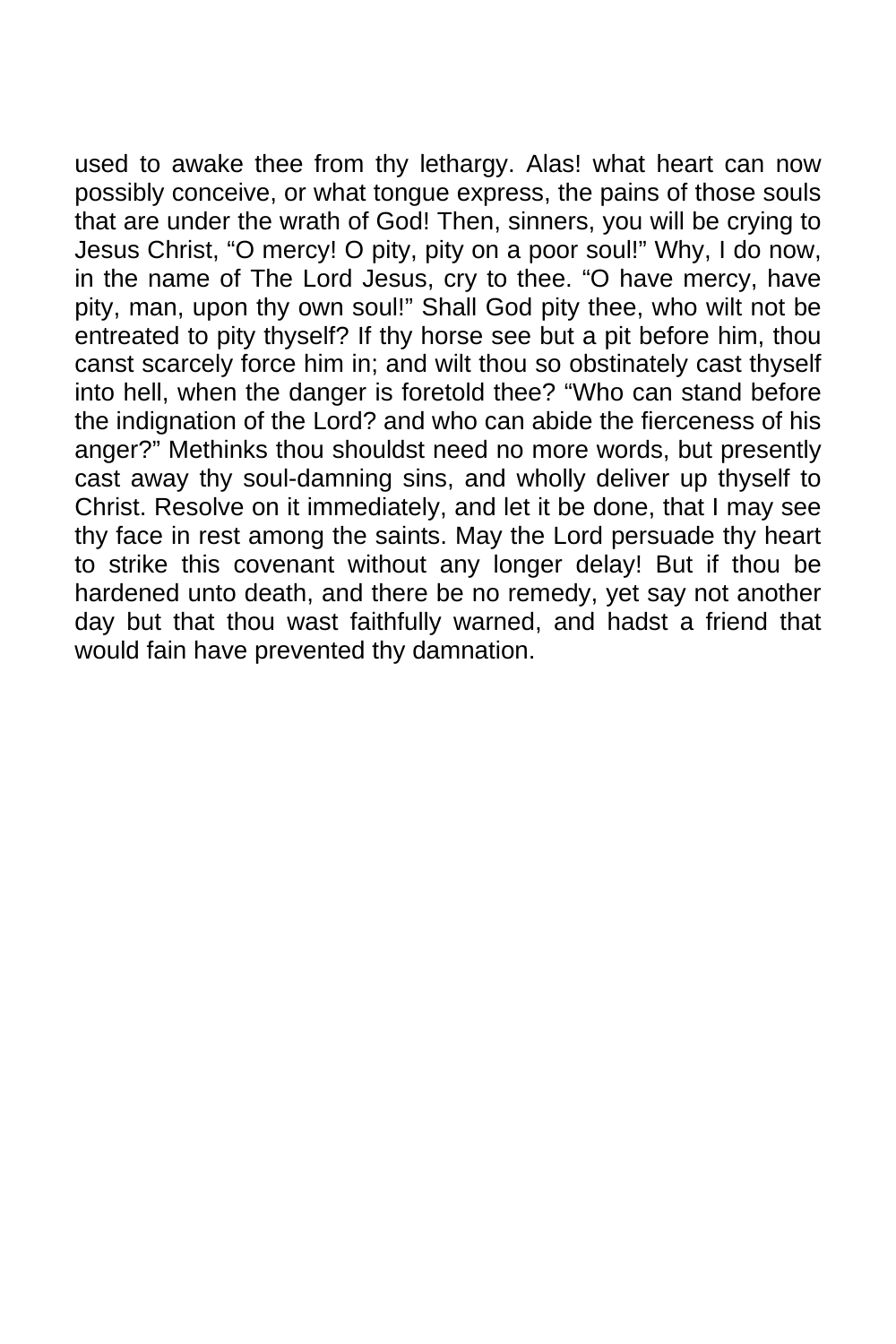# **CHAPTER 7**

### THE NECESSITY OF DILIGENTLY SEEKING THE SAINTS' REST

*The saints' rest surprisingly neglected. The author mourns the neglect, and excites the reader to diligence, by considering,* 

1 The ends we aim at, the work we have to do, the shortness and uncertainty of our time, and the diligence of our enemies;

2 Our talents, mercies, relations to God, and our afflictions;

3 What assistance we have, what principles we profess, and our certainty never to do enough;

4 That every grace tends to diligence, and to trifle is lost labor; that much time is misspent and that our recompense and labor will be proportionable;

5 That striving is the divine appointment; all men do or will approve it; the best Christians, at death, lament their want of it; heaven is often lost for want of it, but never obtained without it;

6 God, Christ, and the Holy Spirit are in earnest; God is so in hearing and answering prayer; ministers in their instructions and exhortations; all the creatures in serving us; sinners in serving the devil, as we were once, and now are, in worldly things, and in heaven and hell all are in earnest.

IF there be so certain and glorious a rest for the saints, why is there no more earnest seeking after it? One would think, if a man did but once hear of such unspeakable glory to be obtained, and believed what he heard, he would be transported with the vehemency of his desire after it, and would almost forget to eat and drink, and would care for nothing else, and speak of and inquire after nothing else, but how to get this treasure. And yet people who hear of it daily, and profess to believe it as a fundamental article of their faith, as little mind it, or labor for it, as if they had never heard of any such thing, or did not believe one word they hear. This reproof is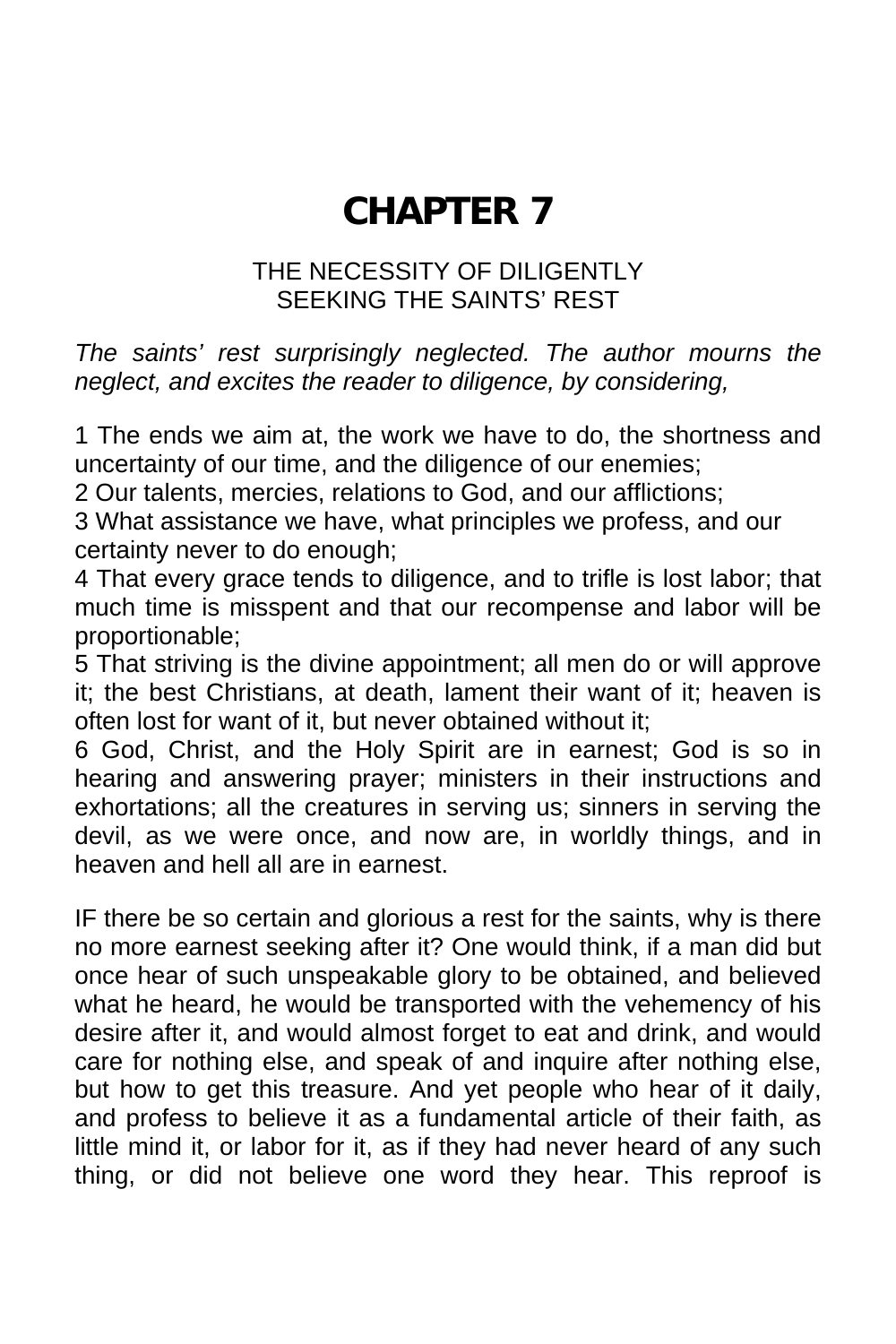applicable to the worldly-minded, to the profane multitude, to formal professors, and even to the godly themselves.

The worldly-minded are so taken up in seeking the things below, that they have neither heart nor time to seek this rest. O foolish sinners, "who hath bewitched you?" The world bewitches men into brute beasts, and draws them even to madness. See what riding and running, what scrambling and catching for a thing of naught, while eternal rest lies neglected! What contriving and caring to get a step higher in the world than their brethren, while they neglect the kingly dignity of the saints! What insatiable pursuit of fleshly pleasures, while they regard the praises of God, the joy of angels, as a tiresome burden! What unwearied diligence in raising their posterity, enlarging their possessions, (perhaps for a poor living from hand to mouth,) while judgment is drawing near! but how it shall go with them then, never brings them to one hour's consideration! What rising early and sitting up late, and laboring from year to year, to maintain themselves and children in credit till they die! but what shall follow after they never think! Yet these men cry, "May we not be saved without so much ado?" How early do they rouse up their servants to their labor! but how seldom do they call them to prayer, or reading the Scriptures! What hath this world done for its lovers and friends, that it is so eagerly followed and painfully sought after, while Christ and heaven are neglected? or what will the world do for them for the time to come? The common entrance into it is through anguish and sorrow. The passage through it is with continual care and labor. The passage out of it is the sharpest of all. O unreasonable, deluded men! will mirth and pleasure stay by you? will gold and worldly glory prove fast friends to you in the time of your greatest need? Will they hear your cries in the day of your calamity? At the hour of your death will they either answer or relieve you? Will they go along with you to the other world, and bribe the Judge and bring you off clear, or purchase you a place among the blessed? Why then did the rich man want "a drop of water to cool his tongue?" Or are the sweet morsels of present delight and honor of more worth than eternal rest? And will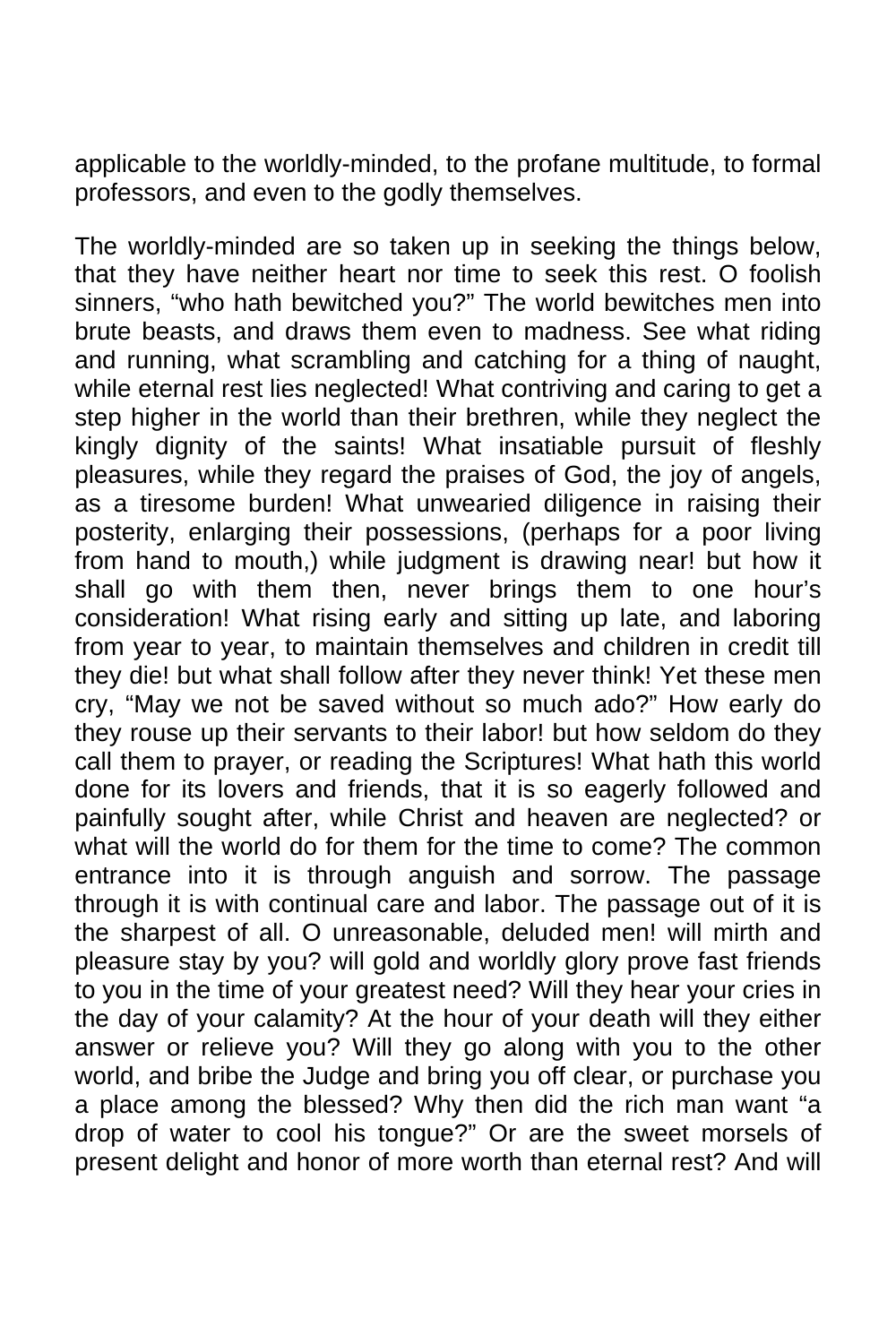they recompense the loss of that enduring treasure? Can there be the least hope of any of these? Ah, vile, deceitful world! how oft have we heard thy most faithful servants at last complaining, "O, the world hath deceived me, and undone me! It flattered me in my prosperity, but now it turns me off in my necessity. If I had as faithfully served Christ as I have served it, he would not have left me thus comfortless and hopeless." Thus they complain; and yet succeeding sinners will take no warning.

As for the profane multitude, they will not be persuaded to be at so much pains for salvation as to perform the common outward duties of religion. If they have the Gospel preached in the town where they dwell, it may be they will give the hearing to it one part of the day, and stay at home the other; or if the master come to the congregation, yet part of his family must stay at home. If they have not the plain and powerful preaching of the Gospel, how few are there in a whole town who will travel a mile or two to hear abroad though they will go many miles to the market for provisions for their bodies! They know the Scripture is the law of God, by which they must be acquitted or condemned in the judgment; and that "the man is blessed who delights in the law of the Lord, and in his law doth meditate day and night;" yet will they not be at the pains to read a chapter once a day. If they carry a Bible to church, and neglect it all the week, this is the most use they make of it. Though they are commanded to pray without ceasing, and to pray always, yet they will neither pray constantly in their families nor in secret. Though Daniel would rather be cast to the lions than forbear praying three times a day in his house, where his enemies might hear him; yet these men will rather venture to be an eternal prey to Satan, the roaring lion, than thus seek their own safety. Or their cold and heartless prayers invite God to a denial: for among men it is taken for granted, that he who asks but slightly and seldom, cares not much for what he asks. They judge themselves unworthy of heaven, who think it not worth their more constant and earnest requests. If every door was marked where families do not, morning and evening, earnestly seek the Lord in prayer, and his wrath were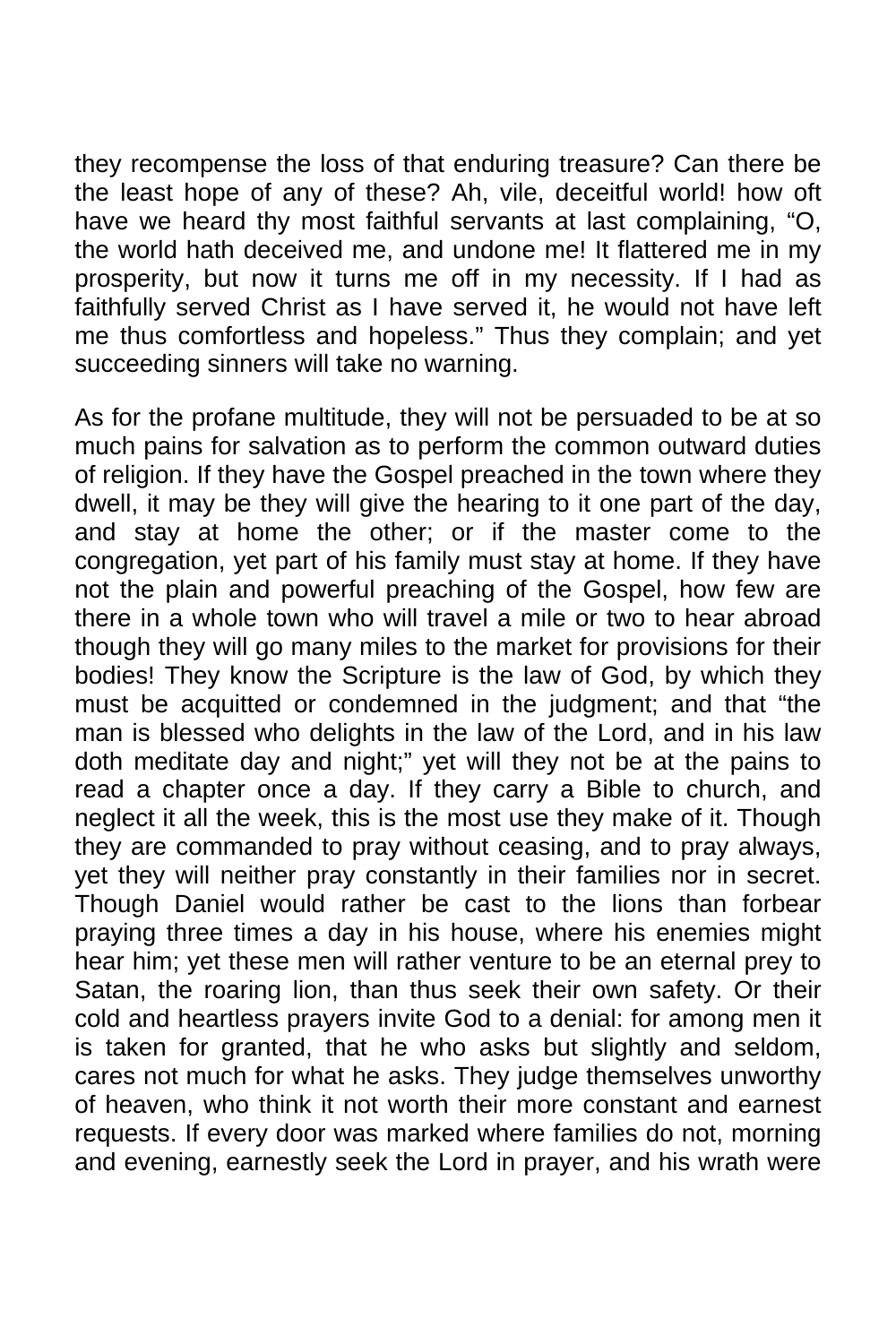poured out upon such prayerless families, our towns would be as places overthrown by the plague, the people being dead within, and the mark of judgment without: I fear, where one house would escape, ten would be marked out for death; and the very doors, as it were, cry, "Lord, have mercy upon us," because the people would not pray themselves. But especially if we could see what men do in their secret chambers, how few would you find in a whole town that spend one quarter of an hour, morning and night, in earnest supplication to God for their souls! O how little do these men value eternal rest! Thus do they slothfully neglect all endeavors for their own welfare, except some public duty in the congregation, to which custom or credit engages them. Persuade them to read good books, learn the grounds of religion in their catechism, and sanctify the Lord's day in prayer, and meditation, and hearing the word, forbearing all worldly thoughts and speeches, and what a tedious life do they take this to be! as if they thought heaven were not worth doing so much for.

Another class are formal professors, who will be brought to any outward duty, but to the inward work of religion they will never be persuaded. They will preach, or hear, or read, or talk of heaven, or pray in their families, and take part with the persons or causes that are good, and desire to be esteemed among the godly; but you can never bring them to the more spiritual duties, — as to be constant and fervent in secret prayer and meditation; conscientious in selfexamination; heavenly-minded; to watch over their hearts, words and ways; to mortify the flesh, and not make provision to fulfill its lusts; to love and heartily forgive an enemy, and prefer their brethren before themselves; to lay all they have, or do, at the feet of Christ, and prize his service and favor before all, to prepare to die and willingly leave all to go to Christ. Hypocrites will never be persuaded to any of these. If any hypocrite entertains the Gospel with joy, it is only in the surface of his soul; he never gives the seed any depth of earth: it changes his opinions, but never melts and new molds his heart, nor sets up Christ there in full power and authority. As his religion lies most in opinion, so does his chief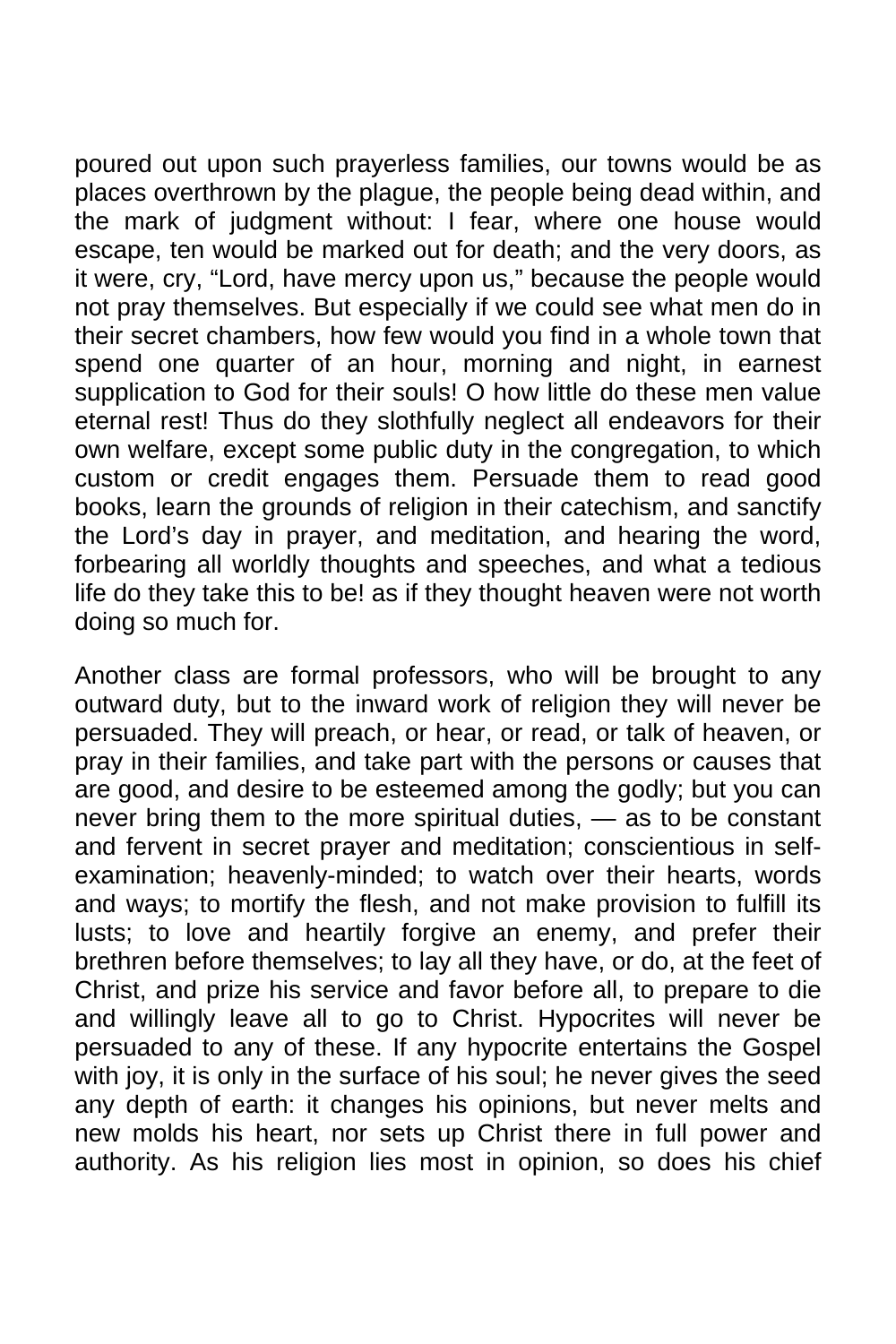business and conversation. He is usually an ignorant, bold, conceited dealer in controversies, rather than an humble embracer of known truth with love and obedience. By his slighting the judgments and persons of others, and seldom talking with seriousness and humility of the great things of Christ, he shows his religion dwells in his brain, and not in his heart. The wind of temptation carries him away as a feather, because his heart is not established with Christ and grace. He never, in private conversation, humbly bewails his soul's imperfections, or tenderly acknowledges his unkindness to Christ; but gathers his greatest comfort from his being of such a persuasion or party. The like may be said of the worldly hypocrite, who chokes the Gospel with the thorns of worldly cares and desires. He is convinced that he must be religious, or he cannot be saved; and therefore he reads, and hears, and prays, and forsakes his former company and courses but he resolves to keep his hold of present things. His judgment may say, God is the chief good; but his heart and affections never said so. The world has more of his affections than God, and therefore it is his God. Though he does not run after opinions and novelties, like the world, yet he will be of that opinion which will best serve his worldly advantage. And as one whose spirits are enfeebled by some pestilential disease, so this man's spirits being possessed by the plague of a worldly disposition, how feeble is he in secret prayer! how superficial in examination and meditation! how poor in heart-watchings! how nothing at all in loving and walking with God, rejoicing in him, or desiring him! So that both these and many other sorts of hypocrites, though they will go with you in the easy outside of religion, yet will never be at the pains of inward and spiritual duties.

And even the godly themselves are too lazy seekers of their everlasting rest. Alas! what a disproportion is there between our light and heat, our profession and prosecution! Who makes such haste as if it were for heaven? How still we stand! how idly we work! how we talk, and jest, and trifle away our time! how deceitfully we perform the work of God! how we hear, as if we heard not! and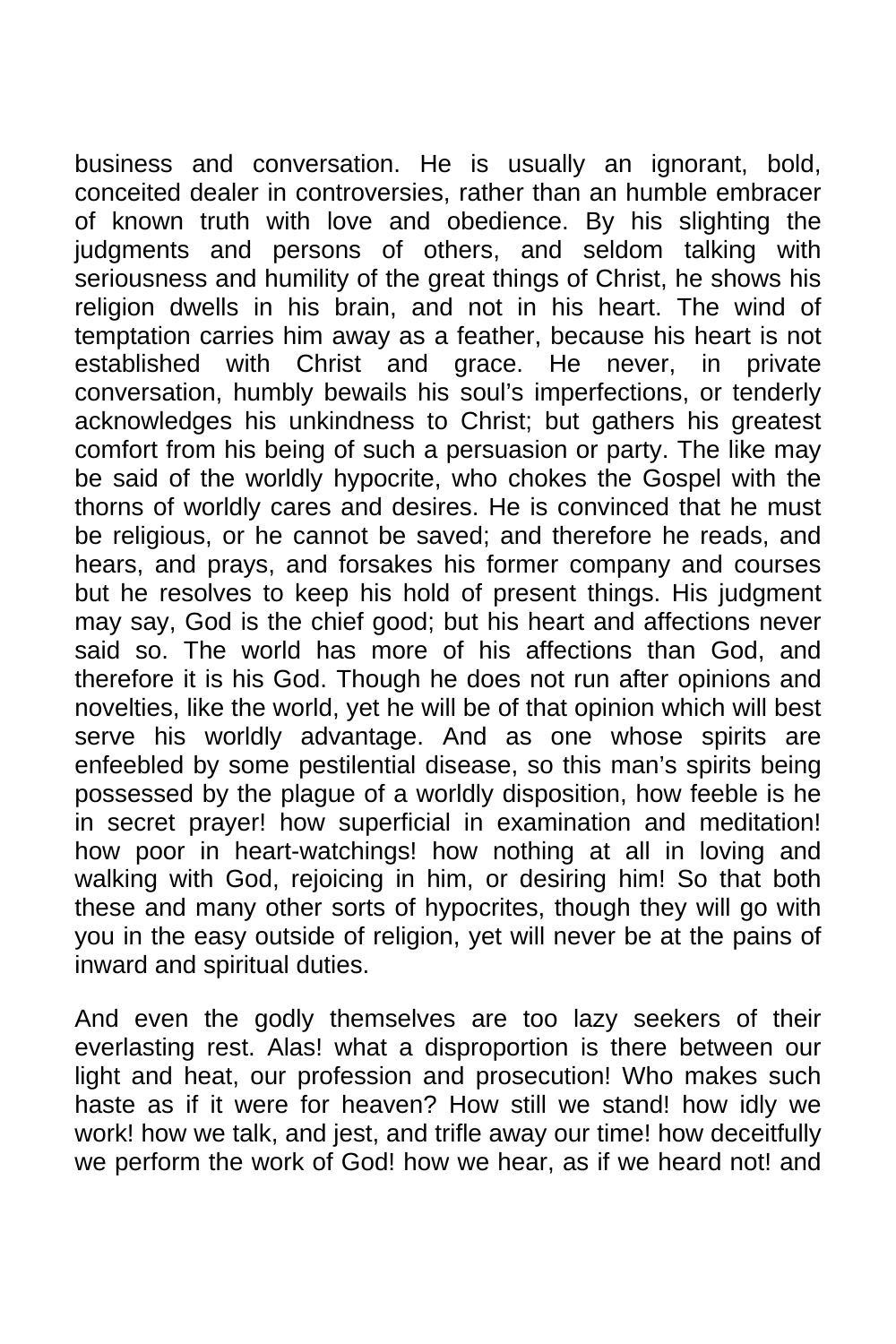pray, as if we prayed not! and examine, and meditate, and reprove sin, as if we did it not! and enjoy Christ, as if we enjoyed him not! as if we had learned to use the things of heaven as the apostle teacheth us to "use the things of the world!" What a frozen stupidity has benumbed us! We are dying, and we know it, and yet we stir not; we are at the door of eternal happiness or misery, and yet we perceive it not; death knocks, and we hear it not; God and Christ call and cry to us, "To-day, if ye will hear my voice, harden not your hearts; work while it is day, for the night cometh, when none can work." Now ply your business, labor for your lives, lay out all your strength and time now or never! and yet we stir no more than if we were half asleep. What haste do death and judgment make! how fast do they come on! they are almost upon us, and yet what little haste we make! Lord, what a senseless, earthly, hellish thing is a hard head! Where is the man that is in earnest a Christian? Methinks men every where make but a trifle of their eternal state. They look after it but a little by the by; they do not make it the business of their lives. If I were not sick myself of the same disease, with what tears should I mix this ink! with what groans should I express these complaints! and with what heart-grief should I mourn over this universal deadness!

Do magistrates among us seriously perform their work? Are they zealous for God? Do they build up his house? Are they tender of his honor? Do they second the word and oppose sin and sinners, as the disturbers of our peace and the only cause of all our miseries? Do they improve all their power, wealth, and honor, and all their influence, for the greatest advantage to the kingdom of Christ, as men that must shortly give an account of their stewardship?

How few are the ministers who are serious in their work! Nay, how grievously do the very best fail in this! Do we cry out of men's disobedience to the Gospel "in the demonstration of the Spirit," and deal with sin as the destroying fire in our towns, and by force pull men out of it? Do we persuade our people as those should that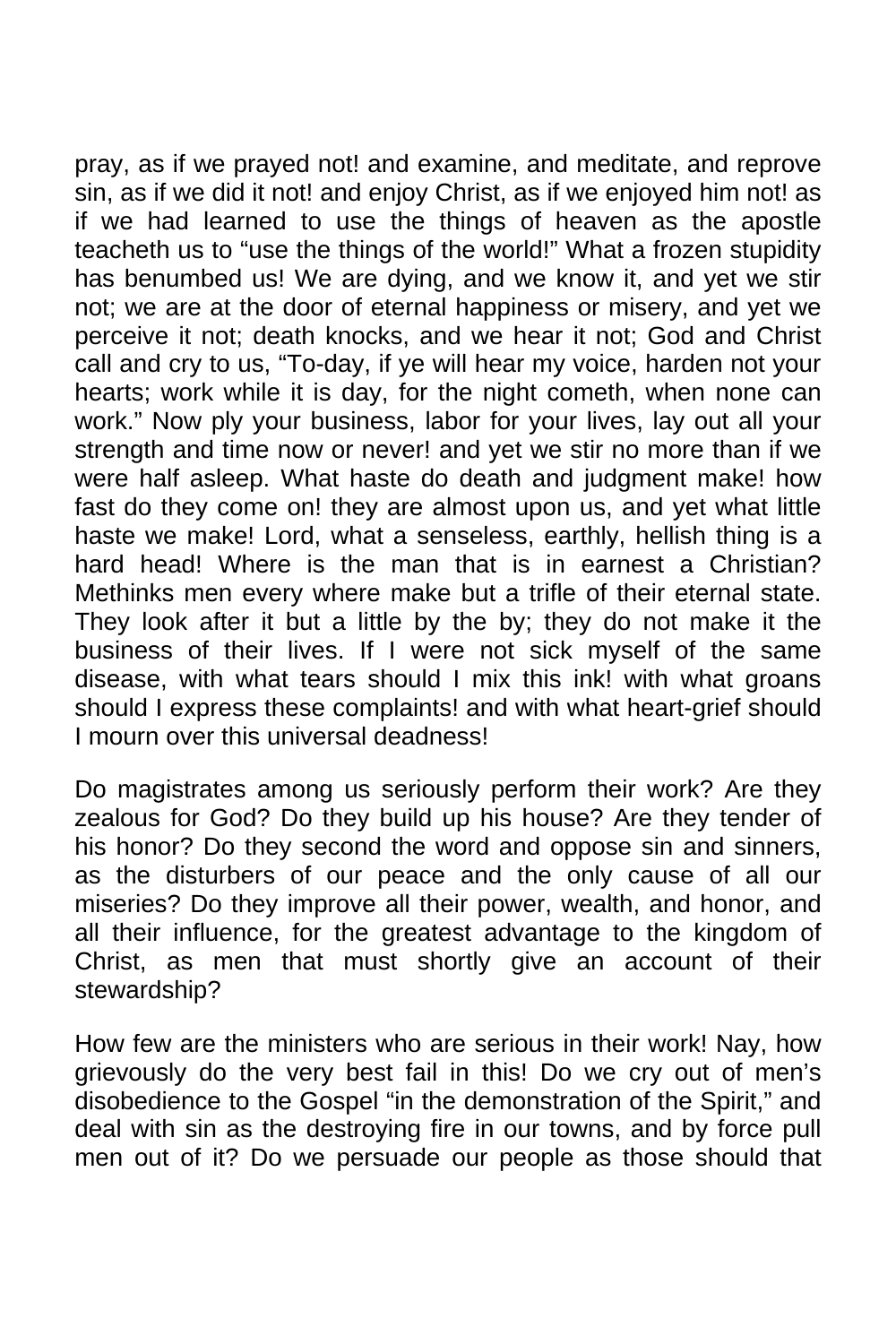"know the terrors of the Lord?" Do we press Christ, and regeneration, and faith, and holiness upon men, believing that, without these, they can never have life? Do our bowels yearn over the ignorant, careless, obstinate multitude? When we look them in the face, do our hearts melt over them, lest we should never see their faces in rest? Do we, as Paul, "tell them, weeping," of their fleshly and earthly disposition; "and teach them publicly, and from house to house, at all seasons, and with many tears?" And do we entreat them, as for their soul's salvation? Or rather, do we not study to gain the approbation of critical hearers; as if a minister's business were of no more weight but to tell a smooth tale for an hour, and look no more after the people till the next sermon? Does not carnal prudence control our fervor, and make our discourses lifeless on subjects the most piercing? How gently do we handle those sins which will so cruelly handle our people's souls! In a word, our want of seriousness about the things of heaven, charms the souls of men into formality, and brings them to this customary careless hearing, which undoes them. May the Lord pardon the great sin of the ministry in this thing and, in particular, my own!

And are the people more serious than magistrates or ministers? How can it be expected? Reader, look but to thyself and resolve the question. Ask conscience, and suffer it to tell thee truly. Hast thou set thy eternal rest before thine eyes, as the great business thou hast to do in this world? Hast thou watched and labored with all thy might, "that no man take thy crown?" Hast thou made haste, lest thou shouldst come too late, and die before thy work be done? Hast thou pressed on, through crowds of opposition, "toward the mark, for the prize of the high calling of God in Christ Jesus," till "reaching forth unto those things which are before?" Can conscience witness your secret cries, and groans, and tears? Can your family witness that you taught them the fear of the Lord, and warned them not to "go to that place of torment?" Can your minister witness that he has heard you cry out, "What shall I do to be saved?" and that you have followed him with complaints against your corruptions, and with earnest inquiries after the Lord? Can your neighbors about you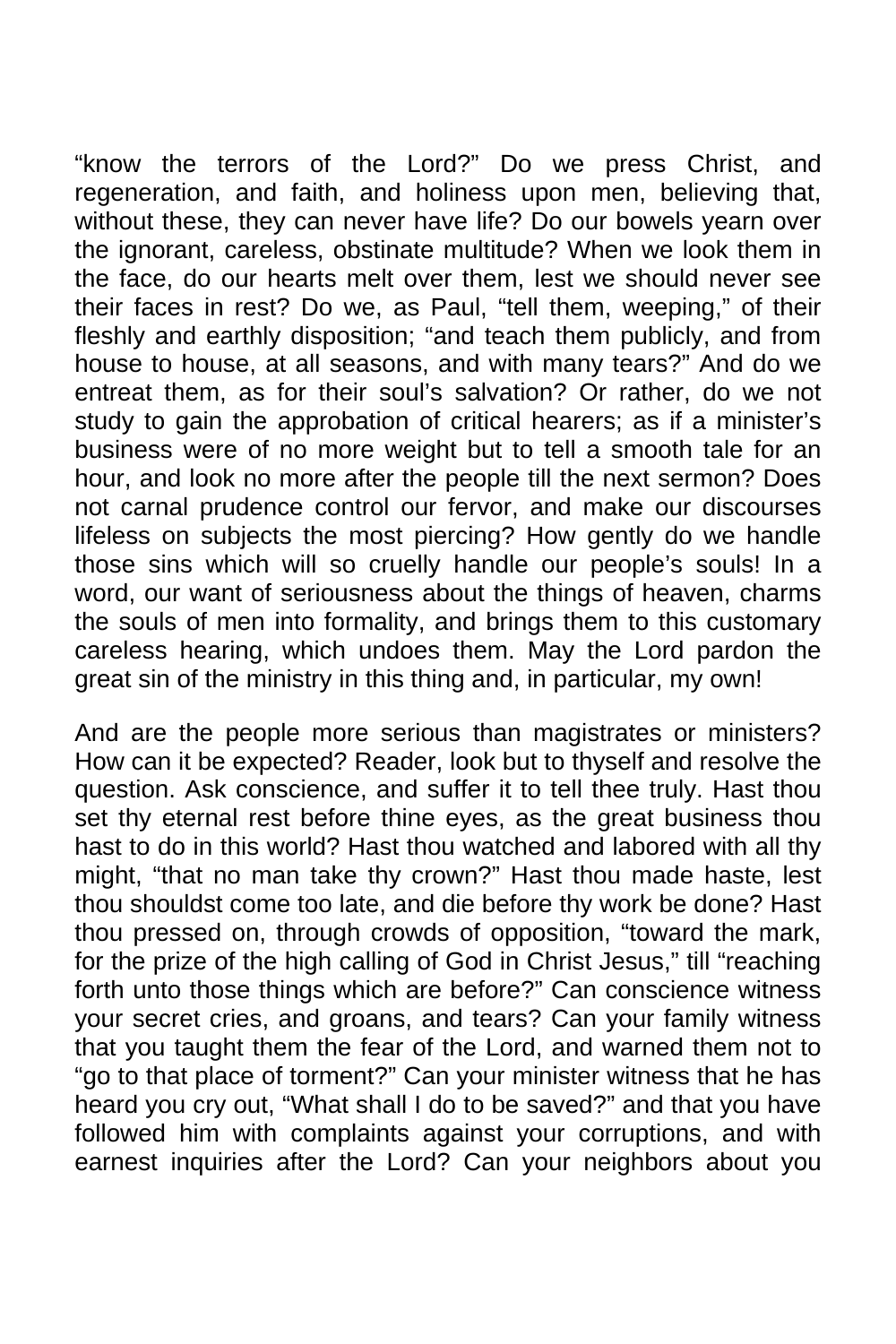witness that you reprove the ungodly, and take pains to save the souls of your brethren? Let all these witnesses judge this day between God and you, whether you are in earnest about eternal rest. You can tell by his work whether your servant has loitered, though you did not see him; so you may, by looking at your own work. Are your love to Christ, your faith, your zeal, and other graces, strong or weak? What are your joys? What is your assurance? Is all in order with you? Are you ready to die, if this should be the day? Do the souls among whom you have conversed bless you? Judge by this, and it will quickly appear whether you have been laborers or loiterers.

O blessed rest, how unworthily art thou neglected! O glorious kingdom, how art thou undervalued! Little know the careless sons of men what a state they so neglect. If they once knew it, they would surely be of another mind. I hope thou, reader, art sensible what a desperate thing it is to trifle about eternal rest, and how deeply thou hast been guilty of this thyself. And I hope, also, thou wilt not suffer this conviction to die. Should the physician tell thee, "If you will observe but one thing, I doubt not to cure your disease," wouldst thou not observe it? So I tell thee, if thou wilt observe but this one thing for thy soul, I make no doubt of thy salvation; shake off thy sloth, and put to all thy strength, and be a Christian indeed: I know not then what can hinder thy happiness. As far as thou art gone from God, seek him with all thy heart, and no doubt thou shalt find him. As unkind as thou hast been to Jesus Christ, seek him heartily, obey him unreservedly, and thy salvation is as sure as if thou hadst it already. But, full as Christ's satisfaction is, free as the promise is, large as the mercy of God is, if thou only talk of these when thou shouldst eagerly entertain them, thou wilt be never the better for them: and if thou loiter when thou shouldst labor, thou wilt lose the crown. Fall to work, then, speedily and seriously, and bless God that thou hast yet time to do it.

To show that I urge thee not without cause, I will here add a variety of animating considerations. Rouse up thy spirit, and, as Moses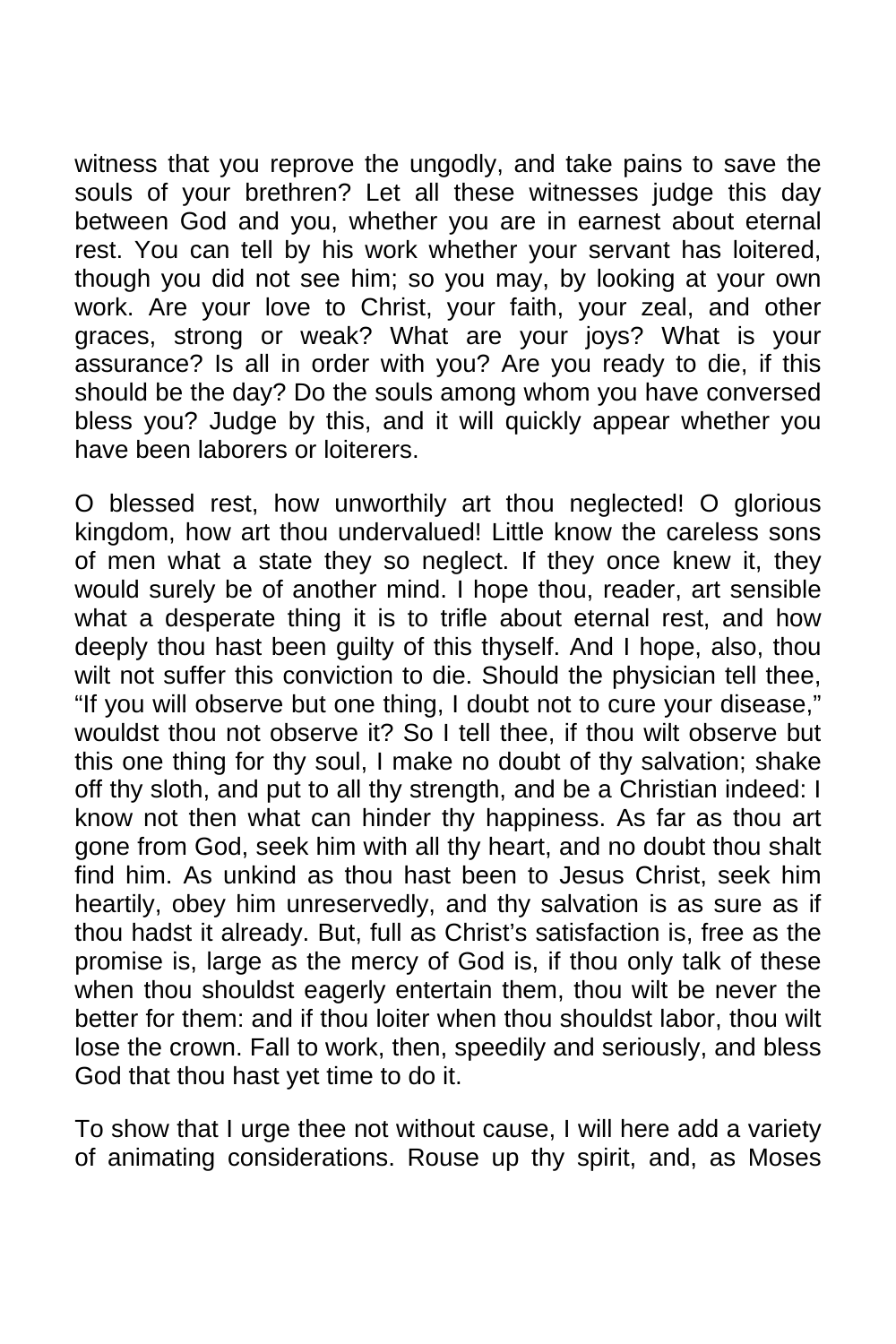said to Israel, "set thy heart unto all the words which I testify unto thee this day; for it is not a vain thing, because it is your life." May the Lord open thy heart, and fasten his counsel effectually upon thee!

1. Consider how reasonable it is that our diligence should be answerable to the ends we aim at, to the work we have to do, to the shortness and uncertainty of our time, and to the contrary diligence of our enemies.

The ends of a Christian's desire and endeavors are so great that no human understanding can comprehend them. What is so excellent, so important, or so necessary as the glorifying of God, the salvation of our own and other men's souls, by escaping the torments of hell, and possessing the glory of heaven? And can a man be too much affected with things of such moment? Can he desire them too earnestly, or love them too strongly, or labor for them too diligently? Do not we know, that if our prayers prevail not, and our labor succeeds not, we are undone for ever?

The work of a Christian here is very great and various. The soul must be renewed; corruptions must be mortified; customs, temptations, and worldly interests must be conquered; flesh must be subdued; life, friends, and credit must be slighted; conscience, on good grounds, be quieted and assurance of pardon and salvation attained. Though God must give us these without our merit, yet he will not give them without our earnest seeking and labor. Besides, there is much knowledge to be acquired, many ordinances to be used and duties to be performed; every age, year and day, every place we come to, every person we deal with, every change of our condition, still require the renewing of our labor; wives, children, servants, neighbors, friends, enemies, all of them call for duty from us. Judge, then, whether men that have so much business lying upon their hands, should not exert themselves; and whether it be their wisdom either to delay or loiter.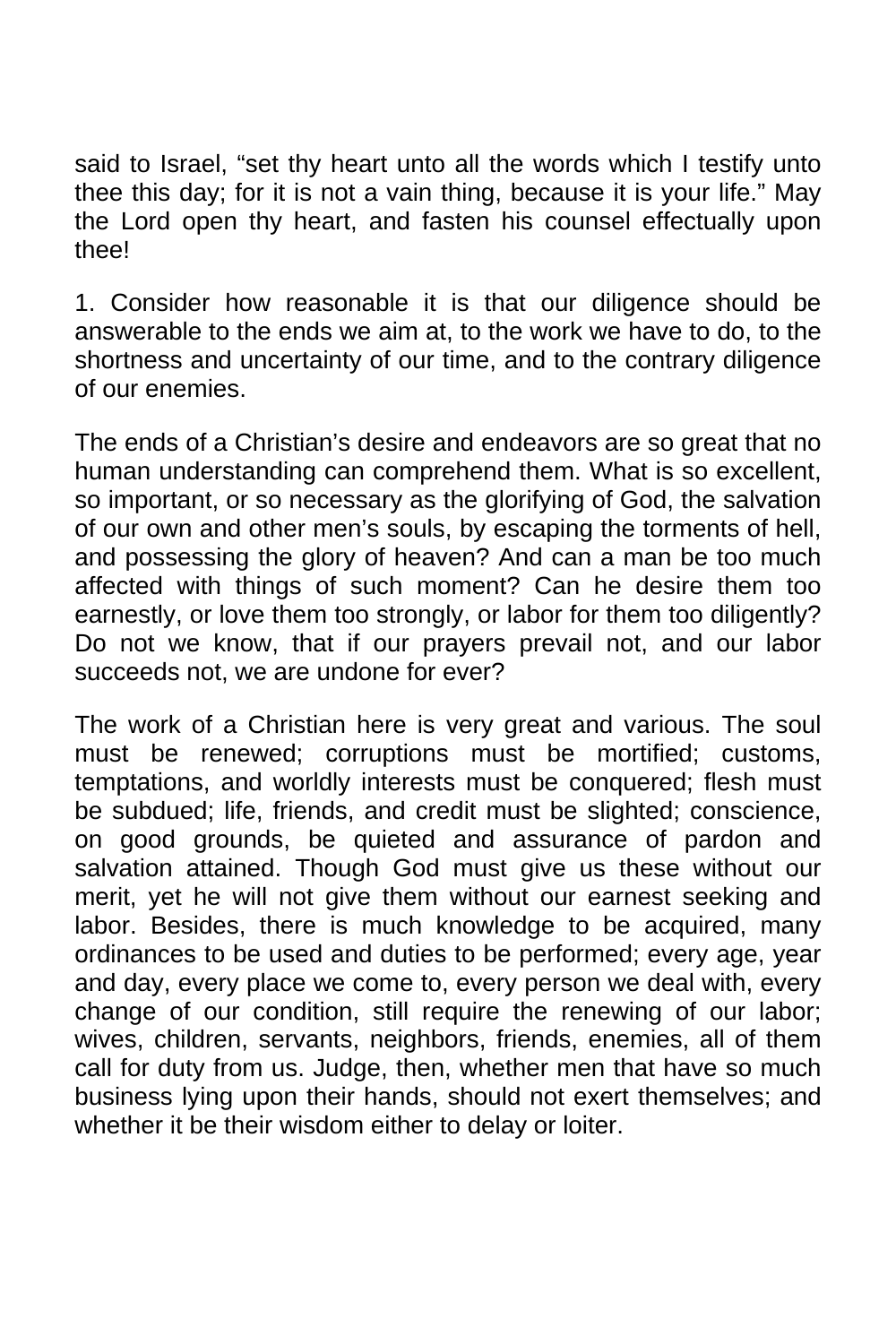Time passeth on. Yet a few days, and we shall be here no more. Many diseases are ready to assault us. We, that are now preaching, and hearing, and talking, and walking, must very shortly be carried and laid in the dust, and there left to the worms, in darkness and corruption we are almost there already; we know not whether we shall have another sermon, or Sabbath, or hour. How active should they be who know they have so short a space for so great a work! And we have enemies that are always plotting and laboring for our destruction. How diligent is Satan in all kinds of temptations! Therefore "be sober, be vigilant; because your adversary the devil, as a roaring lion, walketh about, seeking whom he may devour; whom resist steadfast in the faith." How diligent are all the "ministers of Satan! false teachers, scoffers, persecutors," and our inbred corruptions, the most busy and diligent of all! Will a feeble resistance serve our turn? Should not we be more active for our own preservation than our enemies are for our ruin?

2. It should excite us to diligence, when we consider our talents and our mercies, our relation to God, and the afflictions he lays upon us.

The talents which we have received are many and great. What people breathing on earth have had plainer instructions, or more forcible persuasions, or more constant admonitions, in season and out of season? sermons, till we have been weary of them, and Sabbaths, till we have profaned them; excellent books in such plenty that we knew not which to read? What people have had God so near them? or have seen so much of Christ crucified before their eyes? or have had heaven and hell so open unto them? What speed should such a people make for heaven! how should they fly that are thus winged! and how swiftly should they sail that have wind and tide to help them! A small measure of grace becomes not such a people, nor will an ordinary diligence in the work of God excuse them.

All our lives have been filled with mercies. God hath mercifully poured out upon us the riches of sea and land, of heaven and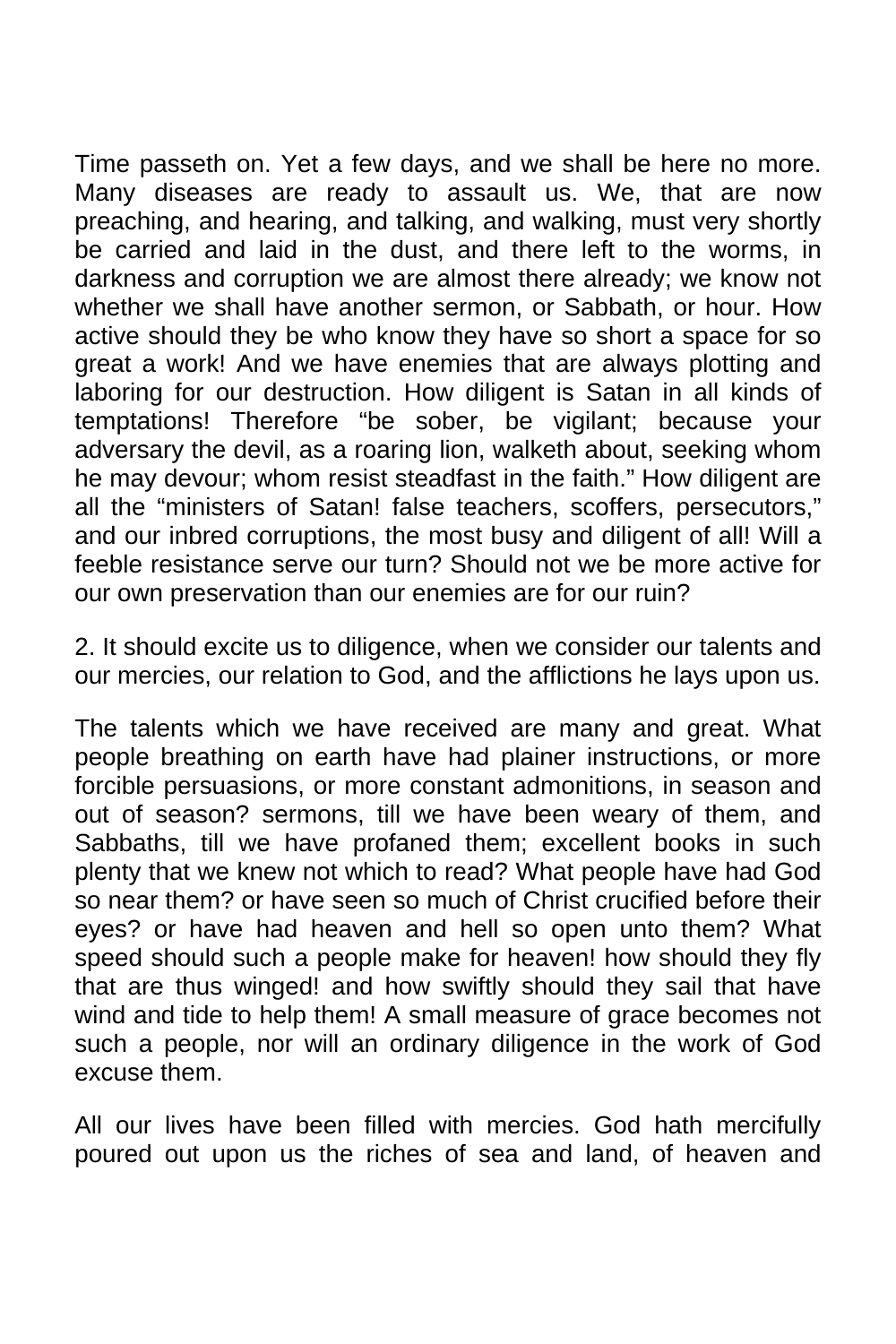earth. We are fed and clothed with mercy. We have mercies within and without. To number them, is to count the stars or the sands of the sea-shore. If there be any difference betwixt hell and earth, yea, or heaven and earth, then certainly we have received mercy. If the blood of the Son of God be mercy, then we are engaged to God by mercy. Shall God think nothing too much nor to good for us; and shall we think all too much that we do for him? When I compare my slow and unprofitable life with the frequent and wonderful mercies received, it shames me, it silences me, and leaves me inexcusable.

Besides our talents and mercies, our relations to God are most endearing. Are we his children, and do we not owe him our most tender affections and dutiful obedience? Are we "the spouse of Christ, and should we not obey and love him? "If he be a Father, where is his honor? and if he be a Master where is his fear? We call him Master, and Lord, and we say well;" but if our industry be not answerable to our relations, we condemn ourselves in saying we are his children or his servants. How will the hard labor and daily toil which servants undergo to please their masters, judge and condemn those who will not labor so hard for their great Master? Surely there is no master like him; nor can any servants expect such fruit of their labors as his servants. And if we wander out of God's way, or loiter in it, how is every creature ready to be his rod to bring us back or urge us on! Our sweetest mercies will become our sorrows. Rather than want a rod, the Lord will make us a scourge to ourselves; our diseased bodies shall make us groan; our perplexed minds shall make us restless; our conscience shall be as a scorpion in our bosom. And is it not easier to endure the labor than the spur? Had we rather be still afflicted, than be up and doing? And though they that do most, meet also with afflictions; yet surely, according to their peace of conscience and faithfulness to Christ, the bitterness of their cup is abated.

3. To quicken our diligence in our work, we should also consider what assistance we have, what principles we profess, and our certainty that we can never do too much.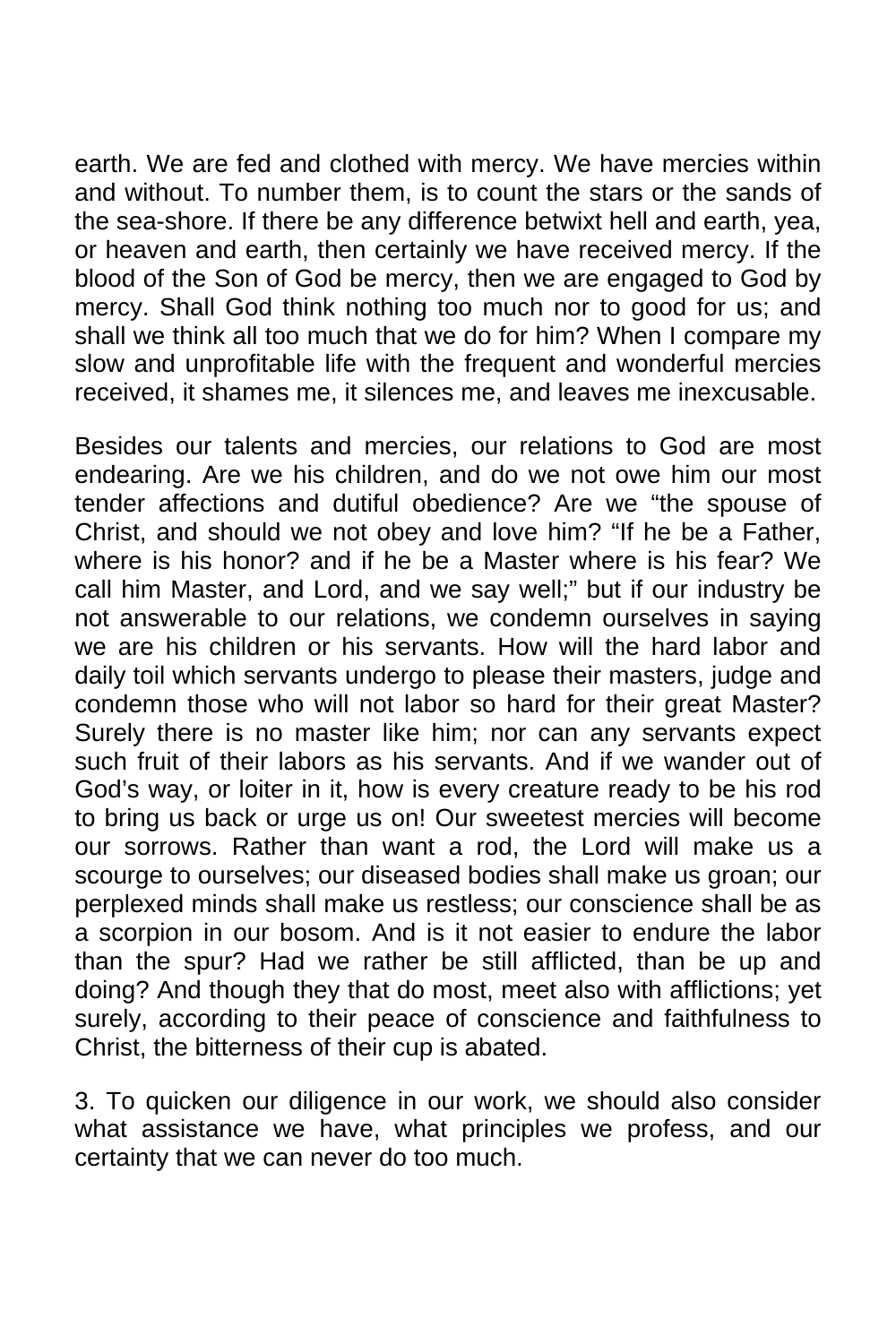For our assistance in the service of God, all the world are our servants. The sun, moon, and stars attend us with their light and influence. The earth, with all its furniture of plants and flowers, fruits, birds, and beasts; the sea, with its inhabitants; the air, the wind, the frost and snow, the heat and fire, the clouds and rain, all wait upon us while we do our work. Yea, "the angels are all our ministering spirits." Nay more, the patience of God doth wait upon us; the Lord Jesus Christ waiteth in the offers of his blood; the Holy Spirit waiteth, by striving with our backward hearts; besides the ministers of the Gospel, who study and wait, preach and wait, pray and wait upon careless sinners. And is it not an intolerable crime for us to trifle, while angels and men, yea, the Lord himself, stand by and look on, and, as it were, hold us the candle while we do nothing? I beseech you, Christians, whenever you are praying, or reproving transgressors, or upon any duty, remember what assistance you have for your work, and then judge how you ought to perform it.

The principles we profess are, that God is the chief good that all our happiness consists in his love, and therefore it should be valued and sought above all things; that he is our only Lord, and therefore chiefly to be served; that we must love him with all our heart, and soul, and strength; that our great business in the world is to glorify God and obtain salvation. Are these doctrines seen in our practice? or rather, do not our works deny what our words confess?

But, however our assistance and principles excite us to our work, we are sure we can never do too much. Could we "do all, we are unprofitable servants;" much more when we are sure to fail in all. No man can obey or serve God too much. Though all superstition, or service of our own devising, may be called a "being righteous over much;" yet, as long as we keep to the rule of the world, we can never be righteous too much. The world are mad with malice when they think that faithful diligence in the service of Christ is foolish singularity. The time is near, when they will easily confess that God could not be loved or served too much, and that no man can be too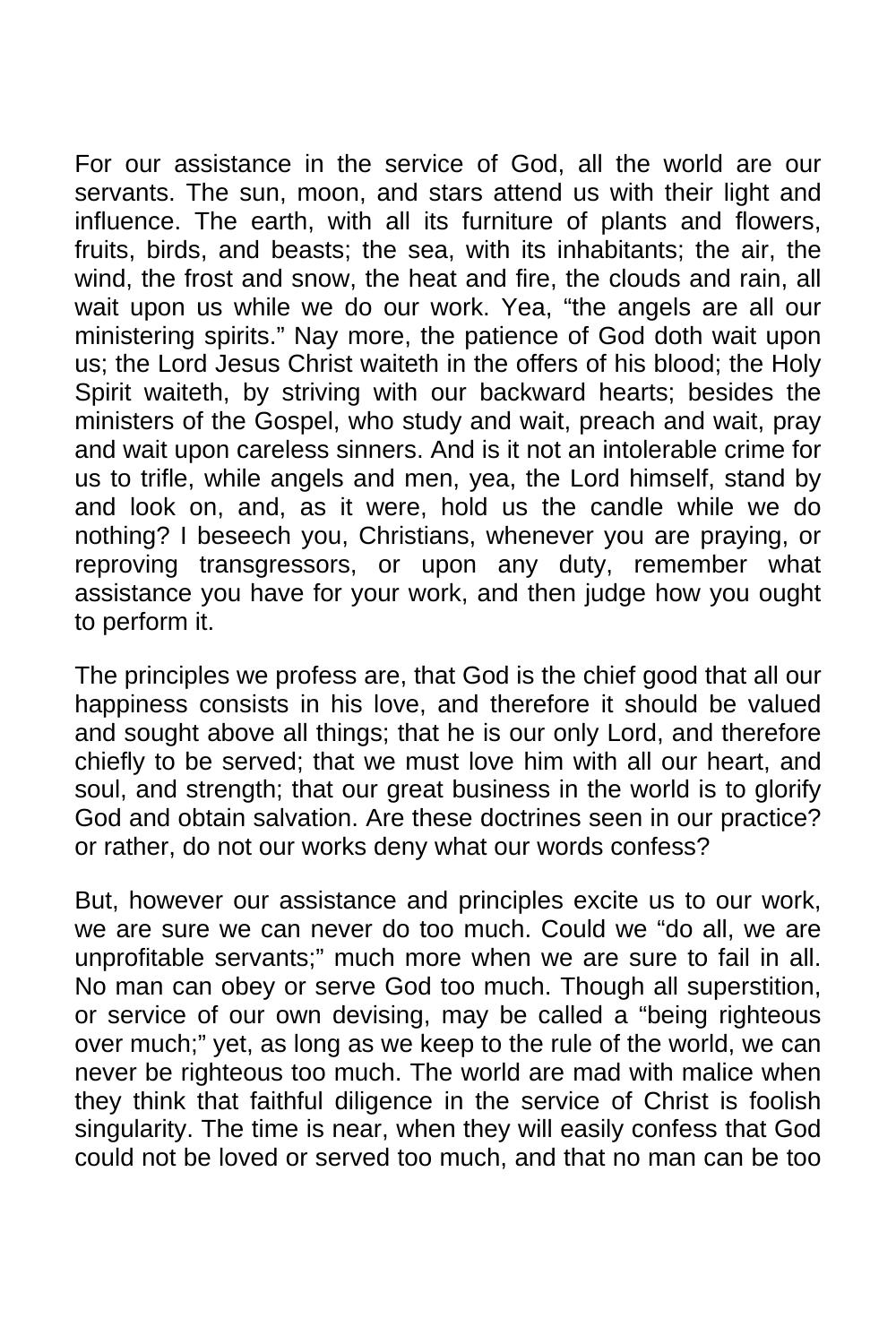earnest to save his soul. We may easily do too much for the world, but we cannot for God.

4. Let us further consider that it is the nature of every grace to promote diligence, that trifling in the way to heaven is lost labor, that much precious time is already misspent, and that in proportion to our labor will be our recompense.

See the nature and tendency of every grace. If you loved God, you would think nothing too much that you could possibly do to serve him and please him. Love is quick and impatient, active and observant. If you loved Christ, you would keep his commandments, nor accuse them of too much strictness. If you had faith, it would quicken and encourage you. If you had the hope of glory, it would, as the spring in the watch, set all the wheels of your souls a-going. If you had the fear of God, it would rouse you out of your slothfulness. If you had zeal, it would inflame, and "eat you up." In what degree soever thou art sanctified, in the same degree thou wilt be serious and laborious in the work of God.

They that trifle lose their labor. Many, who, like Agrippa, are but almost Christians, will find, in the end, they shall be but almost saved. If two be running in a race, he that runs slowest loses both prize and labor. A man that is lifting at a weight, if he put not sufficient strength to it, had as good put none at all. How many duties have Christians lost for want of doing them thoroughly! "Many will seek to enter in, and shall not be able," who, if they had striven, might have been able. Therefore, put to a little more diligence and strength, that all you have done already be not in vain.

Besides, is not much precious time already lost? With some of us, childhood and youth are gone; with some, their middle age also; and the time before us is very uncertain. What time have we slept, talked, and played away, or spent in worldly thoughts and cares! How little of our work is done! The time we have lost cannot be recalled; should we not, then, redeem and improve the little which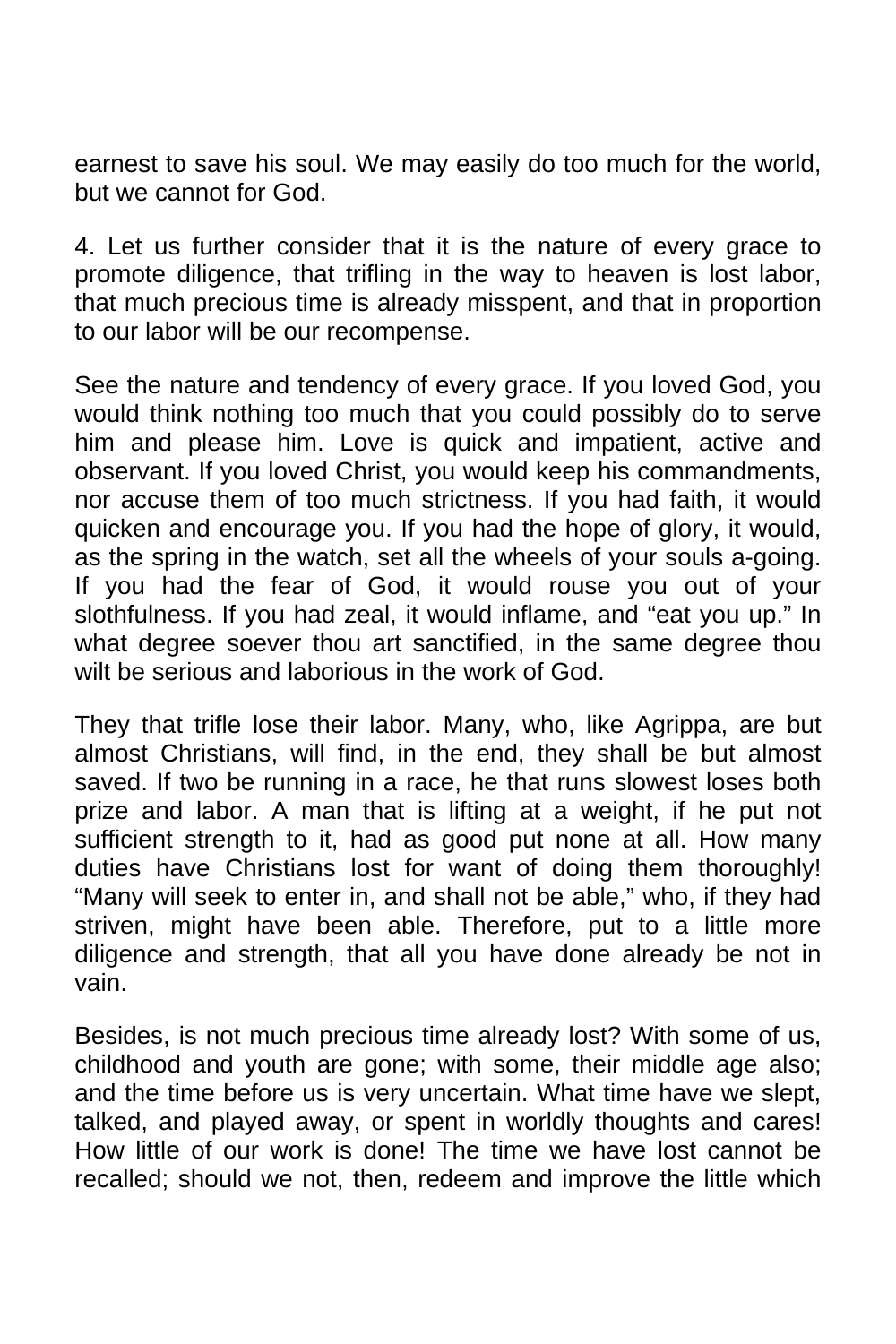remains? If a traveler sleep or trifle most of the day, he must travel so much faster in the evening, or fall short of his journey's end.

Doubt not but the recompense will be according to your labor. The seed which is buried and dead will bring forth a plentiful harvest. Whatever you do or suffer, everlasting rest will pay for all. There is no relenting of labors or sufferings in heaven. There no one says, "Would I had spared my pains, and prayed less, or been less strict, and done as the rest of my neighbors!" On the contrary, it will be their joy to look back upon their labors and tribulations, and to consider how the mighty power of God brought them through all. We may all say, as Paul, "I reckon that the sufferings" and labors "of this present time are not worthy to be compared with the glory which shall be revealed in us." We labor but for a moment; we shall rest for ever. Who would not put forth all his strength for one hour, when, for that hour's work, he may be a prince while he lives? "God is not unrighteous to forget our work and labor of love." Will not "all our tears be wiped away," and all the sorrow of our duties be then forgotten?

5. Nor does it less deserve to be considered, that striving is the divinely appointed way of salvation; that all men either do, or will approve it; that the best Christians, at death, lament their negligence; and that heaven itself is often lost for want of striving, but is never had on easier terms.

The sovereign wisdom of God has made striving necessary to salvation. Who knows the way to heaven better than the God of heaven? When men tell us we are too strict, whom do they accuse, God or us? If it were a fault, it would lie in him that commands, and not in us who obey. These are the men that, ask us whether we are wiser than all the world beside and yet they will pretend to be wiser than God. How can they reconcile their language with the laws of God? "The kingdom of heaven suffereth violence, and the violent take it by force. Strive to enter in at the strait gate; for many will seek to enter in, and shall not be able. Whatsoever thy hand findeth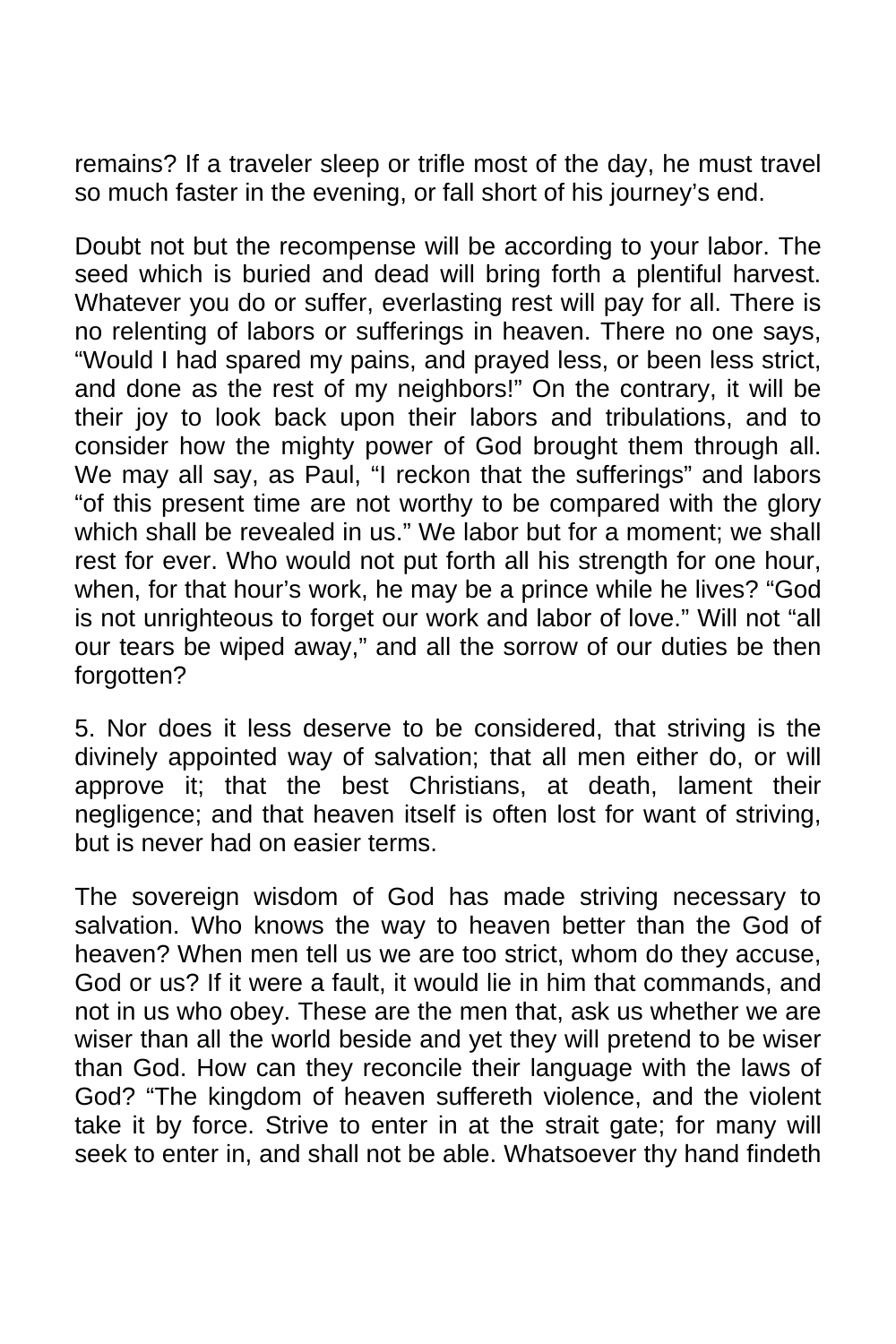to do, do it with thy might; for there is no work, nor device, nor knowledge, nor wisdom, in the grave, whither thou goest. Work out your own salvation with fear and trembling. Give diligence to make your calling and election sure. If the righteous scarcely be saved, where shall the ungodly and the sinner appear?" Let them bring all the seeming reasons they can against the holy violence of the saints; this sufficeth me to confute them all, that God is of another mind, and he hath commanded me to do much more than I do; and though I could see no other reason for it, his will is reason enough. Who should make laws for us, but he that made us? and who should point out the way to heaven, but he that must bring us thither? and who should fix the terms of salvation, but he that bestows the gift of salvation? So that, let the world, the flesh, or the devil speak against a holy, laborious life, this is my answer God hath commanded it. Nay, there never was, nor ever will be, a man but will approve such a life, and will one day justify the diligence of the saints. And who would not go that way which every man shall finally applaud? True, it is now "a way every where spoken against." But let me tell you, most that speak against it, in their judgments approve of it; and those that are now against it, will shortly be of another mind. If they come to heaven, their mind must be changed before they come there. If they go to hell, their judgment will then be altered whether they will or not. Remember this, you that love the opinion and way of the multitude. Why, then, will you not be of the opinion that all will be of? Why will you be of a judgment which you are sure, all of you, shortly to change? O that you were but as wise in this as those in hell!

Even the best of Christians, when they come to die, exceedingly lament their negligence. They then wish, "O that I had been a thousand times more holy, more heavenly, more laborious for my soul! The world accuses me for doing too much, but my own conscience accuses me for doing too little. It is far easier bearing the scoffs of the world than the lashes of conscience. I had rather be reproached by the devil for seeking salvation, than reproved of God for neglecting it." How do their failings thus wound and disquiet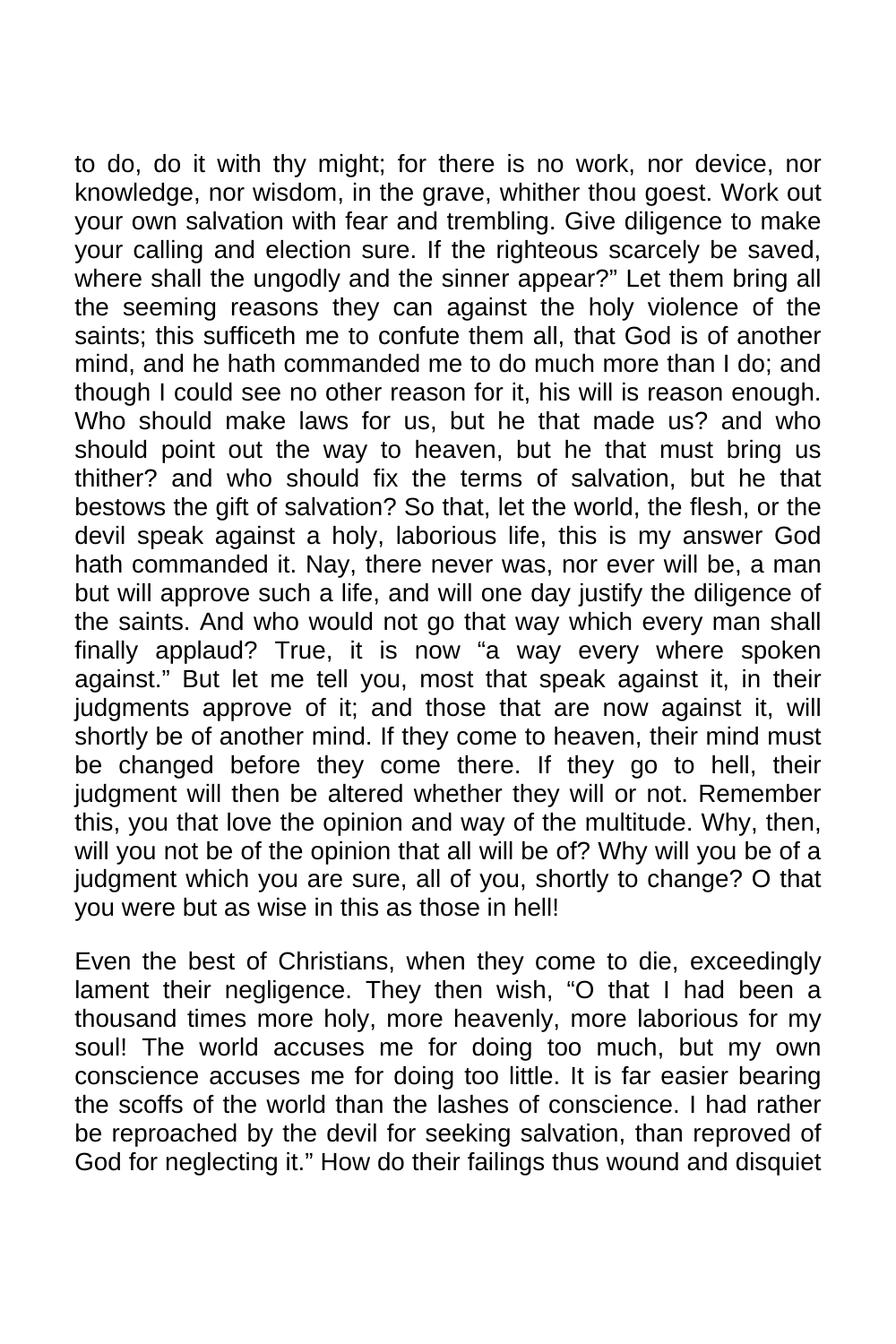those who have been the wonder of the world for their heavenly conversation!

It is for want of diligence that heaven itself is lost. When they that have "heard the word, and anon with joy received it, and have done many things, and heard " the ministers of Christ gladly, shall yet perish, should not this rouse us out of our security? How far hath many a man followed Christ, and yet forsaken him when all worldly interests and hopes were to be renounced! God hath resolve that heaven shall not be had on easier terms. Rest must always follow labor. "Without holiness no man shall see the Lord." Seriousness is the very thing wherein consists our sincerity. If thou art not serious, thou art not a Christian. It is not only a high degree in Christianity, but the very life and essence of it. As fencers upon a stage differ from soldiers fighting for their lives, so hypocrites differ from serious Christians. If men could be saved without this serious diligence, they would never regard it; all the excellencies of God's ways would never entice them. But when God hath resolved, that, without serious diligence here, we shall not rest hereafter, is it not wisdom to exert ourselves to the uttermost?

6. But to persuade thee, if possible, reader, to be serious in thy endeavors for heaven, let me add more considerations: as, for instance, consider -

God is in earnest with you; and why should you not be so with him? In his commands, his threatenings, his promises, he means as he speaks. In his judgments he is serious. Was he not so when he drowned the world, when he consumed Sodom and Gomorrah, and when he scattered the Jews? Is it time, then, to trifle with God? Jesus Christ was serious in purchasing our redemption. In teaching, he neglected his meat and drink: in prayer, he continued all night: in doing good, his friends thought him beside himself: in suffering, he fasted forty days, was tempted, betrayed, spit upon, buffeted, crowned with thorns, sweat drops of blood, was crucified,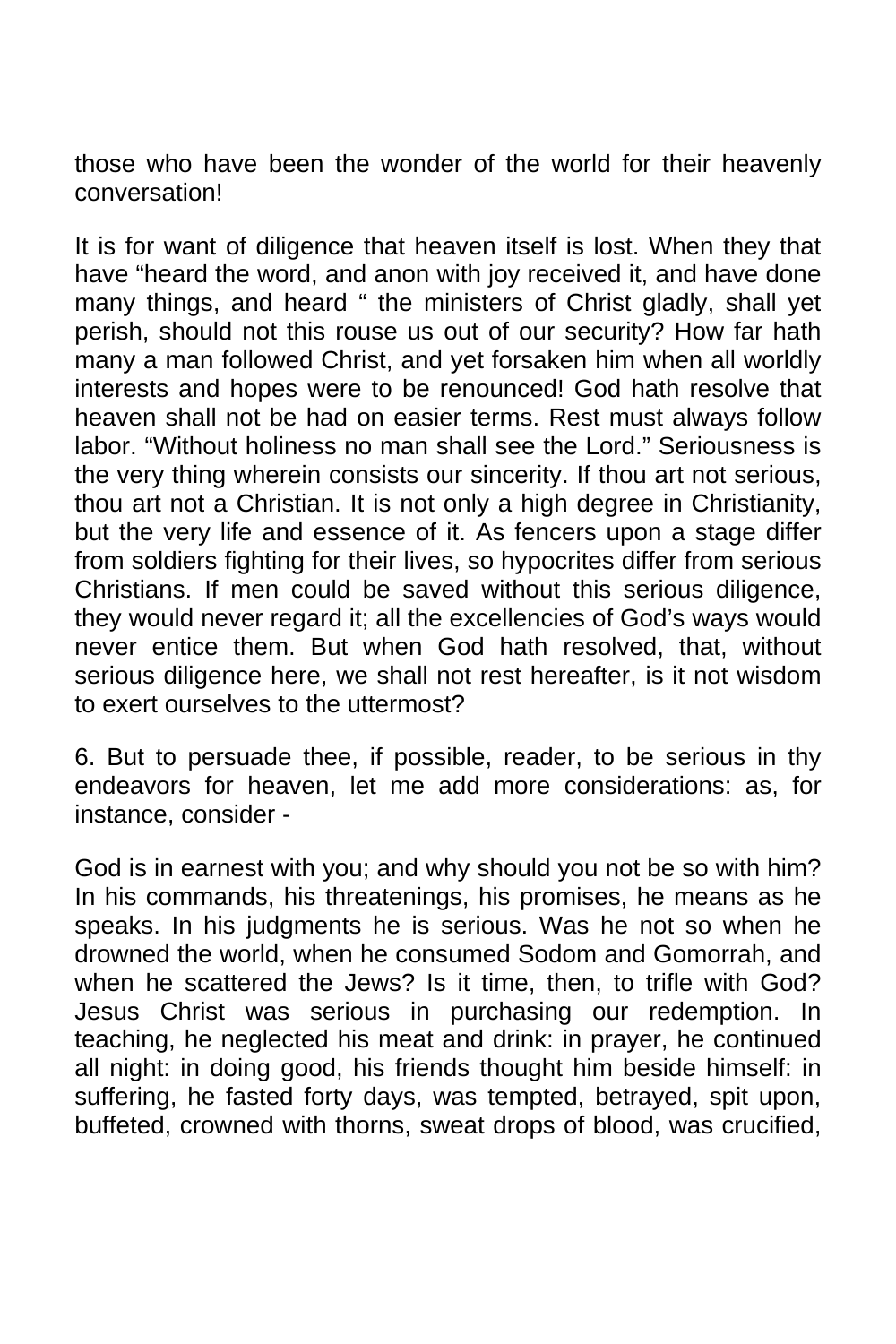pierced, died. There was no jesting in all this. And should we not be serious in seeking our own salvation?

The Holy Spirit is serious in soliciting us to be happy. His motions are frequent, pressing, and importunate. "He striveth with us." He is grieved when we resist him; and should we not be serious then, in obeying and yielding to his motions? God is serious in hearing our prayers' and bestowing his mercies. He is afflicted with us. He "regardeth every groan and sigh, and puts every tear into his bottle." The next time thou art in trouble thou wilt beg for a serious regard of thy prayers. And shall we expect real mercies when we are slight and superficial in the work of God?

The ministers of Christ are serious in exhorting and instructing you. They beg of God, and of you; and long more for the salvation of your souls than for any worldly good. If they kill themselves by their labor, or suffer martyrdom for preaching the Gospel, they think their lives are well bestowed, so that they prevail for the saving of your souls. And shall other men be so careful and self-denying for your salvation, and you be so careless and negligent of your own?

How diligent and serious are all the creatures in serving you! What haste makes the sun to compass the world! The fountains are always flowing for thy use; the rivers still running; spring and harvest keep their times. How hard does thy ox labor for thee from day to day! How speedily does thy horse travel with thee! And shalt thou only be negligent? Shall all these be so serious in serving thee, and thou so careless in thy service to God?

The servants of the world and the devil are serious and diligent. They work as if they could never do enough: they make haste, as if afraid of coming to hell too late: they bear down ministers, sermons, and all before them. And shall they be more diligent for damnation than thou for salvation? Hast thou not a better Master, sweeter employment, greater encouragements, and a better reward? Time was when thou wast serious thyself in serving Satan and the flesh, if it be not so yet. How eagerly didst thou follow thy sports, thy evil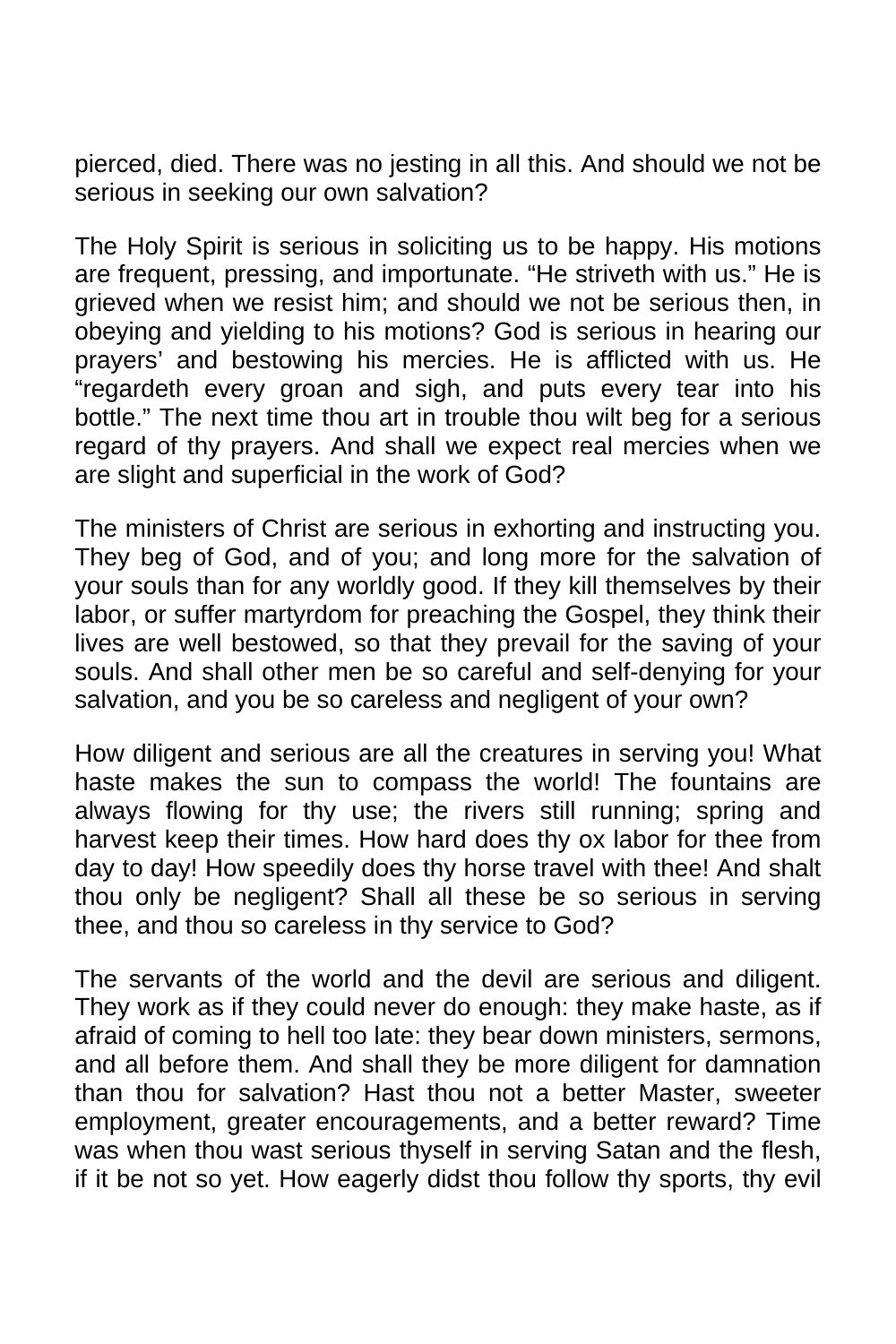company, and sinful delights! And wilt thou not now be as earnest and violent for God? You are to this day in earnest about the things of this life. If you are sick or in pain, what serious complaints do you utter! If you are poor, how hard do you labor for a livelihood! And is not the business of your salvation of far greater moment?

There is no jesting in heaven or hell. The saints have a real happiness, and the damned a real misery. There are no remiss or sleepy praises in heaven, nor such lamentations in hell. All there are in earnest. When thou, reader, shalt come to death and judgment, O what deep, heart-piercing thoughts wilt thou have of eternity! Methinks I foresee thee already astonished to think how thou couldst possibly make so light of these things. Methinks I even hear thee crying out of thy stupidity and madness.

And now, reader, having laid down these undeniable arguments, I do, in the name of God, demand thy resolution: wilt thou yield obedience or not? I am confident thy conscience is convinced of thy duty. Darest thou now go on in thy common, careless course, against the plain evidence of reason and commands of God, and against the light of thy own conscience? Darest thou live as loosely, sin as boldly, and pray as seldom as before? Darest thou profane the Sabbath, slight the service of God, and think of thine everlasting state as carelessly as before? Or dost thou not rather resolve to "gird up the loins of thy mind," and set thyself wholly to the work of thy salvation, and break through the oppositions, and slight the scoffs and persecutions of the world, and "lay aside every weight, and the sin which doth so easily beset thee, and run with patience the race that is before thee?" I hope these are thy full resolutions. Yet, because I know the obstinacy of the heart of man, and because I am solicitous that thy soul should live, I once more entreat thy attention to the following questions and I command thee from God, that thou stifle not thy conscience, nor resist conviction but answer them faithfully, and obey accordingly.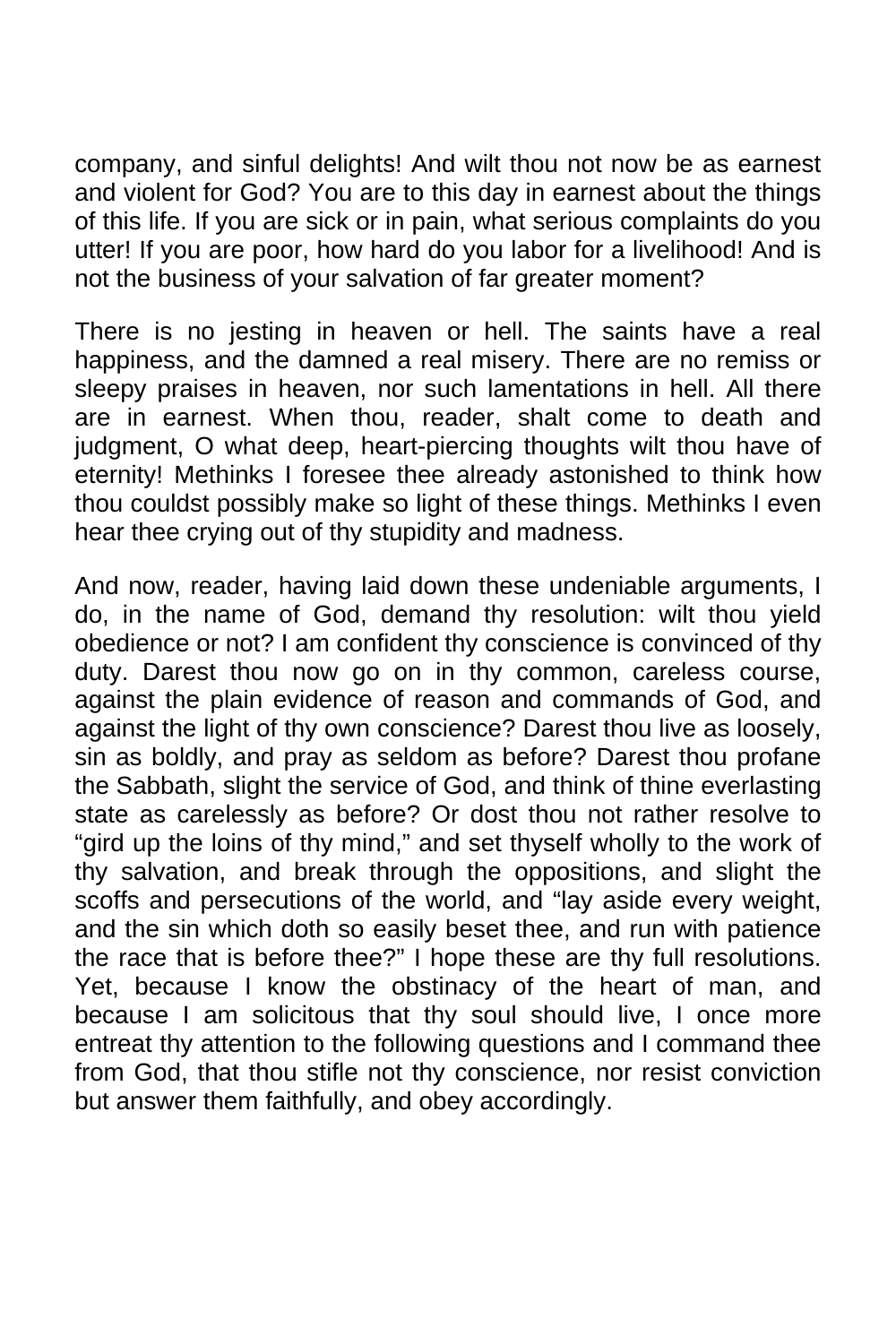If; by being diligent in godliness, you could grow rich, get honor, or preferment in the world, be recovered from sickness, or live for ever in prosperity on earth, what lives would you lead, and what pains would you take in the service of God? And is not the saints' rest a more excellent happiness than all this? If it were felony to break the Sabbath, neglect secret or family worship, or be loose in your lives, what manner of persons would you then be? And is not eternal death more terrible than temporal? If God usually punished with some present judgment every act of sin, as he did the lie of Ananias and Sapphira, what kind of lives would you lead? And is not eternal wrath far more terrible? If one of your acquaintance should come from the dead and tell you that he suffered the torments of hell for those sins you are guilty of, what manner of persons would you be afterwards? How much more should the warnings of God affright you? If you knew that this were the last day you had to live in the world, how would you spend it? And you know not but it may be your last, and are sure your last is near. If you had seen the general dissolution of the world, and all the pomp and glory of it consumed to ashes, what would such a sight persuade you to do? Such a sight you shall certainly see. If you had seen the judgment-seat, and the books opened, and the wicked stand trembling on the left hand of the Judge, and the godly rejoicing on the right hand, and their different sentences pronounced, what persons would you have been after such a sight! This sight you shall one day surely see. If you had seen hell open, and all the damned there in their endless torments; also heaven opened, as Stephen did, and all the saints there triumphing in glory; what a life would you lead after such sights! These you will see before it be long. If you had lain in hell but one year, or one day, or hour, and there felt the torments you now hear of; how seriously would you then speak of hell, and pray against it! And will you not take God's word for the truth of this, except you feel it? Or, if you had possessed the glory of heaven but one year, what pains would you take rather than be deprived of such incomparable glory!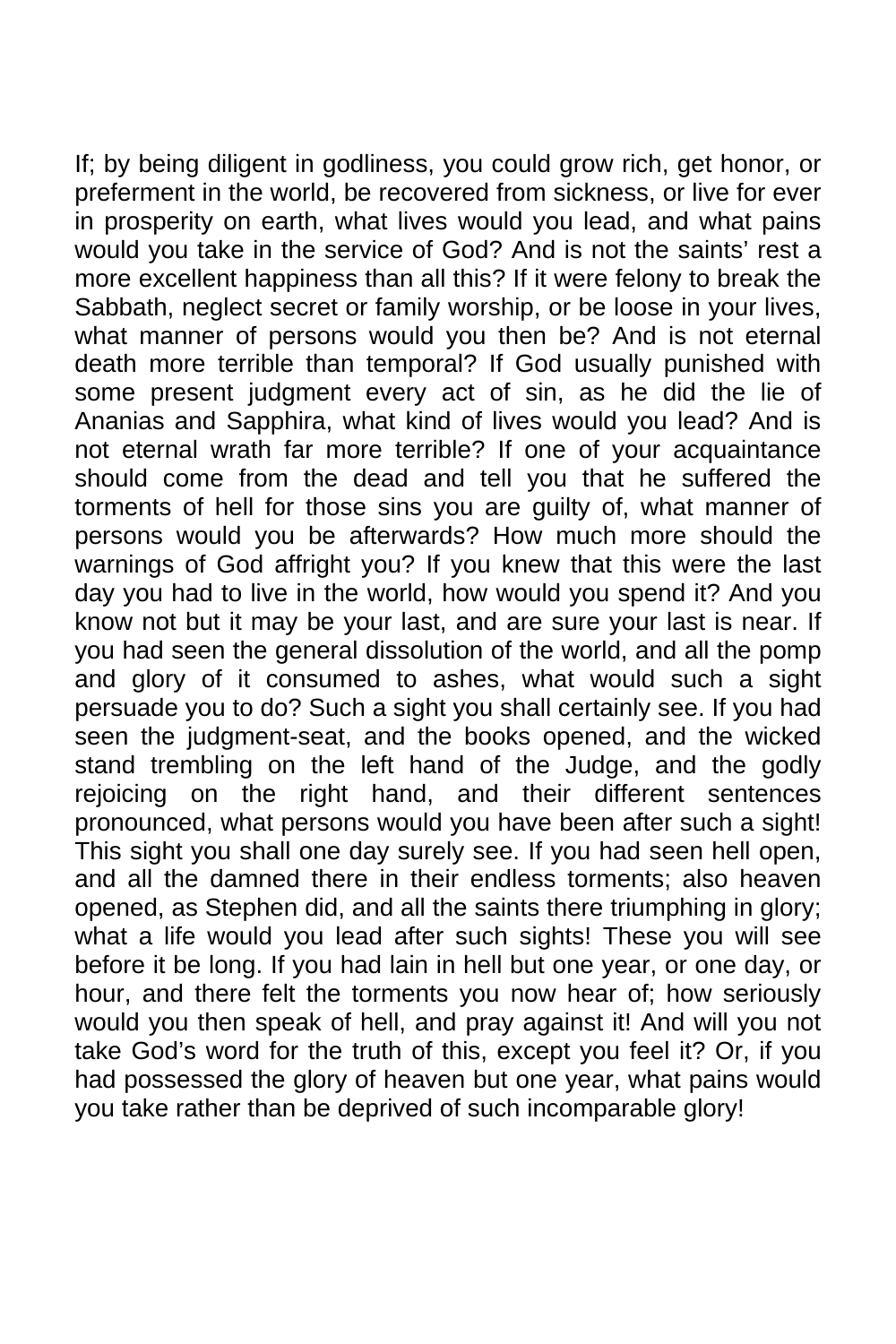Thus I have said enough, if not to stir up the sinner to a serious working out his salvation, yet at least to silence him, and leave him inexcusable at the judgment of God. Only as we do by our friends when they are dead, and our words and actions can do them no good, yet to testify our affection for them we weep and mourn, so will I also do for these unhappy souls. It makes my heart tremble to think how they will stand before the Lord, confounded and speechless! When he shall say, "Was the world, or Satan, a better friend to you than I? or had they done for you more than I had done? Try now whether they will save you, or recompense you for the loss of heaven, or be as good to you as I would have been " what will the wretched sinner answer to any of this? But though man will not hear, we may hope in speaking to God:

"O thou that didst weep and groan in spirit over a dead Lazarus, pity these dead and senseless souls, till they are able to weep and groan in pity to themselves! As thou hast bid thy servants speak, so speak now thyself. They will hear thy voice speaking to their hearts, who will not hear mine speaking to their ears. Lord, thou hast long knocked at these hearts in vain; now break the doors ad enter in."

To show the godly why they, above all men, should be laborious for heaven, I desire to ask them, What manner of persons should those be whom God hath chosen to be vessels of mercy? who have felt the smart of their negligence in their new birth, in their troubles of conscience, in their doubts and fears, and in other sharp afflictions? who have often confessed their sins of negligence to God in prayer? who have bound themselves to God by so many covenants? What manner of persons should they be who are near to God, as the children of his family; who have tasted such sweetness in diligent obedience; who are many of them so uncertain what shall everlastingly become of their souls? What manner of persons should they be in holiness, whose sanctification is so imperfect; whose lives and duties are so important to the saving or destroying a multitude of souls; and on whom the glory of the great God so much depends? Since these things are so, I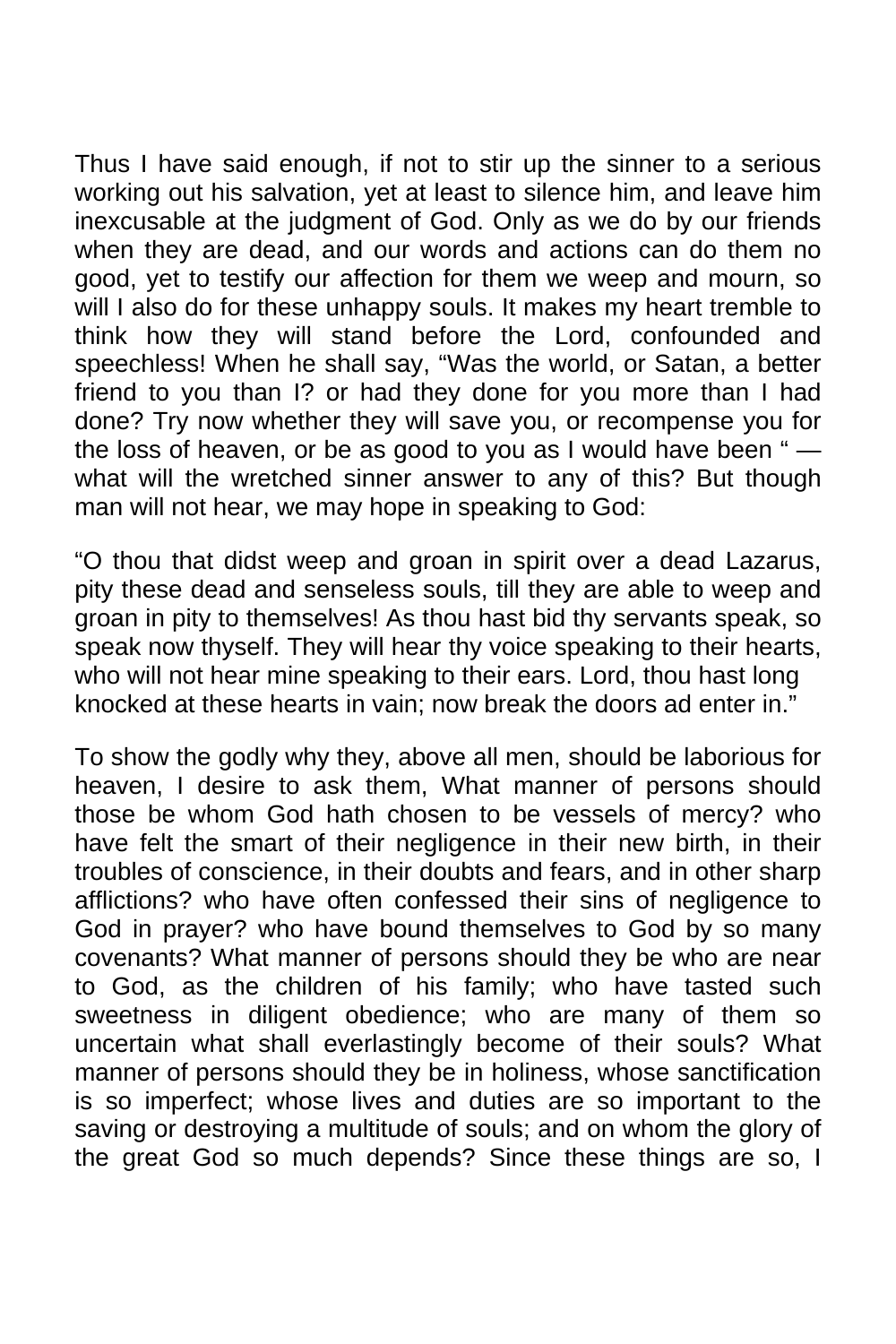charge thee, Christian, in thy Master's name, to consider and resolve the question, "What manner of persons ought we to be in all holy conversation and godliness?" And let thy life answer the question as well as thy tongue.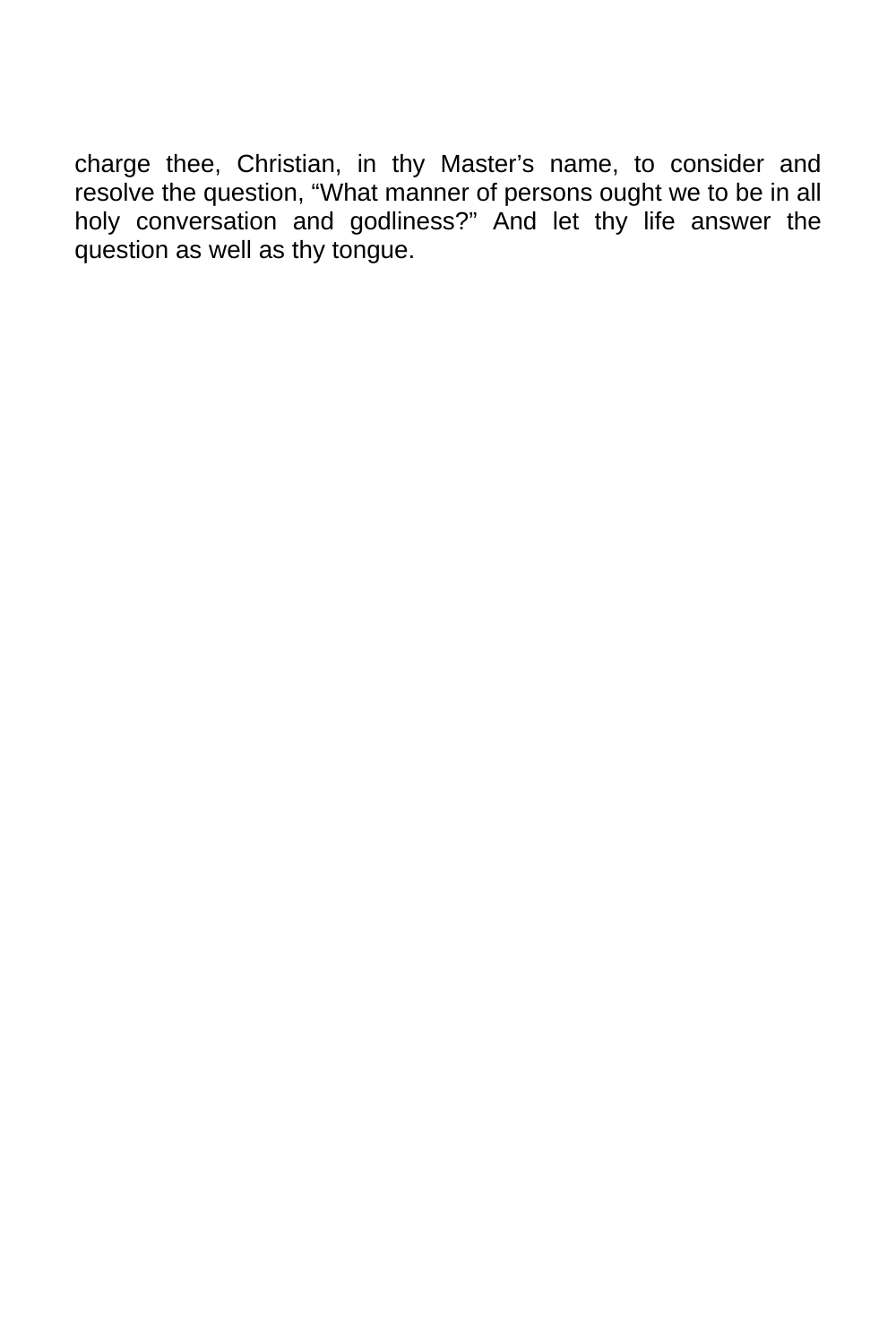## **CHAPTER 8**

## HOW TO DISCERN OUR TITLE TO THE SAINTS' REST SELF-EXAMINATION URGED,

1. From the possibility of arriving at a certainty;

2. From the hindrances which will be thrown in our way by Satan, sinners, our own hearts, and many other causes;

3. From considering how easy, common and dangerous it is to be mistaken; that trying will not be so painful as the neglect; that God will soon try us, and that to try ourselves will be profitable.

4. Directions how to try ourselves.

5. Marks for trial, particularly, Do we make God our chief good?

Do we heartily accept of Christ for our Lord and Savior? IS there such a glorious rest so near at hand and shall none enjoy it but the people of God? What mean most of the world, then, to live so contentedly without assurance of their interest in this rest, and neglect the trying of their title to it? When the Lord has so fully opened the blessedness of that kingdom which none but obedient believers shall possess; and so fully expressed those torments which the rest of the world must eternally suffer; methinks they that believe this to be certainly true, should never be at any quiet in themselves, till they are fully assured of their being heirs of the kingdom. Lord, what a strange madness is this, that men, who know they must presently enter upon unchangeable joy or pain, should yet live as uncertain what shall be their doom as if they had never heard of any such state; yea, and live as quietly and merrily in this uncertainty as if all were made sure, and there were no danger! Are these men alive, or dead? Are they awake, or asleep? What do they think on? Where are their hearts? If they have but a weighty suit at law, how careful are they to know whether it will go for or against them! If they were to be tried for their lives at an earthly bar, how careful would they be to know whether they should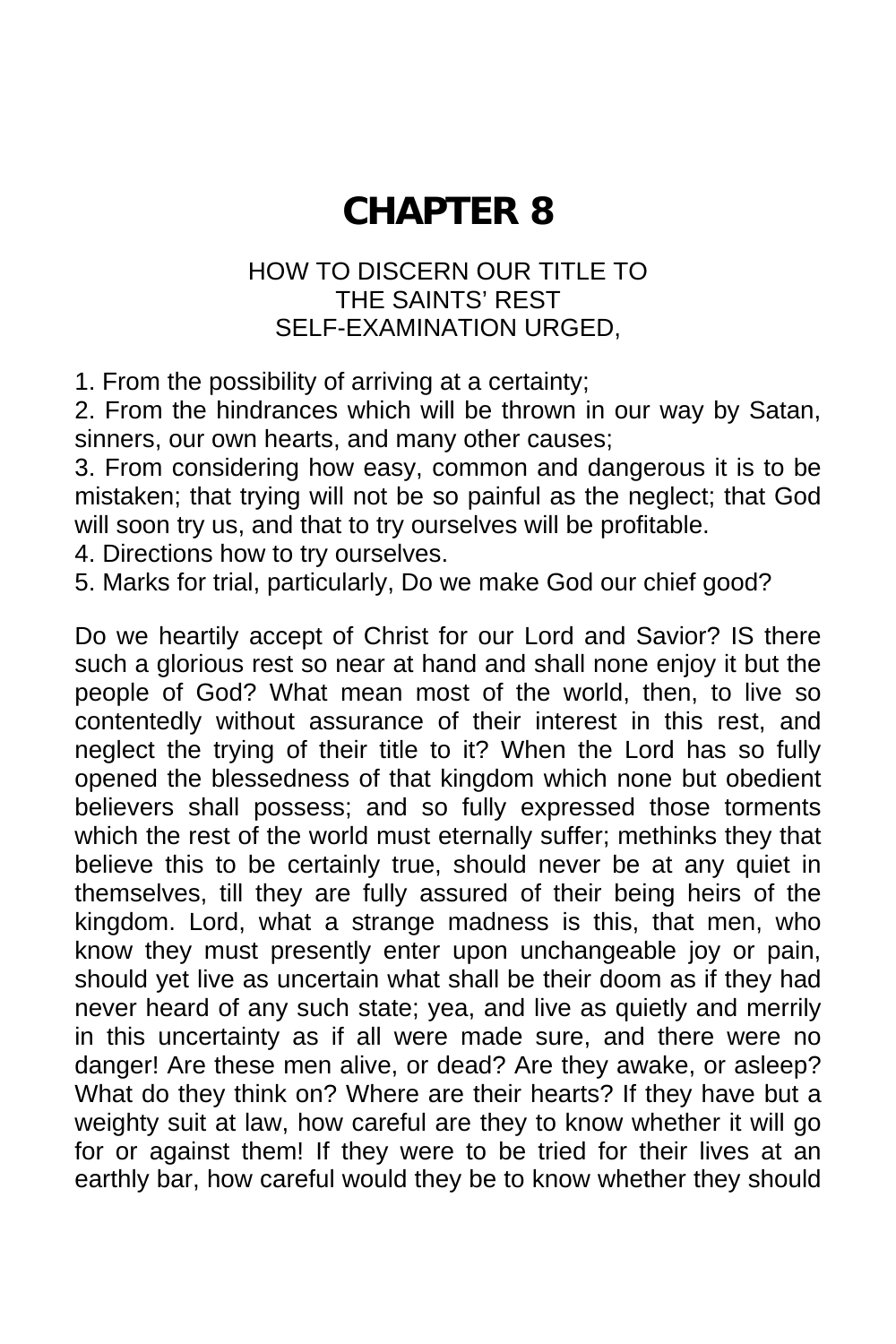he saved or condemned, especially if their care might surely save them! If they be dangerously sick they will inquire of the physician, "What think you, sir; shall I escape, or not?" But in the business of their salvation they are content to be uncertain.

If you ask of most men "a reason of the hope that is in them," they will say, "Because God is merciful, and Christ died for sinners," and the like general reasons, which any man in the world may give as well as they, but put them to prove their interest in Christ and in the saving mercy of God, and they can say nothing to the purpose. If God or man should say to one of them, "Friend, what is the state of thy soul? Is it regenerate, sanctified and pardoned, or not?" He would say, as Cain of Abel, "I know not; am I my soul's keeper? I hope well; I trust God with my soul; I shall speed as well as other men do; I thank God I never made any doubt of my salvation." Thou hast cause to doubt, because thou didst never doubt; and yet more, because thou hast been so careless in thy confidence. What do thy expressions discover but a willful neglect of thy own salvation? as a ship-master that should let his vessel alone, and say, "I will venture it among the rocks, and waves, and winds; I will trust God with it; it will speed as well as other vessels." What horrible abuse of God is this, to pretend to trust God, to cloak their own willful negligence! If thou didst really trust God, thou wouldst also be ruled by him, and trust him in his own appointed way. He requires thee to give "diligence to make thy calling and election sure," and so trust him. He hath marked out a way in scripture by which thou art charged to search and try thyself, and mayest arrive at certainty. Were he not a foolish traveler that would hold on his way when he does not know whether he be right or wrong; and say, "I hope I am right; I will go on, and trust in God?" Art thou not guilty of this folly in thy travel to eternity? not considering that a little serious inquiry whether thy way be right, might save thee a great deal of labor, which thou bestowest in vain, and must undo again, or else thou wilt miss of salvation and undo thyself.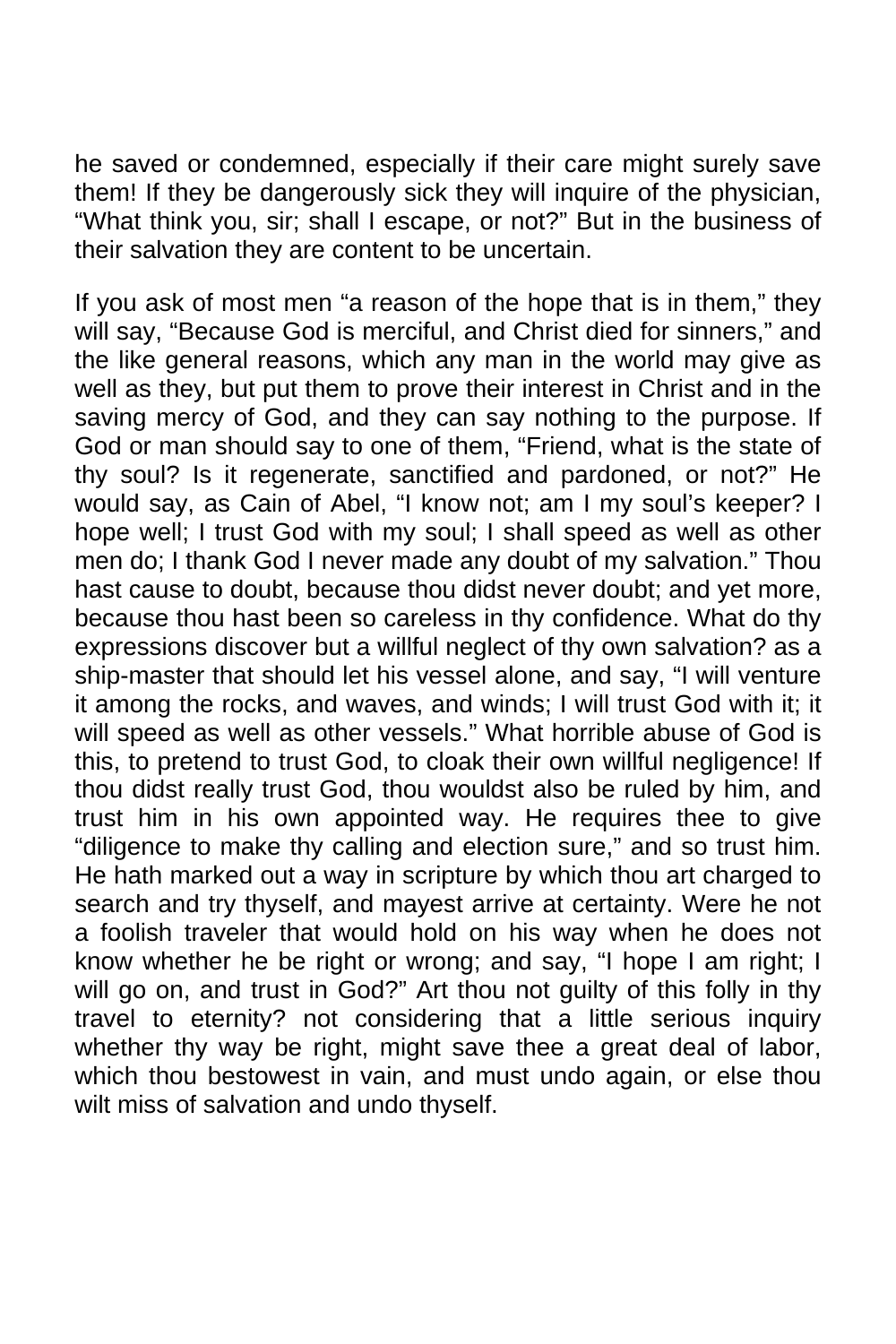How canst thou think or speak of the great God without terror, as long as thou art uncertain whether he be thy father or thy enemy, and knowest not but all his perfections may be employed against thee? or of Jesus Christ, when thou knowest not whether his blood hath purged thy soul; whether he will condemn or acquit thee in judgment; or whether he be the foundation of thy happiness, or stone of stumbling to break thee and grind thee to powder? How canst thou open the Bible and read a chapter, but it should terrify thee? Methinks every leaf should be to thee as Belshazzar's writing on the wall, except only that which draws thee to try and reform. If thou readest the promises, thou knowest not whether they shall be fulfilled to thee. If thou readest the threatenings, for any thing thou knowest, thou readest thy own sentence. No wonder thou art an enemy to plain preaching, and sayest of the minister, as Ahab of the prophet, "I hate him, for he doth not prophesy good concerning me, but evil." How canst thou without terror join in prayer? When thou receivest the Lord's supper, thou knowest not whether it be thy bane or bliss. What comfort canst thou find in thy friends, and honors, and houses, and lands, till thou knowest thou hast the love of God with them, and shalt have rest with him when thou leavest them? Offer a prisoner, before he knows his sentence, either music, or clothes, or preferment; what are they to him, till he knows he shall escape with his life? for if he knows he must die the next day, it will be small comfort to die rich or honorable. Methinks it should be so with thee till thou knowest thy eternal state. When thou liest down to take thy rest, methinks the uncertainty of thy salvation should keep thee waking, or amaze thee in thy dreams and trouble thy sleep. Doth it not grieve thee to see the people of God so comfortable in their way to glory, when thou hast no good hope of ever enjoying it thyself? How canst thou think of thy dying hour? Thou knowest it is near, and there is no avoiding it, nor any remedy found out that can prevent it. If thou shouldst die this day, (and who knows "what a day may bring forth?") thou art not certain whether thou shalt go to heaven or hell. And canst thou be merry till thou hast escaped from this dangerous state? What shift dost thou make to preserve thy heart from horror, when thou rememberest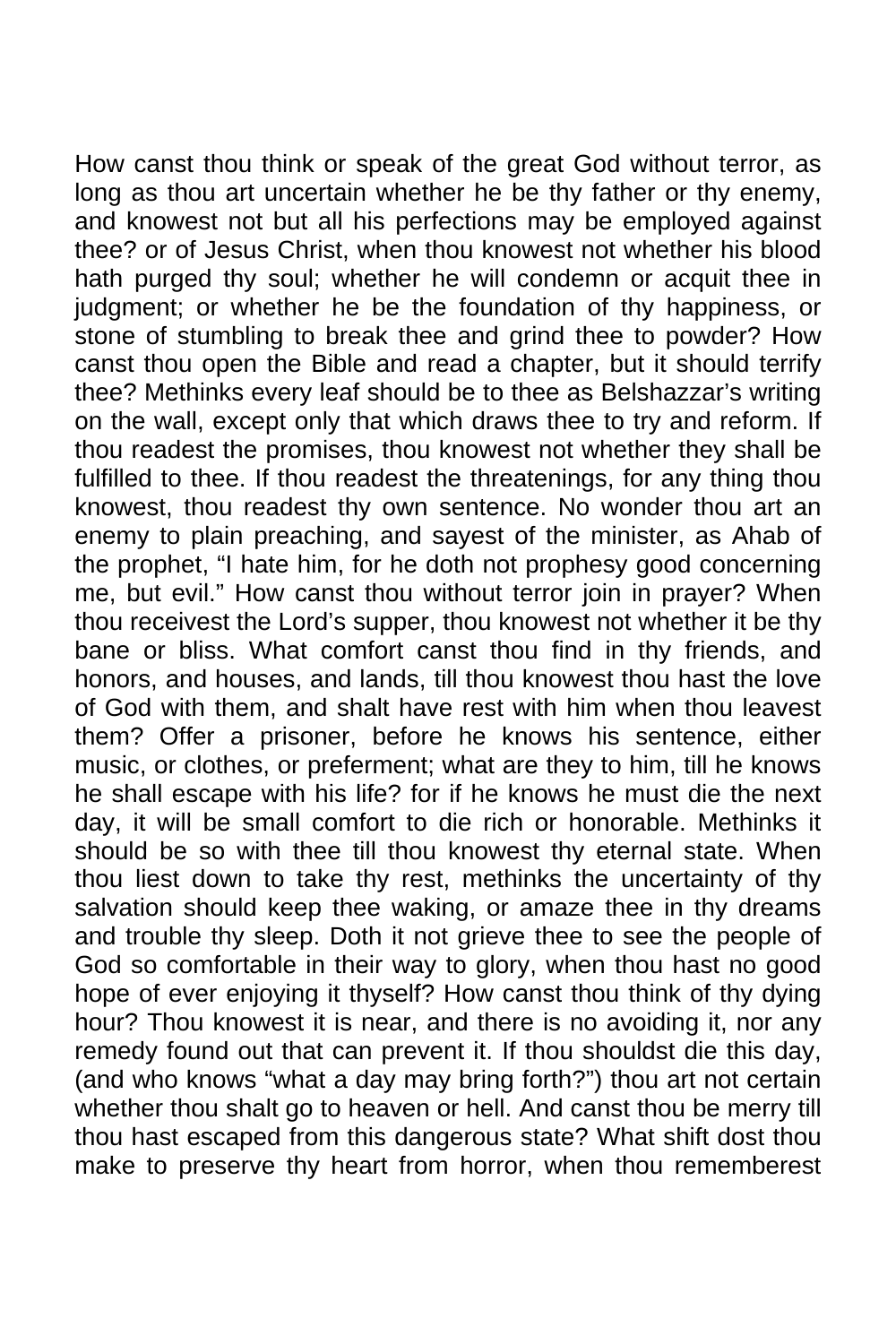the great judgment-day, and everlasting flames? When thou hearest of it dost thou not tremble as Felix? If the "keepers shook, and became as dead men, when they saw the angel come and roll back the stone from Christ's sepulcher," how canst thou think of living in hell with devils, till thou hast some well-grounded assurance that thou shalt escape it? Thy bed is very soft, or thy heart is very hard, if thou canst sleep soundly in this uncertain case.

If this general uncertainty of the world about their salvation were remediless, then must it be borne as other unavoidable miseries. But alas! the common cause is willful negligence. Men will not be persuaded to use the remedy. The great means to conquer this uncertainty is self-examination, or the serious and diligent trying of a man's heart and state by the rule of Scripture. Either men understand not the nature and use of this duty, or else they will not be at the pains to try. Go through a congregation of a thousand men, and how few of them will you find that ever bestowed one hour in all their lives in a close examination of their title to heaven! Ask your own conscience, reader, when was the time, and where was the place, that ever you solemnly took your heart to task, as in he sight of God, and examined it by Scripture, whether it be renewed or not; whether it be holy or not; whether it be set most on God or the creatures, on heaven or earth? And when did you follow on this examination till you had discovered your condition, and pass sentence on yourself accordingly?

But since this is a work of so high importance, and so commonly neglected, I will show that it is possible, by trying, to come to a certainty; then show what hinders men from trying and knowing their state and then offer motives to examine, and directions, together with some marks out of Scripture, by which men may try, and certainly know, whether they are the people of God or not.

1. Scripture shows that the certainty of salvation may be attained, and ought to be labored for, when it tells us so frequently that the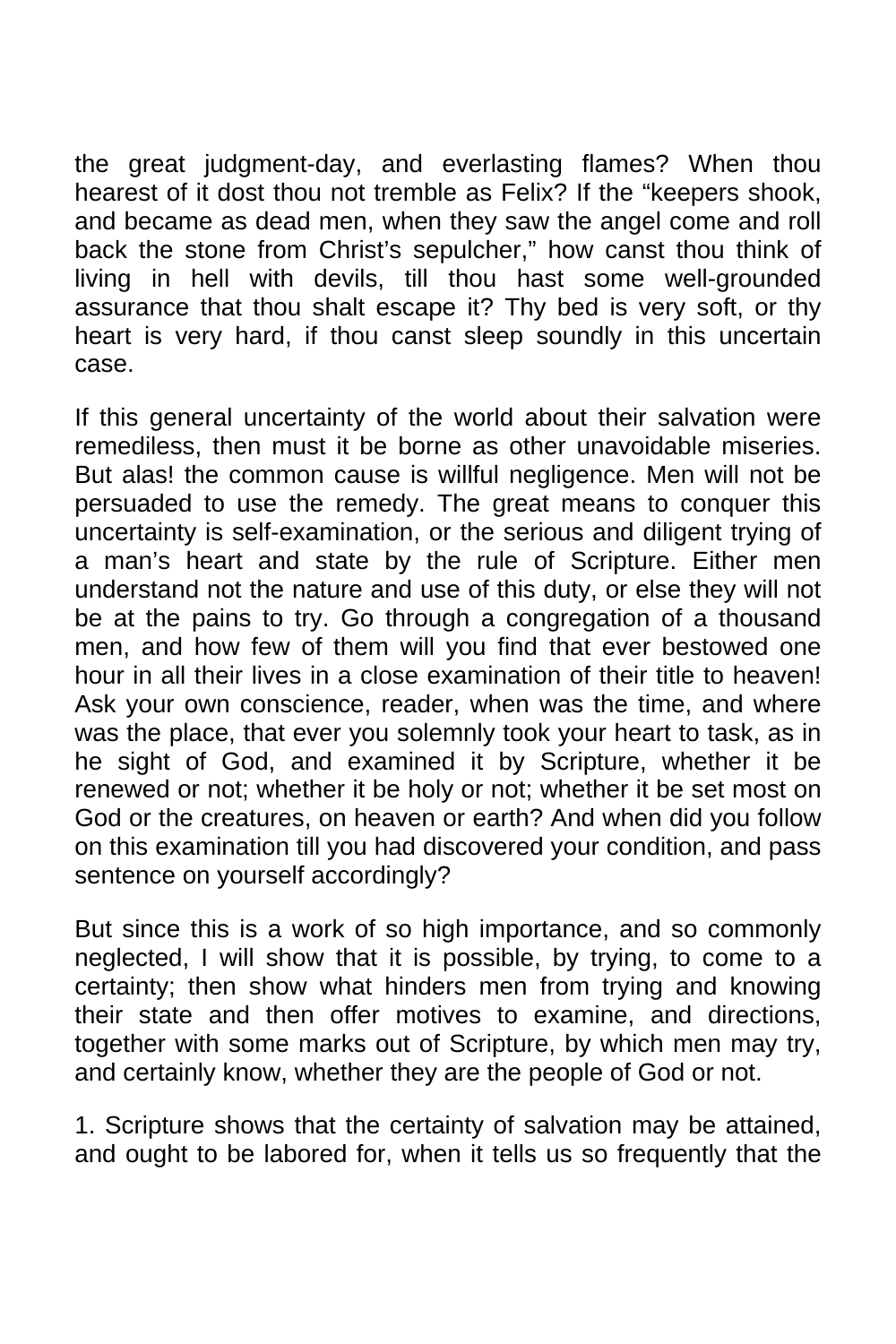saints before us have known their justification and future salvation: when it declares, that "whosoever believeth in Christ shall not perish, but have everlasting life;" which it would be vain to declare, if we cannot know ourselves to be believers or not; when it makes such a wide difference between the children of God and the children of the devil; when it bids us "give diligence to make our calling and election sure;" and earnestly urges us to "examine, prove, know our own selves, whether we be in the faith, and whether Jesus Christ be in us, or we be reprobates;" also, when its precepts require us to rejoice alway, to call God our Father, to live in his praises, to love Christ's appearing, to wish that he may come quickly, and to comfort ourselves with the mention of it. But who can do any of these heartily, that is not, in some measure, sure that he is the child of God?

2. Among the many hinderances which keep men from selfexamination, we cannot doubt but Satan will do his part. If all the power he hath, or all the means and instruments he can employ, can do it, he will be sure, above all duties, to keep you from this. He is loth that the godly should have the joy, assurance, and advantage against corruption, which the faithful performance of self-examination would procure them. As for the ungodly, he knows, if they should once earnestly examine, they would find out his deceits and their own danger, and so be very likely to escape him. How could he get so many millions to hell willingly, if they knew they were going thither? And how could they avoid knowing it, if they did but thoroughly examine; having such a clear light and sure rule in the Scripture to discover it? If the snare be not hid, the bird will escape it. Satan knows how to angle for souls better than to show them the hook and line or fright them away with a noise, or with his own appearance. Therefore he labors to keep them from a searching ministry or to keep the minister from helping them to search or to take off the edge of the word, that it may not pierce and divide; or to turn away their thoughts; or to possess them with prejudice. Satan knows when the minister has provided a searching sermon, fitted to the state and necessity of a hearer; and therefore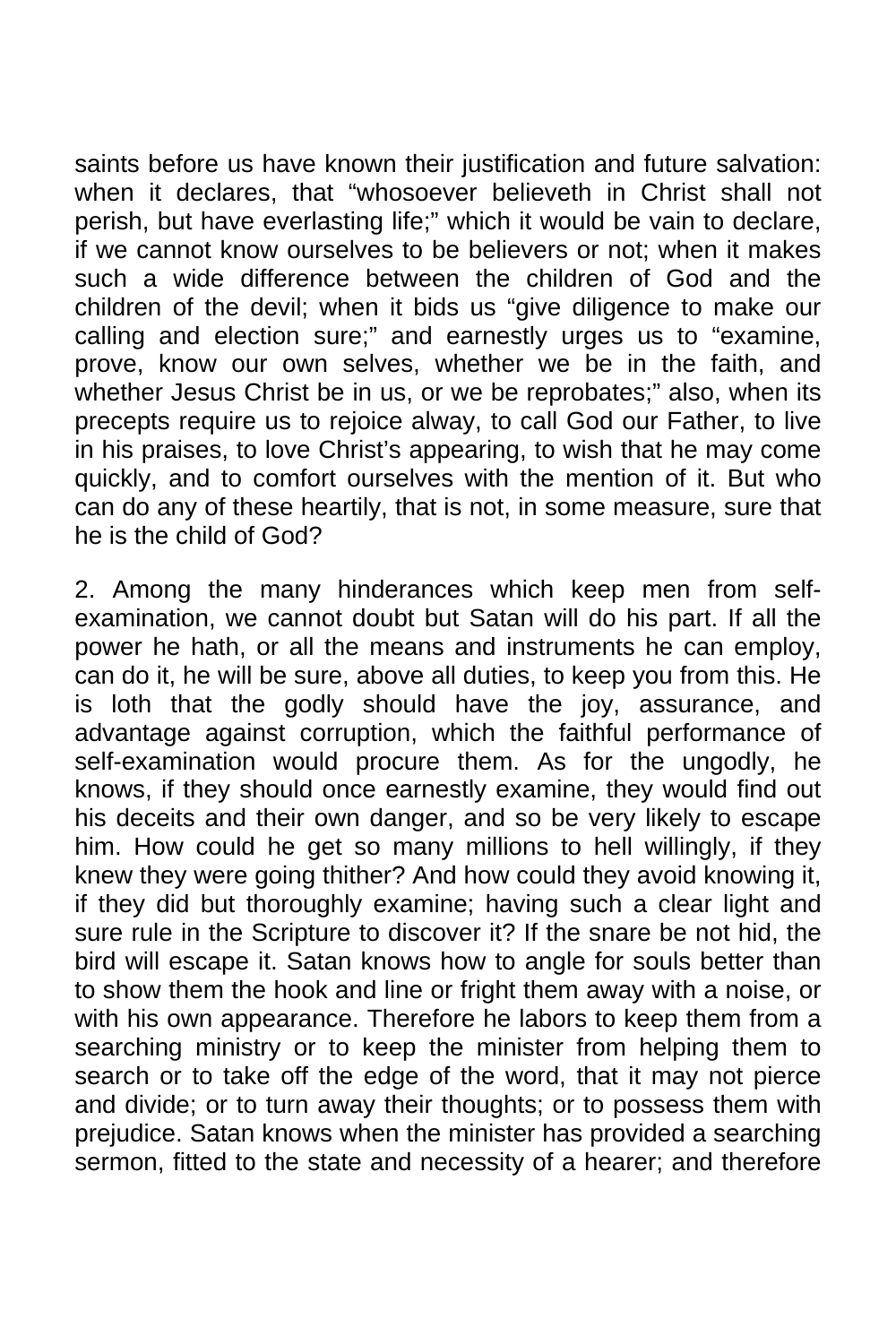he will keep him away that day, if it be possible or cast him into a sleep or steal away the word by the cares and talk of the world, or some way prevent its operation. Another great hinderance to selfexamination arises from wicked men. Their example; their merry company and discourse; their continually insisting on worldly concerns; their raillery and scoffs at godly persons: also their persuasions, allurements, and threats, are all of them exceedingly great temptations to security. God doth scarcely ever open the eyes of a poor sinner to see that his way is wrong, but presently there is a multitude of Satan's apostles ready to deceive and settle him again in the quiet possession of his former master.

"What!" say they, "do you make a doubt of your salvation, who have lived so well, and done nobody any harm? God is merciful and if such as you shall not be saved, God help a great many! What do you think of all your forefathers? And what will become of all your friends and neighbors that live as you do? Will they all be damned? Come, come, if you hearken to these preachers, they will drive you out of your senses. Are not all men sinners? and did not Christ die to save sinners? Never trouble your head with these thoughts, and you shall do well."

O, how many thousands have such charms kept asleep in deceit and security till death and hell have awakened them! The Lord calls to the sinner, and tells him, "The gate is strait, the way is narrow, and few find it; try and examine yourself; give diligence to make sure." The world cries, "Never doubt, never trouble yourself with these thoughts." In this strait, sinner, consider, it is Christ, and not your forefathers, or neighbors, or friends, that must judge you at last: and, if Christ condemn you, these cannot save you; therefore common reason may tell you that it is not from the words of ignorant men, but from the word of God you must gain your hope of salvation. When Ahab would inquire among the multitude of flattering prophets, it was his death. They can flatter men into the snare, but they cannot tell how to bring them out. "Let no man deceive you with vain words for, because of these things cometh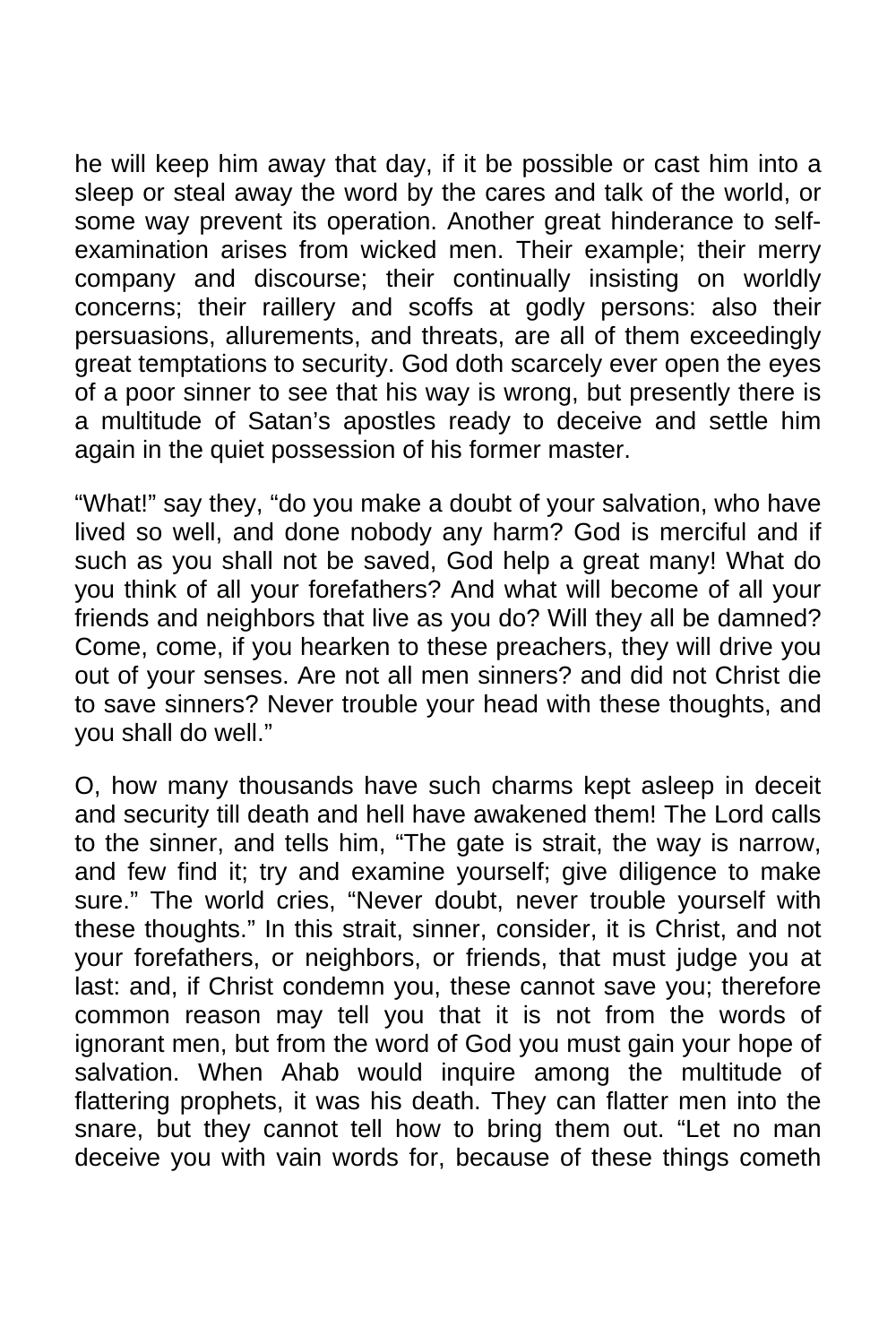the wrath of God upon the children of disobedience; be not ye therefore partakers with them."

But the greatest hinderances are in men's own hearts. Some are so ignorant that they know not what self-examination is, nor what a minister means when he persuades them to try themselves or they know not that there is any necessity for it, but think every man is bound to believe that his sins are pardoned, whether it be true or false, and that it is a great fault to make any question of it; or they do not think that assurance can be attained; or that there is any great difference between one man and another, but that we are all Christians, and therefore need not trouble ourselves any further; or at least they know not wherein the difference lies. They have as gross an idea of regeneration as Nicodemus had. Some will not believe that God will ever make such a difference betwixt men in the life to come, and therefore will not search themselves whether they differ here. Some are so stupefied, say what we can to them, that they lay it not to heart, but give us the hearing, and there is the end. Some are so possessed with self-love and pride, that they will not so much as suspect they are in danger; like a proud tradesman, who scorns the prudent advice of casting up his books; or like fond parents who will not believe or hear any evil of their children. Some are so guilty that they dare not try themselves, and yet they dare venture on a more dreadful trial. Some are so in love with sin, and so dislike the way of God, that they dare not try their ways, lest they be forced from the course they love to that which they loathe. Some are so resolved never to change their present state, that they neglect examination as a useless thing. Before they will seek a new way, when they have lived so long and gone so far, they will put their eternal state to hazard, come of it what will. Many men are so busy in the world that they cannot set themselves to the trying of their title to heaven. Others are so clogged with slothfulness of spirit that they will not be at the pains of an hour's examination of their own hearts. But the most common and dangerous impediment is that false faith and hope, commonly called presumption, which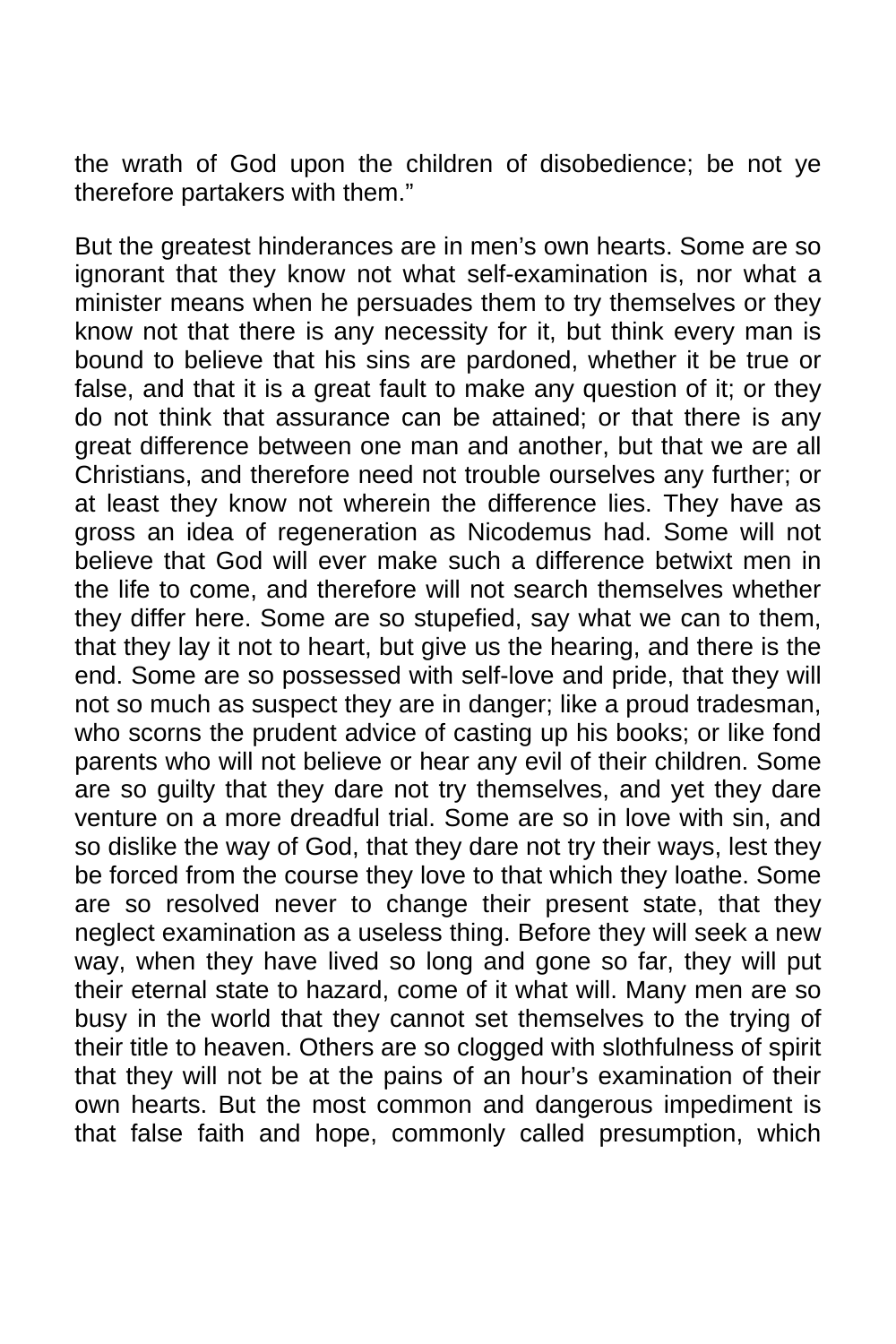bears up the hearts of the greatest part of the world, and so keeps them from suspecting their danger.

And if a man should break through all these hinderances, and set upon the duty of self-examination, yet assurance is not presently attained. Too many deceive themselves in their inquiries after it, through one or other of the following causes: there is such confusion and darkness in the soul of man, especially of an unregenerate man, that he can scarcely tell what he does, or what is in him. As in a house where nothing is in its proper place, it will be difficult to find what is wanted, so it is in the heart where all things are in disorder. Most men accustom themselves to be strangers at home, and too little observe the temper and motions of their own hearts. Many are resolved what to judge before they try; like a bribed judge, who examines as if he would judge uprightly, when he is previously resolved which way the cause shall go. Men are partial in their own cause; ready to think their great sins small, and their small sins none; their gifts of nature to be the work of grace, and to say, "All these have I kept from my youth;" "I am rich, and increased in goods, and have need of nothing." Most men search but by the halves. If it will not easily and quickly be done, they are discouraged, and leave off. They try themselves by false marks and rules, not knowing wherein the truth of Christianity consists; some looking beyond, and some short of the Scripture standard. And frequently they fail in this work by attempting it in their own strength. As some expect the Spirit should do it without them, so others attempt it themselves, without seeking or expecting the help of the Spirit. Both these will certainly fail of assurance.

Some other hinderances keep even true Christians from comfortable certainty. As, for instance, the weakness of grace. Small things are hardly discerned. Most Christians content themselves with a small measure of grace, and do not follow on to spiritual strength and manhood. The chief remedy for such would be to follow on in duty till their graces be increased. Wait upon God in the use of his prescribed means, and he will undoubtedly bless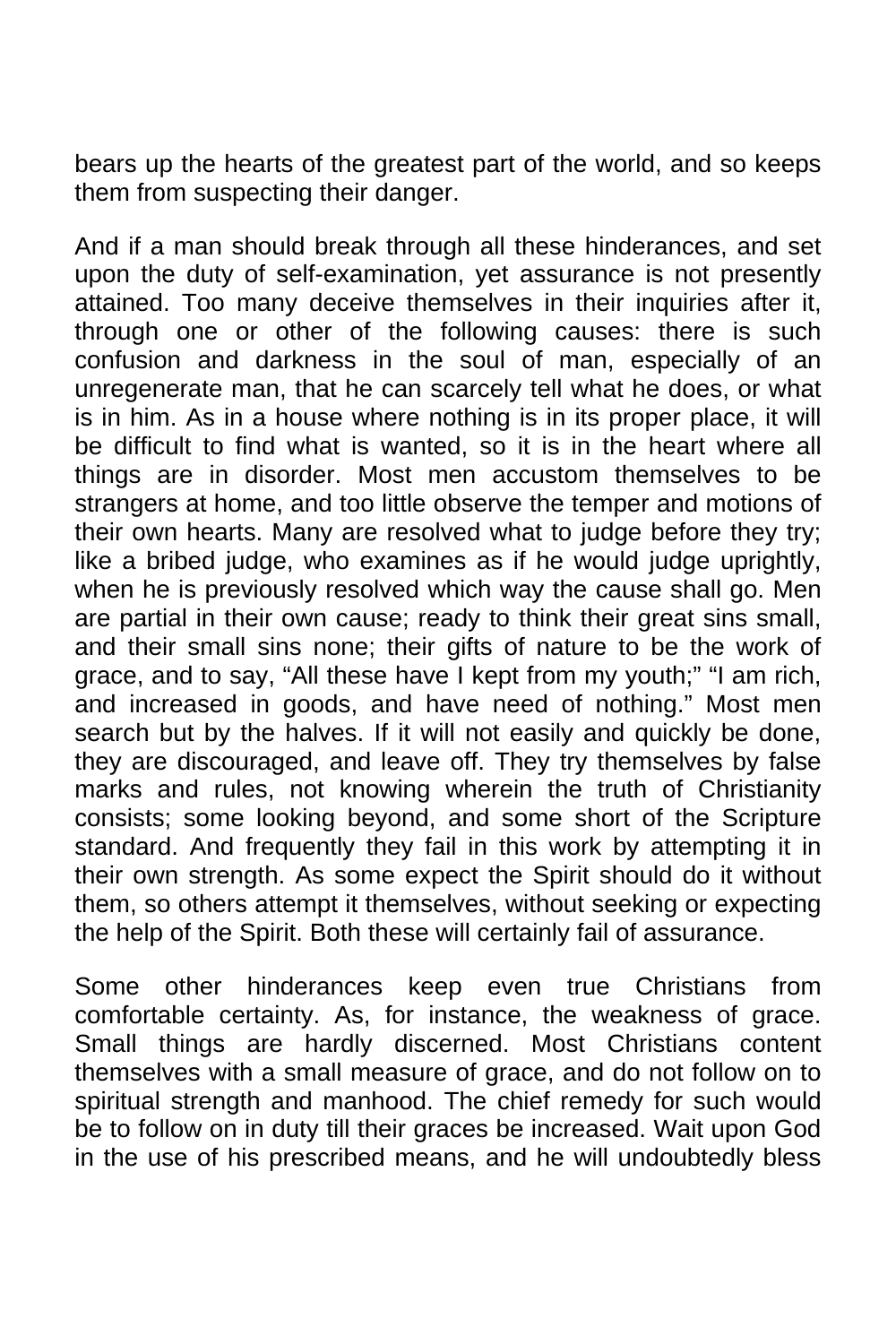you with increase. O that Christians would bestow most of that time in getting more grace, which they bestow in anxious doubtings whether they have any or none; and lay out those serious affections in praying for more grace, which they bestow in fruitless complaints! I beseech thee, Christian, take this advice as from God; and then, when thou believest strongly, and lovest fervently, thou canst no more doubt of thy faith and love, than a man that is very hot can doubt of his warmth, or a man that is strong and vigorous can doubt of his being alive.

Christians hinder their own comfort by looking more at signs which tell them what they are, than at precepts which tell them what they should do; as if their present must needs be their everlasting state; and if they be now unpardoned, there were no remedy. Were he not mad that would lie weeping because he is not pardoned, when his prince stands by all the while, offering him a pardon, and persuading him to accept of it? Justifying faith, Christian, is not thy persuasion of God's special love to thee, but thy accepting Christ to make thee lovely. It is far better to accept Christ as offered, than spend so much time in doubting whether we have Christ or not.

Another cause of distress to Christians is their mistaking assurance for the joy that sometimes accompanies it; as if a child should think himself a son no longer than while he sees the smiles of his father's face, or hears the comfortable expressions of his mouth; and as if the father ceased to be a father whenever he ceased those smiles and speeches.

The trouble of souls is also increased by their not knowing the ordinary way of God's conveying comfort. They think they have nothing to do but to wait when God will bestow it. But they must know that the matter of their comfort is in the promises, and thence they must draw it as often as they expect it, by daily and diligently meditating upon the promises; and in this way they may expect the Spirit will communicate comfort to their souls. The joy of the promises and the joy of the Holy Ghost are one: add to this, their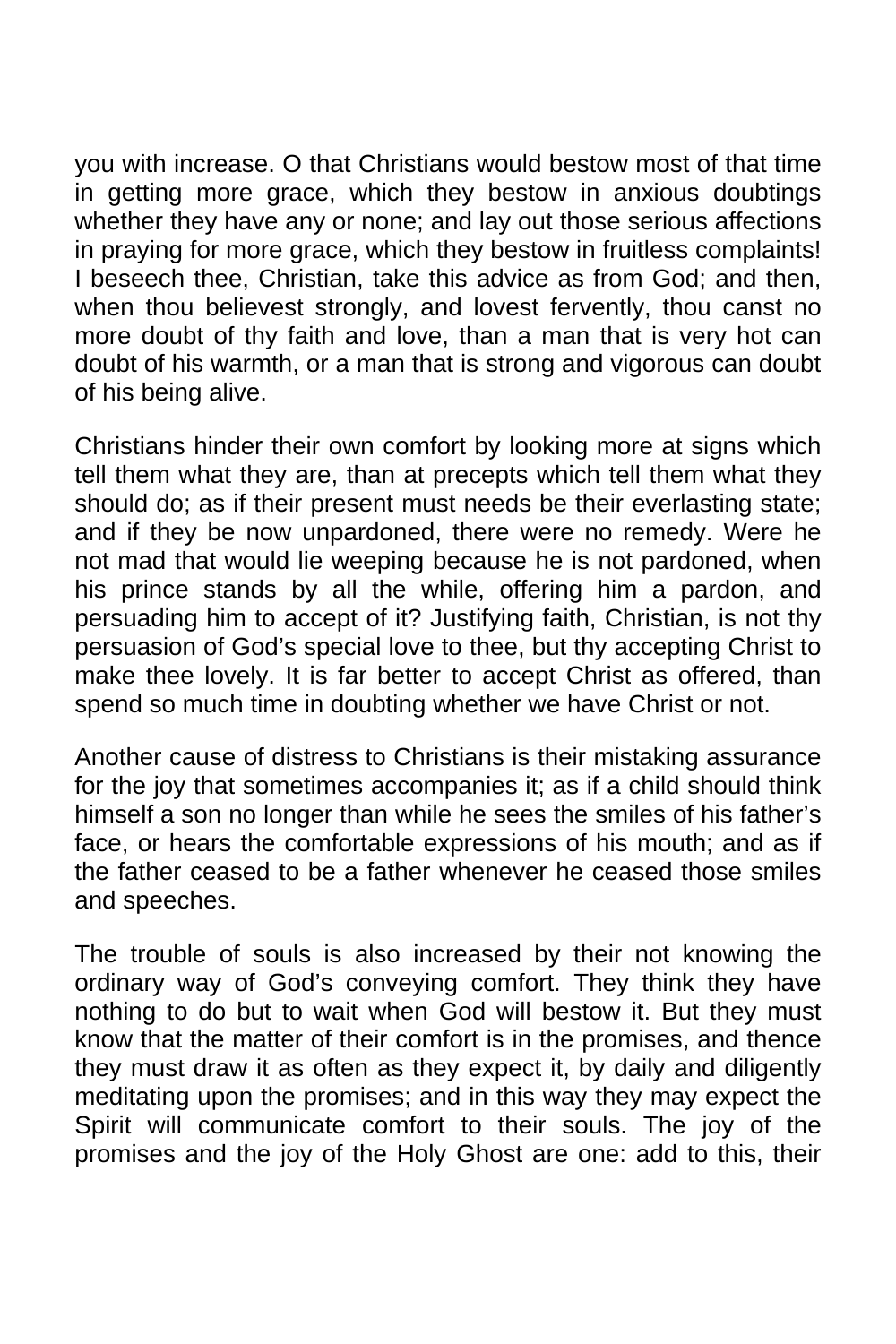expecting a greater measure of assurance than God usually bestows. As long as they have any doubting, they think they have no assurance. They consider not that there are many degrees of certainty. While they are here, they shall "know but in part." Add also their deriving their comfort at first from insufficient grounds. This may be the case of a gracious soul, who hath better grounds but doth not see them. As an infant hath life before he knoweth it, and many misapprehensions of himself and other things, yet it will not follow that he hath no life. So when Christians find a flaw in their first comforts, they are not to judge it a flaw in their safety.

Many continue doubting, through the exceeding weakness of their natural powers. Many honest hearts have weak heads, and know not how to perform the work of self-trial. They will acknowledge the promises, and yet deny the apparent conclusion. If God do not some other way supply the defect of their reason, I see not how they should have clear and settled peace.

One great and too common cause of distress is the secret maintaining of some known sin. This abates the degree of our graces, and so makes them more undiscernible. It obscures that which it destroys not; for it bears such sway that grace is not in action, nor seems to stir, nor is scarce heard speak, for the noise of this corruption. It puts out or dims the eye of the soul, and stupifies it, that it can neither see nor feel its own condition. But especially it provokes God to withdraw himself, his comforts, and the assistance of his Spirit, without which we may search long enough before we have assurance. God hath made a separation between sin and peace. As long as thou dost cherish thy pride, thy love of the world, the desires of the flesh, or any unchristian practice, thou expectest comfort in vain. If a man "setteth up his idols in his heart, and putteth the stumbling-block of his iniquity before his face, and cometh" to a minister, or to God, "to inquire" for comfort, — instead of comforting him, God "will answer him that cometh, according to the multitude of his idols."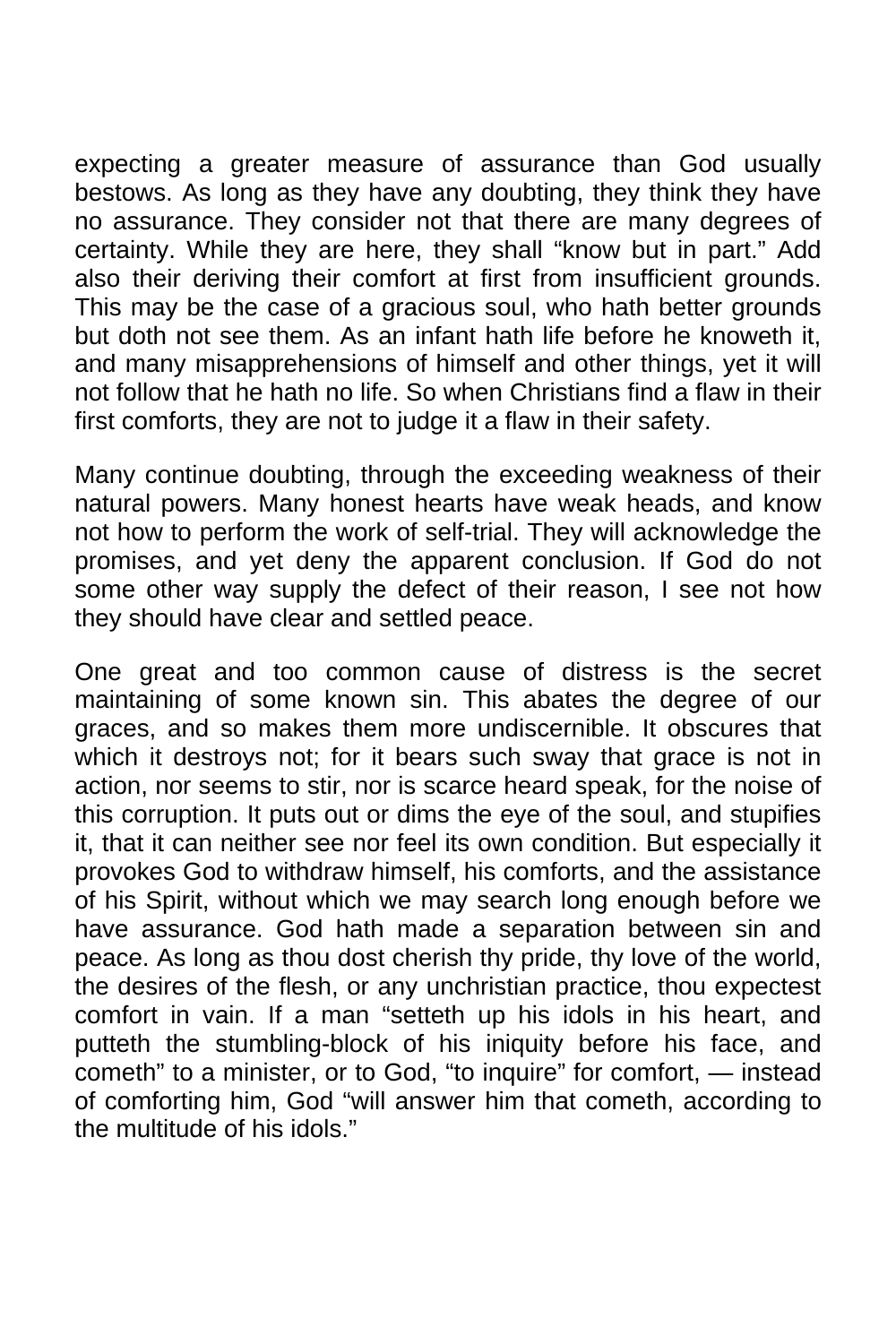Another very great and common cause of the want of comfort is, that grace is not kept in constant and lively exercise. The way of painful duty is the way of fullest comfort. Peace and comfort are Christ's great encouragements to faithfulness and obedience; and therefore, though our obedience does not merit them, yet they usually rise and fall with our diligence in duty. As prayer must have faith and fervency to procure it success, besides the blood and intercession of Christ, so must all other parts of our obedience. If thou growest seldom, and formal, and cold in duty, especially in thy secret prayers to God, and yet findest no abatement in thy joys, I cannot but fear thy joys are either carnal or diabolical. Besides, grace is never apparent and sensible to the soul but while it is in action; therefore want of action must cause want of assurance. And the action of the soul upon such excellent objects naturally bringeth consolation with it. The very act of loving God, in Christ, is inexpressibly sweet. The soul that is best furnished with grace, when it is not in action, is like a lute well stringed and tuned, which, while it lieth still, maketh no more music than a common piece of wood; but when it is handled by a skillful musician the melody is delightful. Some degree of comfort follows every good action, as heat accompanies fire, and as beams and influence issue from the sun. A man that is cold should labor till heat be excited; so he that wants assurance must not stand still, but exercise his graces till his doubts vanish.

The want of consolation in the soul is also very commonly owing to bodily melancholy. It is no more strange for a conscientious man, under melancholy, to doubt, and fear, and despair, than for a sick man to groan, or a child to cry when it is chastised. Without the physician in this case, the labors of the divine are usually in vain. You may silence, but you cannot comfort such persons. You may make them confess they have some grace, and yet cannot bring them to the comfortable conclusion. All the good thoughts of their state, which you can possibly help them to, are seldom above a day or two old. They cry out of sin and the wrath of God, when the chief cause is in their bodily disease.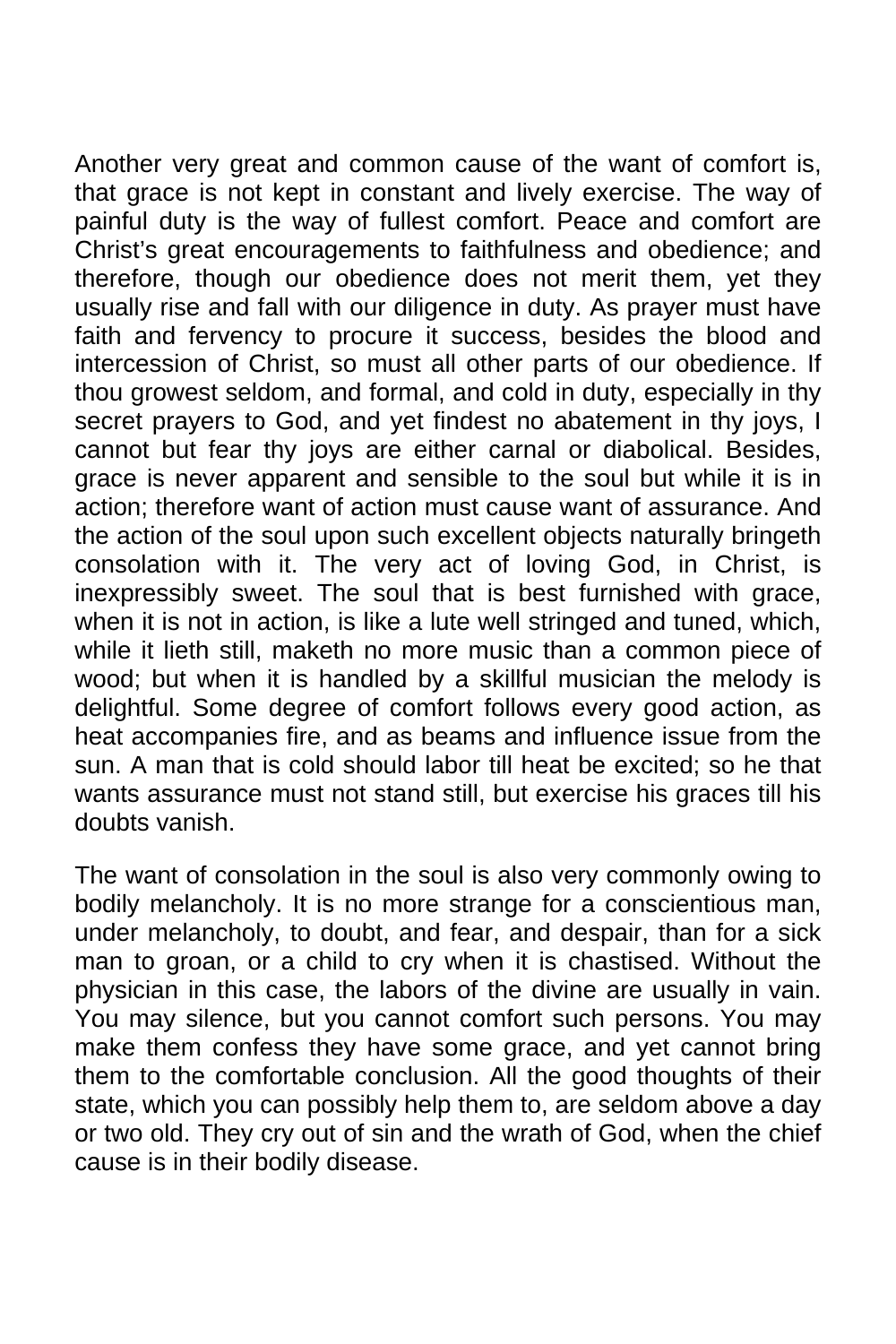3. As motives to the duty of self-examination, I entreat you to consider the following:

To be deceived about your title to heaven is very easy. Many are now in hell that never suspected any falsehood in their hearts, that excelled in worldly wisdom, that lived in the clear light of the Gospel, and even preached against the negligence of others. To be mistaken in this great point is also very common. It is the case of most in the world. In the old world, and in Sodom, we find none that were in any fear of judgment. Almost all men among us verily expect to be saved; yet Christ tells us, "there be few that find the strait gate and narrow way which leadeth unto life." And if such multitudes are deceived, should we not search the more diligently, lest we should be deceived as well as they? Nothing is more dangerous than to be thus mistaken. If the godly judge their state worse than it is, the consequences of this mistake will be sorrowful; but the mischief flowing from the mistake of the ungodly is unspeakable. It will exceedingly confirm them in the service of Satan. It will render ineffectual the means that should do them good. It will keep a man from compassionating his own soul. It is a case of the greatest moment, where everlasting salvation or damnation is to be determined. And if you mistake till death, you are undone for ever. Seeing, then, the danger is so great, what wise man would not follow the search of his heart both day and night till he were assured of his safety? Consider how small the labor of this duty in comparison of that sorrow which follows its neglect. You can endure to toil and sweat from year to year, to prevent poverty and why not spend a little time in self-examination, to prevent eternal misery? By neglecting this duty you can scarce do Satan a greater pleasure, or yourself a greater injury. It is the grand design of the devil, in all his temptations, to deceive you, and keep you ignorant of your danger till you feel the everlasting flames; and will you join with him to deceive yourself? If you do this for him, you do the greatest part of his work. And hath he deserved so well of you, that you should assist him in such a design as your damnation? The time is nigh when God will search you. If it be but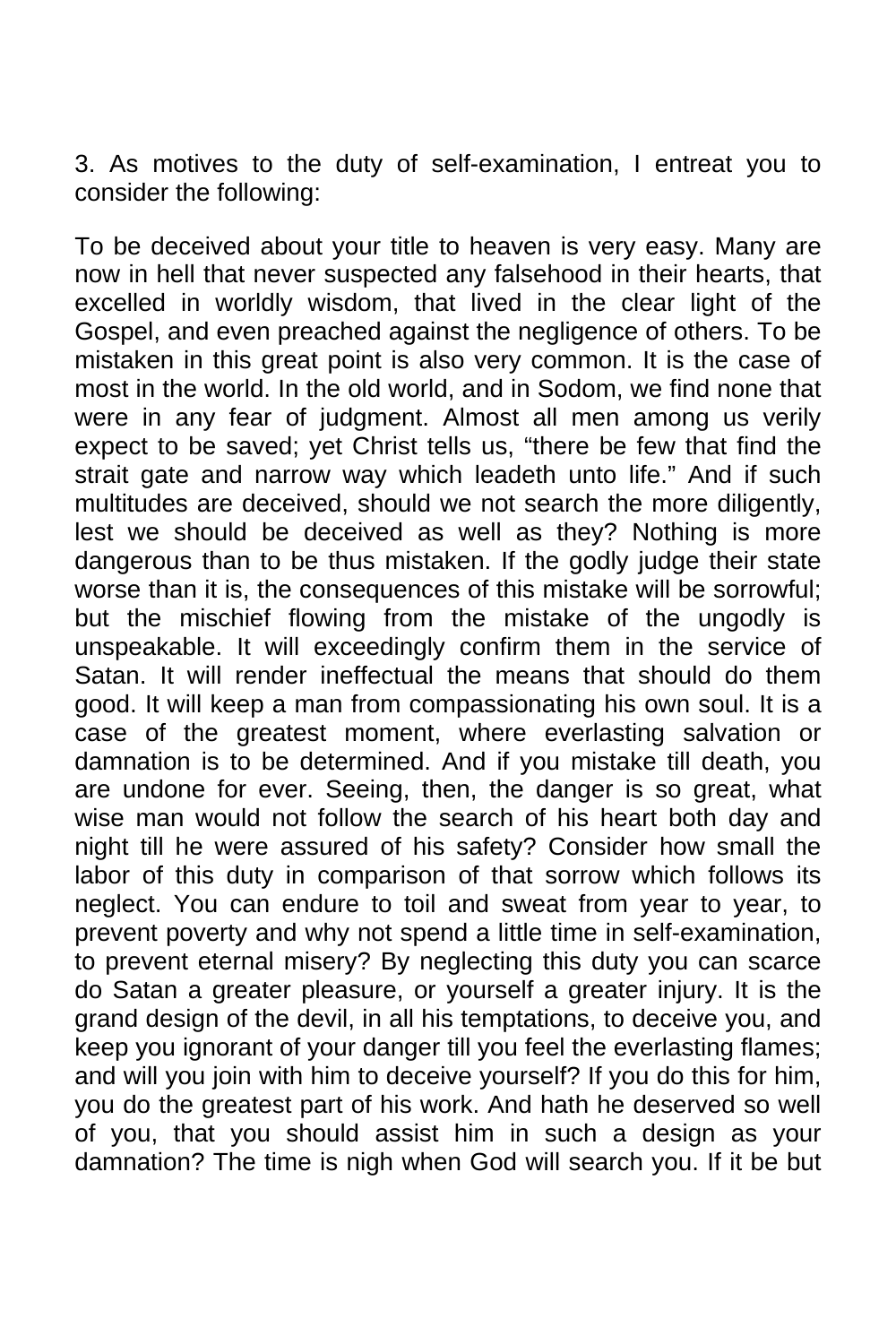in this life by affliction, it will make you wish that you had tried and judged yourself, that you might have escaped the judgment of God. It was a terrible voice to Adam, "Where art thou? Hast thou eaten of the tree?" And to Cain, "Where is thy brother?" Men "consider not in their hearts that," saith the Lord, "remember all their wickedness; now their own doings have beset them about; they are before my face."

Consider also what would be the sweet effects of this selfexamination. If thou be upright and godly, it will lead thee straight toward assurance of God's love; if thou be not, though it will trouble thee at the present, yet it will tend to thy happiness, and at length lead thee to the assurance of that happiness. Is it not a desirable thing to know what shall befall us hereafter; especially what shall befall our souls and what place and state we must be in for ever? And as the very knowledge itself is desirable, how much greater will the comfort be of that certainty of salvation! What sweet thoughts wilt thou have of God! All that greatness and justice which is the terror of others, will be thy joy. How sweet may be thy thoughts of Christ, and the blood he hath shed, and the benefits he hath procured! How welcome will the word of God be to thee, and "how beautiful the very feet of those that bring it!" How sweet will be the promises when thou art sure they are thine own! The very threatenings will occasion thy comfort, to remember that thou hast escaped them. What boldness and comfort mayest thou then have in prayer, when thou canst say "Our Father" in full assurance? It will make the Lord's supper a refreshing feast to thy soul. It will multiply the sweetness of every common mercy. How comfortably mayest thou then undergo all afflictions! How will it sweeten thy forethought's of death and judgment, of heaven and hell! How lively will it make thee in the work of the Lord, and how profitable to all around thee! What vigor will it infuse into all thy graces and affections! How will it kindle thy repentance, inflame thy love, quicken thy desires, and confirm thy faith; be a fountain of continual rejoicing, overflow thy heart with thankfulness, raise thee high in the delightful work of praise, help thee to be heavenly-minded, and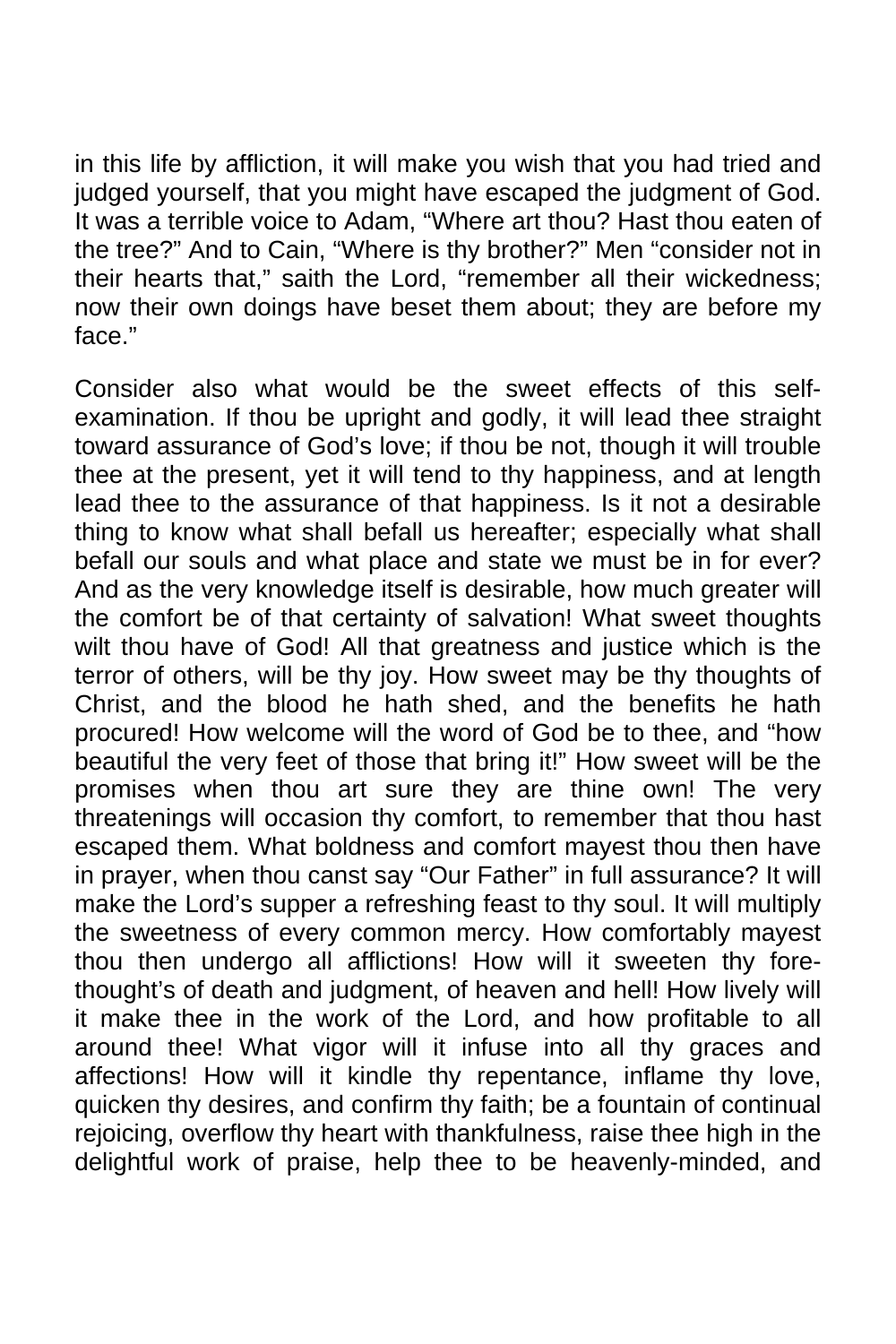render thee persevering in all! All these sweet effects of assurance would make thy life a heaven upon earth.

Though I am certain these motives have weight of reason in them, yet I am jealous, reader, lest you lay aside the book as if you had no more to do, and never set yourself to the practice of the duty. The case in hand is of the greatest moment — whether thou shalt everlastingly live in heaven or hell. I here request thee, in behalf of thy soul; nay, I charge thee, in the name of the Lord, that thou defer no longer, but take thy heart to task in good earnest, and think with thyself, "Is it so easy, so common and so dangerous to be mistaken? Are there so many wrong ways? Is the heart so deceitful? Why then do I not search into every corner till I know my state? Must I shortly undergo the trial at the bar of Christ and do I not now try myself? What a case were I in, should I then fail of salvation? May I know by a little diligent inquiry now; and do I refuse the labor?"

But perhaps you will say, "I know not how to do it." In that I am now to give thee directions; but, alas! it will be in vain, if thou art not resolved to practice them. Wilt thou, therefore, before thou goest any further, here promise, before the Lord, to set thyself upon the speedy performance of the duty, according to the directions I shall lay down from the word of God? I demand nothing unreasonable or impossible: it is but to bestow a few hours to know what shall become of thee for ever. If a neighbor, or a friend, desired but an hour's time of thee, in conversation, or business, or any thing in which thou mayest be of service, surely thou wouldst not deny it; how much less shouldst thou deny this to thyself in so great a matter! I pray thee to take from me this request, as if; in the name of Christ, I presented it to thee on my knees; and I will betake me on my knees to Christ again, to beg that he will persuade thy heart to the duty.

4. The directions how to examine thyself are such as these: Empty thy mind of all other cares and thoughts, that they may not distract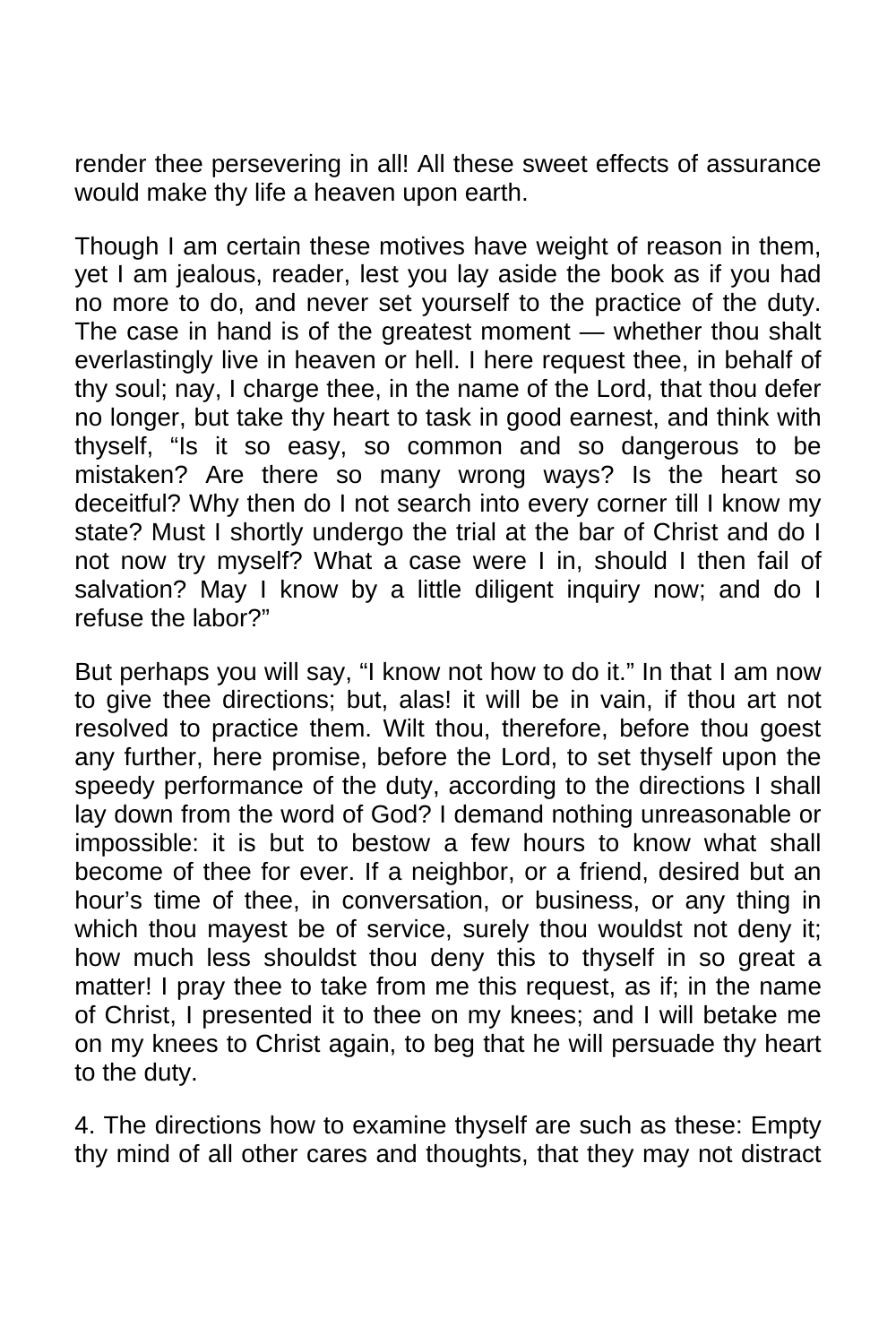or divide thy mind. This work itself will be enough without joining others with it. Then fall down before God in hearty prayer, desiring the assistance of his Spirit to discover to thee the plain truth of thy condition, and to enlighten thee in the whole progress of this work. Make choice of the most convenient time and place. Let the place be the most private, and the time when you have nothing to interrupt you; and, if possible, let it be the present time. Have in readiness, either in memory or writing, some scriptures, containing the descriptions of the saints and the Gospel terms of salvation and convince thyself thoroughly of their infallible truth. Proceed then to put the question to thyself. Let it not be, whether there be any good in thee at all; nor whether thou hast such or such a degree and measure of grace; but whether such or such a saving grace be in thee in sincerity or not. If thy heart draw back from the work, force it on. Lay thy command upon it. Let reason interpose, and use its authority. Yea, lay the command of God upon it, and charge it to obey upon the pain of his displeasure. Let conscience also do its office, till thy heart be excited to the work. Nor let thy heart trifle away the time, when it should be diligently at the work. Do as the psalmist "My spirit made diligent search." He that can prevail with his own heart shall also prevail with God. If, after all thy pains, thou art still in doubt, then seek out for help. Go to one that is godly, experienced, able, and faithful, and tell him thy case, and desire his best advice. Use the judgment of such a one as that of a physician for thy body: though this can afford thee no full certainty, yet it may be a great help to stay and direct thee. But do not make it a pretense to put off thy own self-examination. Only use it as one of the last remedies, when thy own endeavors will not serve. When thou hast discovered thy true state, pass sentence on thyself accordingly; either that thou art a true Christian, or that thou art not. Pass not this sentence rashly, nor with self-flattery nor with melancholy terrors; but deliberately, truly, and according to thy conscience, convinced by Scripture and reason. Labor to get thy heart affected with its condition, according to the sentence passed on it. If graceless, think of thy misery; if renewed and sanctified, think what a blessed state the Lord hath brought thee into. Pursue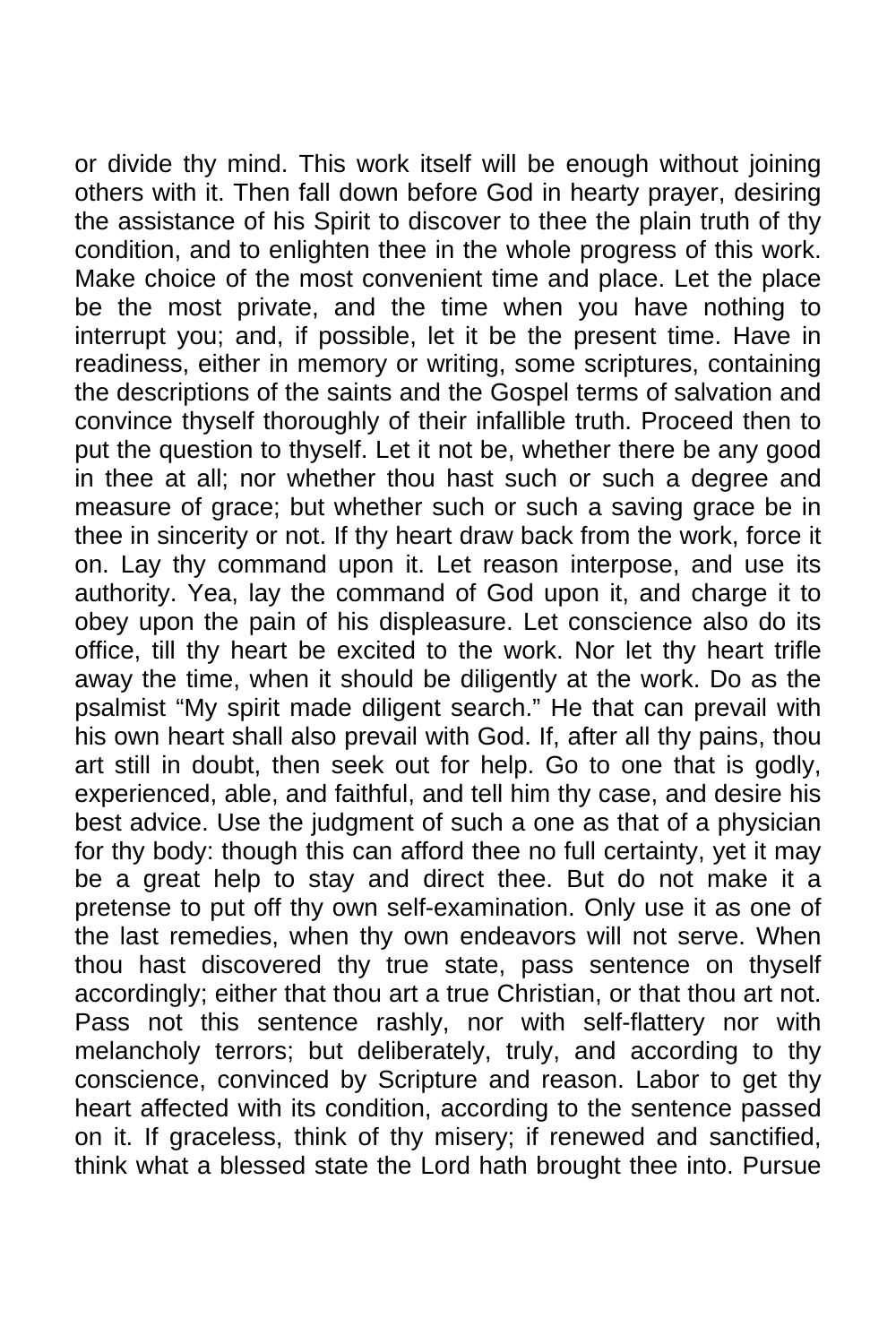these thoughts till they have left their impression on thy heart. Write this sentence at least in thy memory: "At such a time, upon thorough examination, I found my state to be thus, or thus." Such a record will be very useful to thee hereafter. Trust not to this one discovery, so as to try no more; nor let it hinder thee in the daily search of thy ways; neither be discouraged if the trial must be often repeated. Especially take heed, if unregenerate, not to conclude of thy future state by the present. Do not say, "Because I am ungodly, I shall die so; because I am a hypocrite, I shall continue so." Do not despair. Nothing but thy unwillingness can keep thee from Christ, though thou hast hitherto abused him and dissembled with him.

5. Now let me add some marks by which thou may try your title to the saints' rest. I will only mention these two: taking God for thy chief good, and heartily accepting Christ for thy only Savior and Lord. Every soul that hath a title to this rest places his chief happiness in God. This rest consists in the full and glorious enjoyment of God. He that makes not God his chief good and ultimate end, is in heart a pagan and a vile idolater. Let me ask, then, dost thou truly account it thy chief happiness to enjoy the Lord in glory, or dost thou not? Canst thou say, "The Lord is my portion? Whom have I in heaven but thee? and there is none upon earth that I desire besides thee?" If thou be an heir of rest, it is thus with thee. Though the flesh will be pleading for its own delights, and the world will be creeping into thine affections, yet in thy ordinary, settled, prevailing judgment and affections, thou preferrest God before all things in the world. Thou makest him the very end of thy desires and endeavors. The very reason why thou hearest, and prayest, and desirest to live on earth, is chiefly this, that thou mayest seek the Lord, and make sure of thy rest. Though thou dost not seek it so zealously as thou shouldst, yet it hath the chief of thy desires and endeavors, so that nothing else is desired or preferred before it. Thou wilt think no labor or suffering too great to obtain it. And though the flesh may sometimes shrink, yet thou art resolved and ready to go through all. Thy esteem for it will also be so high, and thy affection to it so great, that thou wouldst not exchange thy title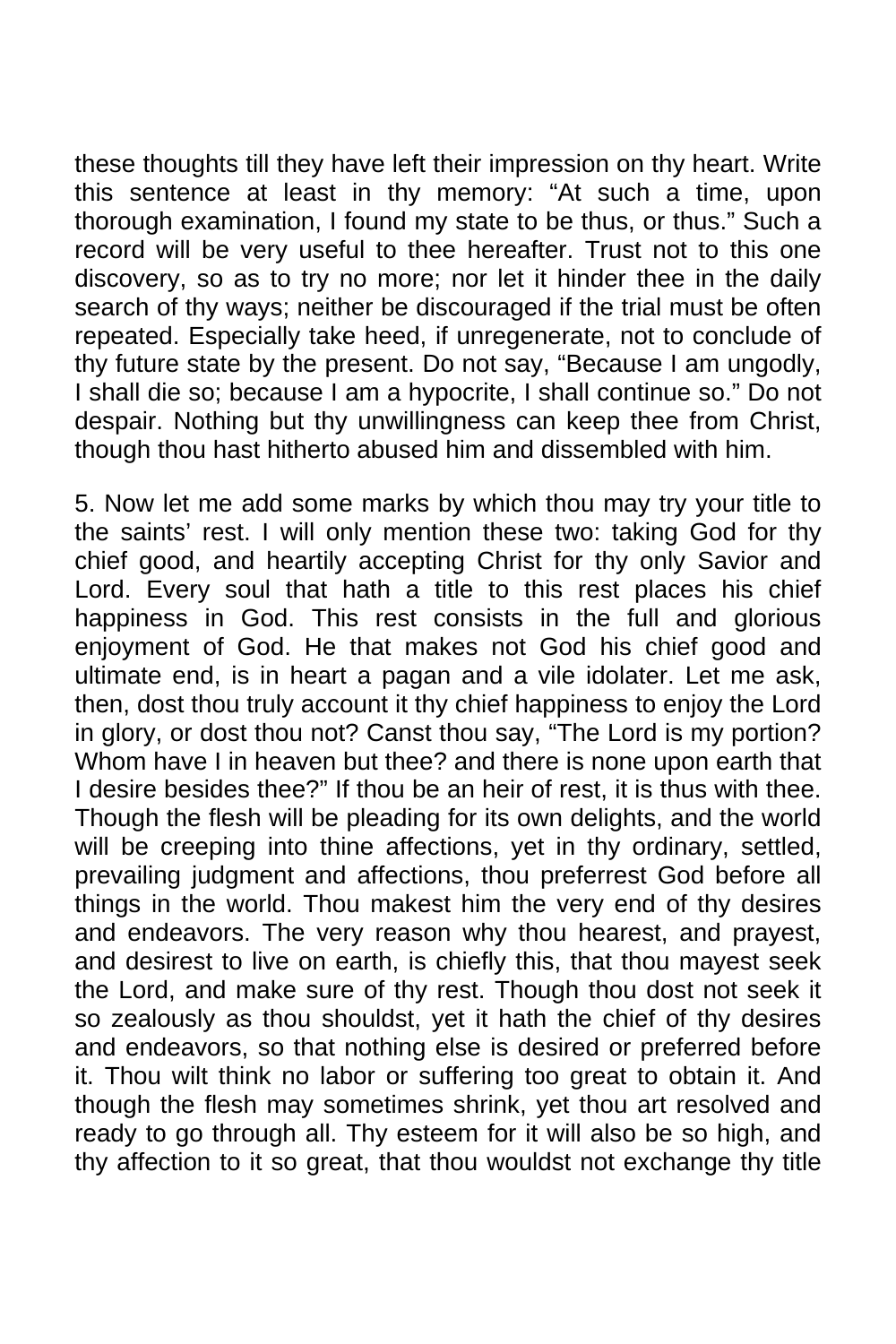to it, and hopes of it, for any worldly good whatsoever. If God should set before thee an eternity of earthly pleasure on the one hand, and the saints' rest on the other, and bid thee take thy choice, thou wouldst refuse the world and choose this rest. But if thou art yet unsanctified, then thou dost in thy heart prefer thy worldly happiness before God; and though thy tongue may say that God is thy chief good, yet thy heart doth not so esteem him. For the world is the chief end of thy desires and endeavors. Thy very heart is set upon it. Thy greatest care and labor is to maintain thy credit or fleshly delights. But the life to come hath little of thy care or labor. Thou didst never perceive so much excellency in the unseen glory of another world, as to draw thy heart after it, and bring thee to labor heartily for it. The little pains thou bestowest for it is but a secondary effort. God hath but the world's leavings: only that time and labor which thou canst spare from the world, or those few cold and careless thoughts which follow thy constant, earnest, and delightful thoughts of earthly things. Neither wouldst thou do any thing at all for heaven, if thou knewest how to keep the world. But lest thou shouldst be turned into hell when thou canst keep the world no longer, therefore thou wilt do something. For the same reason thou thinkest the way of God too strict, and wilt not be persuaded to the constant labor of walking according to the Gospel rule; and when it comes to the trial, that thou must forsake Christ or thy worldly happiness, then thou wilt venture heaven rather than earth, and so willfully deny thy obedience to God. And certainly, if God would but give thee leave to live in health and wealth for ever on earth, thou wouldst think it a better state than the rest of heaven — let them seek for heaven that would, thou wouldst think this thy chief happiness. This is thy case, if thou art yet an unregenerate person, and hast no title to the saints' rest.

And as thou takest God for thy chief good, so thou dost heartily accept of Christ for thy only Savior and Lord, to bring thee to this rest. The former mark was the sum of the first and great command of the law, "Thou shalt love the Lord thy God with all thy heart." The second mark is the sum of the command of the Gospel, "Believe in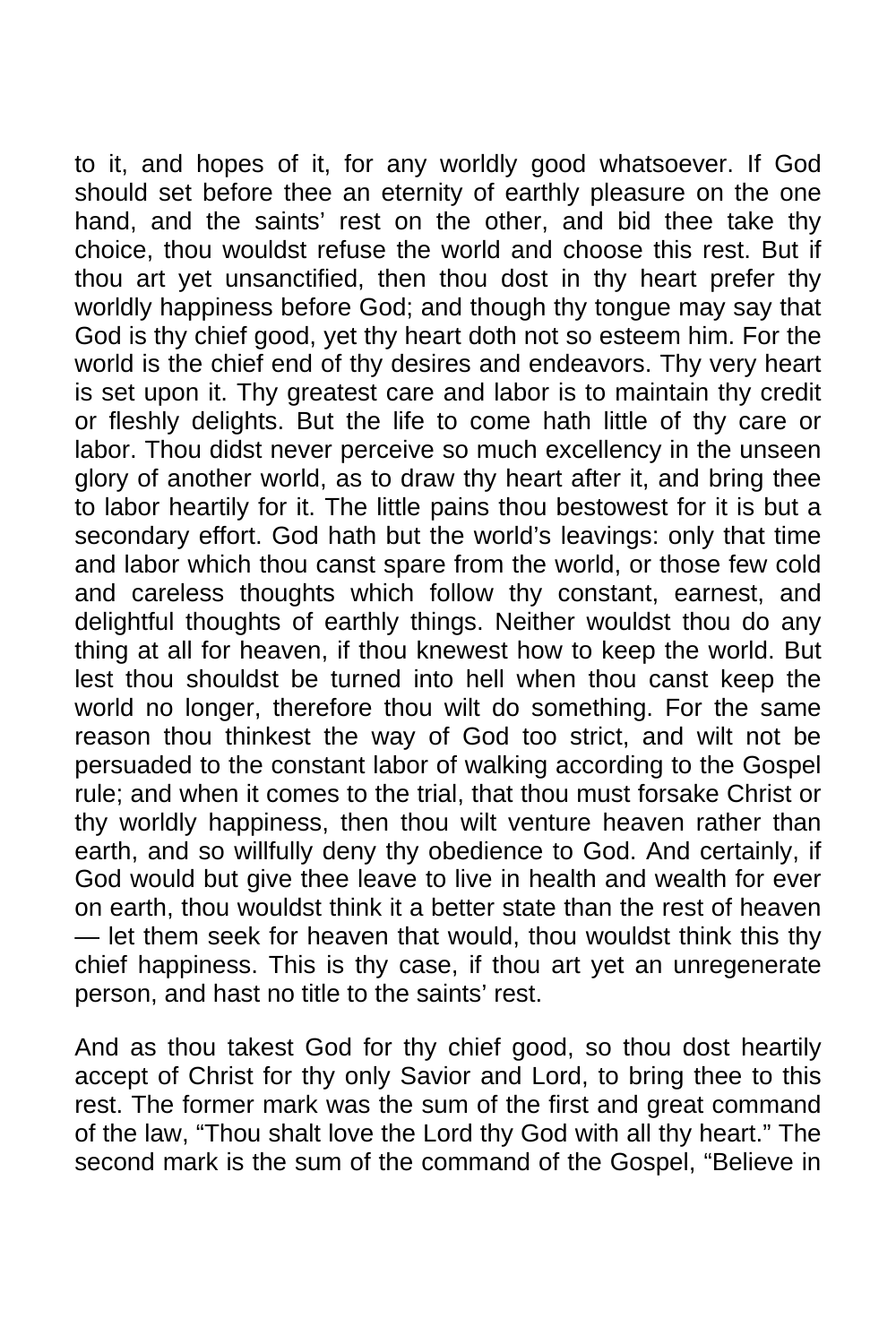the Lord Jesus Christ and thou shalt be saved." And the performance of these two is the whole of godliness and Christianity. This mark is but the definition of faith. Dost thou heartily consent that Christ alone shall be thy Savior, and no further trust to thy duties and works than as means appointed in subordination to him; not looking at them as in the least measure able to satisfy the curse of the law, or as a legal righteousness, or any part of it but consent to trust thy salvation on the redemption made by Christ? Art thou also content to take him for thy only Lord and King, to govern and guide thee by his laws and Spirit, and to obey him even when he commandeth the hardest duties, and those which most cross the desires of the flesh? Is it thy sorrow when thou breakest thy resolution herein; and thy joy when thou keepest closest in obedience to him? Wouldst thou not change thy Lord and Master for all the world? Thus is it with every true Christian. But if thou be a hypocrite, it is far otherwise. Thou mayest call Christ thy Lord and thy Savior, but thou never foundest thyself so lost without him as to drive thee to seek him, and trust him, and lay thy salvation on him alone; at least, thou didst never heartily consent that he should govern thee as thy Lord, nor resign thy soul and life to be ruled by him, nor take his word for the law of thy thoughts and actions. Doubtless thou art willing to be saved from hell by Christ when thou diest; but, in the meantime, he must command thee no further than will consist with thy credit, or pleasure, or other worldly ends! And if he would give thee leave, thou hadst far rather live after the world and the flesh, than after the Word and the Spirit. And though thou mayest now and then have a motion or purpose to the contrary, yet this that I have mentioned is the ordinary desire and choice of thy heart. Thou art therefore no true believer in Christ; for though thou confess him in words, yet in works thou dost deny him, "being abominable and disobedient, an unto every good work reprobate." This is the case of those that shall be shut out of the saints' rest.

Observe, it is the consent of the heart, or will, which I especially lay down to be inquired after. I do not ask whether thou be assured of salvation, nor whether thou canst believe that thy sins are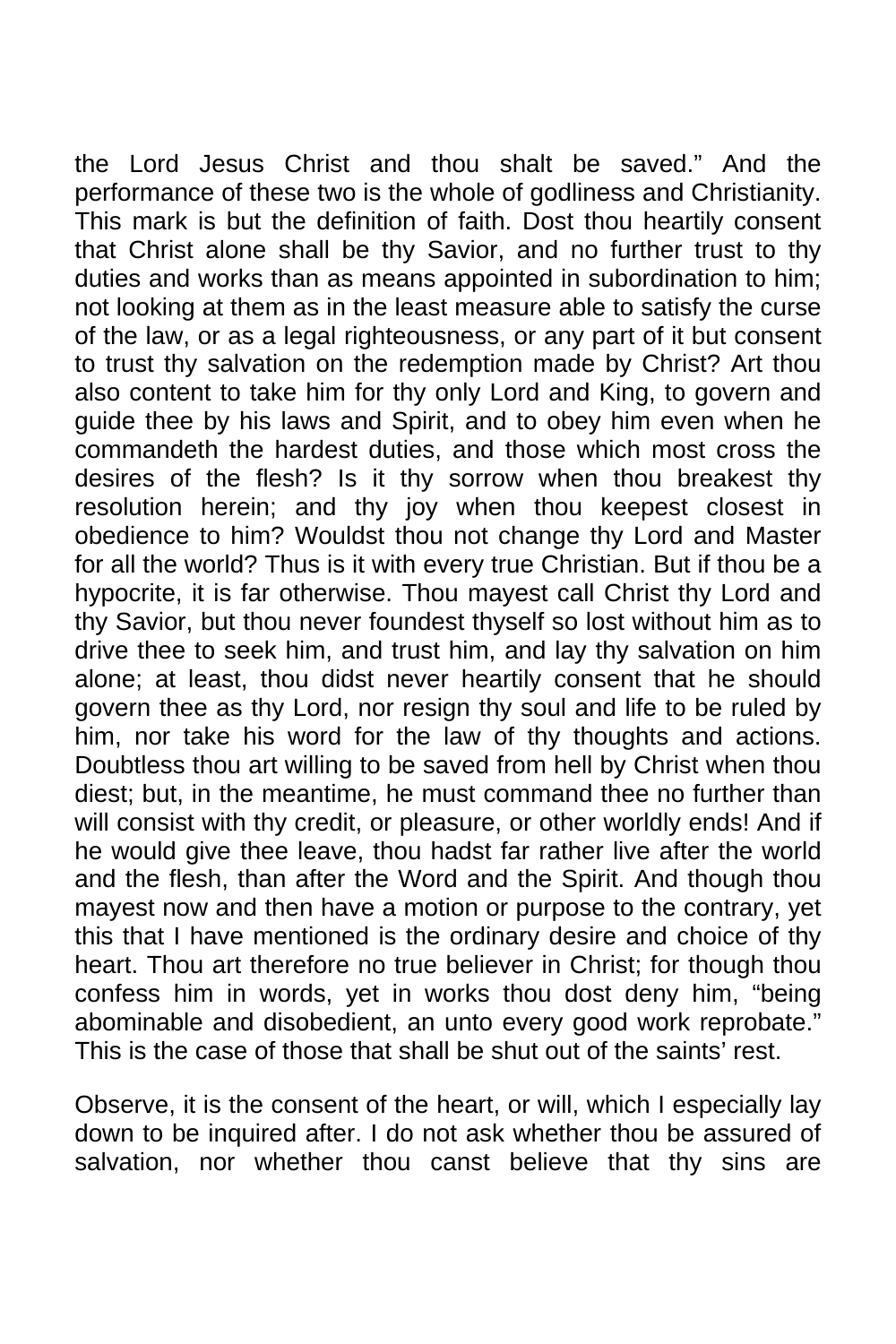pardoned, and that thou art beloved of God in Christ. These are no parts of justifying faith, but excellent fruits of it, and they that receive them are comforted by them; but perhaps thou mayst ever receive them while thou livest, and mayst yet be a true heir of rest. Do not say then, "I cannot believe that my sins are pardoned, or that I am in God's favor; and therefore I am no true believer." This is a most mistaken conclusion. The question is, whether thou dost heartily accept of Christ, that thou mayst be pardoned, reconciled to God, and so saved. Dost thou consent that He shall be thy Lord who hath bought thee, and that he shall bring thee to heaven in his own way? This is justifying, saving faith, and the mark by which thou must try thyself. Yet still observe that all this consent must be hearty and real, not feigned or with reservations. It is not like that of the dissembling son, who said, "I go, sir; and went not." If any have more of the government of thee than Christ, thou art not his disciple. I am sure these two marks are such as every Christian hath, and none but sincere Christians. O that the Lord would now persuade thee to the close performance of this self-trial! that thou mayst not tremble with horror of soul when the Judge of the world shall try thee; but be able so to prove thy title to rest, that the prospect and approach of death and judgment may raise thy spirits and fill thee with joy.

On the whole, if Christians would have comforts that will not deceive them, let them make it the great labor of their lives to grow in grace, to strengthen and advance the interest of Christ in their souls, and to weaken and subdue the interest of the flesh. Deceive not yourselves with a persuasion that Christ hath done all, and left you nothing to do. To overcome the world, the flesh, and the devil, and, in order to that, to stand always armed upon our watch, and valiantly and patiently to fight it out, is of great importance to our assurance and salvation. Indeed, it is so great a part of our baptismal obligations, that he who performeth it not is no more than a nominal Christian. Not to every one that presumptuously believeth, but "to him that overcometh, will Christ give to eat of the hidden manna, and will give him a white stone, and in the stone a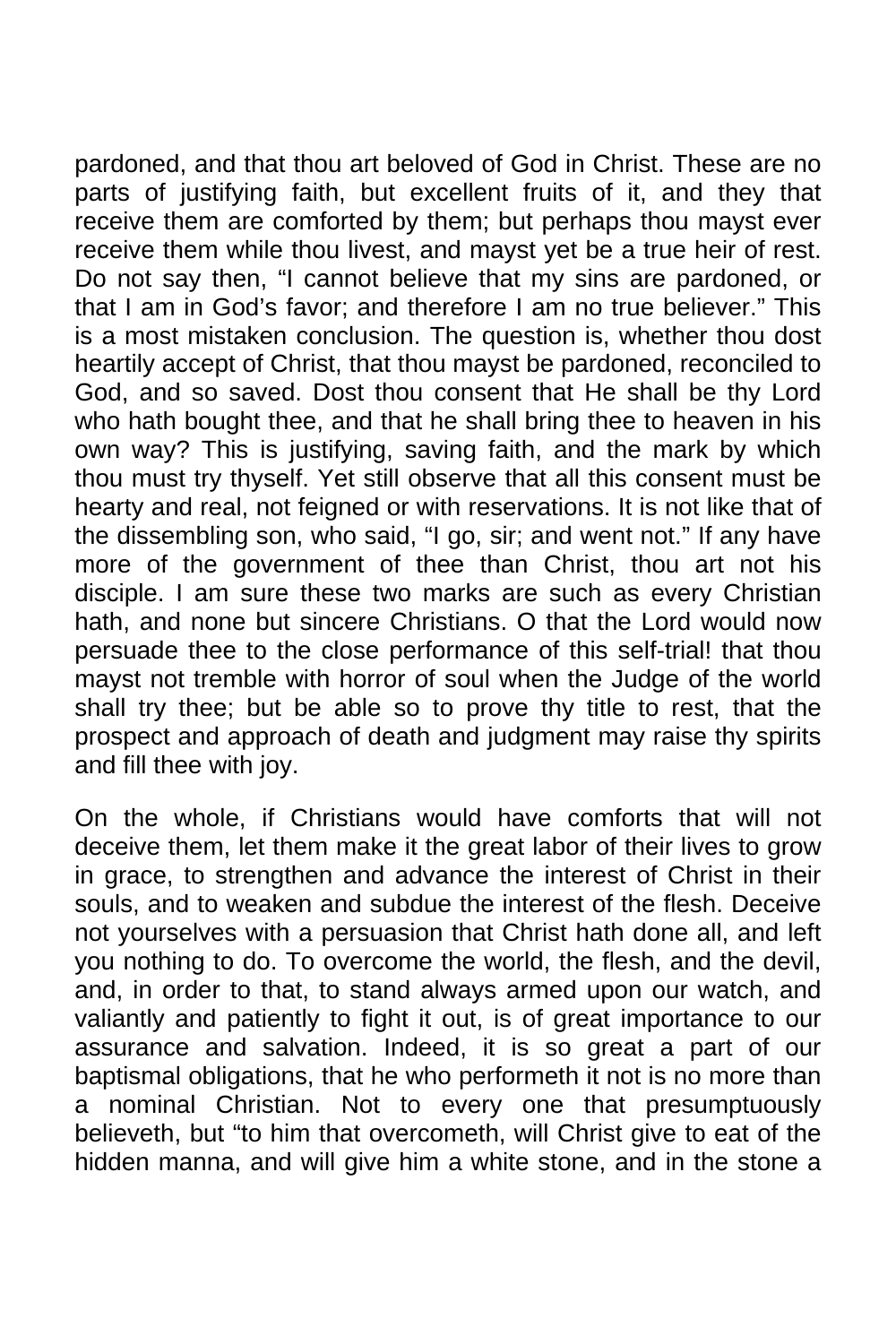new name written, which no man knoweth, saving he that receiveth it; he shall eat of the tree of life which is in the midst of the paradise of God, and shall not be hurt of the second death. Christ will confess his name before his Father, and before his angels, and make him a pillar in the temple of God, and he shall go no more out; and will write upon him the name of his God, and the name of the city of his God, which is New Jerusalem, which cometh down out of heaven from his God, and will write upon him his new name." Yea, "He will grant to him to sit with him on his throne, even as he also overcame, and is set down with his Father on his throne. He that hath an ear, let him hear what the Spirit saith unto the churches."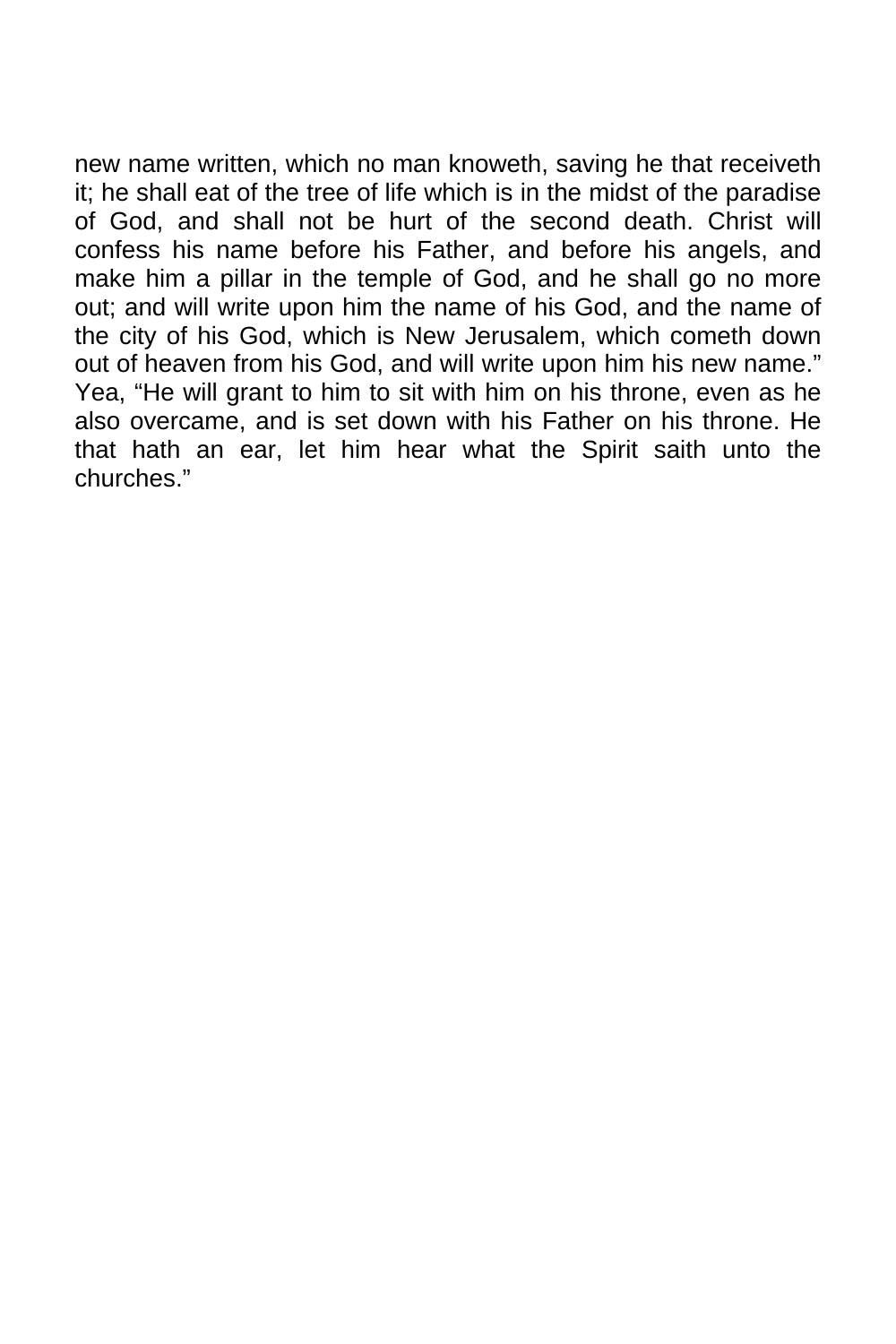## **CHAPTER 9**

## THE DUTY OF THE PEOPLE OF GOD TO EXCITE OTHERS TO SEEK THIS REST

The author laments that Christians do so little to help others to obtain the saints' rest:

I. SHOWS THE NATURE OF THIS DUTY; PARTICULARLY,

1. In having our hearts affected with the misery of our brethren's souls;

2. In taking all opportunities to instruct them in the way of salvation;

3. In promoting their profit by public ordinances.

II. ASSIGNS VARIOUS REASONS WHY THIS DUTY IS SO MUCH NEGLECTED, AND ANSWERS SOME OBJECTIONS AGAINST IT. III. URGES TO THE DISCHARGE OF IT, BY SEVERAL CONSIDERATIONS:

1. Addressed to such as have knowledge, learning, and utterance;

- 2. Those that are acquainted with sinners;
- 3. Physicians that attend dying men;
- 4. Persons of wealth and power;
- 5. Ministers;

6. And those that are entrusted with the care of children or servants. The chapter concludes with an earnest request to Christian parents to be faithful to their trust.

HATH God set before us such a glorious prize as the saints' rest, and made us capable of such inconceivable happiness? Why, then, do not all the children of this kingdom exert themselves more to help others to the enjoyment of it? Alas! how little are poor souls about us beholden to most of us! We see the glory of the kingdom, and they do not; we see the misery of those that are out of it, and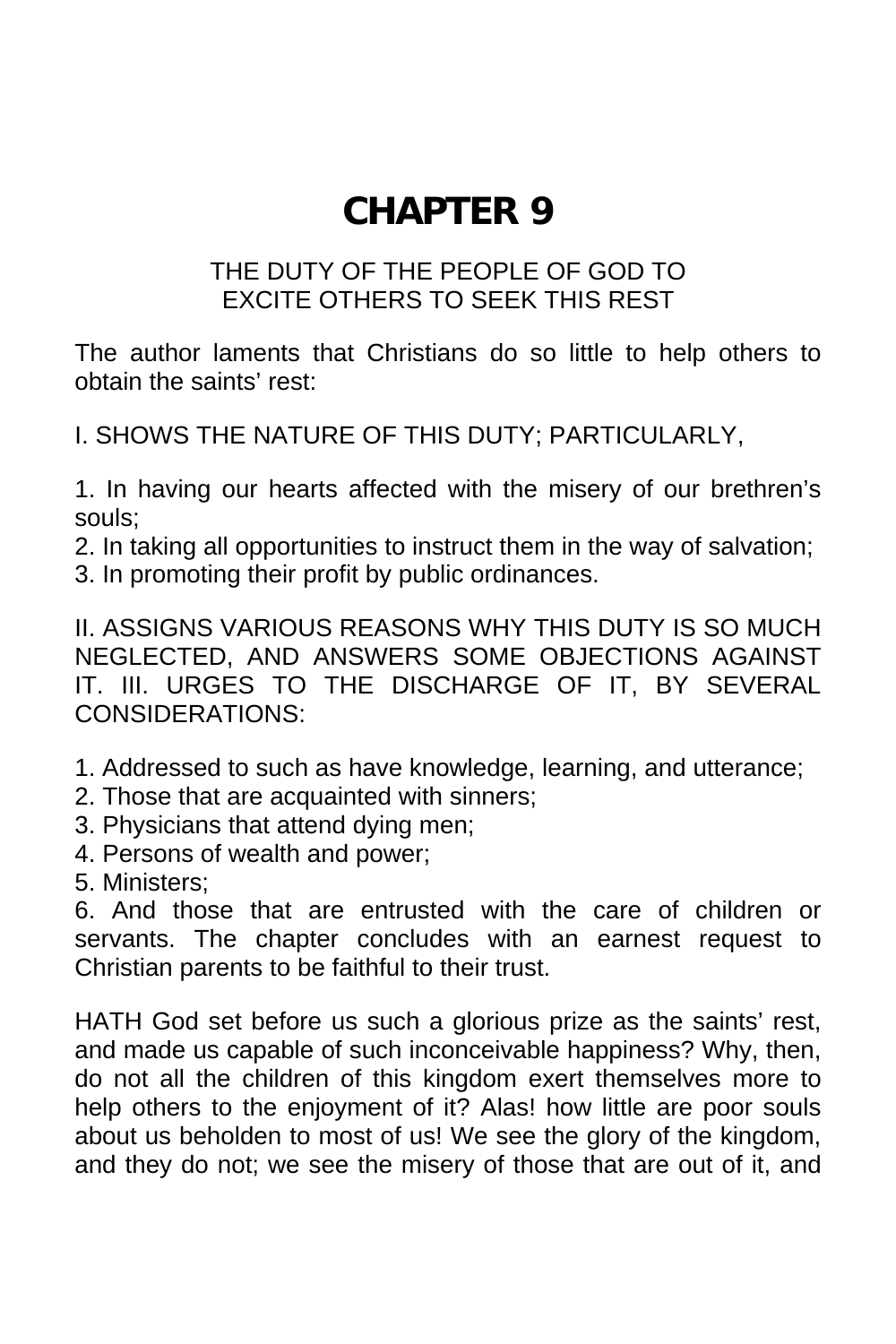they do not; we see some wandering quite out of the way, and know, if they hold on, they can never come there; and they themselves discern it not. And yet we will not seriously show them their danger and error, and help to bring them into the way, that they may live. Alas! how few Christians are there to be found who set themselves with all their might to save souls! No thanks to us if heaven be not empty, and if the souls of our brethren perish not for ever. Considering how important this duty is to the glory of God and the happiness of men, I will show  $-$  how it is to be performed;  $$ why it is so much neglected; — and then offer some considerations to persuade to it.

First. THE DUTY of exciting and helping others to discern their title to the saints' rest. This does not mean that every man should turn a public preacher, or that any should go beyond the bounds of their particular calling; much less does it consist in promoting a party spirit and, least of all, in speaking against men's faults behind their backs, and being silent before their faces. This duty is of another nature, and consists of the following things: in having our hearts affected with the misery of our brethren's souls, in taking all opportunities to instruct them in the way of salvation, and in promoting their profit by public ordinances.

1. Our hearts must be affected with the misery of our brethren's souls. We must be compassionate toward them, and yearn after their recovery and salvation. If we earnestly longed for their conversion, and our hearts were solicitous to do them good, it would set us at work, and God would usually bless it.

2. We must take every opportunity that we possibly can to instruct them how to attain salvation. If the person be ignorant, labor to make him understand the chief happiness of man; how far he was once possessed of it; the covenant God then made with him; how he broke it; and what penalty he incurred; and into what misery he brought himself. Teach him his need of a Redeemer; how Christ mercifully interposed, and bore the penalty; what the new covenant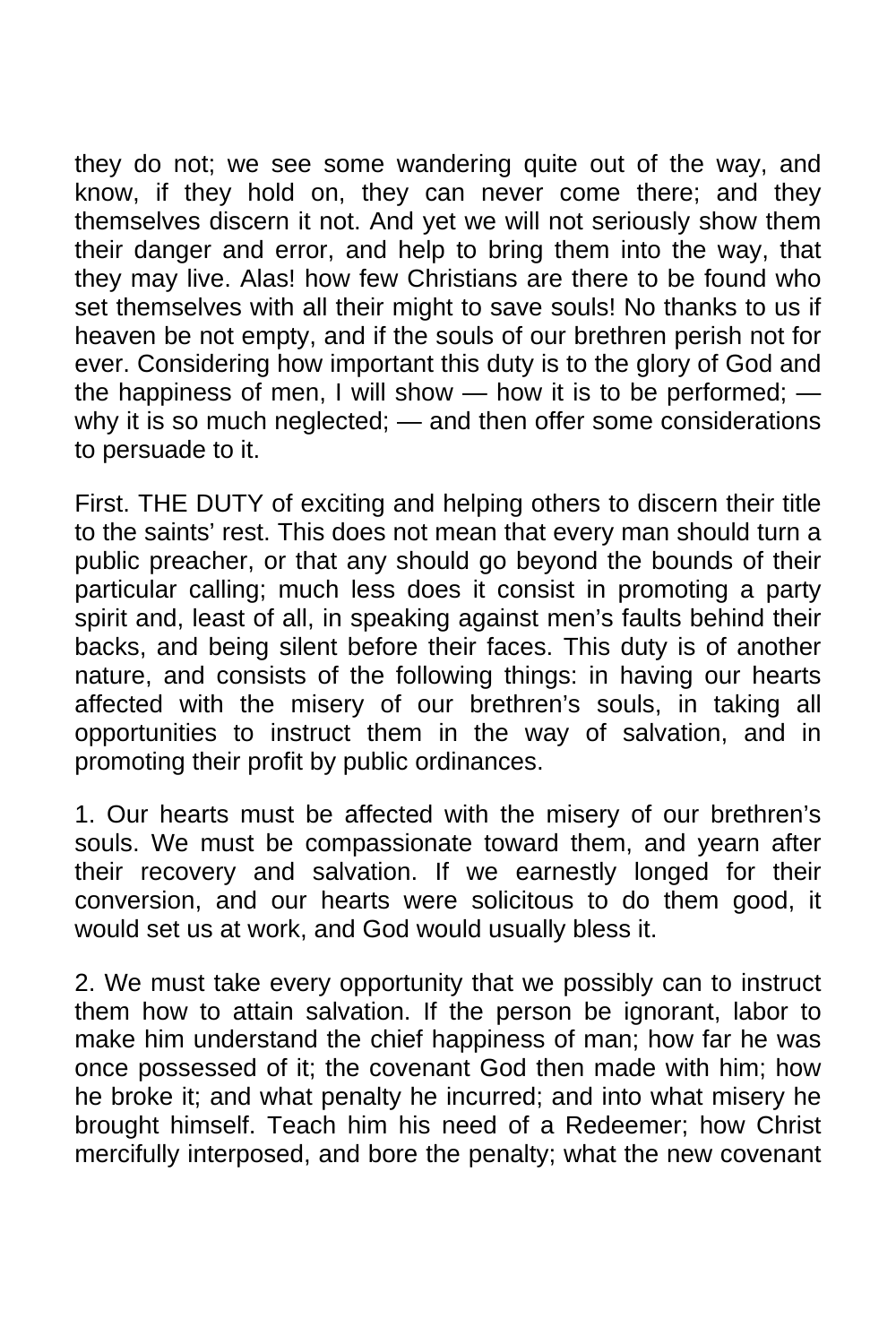is; how men are drawn to Christ; and what are the riches and privileges which believers have in him. If he is not moved by these things, then show him the excellency of the glory he neglects; the extremity and eternity of the torments of the damned; the justice of enduring them for willfully refusing grace; the certainty, nearness, and terrors of death and judgment; the vanity of all things below; the sinfulness of sin; the preciousness of Christ; the necessity of regeneration, faith, and holiness, and their true nature. If; after all, you find him entertaining false hopes, then urge him to examine his state; show him the necessity of doing so; help him in it; nor leave him till you have convinced him of his misery and remedy. Show him how vain and destructive it is to join Christ and his duties to compose his justifying righteousness. Yet be sure to draw him to the use of all means; such as hearing and reading the word, calling upon God, and associating with the godly: persuade him to forsake sin, avoid all temptations to sin, especially evil companions, and to wait patiently on God in the use of means, as the way in which God will be found.

But, because the manner of performing this work is of great moment, observe therefore these rules: Enter upon it with right intentions. Aim at the glory of God in the person's salvation. Do it not to get a name or esteem to thyself; or to bring men to depend upon thee, or to get thee followers; but in obedience to Christ, in imitation of him, and tender love to men's souls. Do not as those who labor to reform their children or servants from such things as are against their own profit or humor, but never seek to save their souls in the way which God has appointed. Do it speedily. As you would not have them delay their return, do not you delay to seek their return. While you are purposing to teach and help him, the man goes deeper in debt; wrath is heaping up; sin taking root; custom fastens him; temptations to sin multiply; conscience grows seared; the heart hardened; the devil rules; Christ is shut out; the Spirit is resisted; God is daily dishonored; his law violated; he is robbed of that service which he should have; time runs on; death and judgment are at the door; and what if the man die, and drop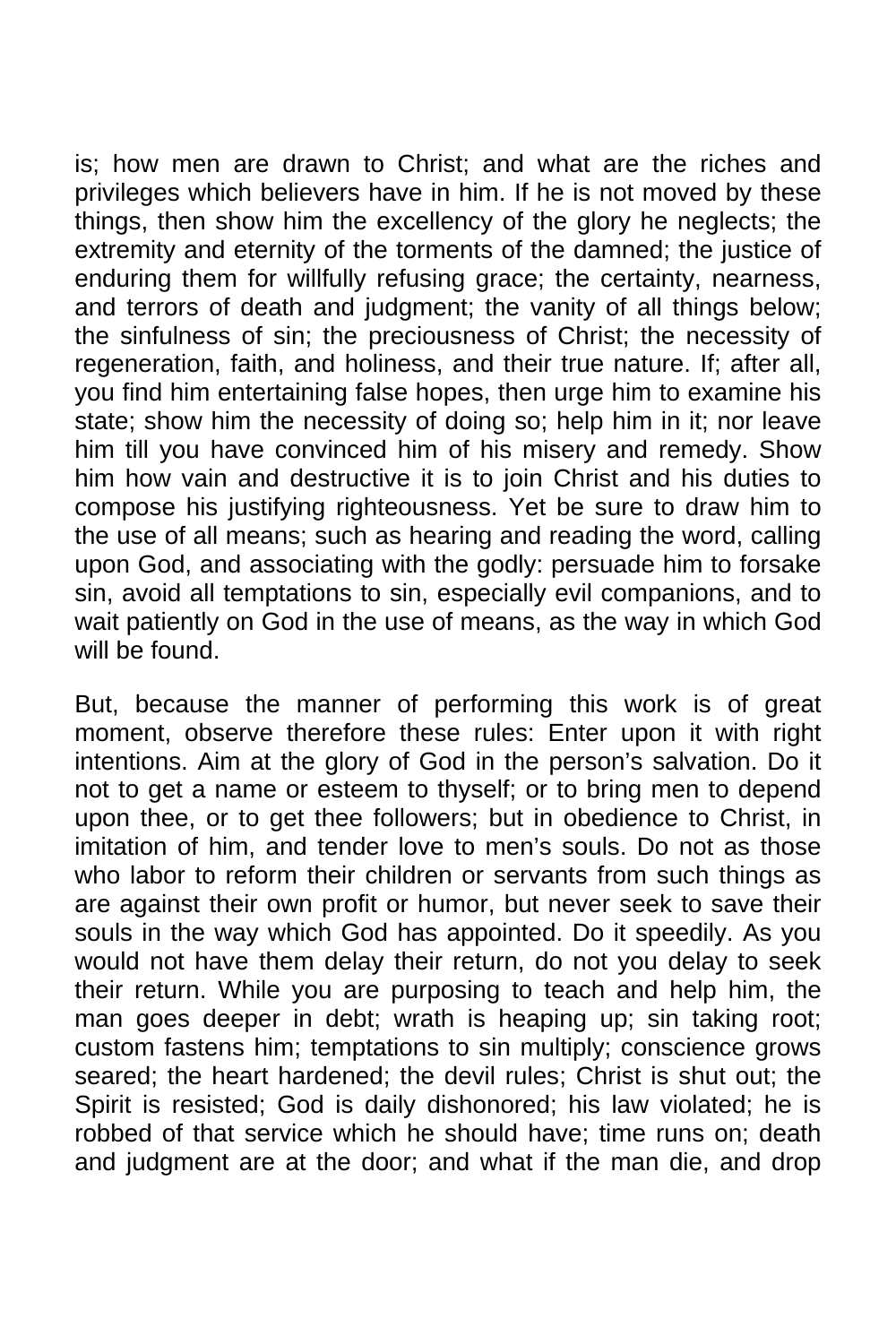into hell, while you are purposing to prevent it! If, in the case of his bodily distress, you "must not say to him, go and come again, and to-morrow I will give, when thou hast it by thee;" how much less may you delay the succor of his soul! That physician is no better than a murderer, who negligently delays till his patient be dead or past cure. Lay by excuses, then, and all lesser business, and "exhort one another daily, while it is called to-day, lest any be hardened through the deceitfulness of sin." Let your exhortation proceed from compassion and love. To jeer and scoff, to rail and vilify, is not a likely way to reform men, or convert them to God. Go to poor sinners with tears in your eyes, that they may see you believe them to be miserable, and that you unfeignedly pity their case. Deal with them with earnest, humble entreaties. Let them perceive it is the desire of your heart to do them good; that you have no other end but their everlasting happiness; and that it is your sense of their danger, and your love to their souls, that forces you to speak; even because you "know the terrors of the Lord," and for fear you should see them in eternal torments. Say to them, "Friend, you know I seek no advantage of my own: the method to please you, and keep your friendship, were to soothe you in your way, or let you alone; but love will not suffer me to see you perish, and be silent. I seek nothing at your hands but that which is necessary to your own happiness. It is yourself that will have the gain and comfort if you come to Christ." If we were thus to go to every ignorant and wicked neighbor, what blessed fruit should we quickly see!

Do it with all possible plainness and faithfulness. Do not make their sins less than they are, nor encourage them in a false hope. If you see the case dangerous, speak plainly: "Neighbor, I am afraid God has not yet renewed your soul; I fear you are not yet recovered 'from the power of Satan to God;' I fear you have not chosen Christ above all, nor unfeignedly taken him for your sovereign Lord. If you had, surely you durst not so easily disobey him, nor neglect his worship in your family and in public; you could not so eagerly follow the world, and talk of nothing but the things of the world. If you were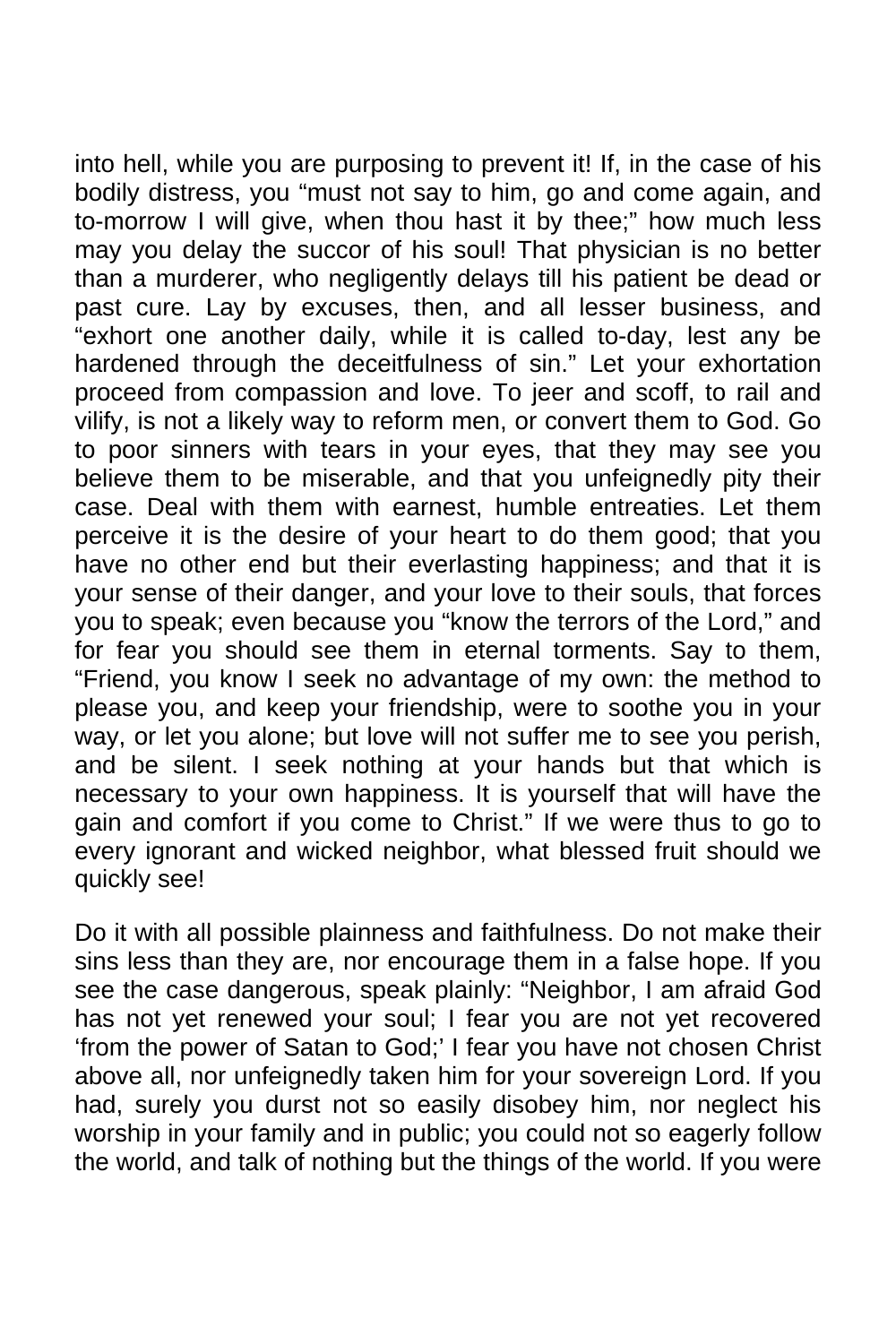'in Christ,' you would be 'a new creature; old things' would be 'passed away, and all things' would 'become new.' You would have new thoughts, new conversation, new company, new endeavors, and a new life. Certainly without these you can never be saved; you may think otherwise, and hope otherwise as long as you will, but your hopes will all deceive you, and perish with you Thus must you deal faithfully with men, if ever you intend to do them good. It is not in curing men's souls, as in curing their bodies, where they must not know their danger, lest it hinder the cure. They are here agents in their own cure; and if they know not their misery, they will never bewail it, nor know their need of a Savior.

Do it also seriously, zealously, and effectually. Labor to make men know that heaven and hell are not matters to be played with, or passed over with a few careless thoughts. "It is most certain that, one of these days, thou shalt be in everlasting joy or torment; and doth it not awaken thee? Are there so few that find the way of life? so many that go the way of death? Is it so hard to escape? so easy to miscarry? and yet you sit still and trifle? What do you mean? The world is passing away; its pleasures, honors, and profits are fading and leaving you; eternity is a little before you; God is just and jealous; his threatenings are true; the great day will be terrible; time runs on; your life is uncertain; you are far behind-hand; your case is dangerous; if you die to-morrow, how unready are you! With what terror will your soul leave the body! And do you yet loiter? Consider, God is all this while waiting your leisure: his patience beareth: his long-suffering forbeareth: his mercy entreateth you: Christ offereth you his blood and merits: the Spirit is persuading: conscience is accusing: Satan waits to have you. This is your time now or never. Had you rather burn in hell than repent on earth? have devils your tormentors, than Christ your governor? Will you renounce your part in God and glory, rather than renounce your sins? O friends, what do you think of these things? God hath made you men; do not renounce your reason where you should chiefly use it." Alas! it is not a few dull words between jest and earnest, between sleeping and waking, that will rouse a dead-hearted sinner. If a house be on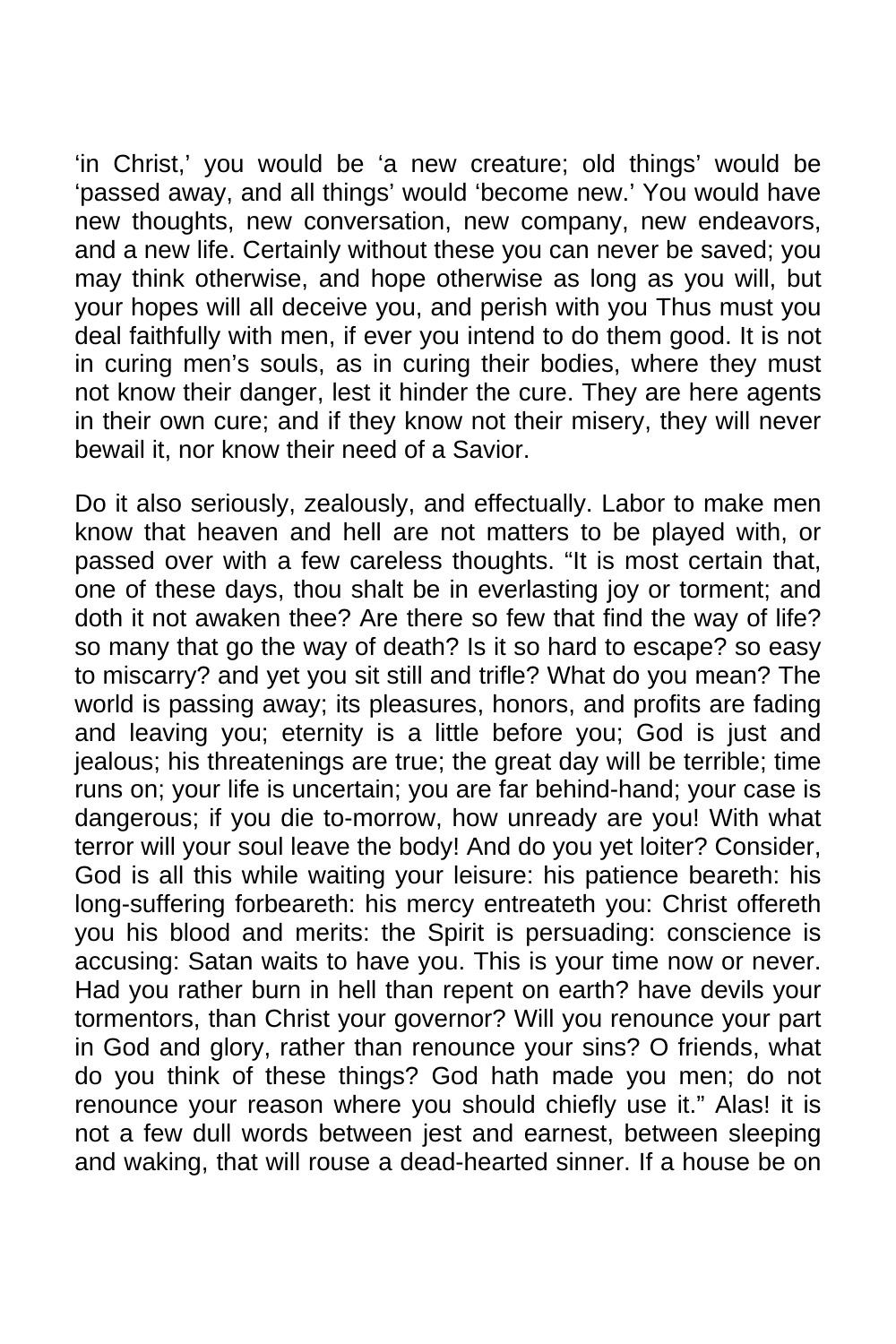fire you will not make a cold oration on the nature and danger of fire, but will run and cry, Fire! fire! To tell a man of his sins as softly as Eli did his sons; or to reprove him as gently as Jehoshaphat did Ahab; "Let not the king say so;" usually does as much harm as good. Loathness to displease men makes us undo them.

Yet, lest you run into extremes, I advise you to do it with prudence and discretion. Choose the fittest season. Deal not with men when they are in a passion, or where they will take it for a disgrace. When the earth is soft the plough will enter. Take a man when he is under affliction, or newly impressed under a sermon. Christian faithfulness requires us not only to do good when it falls in our way, but to watch for opportunities. Suit yourself also to the quality and temper of the person. You must deal with the ingenious more by argument than persuasion. There is need of both to the ignorant. The affections of the convinced should be chiefly excited. The obstinate must be sharply reproved. The timorous must be dealt with tenderly. Love, and plainness, and seriousness take with all; but words of terror some can hardly bear. Use also the aptest expressions. Unseemly language makes the hearers loathe the food they should live by, especially if they be men of curious ears and carnal hearts.

Let all your reproofs and exhortations be backed with the authority of God. Let sinners be convinced that you speak not merely your own thoughts. Turn them to the very chapter and verse where their sin is condemned, and their duty commanded. The voice of man is contemptible, but the voice of God is awful and terrible. They may reject your words who dare not reject the words of the Almighty.

Be frequent with men in this duty of exhortation. If we are "always to pray, and not to faint," because God will have us importunate with himself; the same course, no doubt, will be most prevailing with men. Therefore we are commanded "to exhort one another daily," and "with all long-suffering." The fire is not always brought out of the flint at one stroke; nor men's affections kindled at the first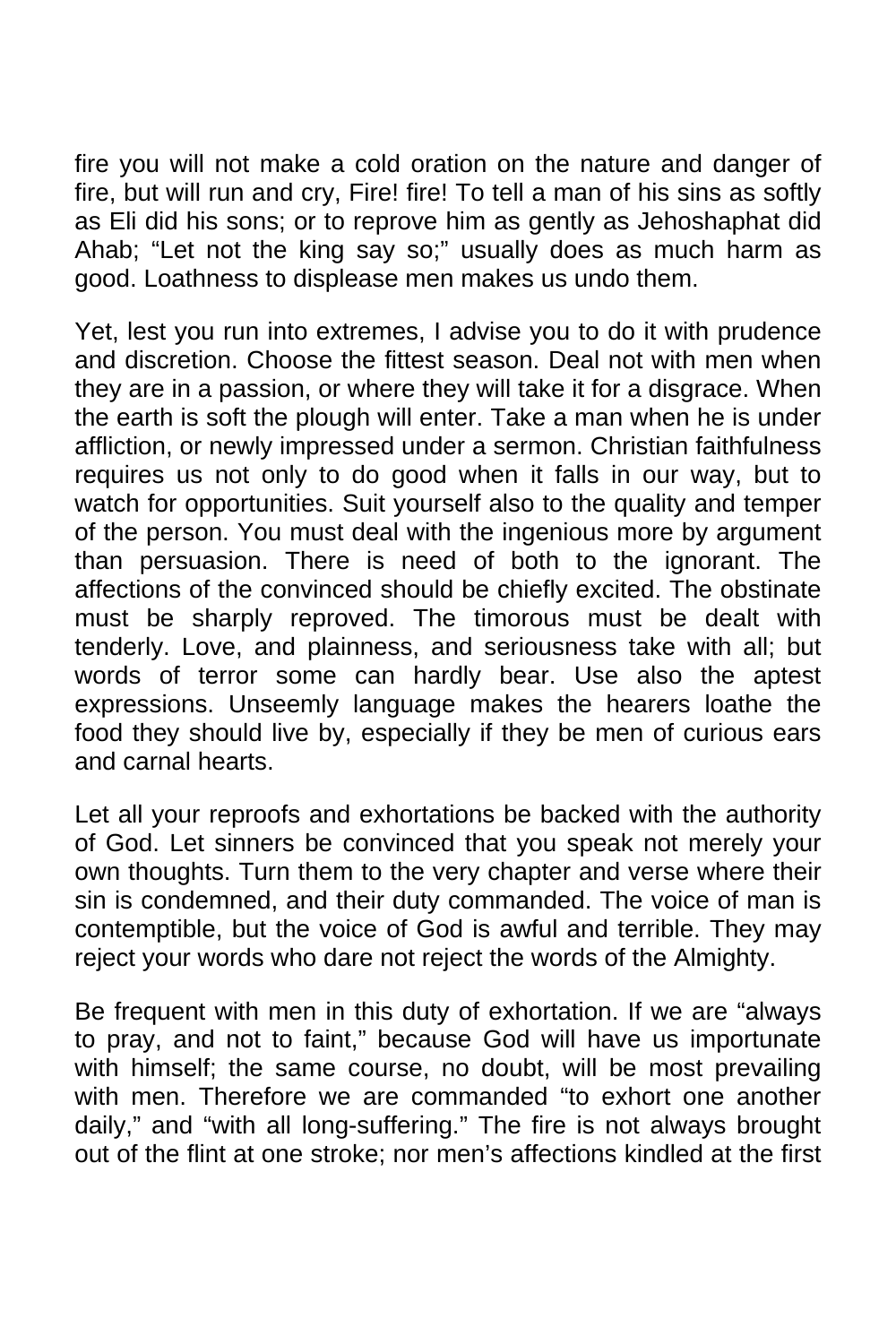exhortation: and if they were, yet if they be not followed they will soon grow cold again. Follow sinners with your loving and earnest entreaties, and give them no rest in their sin. This is true charity, the way to save men's souls, and will afford you comfort upon review.

Strive to bring all your exhortations to an issue. If we speak the most convincing words, and all our care is over with our speech, we shall seldom prosper in our labors; but God usually blesses their labors whose very heart is set upon the conversion of their hearers, and who are therefore inquiring after the success of their work. If you reprove a sin, cease not till the sinner promises you to leave it, and avoid the occasions of it. If you are exhorting to a duty, urge for a promise to enter upon it without delay. If you would draw men to Christ, leave them not till they are brought to confess the misery of their present unregenerate state, and the necessity of Christ, and of a change, and have promised you to be faithful in the use of means. O that all Christians would take this course with all their neighbors that are enslaved to sin, and strangers to Christ!

Once more, be sure your example exhort as well as your words. Let them see you constant in all the duties to which you persuade them. Let them see in your life that superiority to the world which your lips recommend. Let them see, by your constant labors for heaven, that you indeed believe what you would have them believe. A holy and heavenly life is a continual sting to the consciences of sinners around you, and continually solicits them to change their course.

3. Besides the duty of private admonition, you must endeavor to help men to profit by public ordinances. In order to that, endeavor to procure for them faithful ministers where they are wanting. "How shall they hear without a preacher?" Improve your interest and diligence to this end, till you prevail. Extend your purposes to the utmost. How many souls may be saved by the ministry you have procured! It is a higher and nobler charity than relieving their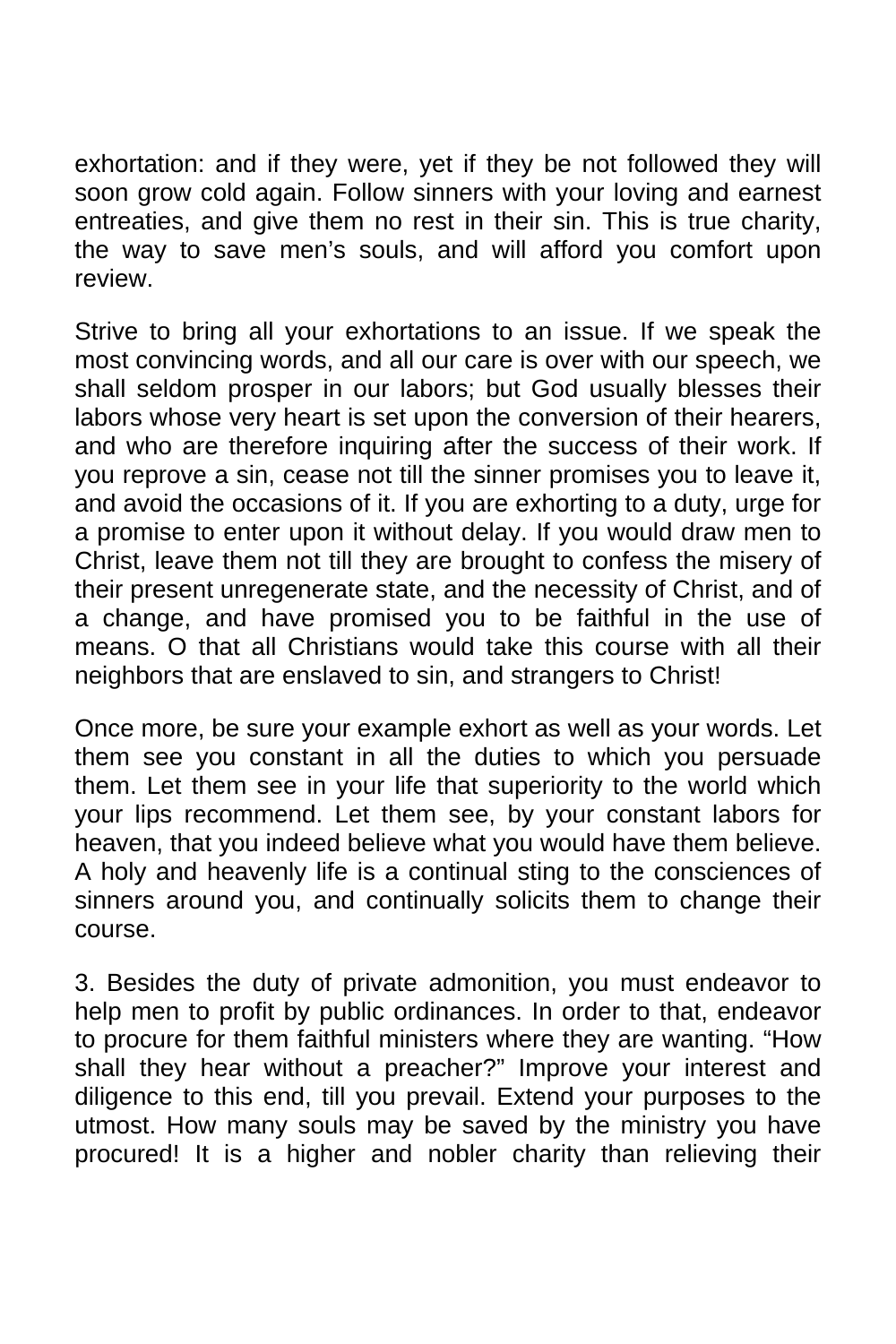bodies. What abundance of good might great men do, if they would support, in academical education, such youth as they have first carefully chosen for their talents and piety, till they should be fit for the ministry! — and when a faithful ministry is obtained, help poor souls to receive the fruit of it  $-$  draw them constantly to attend it  $$ remind them often what they have heard; and, if it be possible, let them hear it repeated in their families or elsewhere — promote their frequent meeting together, besides publicly in the congregation; not as a separate church, but as a part of the church, more diligent than the rest in redeeming time and helping the souls of each other heaven-ward. Labor also to keep the ordinances and ministry in esteem: no man will be much wrought on by that which be despised. An apostle says, "We beseech you, brethren, to know them who labor among you, and are over you in the Lord, and admonish you and to esteem them very highly in love, for their work's sake."

Secondly. Let us inquire what may be the CAUSES OF THE GROSS NEGLECT of this duty; that the hinderances, being discovered, may the more easily be overcome.

One hinderance is, men's own sin and guilt. They have not themselves been ravished with heavenly delights; how then should they draw others so earnestly to seek them? They have not felt their own lost condition, nor their need of Christ, nor the renewing work of the Spirit; how then can they discover these to others? They are guilty of the sins they should reprove, and this makes them ashamed to reprove.

Another is, a secret infidelity prevailing in men's hearts. Did we verily believe that all the unregenerate and unholy shall be eternally tormented, how could you refrain from speaking, or avoid bursting into tears, when we look them in the face, especially when they are our near and dear friends? Thus doth secret unbelief consume the vigor of each grace and duty. O Christian, if you did verily believe that your ungodly neighbors, wife, husband, or child, should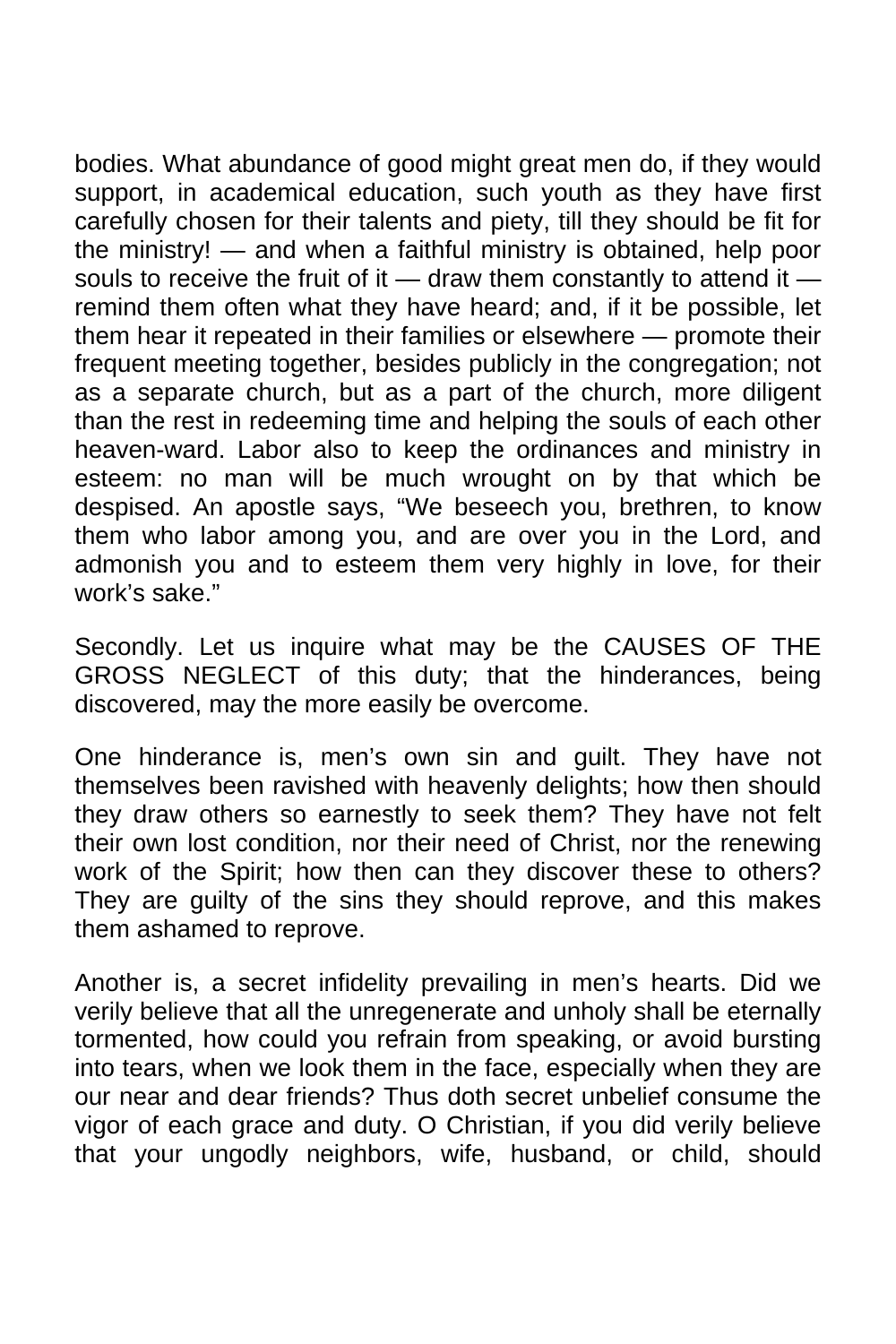certainly lie for ever in hell, except they be thoroughly changed before death shall snatch them away, would not this make you address them day and night till they were persuaded? Were it not for this cursed unbelief, our own and our neighbors' souls would gain more by us than they do.

These attempts are also much hindered by our want of charity and compassion for men's souls. We look on miserable souls, and pass by, as the priest and Levite by the wounded man. What though the sinner, wounded by sin and captivated by Satan, do not desire thy help himself; yet his misery cries aloud. If God had not heard the cry of our miseries before he heard the cry of our prayers, and been moved by his own pity before he was moved by our importunity, we might long have continued the slaves of Satan. You will pray to God for them, to open their eyes and turn their hearts; and why not endeavor their conversion, if you desire it? And if you do not desire it, why do you ask it? Why do you not pray them to consider and return, as well as pray to God to convert and turn them? If you should see your neighbor fallen into a pit, and should pray God to help him out, but neither put forth your hand to help him, nor once direct him to help himself, would not any man censure you for your cruelty and hypocrisy? It is as true of the soul as of the body. If any man "seeth his brother have need, and shutteth up his bowels of compassion from him, how dwelleth the love of God in him?" or what love hath he to his brother's soul?

We are also hindered by a base, man-pleasing disposition. We are so desirous to keep in credit and favor with men, that it makes us most unreasonably neglect our own duty. He is a foolish and unfaithful physician that will let a sick man die for fear of troubling him. If our friends are deranged, we please them in nothing that tends to their hurt. And yet when they are beside themselves in point of salvation, and in their madness posting on to damnation, we will not stop them for fear of displeasing them. How can we be Christians, that "love the praise of men more than the praise of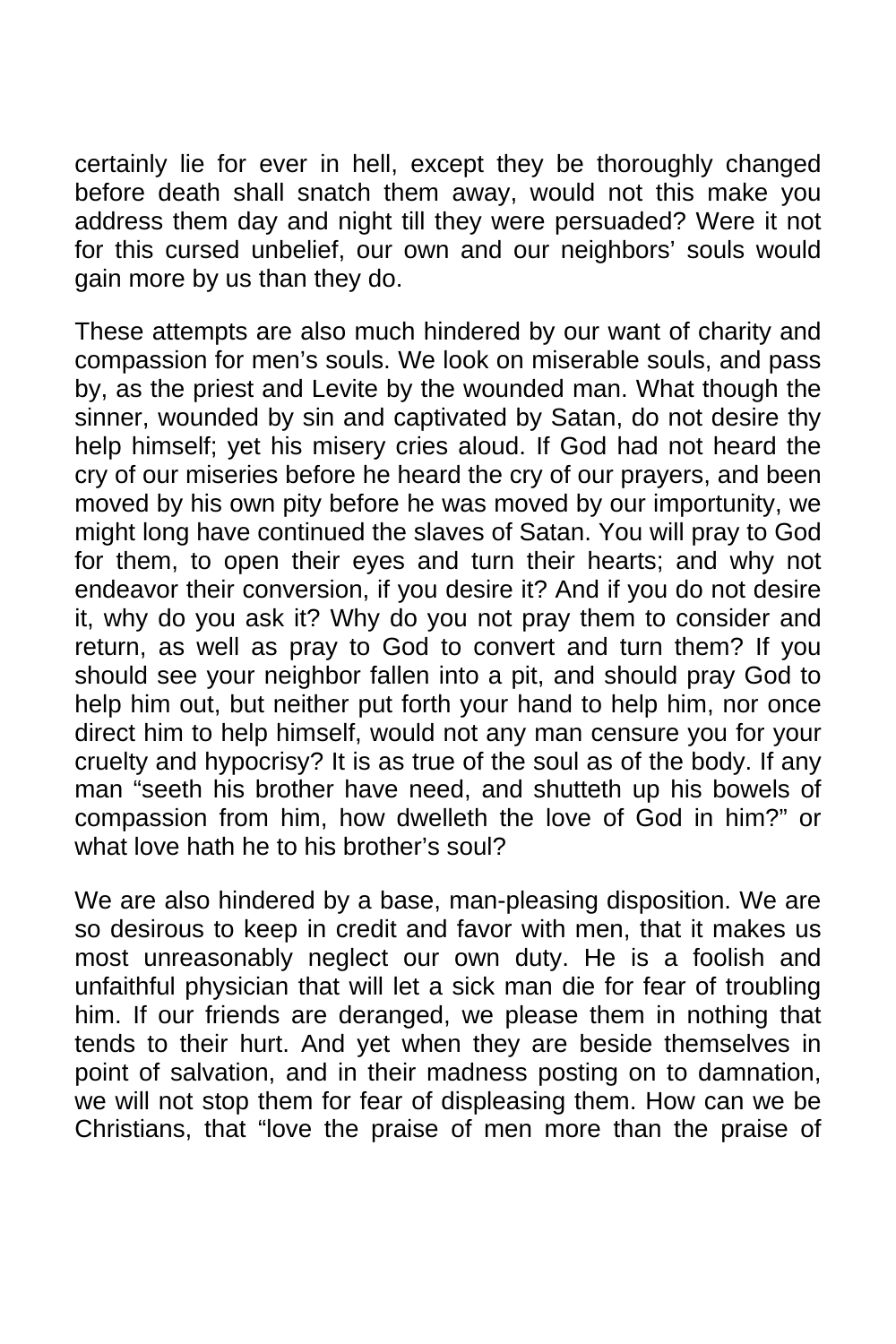God?" For, if we "seek to please men, we shall not be the servants of Christ."

It is common to be hindered by sinful bashfulness. When we should shame men out of their sins, we are ourselves ashamed of our duties. May not these sinners condemn us, when they blush not to swear, be drunk, or neglect the worship of God; and we blush to tell them of it, and persuade them from it? Bashfulness is unseemly in cases of necessity. It is not a work to be ashamed of; to obey God in persuading men from their sins to Christ. Reader, hath not thy conscience told thee of thy duty many a time, and urged thee to speak to poor sinners and yet thou hast been ashamed to open thy mouth, and so let them alone to sink or swim? O read and tremble, "Whosoever shall be ashamed of me, and of my words, in this adulterous and sinful generation, of him also shall the Son of man be ashamed, when he cometh in the glory of his Father, with the holy angels."

An idle and impatient spirit hindereth us. It is an ungrateful work, and sometimes makes men our enemies. Besides, it seldom succeeds at the first, except it be followed on. You must be long in teaching the ignorant, and persuading the obstinate. We consider not what patience God used toward us when we were in our sins. Woe to us, if God had been as impatient with us as we are with others.

Another hinderance is, self-seeking. "All seek their own, not the things which are Jesus Christ's," and their brethren's. With many pride is a great impediment. If it were to speak to a great man, and it would not displease him, they would do it: but to go among the poor, and take pains with them in their cottages, where is the person that will do it? Many will rejoice in being instrumental to convert a gentleman, and they have good reason; but overlook the multitude, as if the souls of all were not alike to God. Alas these men little consider how low Christ stooped to us! Few rich, and noble, and wise are called. It is the poor that receive the glad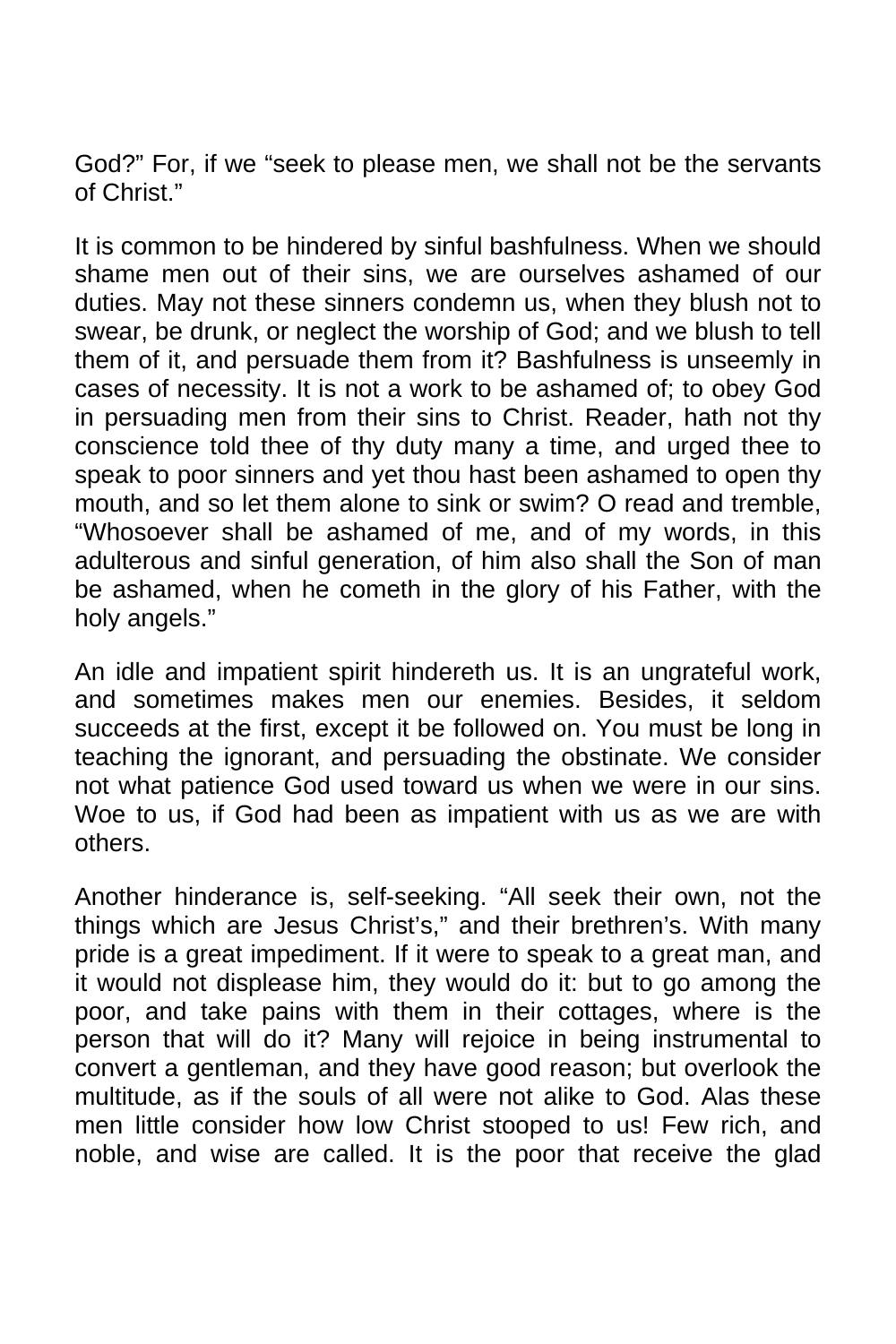tidings of the Gospel. And with some, their ignorance of the duty hindereth them from performing it: either they know it not to be a duty, or at least not to be their duty. If this be thy case, reader, I am in hope thou art now acquainted with thy duty, and wilt enter upon it.

Do not object to this duty, that you are unable to manage an exhortation; but either set those at the work who are more able, or faithfully and humbly use the small ability you have, and tell them, as a weak man may do, what God says in his word. Decline not the duty because it is your superior who needs advice and exhortation, Order must be dispensed with in cases of necessity. Though it be a husband, a parent, a minister, you must teach him in such a case. If parents are in want, children must relieve them. If a husband be sick, the wife must fill up his place in family affairs. If the rich are reduced to beggary, they must receive charity. If the physician be sick, somebody must look to him. Thus the meanest servant must admonish his master, and the child his parent, and the wife her husband, and the people their minister; so that it be done when there is real need, and with all possible humility, modesty, and meekness. Do not say, this will make us all preachers; for every good Christian is a teacher, and has a charge of his neighbor's soul. Every man is a physician, when a regular physician cannot be had, and when the hurt is so small that any man may relieve it; and in the same cases every man must be a teacher. Do not despair of success. Cannot God give it? And must it not be by means? Do not plead, it will only be casting pearls before swine. When you are in danger to be torn in pieces, Christ would have you forbear; but what is that to you who are in no such danger? As long as they will hear, you will have encouragement to speak, and may not cast them off as contemptible swine. Say not, "It is a friend on whom I much depend; and by telling him his sin and misery, I may lose his love, and be undone." Is his love more to be valued than his safety? or thy own benefit by him, than the salvation of his soul? or wilt thou connive at his damnation because he is thy friend? Is that thy best requital of his friendship? Hadst thou rather he should burn in hell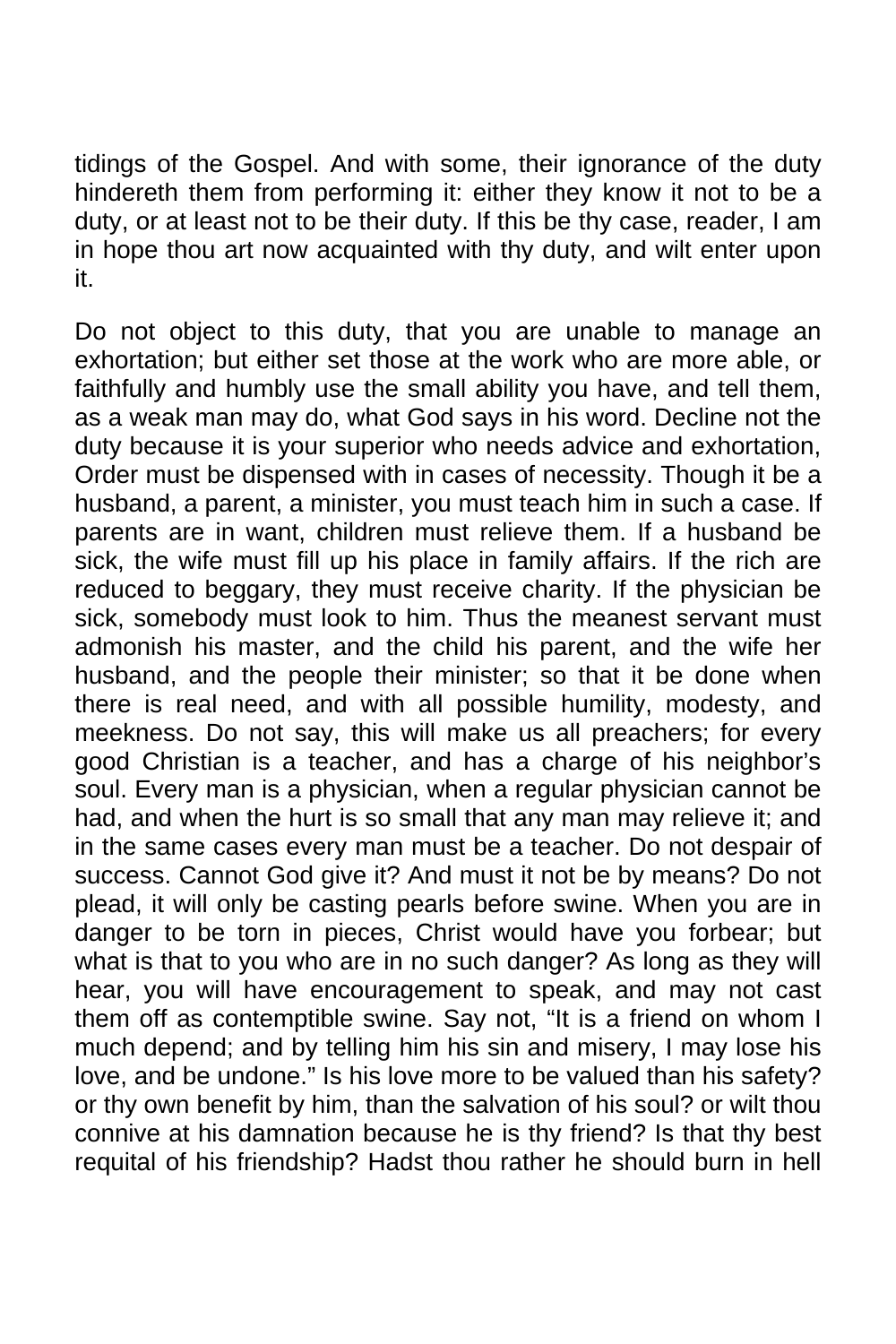for ever, than thou shouldst lose his favor, or the maintenance thou hast from him?

Thirdly. But that all who fear God may be excited to do their utmost to help others to this blessed rest, let me entreat you to consider the following MOTIVES: As, for instance, not only nature, but especially grace, disposes the soul to be communicative of good; therefore, to neglect this work, is a sin both against nature and grace. Would you not think him unnatural who would suffer his children or neighbors to starve in the streets, while he has provision at hand? And is not he more unnatural, who will let them eternally perish, and not open his mouth to save them? An unmerciful, cruel man, is a monster to be abhorred of all. If God had bid you give them all your estate, or lay down your life to save them, you would surely have refused, when you will not bestow a little breath to save them. Is not the soul of a husband, or wife, or child, or neighbor, worth a few words? Cruelty to men's bodies is a most damnable sin; but to their souls much more, as the soul is of greater worth than the body, and eternity than time. Little know you what many a soul may now be feeling in hell, who died in their sins for want of your faithful admonition.

Consider what Christ did toward the saving of souls. He thought them worth his blood; and shall we not think them worth our breath? Will you not do a little where Christ hath done so much? Consider what fit objects of pity ungodly people are. They are dead in trespasses and sins, have not hearts to feel their miseries, nor to pity themselves. If others do not pity them, they will have no pity; for it is the nature of their disease to make them pitiless to themselves, yea, their own most cruel destroyers. Consider, it was once thy own case. It was God's argument to the Israelites, to be kind to strangers, because they themselves had been "strangers in the land of Egypt." So should you pity them that are strangers to Christ, and to the hopes and comforts of the saints, because you were once strangers to them yourselves Consider your relation to them. It is thy neighbor, thy brother, whom thou art bound to love as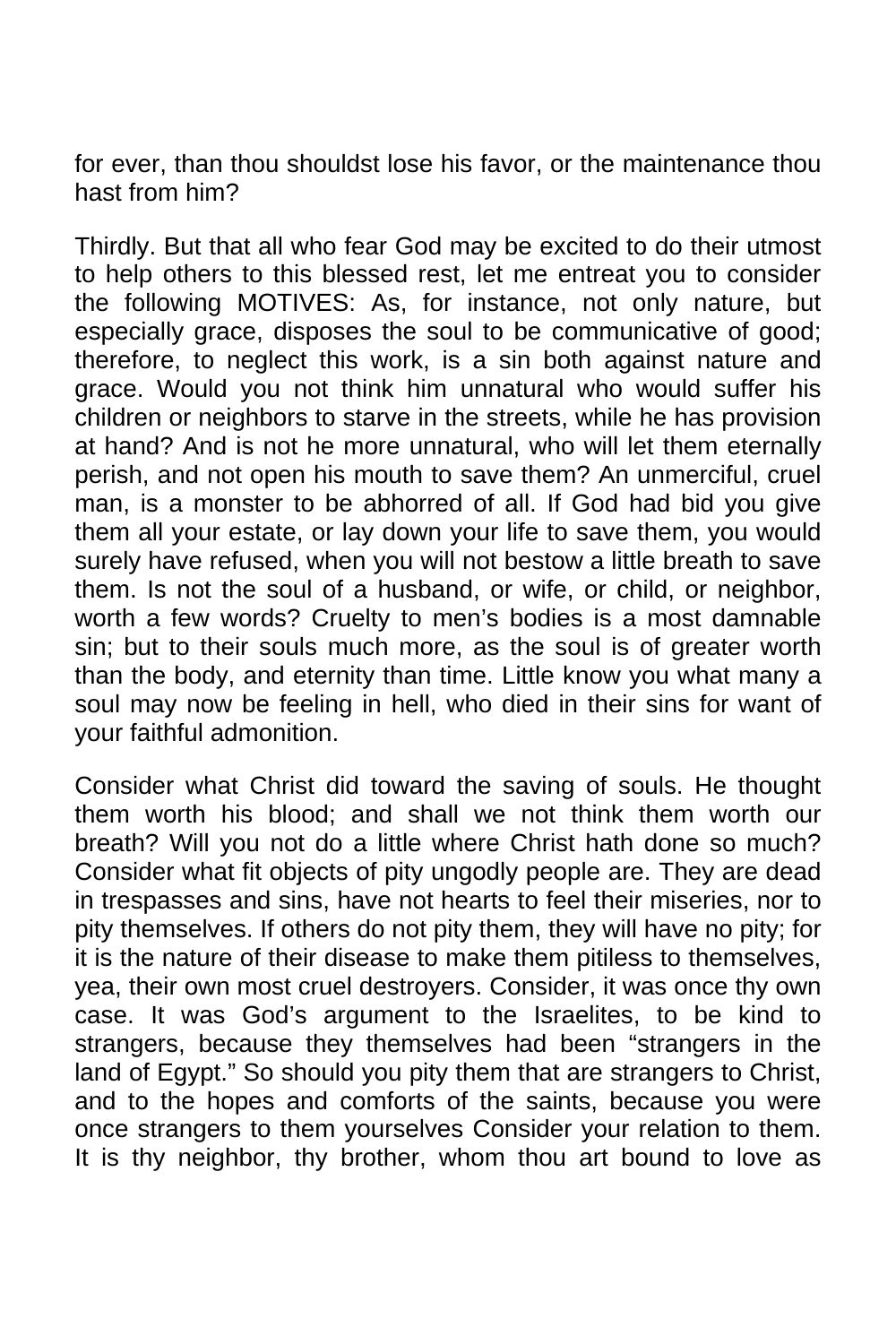thyself. He that loveth not his brother, whom he seeth daily, doth not love God, whom he never saw. And doth he love his brother that will see him go to hell, and never hinder him?

Consider what a load of guilt this neglect lays upon thy own soul. Thou art guilty of the murder and damnation of all those souls whom thou dost thus neglect and of every sin they now commit, and of all the dishonor done to God thereby; and of all these judgments which their sins bring upon the town or country where they live. Consider what it will be to look upon your poor friends in eternal flames, and to think that your neglect was a great cause of it. If you should there perish with them, it would be no small aggravation of your torment. If you be in heaven, it would surely be a sad thought, were it possible that any sorrow could dwell there, to hear a multitude of poor souls cry out, for ever, " O, if you would but have told me plainly of my sin and danger, and set it home, I might have escaped all this torment, and be now in rest!" What a sad voice will this be! Consider what a joy it will be in heaven, to meet those there whom you have been the means to bring thither; to see their faces, and join with them for ever in the praises of God, whom you were the happy instruments of bringing to the knowledge and obedience of Jesus Christ! Consider how many souls you may have drawn into the way of damnation, or hardened in it. We have had, in the days of our ignorance, our companions in sin, whom we enticed or encouraged. And doth it not become us to do as much to save men as we have done to destroy them? Consider how diligent are all the enemies of these poor souls to draw them to hell. The devil is tempting them day and night; their inward lusts are still working for their ruin; the flesh is still pleading for its delights; their old companions are increasing their dislike of holiness. And if nobody be diligent in helping them to heaven, what is like to become of them?

Consider how deep the neglect of this duty will wound when conscience is awakened. When a man comes to die, conscience will ask him, "What good hast thou done in thy lifetime? The saving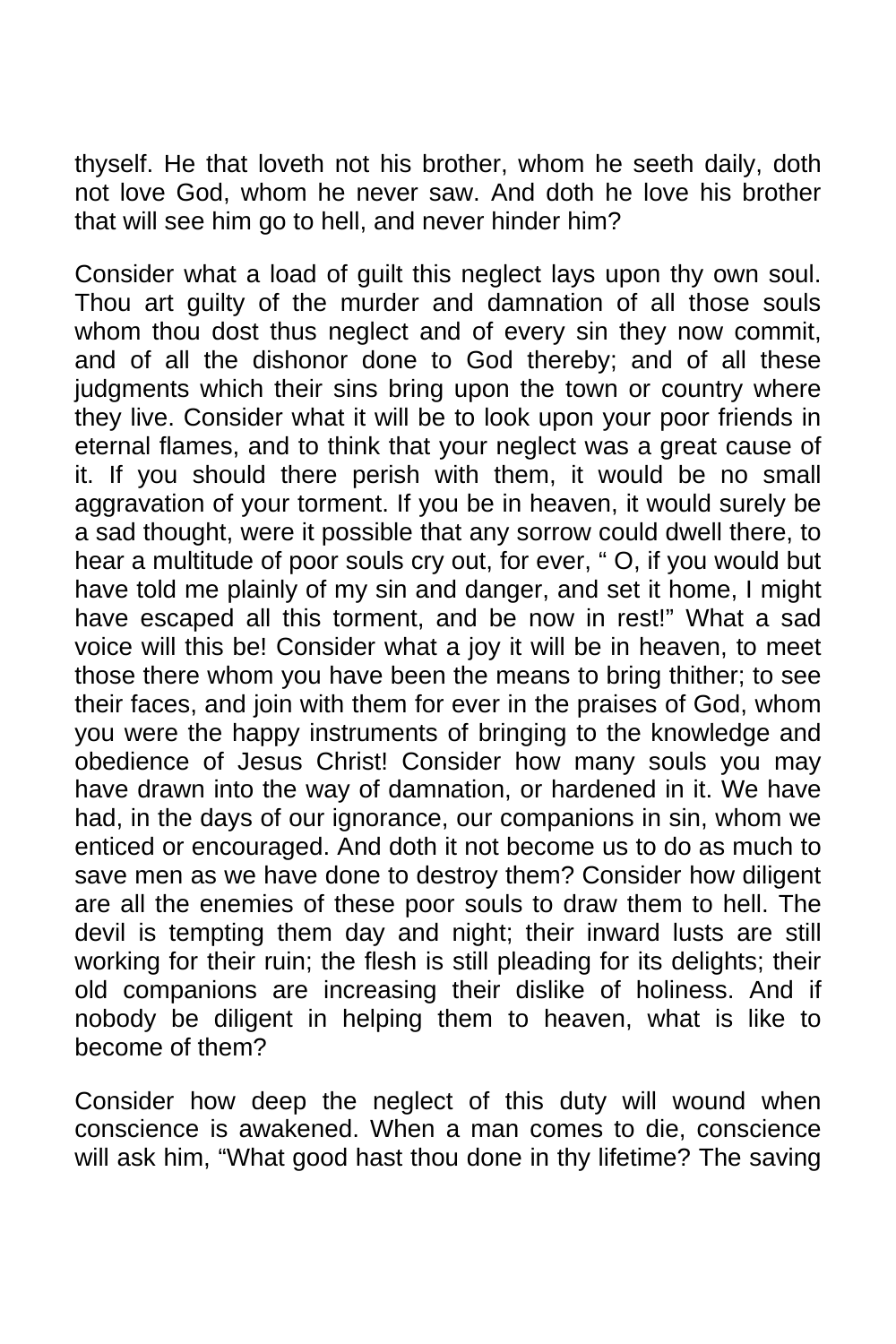of souls is the greatest good work; what hast thou done toward it? How many hast thou dealt faithfully with?" I have often observed that the consciences of dying men very much wounded them for this omission. For my own part, when I have been near death, my conscience hath accused me more for this than for any sin: it would bring every ignorant, profane neighbor to my remembrance, to whom I never made known their danger; it would tell me, "Thou shouldst have gone to them in private, and told them plainly of their desperate danger, though it had been when thou shouldst have eaten or slept, if thou hadst no other time." Conscience would remind me how, at such or such a time, I was in company with the ignorant, or riding by the way with a willful sinner, and had a fit opportunity to have dealt with him, but did not; or at least did it to little purpose. The Lord grant I may better obey conscience while I have time, that it may have less to accuse me of at death! Consider what a seasonable time you now have for this work. There are times in which it is not safe to speak; it may cost you your liberty or your life. Besides, your neighbors will shortly die, and so will you. Speak to them, therefore, while you may. Consider, though this is a work of the greatest charity, yet every one of you may perform it; the poorest as well as the rich: every one hath a tongue to speak to a sinner.

Once more, consider the happy consequences of this work where it is faithfully done. You may be instrumental in saving souls, for whom Christ came down and died, and in whom the angels of God rejoice. Such souls will bless you here and hereafter; God will have much glory by it; the church will be multiplied and edified by it; your own soul will enjoy more improvement and vigor in the divine life, more peace of conscience, more rejoicing in spirit. Of all the personal mercies that I ever received, next to the love of God in Christ to my own soul, I must most joyfully bless him for the plentiful success of my endeavors upon others. O what fruits, then, might I have seen, if I had been more faithful! I know we need be very jealous of our deceitful hearts on this point, lest our rejoicing should come from our pride. Naturally we would have the praise of every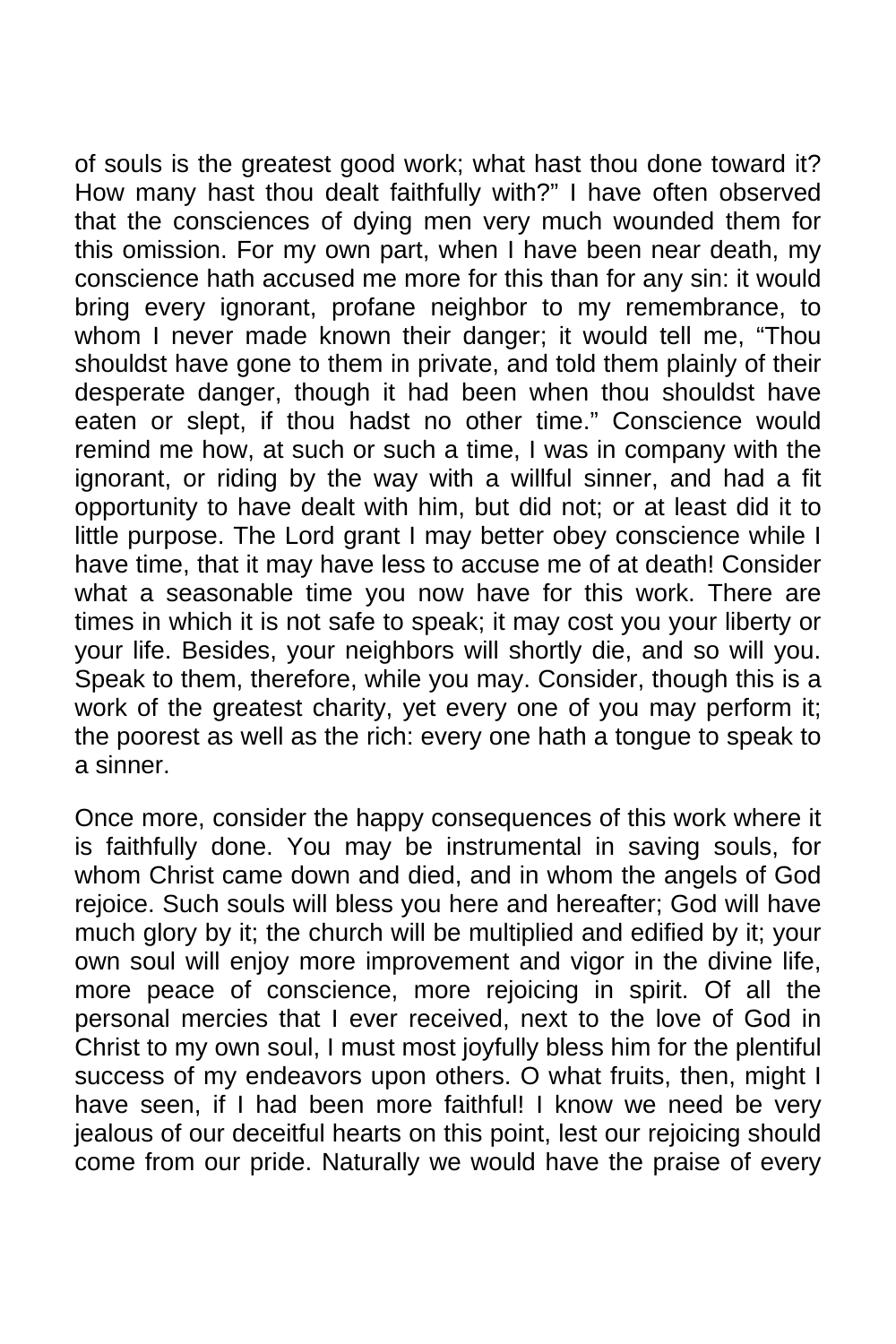good work ascribed to ourselves; yet to imitate our Father in goodness and mercy, and to rejoice in the degree of them we attain to, is the duty of every child of God. I therefore tell you my own experience, to persuade you, that if you did but know what a joyful thing it is, you would follow it night and day through the greatest discouragements.

Up, then, every man that hath a tongue, and is a servant of Christ, and do something of your Master's work. Why hath he given you a tongue, but to speak in his service? And how can you serve him more eminently than in laboring for the salvation of souls? He that will pronounce you blessed at the last day, and invite you to "the kingdom prepared for you," because you "fed him, and clothed him, and visited him," in his poor members, will surely pronounce you blessed for so great a work as bringing souls to his kingdom. He that saith, "the poor you have always with you," hath left the ungodly always with you, that you might still have matter to exercise your charity upon. If you have the heart of a Christian or of a man, let it yearn towards your ignorant, ungodly neighbors. Say, as the lepers of Samaria, "We do not well; this day is a day of good tidings, and we hold our peace." Hath God had so much mercy on you, and will you have no mercy on your poor neighbors? But as this duty belongs to all Christians, so especially to some, according as God hath called them to it, or qualified them for it to them, therefore, I will more particularly address the exhortation:

1. God especially expects this duty at your hands, to whom he has given more learning and knowledge, and endued with better utterance, than your neighbors. The strong are made to help the weak, and those that see must direct the blind. God looketh for this faithful improvement of your powers and gifts, which, if you neglect, it were better you had never received them; for they will but aggravate your condemnation, and be as useless to your own salvation as they were to others.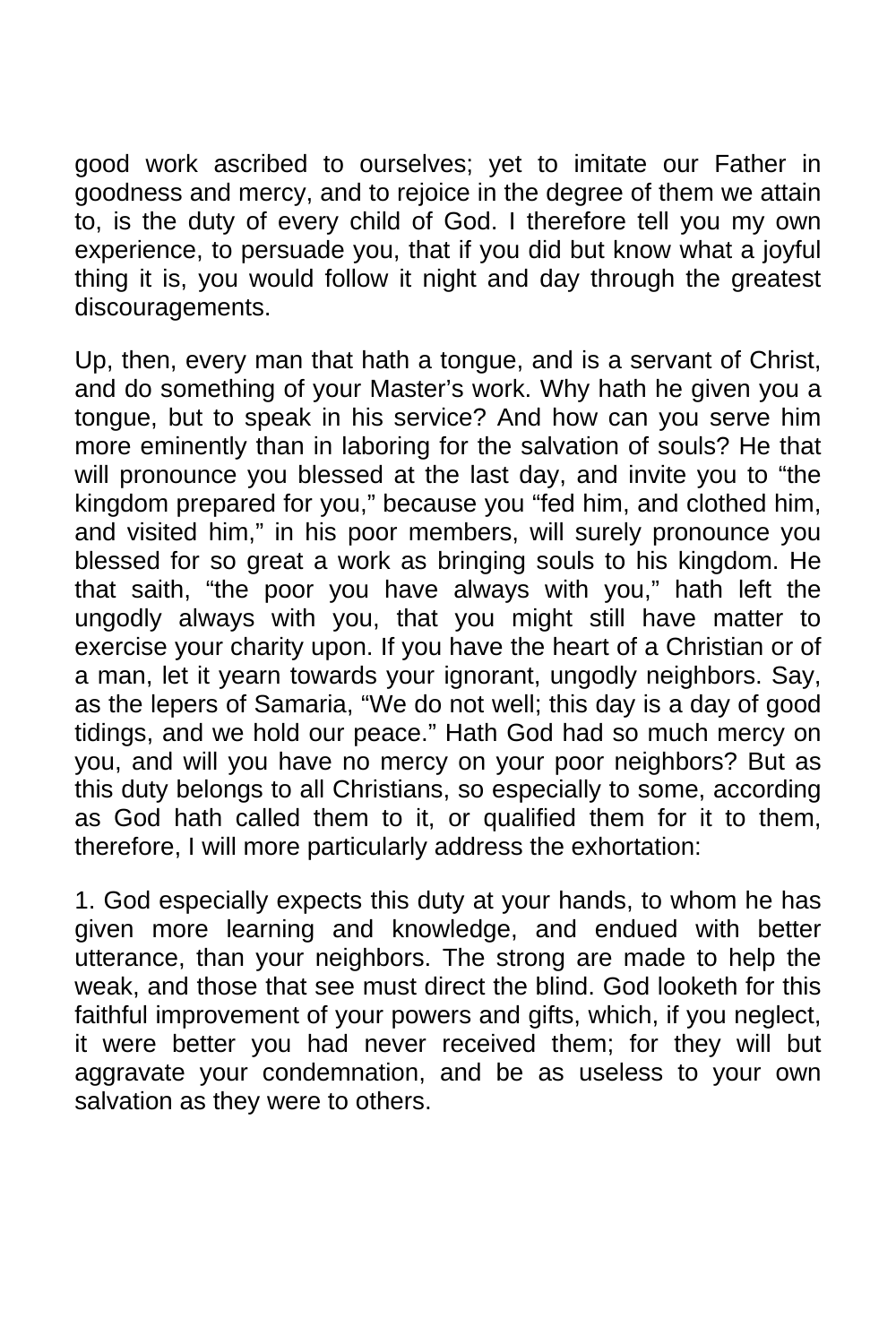2. All those who are particularly acquainted with some ungodly men, and who have peculiar interest in them, God looks for this duty at your hands. Christ himself did eat and drink with publicans and sinners; hut it was only to be their physician, and not their companion. Who knows but God gave you interest in them to this end, that you might be the means of their recovery? They that will not regard the words of a stranger, may regard a brother, or sister, or husband, or wife, or near friend; besides that the bond of friendship engages you to special kindness and compassion.

3. Physicians that are much about dying men, should, in a special manner, take conscience of this duty. It is their peculiar advantage, that they are at hand; that they are with men in sickness and danger, when the ear is more open and the heart less stubborn than in time of health; and that men look upon their physician as a person in whose hands is their life or, at least, who may do much to save them; and therefore they will the more regard his advice. You that are of this honorable profession, do not think this a work beside your calling, as if it belonged to none but ministers; except you think it beside your calling to be compassionate, or to be Christians. O help, therefore, to fit your patients for heaven! and, whether you see they are for life or death, teach them both how to live and die, and point them to a remedy for their souls, as you do for their bodies. Blessed be God that very many of the chief physicians of this age have, by their eminent piety, vindicated their profession from the common imputation of atheism and profaneness.

4. Men of wealth and authority, and that have many dependants, have excellent advantages for this duty. O what a world of good might gentlemen do if they had but hearts to improve their influence over others! Have you not all your honor and riches from God? Doth not Christ say, "Unto whomsoever much is given, of him much shall be required'?" If you speak to your dependants for God and their souls, you may be regarded, when even a minister would be despised. As you value the honor of God, your own comfort, and the salvation of souls, improve your influence over your tenants and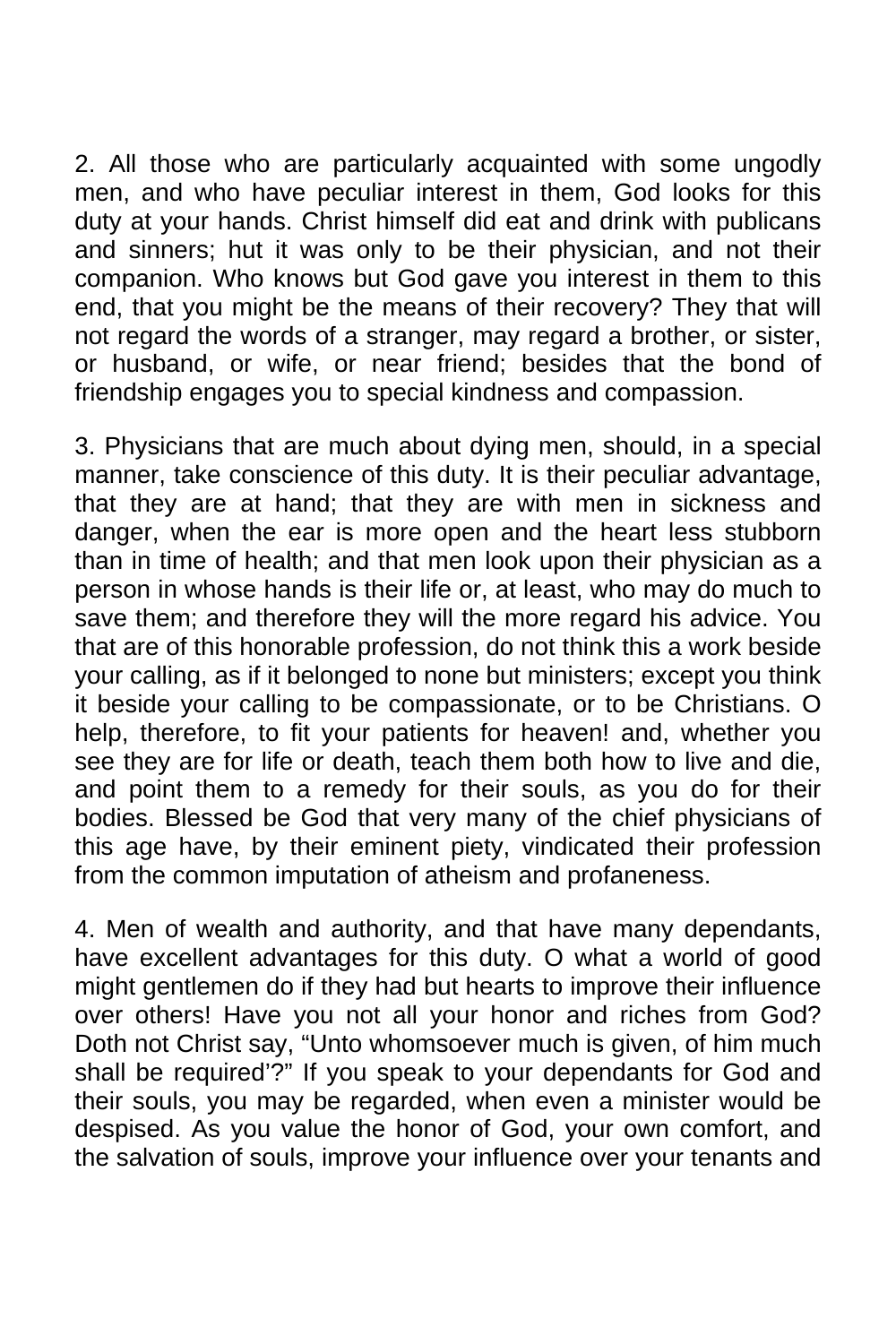neighbors; visit their houses; see whether they worship God in their families; and take all opportunities to press them to their duty. Despise them not. Remember, God is no respecter of persons. Let men see that you excel others in piety, compassion, and diligence in God's work, as you do in the riches and honors of the world. I confess you will, by this means, be singular, but then you will be singular in glory; for few of the mighty and noble are called."

5. As for the ministers of the Gospel, it is the very work of their calling to help others to heaven. Be sure to make it the main end of your studies and preaching. He is the able, skillful minister, that is best skilled in the art of instructing, convincing, persuading, and consequently, of winning souls; and that is the best sermon that is best in these. When you seek not God, but yourselves, God will make you the most contemptible of men. It is true of your reputation, as Christ says of your life, "He that loveth it shall lose it." Let the vigor of your persuasions show that you are sensible on how weighty a business you are sent. Preach with seriousness and fervor, as men who believe their own doctrine, and know their hearers must be prevailed with, or be damned. Think not that all your work is in your studies and pulpit. You are shepherds, and must know every sheep, and what is their disease, and mark their strayings, and help to cure them, and fetch them home. Learn of Paul, not only to teach your people "publicly," but "from house to house." Inquire how they grow in knowledge and holiness, and on what grounds they build their hopes of salvation, and whether they walk uprightly, and perform the duties of their several relations. See whether they worship God in their families, and teach them how to do it. Be familiar with them, that you may maintain your interest in them, and improve it all for God. Know of them how they profit by public teaching. If any too little "savor the things of the Spirit," let them be pitied, but not neglected. If any walk disorderly; recover them with diligence and patience. If they be ignorant, it may be your fault as much as theirs. Be not asleep while the wolf is waking. Deal not slightly with any. Some will not tell their people plainly of their sins, because they are great men and some, because they are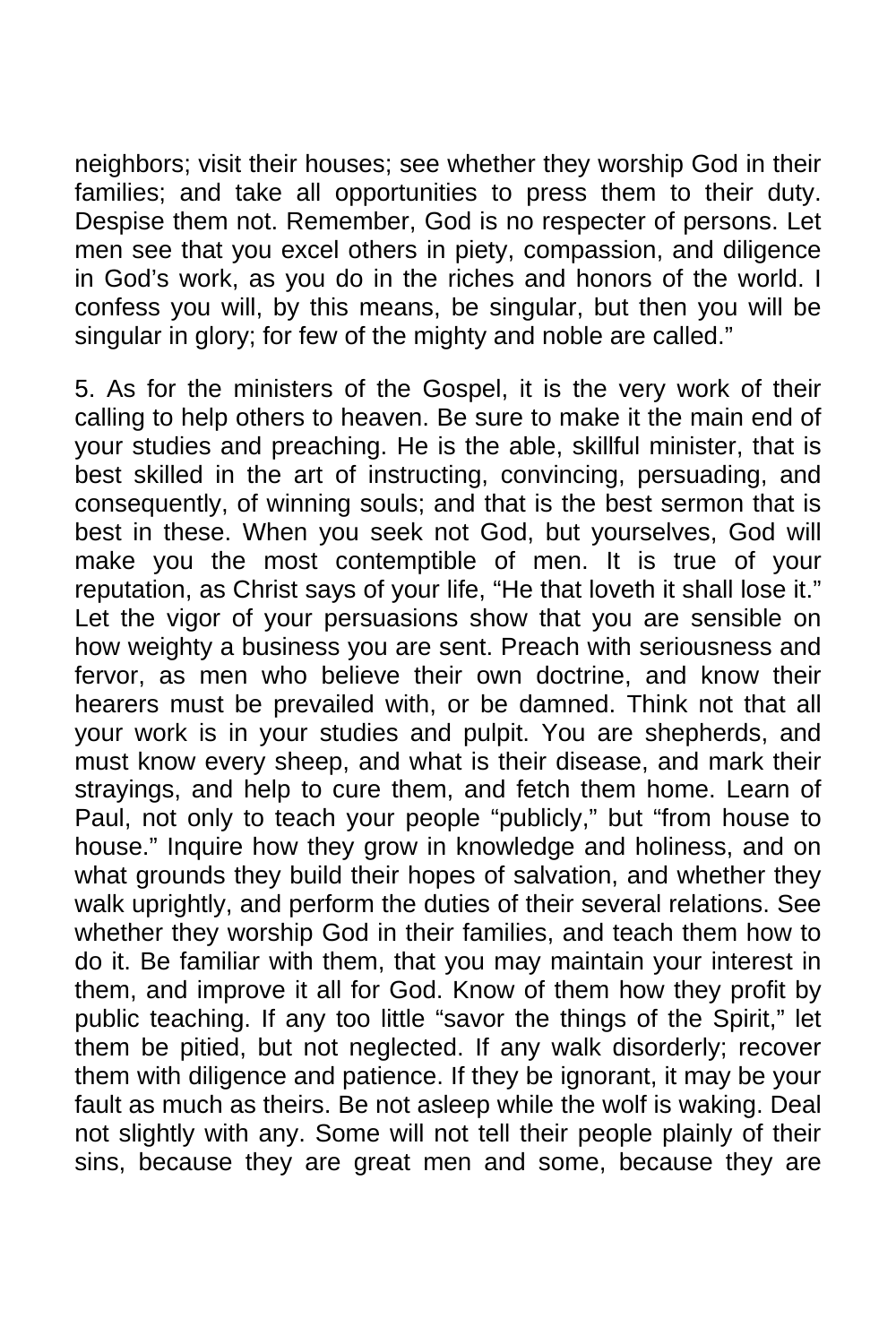godly; as if none but the poor and the wicked should be dealt plainly with. Yet labor to be skillful and discreet, that the manner may answer to the excellency of the matter. Every reasonable soul hath both judgment and affection; and every rational, spiritual sermon must have both. Study and pray, and pray and study, till you are become "workmen that need not be ashamed, rightly dividing the word of truth," that your

people may not be ashamed, nor weary in hearing you. Let your conversation teach men as well as your doctrine. Be as forward in a holy and heavenly life as you are in pressing others to it. Let your discourse be edifying and spiritual. Suffer any thing, rather than the Gospel and men's souls should suffer. Let men see that you use not the ministry only for a trade to live by; but that your hearts are set upon the welfare of souls. Whatsoever meekness, humility, condescension, or self-denial you teach them from the Gospel, teach it them also by your undissembled example. Study and strive after unity and peace. If ever you would promote the kingdom of Christ and your people's salvation, do it in a way of peace and love. It is as hard a thing to maintain in your people a sound understanding, a tender conscience, a lively, gracious, heavenly frame of spirit, and an upright life, amidst contention, as to keep your candle lighted in the greatest storms. "Blessed is that servant whom his Lord, when he cometh, shall find so doing."

6. All you whom God has entrusted with the care of children and servants, I would also persuade to this great work of helping others to the heavenly rest. Consider what plain and pressing commands of God require this at your hands. "These words thou shalt teach diligently unto thy children, and shalt talk of them when thou sittest in thine house, and when thou walkest by the way, and when thou liest down, and when thou risest up. Train up a child in the way he should go, and when he is old he will not depart from it. Bring up your children in the nurture and admonition of the Lord." Joshua resolved that "he and his house would serve the Lord." And God himself says of Abraham, "I know him, that he will command his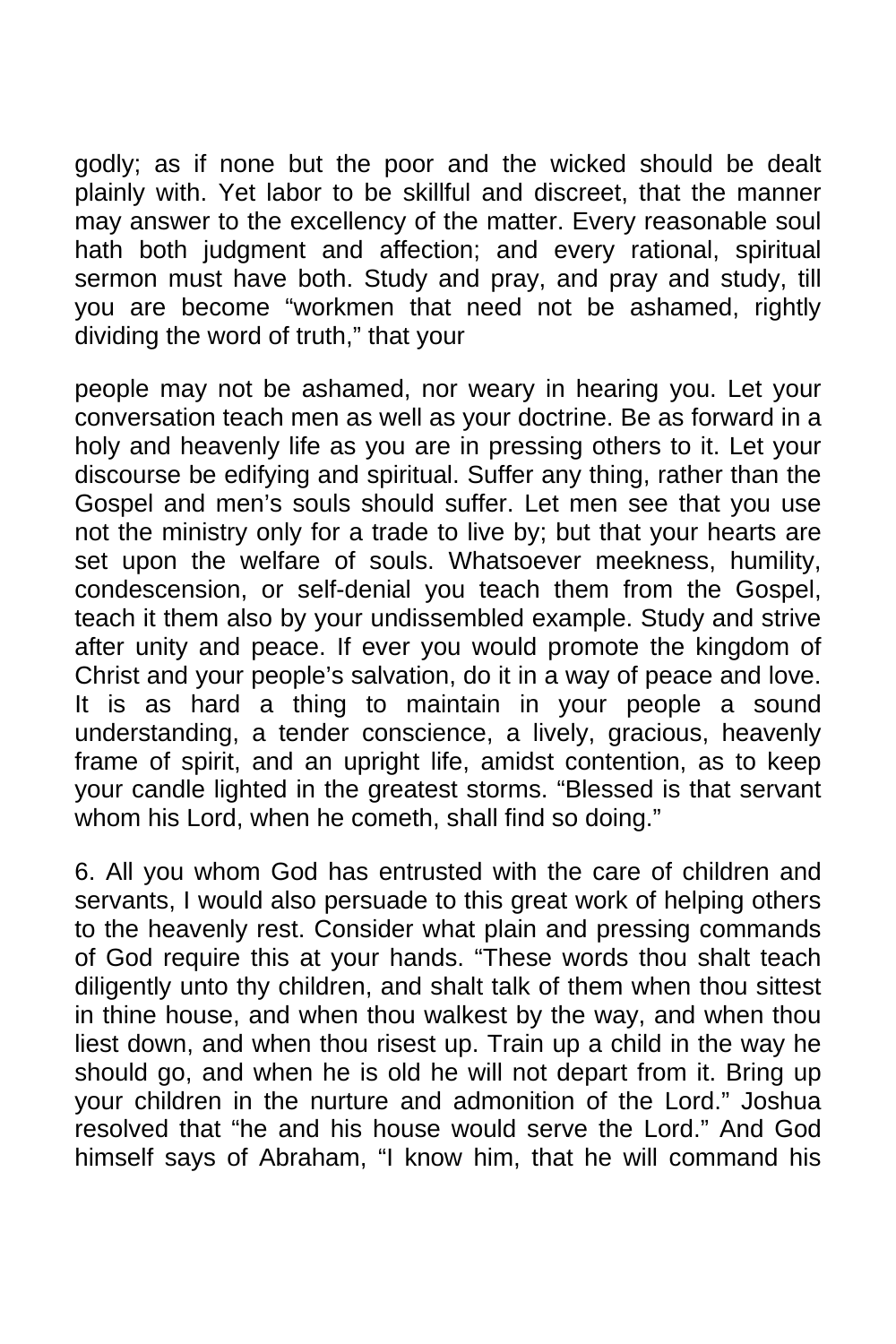children, and his household after him, and they shall keep the way of the Lord." Consider, it is a duty you owe your children in point of justice. From you they received the defilement and misery of their nature; and therefore you owe them all possible help for their recovery. Consider how near your children are to you: they are parts of yourselves. If they prosper when you are dead, you view it as if you lived and prospered in them; and should you not be of the same mind for their everlasting rest? Otherwise you will be witnesses against your own souls. Your care, and pains, and cost for their bodies, will condemn you for your neglect of their precious souls. Yea, all the brute creation may condemn you. Which of them is not tender of its young?

Consider, God hath made your children your charge, and your servants too. Every one will confess they are the minister's charge. And have not you a greater charge of your own families than any minister can have of them? Doubtless at your hands God will require the blood of their souls. It is the greatest charge you ever were entrusted with, and woe to you, if you suffer them to be ignorant or wicked for want of your instruction or correction. Consider what work there is for you in their dispositions and lives. Theirs is not one sin, but thousands. They have hereditary diseases bred in their nature. The things you must teach them are contrary to the interests and desires of their flesh. May the Lord make you sensible what a work and charge lie upon you!

Consider what sorrows you prepare for yourselves by the neglect of your children. If they prove thorns in your eyes, they are of your own planting. If you should repent and be saved, is it nothing to think of their damnation; and yourselves the occasion of it? But if you die in your sins, how will they cry out against you in hell! "All this was wrong of you; you should have taught us better, and did not; you should have restrained us from sin and corrected us, but did not." What an addition will such outcries be to your misery! On the other hand, think what a comfort you may have if you be faithful in this duty! If you should not succeed, you have freed your own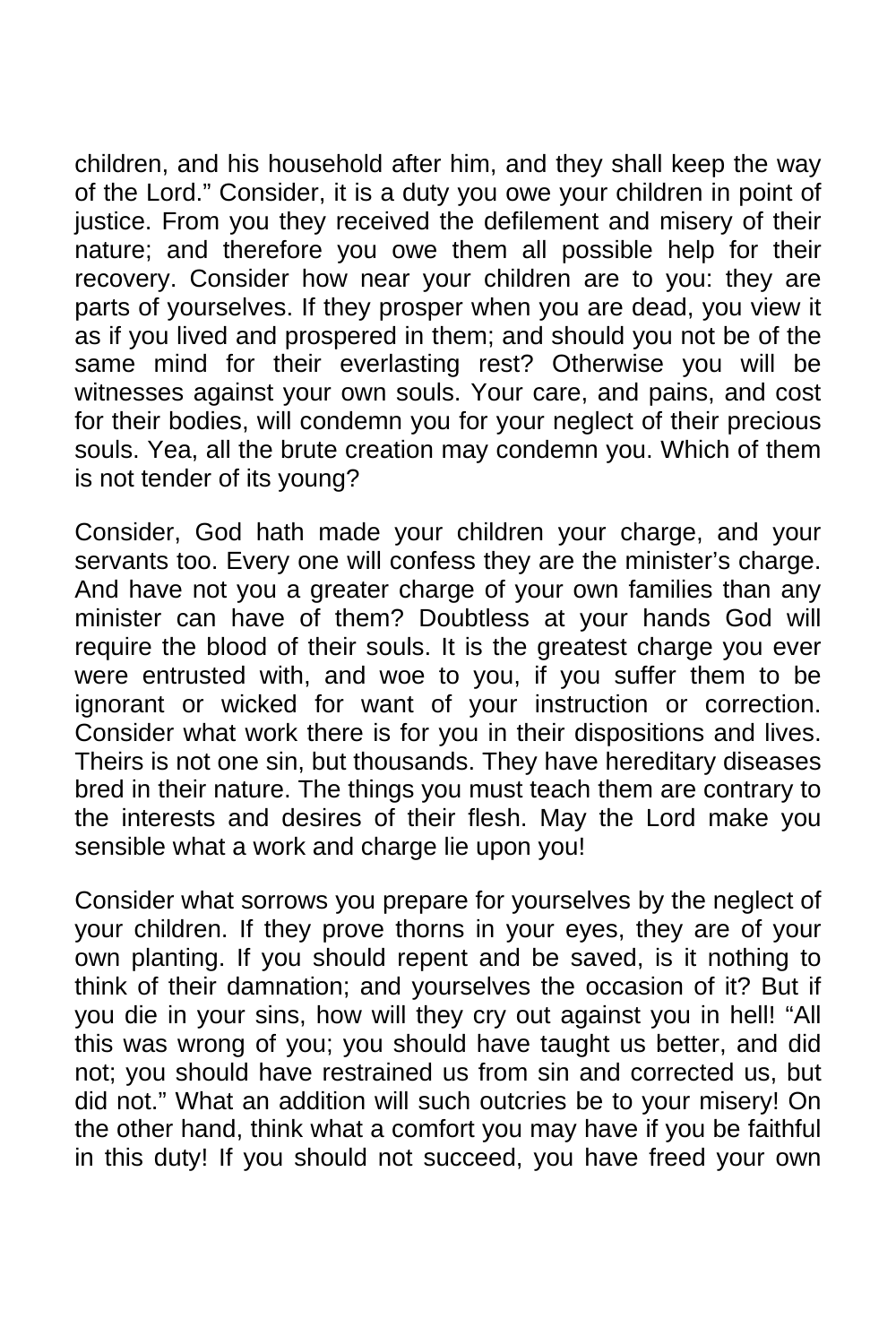souls, and may have peace in your own consciences. If you succeed, the comfort is inexpressible, in their love and obedience, their supplying your wants, and delighting you in all your remaining path to glory. Yea, all your family may fare the better for one pious child or servant. But the greatest joy will be, when you shall say, "Lord, here am I, and the children thou hast given me;" and shall joyfully live with them for ever. Consider how much the welfare of the church and the state depends on this duty. Good laws will not reform us, if reformation begin not at home. This is the cause of all our miseries in the church and the state, even the want of a holy education of children.

I also entreat parents to consider what excellent advantages they have for promoting the salvation of their children. They are with you while they are tender and flexible: you have a twig to bend, not an oak. None in the world have such an interest in their affections as you have: you have also the greatest authority over them. Their whole dependence is upon you for a maintenance. You best know their temper and inclinations. And you are ever with them, and can never want opportunities: especially you, mothers, remember this, who are more with your children, while young, than their fathers. What pains do you take for their bodies! What do you suffer to bring them into the world! And will you not be at as much pains for the saving of their souls? Your affections are tender, and will it not move you to think of their perishing for ever? I beseech you, for the sake of the children of your own flesh, teach them, admonish them, watch over them, and give them no rest till you have brought them to Christ.

I shall conclude with this earnest request to all Christian parents that read these lines, that they would have compassion on the souls of their poor children, and be faithful to the great trust that God hath put on them. If you cannot do what you would for them, yet do what you can. Both the church and the state, the city and the country, groan under the neglect of this weighty duty. Your children know not God nor his laws, but "take his name in vain," and slight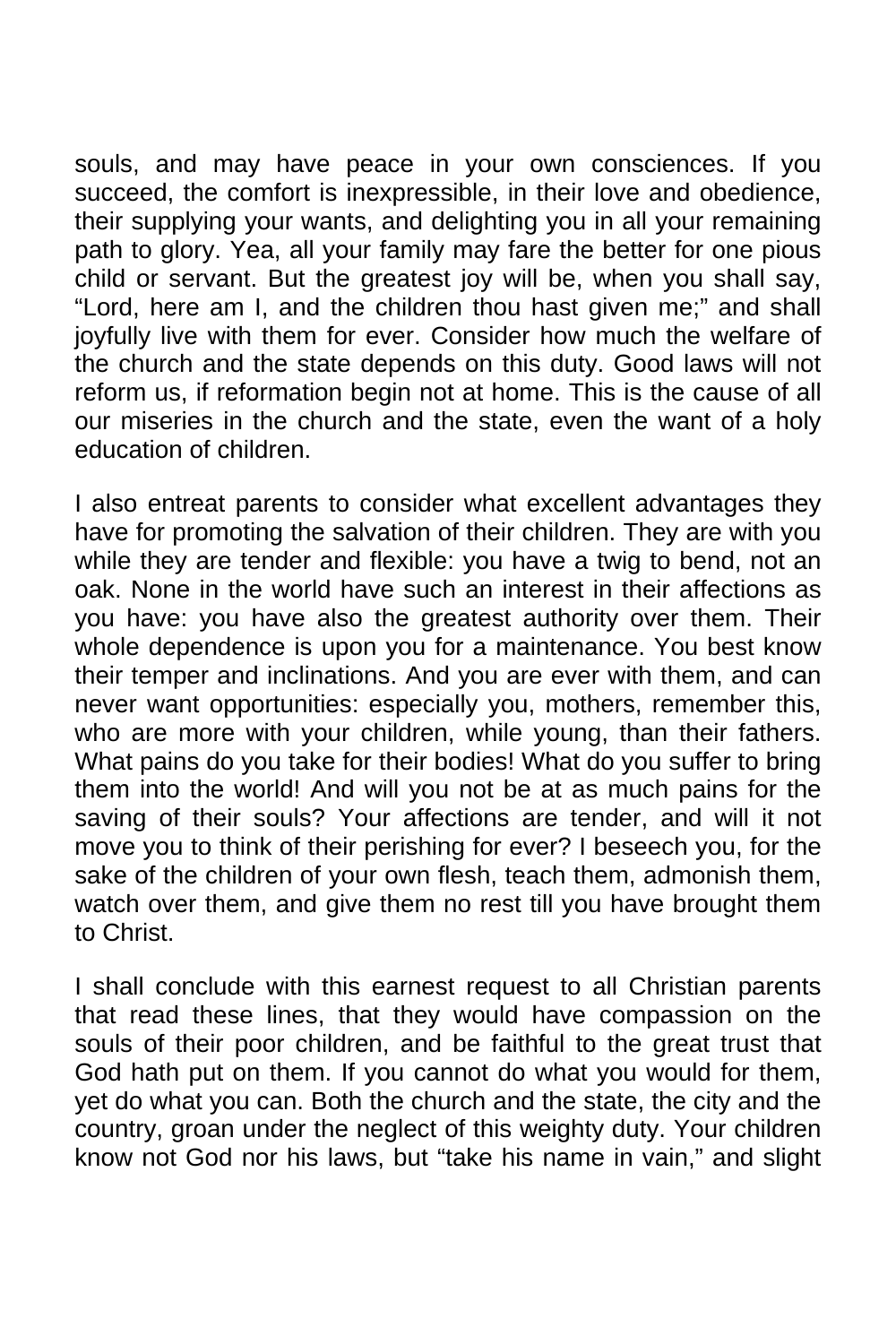his worship, and you neither instruct them nor correct them; and therefore God corrects both them and you. You are so tender of them, that God is the less tender of both them and you. Wonder not if God makes you smart for your children's sins; for you are guilty of all they commit by your neglect of your duty to reform them. Will you resolve, therefore to enter upon this duty, and neglect it no longer? Remember Eli. Your children are like Moses in the bulrushes, ready to perish if they have not help. If you would not be charged before God as murderers of their souls, nor have them cry out against you in everlasting fire, see that you teach them how to escape it, and bring them up in holiness and the fear of God. I charge every one of you, upon your allegiance to God, as you will very shortly answer the contrary at your peril, that you neither refuse nor neglect this most necessary duty. If you are not willing to do it, now you know it to be so great a duty, you are rebels, and no true subjects of Jesus Christ. If you are willing, but know not how, I will add a few words of direction to help you. Lead them, by your own example, to prayer, reading, and other religious duties; inform their understandings; store their memories; rectify their wills; quicken their affections; keep tender their consciences; restrain their tongues, and teach them gracious speech; reform and watch over their outward conversation. To these ends, get them Bibles and pious books, and see that they read them. Examine them often as to what they learn; especially spend the Lord's day in this work; and suffer them not to spend it in sports or idleness. Show them the meaning of what they read or learn. Instruct them out of the holy Scriptures. Keep them out of evil company, and acquaint them with the godly. Especially show them the necessity, excellency, and pleasure of serving God, and labor to fix all upon their hearts.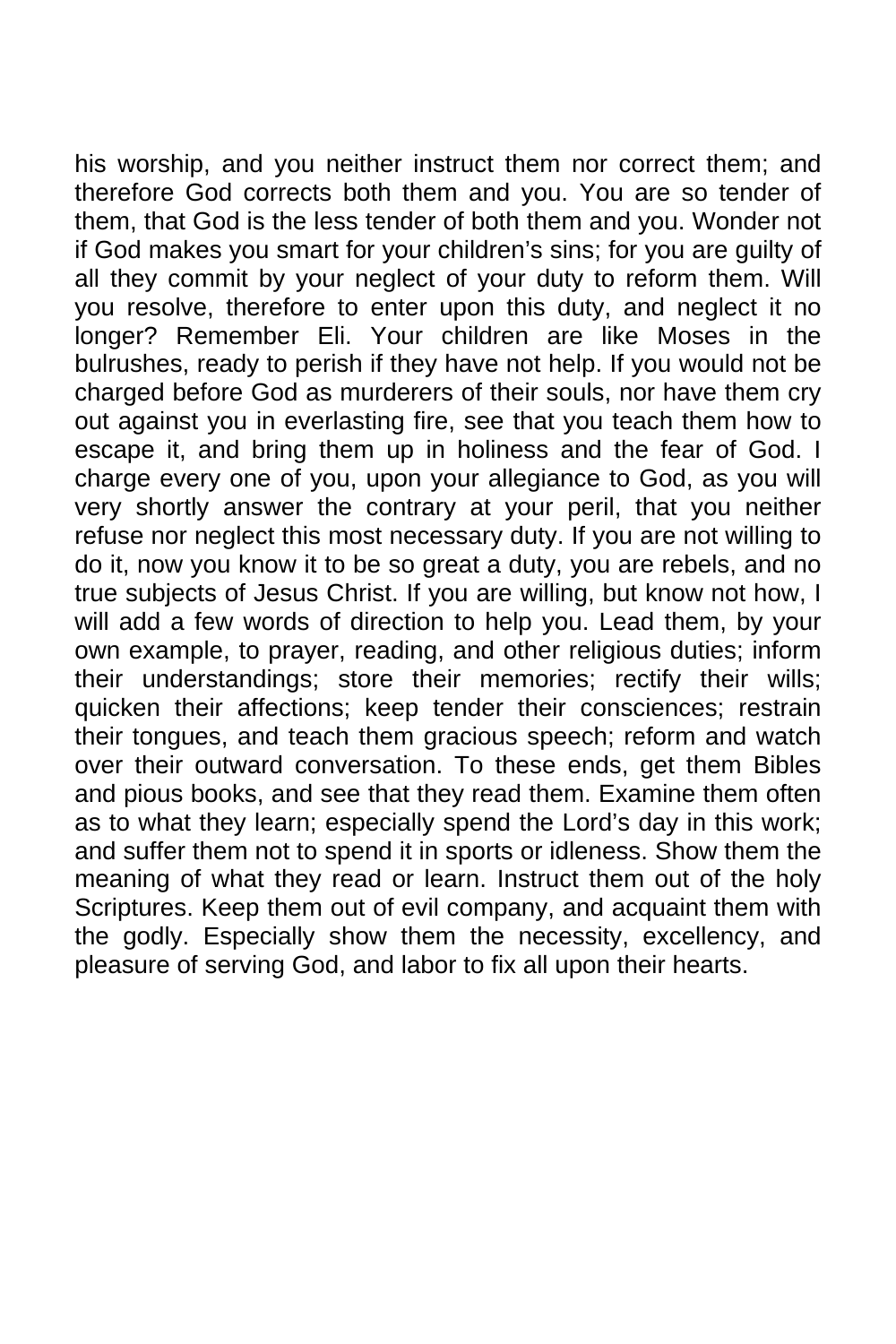## **CHAPTER 10**

## THE SAINTS' REST IS NOT TO BE EXPECTED ON EARTH

In order to show the sin and folly of expecting rest here,

I. THE REASONABLENESS OF PRESENT AFFLICTIONS IS CONSIDERED;

- 1. That they are the way to rest;
- 2. Keep us from mistaking our rest;
- 3. From losing our way to it;
- 4. Quicken our pace toward it;
- 5. Chiefly incommode our flesh;
- 6. Under them the sweetest foretastes of rest are often enjoyed.

II. HOW UNREASONABLE TO REST IN PRESENT ENJOYMENTS;

- 1. That it is idolatry;
- 2. That it contradicts God's end in giving them;
- 3. Is the way to have them refused, withdrawn, or embittered;
- 4. That to be suffered to take up our rest here is the greatest curse;
- 5. That it is seeking rest where it is not;
- 6. That the creatures, without God, would aggravate our misery;
- 7. And all this is confirmed by experience.

III. THE UNREASONABLENESS OF OUR UNWILLINGNESS TO DIE, AND POSSESS THE SAINTS' REST, IS LARGELY CONSIDERED.

We are not yet come to our resting place. Doth it remain? How great, then, is our sin and folly to seek and expect it here! Where shall we find the Christian that deserves not this reproof? We would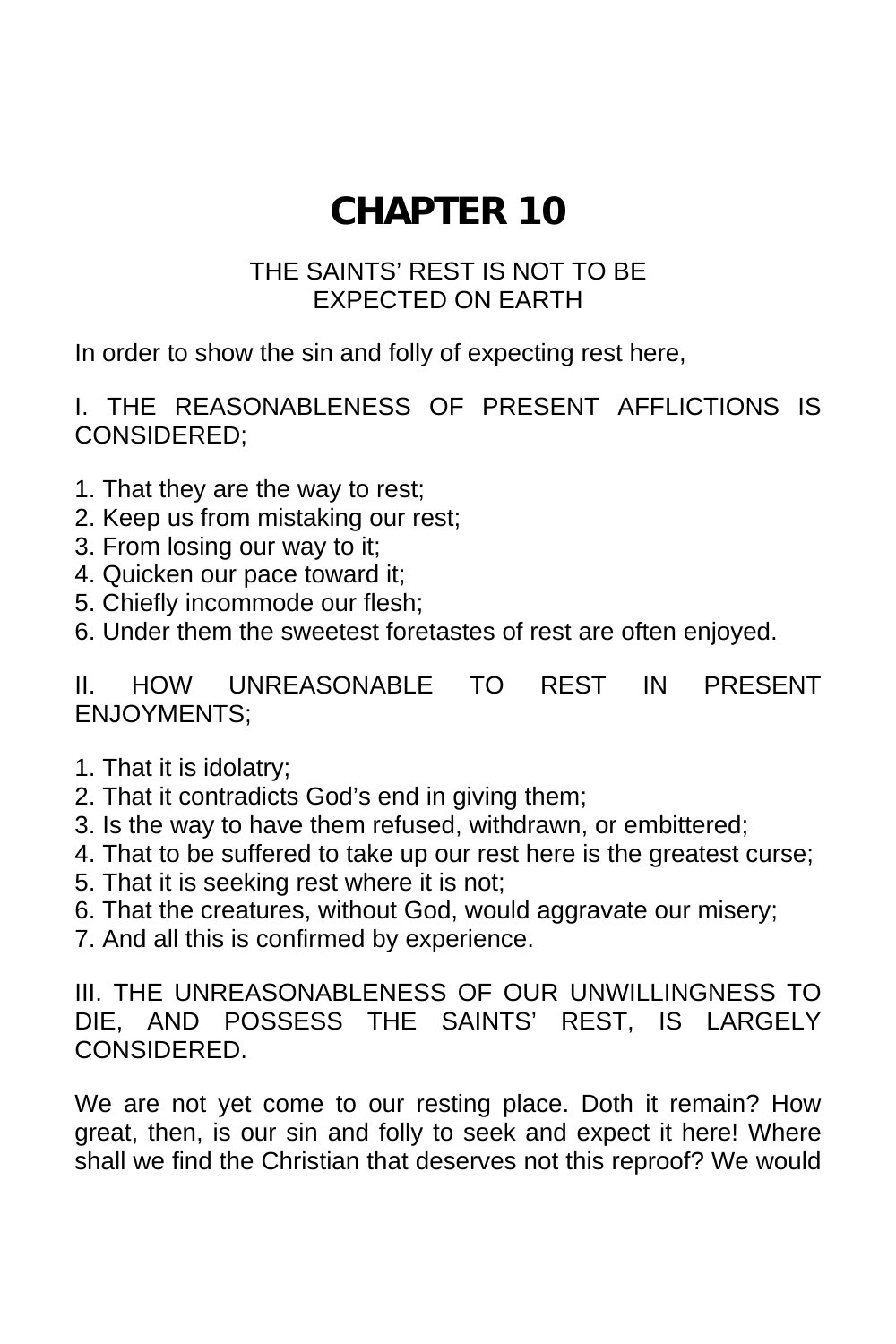all have continual prosperity, because it is easy and pleasing to the flesh but we consider not the unreasonableness of such desires. And when we enjoy convenient houses, goods, lands, and revenues, or the necessary means God hath appointed for our spiritual good, we seek rest in these enjoyments. Whether we are in an afflicted or prosperous state, it is apparent we exceedingly make the creature our rest. Do we not desire earthly enjoyments more violently, when we want them, than we desire God himself? Do we not delight more in the possession of them, than in the enjoyment of God? And if we lose them, doth it not trouble us more than our loss of God? Is it not enough that they are refreshing helps in our way to heaven, but they must also be made our heaven itself? Christian reader, I would as willingly make thee sensible of this sin, as of any sin in the world, if I knew how to do it; for the Lord's great controversy with us is in this point. In order to this, I most earnestly beseech thee to consider the reasonableness of present afflictions, and the unreasonableness of resting in present enjoyments, as also of our unwillingness to die that we may possess eternal rest.

First. To show the reasonableness of present afflictions, consider — they are the way to rest; they keep us from mistaking our rest, and from losing the way to it; they quicken our pace toward it; they chiefly incommode our flesh; and under them God's people have often the sweetest foretastes of their rest.

1. Consider that labor and trouble are the common way to rest, both in the course of nature and grace. Can there possibly be rest without weariness? Do you not travail and toil first, and rest afterwards? The day for labor is first, and then follows the night for rest. Why should we desire the course of grace to be perverted, any more than the course of nature? It is an established decree, "that we must, through much tribulation, enter into the kingdom of God;" and that, "if we suffer, we shall also reign with Christ." And what are we that God's statutes should be reversed for our pleasure?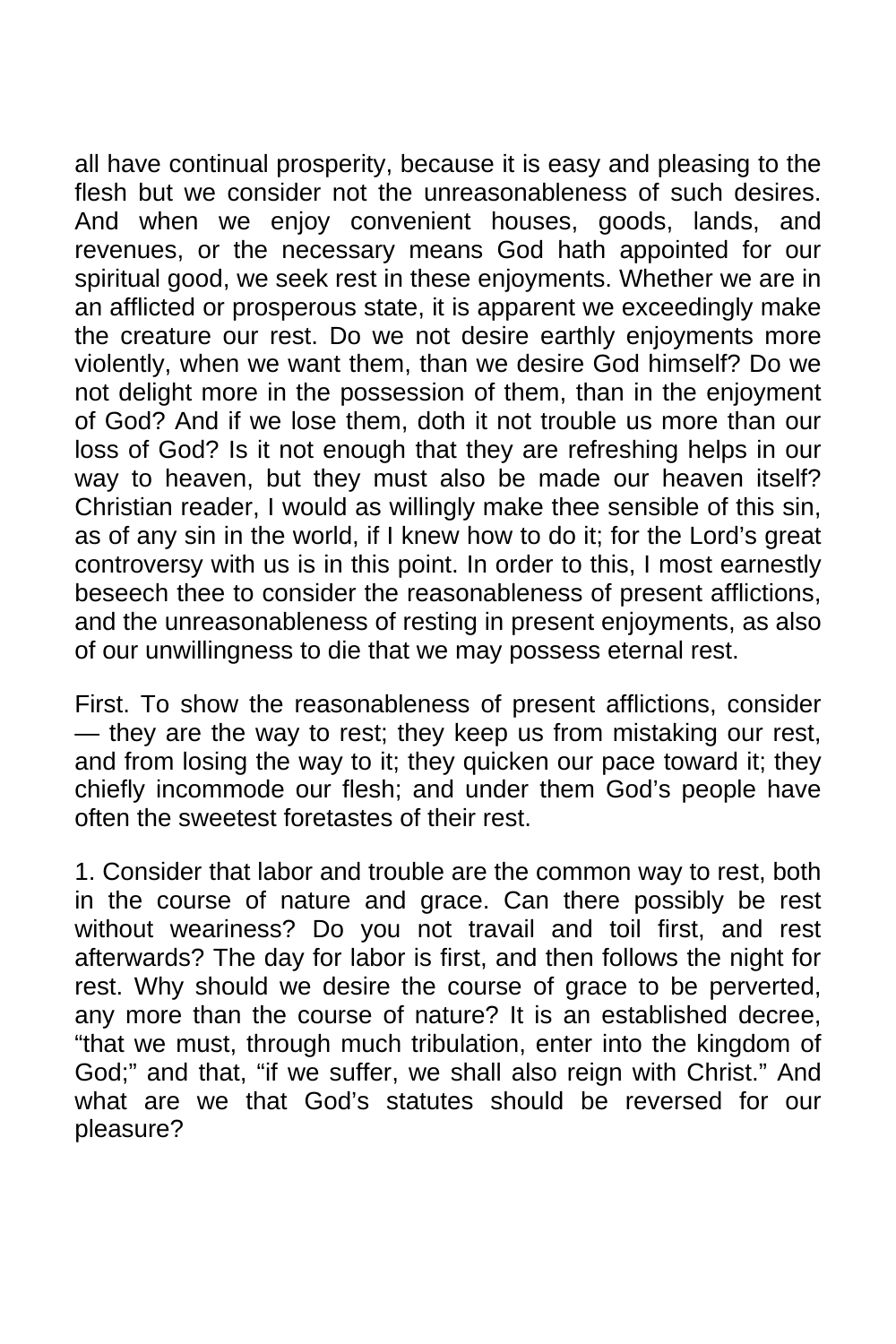2. Afflictions are exceedingly useful to us, to keep us from mistaking our rest. A Christian's motion toward heaven is voluntary, and not constrained. Those means, therefore, are most profitable, which help his understanding and will. The most dangerous mistake of our souls is, to take the creature for God, and earth for heaven. What warm, affectionate, eager thoughts have we of the world, till afflictions cool and moderate them! Afflictions speak convincingly, and will be heard when preachers cannot. Many a poor Christian is sometimes bending his thoughts to wealth, or flesh-pleasing, or applause, and so loses his relish of Christ and the joy above, till God breaks in upon his riches, or children, or conscience, or health, and breaks down his mountain which he thought so strong. And then when he lieth in Manasseh's fetters, or is fastened to his bed with pining sickness, the world is nothing, and heaven is something. If our dear Lord did not put these thorns under our head, we should sleep out our lives and lose our glory.

3. Afflictions are also God's most effectual means to keep us from losing our way to our rest. Without this hedge of thorns on the right hand and left, we should hardly keep the way to heaven. If there be but one gap open, how ready are we to find it, and turn out at it! When we grow wanton, or worldly, or proud, how much doth sickness or other affliction reduce us! Every Christian, as well as Luther, may call affliction one of the best schoolmasters; and, with David, may say, "Before I was afflicted I went astray; but now have I kept thy word." Many thousand recovered sinners may cry, "O healthful sickness! O comfortable sorrows! O gainful losses! O enriching poverty! O blessed day that ever I was afflicted!" Not only the "green pastures and still waters, but the rod and staff, they comfort us." Though the word and Spirit do the main work, yet suffering so unbolts the door of the heart, that the word hath easier entrance.

4. Afflictions likewise serve to quicken our pace in the way to our rest. It were well if mere love would prevail with us, and that we were rather drawn to heaven than driven. But, seeing our hearts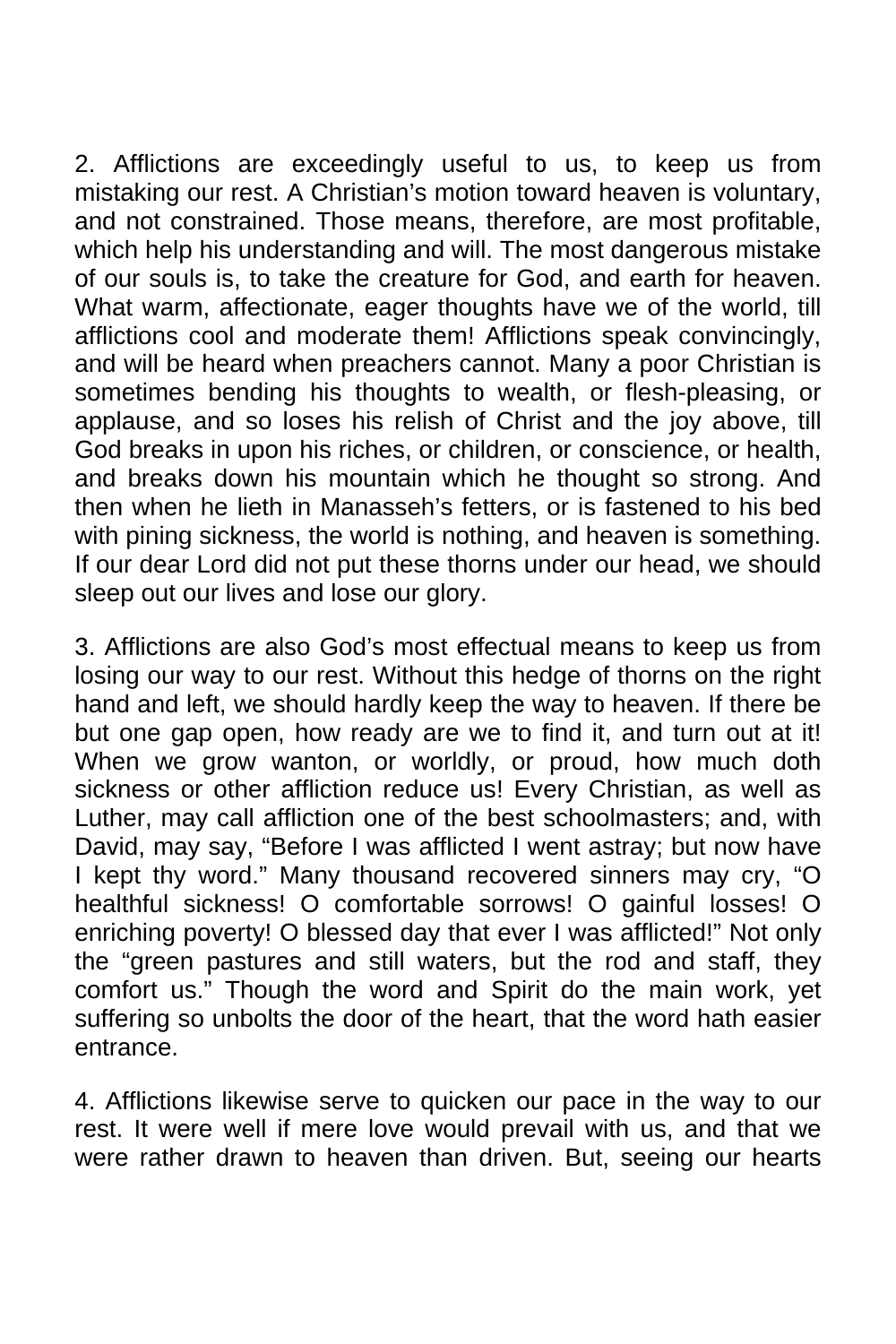are so bad that mercy will not do it, it is better to be urged onward with the sharpest scourge, than loiter, like the foolish virgins, till the door is shut. O what a difference is there betwixt our prayers in health and in sickness! betwixt our repentings in prosperity and adversity! Alas! if we did not sometimes feel the spur, what a slow pace would most of us hold toward heaven! Since our vile natures require it, why should we be unwilling that God should do us good by sharp means? Judge, Christian, whether thou dost not go more watchfully and speedily in the way to heaven in thy sufferings, than in thy more pleasing and prosperous state.

5. Consider, further, it is but the flesh that is chiefly troubled and grieved by afflictions. In most of our sufferings the soul is free, unless we ourselves willfully afflict it. "Why then, O my soul, dost thou side with this flesh, and complain as it complaineth? It should be thy work to keep it under, and bring it into subjection; and if God do it for thee, shouldst thou be discontented? Hath not the pleasing of it been the cause of almost all thy spiritual sorrows? Why, then, may not the displeasing of it further thy joy?

Must not Paul and Silas sing because their feet are in the stocks? Their spirits were not imprisoned. Ah, Unworthy soul! is this thy thanks to God for preferring thee so far before thy body? When it is rotting in the grave thou shalt be a companion of the perfected spirits of the just. In the meantime, hast thou not consolation which the flesh knows not of? Murmur not, then, at God's dealings with thy body: if it were for want of love to thee, he would not have dealt so by all his saints. Never expect thy flesh should truly expound the meaning of the rod. It will call love hatred, and say, God is destroying, when he is saving. It is the suffering part, and therefore not fit to be the judge." Could we once believe God, and judge of his dealings by his word, and by their usefulness to our souls and reference to our rest, and could we stop our ears against all the clamors of the flesh, then we should have a truer judgment of our afflictions.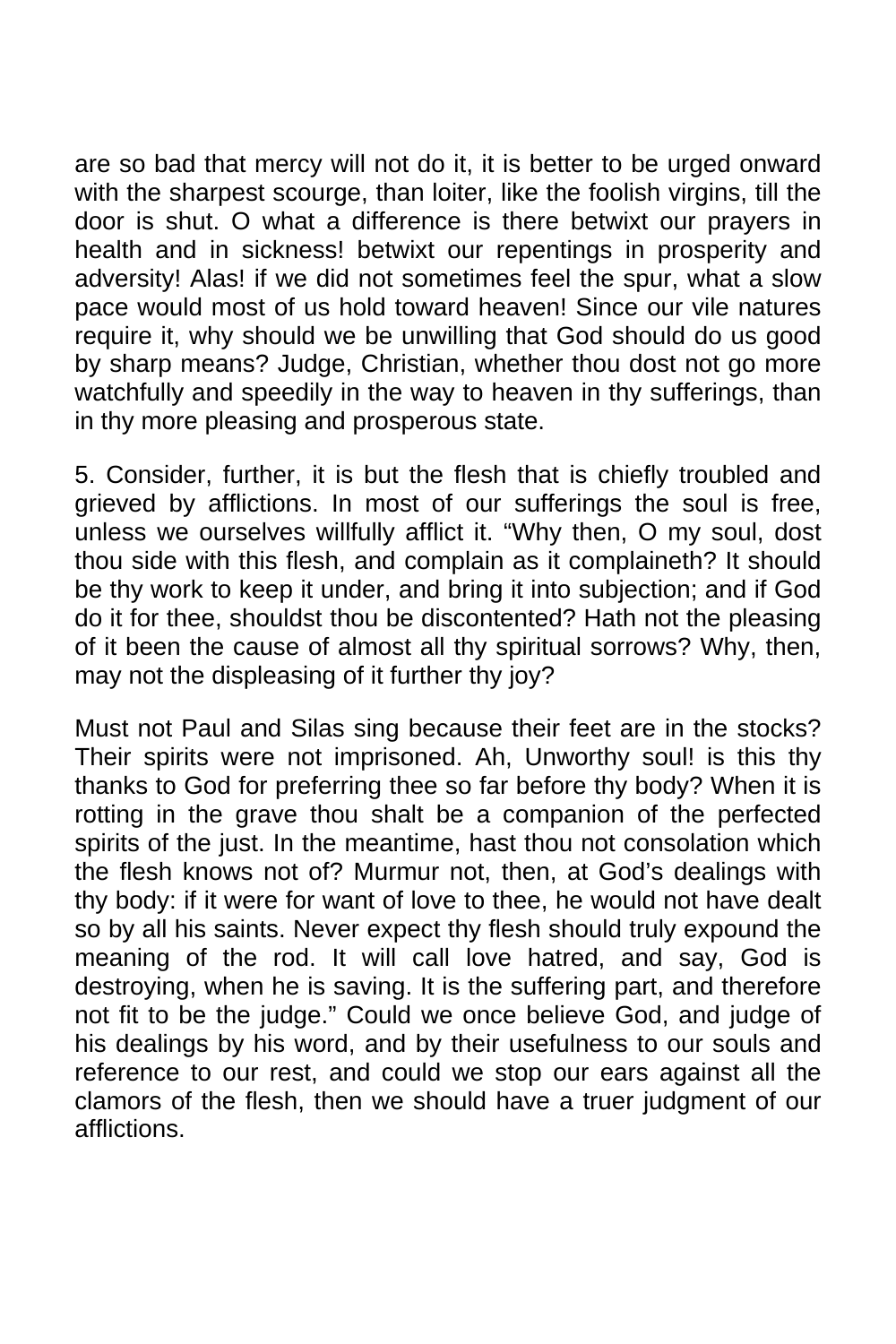6. Once more, consider, God seldom gives his people so sweet a foretaste of their future rest as in their deep afflictions. He keeps his most precious cordials for the time of our greatest faintings and dangers. He gives them when he knows they are needed and will be valued, and when he is sure to be thanked for them, and that his people will be rejoiced by them. Especially when our sufferings are more directly for his cause, then he seldom fails to sweeten the bitter cup. The martyrs have possessed the highest joys. When did Christ preach such comfort to his disciples as when "their hearts were sorrowful" at his departure? When did he appear among them and say, "Peace be unto you," but when they were shut up for fear of the Jews? When did Stephen see heaven opened, but when he was giving up his life for the testimony of Jesus? Is not that our best state, wherein we have most of God? Why else do we desire to come to heaven? If we look for a heaven of fleshly delights, we shall find ourselves mistaken. Conclude, then, that affliction is not so bad a state for a saint in his way to rest. Are we wiser than God? Doth he not know what is good for us, as well as we? or is he not as careful of our good as we are of our own? Woe to us if he were not much more so, and if he did not love us better than we love either him or ourselves! Say not, "I could bear any other affliction but this." If God had afflicted thee where thou canst bear it, thy idol would neither have been discovered nor removed. Neither say, "If God would ere long deliver me, I could be content to bear it." Is it nothing, that he hath promised it "shall work for thy good?" Is it not enough that thou art sure to be delivered at death? Nor let it be said, "If my affliction did not disable me from my duty, I could bear it." It doth not disable thee for that duty which tendeth to thy own personal benefit, but is the greatest quickening help thou canst expect. As for thy duty to others, it is not thy duty when God disables thee. Perhaps thou wilt say, "The godly are my afflicters; if it were ungodly men, I could easily bear it." Whoever is the instrument, the affliction is from God, and the deserving cause thyself; and is it not better to look more to God than to thyself? Didst thou not know that the best men are still sinful in part? Do not plead, "If I had but that consolation which God reserveth for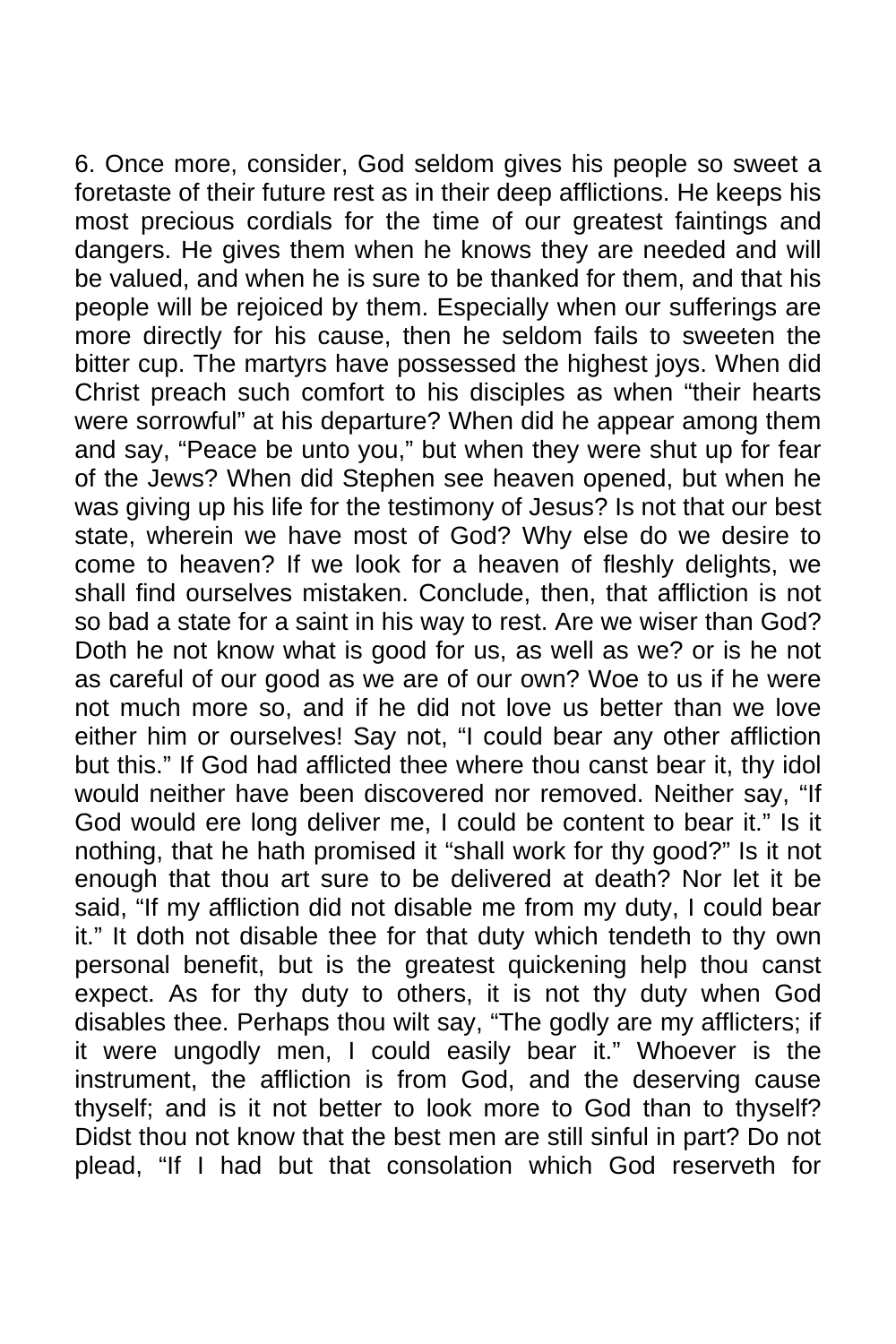suffering times, I should suffer more contentedly; but I do not perceive any such thing." The more you suffer for righteousness' sake, the more of this blessing you may expect; and the more you suffer for your own evil doing, the longer it will be before that sweetness comes. Are not the comforts you desire neglected or resisted? Have your afflictions wrought kindly with you, and fitted you for comfort? It is not suffering that prepares you for comfort, but the success and fruit of suffering upon your heart.

Secondly. To show the unreasonableness of resting in present enjoyments, consider — it is idolizing them; it contradicts God's end in giving them; it is the way to have them refused, withdrawn, or embittered to be suffered to take up our rest here, is the greatest curse; it is seeking rest where it is not to be found; the creatures, without God, would aggravate our misery; and to confirm all this, we may consult our own and others' experience.

1. It is gross idolatry to make any creature, or means, our rest. To be the rest of the soul is God's own prerogative. As it is evident idolatry to place our rest in riches or honor, so it is but a more refined idolatry to take up our rest in excellent means of grace. How must we offend our dear Lord when we give him cause to complain, as he did of our fellow idolaters: "My people have been lost sheep; they have forgotten their resting-place. My people can find rest in any thing rather than in me. They can delight in one another, but not in me. They can rejoice in my creatures and ordinances, but not in me. Yea, in their very labors and duties they seek for rest, but not in me. They had rather be any where than be with me. Are these their gods? Have these redeemed them? Will these be better to them than I have been, or than I would be?" If you yourselves had a wife, a husband, a son, who had rather be any where than in your company, and was never so merry as when farthest from you, would you not take it ill? So our God must needs do.

2. You contradict the end of God in giving these enjoyments. He gave them to help thee to him, and dost thou take up with them in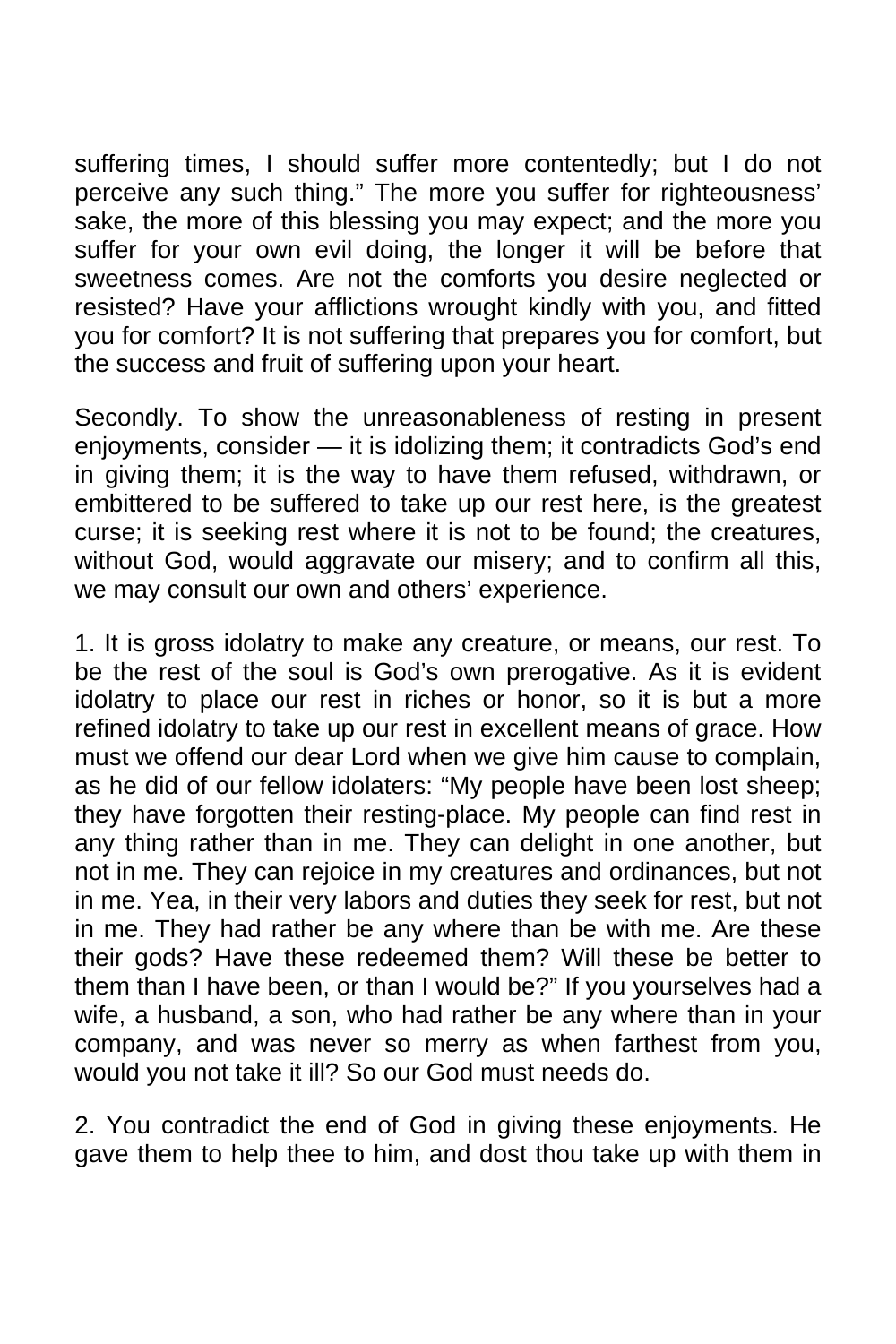his stead? He gave them to be refreshments in thy journey, and wouldst thou dwell in thy inn and go no farther? It may be said of all our comforts and ordinances, as is said of the Israelites, "The ark of the covenant of the Lord went before them, to search out a restingplace for them." So do all God's mercies here. They are not that rest; as John professed he was not the Christ; but they are "voices crying in this wilderness," to bid us prepare, "for the kingdom of God," our true rest, "is at hand." Therefore, to rest here, were to turn all mercies contrary to their own ends and to our own advantage, and to destroy ourselves with that which should help us.

3. It is the way to cause God either to deny the mercies we ask, or to take from us those we enjoy, or at least embitter them to us. God is nowhere so jealous as here. If you had a servant whom your wife loved better than yourself, would you not take it ill of such a wife, and rid your house of such a servant? So, if the Lord see you begin to settle in the world, and say, "Here I will rest," no wonder if he soon, in his jealousy, unsettle you. If he love you, no wonder if he take that from you with which he sees you are destroying yourself. It hath long been my observation of many, that when they have attempted great works, and have just finished them or have aimed at great things in the world, and have just obtained them; or have lived in much trouble, and have just overcome it; and begin to look on their condition with content, and rest in it; they are then usually near to death or ruin. When a man is once at this language, "Soul, take thy ease," the next news usually is, "Thou fool, this night," or this month, or this year, "thy soul shall be required, and then whose shall these things be?" What house is there where this fool dwelleth not? Let you and I consider whether it be not our own case. Many a servant of God has been destroyed from the earth by being overvalued and over-loved. I am persuaded, our discontents and murmurings are not so provoking to God, nor so destructive to the sinner, as our too sweet enjoying and resting in a pleasing state. If God hath crossed you in wife, children, goods, friends, either by taking them away, or the comfort of them, try whether this be not the cause; for wheresoever your desires stop, and you say, "Now I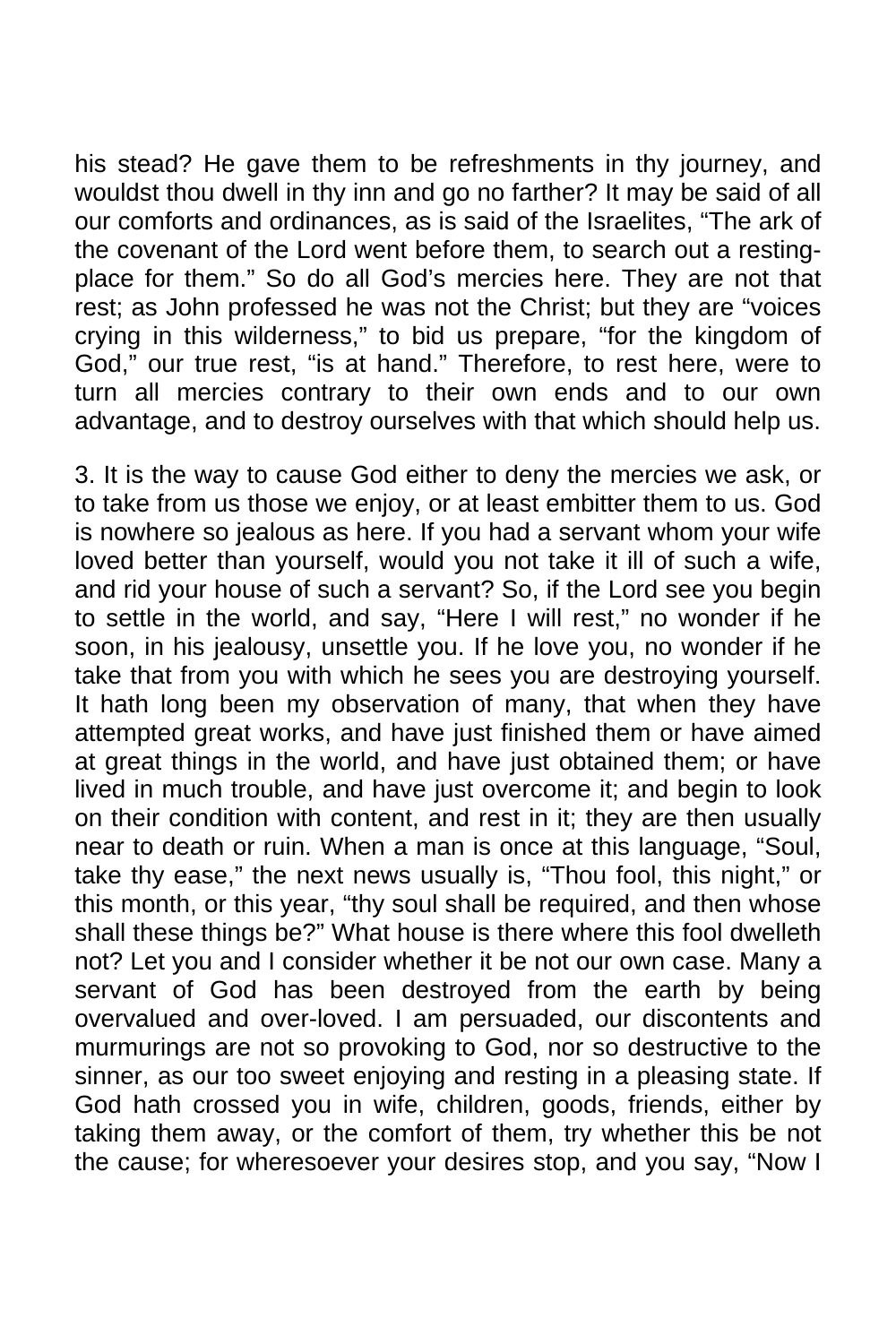am well," that condition you make your God, and engage the jealousy of God against it. Whether you be a friend to God or an enemy, you can never expect that God should suffer you quietly to enjoy your idols.

4. Should God suffer you to take up your rest here, it is one of the greatest curses that could befall you. It were better never to have a day of ease in the world; for then weariness might make you seek after true rest. But if you are suffered to sit down and rest here, a restless wretch you will be through all eternity. To "have their portion in this life," is the lot of the most miserable, perishing sinners. Does it become Christians, then, to expect so much here? Our rest is our heaven; and where we take our rest, there we make our heaven. And wouldst thou have but such a heaven as this?

5. It is seeking rest where it is not to be found. Your labor will be lost; and if you proceed, your soul's eternal rest too. Our rest is only in the full obtaining of our ultimate end. But that is not to be expected in this life; neither is rest, therefore, to be expected here. Is God to be enjoyed in the best church here as he is in heaven? How little of God the saints enjoy under the best means let their own complainings testify. Poor comforters are the best ordinances without God. Should a traveler take up his rest in the way? No; because his home is his journey's end. When you have all that creatures and means can afford, have you that you believed, prayed, suffered for? I think you dare not say so. We are like little children strayed from home, and God is now bringing us home, and we are ready to turn into any house, stay and play with every thing in our way, and sit down on every green bank, and much ado there is to get us home. We are also in the midst of our labors and dangers; and is there any resting here? What painful duties lie upon our hands! to our brethren, to our own souls, and to God; and what an arduous work, in respect to each of these, doth lie before us! And can we rest in the midst of all our labors? Indeed, we may rest on earth, as the ark is said to have "rested in the midst of Jordan "- a short and small rest; or as Abraham desired the "angels to turn in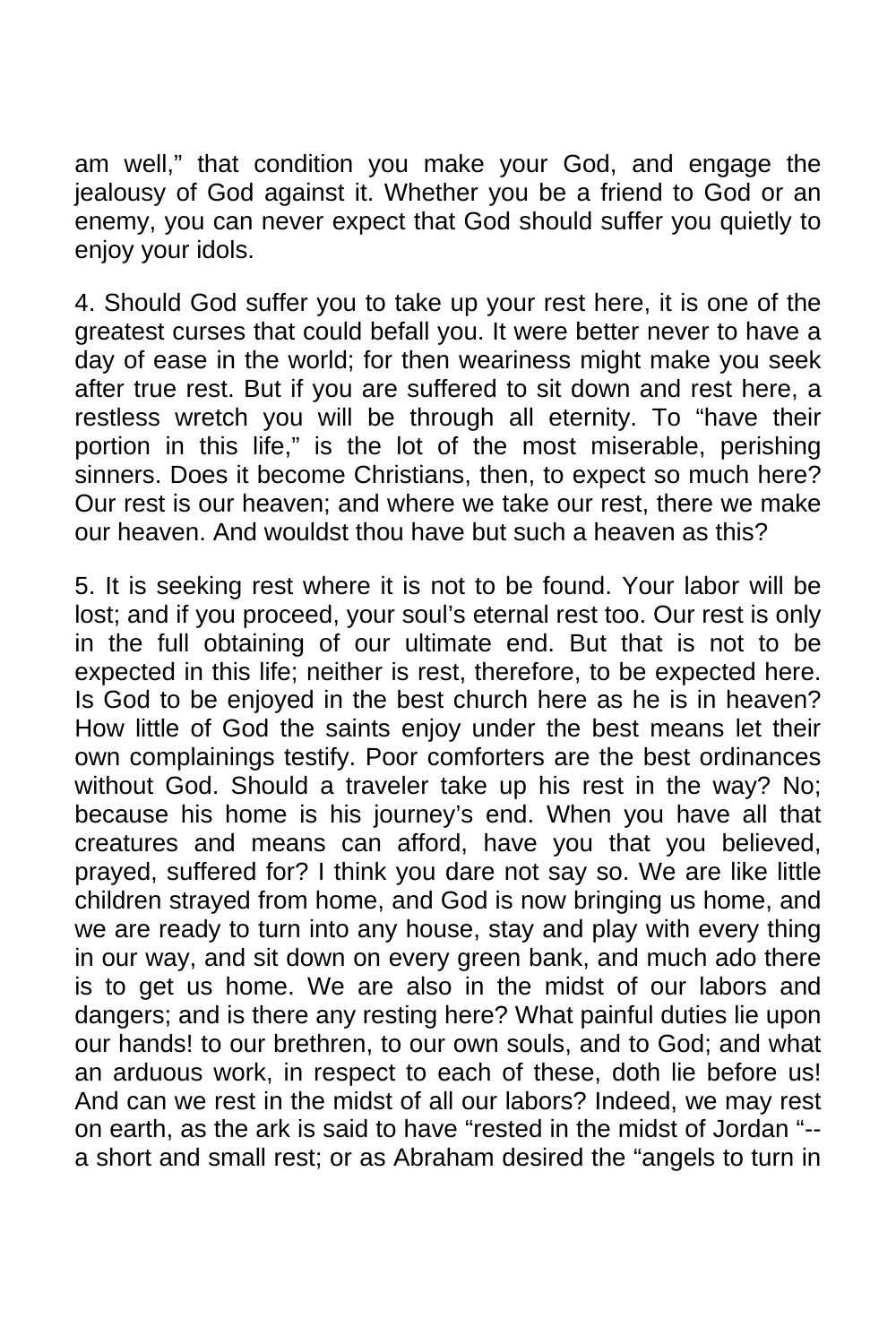and rest themselves" in his tent, where they would have been loth to have taken up their dwelling. Should Israel have fixed their rest in the wilderness, among serpents, and enemies, and weariness and famine? Should Noah have made the ark his home, and have been loth to come forth when the waters were assuaged? Should the mariner choose his dwelling on the sea, and settle his rest in the midst of rocks, and sands, and raging tempests? Should a soldier rest in the thickest of his enemies? And are not Christians such travelers, such mariners, such soldiers? Have you not fears within and troubles without? Are we not in continual dangers? We cannot eat, drink, sleep, labor, pray, hear, converse, but in the midst of snares; and shall we sit down and rest here?

O Christian, follow thy work, look to thy dangers, hold on to the end, win the field, and come off the ground before thou think of a settled rest. Whenever thou talkest of a rest on earth, it is like Peter on the mount, "thou knowest not what thou sayest." If, instead of telling the converted thief "this day shalt thou be with me in paradise," Christ had said he should rest there upon the cross, would he not have taken it for derision? Methinks it would be ill resting in the midst of sickness and pain, persecutions and distresses. But if nothing else will convince us, yet sure the remains of sin, which so easily besets us, should quickly satisfy a believer that here is not his rest. I say, therefore, to every one that thinketh of rest on earth, "Arise ye, and depart, for this is not your rest, because it is polluted." These things cannot, in their nature, be a true Christian's rest. They are too poor to make us rich; too low to raise us to happiness; too empty to fill our souls; and of too short a continuance to be our eternal content. If prosperity, and whatsoever we here desire, be too base to make gods of; they are too base to be our rest. The soul's rest must be sufficient to afford it perpetual satisfaction. But the content which creatures afford waxes old, and abates after a short enjoyment. If God should rain down angel's food, we should soon loathe the manna. If novelty support not, our delights on earth grow dull. All creatures are to us as flowers to the bee; there is but little honey on any one, and therefore there must be but a superficial taste, and so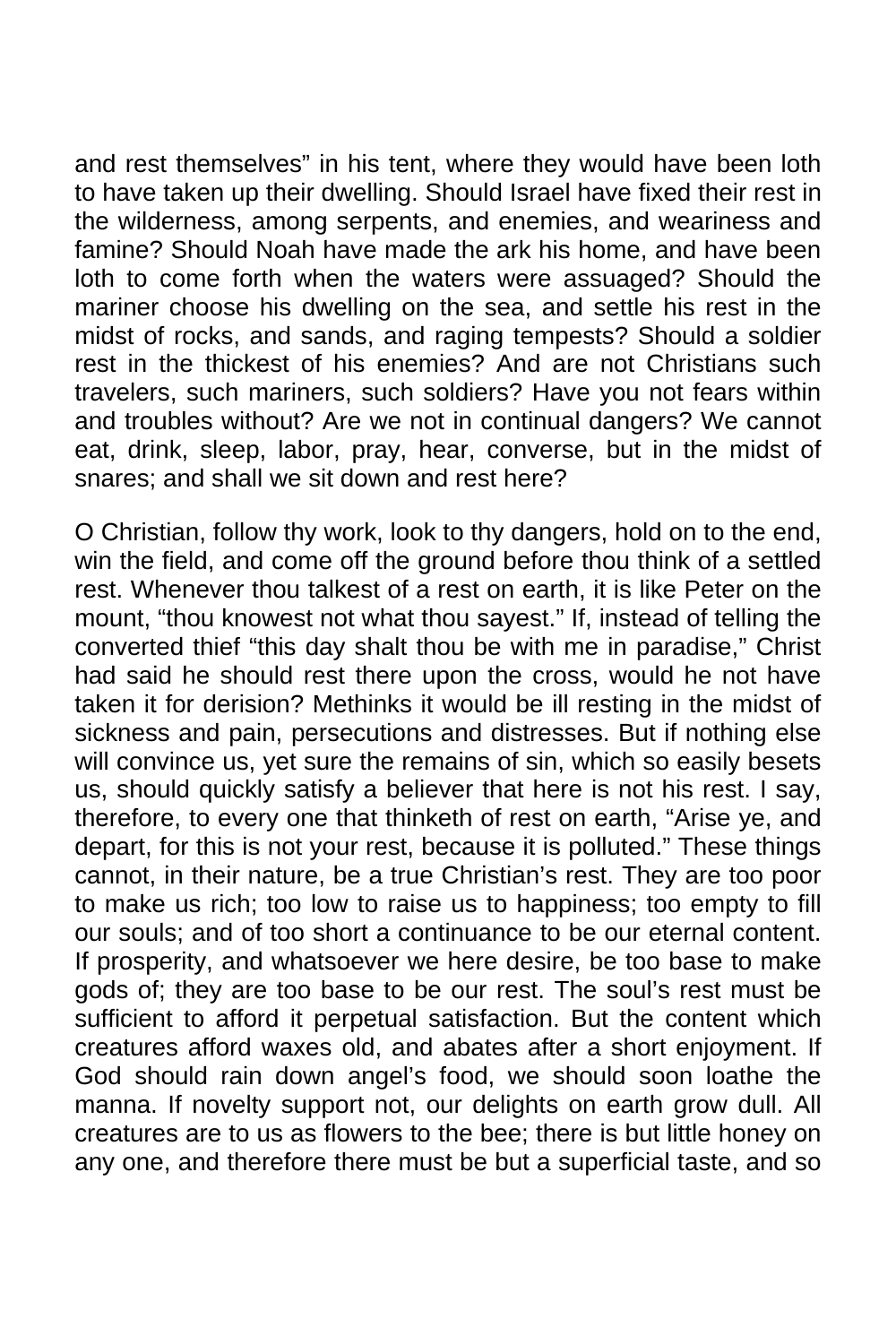to the next. The more the world is known, the less it satisfieth. Those only are taken with it, who see no farther than its outward beauty, without discerning its inward vanity. When we thoroughly know the condition of other men, and have discovered the evil as well as the good, and the defects as well as the perfections; we then cease our admiration.

6. To have creatures and means without God, is an aggravation of our misery. If God should say, "Take my creatures, my word, my servants, my ordinances, but not myself;" would you take this for happiness? If you had the word of God, and not "the Word," who is God; or the bread of the Lord, and not the Lord, who "is the true bread;" or could cry with the Jews, "The temple of the Lord," and had not the Lord of the temple; this were a poor happiness. Was Capernaum the more happy, or the more miserable, for seeing the mighty works which they had seen, and hearing the words of Christ which they did hear? Surely that which aggravates our sin and misery cannot be our rest.

7. To confirm all this, let us consult our own and others' experience. Millions have made the trial, but did any ever find a sufficient rest for his soul on earth? Delights I deny not but they have found, but rest and satisfaction they never found. And shall we think to find that which never man could find before us? Ahab's kingdom is nothing to him without Naboth's vineyard; and did that satisfy him when he obtained it? Were you, like Noah's dove, to look through the earth for a resting-place, you would return confessing that you could find none. Go ask honor, Is there rest here? You may as well rest on the top of tempestuous mountains, or in Aetna's flames. Ask riches, Is there rest here? Even such as is in a bed of thorns. If you inquire for the rest of worldly pleasure, it is such as the fish hath in swallowing the bait; when the pleasure is sweetest, death is nearest. Go to learning, and even to divine ordinances, and inquire whether there your soul may rest. You might indeed receive from these an olive branch of hope, as they are means to your rest, and have relation to eternity; but, in regard of any satisfaction in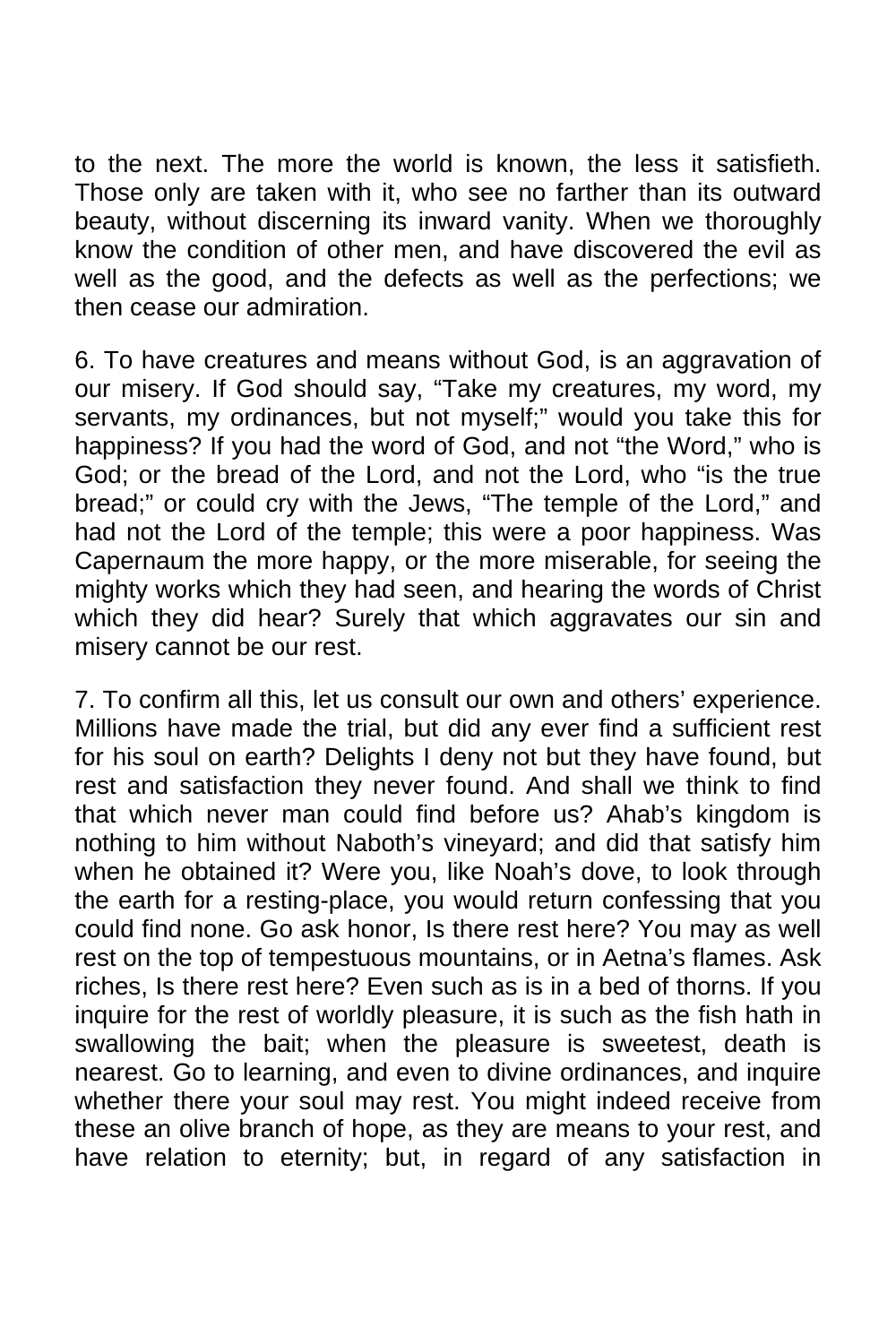themselves, you would remain as restless as ever. How well might all these answer us, as Jacob did Rachel, "Am I in God's stead," that you come to me for soul-rest? Not all the states of men in the world; neither court nor country, towns nor cities, shops nor fields, treasures, libraries, solitude, society, studies, nor pulpits, can afford any such thing as this rest. If you could inquire of the dead of all generations, or of the living through all dominions, they would all tell you, "there is no rest." Or, if other men's experience move you not, take a view of your own. Can you remember the state that did fully satisfy you? or, if you could, will it prove lasting? I believe we may all say of our earthly rest, as Paul of our hope, "If it were in this life only, we are of all men the most miserable."

If, then, either Scripture or reason, or the experience of ourselves and all the world, will convince us, we may see there is no resting here. And yet how guilty are the generality of us of this sin! How many halts and stops do we make before we will make the Lord our rest! How must God even drive us, and fire us out of every condition, lest we should sit down and rest there! If he gives us prosperity, riches, or honor, we do in our hearts dance before them, as the Israelites before their calf, and say, "These are thy gods," and conclude "it is good to be here." If he embitter all these to us, how restless are we till our condition be sweetened, that we may sit down again and rest where we were! If he proceed in the cure, and take the creature quite away, then we labor, and cry, and pray that God would restore it, that we may make it our rest again! And while we are deprived of our former idol, yet, rather than come to God, we delight ourselves in the hope of recovering it, and make that very hope our rest, or search about from creature to creature to find out something to supply the room; yea, if we can find no supply, yet we will rather settle in this misery, and make a rest of a wretched being, than leave all and come to God.

O the cursed aversion of our souls from God! If any place in hell were tolerable, the soul would rather take up its rest there than come to God. Yea, when he is bringing us over to him, and hath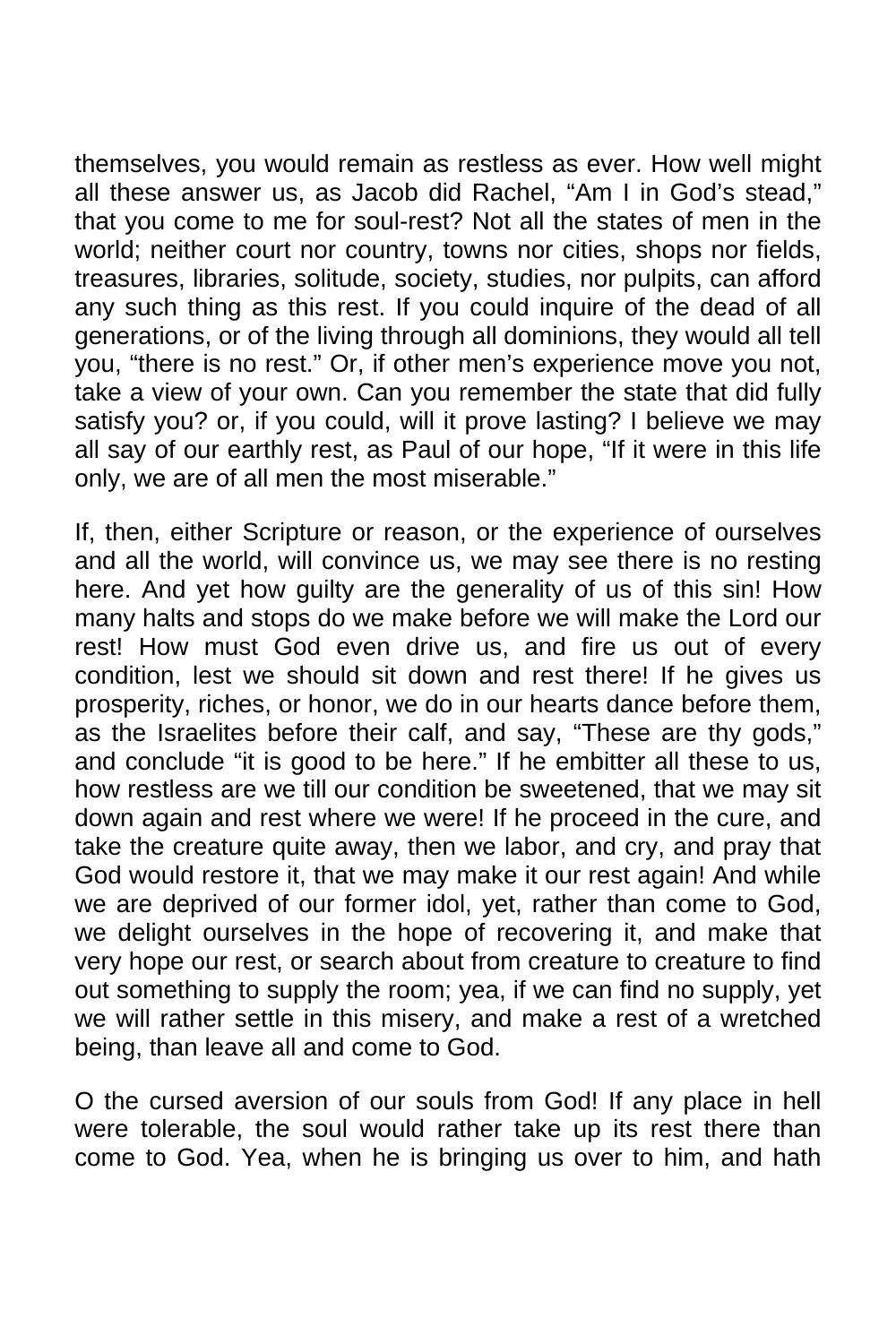convinced us of the worth of his ways and service, the last deceit of all is here; we will rather settle upon those ways that lead to him, and those ordinances that speak of him, and those gifts which flow from him, than come entirely over to himself. Christian, marvel not that I speak so much of resting in these; beware, lest it prove thy own case. I suppose thou art so far convinced of the vanity of riches, honor and pleasure, that thou canst more easily disclaim these; and it is well if it be so; but the means of grace thou lookest on with less suspicion, and thinkest thou canst not delight in them too much, especially seeing most of the world despise them, or delight in them too little. I know they must be loved and valued and he that delighteth in any worldly thing more than in them, is not a Christian. But when we are content with ordinances without God, and had rather be at public worship than in heaven, and a member of the church here than of the perfect church above, this is a sad mistake. So far let thy soul take comfort in ordinances as God doth accompany them; remembering, this is not heaven, but the firstfruits.

"While we are present in the body, we are absent from the Lord;" and while we are absent from him, we are absent from our rest. If God were as willing to be absent from us as we from him, and as loth to be our rest as we to rest in him, we should be left to an eternal restless separation. In a word, as you are sensible of the sinfulness of your earthly discontents, so be you also of your irregular satisfaction, and pray God to pardon them much more. And, above all the plagues on this side hell, see that you watch and pray against settling any where short of heaven, or reposing your soul on any thing below God.

Thirdly. The next thing to be considered is our unreasonable unwillingness to die, that we may possess the saints' rest. We linger, like Lot in Sodom, till "the Lord, being merciful unto us, doth pluck us away against our will. I confess that death, of itself, is not desirable; but the soul's rest with God is, to which death is the common passage. Because we are apt to make light of this sin, let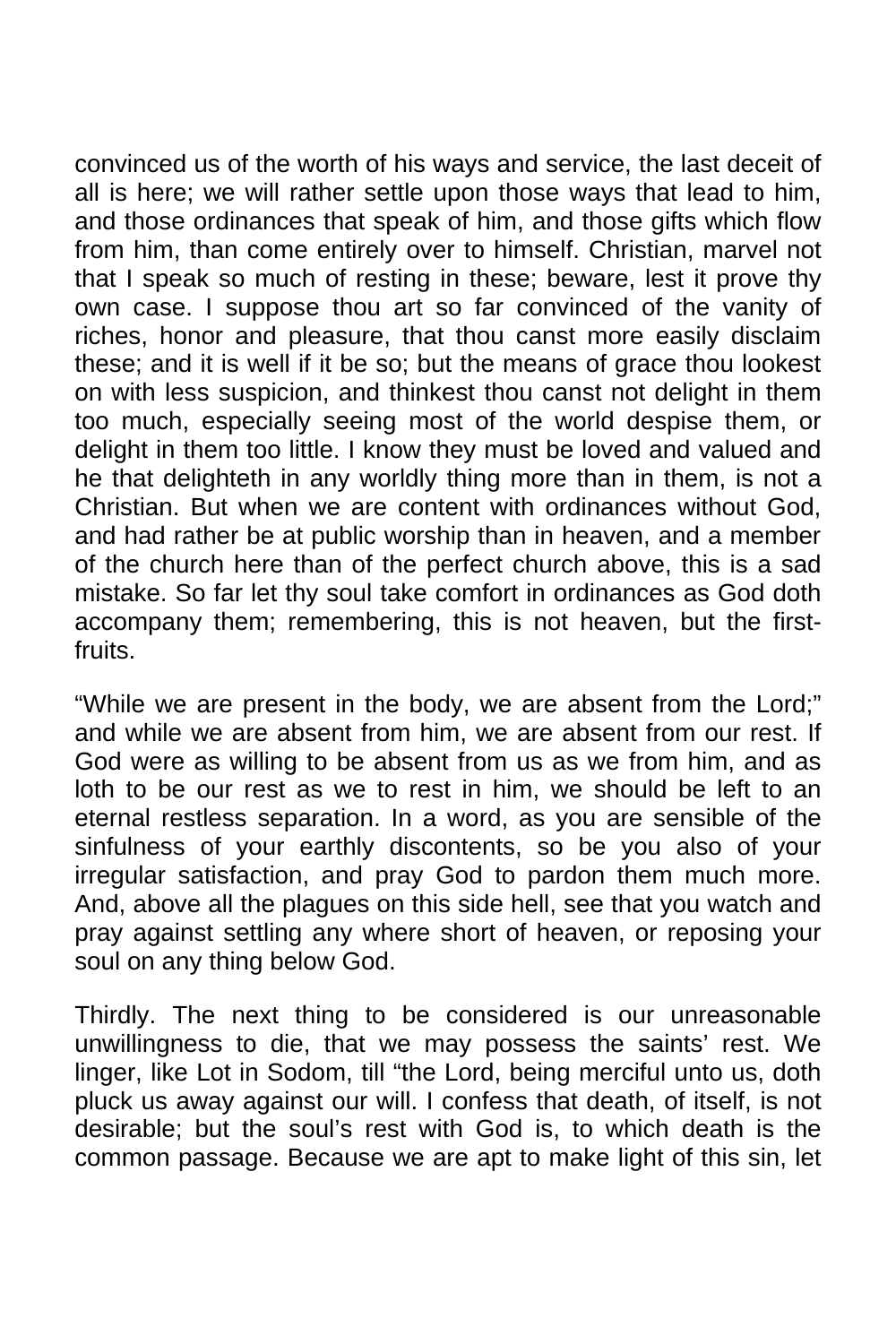me set before you its nature and remedy, in a variety of considerations.

It has in it much infidelity. If we did verily believe that the promise of this glory is the word of God, and that God truly means as he speaks, and is fully resolved to make it good; if we did verily believe that there is indeed such blessedness prepared for believers, surely we should be as impatient of living as we are now fearful of dying, and should think every day a year till our last day should come. Is it possible that we can truly believe that death will remove us from misery to such glory, and yet be loth to die? If the doubts of our own interest in that glory make us fear, yet a true belief of the certainty and excellency of this rest would make us restless till our title to it be cleared. Though there is much faith and Christianity in our mouths, yet there is much infidelity and paganism in our hearts, which is the chief cause that we are so loth to die.

It is also much owing to the coldness of our love. If we love our friend, we love his company; his presence is comfortable, his absence is painful; when he comes to us, we entertain him with gladness; when he dies, we mourn, and usually over-mourn. To be separated from a faithful friend, is like the rending of a member from our body. And would not our desires after God be such, if we really loved him? Nay, should it not be much more than such, as he is, above all friends, most lovely? May the Lord teach us to look closely to our hearts, and take heed of self-deceit in this point! Whatever we pretend, if we love either father, mother, husband, wife, child, friend, wealth, or life itself, more than Christ, we are yet "none of his" sincere "disciples." When it comes to the trial, the question will not be, Who hath preached most, or heard most, or talked most? but, who hath loved most? Christ will not take sermons, prayers, fastings; no, nor the "giving our goods," nor the "burning our bodies," instead of love. And do we love him, and yet care not how long we are from him? Was it such a joy to Jacob to see the face of Joseph in Egypt? and shall we be contented without the sight of Christ in glory, and yet say we love him? I dare not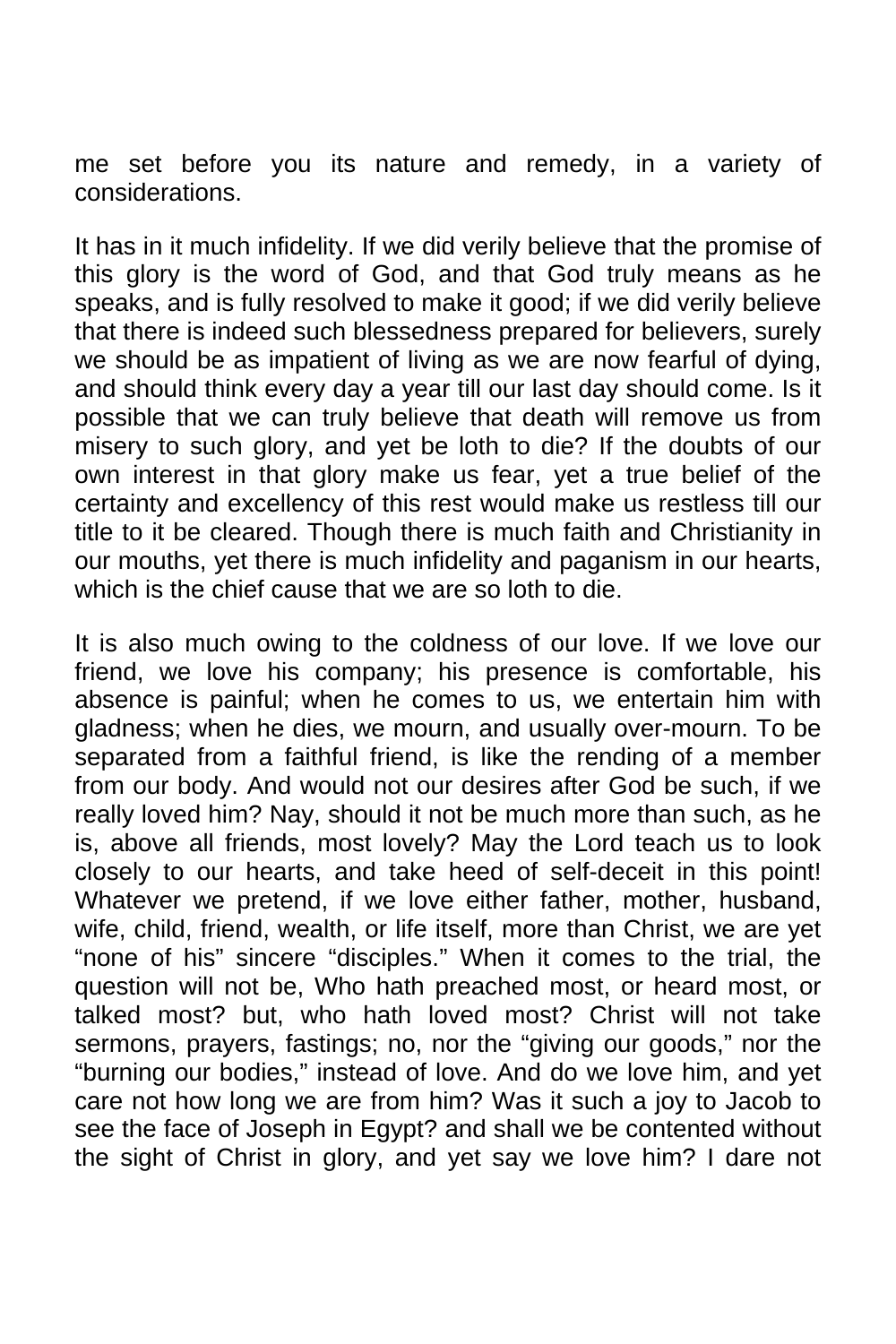conclude that we have no love at all, when we are so loth to die; but I dare say, were our love more, we should die more willingly. If this holy flame were thoroughly kindled in our breasts, we should cry out with David, "As the hart panteth after the water-brooks, so panteth my soul after thee, O God! My soul thirsteth for God, for the living God; when shall I come and appear before God?"

By our unwillingness to die, it appears we are little weary of sin. Did we feel sin to be the greatest evil, we should not be willing to have its company so long. "O foolish, sinful heart! hast thou been so long a cage of all unclean lusts, a fountain incessantly pouring forth the bitter waters of transgression, and art thou not yet weary? Wretched soul! hast thou been so long wounded in all thy faculties, so grievously languishing in all thy performances, so fruitful a soil of all iniquities, and art thou not yet more weary? Wouldst thou still lie under thy imperfections? Hath thy sin proved so profitable a commodity, so necessary a companion, such a delightful employment, that thou dost so much dread the parting day? May not God justly grant thee thy wishes, and seal thee a lease of thy desired distance from him, and nail thy ears to these doors of misery, and exclude thee eternally from his glory?"

It shows that we are insensible of the vanity of earth, when we are so loth to hear or think of a removal. "Ah, foolish, wretched soul! doth every prisoner groan for freedom? and every slave desire his jubilee? and every sick man long for health? and every hungry man for food? and dost thou alone abhor deliverance? Doth the sailor wish to see land? Doth the husbandman desire the harvest, and the laborer to receive his pay? Doth the traveler long to be at home, and the racer to win the prize, and the soldier to win the field? and art thou loth to see thy labors finished, and to receive the end of thy faith and sufferings? Have thy griefs been only dreams? If they were, yet methinks thou shouldst not be afraid of waking. Or is it not rather the world's delights that are all mere dreams and shadows? Or is the world become of late more kind? We may at our peril reconcile ourselves to the world, but it will never reconcile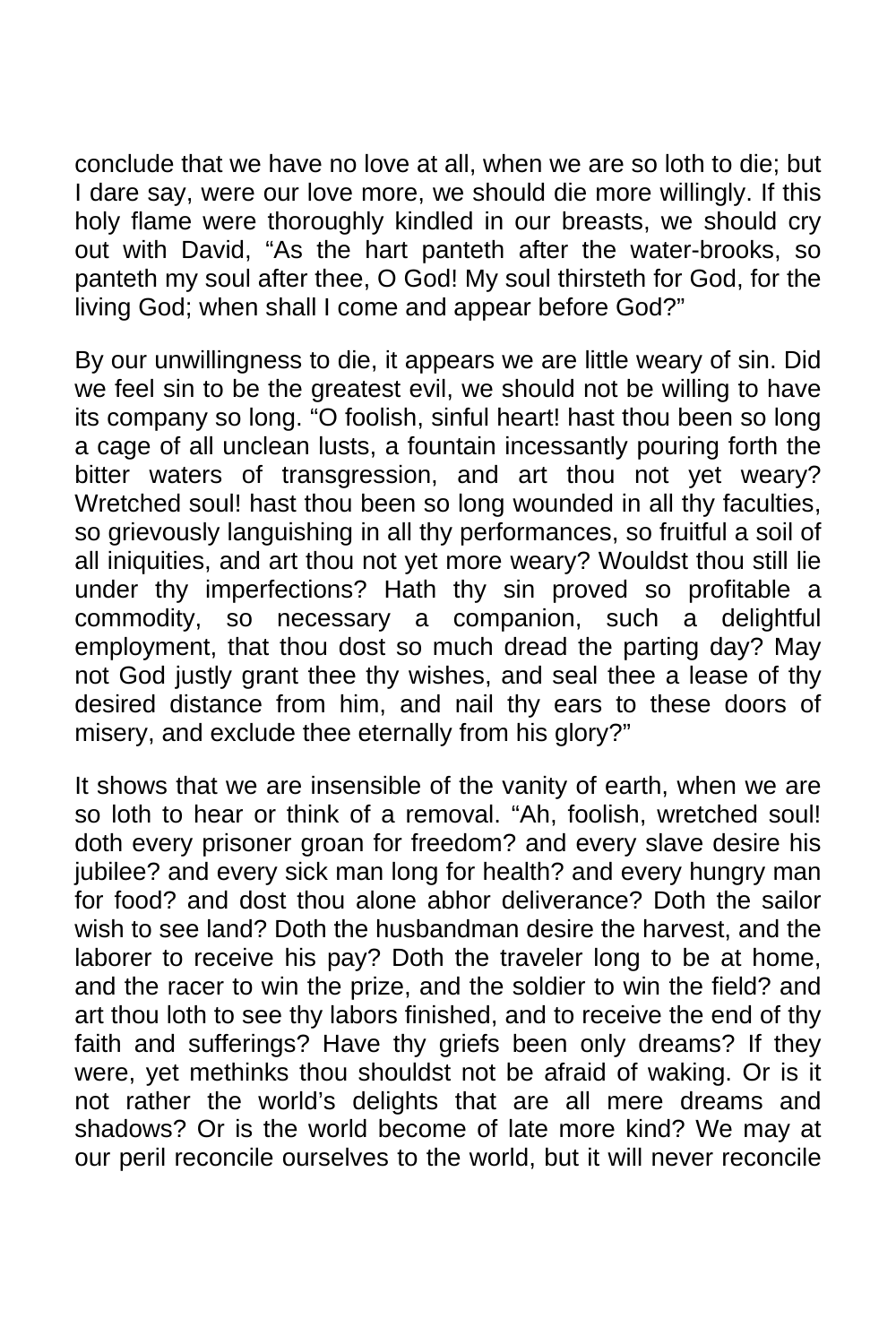itself to us. O unworthy soul! who hadst rather dwell in this land of darkness, and wander in this barren wilderness, than be at rest with Jesus Christ! who hadst rather stay among the wolves, and daily suffer the scorpion's stings, than praise the Lord with the host of heaven."

This unwillingness to die doth actually impeach us of high treason against the Lord. Is it not choosing earth before him, and taking present things for our happiness, and consequently making them our very God? If we did indeed make God our end, our rest, our portion, our treasure, how is it possible but we should desire to enjoy him? It, moreover, discovers some dissimulation. Would you have any man believe you when you call the Lord your only hope, and speak of Christ as all in all, and of the joy that is in his presence, and yet would endure the hardest life, rather than die and enter into his presence? What self-contradiction is this, to talk so hardly of the world and the flesh, to groan and complain of sin and suffering, and yet fear no day more than that we expect should bring our final freedom! What hypocrisy is this to profess to strive and fight for heaven, which we are loth to come to! and spend one hour after another in prayer for that which we would not have! Hereby we wrong the Lord and his promises, and disgrace his ways in the eyes of the world; as if we would persuade them to question whether God be true to his word or not; whether there be any such glory as the Scripture mentions. When they see those so loth to leave their hold of present things, who have professed to live by faith, and have boasted of their hopes in another world, and spoken disgracefully of all things below, in comparison of things above, how doth this confirm the world in their unbelief and sensuality! "Surely," say they, "if these professors did expect so much glory, and make so light of the world as they seem, they would not themselves be so loth to change." O how are we ever able to repair the wrong which we do to God and souls by this scandal? And what an honor to God, what a strengthening to believers, what a conviction to unbelievers would it be, if Christians in this did answer their profession. and cheerfully welcome the news of rest!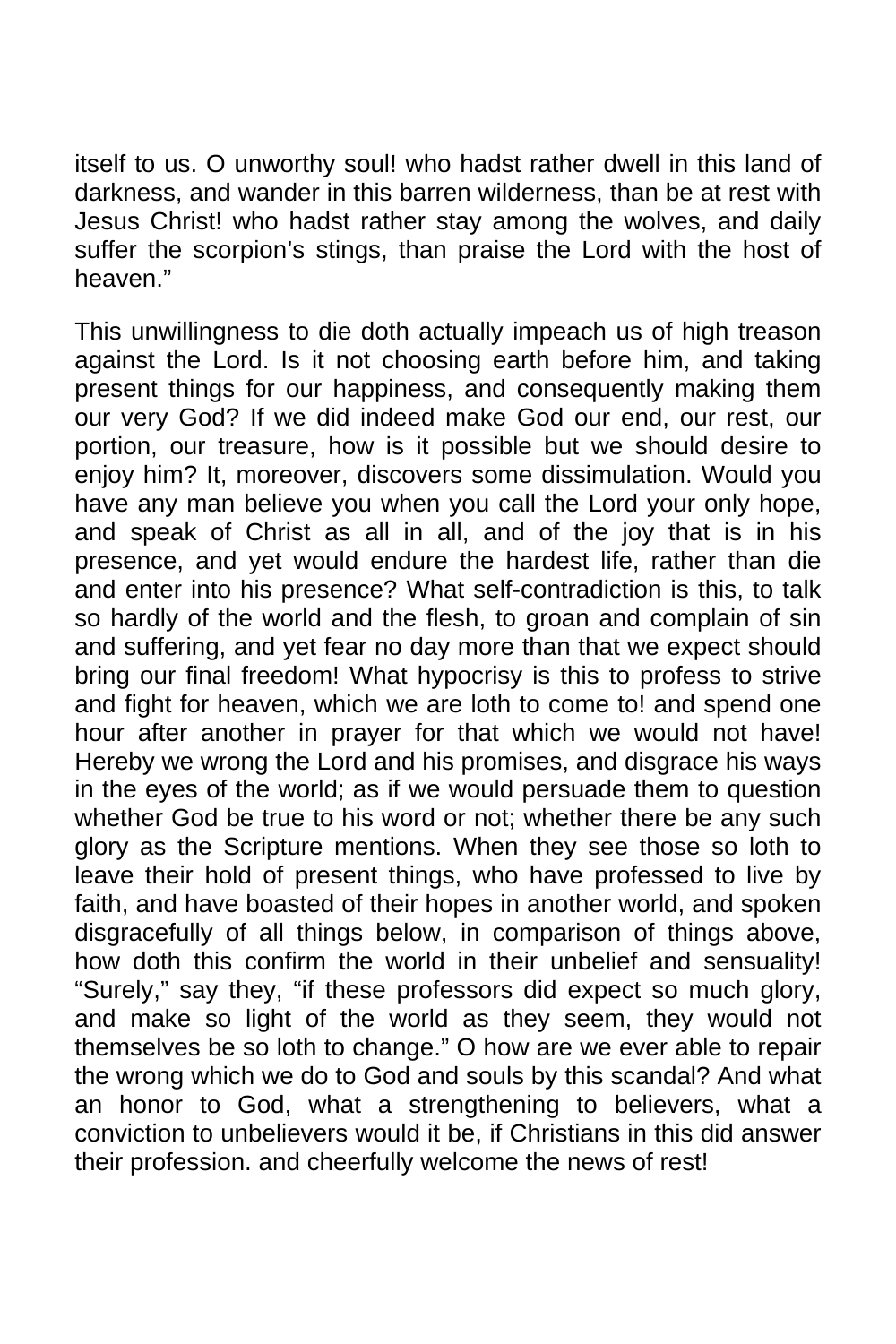It also evidently shows that we have spent much time to little purpose. Have we not had all our life-time to prepare to die; so many years to make ready for one hour; and are we so unready and unwilling yet? What have we done? Why have we lived? Had we any greater matters to mind? Would we have wished for more frequent warnings? How oft hath death entered the habitations of our neighbors! How often hath it knocked at our own door! How many diseases have vexed our bodies, that we have been forced to receive the sentence of death! And are we unready and unwilling after all this? O careless, dead-hearted sinners! unworthy neglecters of God's warnings! faithless betrayers of our own souls!

Consider, not to die is never to be happy. To escape death is to miss of blessedness, except God should translate us, as Enoch and Elijah, which he never did before or since. "If in this life only we have hope in Christ, we are of all men most miserable." If you would not die and go to heaven, what would you have more than an epicure or a beast? Why do we pray, and fast, and mourn; why do we suffer the contempt of the world; why are we Christians, and not pagans and infidels, if we do not desire a life to come? Wouldst thou lose thy faith and labor, Christian; all thy duties and sufferings, all the end of thy life, and all the blood of Christ, and be contented with the portion of a worldling or a brute? Rather say, as one did on his deathbed, when he was asked whether he was willing to die or not, "Let him be loth to die who is loth to be with Christ." Is God willing by death to glorify us, and are we unwilling to die, that we may be glorified? Methinks, if a prince were willing to make you his heir, you would scarce be unwilling to accept it; the refusing such a kindness would discover ingratitude and unworthiness. As God hath resolved against them who make excuses when they should come to Christ, "None of those men, who were bidden, shall taste of my supper;" so it is just with him to resolve against us, who frame excuses when we should come to glory.

The Lord Jesus Christ was willing to come from heaven to earth for us, and shall we be unwilling to remove from earth to heaven for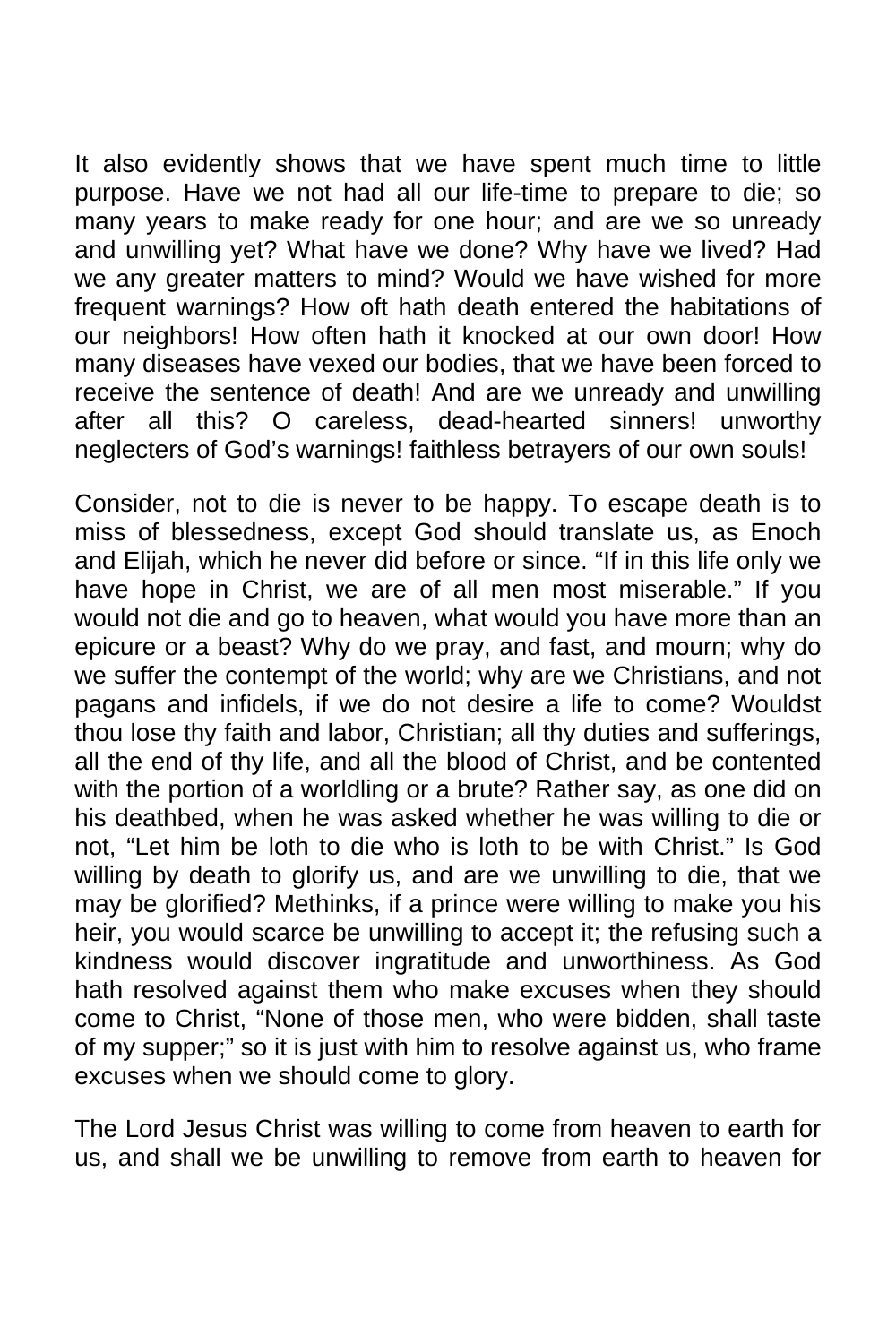ourselves and him! He might have said, "What is it to me if these sinners suffer? If they value their flesh above their spirits, and their lusts above my Father's love; if they will sell their souls for naught, who is it fit should be the loser? Should I, whom they have wronged? Must they willfully transgress my law, and I undergo their deserved pain? Must I come down from heaven to earth, and clothe myself with human flesh, be spit upon, and scorned by man, and fast, and weep, and sweat, and suffer, and bleed, and die a cursed death; and all this for wretched worms who would rather hazard their souls than forbear one forbidden morsel? Do they cast away themselves so slightly, and must I redeem them so dearly?" Thus we see Christ had reason enough to have made him unwilling; and yet did he voluntarily condescend. But we have no reason against our coming to him; except we will reason against our hopes, and plead for a perpetuity of our own calamities. Christ came down to raise us up; and would we have him lose his blood and labor and go again without us? Hath he bought our rest at so dear a rate? Is our inheritance "purchased with his blood?" And are we, after all this, loth to enter? Ah, sirs! it was Christ, and not we, that had cause to be loth. May the Lord forgive and heal this foolish ingratitude!

Do we not combine with our most cruel foes in their most malicious designs, while we are loth to die and go to heaven? What is the devil's daily business? Is it not to keep our souls from God? And shall we be content with this? Is it not the one half of hell which we wish to ourselves, while we desire to be absent from heaven? What sport is this to Satan, that his desires and thine, Christian, should so concur! that, when he sees he can not get thee to hell, he can so long keep thee out of heaven, and make thee the earnest petitioner for it thyself! O gratify not the devil so much to thy own injury! Do not our daily fears of death make our lives a continual torment? Those lives which might be full of joy, in the daily contemplation of the life to come, and the sweet, delightful thoughts of bliss; how do we fill them up with causeless terrors! Thus we consume our own comforts, and prey upon our truest pleasures. When we might lie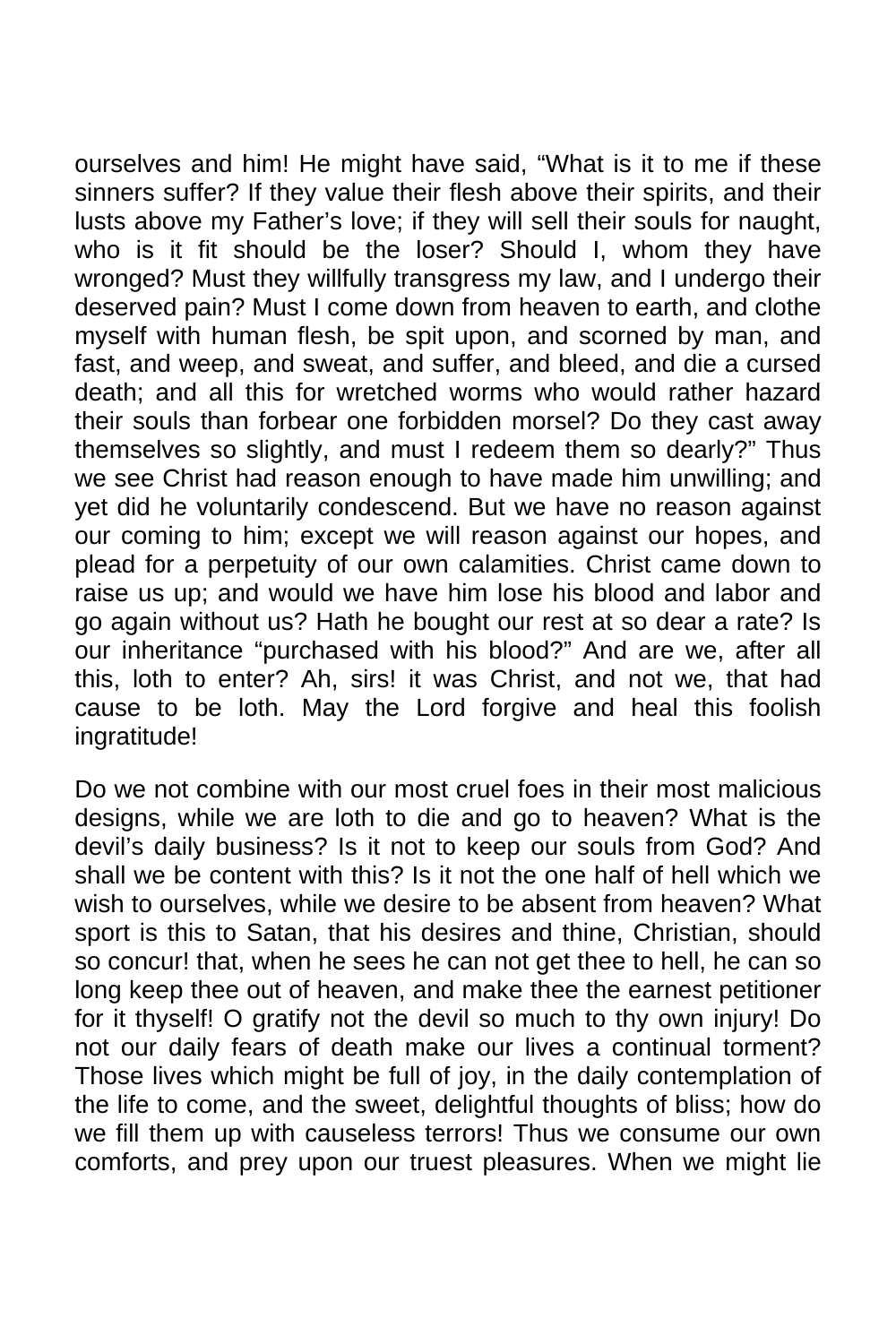down, and rise up, and walk abroad, with our hearts full of the joys of God, we continually fill them with perplexing fears. For he that fears dying, must be always fearing because he hath always reason to expect it. And how can that man's life be comfortable who lives in continual fear of losing his comforts? Are not these fears of death self-created sufferings? as if God had not inflicted enough upon us, but we must inflict more upon ourselves. Is not death bitter enough to the flesh of itself, but we must double and treble its bitterness? The sufferings laid upon us by God do all lead to happy issues; the progress is from tribulation to patience, from thence to experience, and so to hope, and at last to glory. But the sufferings we make for ourselves are circular and endless, from sin to suffering, from suffering to sin, and so to suffering again; and not only so, but they multiply in their course; every sin is greater than the former, and so every suffering also: so that, except we think God hath made us to be our own tormentors, we have small reason to nourish our fears of death.

And are they not useless, unprofitable fears? As all our care "cannot make one hair white or black, nor add one cubit to our stature," so neither can our fear prevent our sufferings, nor delay our death one hour: willing or unwilling, we must away. Many a man's fears have hastened his end, but no man's did ever avert it. It is true, a cautious fear concerning the danger after death hath profited many, and is very useful to the preventing of that danger; but for a member of Christ, and an heir of heaven, to be afraid of entering his own inheritance, is a sinful, useless fear. And do not our fears of dying ensnare our souls, and add strength to many temptations? What made Peter deny his Lord? What makes apostates in suffering times forsake the truth? Why does the green blade of unrooted faith wither before the beat of persecution? Fear of imprisonment and poverty may do much, but fear of death will do much more. So much fear as we have of death, so much cowardice we usually have in the cause of God; besides the multitude of unbelieving contrivances, and discontents at the wise disposal of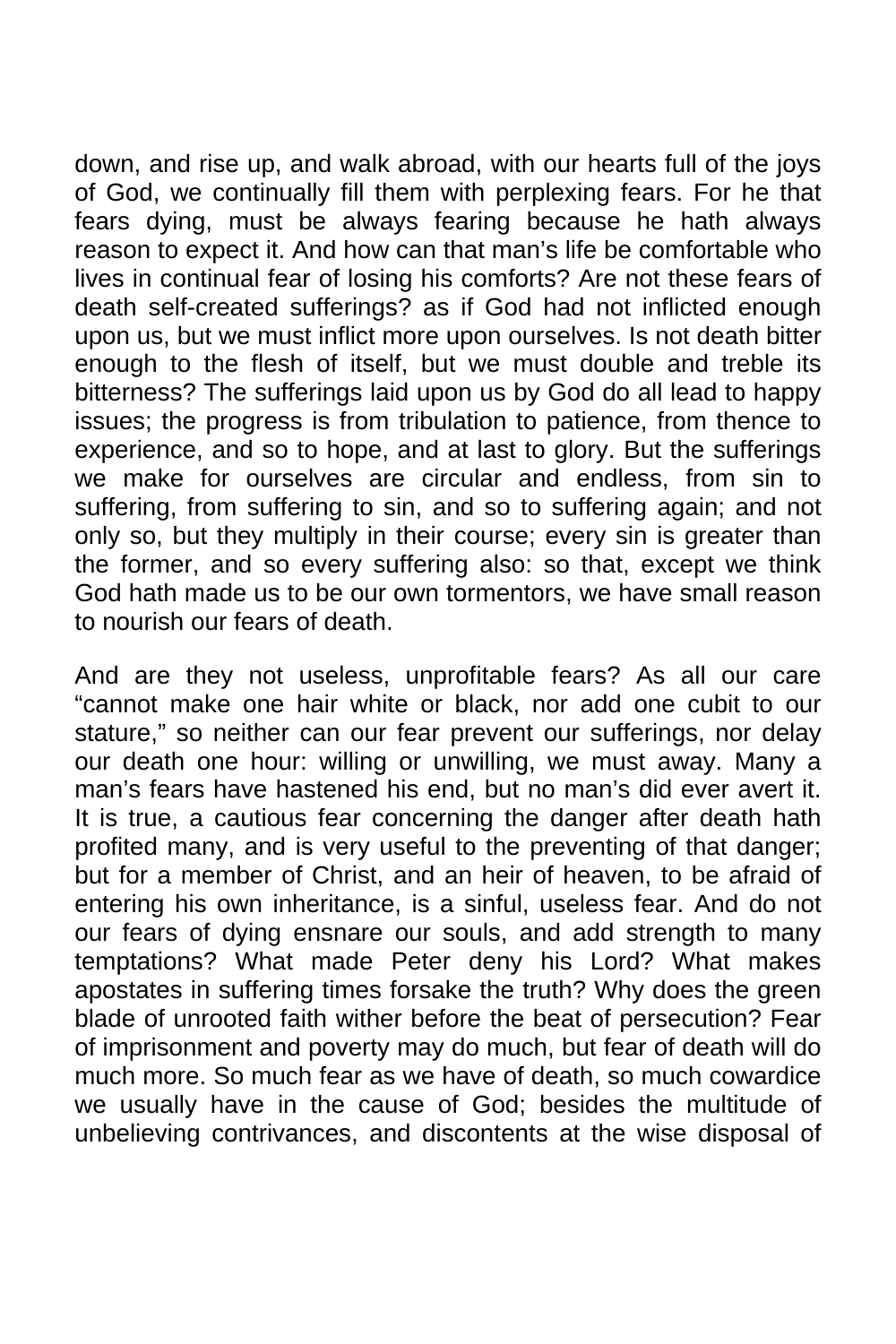God, and hard thoughts of most of his providences, of which this sin makes us guilty.

Let us further consider what sufficient time most of us have had. Why should not a man, that would die at all, be as willing at thirty or forty, if God see fit, as at seventy or eighty? Length of time does not conquer corruption; it never withers nor decays through age. Except we receive an addition of grace as well as time, we naturally grow worse. "O my soul, depart in peace! As thou wouldst not desire an unlimited state in wealth and honor, so desire it not in point of time. If thou wast sensible how little thou deservest an hour of that patience which thou hast enjoyed, thou wouldst think thou hadst had a large part. Is it not divine wisdom that sets the bounds? God will honor himself by various persons and ages, and not by one person or age. Seeing thou hast acted thy own part, and finished thy appointed course, come down contentedly, that others may succeed, who must have their turns as well as thyself. Much time hath much duty; beg therefore for grace to improve it better; but be content with thy share of time.

"Thou hast also had a competency of the comforts of life. God might have made thy life a burden, till thou hadst been as weary of possessing it as thou art now afraid of losing it. He might have suffered thee to have consumed thy days in ignorance, without the true knowledge of Christ: but he hath opened thy eyes in the morning of thy days, and acquainted thee betimes with the business of thy life. Hath thy heavenly Father caused thy lot to fall in Europe, not in Asia or Africa; in England, not in Spain or Italy? Hath he filled up all thy life with mercies, and dost thou now think thy share too small? What a multitude of hours of consolation, of delightful Sabbaths, of pleasant studies; of precious companions, of wonderful deliverances, of excellent opportunities, of fruitful labors, of joyful tidings, of sweet experiences, of astonishing providences, hath thy life partaken of! Hath thy life been so sweet that thou art loth to leave it? Is this thy thanks to Him who is thus drawing thee to his own sweetness? O foolish soul! would thou wast as covetous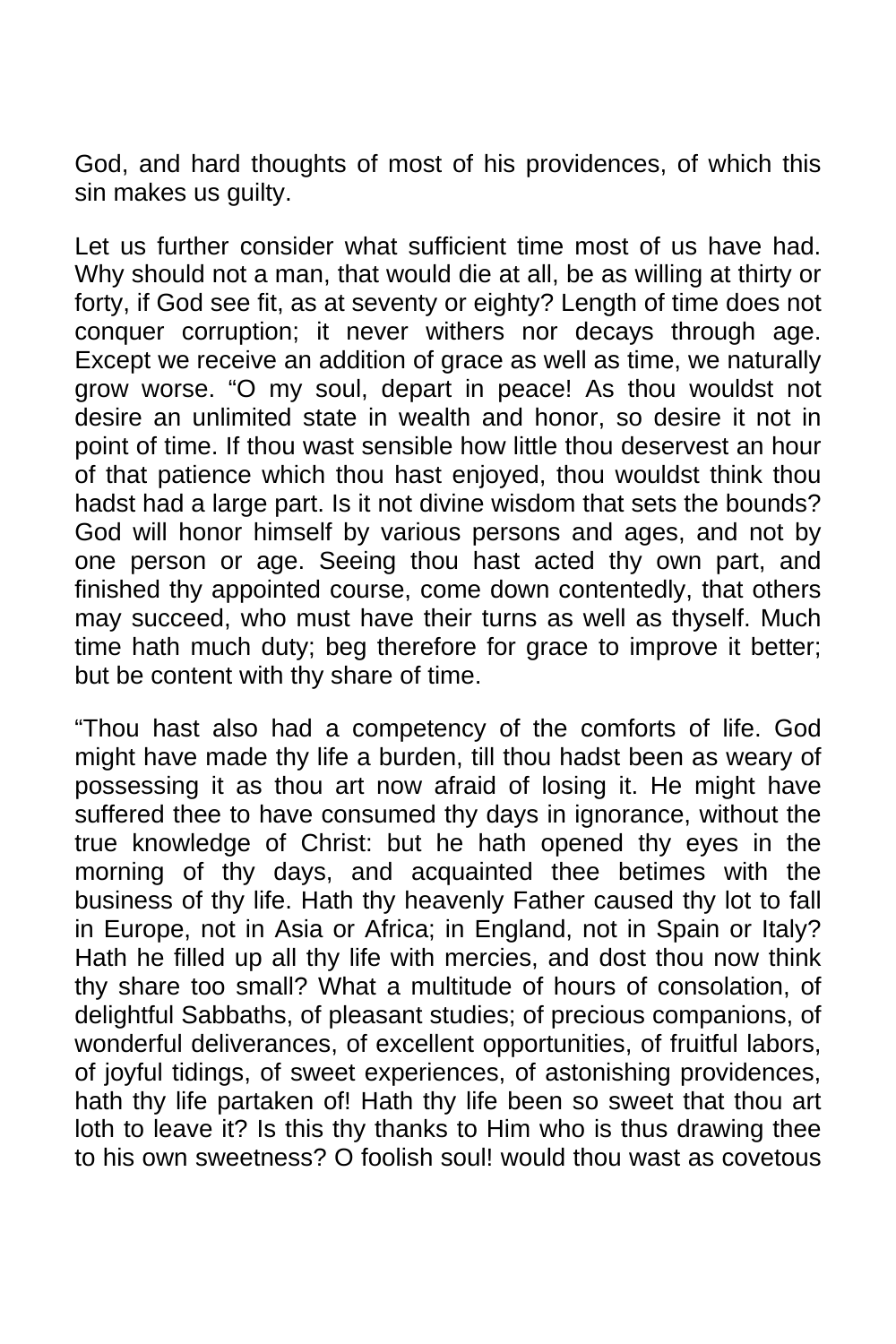after eternity as thou art for a fading, perishing life! and after the presence of God in glory, as thou art for continuance on earth! Then thou wouldst cry, 'Why is his chariot so long in coming? why tarry the wheels of his chariot?' How long, Lord? how long? What if God should let thee live many years, but deny thee the mercies which thou hast hitherto enjoyed? Might he not give thee life, as he gave the murmuring Israelites quails? He might give thee life till thou art weary of living, and as glad to be rid of it as Judas or Ahithophel; and make thee like many miserable creatures in the world, who can hardly forbear laying violent hands on themselves. Be not therefore so importunate for life, which may prove a judgment instead of a blessing. How many of the precious servants of God, of all ages and places, have gone before thee! Thou art not to enter an untrodden path, nor appointed first to break the ice. Except Enoch and Elijah, which of the saints have escaped death? And art thou better than they? There are many millions of saints dead, more than now remain on earth. What a number of thine own bosom friends and companions in duty are now gone, and why shouldst thou be so loth to follow? Nay, hath not Jesus Christ himself gone this way? Hath he not sanctified the grave to us, and perfumed the dust with his own body, and art thou loth to follow him too? Rather say as Thomas, 'Let us also go, that we may die with him.' If what has been said will not persuade, Scripture and reason have little force. And I have said the more on this subject, finding it so needful to myself and others; finding among so many Christians, who could do and suffer much for Christ, so few that can willingly die; and of many, who have somewhat subdued other corruptions, so few that have gotten the conquest of this. I persuade not the ungodly from fearing death; it is a wonder that they fear it no more, and spend not their days in continual horror.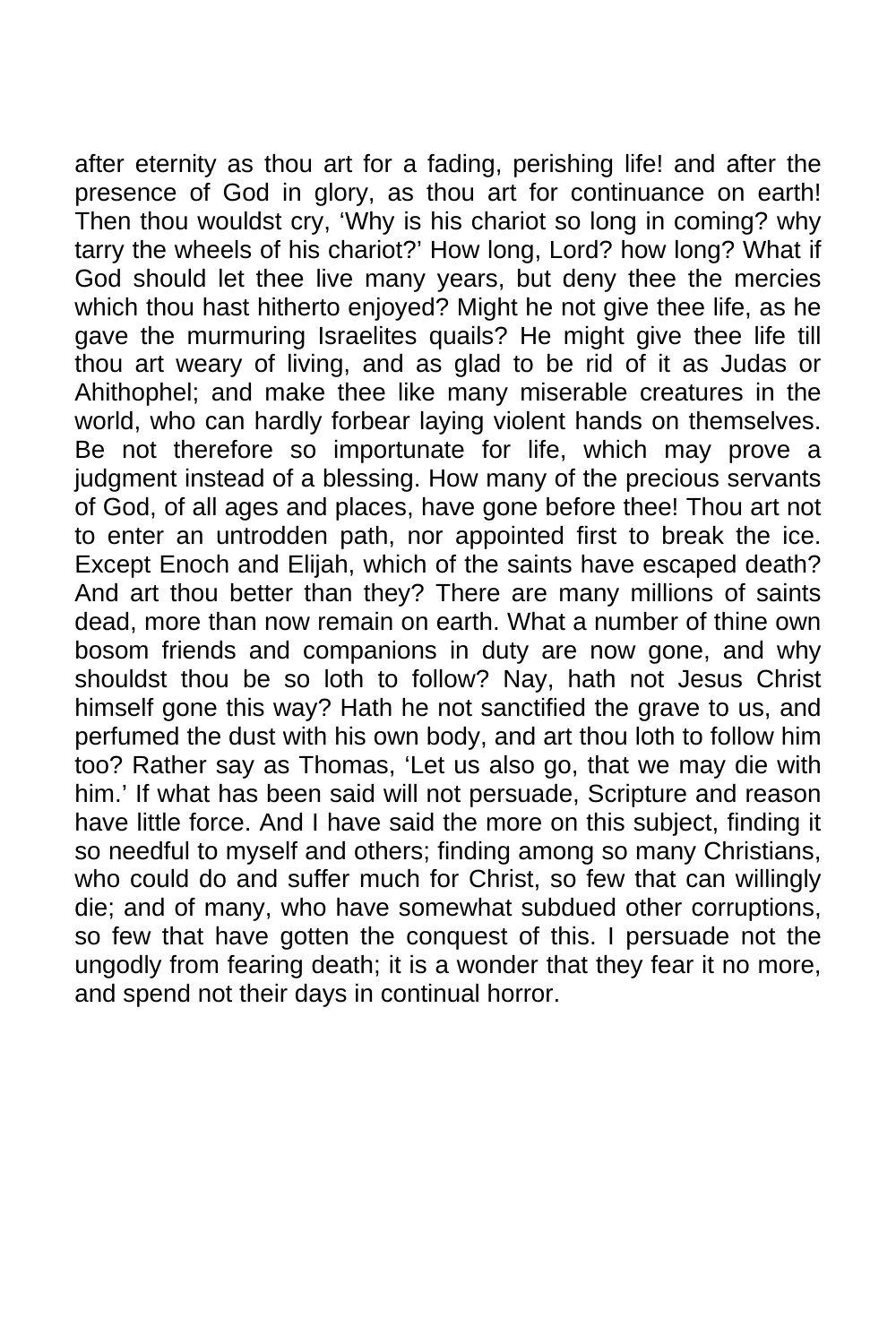# **CHAPTER 11**

#### THE IMPORTANCE OF LEADING A HEAVENLY LIFE UPON EARTH

The reasonableness of delighting in the thoughts of the saints' rest. Christians exhorted to it, by considering,

1 It will evidence their sincere piety;

2 It is the highest excellence of the Christian temper;

- 3 It leads to the most comfortable life;
- 4 It will be the best preservative from temptations to sin;
- 5 It will invigorate their graces and duties;
- 6 It will be their best cordial in afflictions;
- 7 It will render them most profitable to others;
- 8 It will honor God;

9 Without it we disobey the commands, and lose the most gracious and delightful discoveries of the word of God;

10 It is the more reasonable to have our hearts with God, as his is much on us; and,

11 in heaven, where we have so much interest and relation;

12 Besides, there is nothing but heaven worth setting our hearts upon.

IS there such a rest remaining for us? Why, then, are not our thoughts more upon if? Why are not our hearts continually there? Why dwell we not there in constant contemplation? What is the cause of this neglect? Are we reasonable in this, or are we not? Hath the eternal God provided us such a glory, and promised to take us up to dwell with himself? and is not this worth thinking on? Should not the strongest desires of our hearts be after it? Do we believe this, and yet forget and neglect it? If God will not give us leave to approach this light, what mean all his earnest invitations? Why doth he so condemn our earthly-mindedness, and command us to set our affections on things above? Ah, vile hearts! Were God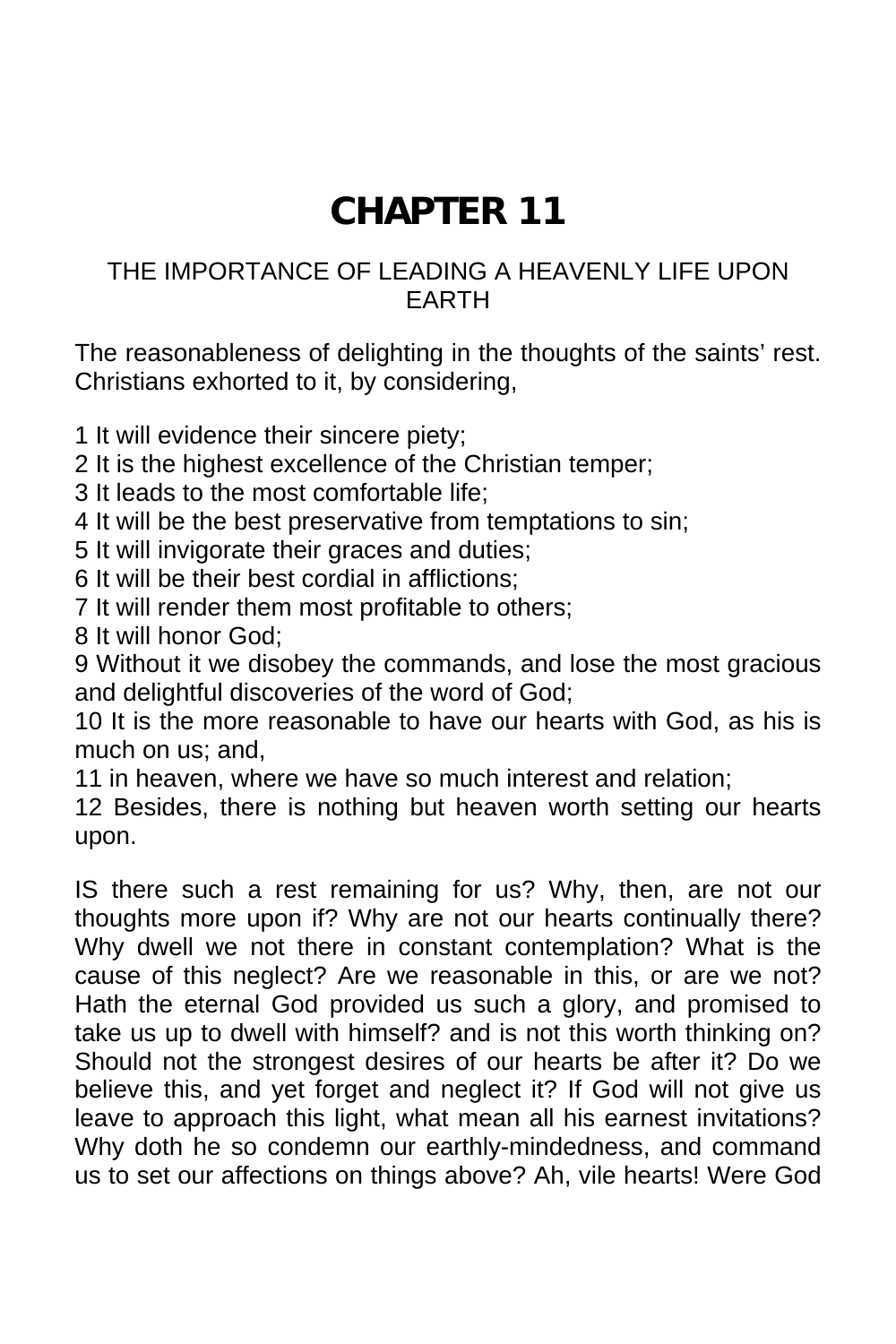against it, we were likelier to be for it; but when he commands our hearts to heaven, then they will not stir one inch: like our predecessors, the sinful Israelites, when God would have them march for Canaan, then they mutiny, and will not stir; but when God bids them not go, then will they be presently marching. If God say, "Love not the world, nor the things of the world," we dote upon it. How freely, how frequently can we think of our pleasures, our friends, our labors, our flesh and its lusts! yea, our wrongs and miseries, our fears and sufferings! But where is the Christian whose heart is on his rest? What is the matter? Are we so full of joy that we need no more? Or is there nothing in heaven for our joyous thoughts? Or rather, are not our hearts carnal and stupid? Let us humble these sensual hearts, that have in them no more of Christ and glory. If this world was the only subject of our discourse, all would call us ungodly; why, then, may we not call our hearts ungodly, that have so little delight in Christ and heaven?

But I am speaking only to those whose portion is in heaven, whose hopes are there, and who have forsaken all to enjoy this glory; and shall I be discouraged from persuading such to be heavenlyminded? Fellow-Christians, if you will not hear and obey, who will? Well may we be discouraged to exhort the blind, ungodly world, and may say, as Moses did, "Behold, the children of Israel have not hearkened unto me; how then shall Pharaoh hear me?" I require thee, reader, as ever thou hopest for a part in this glory, that thou presently take thy heart to task, chide it for its willful strangeness to God, turn thy thoughts from the pursuit of vanity, bend thy soul to study eternity, busy it about the life to come, habituate thyself to such contemplations, and let not those thoughts be seldom and cursory, but bathe thy soul in heaven's delights; and if thy backward soul begin to flag and thy thoughts to scatter, call them back, hold them to their work, bear not with their laziness, nor connive at one neglect. And when thou hast, in obedience to God, tried this work, got acquainted with it, and kept a guard on thy thoughts till they are accustomed to obey, thou wilt then find thyself in the suburbs of heaven, and that there is indeed a sweetness in the work and way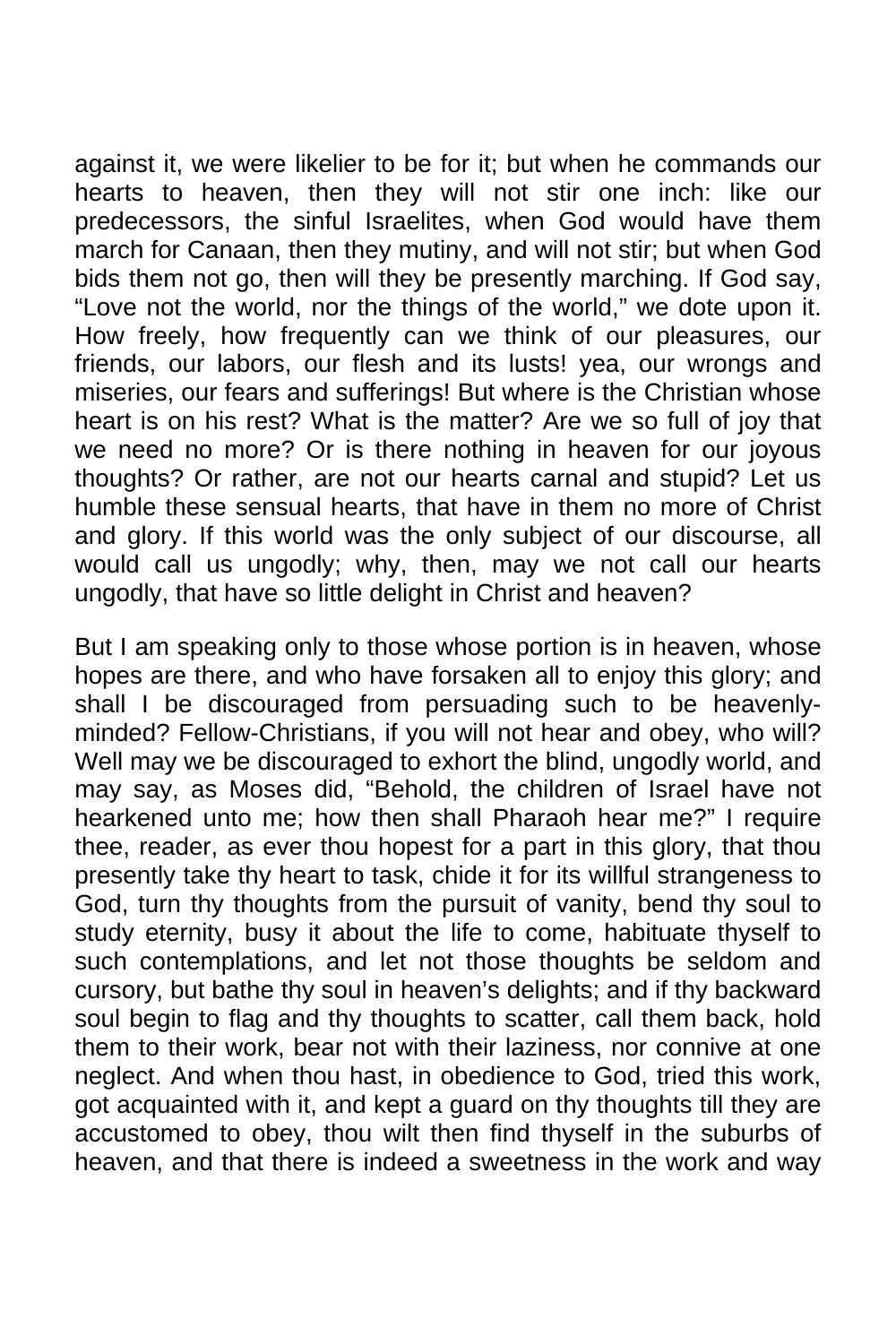of God, and that the life of Christianity is a life of joy. Thou wilt meet with those abundant consolations which thou hast prayed, panted, and groaned after, and which so few Christians do ever here obtain, because they know not this way to them, or else make not conscience of walking in it.

Say not, "We are unable to set our own hearts on heaven; this must be the work of God only." Though God be the chief disposer of your hearts, yet, next under him, you have the greatest command of them yourselves. Though without Christ you can do nothing, yet under him you may do much, and must, or else it will be undone, and yourselves undone through your neglect. Christians, if your souls were healthful and vigorous, they would perceive incomparably more delight and sweetness in the believing, joyful thoughts of your future blessedness, than the soundest stomach finds in its food, or the strongest senses in the enjoyment of their objects; so little painful would this work be to you. But because I know, while we have flesh about us and any remains of that "carnal mind which is enmity against God" and this noble work, that all motives are little enough, I will here lay down some considerations, which, if you will deliberately weigh with an impartial judgment, I doubt not will prove effectual with your hearts, and make you resolve on this excellent duty. More particularly consider, it will evidence your sincere piety; it is the highest excellence of the Christian temper; it is the way to live most comfortably; it will be the best preservative from temptations to sin; it will enliven your graces and duties; it will be your best cordial in all afflictions; it will render you most profitable to others; it will honor God; without it you will disobey the commands and lose the most gracious and delightful discoveries of the word of God: it is also the more reasonable to have your hearts with God, as his is so much on you; and in heaven, where you have so much interest and relation; besides, there is nothing but heaven worth setting your hearts upon.

1. Consider that a heart set upon heaven will be one of the most unquestionable evidences of your sincerity, and a clear discovery of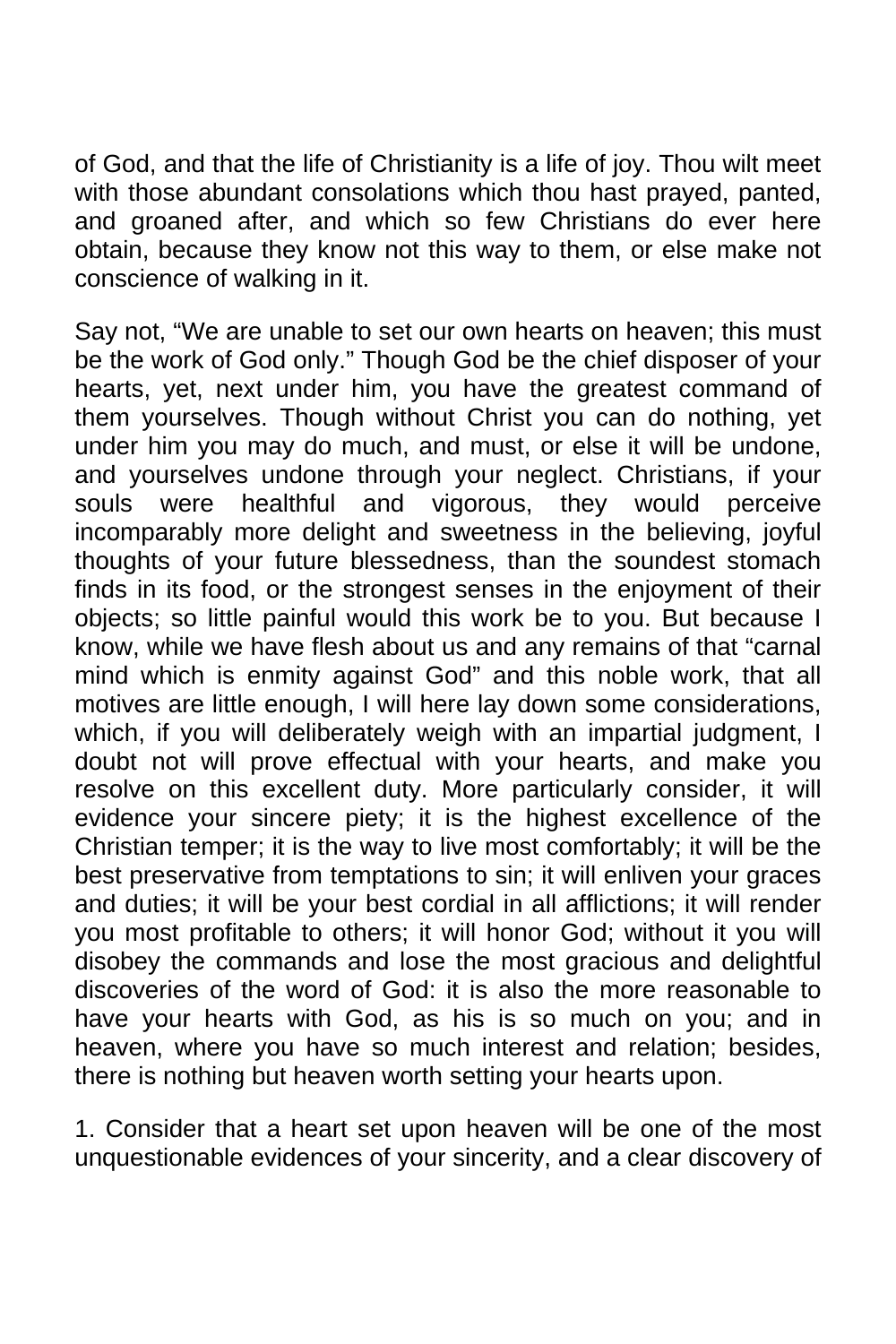a true work of saving grace upon your souls. You are often asking, "How shall we know that we are truly sanctified?" Here you have a sign infallible from the mouth of Jesus Christ himself: "where your treasure is, there will your hearts be also." God is the saints' treasure and happiness; heaven is the place where they must fully enjoy him. A heart, therefore, set upon heaven, is a heart set upon God; and surely a heart set upon God, through Christ, is the truest evidence of saving grace. When learning will be no proof of grace; when knowledge, duties, gifts will fail; when arguments from thy tongue or hand may be confuted; yet then will this, from the bent of thy heart, prove thee sincere. Take a poor Christian, of a weak understanding, a feeble memory, a stammering tongue; yet his heart is set on God, he hath chosen him for his portion, his thoughts are on eternity, his desires are there; he cries out, "O that I were there!" He takes that day for a time of imprisonment, in which he hath not had one refreshing view of eternity. I had rather die in this man's condition, than in the case of him who hath the most eminent gifts, and is most admired for his performances, while his heart is not thus taken up with God. The man that Christ will find out at the last day, and condemn for want of a "wedding garment," will be one that wants this frame of heart. The question will not then be, How much have you known, or professed, or talked? but, How much have you loved, and where was your heart? Christians, as you would have a proof of your title to glory, labor to get your hearts above. If sin and Satan keep not your affections from thence, they will never be able to keep away your persons.

2. A heart in heaven is the highest excellence of Christian temper. As there is a common excellence by which Christians differ from the world, so there is this peculiar dignity of spirit, by which the more excellent differ from the rest. As the noblest of creatures, so the noblest of Christians are they whose faces are set most direct for heaven. Such a heavenly saint, who hath been rapt up to God in his contemplations, and is newly come down from the views of Christ, what discoveries will he make of those superior regions! how high and sacred is his discourse! enough to convince an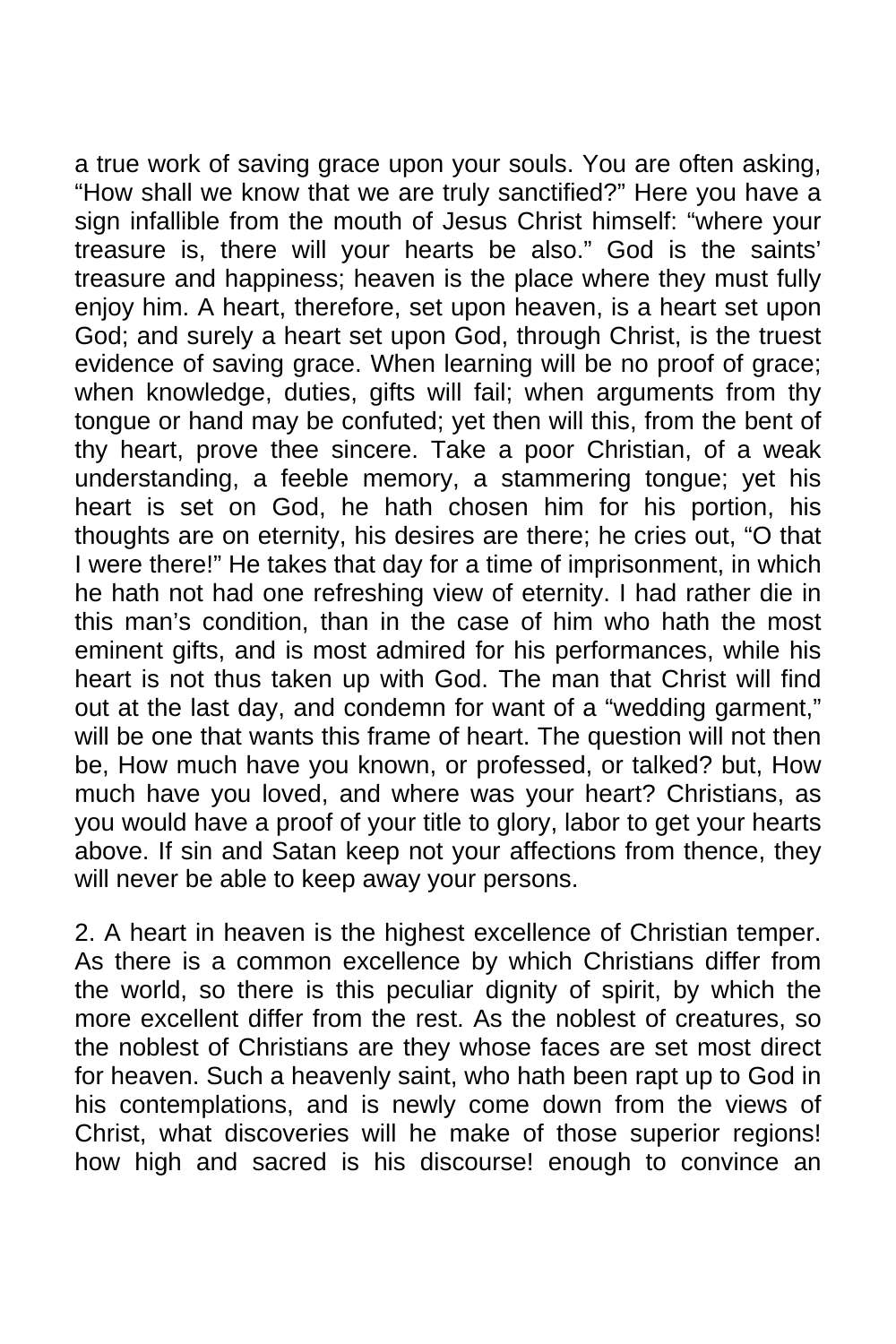understanding hearer that he hath seen the Lord, and that no man could speak such words, except he had been with God. This, this is the noble Christian. The most famous mountains and trees are those that reach nearest to heaven; and he is the choicest Christian whose heart is most frequently and most delightfully there. If a man have lived near the king, or hath seen the sultan of Persia, or the grand Turk, he will be thought a step higher than his neighbors. What, then, shall we judge of him that daily travels as far as heaven, and there hath seen the King of kings, hath frequent admittance into the divine presence, and feasteth his soul upon the tree of life? For my part, I value this man before the noblest, the richest, the most learned in the world.

3. A heavenly mind is the nearest and truest way to a life of comfort. The countries far north are cold and frozen, because they are distant from the sun. What makes such frozen, uncomfortable Christians, but their living so far from heaven? And what makes others so warm in comforts, but their living higher, and having nearer access to God? When the sun in the spring draws nearer to our part of the earth, how do all things congratulate its approach! The earth looks green, the trees shoot forth, the plants revive, the birds sing. and all things smile upon us. If we would but try this life with God, and keep these hearts above, what a spring of joy would be within us! How should we forget our winter sorrows! How early should we rise to sing the praise of our great Creator! O Christian, get above! Those that have been there have found it warmer; and I doubt not but thou hast sometimes tried it thyself. When hast thou largest comforts? Is it not when thou hast conversed with God, and talked with the inhabitants of the higher world, and viewed their mansions, and filled thy soul with the fore-thought's of glory? If thou knowest by experience what this practice is, I dare say thou knowest what spiritual joy is. If; as David professes, "the light of God's countenance more gladdens the heart than corn and wine," then, surely, they that draw nearest, and most behold it, must be fullest of these joys. Whom should we blame, then, that we are so void of consolation, but our own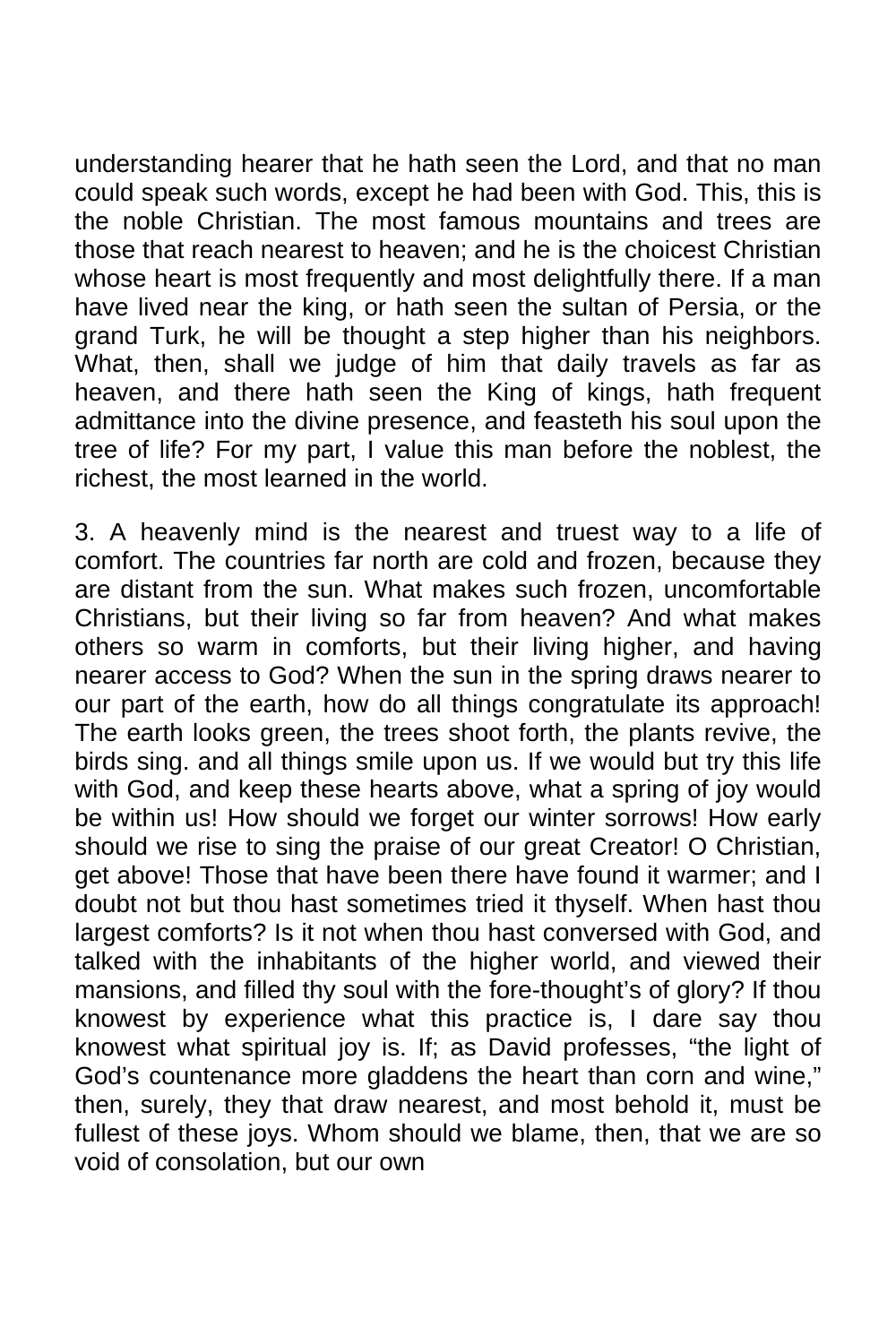negligent hearts? God hath provided us a crown of glory, and promised to set it shortly on our heads, and we will not so much as think of it. He bids us behold and rejoice, and we will not so much as look at it: and yet we complain for want of comfort. It is by believing that we are filled with joy and peace," and no longer than we continue believing. It is in hope the saints rejoice, and no longer than they continue hoping. God's Spirit worketh our comforts, by setting our own spirits at work upon the promises, and raising our thoughts to the place of our comforts. As you would delight a covetous man by showing him gold, so God delights his people by leading them, as it were, into heaven, and showing them himself and their rest with him. He does not kindle our joys while we are idle, or taken up with other things. He gives the fruits of the earth, while we plough, and sow, and weed, and water, and dress, and with patience expect his blessing; so doth he give the joys of the soul. I entreat thee, reader, in the name of the Lord, and as thou valuest the life of constant joy, and that good conscience which is a continual feast, to enter upon this work seriously, and learn the art of heavenly-mindedness, and thou shalt find the increase a hundred fold, and the benefit abundantly exceed thy labor. But this is the misery of man's nature: though every man naturally hates sorrow and loves the most merry and joyful life, yet few love the way to joy, or will endure the pains by which it is obtained; they will take the first that comes to hand, and content themselves with earthly pleasures, rather than ascend to heaven to seek it; and yet, when all is done, they must have it there, or be without it.

4. A heart in heaven will be a most excellent preservative against temptations to sin. It will keep the heart well employed. When we are idle, we tempt the devil to tempt us; as careless persons make thieves. A heart in heaven can reply to the tempter, as Nehemiah did: "I am doing a great work, so that I cannot come. It hath no leisure to be lustful or wanton, ambitious or worldly. If you were but busy in your lawful callings, you would not be so ready to hearken to temptations; much less if you were also busy above with God. Would a judge be persuaded to rise from the bench, when he is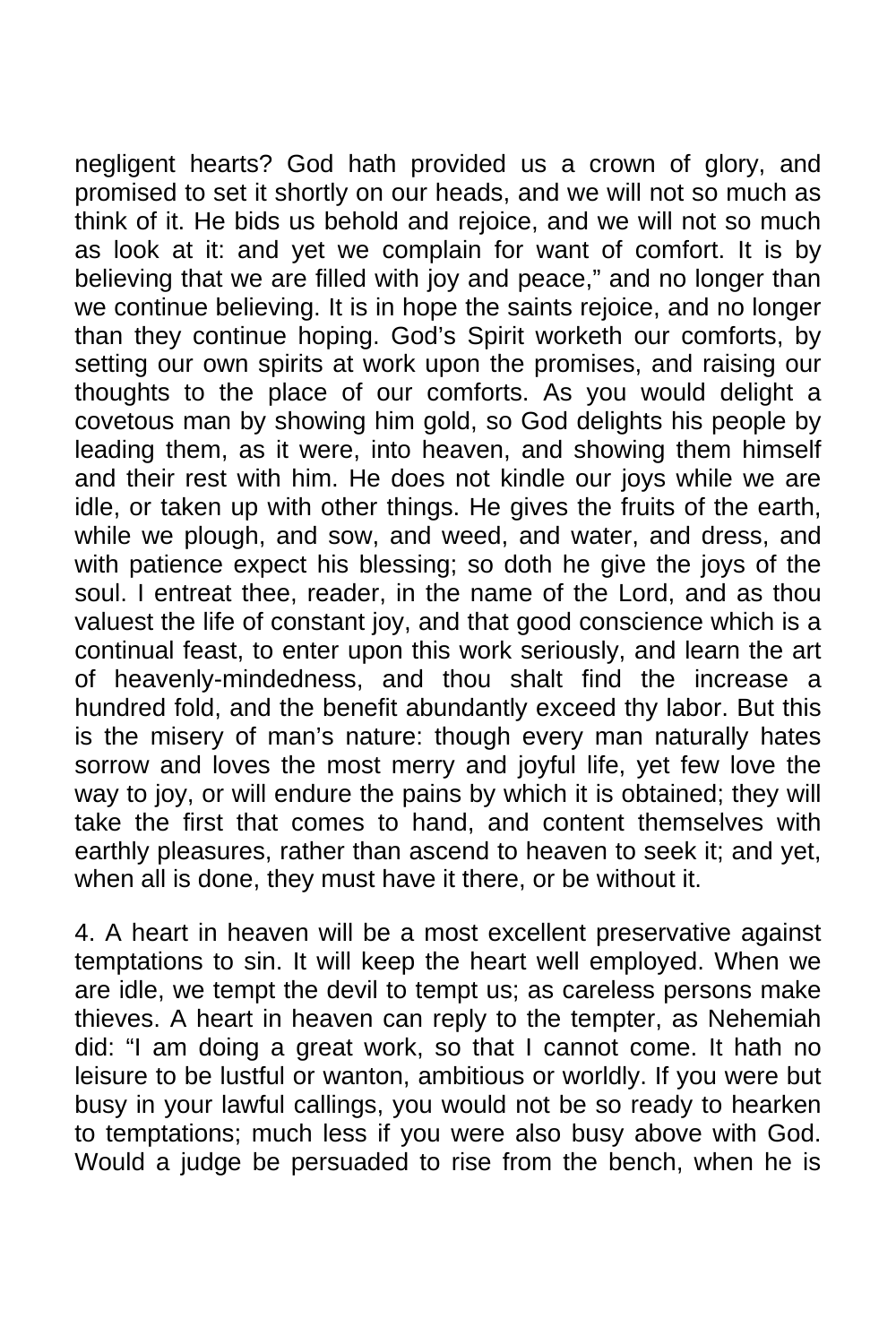sitting upon a case of life and death, to go and play with children in the streets? No more will a Christian, when he is taking a survey of his eternal rest, give ear to the alluring charms of Satan. The children of that kingdom should never have time for trifles, especially when they are employed in the affairs of the kingdom; and this employment is one of the saints' chief preservatives from temptations. A heavenly mind is the freest from sin, because it has truer and livelier apprehensions of spiritual things. He hath so deep an insight into the evil of sin, the vanity of the creature, the brutishness of fleshly, sensual delights, that temptations have little power over him. "In vain the net is spread,' says Solomon, "in the sight of any bird." And usually in vain doth Satan lay his snares to entrap the soul that plainly sees them. Earth is the place for his temptations, and the ordinary bait: and how shall these ensnare the Christian who hath left the earth and walks with God? Is converse with wise and learned men the way to make one wise? Much more is converse with God. If travelers return home with wisdom and experience, how much more he that travels to heaven! If our bodies are suited to the air and climate we most live in, his understanding must be fuller of light who lives with the Father of lights. The men of the world that dwell below, and know no other conversation but earthly, no wonder if their "understanding be darkened," and Satan "take them captive at his will." How can worms and moles see, whose dwelling is always in the earth? While this dust is in their eyes, no wonder they mistake gain for godliness, sin for grace, the world for God, their own wills for the law of Christ, and, in the issue, hell for heaven. But when a Christian withdraws himself from his worldly thoughts, and begins to converse with God in heaven, methinks he is, as Nebuchadnezzar, taken from the beasts of the field to the throne, and "his reason returneth unto him." When he has had a glimpse of eternity, and looks down on the world again, how doth he charge with folly his neglects of Christ, his fleshly pleasures, his earthly cares! How doth he say of his laughter, It is mad; and of his vain mirth, What doeth it? How doth he verily think there is no man in Bedlam so truly mad as willful sinners, and unworthy slighters of Christ and glory! This makes a dying man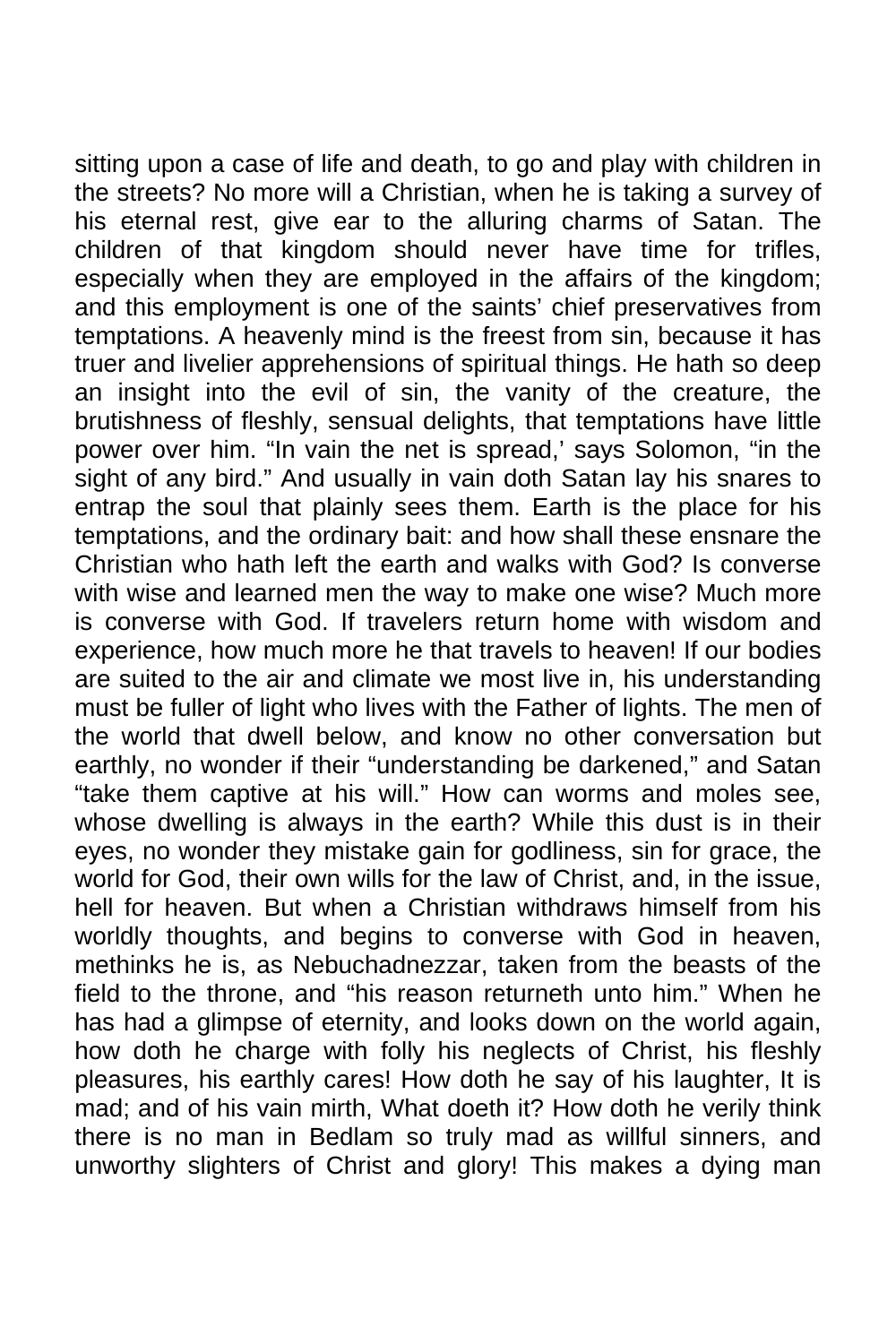usually wiser than others, because he looks on eternity as near, and hath more heart-piercing thoughts of it than he ever had in health and prosperity. Then many of the most bitter enemies of the saints have their eyes opened, and like Balaam, cry out, "O that I might die the death of the righteous, and that my last end might be like his!" Yet let the same men recover, and lose their apprehensions of the life to come, and how quickly do they lose their understanding with it! Tell a dying sinner of the riches, honors or pleasures of the world, and would he not answer, "What is all this to me, who must presently appear before God, and give an account of all my life?" Christian, if the apprehended nearness of eternity will work such strange effects upon the ungodly, and make them so much wiser than before, O what rare effects would it produce in thee, couldst thou always dwell in the views of God, and in lively thoughts of thy everlasting state! Surely a believer, if he improve his faith, may ordinarily have more quickening apprehensions of the life to come, in the time of his health, than an unbeliever hath at the hour of his death.

A heavenly mind is also fortified against temptations, because the affections are thoroughly prepossessed with the high delights of another world. He that loves most, and not he that only knows most, will most easily resist the motions of sin. The will doth as sweetly relish goodness as the understanding doth truth; and here lies much of a Christian's strength. When thou hast had a fresh, delightful taste of heaven, thou wilt not be so easily persuaded from it. You cannot persuade a child to part with his sweetmeats while the taste is in his mouth. O that you would be much in feeding on the hidden manna, and frequently tasting the delights of heaven! How would this confirm thy resolutions, and make thee despise the fooleries of the world, and scorn to be cheated with such childish toys. If the devil had set upon Peter in the mount of transfiguration, when he saw Moses and Elias talking with Christ, would he so easily have been drawn to deny his Lord? What! with all that glory in his eye? No. So if he should set upon a believing soul, when he is taken up into the mount with Christ, what should such a soul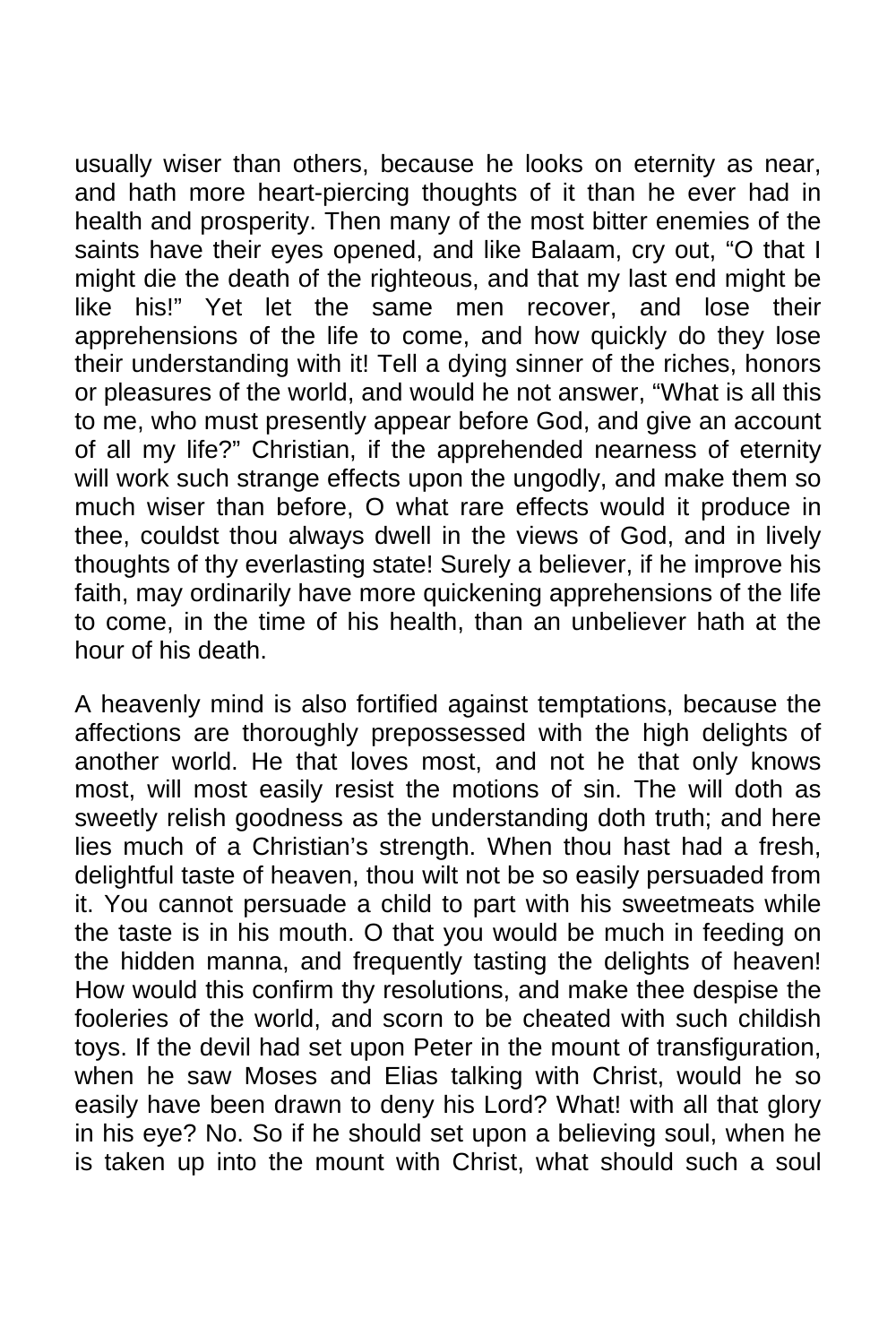say? "Get thee behind me, Satan; wouldst thou persuade me hence with trifling pleasures, and steal my heart from this my rest? Wouldst thou have me sell these joys for nothing? Is any honor or delight like this? or can that be profit, for which I must lose this?" But Satan stays till we are come down, and the taste of heaven is out of our mouths, and the glory we saw is even forgotten, and then he easily deceives our hearts. Though the Israelites below eat and drink, and rise up to play before their idol, Moses in the mount will not do so. O, if we could keep the taste of our souls continually delighted with the sweetness above, with what disdain should we spit out the baits of sin!

Besides, whilst the heart is set on heaven, a man is under God's protection. If Satan then assault us, God is more engaged for our defense, and will doubtless stand by us and say, "My grace is sufficient for thee." When a man is in the way of God's blessing, he is in the less danger of sin's enticing. Amidst thy temptations, Christian reader, use much this powerful remedy; keep close with God by a heavenly mind; follow your business above with Christ, and you will find this a surer help than any other. "The way of life is above to the wise, that he may depart from hell beneath." Remember that "Noah was a just man, and perfect in his generation;" for he "walked with God;" and that God said to Abraham, "Walk before me, and be thou perfect."

5. The diligent keeping your hearts in heaven will maintain the vigor of all your graces, and put life into all your duties. The heavenly Christian is the lively Christian. It is our strangeness to heaven that makes us so dull. How will the soldier hazard his life, and the mariner pass through storms and waves, and no difficulty keep them back, when they think of an uncertain, perishing treasure! What life, then, would it put into a Christian's endeavors, if he would frequently think of his everlasting treasure! We run so slowly, and strive so lazily, because we so little mind the prize. Observe but the man who is much in heaven, and you shall see he is not like other Christians; something of what he hath seen above appeareth in all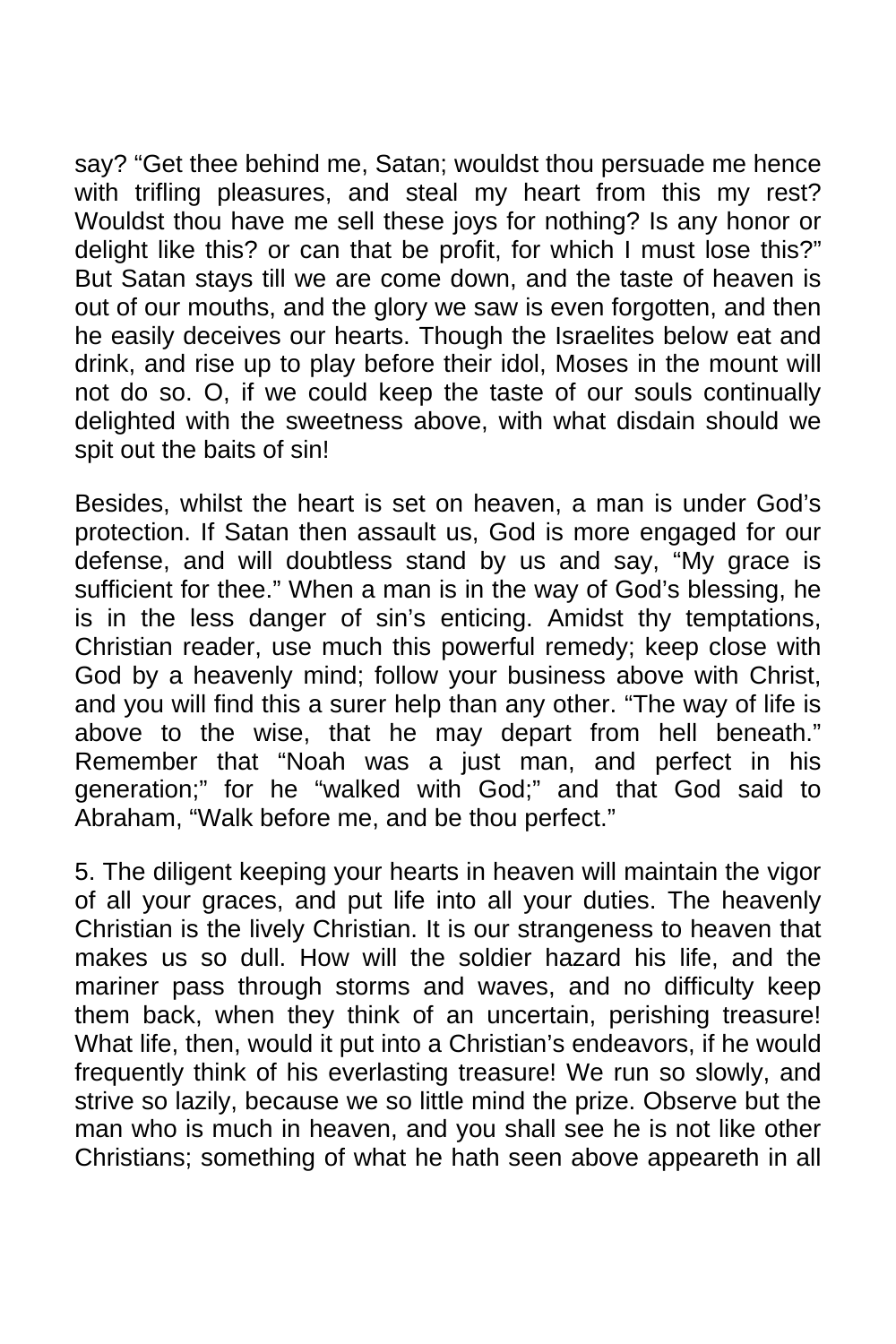his duty and conversation. If a preacher, how heavenly are his sermons! If a private Christian, what heavenly converse, prayers, and deportment! Set yourself upon this employment, and others will see the face of your conversation shine, and say, Surely he hath been "with God on the mount." But if you lie, complaining of deadness and dullness; that you cannot love Christ, nor rejoice in his love; that you have no life in prayer, or any other duty, and yet neglect this quickening employment; you are the cause of your own complaints. Is not thy life "hid with Christ in God?" Where must thou go but to Christ for it? And where is that, but to heaven, "where Christ is?" "Thou wilt not come to Christ, that thou mayest have life." If thou wouldst have light and heat, why art thou no more in the sunshine? For want of this recourse to heaven, thy soul is as a lamp not lighted, and thy duties as a sacrifice without fire. Fetch one coal daily from this altar, and see if thy offering will not burn. Light thy lamp at this flame, and feed it daily with oil from hence, and see if it will not gloriously shine. Keep close to this reviving fire, and see if thy affections will not be warm. In thy want of love to God, lift up thy eye of faith to heaven, behold his beauty, contemplate his excellencies, and see whether his amiableness and perfect goodness will not ravish thy heart. As exercise gives appetite, strength, and vigor to the body, so these heavenly exercises will quickly cause the increase of grace and spiritual life.

Besides, it is not false or strange fire which you fetch from heaven for your sacrifices: the zeal which is kindled by your meditations on heaven, is most likely to be a heavenly zeal. Some men's fervency is only drawn from their books, some from the sharpness of affliction, some from the mouth of a moving minister, and some from the attention of an auditory; but he that knows this way to heaven, and derives it daily from the true fountain, shall have his soul revived with the water of life, and enjoy that quickening which is peculiar to the saints. By this faith thou mayst offer Abel's sacrifice, more excellent than that of common men, and "by it obtain witness that thou art righteous, God testifying of thy gifts" that they are sincere. When others are ready, like Baal's priests, to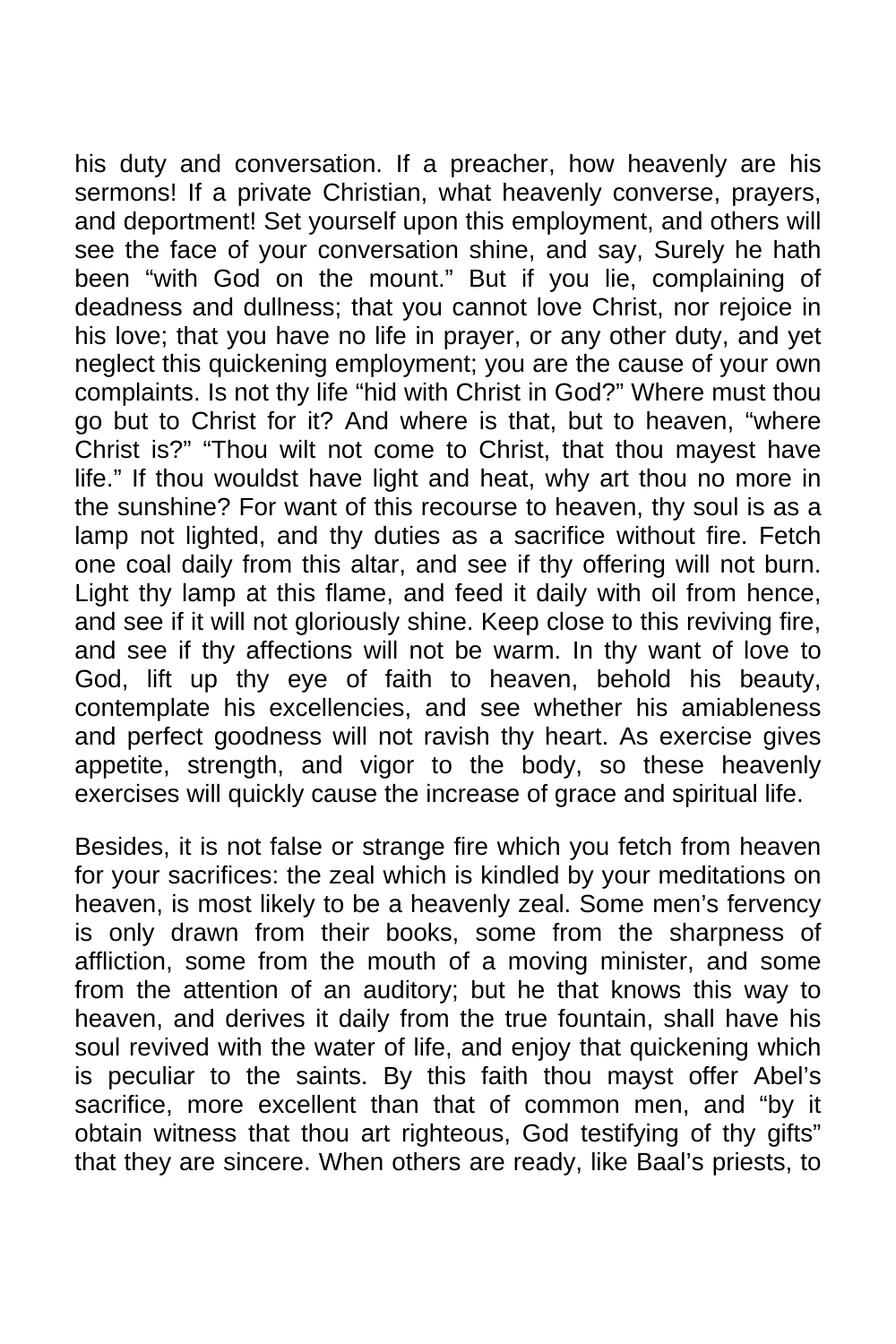"cut themselves," because their sacrifice will not burn, thou mayst breathe the spirit of Elijah, and in the chariot of contemplation soar aloft, till thy soul and sacrifice gloriously flame, though the flesh and the world should cast upon them all the water of their opposing enmity. Say not, How can mortals ascend to heaven? Faith hath wings, and meditation is its chariot. Faith is as a burning glass to thy sacrifice, and meditation sets it to the face of the sun; only take it not away too soon, but hold it there awhile, and thy soul will feel the happy effect. Reader, art thou not thinking, when thou seest a lively Christian, and hearest his fervent prayers and edifying discourse, "O how happy a man is this! O that my soul were in this blessed condition!" Why, I here advise thee, from God, set thy soul conscientiously to this work, wash thee frequently in this Jordan, and thy leprous, dead soul will revive, "and thou shalt know that there is a God in Israel," and that thou mayst live a vigorous and joyful life, if thou dost not willfully neglect thy own mercies.

6. Frequent believing views of glory are the most precious cordials in all afflictions. these cordials, by cheering our spirits, render our sufferings far more easy, enable us to bear them with patience and joy, and so strengthen our resolutions, that we forsake not Christ for fear of trouble. If the way be ever so rough, can it be tedious, if it lead to heaven? O sweet sickness, reproaches, imprisonments, or death, accompanied with these tastes of our future rest! This keeps the suffering from the soul, so that it can only touch the flesh. Had it not been for that little (alas! too little) taste which I had of rest, my sufferings would have been grievous, and death more terrible. I may say. "I had fainted, unless I had believed to see the goodness of the Lord in the land of the living." Unless this promised rest "had been my delight, I should then have perished in mine affliction. One thing have I desired of the Lord, that will I seek after; that I may dwell in the house of the Lord all the days of my life, to behold the beauty of the Lord, and to inquire in his temple. For in the time of trouble he shall hide me in his pavilion; in the secret of his tabernacle shall he hide me; he shall set me upon a rock. And now shall mine head be lifted up above mine enemies round about me.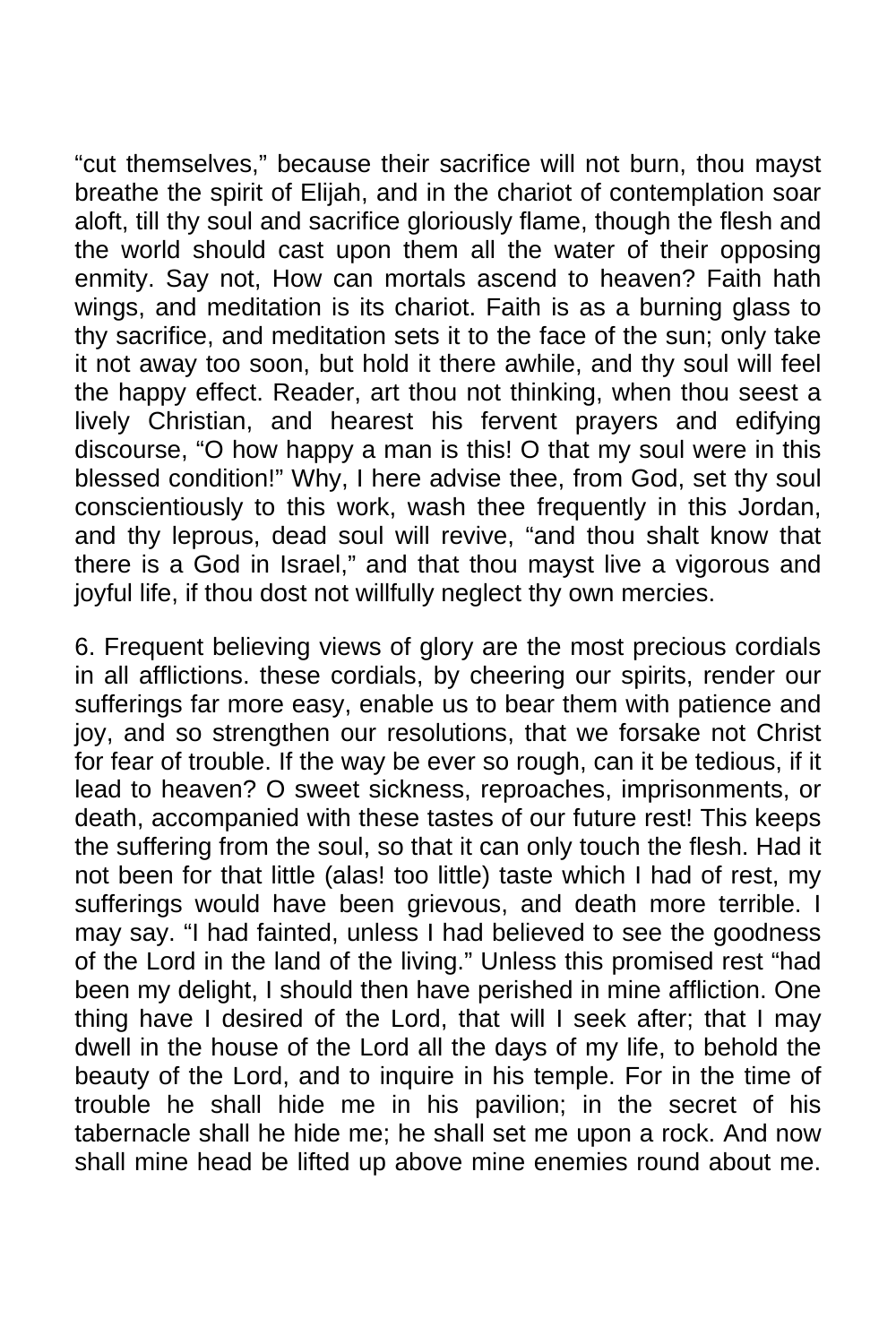Therefore will I offer in his tabernacle sacrifices of joy; I will sing, yea, I will sing praises unto the Lord." All sufferings are nothing to us, so far as we have these supporting joys. When persecution and fear have shut the doors, Christ can come in, and stand in the midst, and say to his disciples, "Peace be unto you." Paul and Silas can be in heaven, even when they are thrust into the inner prison, their bodies scourged with "many stripes, and their feet fast in the stocks." The martyrs find more rest in their flames than their persecutors in their pomp and tyranny; because they foresee the flames they escape, and the rest to which their fiery chariot is conveying them. If the Son of God wilt walk with us, we are safe in the midst of those flames which shall devour them that cast us in. Abraham went out of his country, "not knowing whither he went;" because "he looked for a city which hath foundations, whose builder and maker is God." Moses "esteemed the reproach of Christ greater riches than the treasures in Egypt; because he had respect unto the recompense of reward. He forsook Egypt, not fearing the wrath of the king; because he endured as seeing Him who is invisible. Others were tortured, not accepting deliverance, that they might obtain a better resurrection." Even Jesus, "the author and finisher of our faith, for the joy that was set before him, endured the cross, despising the shame, and is set down at the right hand of the throne of God."

This is the noble advantage of faith: it can look on the means and end together. The great reason of our impatience and censuring of God, is that we gaze on the evil itself, but fix not our thoughts on what is beyond it. They that saw Christ only on the cross, or in the grave, shook their heads and thought him lost; but God saw him dying, buried, rising, glorified; and all this at one view. Faith will, in this, imitate God, so far as it hath the glass of a promise to help it. We see God burying us under ground, but we foresee not the spring, when we shall all revive. Could we but clearly see heaven, as the end of all God's dealings with us, surely none of his dealings could be grievous. If God would once raise us to this life, we should find, that though heaven and sin are at a great distance; yet,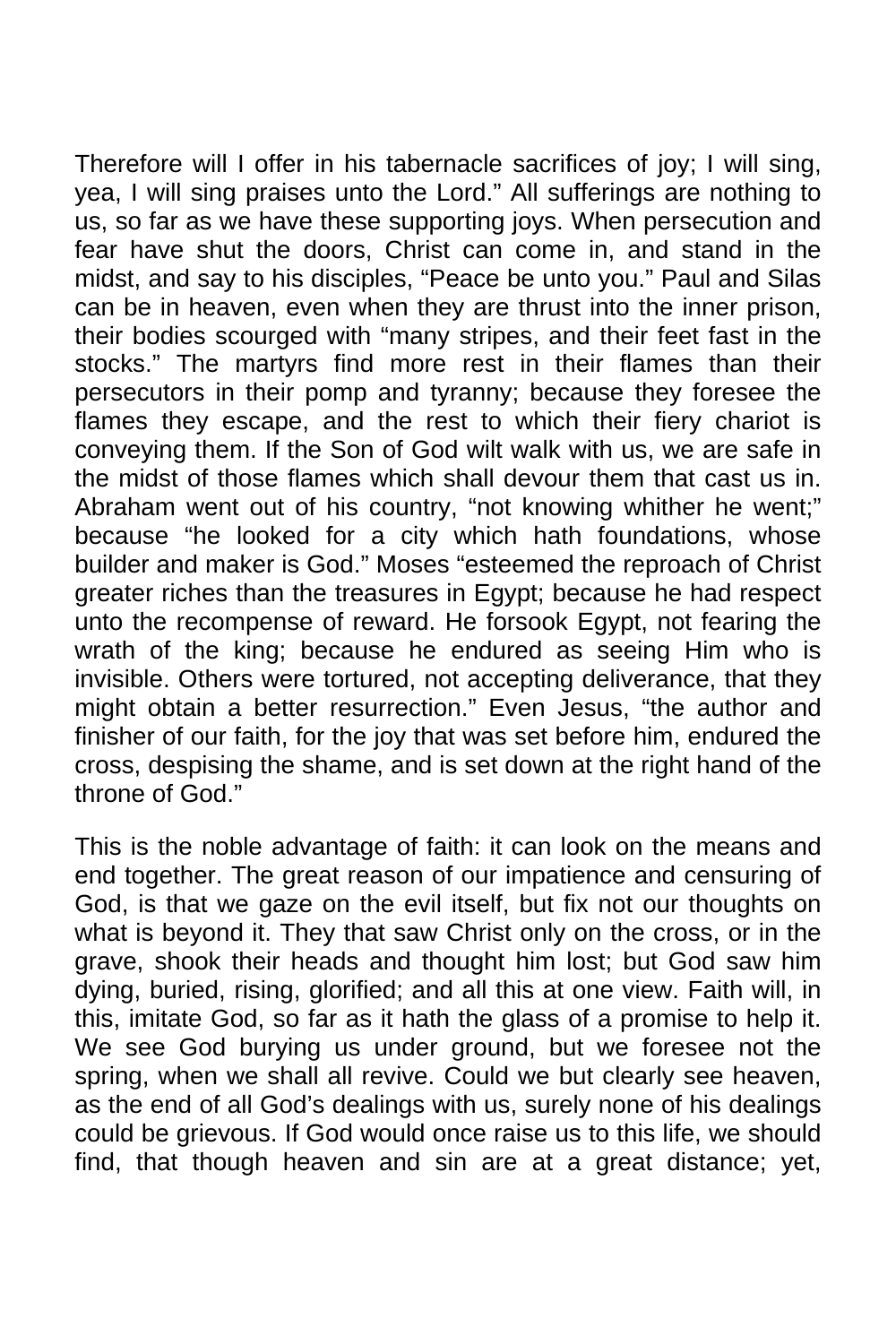heaven and a prison, or banishment; heaven and the belly of a whale, or a den of lions; heaven and consuming sickness, or invading death, are at no such distance. But as "Abraham saw Christ's day and rejoiced," so we, in our most forlorn state, might see that day when Christ shall give us rest, and therein rejoice. I beseech thee, Christian, for the honor of the Gospel, and for thy soul's comfort, leave not this heavenly art to be learned when, in thy greatest extremity, thou hast most need to use it. He that, with Stephen, "sees the glory of God, and Jesus standing on the right hand of God," will comfortably bear the shower of stones. "The joy of the Lord is our strength," and that joy must be drawn from the place of our joy; and if we walk without our strength, how long are we likely to endure?

7. He whose conversation is in heaven, is the profitable Christian to all about him. When a man is in a strange country, how glad is he of the company of one of his own nation! how delightful is it to talk of their own country, their acquaintance, and affairs at home! With what pleasure did Joseph talk with his brethren, and inquire after his father and his brother Benjamin! Is it not so to a Christian, to talk with his brethren that have been above, and inquire after his Father, and Christ his Lord? When a worldly man will talk of nothing but the world, and a politician of state affairs, and a mere scholar of human learning, and a common professor of his duties; the heavenly man will be speaking of heaven, and the strange glory his faith hath seen, and our speedy and blessed meeting there. O how refreshing and useful are his expressions! How his words pierce and melt the heart, and transform the hearers into other men! How doth his "doctrine drop as the rain, and his speech distill as the dew, as the small rain upon the tender herb, and as the showers upon the grass," while his lips publish the name of the Lord, and ascribe greatness unto his God! His sweet discourse of heaven is like the "box of precious ointment," which, being "poured upon the head of Christ, filled the house with the odor." All that are near may be refreshed by it.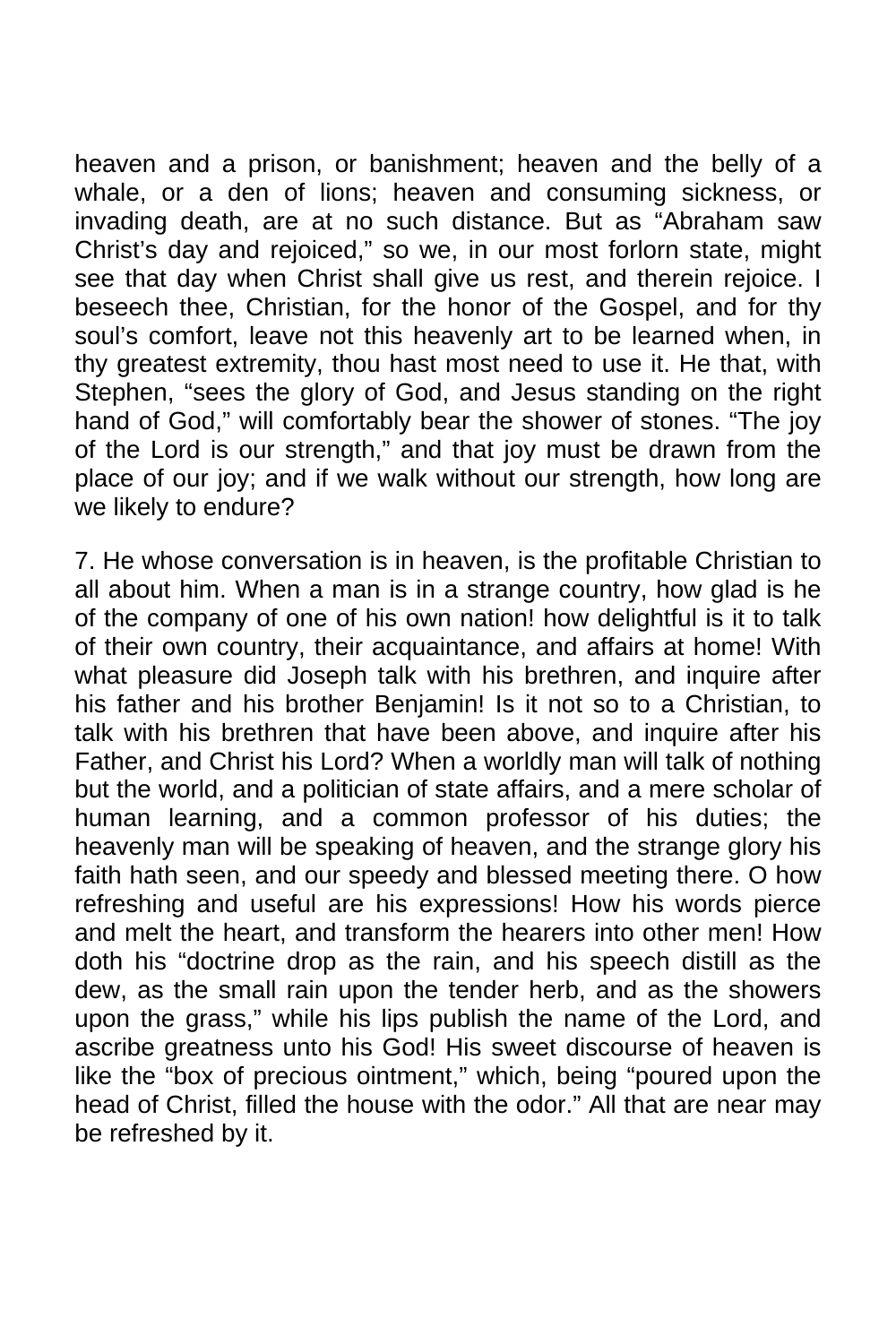Happy the people that have a heavenly minister! Happy the children and servants that have a heavenly father or master! Happy the man that hath a heavenly companion, who will watch over thy ways, strengthen thee when thou art weak, cheer thee when thou art drooping, and "comfort thee with the comfort wherewith he himself" hath been so often comforted of God! This is he that will always be blowing at the spark of thy spiritual life and drawing thy soul to God, and will say to thee, as the Samaritan woman, "Come and see one that hath told me all that ever I did;" one that hath loved our souls to the death. "Is not this the Christ?" Is not "the knowledge of God and him eternal life?" Is it not the glory of the saints to see his glory? Come to this man's house and sit at his table, and he will feast thy soul with the dainties of heaven; travel with him by the way, and he will direct and quicken thee in thy journey to heaven; trade with him in the world, and he will counsel thee to buy "the pearl of great price." If thou wrong him, he can pardon thee, remembering that Christ hath pardoned his greater offenses. If thou be angry, he is meek, considering the meekness of his heavenly Pattern; or, if he fall out with you, he is soon reconciled, when he recollects that in heaven you must be everlasting friends. This is the Christian of the right stamp, and all about him are better for him. How unprofitable is the society of all other sorts of Christians, in comparison with this! If a man should come from heaven, how would men long to hear what reports he would make of the other world, and what he had seen, and what the blessed there enjoy! Would they not think this man the best companion, and his discourses the most profitable? Why, then, do you value the company of saints no more, and inquire no more of them, and relish their discourse no better? For every saint shall go to heaven in person, and is frequently there in spirit, and hath often viewed it in the glass of the Gospel. For my part, I had rather have the company of a heavenly-minded Christian than that of the most learned disputants or princely commanders.

8. No man so highly honoreth God, as he whose conversation is in heaven. Is not a parent dishonored when his children feed on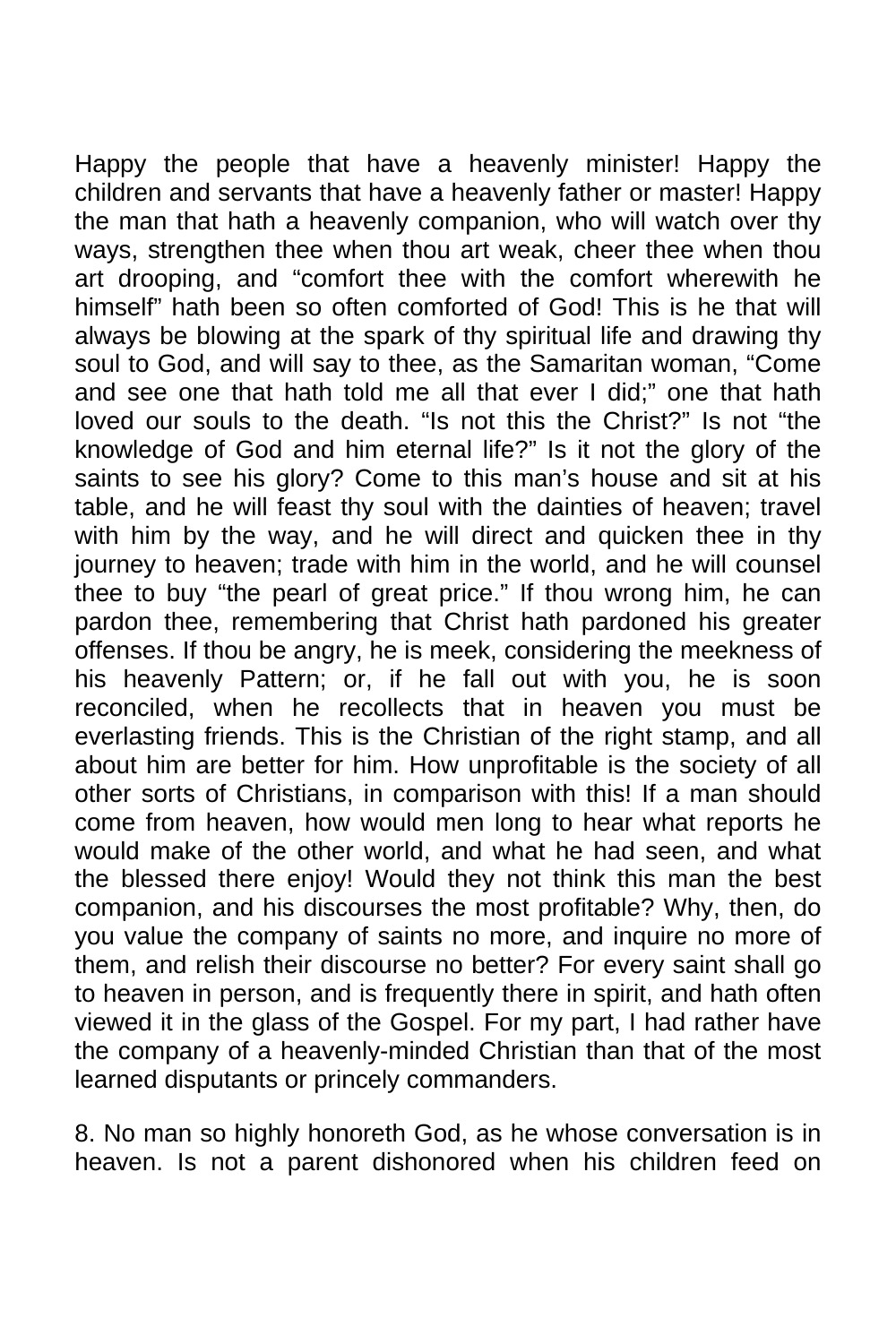husks, are clothed with rags, and keep company with none but rogues and beggars? And is not our heavenly Father, when we, who call ourselves his children, feed on earth, and the garb of our souls is like that of the world; and our hearts familiarly converse with and "cleave to the dust," rather than stand continually in our Father's presence? Surely we live below the children of the King, not according to the height of our hopes, nor the provision of our Father's house, and the great preparations made for his saints. It is well we have a Father of tender compassion, who will own his children in rags. If he did not first challenge his interest in us, neither ourselves nor others could know us to be his people. But when a Christian can live above, and rejoice his soul with the things that are unseen, how is God honored by such a one! The Lord will testify for him: This man believes me, and takes me at my word, he rejoices in my promise before he has possession; he can be thankful for what his bodily eyes never saw: his rejoicing is not in the flesh; his heart is with me; he loves my presence, and he shall surely enjoy it in my kingdom for ever. "Blessed are they that have not seen, and yet have believed. Them that honor me, I will honor." How did God esteem himself honored by Caleb and Joshua, when they went into the promised land and brought back to their brethren a taste of the fruits, and spake well of the good land, and encouraged the people! What a promise and recompense did they receive!

9. A soul that does not set its affections an things above, disobeys the commands, and loses the most gracious and delightful discoveries of the word of God. The same God that hath commanded thee to believe, and to be a Christian, hath commanded to "seek those things which are above, where Christ sitteth on the right hand of God: and to set our affections on things above, not on things of the earth." The same God that has forbidden thee to murder, steal, or commit adultery, has forbidden thee the neglect of this great duty; and darest thou willfully disobey him? Why not make conscience of one as well as the other? He hath made it thy duty, as well as the means of thy comfort, that a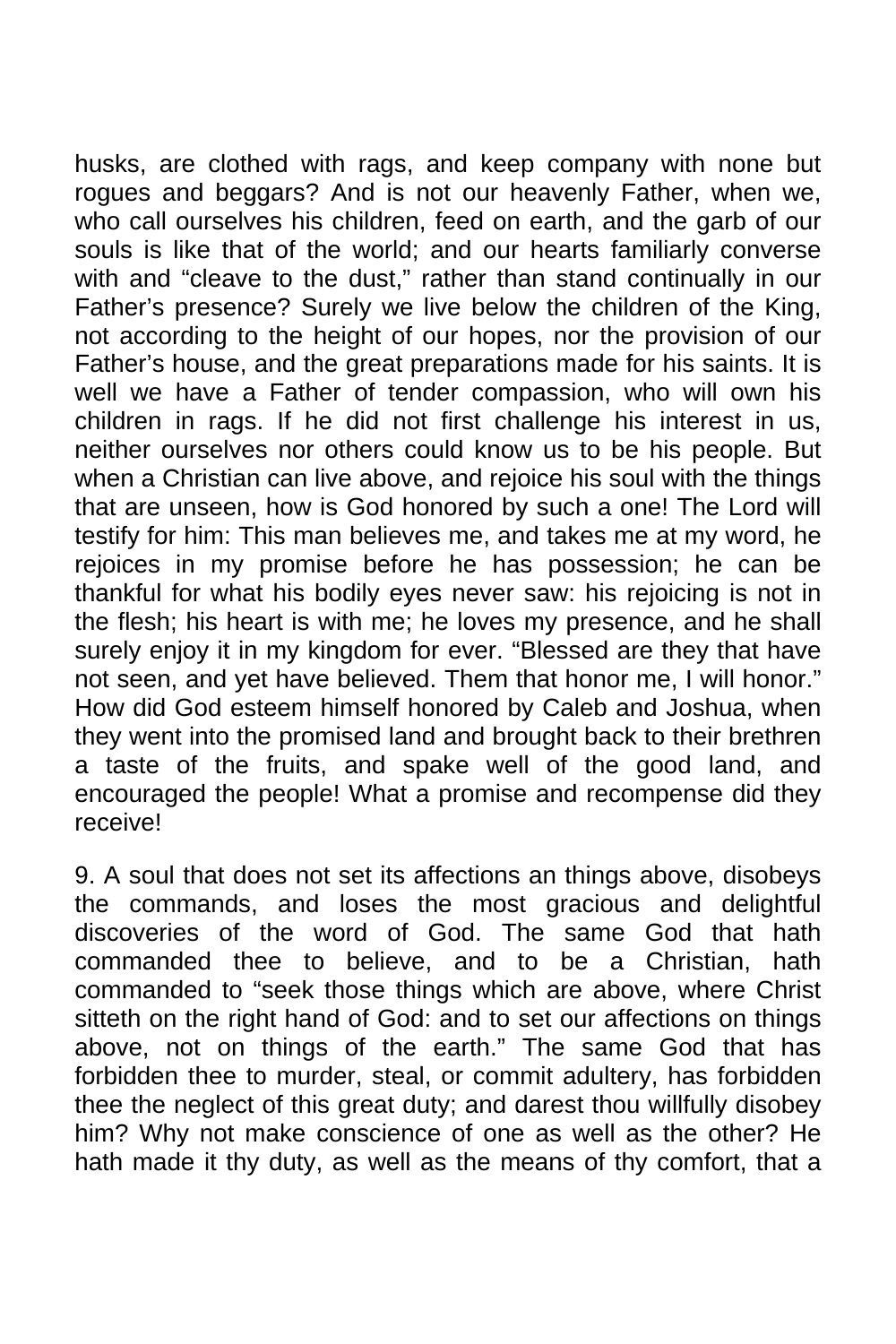double bond may engage thee not to forsake thy own mercies. Besides, what are all the most glorious descriptions of heaven, all those discoveries of our future blessedness and precious promises of our rest, but lost to thee? Are not these the stars in the firmament of Scripture, and the golden lines in that book of God? Methinks thou shouldst not part with one of these promises, no, not for a world. As heaven is the perfection of all our mercies, so the promises of it in the Gospel are the very soul of the Gospel. Is a comfortable word from the mouth of God of such worth, that all the comforts in the world are nothing to it? And dost thou neglect and overlook so many of them? Why should God reveal so much of his counsel, and tell us beforehand of the joys we shall possess, but to make us know it for our joy? If it had not been to fill us with the delights of our foreknown blessedness, he might have kept his purpose to himself, and never have let us know it till we came to enjoy it. Yea, when we had got possession of our rest, he might still have concealed its eternity from us, and then the fears of losing it would have diminished the sweetness of our joys. But it hath pleased our Father to open his counsel, and let us know the very intent of his heart, that our joy might be full, and that we might live as the heirs of such a kingdom. And shall we now overlook all? Shall we live in earthly cares and sorrows, and rejoice no more in these discoveries than if the Lord had never written them? If thy prince had but sealed thee a patent of some lordship, how oft wouldst thou cast thy eyes upon it, and made it thy delightful study, till thou shouldst come to possess the dignity itself! And hath God sealed thee a patent of heaven, and dost thou let it lie by thee, as if thou hadst forgot it? O that our hearts were as high as our hopes, and our hopes as high as these infallible promises!

10. It is but equal that our hearts should be on God, when the heart of God is so much on us. If the Lord of glory can stoop so low as to set his heart on sinful dust, methinks we should easily be persuaded to set our hearts on Christ and glory, and ascend to him in our daily affections, who so much condescends to us. Christian, dost thou not perceive that the heart of God is set upon thee, and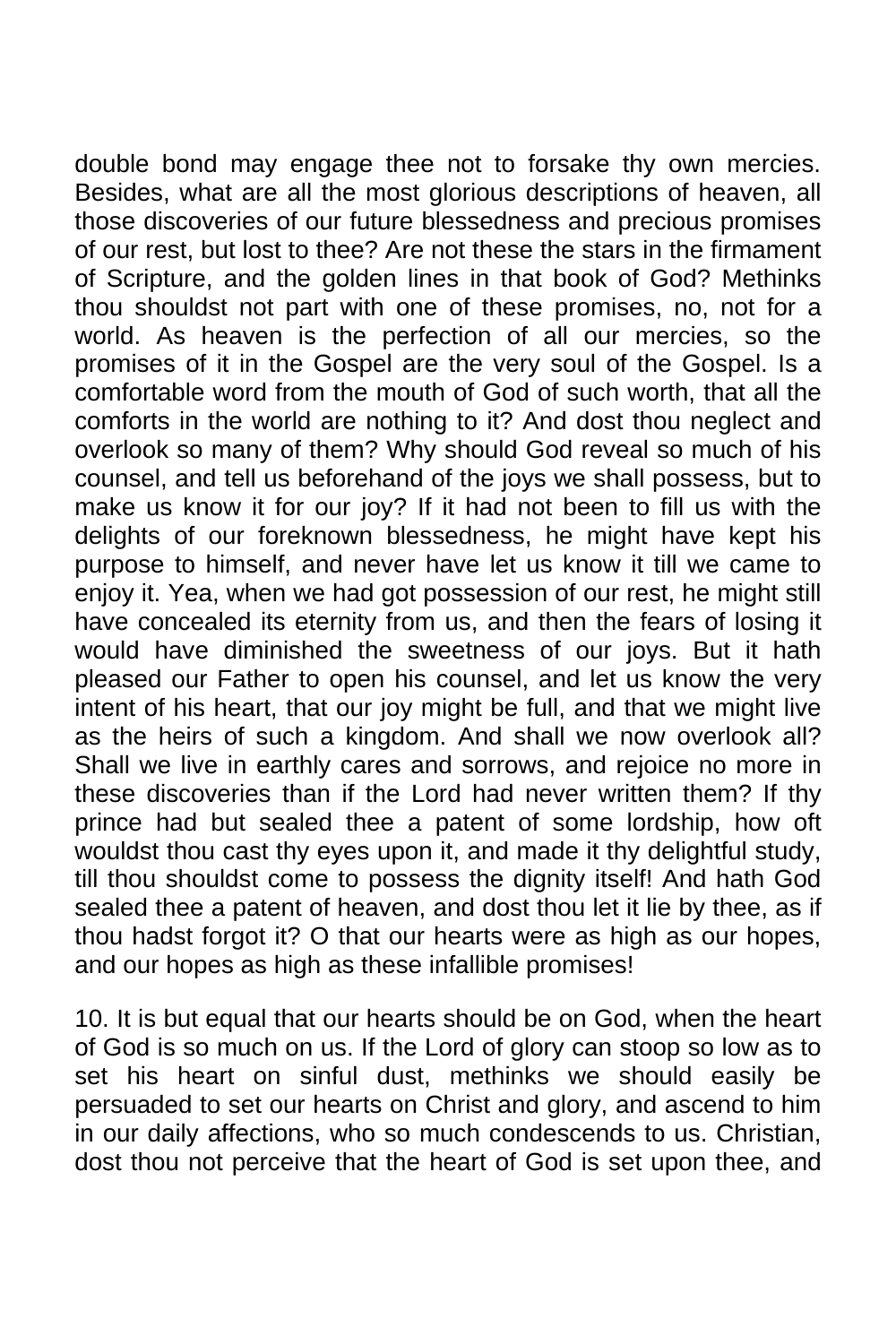that he is still minding thee with tender love, even when thou forgettest both thyself and him? Is he not following thee with daily mercies, moving upon thy soul, providing for thy body, preserving both? Doth he not bear thee continually in the arms of love, and promise that "all shall work together for thy good," and suit all his dealings to thy greatest advantage, and "give his angels charge over thee?" And canst thou be taken up with the joys below, and forget thy Lord, who forgets not thee? Unkind ingratitude! When he speaks of his own kindness for us, hear what he says: "Zion said, The Lord hath forsaken me, and my Lord hath forgotten me. Can a woman forget her sucking child, that she should not have compassion on the son of her womb? Yea, they may forget, yet will I not forget thee. Behold, I have graven thee upon the palms of hands; thy walls are continually before me." But when he speaks of our regards to him, the case is otherwise. "Can a maid forget his ornaments, or a bride her attire? Yet my people have forgotten me, days without number." As if he should say, "You will not rise one morning, but you will remember to cover your nakedness, nor forget your vanity of dress; and are these of more worth than your God? of more importance than your eternal life? And yet you can forget these, day after day." Give not God cause thus to expostulate with us. Rather let our souls get up to God, and visit him every morning, and our hearts be towards him every moment.

11. Our interest in heaven, and our relation to it, should continually keep our hearts upon it. There our Father keeps his court. We call him "Our Father, who art in heaven." Unworthy children, that can be so taken up in their play as to be mindless of such a Father. There also is Christ, our head, our husband, our life; and shall we not look towards him, and send to him as oft as we can, till we come to see him face to face? Since "the heavens must receive him until the times of the restitution of all things," let them also receive our hearts with him. There also is the "New Jerusalem, which is the mother of us all." And there are multitudes of our elder brethren. There are our friends and old acquaintance, whose society in the flesh we so much delighted in, and whose departure hence we so much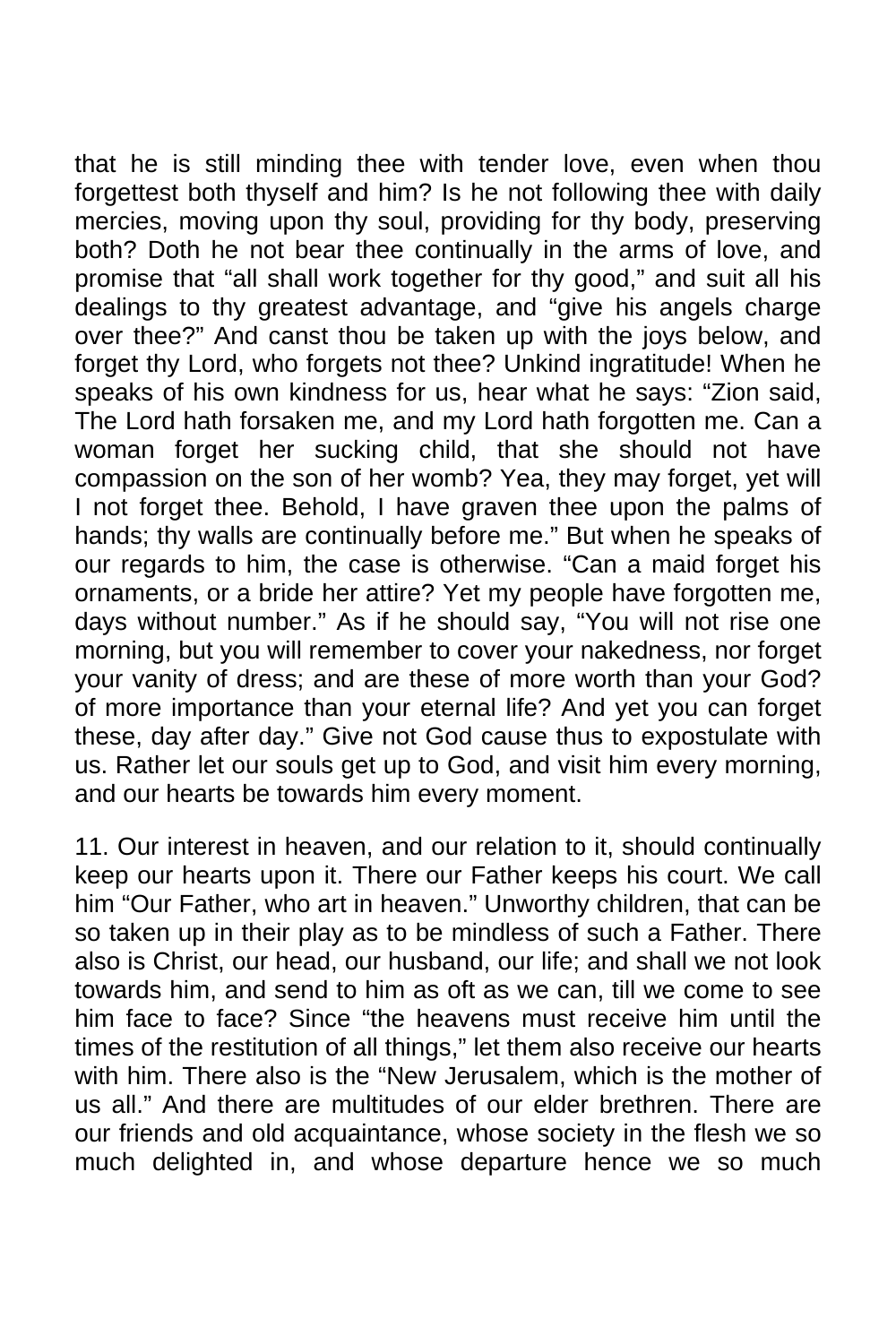lamented; and is this not attractive to thy thoughts? If they were within thy reach on earth, thou wouldst go and visit them; and why not oftener visit them in spirit, and rejoice beforehand to think of meeting them there? "Socrates rejoiced that he should die, because he believed he should see Homer, Hesiod, and other eminent persons. How much more do I rejoice," said a pious old minister, "who am sure to see Christ my Savior, the eternal Son of God, in his assumed flesh; besides so many wise, holy and renowned patriarchs, prophets, and apostles." A believer should look to heaven, and contemplate the blessed state of the saints, and think with himself, "Though I am not yet so happy as to be with you, yet this is my daily comfort, — you are my brethren and fellowmembers in Christ, and therefore your joys are my joys, and your glory, by this near relation, is my glory; especially while I believe in the same Christ, and hold fast the same faith and obedience by which you were thus dignified, and rejoice in spirit with you, and congratulate your happiness in my daily meditations."

Moreover, our house and home is above, "For we know that if our earthly house of this tabernacle were dissolved, we have a building of God, a house not made with hands, eternal in the heavens." Why do we then look no oftener towards it, and "groan, earnestly desiring to be clothed upon with our house which is from heaven?" If our home were far meaner, surely we should remember it, because it is our home. If you were but banished into a strange land, how frequently would your thoughts be at home! And why is it not thus with us in respect to heaven? Is not that more truly and properly our home, where we must take up our everlasting abode, than this, which we are every hour expecting to be separated from, and to see no more? We are strangers, and that is our country. We are heirs, and that is our inheritance; even "an inheritance incorruptible, undefiled; and that fadeth not away, reserved in heaven for us." We are here in continual distress and want, and there lies our substance; even "a better and an enduring substance." Yea, the very hope of our souls is there; all our hope of relief from our distresses; all our hope of happiness, when here we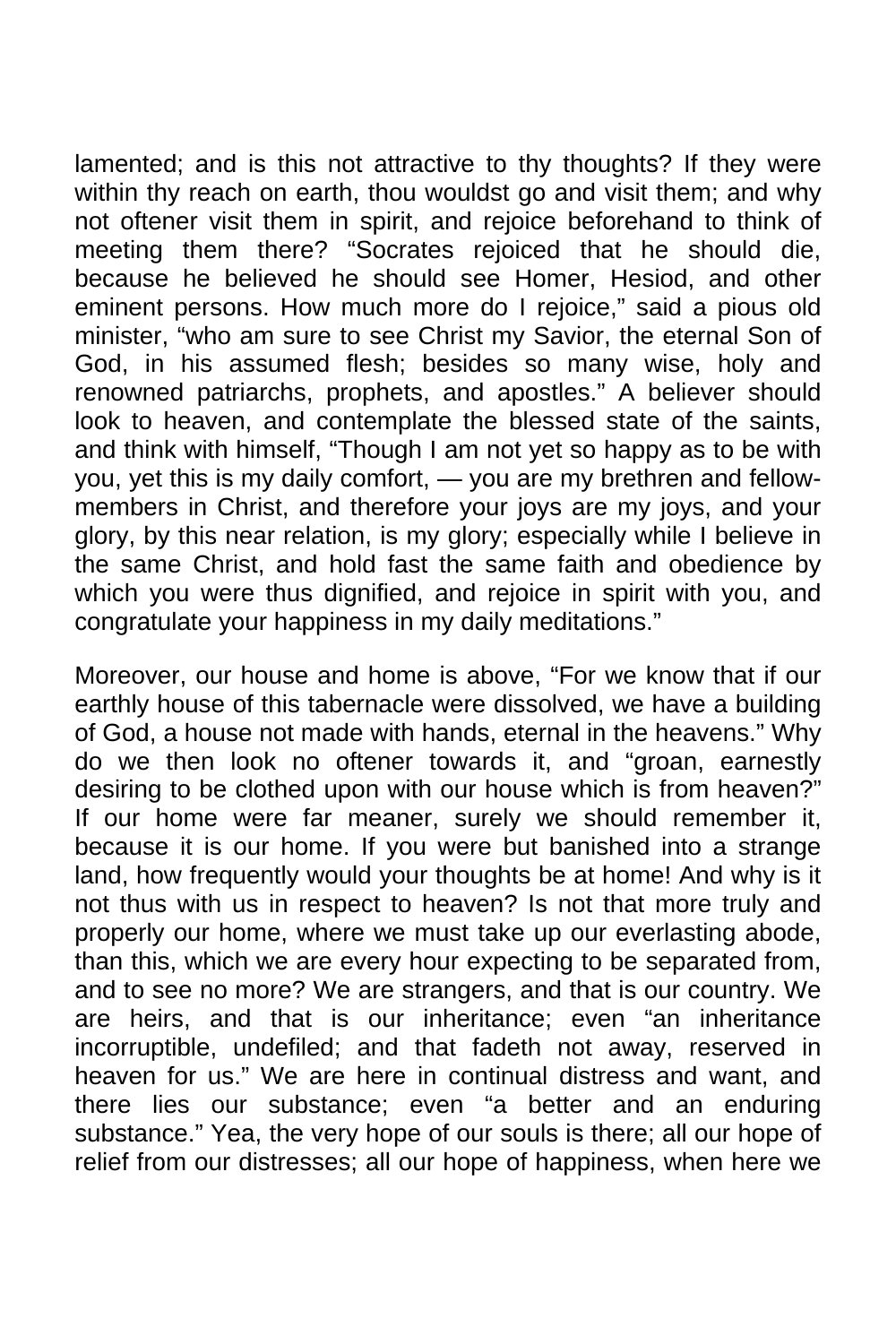are miserable; all this "hope is laid up for us in heaven." Why, beloved Christians, have we so much interest, and so few thoughts there? so near relation, and so little affection? Doth it become us to be delighted in the company of strangers, so as to forget our Father and our Lord? or to be so well pleased with those that hate and grieve us, as to forget our best and dearest friends; or to be so fond of borrowed trifles, as to forget our eternal joy and rest? God usually pleads his property in us; and thence concludes he will do us good, even because we are his people, whom he hath chosen out of all the world. Why then do we not plead our interest in him, and so raise our hearts above; even because he is our God, and because the place is our own possession? Men commonly overlove and overvalue their own things, and mind them too much. O that we could mind our own inheritance, and value it half as much as it deserves.

12. Once more consider, there is nothing but heaven worth setting our hearts upon. If God have them not, who shall? If thou mind not thy rest, what wilt thou mind? Hast thou found out some other God; or something that will serve thee instead of rest? Hast thou found on earth an eternal happiness? Where is it? What is it made of? Who was the man that found it out? Who was he that last enjoyed it? Where dwelt he? What was his name? Or art thou the first that ever discovered heaven on earth? Ah, wretch! trust not to thy discoveries; boast not of thy gain till experience bid thee boast. Disquiet not thyself in looking for that which is not on earth, lest thou learn thy experience with the loss of thy soul, which thou mightest have learned on easier terms; even by the warnings of God in his word, and the loss of thousands of souls before thee. If Satan should take thee up to the mountain of temptation, and "show thee all the kingdoms of the world, and the glory of them," he could show thee nothing that is worthy thy thoughts, much less to be preferred before thy rest. Indeed, so far as duty and necessity require it, we must be content to mind the things below; but who is he that contains himself within the compass of those limits? and yet, if we ever so diligently contract our cares and thoughts, we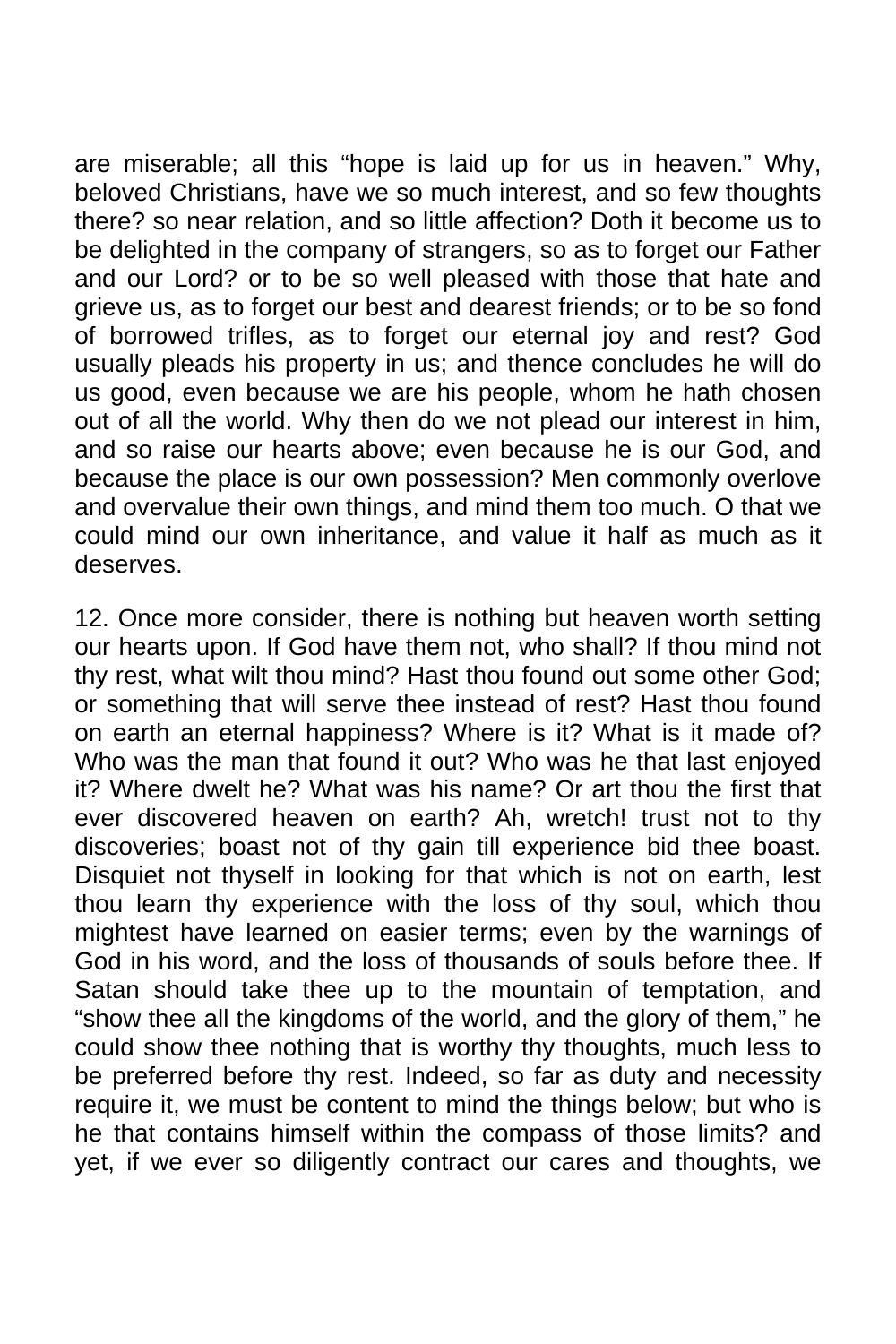shall find the least to be bitter and burdensome. Christian, see the emptiness of all these things, and the preciousness of the things above. If thy thoughts should, like the laborious bee, go over the world from flower to flower, from creature to creature, they would bring no honey or sweetness home, save what they gathered from their relations to eternity. Though every truth of God is precious, and ought to be defended; yet even all our study of truth should be still in reference to our rest; for the observation is too true, "that the lovers of controversies in religion have never been warmed with one spark of the love of God." And as for minding the "affairs of the church and the state;" so far as they illustrate the providence of God, and tend to the settling of the Gospel and the government of Christ, and consequently to the saving of our own souls and those of our posterity, they are well worth our diligent observation; but these are only their relations to eternity. Even all our dealings in the world, our buying and selling, our eating and drinking, our building and marrying, our peace and war, so far as they relate not to the life to come, but tend only to the pleasing of the flesh, are not worthy the frequent thoughts of a Christian. And now, doth not thy conscience say that there is nothing but heaven, and the way to it, that is worth thy minding?

Now, reader, are these considerations weighty or not? Have I proved it to be thy duty to keep thy heart on things above, or have I not? If thou say, Not, I am confident thou contradictest thy own conscience. If thou acknowledge thyself convinced of the duty, that very tongue of thine shall condemn thee, and that confession be pleaded against thee, if thou willfully neglect such a confessed duty. Be thoroughly willing, and the work is more than half done. I have now a few plain directions to give you for your help in this great work; but, alas! it is in vain to mention them, except you be willing to put them into practice. However, I will propose them to thee, and may the Lord persuade thy heart to the work!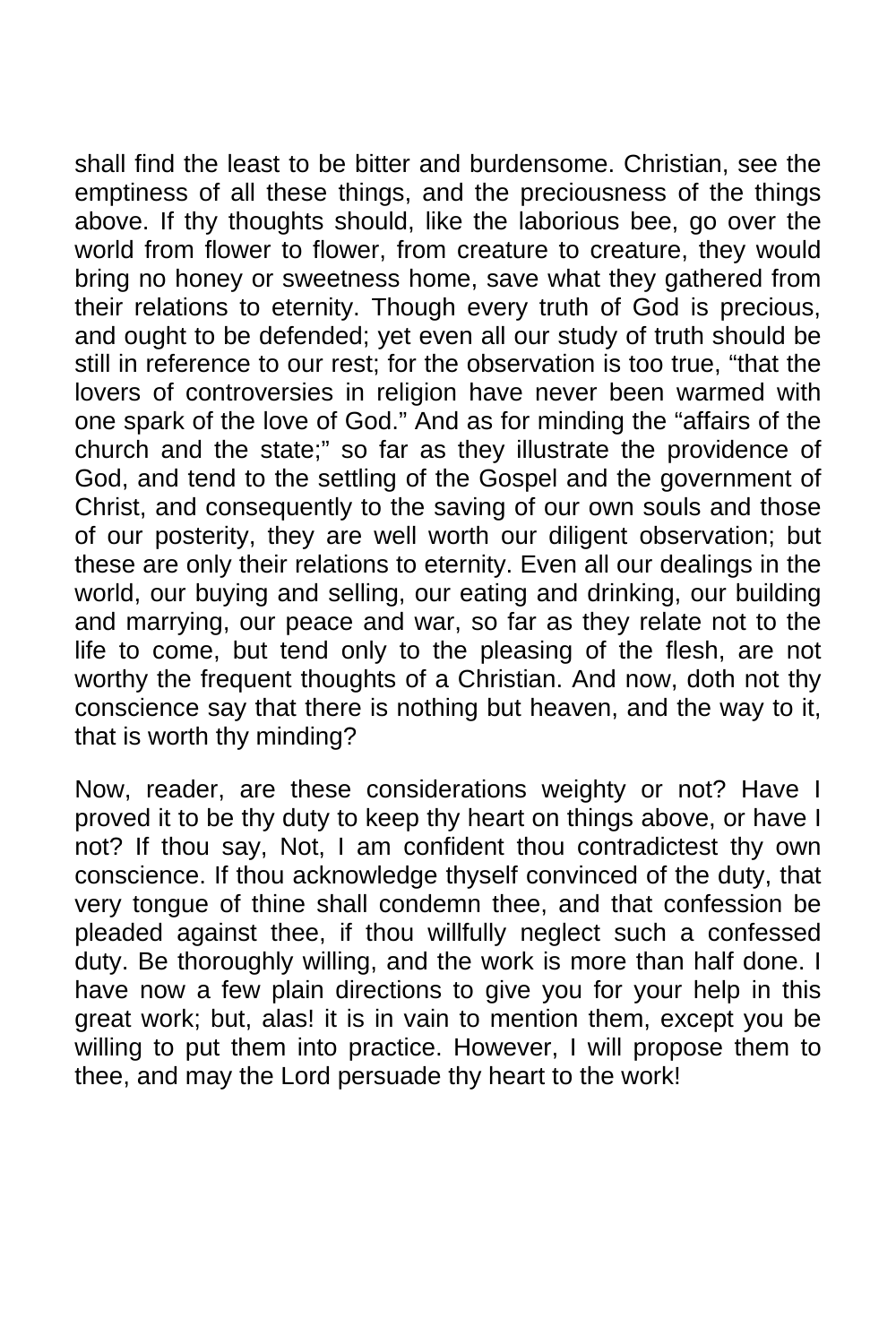# **CHAPTER 12**

## DIRECTIONS HOW TO LEAD A HEAVENLY LIFE UPON EARTH

### I. THE HINDERANCES TO A HEAVENLY LIFE;

- 1 Living in any known sin;
- 2 An earthly mind;
- 3 Ungodly companions;
- 4 A notional religion;
- 5 A haughty spirit;
- 6 A slothful spirit;
- 7 Resting in preparatives for a heavenly life, without the thing itself.

### II. THE DUTIES WHICH WILL PROMOTE A HEAVENLY LIFE:

- 1 Be convinced that heaven is the only treasure and happiness;
- 2 Labor to know your interest in it;
- 3 And how near it is;
- 4 Frequently and seriously talk of it;
- 5 Endeavor, in every duty, to raise your affections nearer to it;
- 6 To the same purpose improve every object and event;
- 7 Be much in the angelical work of praise;

8 Possess your souls with believing thoughts of the infinite love of God;

9 Carefully observe and cherish the motions of the Spirit of God; 10 Nor even neglect the due care of your bodily health.

As thou valuest the comforts of a heavenly conversation, I must here charge thee, from God, to avoid carefully some dangerous hinderances; and then faithfully and diligently to practice such duties as will especially assist thee in attaining to a heavenly life.

First. Let us consider those HINDERANCES which are to he avoided with all possible care.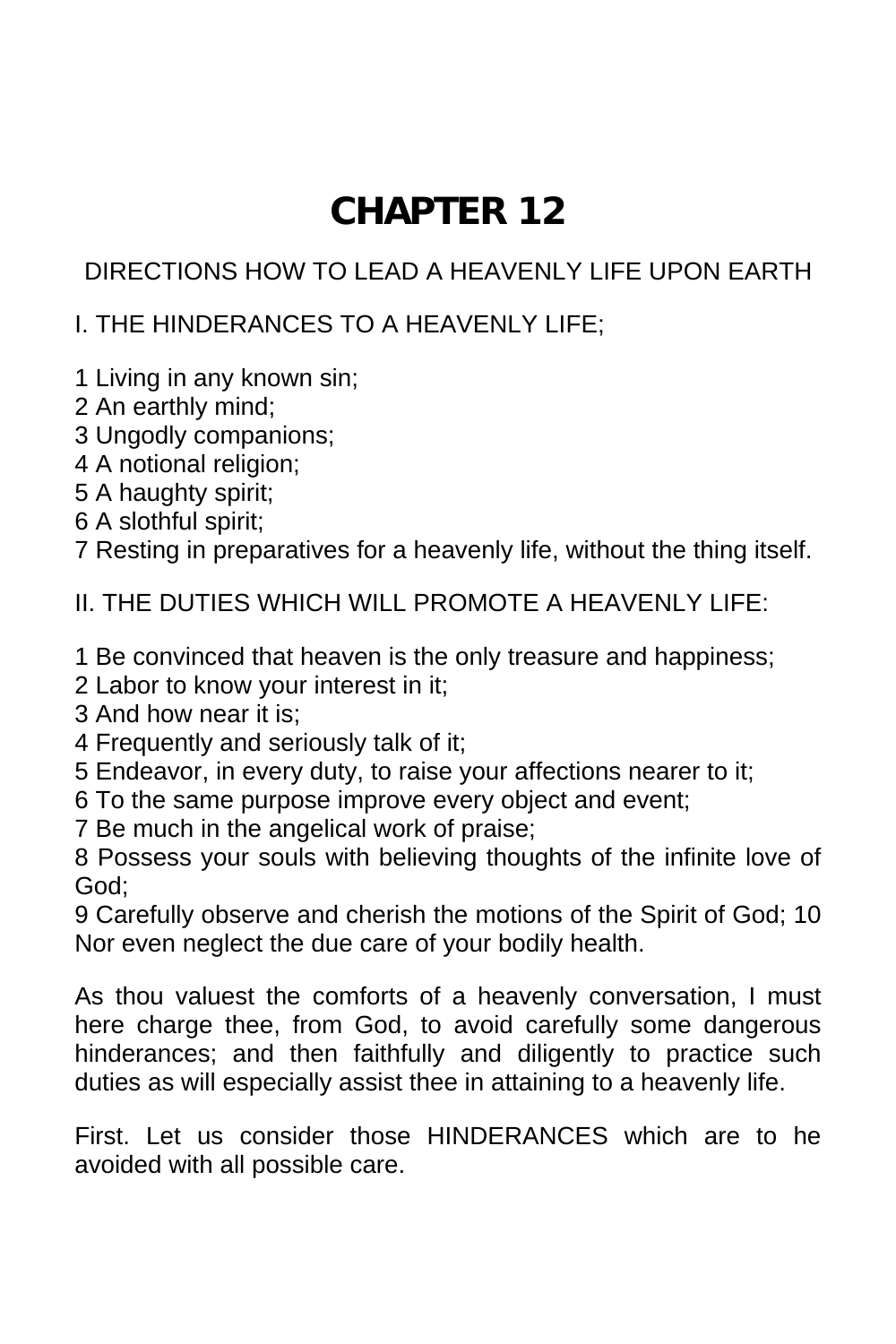1. Living in any known sin is a grand impediment to a heavenly life. What havoc will this make in thy soul! O the joys that this hath destroyed! the ruin it hath made amongst men's graces! the soulstrengthening duties it hath hindered! Christian reader, art thou one that hast used violence with thy conscience? Art thou a willful neglecter of known duty, either public, private, or secret? Art thou a slave to thine appetite, or to any other commanding sense? Art thou a proud seeker of thine own esteem? Art thou a peevish and passionate person, ready to take fire at every word, or look, or supposed slight? Art thou a deceiver of others in thy dealings, or one that will be rich, right or wrong? If this be thy case, I dare say heaven and thy soul are very great strangers. These "beams in thine eye" will not suffer thee to look to heaven; they will be "a cloud between thee and thy God." When thou dost but attempt to study eternity and gather refreshment from the life to come, thy sin will presently look thee in the face, and say, "These things belong not to thee. How shouldst thou take comfort from heaven, who takest so much pleasure in the lusts of the flesh?" How will this damp thy joys, and make the thoughts of that day and state become thy trouble and not thy delight! Every willful sin will be to thy joys as water to the fire; when thou thinkest to quicken them, this will quench them. It will utterly indispose and disable thee, that thou canst no more ascend in divine meditation than a bird can fly when its wings are clipped. Sin cuts the very sinews of this heavenly life. O man! what a life dost thou lose! What daily delights dost thou sell for vile lusts! If heaven and hell can meet together, and God become a lover of sin, then mayst thou live in thy sin, and in the foretastes of glory and have a conversation in heaven, though thou cherish thy corruption. And take heed lest it banish thee from heaven, as it does thy heart. And though thou be not guilty, and knowest no reigning sin in thy soul, think what a sad thing it would be, if ever this should prove thy case. Watch, therefore especially resolve to keep from the occasions of sin, and out of the way of temptations. What need have we daily to pray, "Lead us not into temptation, but deliver us from evil!"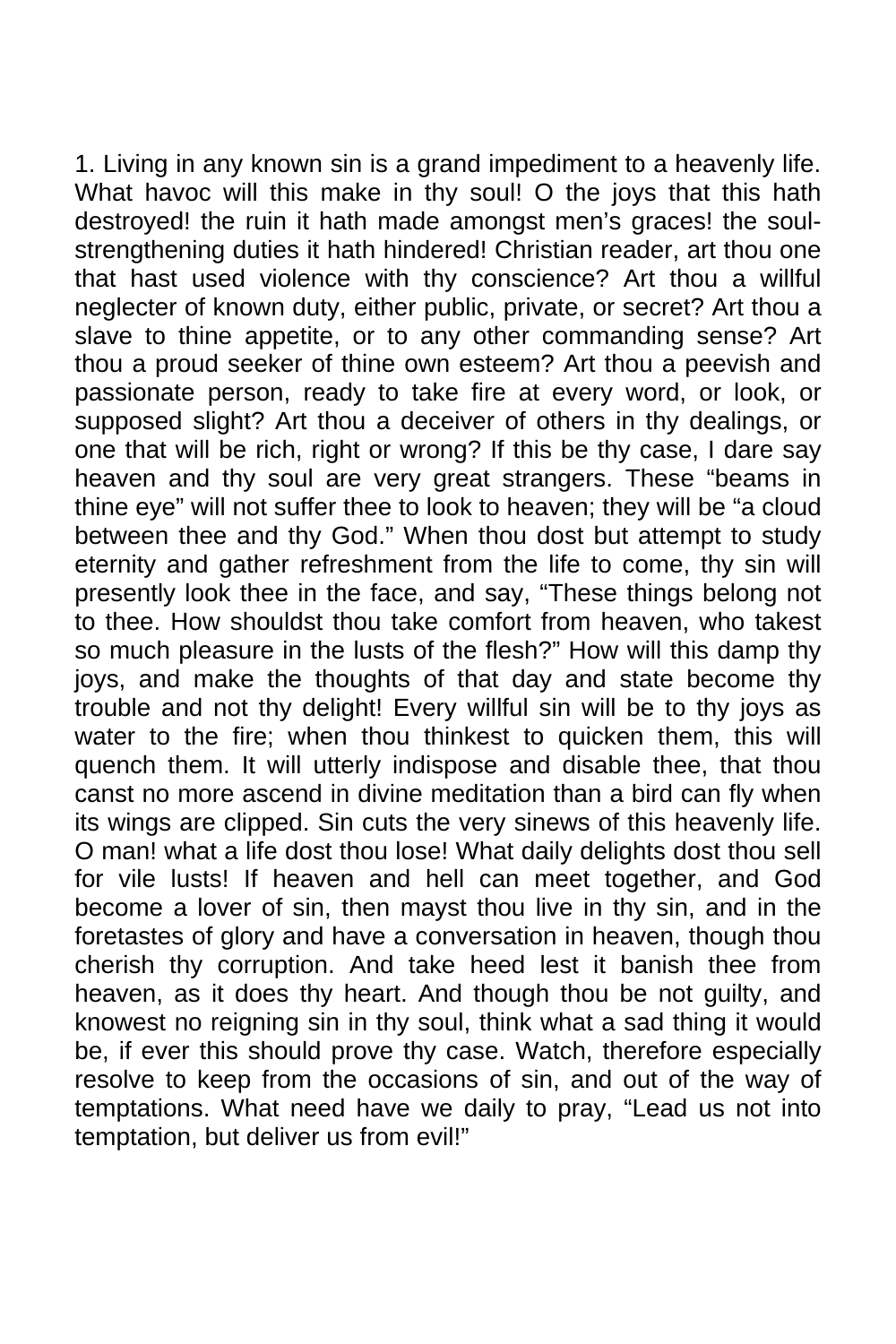2. An earthly mind is another hinderance carefully to be avoided. God and mammon, earth and heaven cannot both have the delight of thy heart. When the heavenly believer is blessing himself in his God, and rejoicing in hope of the glory to come; perhaps thou art blessing thyself in thy worldly prosperity, and rejoicing in hope of thy thriving here. When he is comforting his soul in the views of Christ, of angels and saints, whom he shall live with for ever; then thou art comforting thyself with thy wealth, in looking over thy bills and bonds, thy goods, thy cattle, or thy buildings; and in thinking of the favor of the great, of the pleasure of a plentiful estate, of larger provisions for thy children after thee, of the advancement of thy family, or the increase of thy dependants. If Christ pronounced him a fool that said, "Soul, take thy ease; thou hast much goods laid up for many years;" how much more so art thou, who, knowingly, speakest in thy heart the same words! Tell, what difference between this fool's expressions and thy affections? Remember, thou hast to do with the Searcher of hearts. Certainly, so much as thou delightest and takest up thy rest on earth, so much of thy delight in God is abated. Thine earthly mind may consist with thy outward profession and common duties, but it cannot consist with this heavenly duty. Thou thyself knowest how seldom and cold, how cursory and reserved thy thoughts have been of the joys above, ever since thou didst trade so eagerly for the world.

O the cursed madness of many that seem to be religious! They thrust themselves into a multitude of employments, till they are so loaded with labors and clogged with cares, that their souls are as unfit to converse with God, as a man to walk with a mountain on his back; and as unapt to soar in meditation, as their bodies to leap above the sun! And when they have lost that heaven upon earth which they might have had, they take up with a few rotten arguments to prove it lawful; though, indeed, they cannot. I advise thee, Christian, who hast tasted the pleasures of a heavenly life, if ever thou wouldst taste them more, avoid this devouring gulf of an earthly mind. If once thou come to this, that thou "wilt be rich," thou fallest into temptation and a snare, and into many foolish and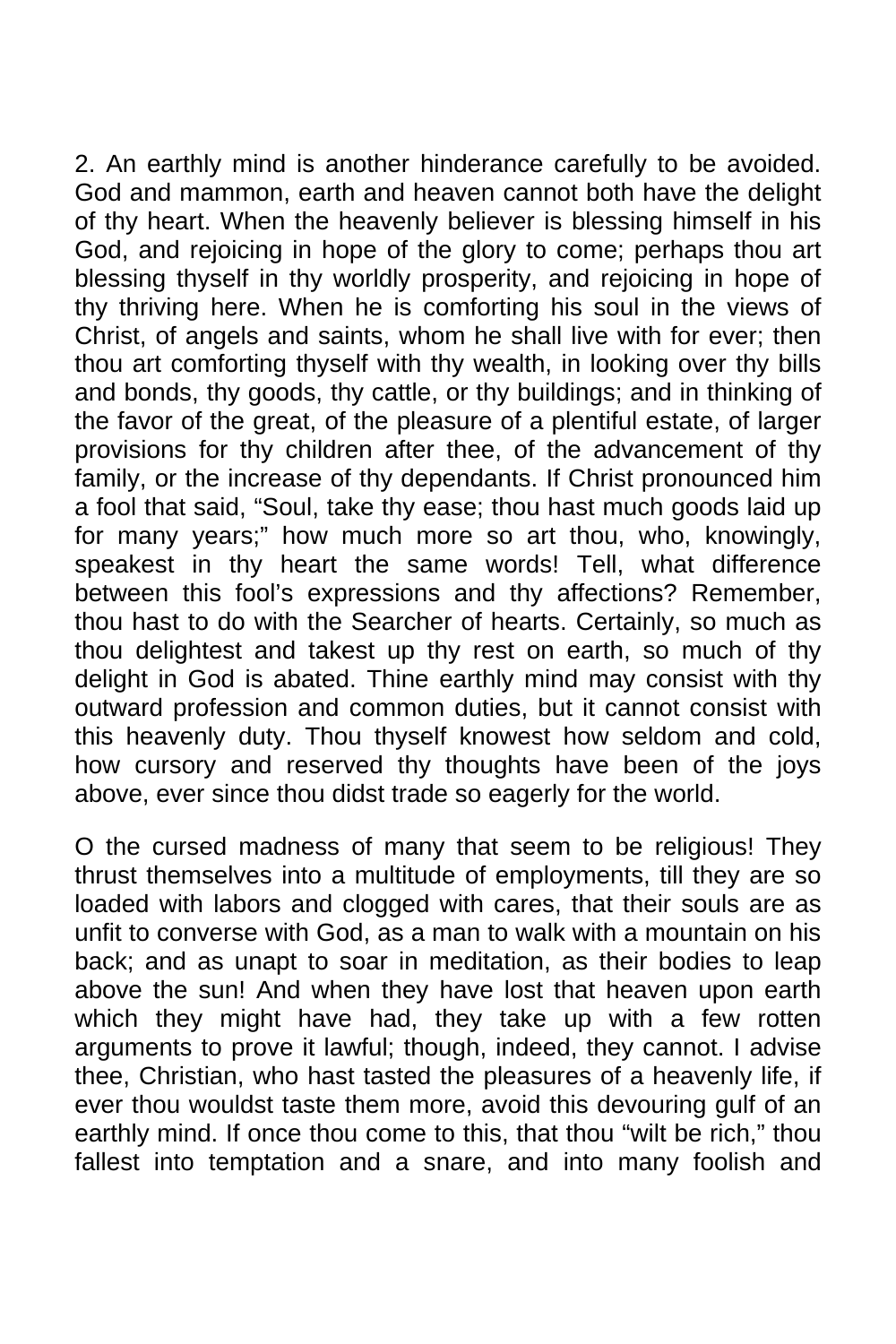hurtful lusts. Keep these things loose about thee like thy upper garments, that thou mayest lay them by whenever there is need; but let God and glory be next thy heart. Ever remember that "the friendship of the world is enmity with God. Whosoever, therefore, will be a friend of the world, is the enemy of God." "Love not the world, neither the things that are in the world. If any man love the world, the love of the Father is not in him." This is plain dealing, and happy he that faithfully receives it!

3. Beware of the company of the ungodly. Not that I would dissuade thee from necessary converse, or from doing them any office of love; especially not from endeavoring the good of their souls, as long as thou hast any opportunity or hope; nor would I have thee to conclude them to be dogs and swine, in order to evade the duty of reproof; nor even to judge them such at all, as long as there is any hope for the better; much less can I approve of their practice, who conclude men to be dogs or swine before ever they faithfully and lovingly admonish them, or perhaps before they have known them, or spoken with them. But it is the unnecessary society of ungodly men, and too much familiarity with unprofitable companions, from which I would dissuade you. Not only the profane, the swearer, the drunkard, and the enemies of godliness will prove hurtful companions to us — though these indeed are chiefly to be avoided; but too frequent society with persons merely civil and moral, whose conversation is empty and unedifying, may much divert our thoughts from heaven. Our backwardness is such, that we need the most constant and powerful helps. A stone or a clod is as fit to rise and fly in the air, as our hearts are naturally to move toward heaven. You need not hinder the rocks from flying up to the sky; it is sufficient that you do not help them; and surely, if our spirits have not great assistance, they may easily be kept from soaring upward, though they should never meet with the least impediment. O think of this in the choice of your company! When your spirits are so disposed for heaven that you need no help to lift them up, but, as flames, you are always mounting, and carrying with you all that is in your way, then, indeed, you may be less careful of your company;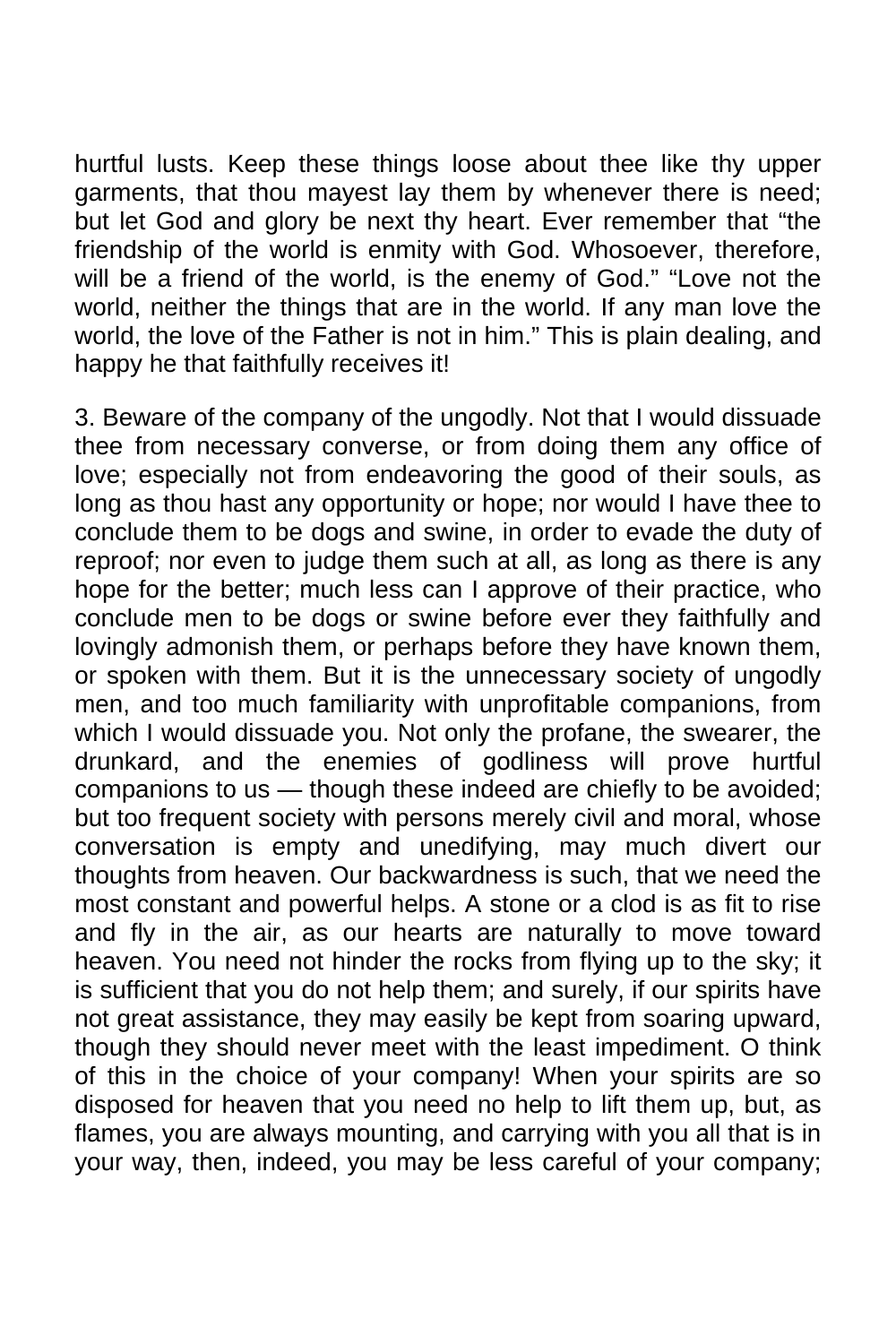but, till then, as you love the delights of a heavenly life, be careful herein. What will it advantage thee in a divine life, to hear how the market goes, or what the weather is, or is likely to be, or what news is stirring? This is the discourse of earthly men. What will it conduce to the raising of thy heart to God, to hear that this is an able minister, or that an eminent Christian, or this an excellent sermon, or that an excellent book; or to hear some difficult but unimportant controversy? Yet this, for the most part, is the sweetest discourse thou art like to have from a formal, speculative, dead-hearted professor. Nay, if thou hadst been newly warming thy heart in the contemplation of the blessed joys above, would not this discourse benumb thy affections and quickly freeze thy heart again? I appeal to the judgment of any man that hath tried it, and maketh observations on the frame of his spirit. Men cannot well talk of one thing and mind another, especially things of such different natures. You, young men, who are most liable to this temptation, think seriously of what I say; can you have your hearts in heaven while among your roaring companions in an alehouse or tavern? or when you work in your shops with those whose common language is oaths, "filthiness, or foolish talking or jesting?" Nay, let me tell you, if you choose such company when you might have better, and find most delight in such, you are far from a heavenly conversation that, as yet, you have no title to heaven at all, and in that state shall never come there. If your treasure was there, your heart could not be on things so distant. In a word, our company will be a part of our happiness in heaven, and it is a singular part of our furtherance to it, or hinderance from it.

4. Avoid frequent disputes about lesser truths, and a religion that lies only in opinions. They are usually least acquainted with a heavenly life, who are violent disputers about the circumstantials of religion. He whose religion is all in his opinions, will be most frequently and zealously speaking his opinions; and he whose religion lies in the knowledge and love of God in Christ, will be most delightfully speaking of that happy time when he shall enjoy them. He is a rare and precious Christian, who is skillful to improve well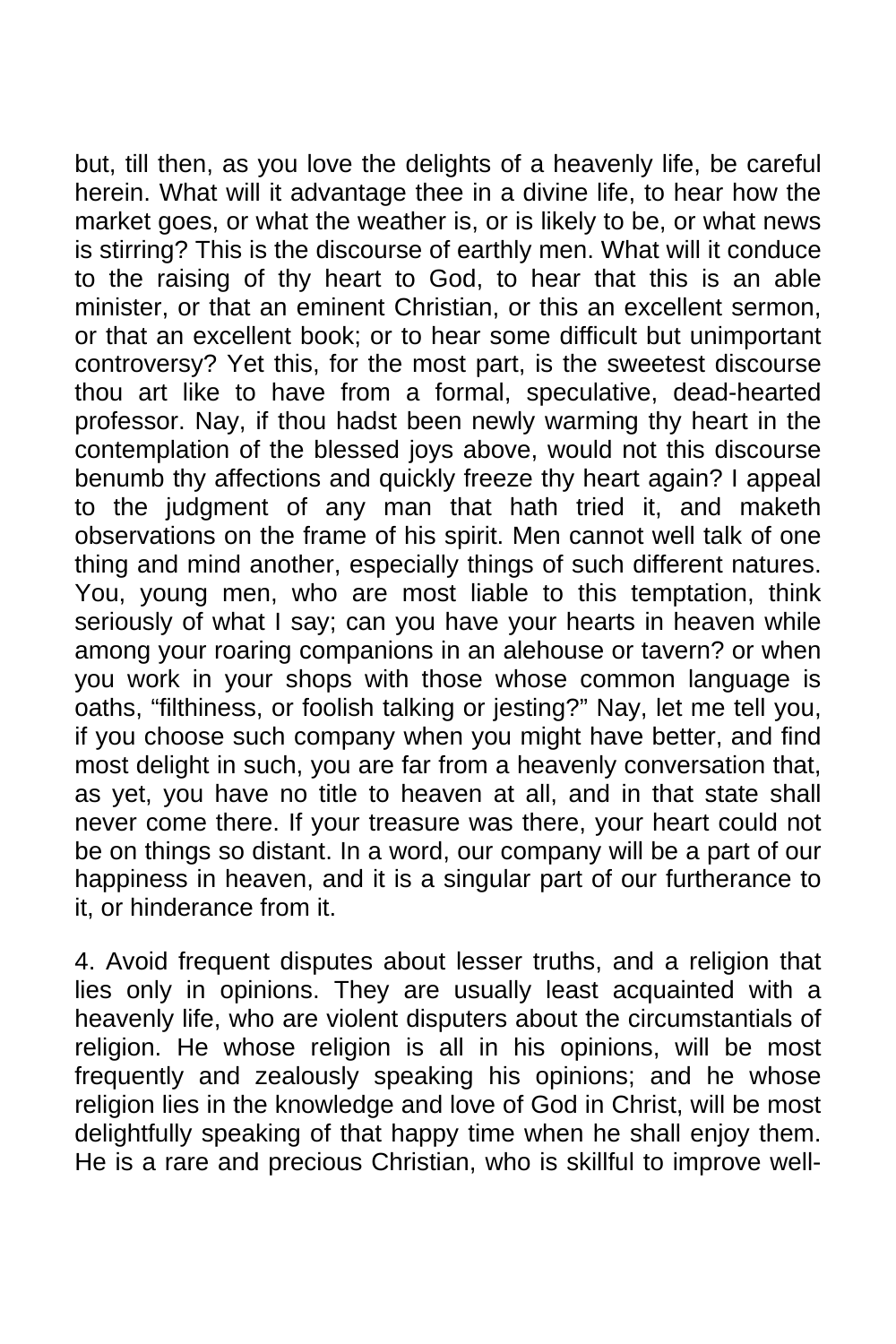known truths. Therefore let me advise you who aspire after a heavenly life, not to spend too much of your thoughts, your time, your zeal, or your speech, upon disputes that less concern your souls; but when hypocrites are feeding on husks or shells, do you feed on the joys above. I wish you were able to defend every truth of God, and to this end would read and study; but still I would have the chief truths to be chiefly studied, and none to cast out your thoughts of eternity. The least controverted points are usually most weighty, and of most necessary, frequent use to our souls. Therefore study well such Scripture precepts as these: "Him that is weak in the faith receive ye, but not to doubtful disputations. Foolish and unlearned questions avoid, knowing that they do gender strifes. and the servant of the Lord must not strive." "Avoid foolish questions, and genealogies, and contentions, and strivings about the law; for they are unprofitable and vain." "If any man teach otherwise, and consent not to wholesome words, even the words of our Lord Jesus Christ, and to the doctrine which is according to godliness, he is proud, knowing nothing, but doting about questions and strifes of words, whereof cometh envy, strife, railings, evil surmisings, perverse disputings of men of corrupt minds and destitute of the truth, supposing that gain is godliness; from such withdraw thyself."

5. Take heed of a proud and lofty spirit. There is such an antipathy between this sin and God, that thou wilt never get thy heart near him, nor get him near thy heart, as long as this prevaileth in it. If it cast the angels out of heaven, it must needs keep thy heart from heaven. If it cast our first parents out of paradise, and separated between the Lord and us, and brought his curse on all the creatures here below, it will certainly keep our hearts from paradise, and increase the cursed separation from our God. Intercourse with God will keep men lowly, and that lowliness will promote their intercourse. when a man is used to be much with God, and taken up in the study of his glorious attributes, he abhors himself in dust and ashes; and that self-abhorrence is his best preparative to obtain admittance to God again. Therefore, after a soul-humbling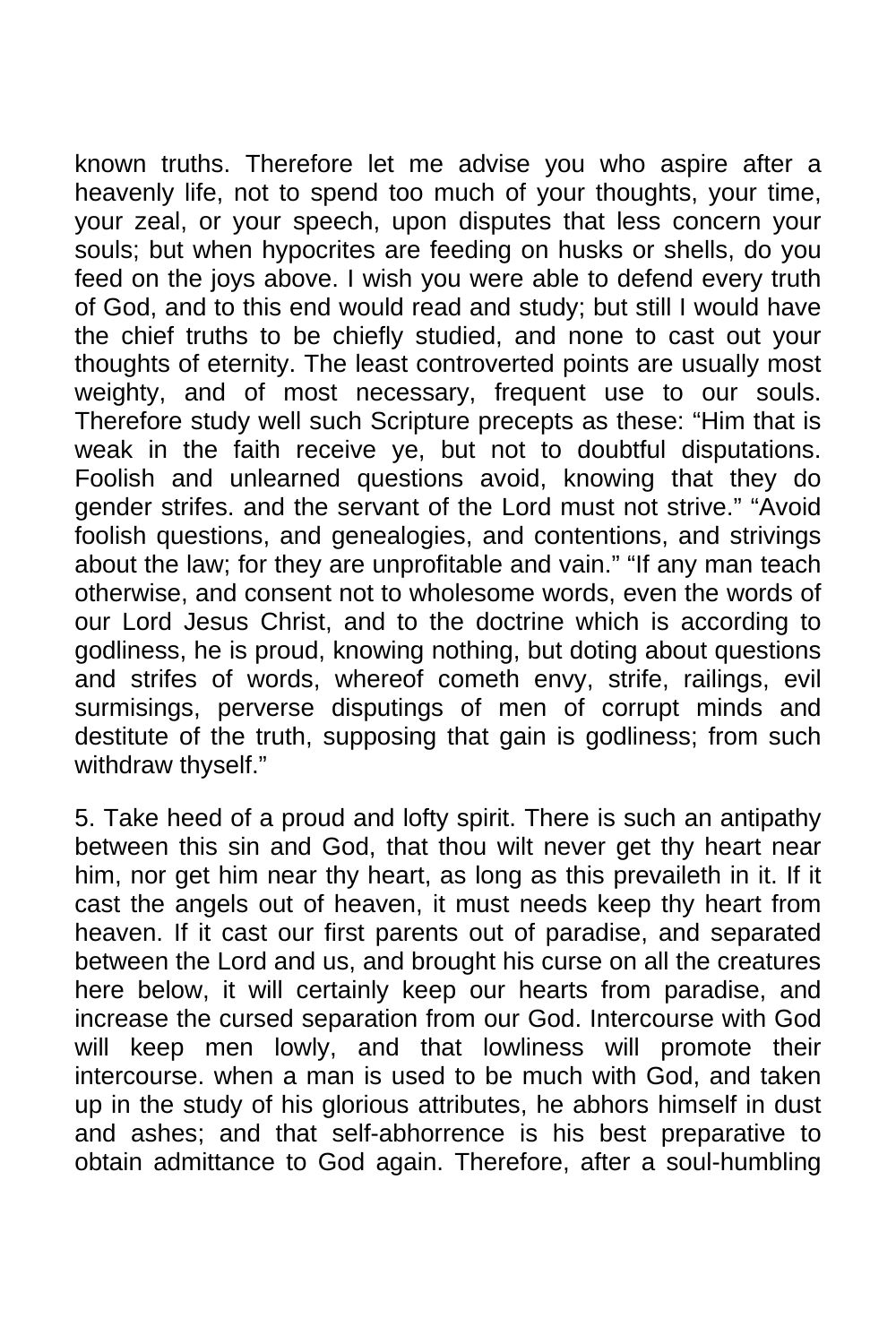day, or in times of trouble, when the soul is lowest, it useth to have freest access to God, and savor most of the life above. The delight of God is in "him that is poor, and of a contrite spirit, and trembleth at his word;" and the delight of such a soul is in God; and where there is mutual delight, there will be freest admittance, heartiest welcome, and most frequent converse. But God is so far from dwelling in the soul that is proud, that he will not admit it to any near access. "The proud he knoweth afar off;" "God resisteth the proud, and giveth grace to the humble." A proud mind is high in conceit, self-esteem, and carnal aspiring; a humble mind is high indeed in God's esteem, and in holy aspiring. These two sorts of highmindedness are most of all opposite to each other, as we see most wars are between princes and princes, and not between a prince and a ploughman.

Well, then, art thou a man of worth in thy own eyes? Art thou delighted when thou hearest of thy esteem with men, and much dejected when thou hearest that they slight thee? Dost thou love those best that honor thee, and think meanly of them that do not, though they be otherwise men of godliness and honesty? Must thou have thy humors fulfilled, and thy judgment be a rule, and thy word a law to all about thee? Are thy passions kindled if thy word or will be crossed? Art thou ready to judge humility to be sordid baseness, and knowest not how to submit to humble confession, when thou has sinned against God or injured thy brother? Art thou one that lookest strange at the godly poor, and art most ashamed to be their companion? Canst thou not serve God in a low place as well as a high? Are thy boastings restrained more by prudence or artifice than humility? Dost thou desire to have all men's eyes upon thee, and to hear them say, "This is he?" Art thou unacquainted with the deceitfulness and wickedness of thy heart? Art thou more ready to defend thy innocence, than accuse thyself, or confess thy fault? Canst thou hardly bear a close reproof, or digest plain dealing? If these symptoms be undeniably in thy heart, thou art a proud person. There is too much of hell abiding in thee, to have any acquaintance with heaven; thy soul is too like the devil, to have any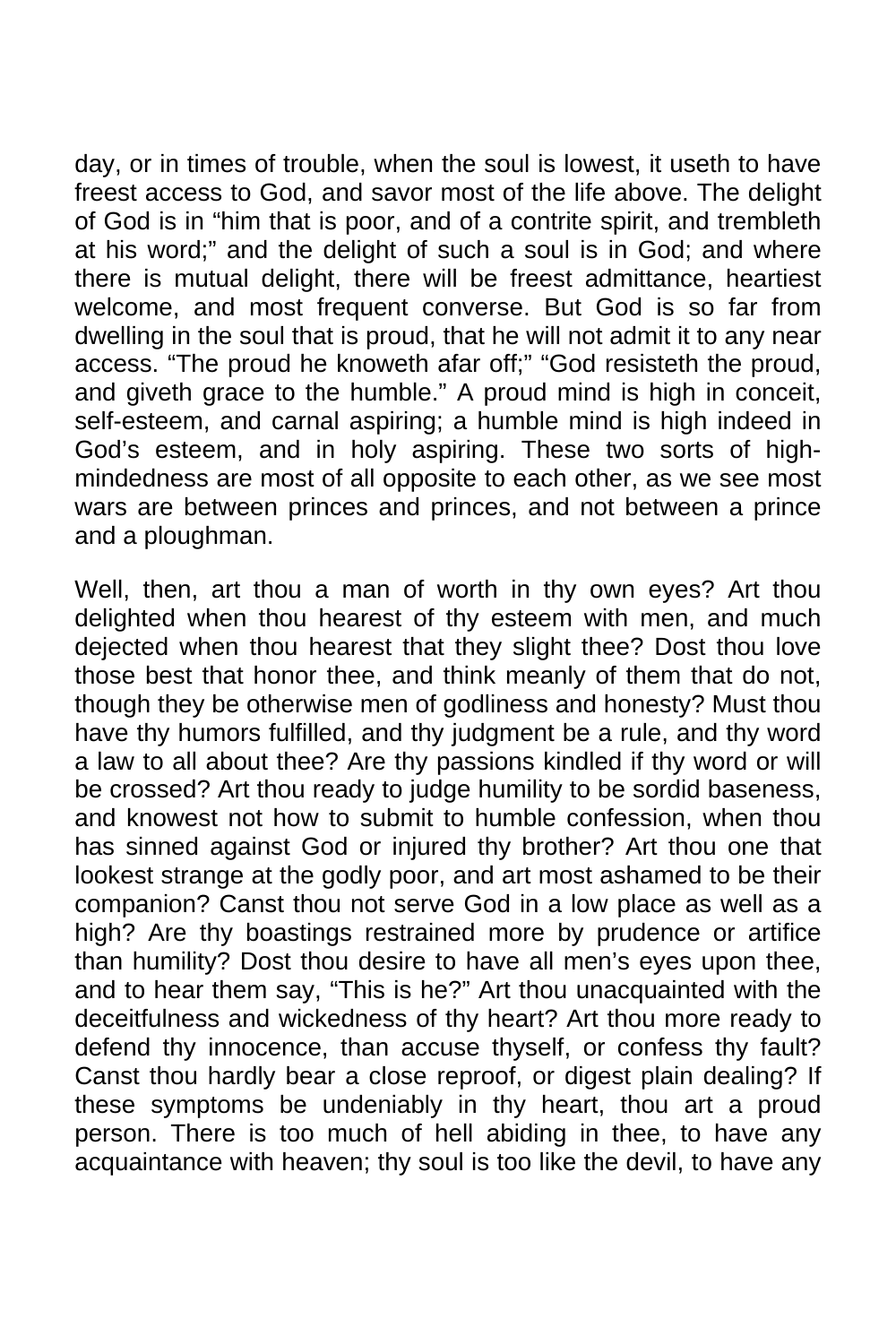familiarity with God. A proud man makes himself his God, and sets up himself as his idol; how, then, can his affections be set on God? how can he possibly have his heart in heaven? Invention and memory may possibly furnish his tongue with humble and heavenly expressions, but in his spirit there is no more heaven than there is humility. I speak the more of it, because it is the most common and dangerous sin in morality, and most promotes the great sin of infidelity.

O Christian! if thou wouldst live continually in the presence of thy Lord, lie in the dust, and he will thence take thee up. "Learn of him to be meek and lowly; and thou shalt find rest unto thy soul." Otherwise thy soul will be "like the troubled sea, when it cannot rest, whose waters cast up mire and dirt;" and instead of these sweet delights in God, thy pride will fill thee with perpetual disquiet. As he that humbleth himself as a little child shall hereafter be greatest in the kingdom of heaven, so shall he now be greatest in the foretastes of that kingdom. God "dwells with a contrite and humble spirit, to revive the spirit of the humble, and to revive the heart of the contrite ones." Therefore, "humble yourselves in the sight of the Lord, and he shall lift you up." And when "others are cast down, then thou shalt say, there is lifting up; and he shall save the humble person."

6. A slothful spirit is another impediment to this heavenly life. And I verily think there is nothing hinders it more than this in men of a good understanding. If it were only the exercise of the body, the moving of the lips, the bending of the knee, men would as commonly step to heaven as they go to visit a friend. But to separate our thoughts and affections from the world, to draw forth all our graces, and increase each in its proper object, and hold them to it till the work prospers in our hands; this, this is the difficulty. Reader, heaven is above thee, and dost thou think to travel this steep ascent without labor and resolution? Canst thou get that earthly heart to heaven, and bring that backward mind to God, while thou liest still and takest thine ease? If lying down at the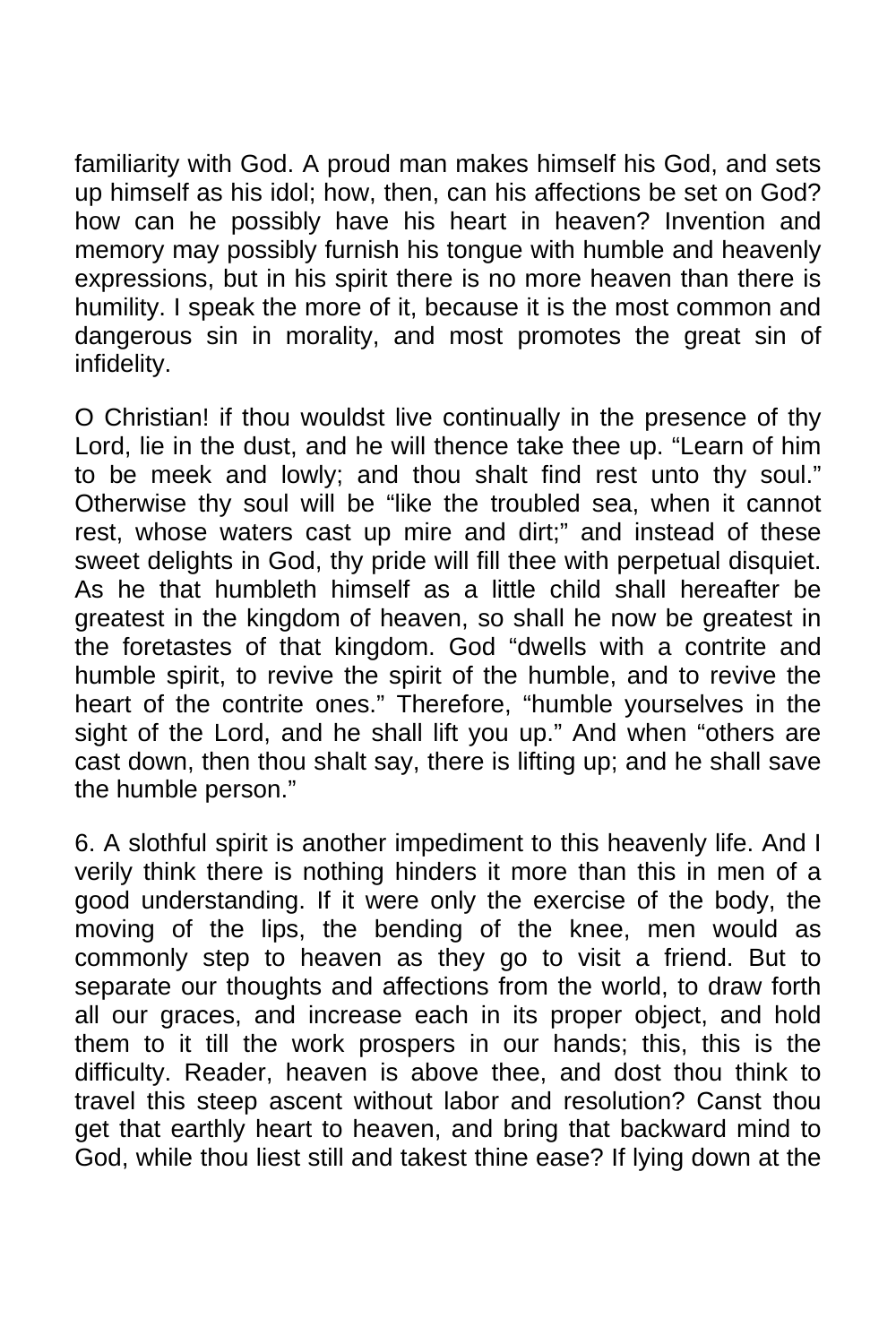foot of the hill, and looking toward the top, and wishing we were there, would serve the turn, then we should have daily travelers for heaven. But "the kingdom of heaven suffereth violence, and the violent take it by force." There must be violence used to get these first-fruits, as well as to get the full possession. Dost thou not feel it so, though I should not tell thee? Will thy heart get upward, except thou drive it? Thou knowest that heaven is all thy hope; that nothing below can yield thee rest; that a heart, seldom thinking of heaven, can draw but little comfort thence; and yet dost thou not lose thy opportunities and lie below, when thou shouldst walk above and live with God? Dost thou not commend the sweetness of a heavenly life, and judge those the best Christians that use it, and yet never try thyself? As the sluggard that stretches himself on his bed and cries, O that this were working! so dost thou talk, and trifle, and live at thy ease, and say, O that I could get my heart to heaven! How many read books and hear sermons, expecting to hear of some easier way, or to meet with a shorter course to comfort than they are ever like to find in Scripture! Or they ask for directions for a heavenly life, and if the hearing them will serve, they will be heavenly Christians; but if we show them their work, and tell them they cannot have these delights on easier terms, then they leave us, as the young man left Christ, sorrowful.

If thou art convinced, reader, that this work is necessary to thy comfort, set upon it resolutely: if thy heart draw back, force it on with the command of reason; if thy reason begin to dispute, produce the command of God, and urge thy own necessity, with the other considerations suggested in the former chapter. Let not such an incomparable treasure lie before thee, with thy hand in thy bosom; nor thy life be a continual vexation, when it might be a continual feast, only because thou wilt not exert thyself. Sit not still with a disconsolate spirit while comforts grow before thine eyes, like a man in the midst of a garden of flowers, that will not rise to get them and partake of their sweetness. This I know, Christ is the fountain; but the well is deep, and thou must get forth this water before thou canst be refreshed with it. I know, so far as you are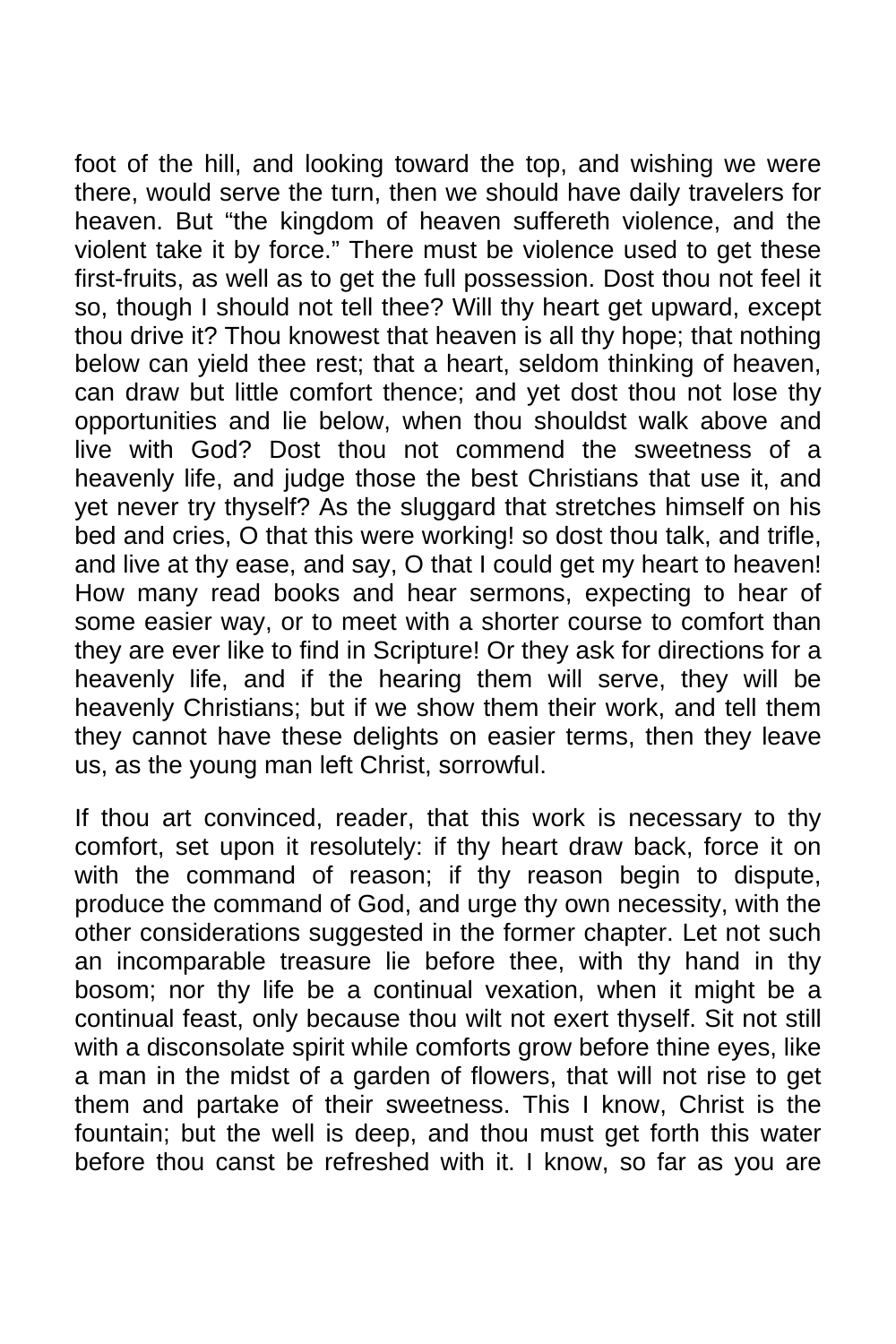spiritual, you need not all this striving and violence; but in part you are carnal, and as long as it is so, there is need of labor. It was the custom of the Parthians not to give their children any meat in the morning before they saw the sweat on their faces with some labor. And you shall find this to be God's usual course, not to give his children the tastes of his delights till they begin to sweat in seeking after them. Judge, therefore, whether a heavenly life or thy carnal ease be better; and, as a wise man, make thy choice accordingly. Yet, let me add for thy encouragement, thou needest not employ thy thoughts more than thou now dost; it is only to fix them upon better and more pleasant objects. Employ but as many serious thoughts every day upon the excellent glory of the life to come, as thou now doest upon worldly affairs, yea, on vanities and impertinences, and thy heart will soon be in heaven. On the whole, it is "the field of the slothful that is all grown over with thorns and nettles; and the desire of the slothful killeth his joy, for his hands refuse to labor; and it is the slothful man that saith, There is a lion in the way, a lion is in the streets. As the door turneth upon its hinges, so doth the slothful man upon his bed. The slothful hideth his hand in his bosom; it grieveth him to bring it again to his mouth," though it be to feed himself with the food of life. What is this but throwing away our consolations, and consequently the precious blood that bought them? For "he that is slothful in his work, is brother to him that is a great waster." Apply this to thy spiritual work, and study well the meaning of it.

7. Contentment with the mere preparatives to the heavenly life, while we are utter strangers to the life itself, is also a dangerous and secret hinderance; when we take up with the mere study of heavenly things, and the notions of them, or the talking with one another about them; as if this were enough to make us heavenly. None are in more danger of the snare, than those that are employed in leading the devotions of others, especially preachers of the Gospel. O how easily may such be deceived! while they do nothing so much as read and study of heaven; preach, and pray, and talk of heaven: is not this the heavenly life? Alas! all this is but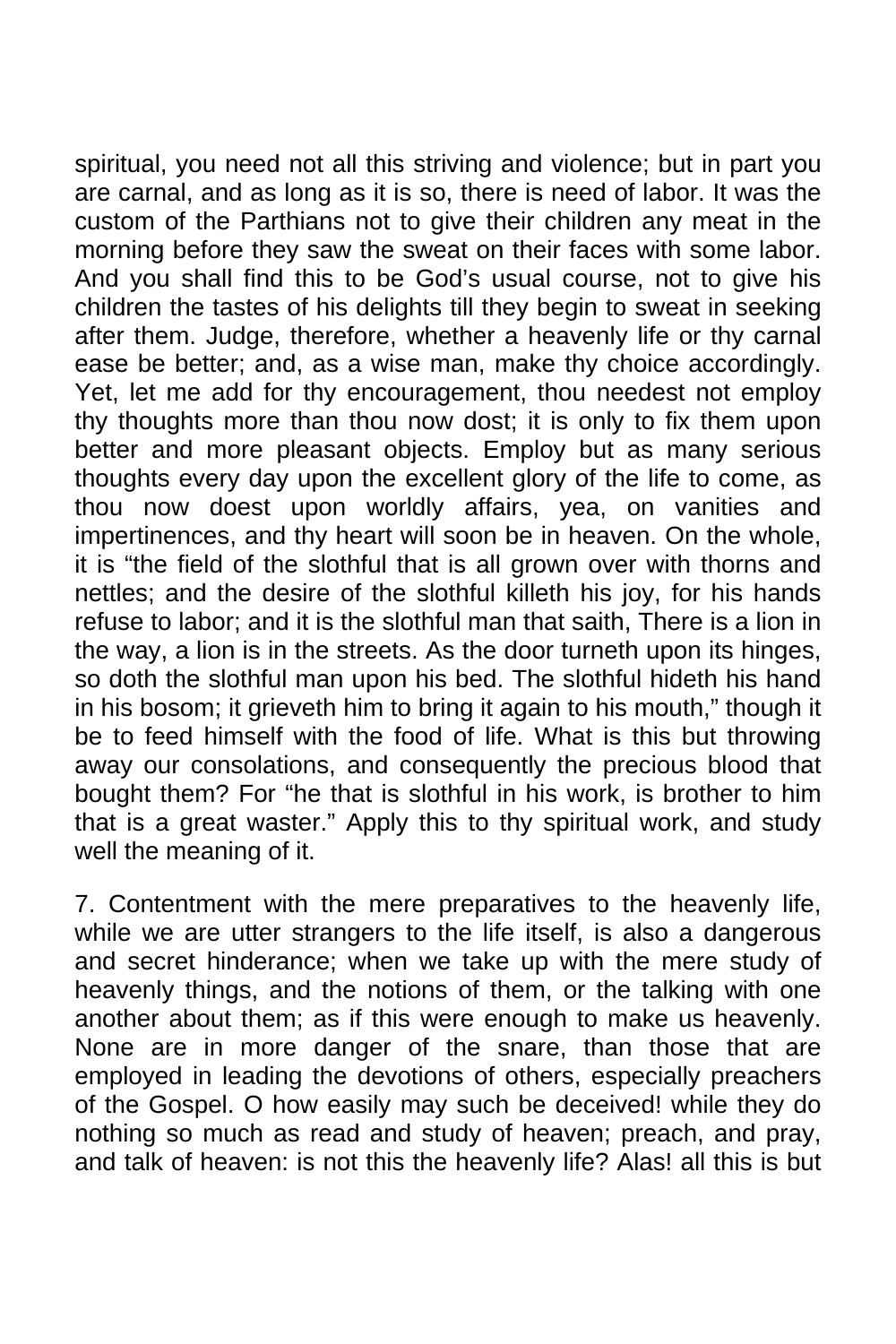mere preparation; this is but collecting the materials, not erecting the building itself; it is but gathering the manna for others, and not eating and digesting it ourselves. As he that sits at home may draw exact maps of countries, and yet never see them nor travel toward them; so may you describe to others the joys of heaven, and yet never come near it in your own hearts. A blind man, by learning, may dispute of light and colors; so may you set forth to others that heavenly light which never enlightened your own souls, and bring that fire from the hearts of your people which never warmed your own hearts. What heavenly passages had Balaam in his prophecies, yet how little of it in his spirit! Nay, we are under a more subtle temptation than any other men to draw us from this heavenly life. Studying and preaching of heaven more resembles a heavenly life than thinking and talking of the world does; and the resemblance is apt to deceive us. This is to die the most miserable death, even to famish ourselves because we have bread on our tables; and to die for thirst while we draw water for others; thinking it enough that we have daily to do with it, though we never drink for the refreshment of our own souls.

Secondly, Having thus showed what hinderances will resist the work, I expect that thou resolve against them, consider them seriously, and avoid them faithfully, or else thy labor will be vain. I must also tell thee that I here expect thy promise, as thou valuest the delights of these foretastes of heaven, to make conscience of performing the following DUTIES; particularly,

1. Be convinced that heaven is the only treasure and happiness, and labor to know what a treasure and happiness it is. If thou do not believe it to be the chief good, thou wilt never set thy heart upon it; and this conviction must sink into thy affections; for if it be only a notion, it will have little efficacy. If Eve once supposes she sees more worth in the forbidden fruit than in the love and enjoyment of God, no wonder if it have more of her heart than God. If your judgment once prefer the delights of the flesh before the delights of the presence of God, it is impossible your heart should be in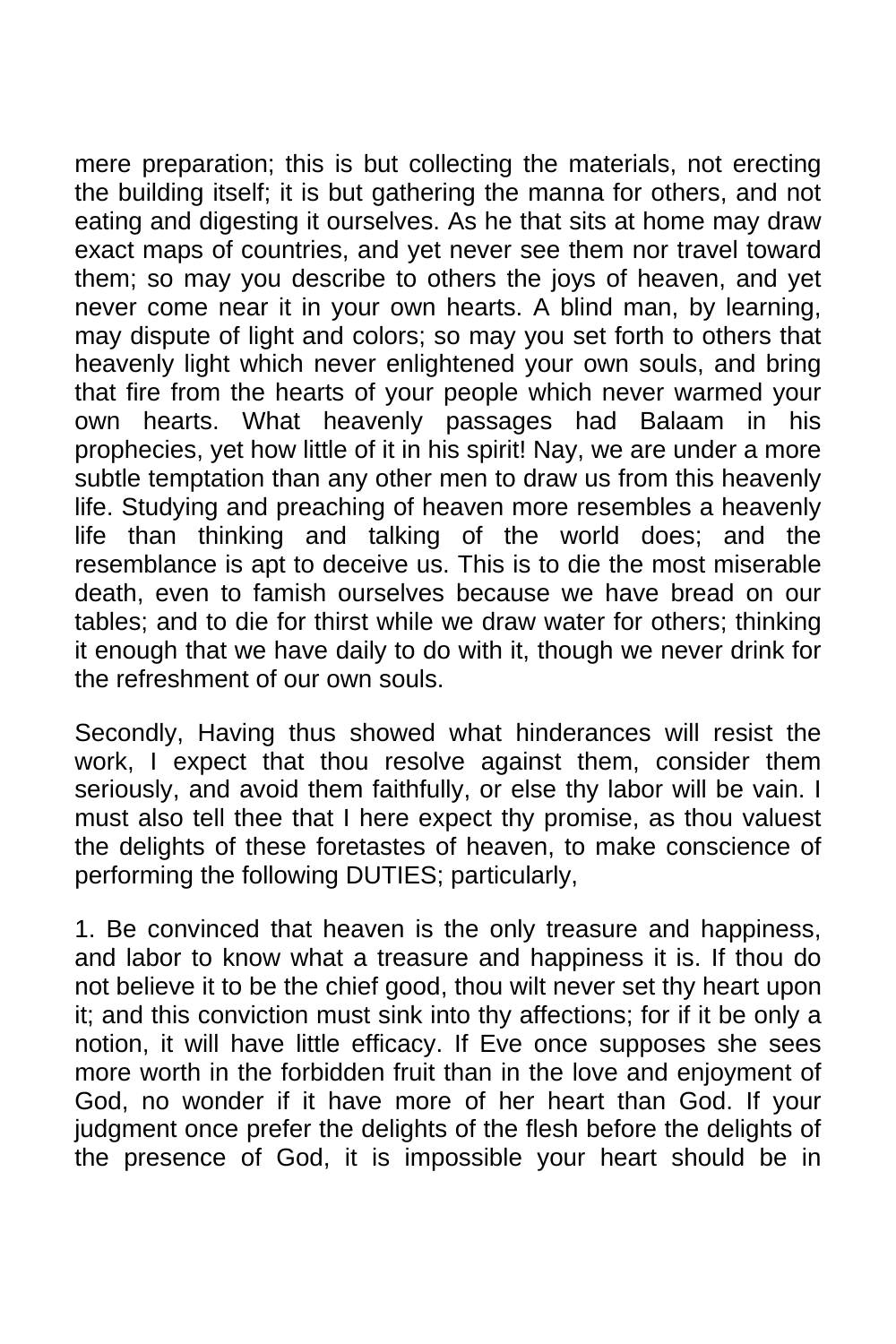heaven. As it is ignorance of the emptiness of things below that makes men so overvalue them; so it is ignorance of the high delights above which is the cause that men so little mind them. If you see a purse of gold, and believe it to be but counters, it will not entice your affections to it. It is not the real excellence of a thing itself, but its known excellence, that excites desire. If an ignorant man see a book containing the secrets of arts or sciences, he values it no more than a common scroll, because he knows not what is in it; but he that knows it, highly values it, and can even forbear his meat, drink and sleep, to read it. As the Jews killed the Messiah while they waited for him, because they did not know him; so the world cries out for rest, and busily seeks for delight and happiness, because they know it not; for did they thoroughly know what it is, they could not so slight the everlasting treasure.

2. Labor also to know that heaven is thy own happiness. We may confess heaven to be the best condition, though we despair of enjoying it; and we may desire and seek it, if we see the attainment but probable; but we can never delightfully rejoice in it till we are in some measure persuaded of our title to it. What comfort is it to a man that is naked, to see the rich attire of others? What delight is it for a man that hath not a house to put his head in, to see the sumptuous buildings of others? Would not all this rather increase his anguish, and make him more sensible of his own misery? So, for a man to know the excellencies of heaven, and not know whether he shall ever enjoy them, may raise desire and urge pursuit, but he will have little joy. Who will set his heart on another man's possessions? If your houses, your goods, your cattle, your children were not your own, you would less mind them, and less delight in them. O Christian! rest not till you can call this rest your own: bring thy heart to the bar of trial; set the qualifications of the saints on one side, and of thy soul on the other, and then judge how nearly they resemble. Thou hast the same word to judge thyself by now, as thou must be judged by at the great day. Mistake not the Scripture's description of a saint, that thou neither acquit nor condemn thyself upon mistakes. For as groundless hopes tend to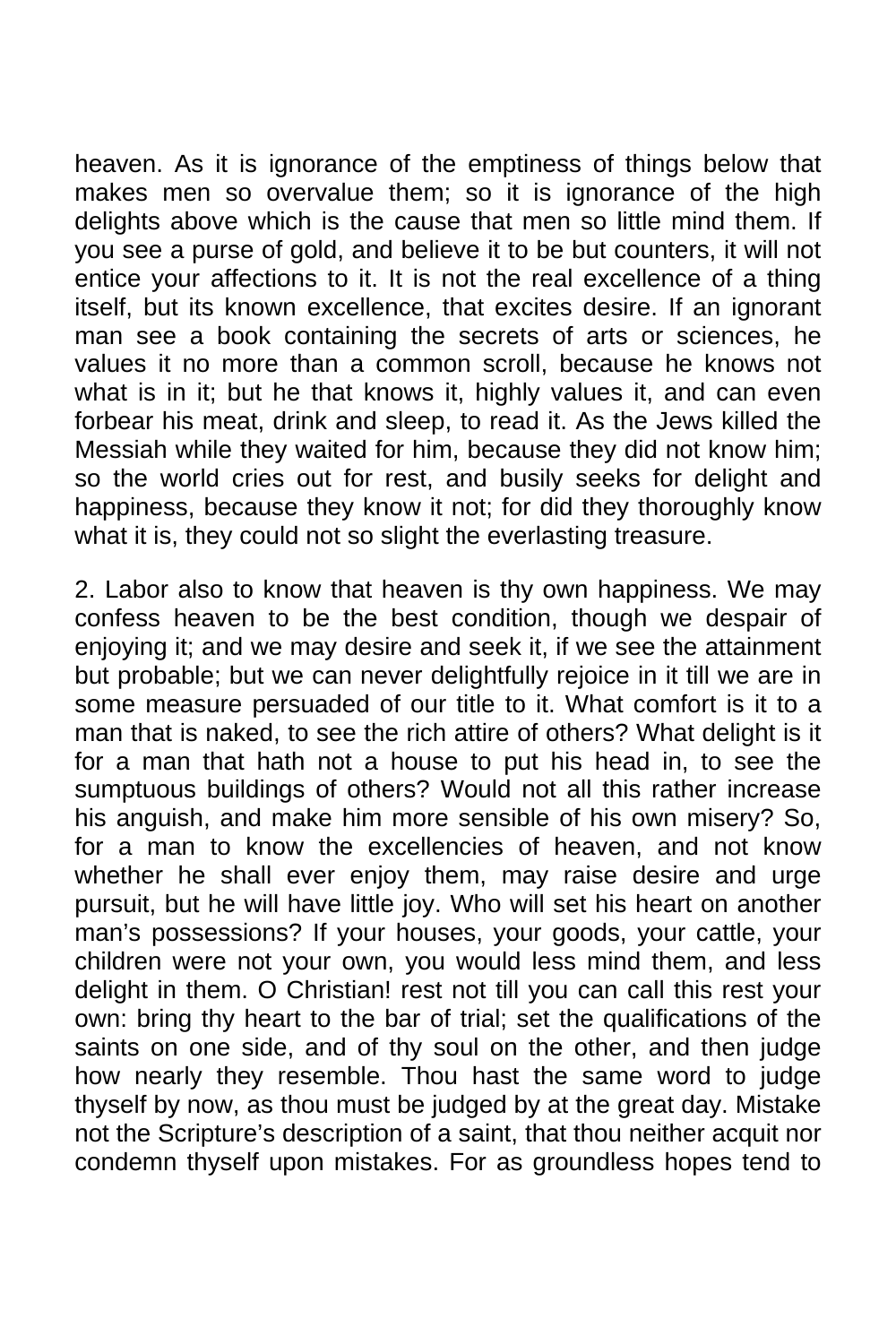confusion, and are the greatest cause of most men's damnation; so groundless doubts tend to and are the great cause of the saints' perplexity and distress. Therefore, lay thy foundation for trial safely, and proceed in the work deliberately and resolutely, nor give over till thou canst say either thou hast or hast not yet a title to this rest. O if men did truly know that God is their own Father, and Christ their only Redeemer and Head, and that those are their own everlasting habitations, and that there they must abide and be happy for ever; how could they but be transported with the forethoughts thereof! If a Christian could but look upon sun, moon and stars, and reckon all his own in Christ, and say, "These are the blessings that my Lord hath procured me, and things incomparably greater than these;" what holy raptures would his spirit feel!

The more do they sin against their own comforts, as well as against the grace of the Gospel, who plead for their unbelief, and cherish distrustful thoughts of God, and injurious thoughts of their Redeemer; who represent the covenant as if it were of works, and not of grace; and Christ as an enemy rather than a Savior; as if he were willing they should die in their unbelief, when he hath invited them so often and so affectionately, and suffered the agonies that they should suffer. Wretches that we are! to be keeping up jealousies of our Lord when we should be rejoicing in his love. As if any man could choose Christ before Christ hath chosen him; or any man were more willing to be happy than Christ is to make him happy. Away with these injurious if not blasphemous thoughts! If ever thou hast harbored such thoughts in thy breast, cast them from thee, and take heed how thou ever entertainest them more. God hath written the names of his people in heaven, as you use to write your names or marks on your goods; and shall we be attempting to raze them out, and to write our names on the doors of hell? But blessed be "God, whose foundation standeth sure;" and who "keepeth us by his power, through faith, unto salvation."

3. Labor to apprehend how near thy rest is. What we think near at hand, we are more sensible of than that which we behold at a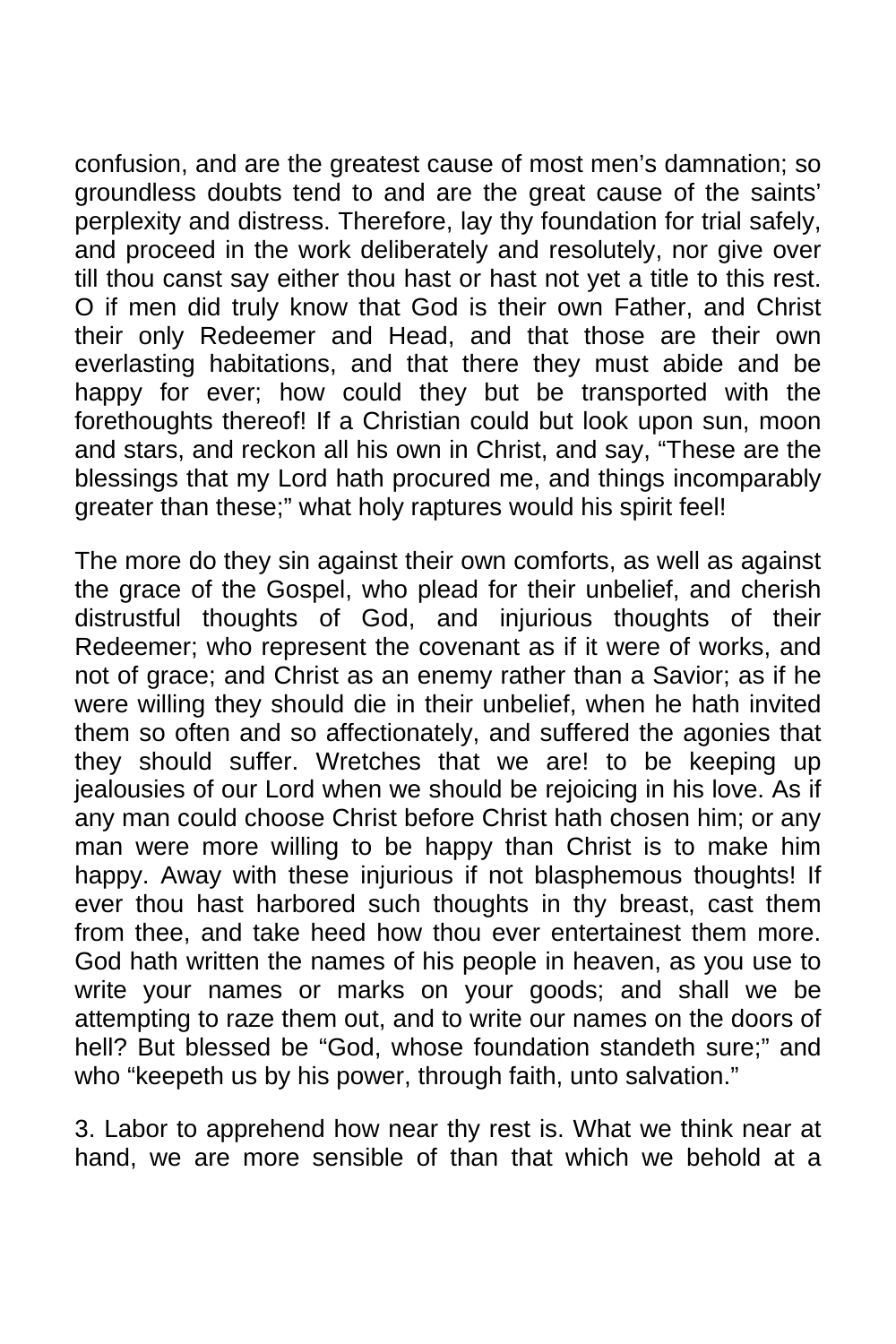distance. When judgments or mercies are afar off, we talk of them with little concern; but when they draw close to us, we tremble at, or rejoice in them. This makes men think on heaven so insensibly, because they conceive it at too great a distance; they look on it as twenty, thirty, or forty years off. How much better were it to receive "the sentence of death in ourselves," and to look on eternity as near at hand! While I am thinking and writing of it, it hasteneth near, and I am even entering into it before I am aware. While thou are reading this, whoever thou art, time posteth on, and thy life will be gone, "as a tale that is told." If you verily believed you should die to-morrow, how seriously would you think of heaven to-night! When Samuel had told Saul, "To-morrow shalt thou be with me," this struck him to the heart. And if Christ should say to a believing soul, "To-morrow shalt thou be with me," this would bring him in spirit to heaven beforehand. Do but suppose that you are still entering into heaven, and it will greatly help you more seriously to mind it.

4. Let thy eternal rest be the subject of thy frequent serious discourse, especially with those that can speak from their hearts, and are seasoned themselves with a heavenly nature. It is pity Christians should ever meet together without some talk of their meeting in heaven, or of the way to it, before they part. It is a pity so much time is spent in vain conversation and useless disputes, and not a serious word of heaven among them. Methinks we should meet together on purpose to warm our spirits with discoursing of our rest. To hear a Christian set forth that blessed, glorious state, with life and power, from the promises of the Gospel, methinks should make us say, "Did not our hearts burn within us while he opened to us the Scriptures?" If a Felix will tremble when he hears his judgment powerfully represented, why should not the believer be revived when he hears his eternal rest described? Wicked men can be delighted in talking together of their wickedness; and should not Christians then be delighted in talking of Christ, and the heirs of heaven in talking of their inheritance? This may make our hearts revive, as did Jacob's to hear the message that called him to Goshen, and to see the chariots that should bring him to Joseph. O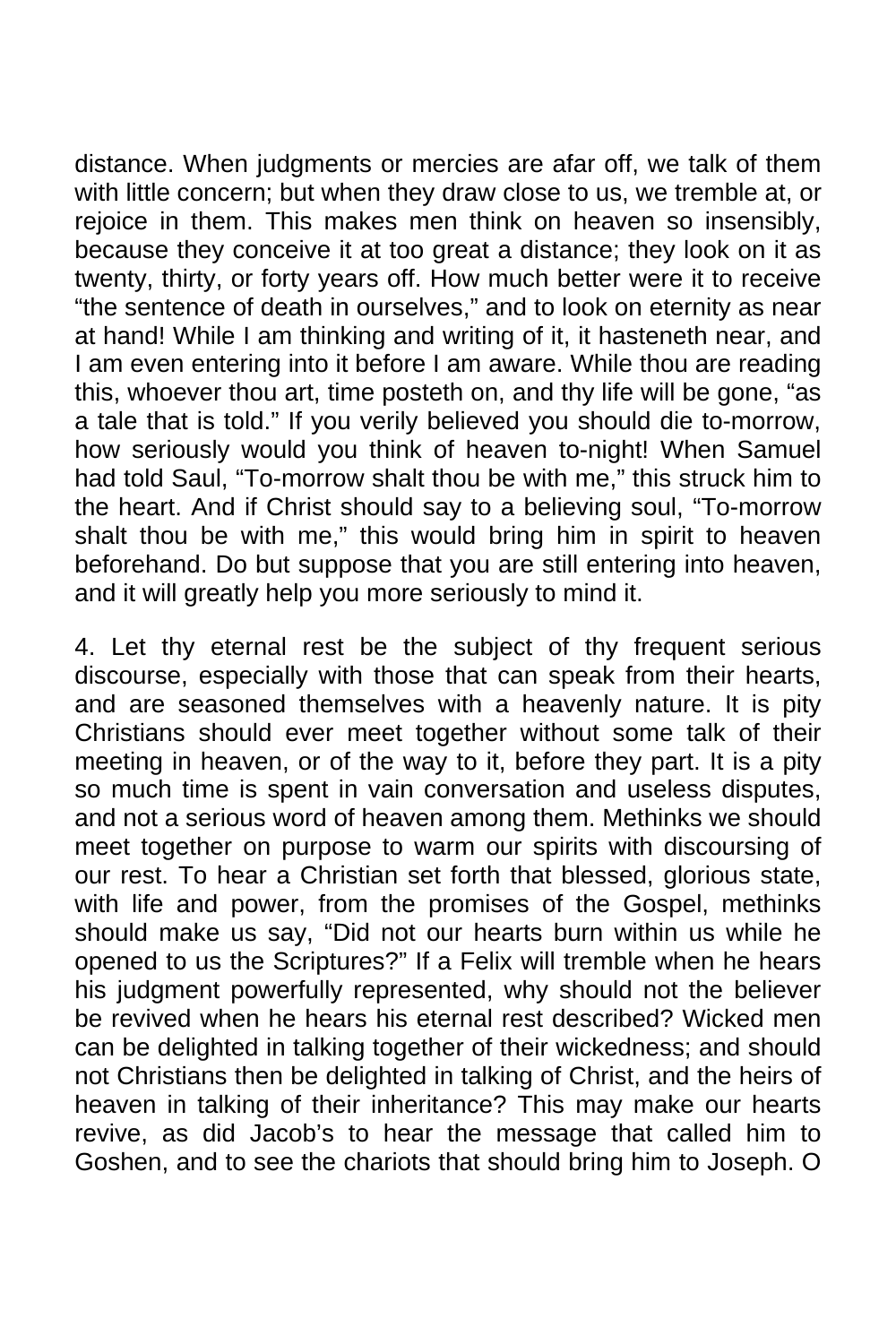that we were furnished with skill and resolution to turn the stream of men's common discourse to these more sublime and precious things! and, when men begin to talk of things unprofitable, that we could tell how to put in a word for heaven, and say, as Peter of his bodily food, "Not so, for I have never eaten any thing that is common or unclean!" O the good that we might both do and receive by this course! Had it not been to deter us from unprofitable conversation, Christ would not have talked of our "giving an account of every idle word in the day of judgment." Say, then, as the Psalmist, when you are in company, "Let my tongue cleave to the roof of my mouth, if I prefer not Jerusalem above my chief joy." then you shall find it true, that a "wholesome tongue is a tree of life."

5. Endeavor, in every duty, to raise thy affections nearer to heaven. God's end in the institution of his ordinances was that they should be as so many steps to advance us to our rest, and by which, in subordination to Christ, we might daily ascend in our affections. Let this be thy end in using them, and doubtless they will not be unsuccessful. How have you been rejoiced by a few lines from a friend, when you could not seem him face to face! And may we not have intercourse with God in his ordinances, though our persons be yet so far remote? May not our spirits rejoice in reading those lines which contain our legacy and charter for heaven? With what gladness and triumph may we read the expressions of divine love, and hear of our celestial country, though we have not yet the happiness to behold it! Men that are separated by sea and land can by letters carry on great and gainful trades; and may not a Christian, in the wise improvement of duties, drive on this happy trade for rest? Come, then, renounce formality, custom and applause, and kneel down in secret or public prayer, with hope to get thy heart nearer to God before thou risest up. When thou openest thy Bible, or other book, hope to meet with some passage of divine truth, and such a blessing of the Spirit with it as will give thee a fuller taste of heaven. When thou are going to the house of God, say, "I hope to meet with somewhat from God to raise my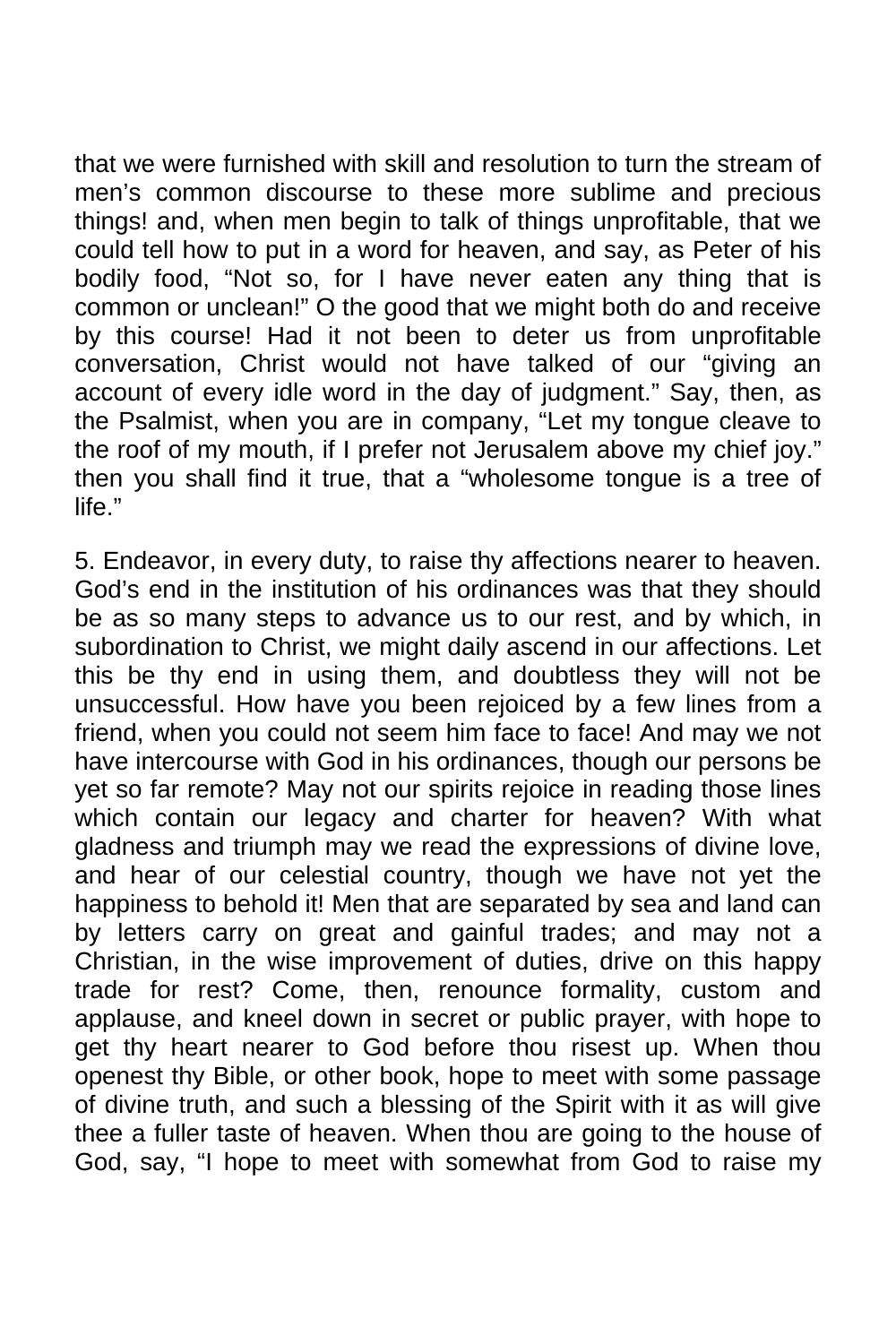affections before I return; I hope the Spirit will give me his presence and sweeten my heart with those celestial delights; I hope Christ will 'appear to me in that way, and shine about me with light from heaven;' let me hear his instructing and reviving voice, and cause the scales to fall from my eyes, that I may see more of that glory than I ever yet saw. I hope, before I return, my Lord will bring my heart within the view of rest, and set it before his Father's presence, that I may return as 'the shepherds' from the heavenly vision, 'glorifying and praising God for all the things I have heard and seen.'" When the Indians first saw that the English could converse together by letters, they thought there was some spirit enclosed in them. So would by-standers admire, when Christians have communion with God in duties, what there is in those Scriptures, in that sermon, in this prayer, that fills their hearts so full of joy, and so transports them above themselves. Remember, therefore, always to pray for your minister, that God would put some divine message into his mouth, which may leave a heavenly relish upon your spirit.

6. Improve every object and every event to remind thy soul of its approaching rest. As all providences and creatures are means to our rest, so they point us to that as their end. God's sweetest dealings with us at present would not be half so sweet as they are, if they did not intimate some further sweetness. Thou takest but the bare earnest and overlookest the main sum, when thou receivest thy mercies and forgettest thy crown. O that Christians were skillful in this art! You can open your Bible; learn to open the volumes of creation and providence, to read there also of God and glory. Thus we might have a fuller taste of Christ and heaven in every common meal than most men have in a sacrament. If thou prosper in the world, let it make thee more sensible of thine eternal prosperity. If thou art weary with labor, let it make the thoughts of thy eternal rest more sweet. If things go cross, let thy desires be more earnest to have sorrows and sufferings for ever cease. Is thy body refreshed with food or sleep? remember the inconceivable refreshment with Christ. Dost thou hear any good news? remember what glad tidings it will be to hear the trump of God and the applauding sentence of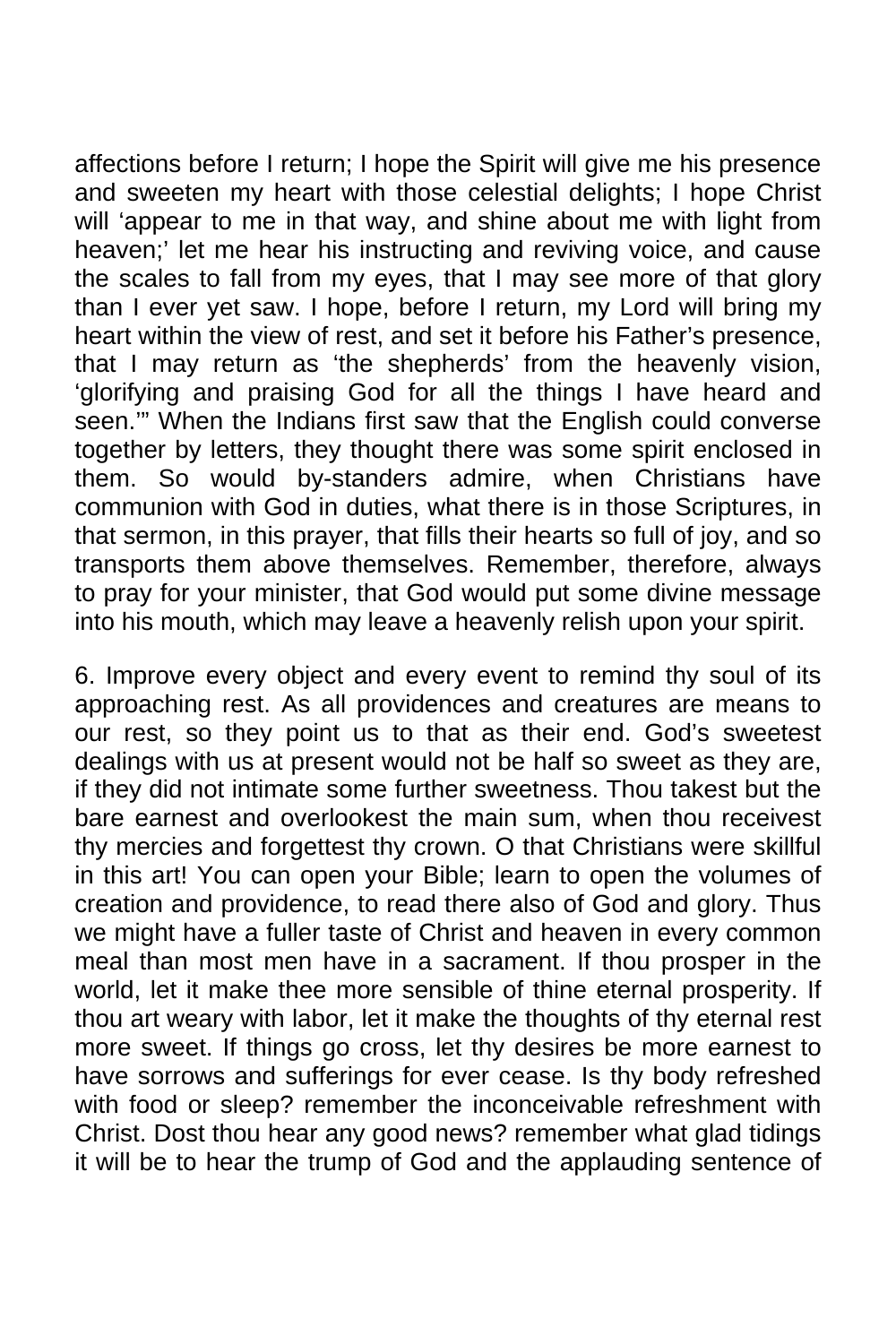Christ. Art thou delighted with the society of the saints? remember what the perfect society in heaven will be. Is God communicating himself to thy spirit? remember the time of thy highest advancement, when both thy communion and joy shall be full. Dost thou hear the raging noise of the wicked and the confusions of the world? think of the blessed harmony in heaven. Dost thou hear the tempest of war? remember the day when thou shalt be in perfect peace, under the wings of the Prince of Peace for ever. Thus, every condition and creature affords us advantages for a heavenly life, if we had but hearts to improve them.

7. Be much in the angelic work of praise. The more heavenly the employment, the more it will make the spirit heavenly. Praising God is the work of angels and saints in heaven, and will be our own everlasting work; and if we were more in it now, we should be more like what we shall be then. As desire, faith and hope are of shorter continuance than love and joy, so also preaching, prayer, and ordinances, and all means for expressing and confirming our faith and hope, shall cease, when our triumphant expressions of love and joy shall abide for ever. The liveliest emblem of heaven that I know upon earth, is when the people of God, in the deep sense of his excellency and bounty, from hearts abounding with love and joy, join together, both in heart and voice, in the cheerful and melodious singing of his praises. These delights, like the testimony of the Spirit, witness themselves to be of God, and bring the evidences of their heavenly parentage along with them. Little do we know how we wrong ourselves by shutting out of our prayers the praises of God, or allowing them so narrow a room as we usually do, while we are copious enough in our confessions and petitions. Reader, I entreat thee, remember this: let praises have a larger room in thy duties; keep matter ready at hand to feed thy praise, as well as matter for confession and petition. To this end study the excellencies and goodness of the Lord as frequently as thy own wants and unworthiness; the mercies thou has received, and those which are promised, as often as the sins thou hast committed. "Praise is comely for the upright. Whoso offereth praise, glorifieth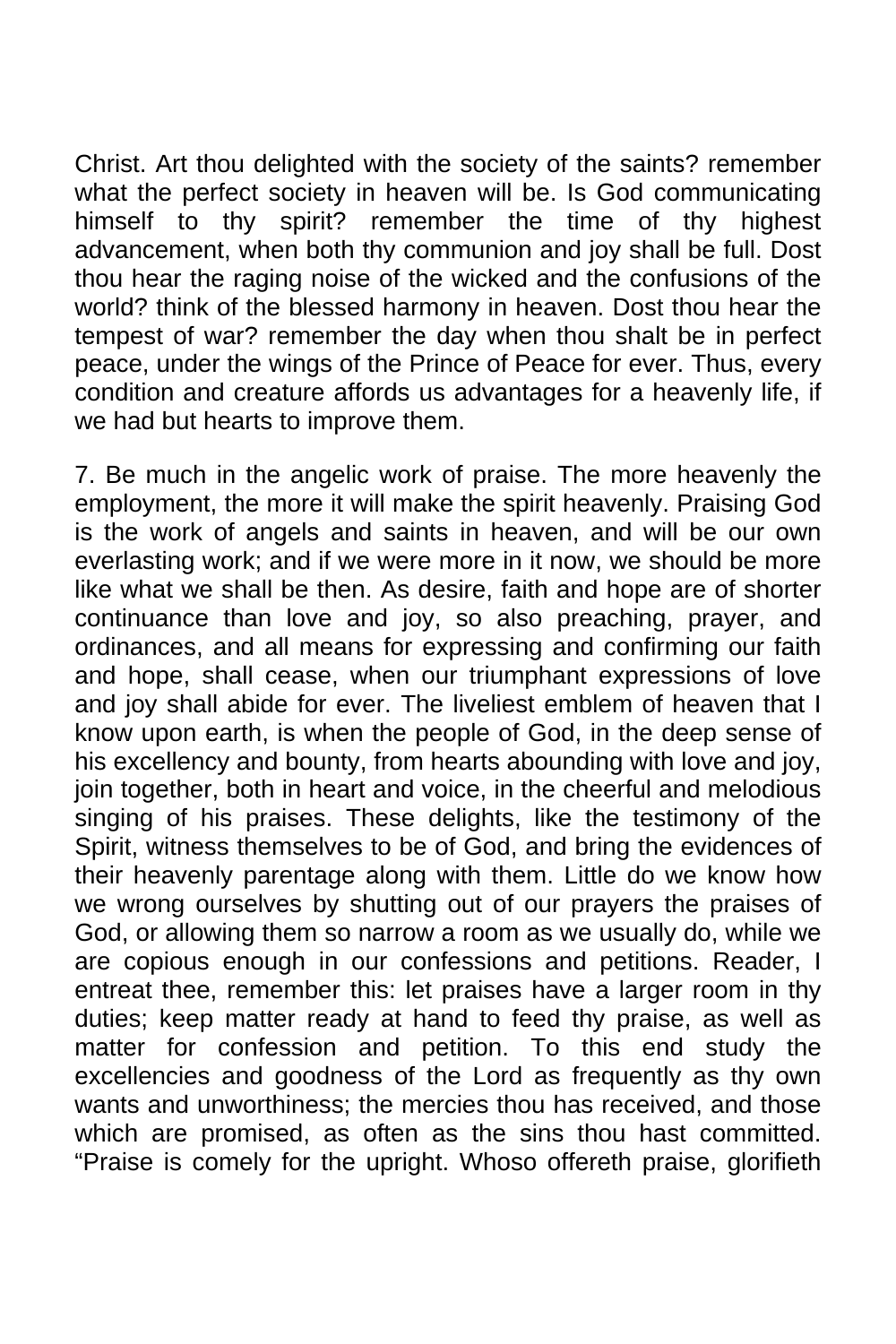God. Praise ye the Lord, for the Lord is good; sing praises unto his name, for it is pleasant. Let us offer the sacrifice of praise to God continually, that is, the fruit of our lips, giving thanks to his name." Had not David a most heavenly spirit, who was so much in this heavenly work? Doth it not sometimes raise our hearts when we only read the song of Moses and the psalms of David? How much more would it raise and refresh us to be skillful and frequent in the work ourselves! O the madness of youth, that lay out that vigor of body and mind upon vain delights and fleshly lusts, which is so fit for the noblest work of man! And O the sinful folly of many of the saints, who drench their spirits in continual sadness, and waste their days in complaints and groans, and so make themselves, both in body and mind, unfit for this sweet and heavenly work! Instead of joining with the people of God in his praises, they are questioning their worthiness and studying their miseries; and so rob God of his glory and themselves of their consolation. But the greatest destroyer of our comfort in this duty, is our taking up with the tune and melody, and suffering the heart to be idle which ought to perform the principal part of the work, and use the melody to revive and exhilarate itself.

8. Ever keep thy soul possessed with believing thoughts of the infinite love of God. Love is the attractive of love. Few so vile but will love those that love them. No doubt it is the death of our heavenly life to have hard thoughts of God, to conceive of him as one that would rather damn than save us. This is to put the blessed God into the similitude of Satan. When our ignorance and unbelief have drawn the most deformed picture of God in our imaginations, then we complain that we cannot love him, nor delight in him. This is the case of many thousand Christians. Alas, that we should thus blaspheme God and blast our own joys! Scripture assures us that "God is love; that fury is not in him; that he hath no pleasure in the death of the wicked, but that the wicked turn from his way and live." Much more hath he testified his love to his chosen, and his full resolution to save them. O that we could always think of God as we do of a friend; as of one that unfeignedly loves us, even more than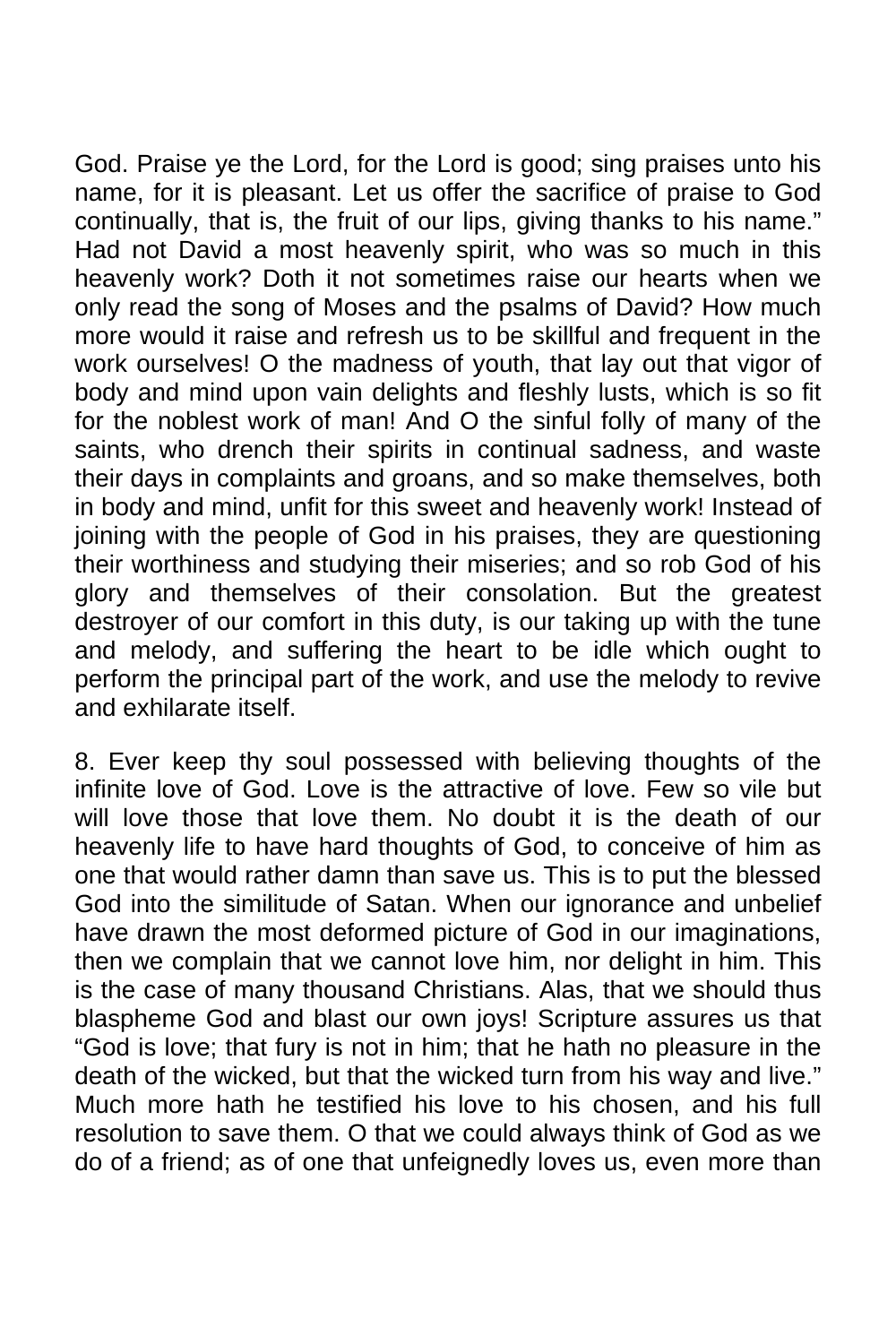we do ourselves; whose very heart is set upon us to do us good, and hath therefore provided for us an everlasting dwelling with himself! it would not then be so hard to have our hearts ever with him. Where we love most heartily, we shall think most sweetly and most freely. I fear most Christians think higher of the love of a hearty friend than of the love of God; and what wonder, then, if they love their friends better than God, and trust them more confidently than God and had rather live with them than with God?

9. Carefully observe and cherish the motions of the Spirit of God. If ever thy soul get above this earth, and get acquainted with this heavenly life, the Spirit of God must be to thee as the chariot to Elijah; yea, the very living principle by which thou must move and ascend. O, then, grieve not thy guide, quench not thy life, knock not off thy chariot wheel! You little think how much the life of all your graces and the happiness of your souls depend upon your ready and cordial obedience to the Spirit. When the Spirit urges thee to secret prayer; or forbids thee thy transgressions; or points to thee the way in which thou shouldst go; and thou wilt not regard; no wonder if heaven and thy soul be strange. If thou wilt not follow the Spirit while he would draw thee to Christ and thy duty; how should he lead thee to heaven, and bring thy heart into the presence of God? What supernatural help, what bold access shall the soul find in its approaches to the Almighty, that constantly obeys the Spirit? And how backward, how dull, how ashamed will he be in these addresses, who hath often broke away from the Spirit that would have guided him? Christian reader, dost thou not feel sometimes a strong impression to retire from the world and draw near to God? Do not disobey, but take the offer, and hoist up thy sails while this blessed gale may be had. The more of the Spirit we resist, the deeper will it wound; and the more we obey, the speedier will be our pace.

10. I advise thee, as a further help to this heavenly life, neglect not the due care of thy bodily health. Thy body is a useful servant if thou give it its due, and no more than its due; but it is a most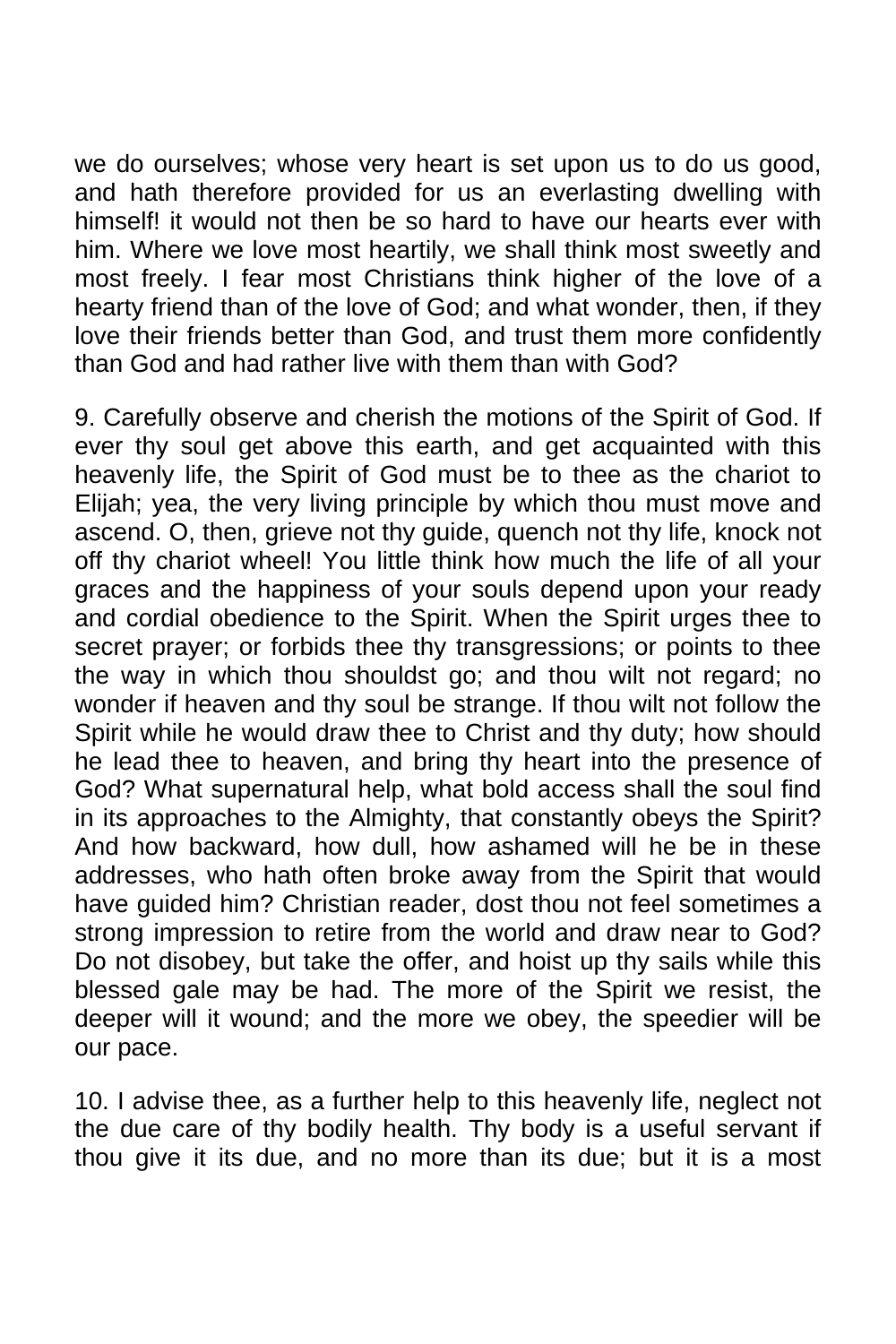devouring tyrant if thou suffer it to have what it unreasonably desires; and it is as a blunted knife if thou unjustly deny what is necessary to its support. when we consider how frequently men offend on both extremes, and how few use their bodies aright, we cannot wonder if they be much hindered in their converse with heaven. Most men are slaves to their appetite, and can scarcely deny any thing to their flesh, and are therefore willingly carried by it to their sports, or profits, or vain companions, when they should raise their minds to God and heaven. As you love your souls, "make not provision for the flesh, to fulfill the lust thereof," but remember, "to be carnally minded is death; because the carnal mind is enmity against God; for it is not subject to the law of God, neither indeed can be. So, then, they that are in the flesh cannot please God. Therefore, brethren, we are debtors, not to the flesh, to live after the flesh. For if ye live after the flesh, ye shall die; but if ye, through the Spirit, do mortify the deeds of the body, ye shall live." There are a few who much hinder their heavenly joy by denying the body its necessaries, and so making it unable to serve them: if such wronged their flesh only, it would be no great matter; but they wrong their souls also; as he that spoils the house injures the inhabitants. When the body is sick and the spirits languish, how heavily do we move in the thoughts and joys of heaven.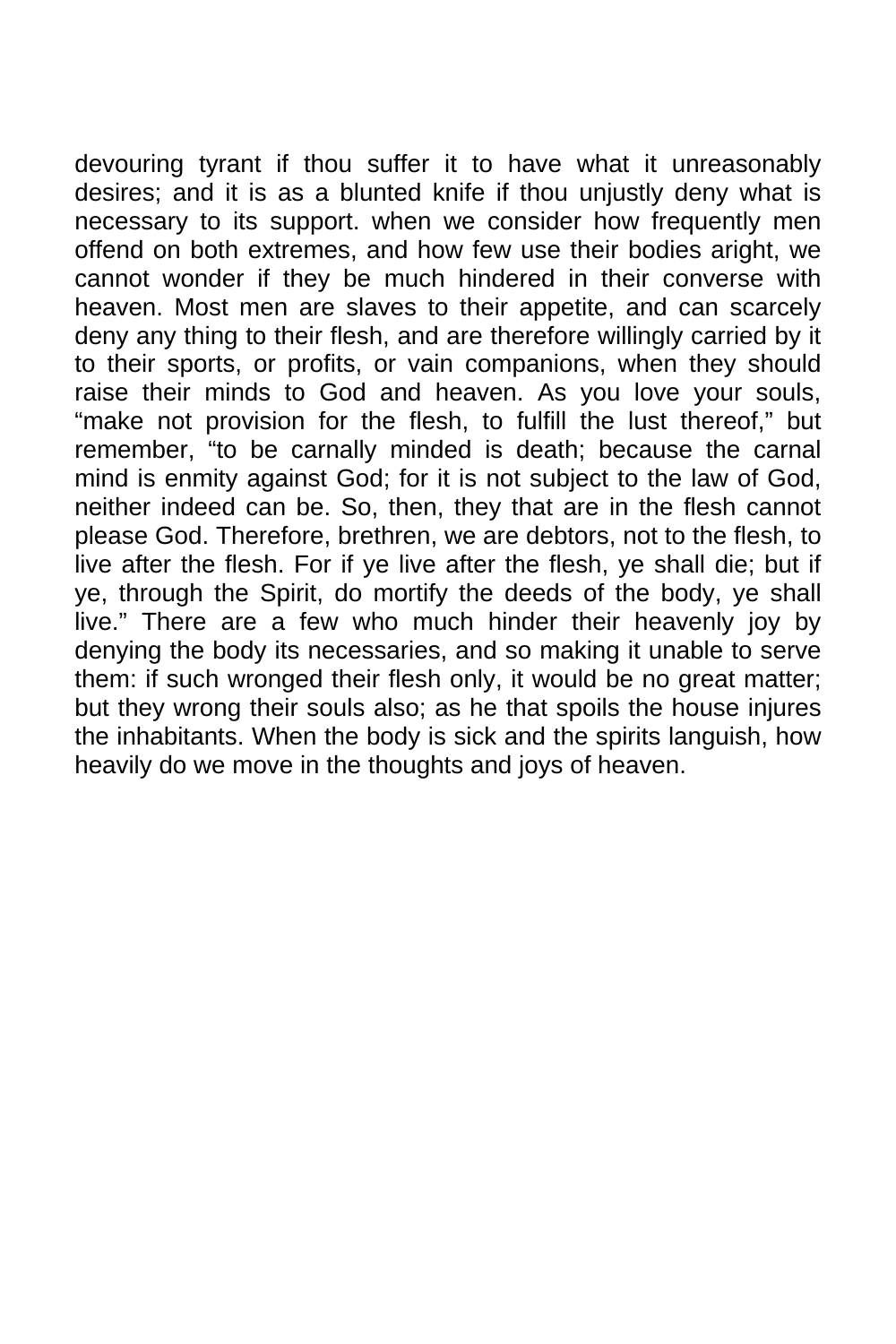# **CHAPTER 13**

#### THE NATURE OF HEAVENLY CONTEMPLATION; WITH THE TIME, PLACE, AND TEMPER FITTEST FOR IT

The duty of heavenly contemplation is recommended and defined.

The definition is illustrated.

### I. THE TIMES FITTEST FOR IT ARE REPRESENTED AS,

- 1. Stated;
- 2. Frequent;

3. Seasonable every day, particularly every Lord's day, but more especially when our hearts are warmed with a sense of divine things; or when we are afflicted or tempted; or when we are near death.

#### II. THE FITTEST PLACE FOR IT.

## III. THE FITTEST TEMPER FOR IT,

- 1. When our minds are most clear of the world,
- 2. And most solemn and serious.

ONCE more I entreat thee, reader, as thou makest conscience of a revealed duty, and darest not willfully resist the Spirit; as thou valuest the high delights of a saint, and the soul-ravishing exercise of heavenly contemplation; that thou diligently study, and speedily and faithfully practice the following directions. If, by this means, thou dost not find an increase of all thy graces, and dost not grow beyond the stature of a common Christian, and art not made more serviceable in thy place, and more precious in the eyes of all discerning persons; if thy soul enjoy not more communion with God, and thy life be not fuller of comfort, and thou has not more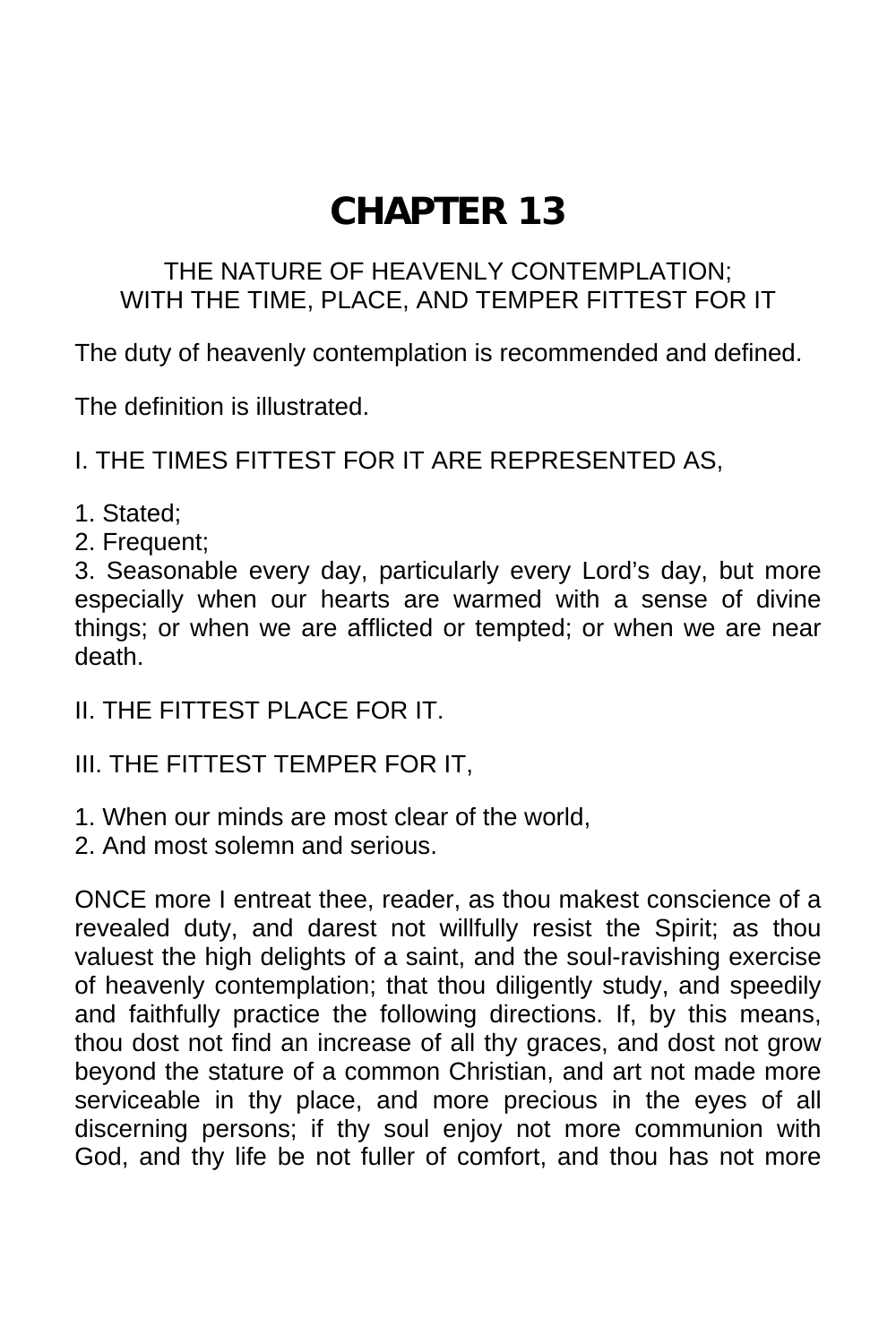support in a dying hour; then cast away these directions, and exclaim against me for ever as a deceiver.

The duty which I press upon thee so earnestly, and in the practice of which I am now to direct thee, is, "The set and solemn acting of all the powers of thy soul in meditation upon thy everlasting rest." More fully to explain the nature of this duty, I will here illustrate a little the description itself; and then point out the fittest time, place, and temper of mind for it.

It is not improper to illustrate a little the manner in which we have described this duty of meditation, or the considering and contemplating of spiritual things. It is confessed to be a duty by all, but practically denied by most. Many, that make conscience of other duties, easily neglect this. They are troubled if they omit a sermon, a fast, or a prayer, in public or private; yet were never troubled that they have omitted meditation perhaps all their lifetime to this very day; though it be that duty by which all other duties are improved, and by which the soul digests truth for its nourishment and comfort. it was God's command to Joshua, "This book of the law shall not depart out of thy mouth, but thou shalt meditate therein day and night, that thou mayest observe to do according to all that is written therein." As digestion turns food into chyle and blood for vigorous health, so meditation turns the truths received and remembered into warm affection, firm resolution, and holy conversation.

This meditation is the acting of all the powers of the soul. It is the work of the living, and not of the dead. It is a work the most spiritual and sublime, and therefore not to be well performed by a heart that is merely carnal and earthly. Men must necessarily have some relation to heaven before they can familiarly converse there. I suppose them to be such as have a title to rest, when I persuade them to rejoice in the meditations of rest. And supposing thee to be a Christian, I am now exhorting thee to be an active Christian. And it is the work of the soul I am setting thee to, for bodily exercise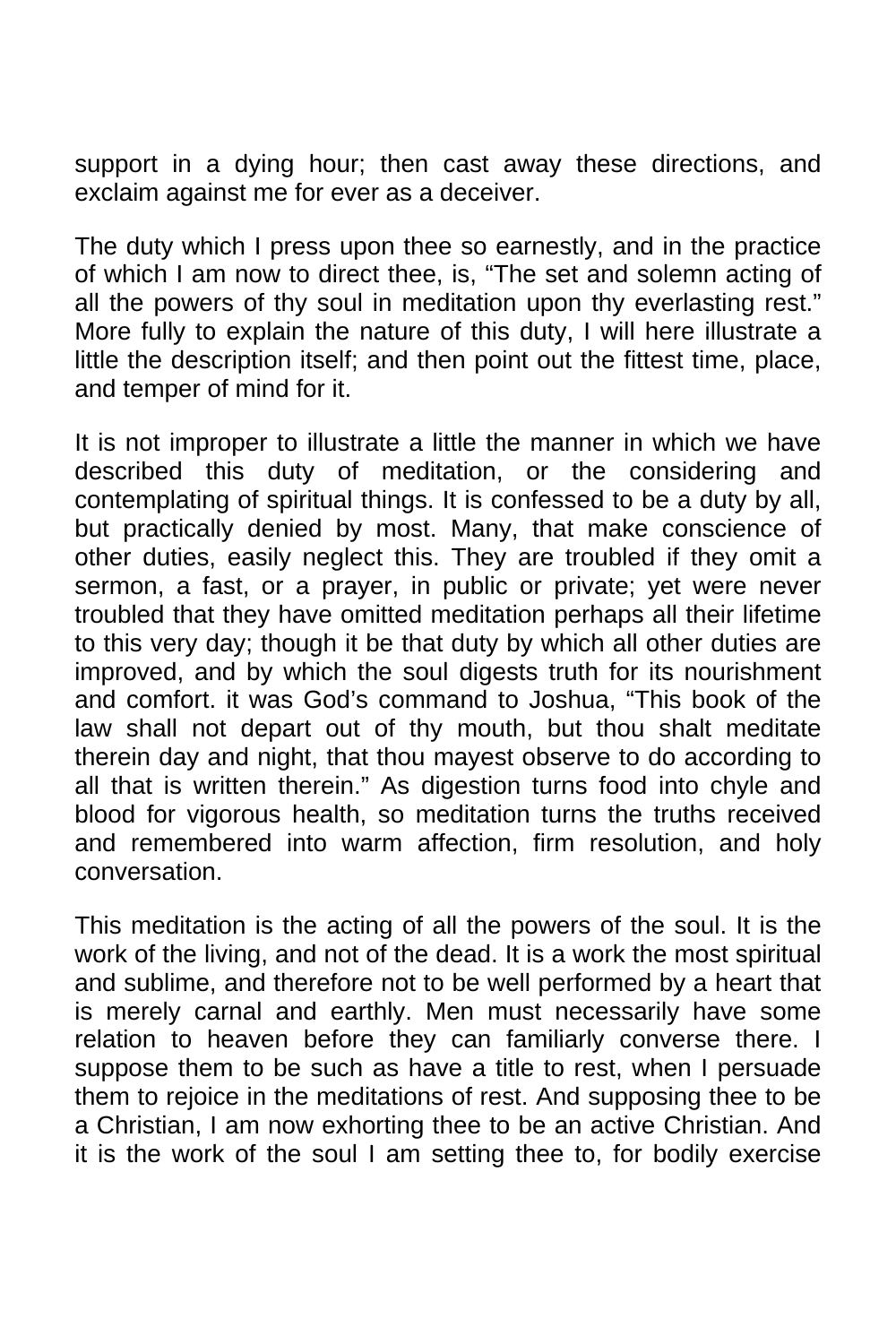here profiteth little. And it must have all the powers of the soul to distinguish it from the common meditation of students; for the understanding is not the whole soul, and therefore cannot do the whole work. As in the body, the stomach must turn the food into chyle and prepare for the liver, the liver and spleen turn it into blood and prepare for the heart and brain; so in the soul, the understanding must take in truths, and prepare them for the will, and that for the affections. Christ and heaven have various excellencies, and therefore God hath formed the soul with different powers for apprehending these excellencies. What the better had we been for odoriferous flowers, if we had no smell? or what good would language or music have done us, if we could not hear? or what pleasure should we have found in meats and drinks, without the sense of taste? So what good could all the glory of heaven have done us, or what pleasure should we have had in the perfection of God himself, if we had been without the affections of love and joy? And what strength or sweetness canst thou possibly receive by thy meditations on eternity, while thou dost not exercise those affections of the soul by which thou must be sensible of this sweetness and strength? It is the mistake of Christians to think that meditation is only the work of the understanding and memory; when every school-boy can do this, or persons that hate the things which they think on. So that you see there is more to be done than barely to remember and think of heaven. As some labors not only stir a hand or a foot, but exercise the whole body; so doth meditation the whole soul. As the affections of sinners are set on the world, are turned to idols and fallen from God as well as their understanding; so must their affections be reduced to God as well as the understanding; and as their whole soul was filled with sin before, so the whole must be filled with God now. See David's description of the blessed man: "His delight is in the law of the Lord, and in his law doth he meditate day and night."

This meditation is set and solemn. As there is solemn prayer, when we set ourselves wholly to that duty; and ejaculatory prayer, when, in the midst of other business, we send up some short request to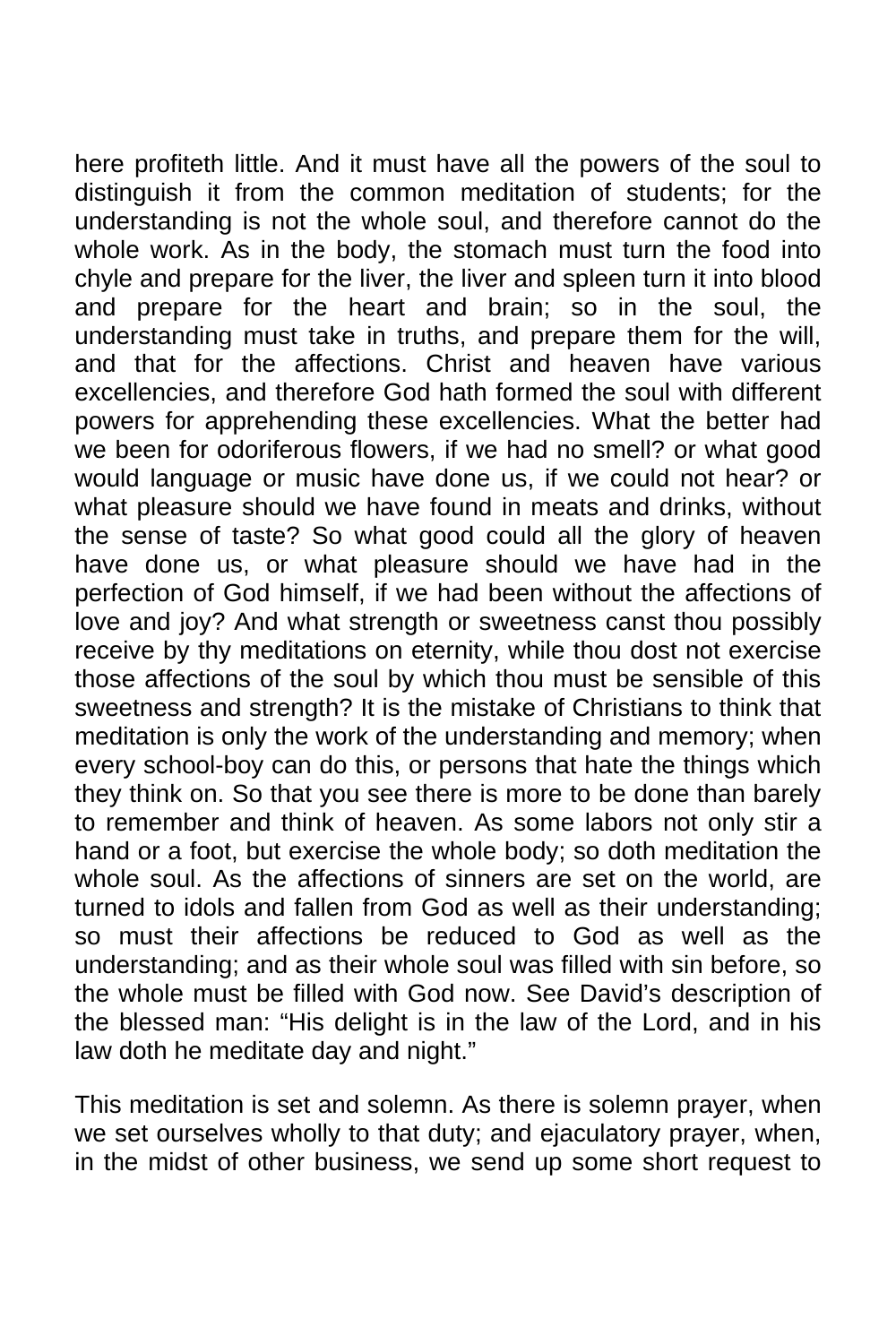God; so also there is solemn meditation, when we apply ourselves wholly to that work; and transient meditation, when, in the midst of other business, we have some good thoughts of God in our minds. And as solemn prayer is either set in a constant course of duty, or occasional, at an extraordinary season; so also is meditation. Now, though I would persuade you to that meditation which is mixed with your common labors, and also that to which special occasions direct you; yet I would have you likewise make it a constant standing duty, as you do hearing, praying, and reading the Scriptures; and no more intermix other matters with it, than you would with prayer, or other stated solemnities.

This meditation is upon thy everlasting rest. I would not have you cast off your other meditations; but surely, as heaven hath the preeminence in perfection, it should have it also in our meditation. That which will make us most happy when we possess it, will make us most joyful when we meditate upon it. Other meditations are as numerous as there are lines in the scripture, or creatures in the universe, or particular providences in the government of the world. But this is a walk to Mount Sion; from the kingdoms of the world to the kingdom of saints; from earth to heaven; from time to eternity: it is walking upon sun, moon and stars, in the garden and paradise of God. It may seem far off; but spirits are quick: whether in the body or out of the body, their motion is swift. You need not fear, like the men of the world, lest these thoughts should make you mad. It is in heaven, and not hell, that I persuade you to walk. It is joy, and not sorrow, that I persuade you to exercise. I urge you to look on no deformed objects, but only upon the ravishing glory of saints, and the unspeakable excellencies of the God of glory, and the beams that stream from the face of his Son. Will it distract a man to think of his only happiness? Will it distract the miserable to think of mercy, or the prisoner to foresee deliverance, or the poor to think of approaching riches and honor? Methinks it should rather make a man mad to think of living in a world of woe, and abiding in poverty and sickness, among the rage of wicked men, than to think of living with Christ in bliss. "But wisdom is justified of all her children."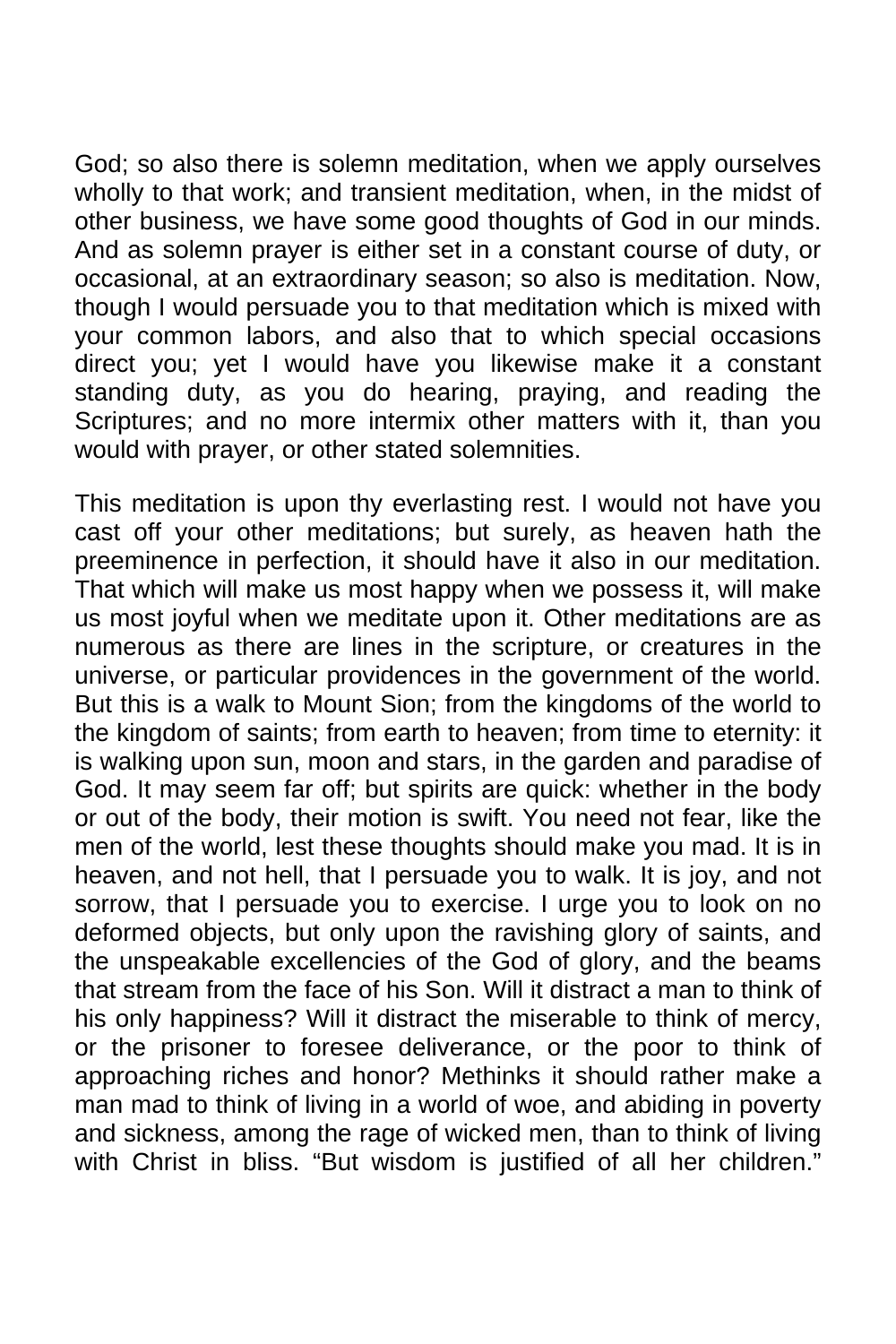Knowledge hath no enemy but the ignorant. This heavenly course was never spoken against by any but those that never knew it, or never used it. I fear more the neglect of men that approve it, than the opposition or arguments of any against it.

First. As to THE FITTEST TIME for this heavenly contemplation, let me only advise that it be stated — frequent — and seasonable.

1. Give it a stated time. If thou suit thy time to the advantage of the work, without placing any religion in the time itself, thou hast no need to fear superstition. Stated time is a hedge to duty, and defends it against many temptations to omissions. Some have not their time at command, and therefore cannot set their hours; and many are so poor, that the necessities of their families deny them this freedom; such persons should be watchful to redeem time as much as they can, and take their vacant opportunities as they fall, and especially join meditation and prayer as much as they can with the labors of their calling. Yet those who have more time to spare from their worldly necessities, and are masters of their time, I still advise to keep this duty to a stated time. And indeed, if every work of the day had its appointed time, we should be better skilled both in redeeming time and performing duty.

2. Let it be frequent as well as stated. How oft it should be I cannot determine, because men's circumstances differ; but in general, Scripture requires it to be frequent, when it mentions meditating day and night. For those, therefore, who can conveniently omit other business, I advise that it be once a day at least. Frequency in heavenly contemplation is particularly important, to prevent a shyness between God and thy soul. Frequent society breeds familiarity, and familiarity increases love and delight, and makes us bold in our addresses. The chief end of this duty is, to have acquaintance and fellowship with God; and therefore, if thou come but seldom to it, thou wilt still keep thyself a stranger. When a man feels his need of God, and must seek his help in a time of necessity, then it is great encouragement to go to a God we know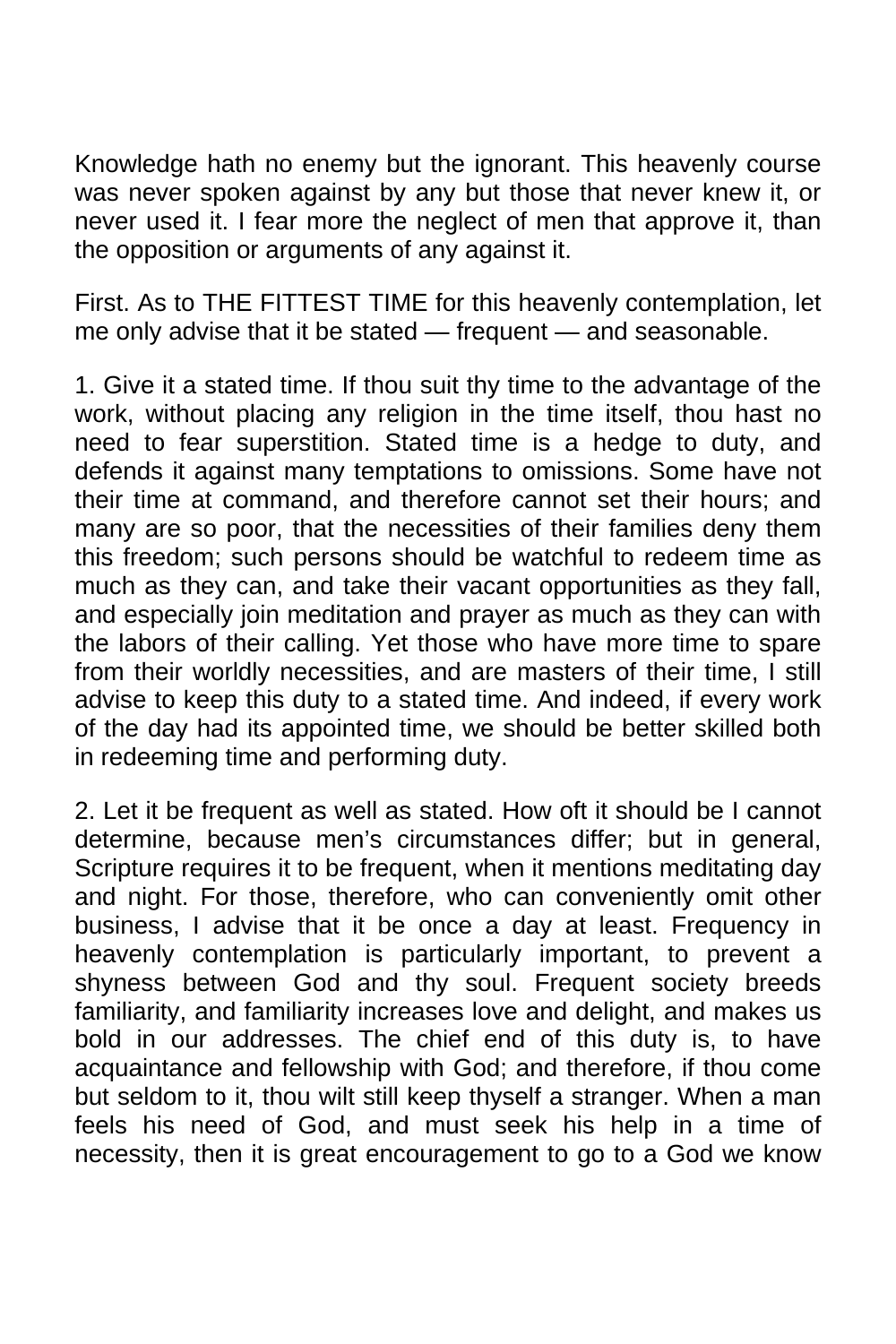and are acquainted with. "O," saith the heavenly Christian, "I know both wither I go, and to whom. I have gone this way many a time before now. It is the same God that I daily converse with, and the way has been my daily walk. God knows me well enough, and I have some knowledge of him." On the other hand, what a horror and discouragement will it be to the soul, when it is forced to fly to God in straits, to think, "Alas! I know not whither to go. I never went the way before. I have no acquaintance at the court of heaven. My soul knows not that God that I must speak to, and I fear he will not know my soul." But especially when we come to die, and must immediately appear before this God, and expect to enter into his eternal rest, then the difference will plainly appear; then what a joy will it be to think, "I am going to the place from whence I tasted such frequent delights; to that God whom I have met in my meditation so often! My heart hath been in heaven before now, and hath often tasted its reviving sweetness; and if my eyes were so enlightened and my spirits so refreshed when I had but a taste, what will it be when I shall feed on it freely?" On the contrary, what a terror will it be to think, "I must die and go I know not whither; from a place where I am acquainted, to a place where I have no familiarity or knowledge!: It is an inexpressible horror to a dying man to have strange thoughts of God and heaven. I am persuaded that it is the neglect of this duty which so commonly makes death, even to godly men, unwelcome and uncomfortable. Therefore I persuade to frequency in this duty.

And as it will prevent shyness between thee and God, so also it will prevent unskillfulness in the duty itself. How awkwardly do men set their hands to a work in which they are seldom employed! Whereas frequency will habituate thy heart to the work, and make it more easy and delightful. The hill which made thee pant and blow at first going up, thou may easily run up when thou are once accustomed to it.

Thou wilt also prevent the loss of the heat and life thou hast obtained. If thou eat but once in two or three days, thou wilt lose thy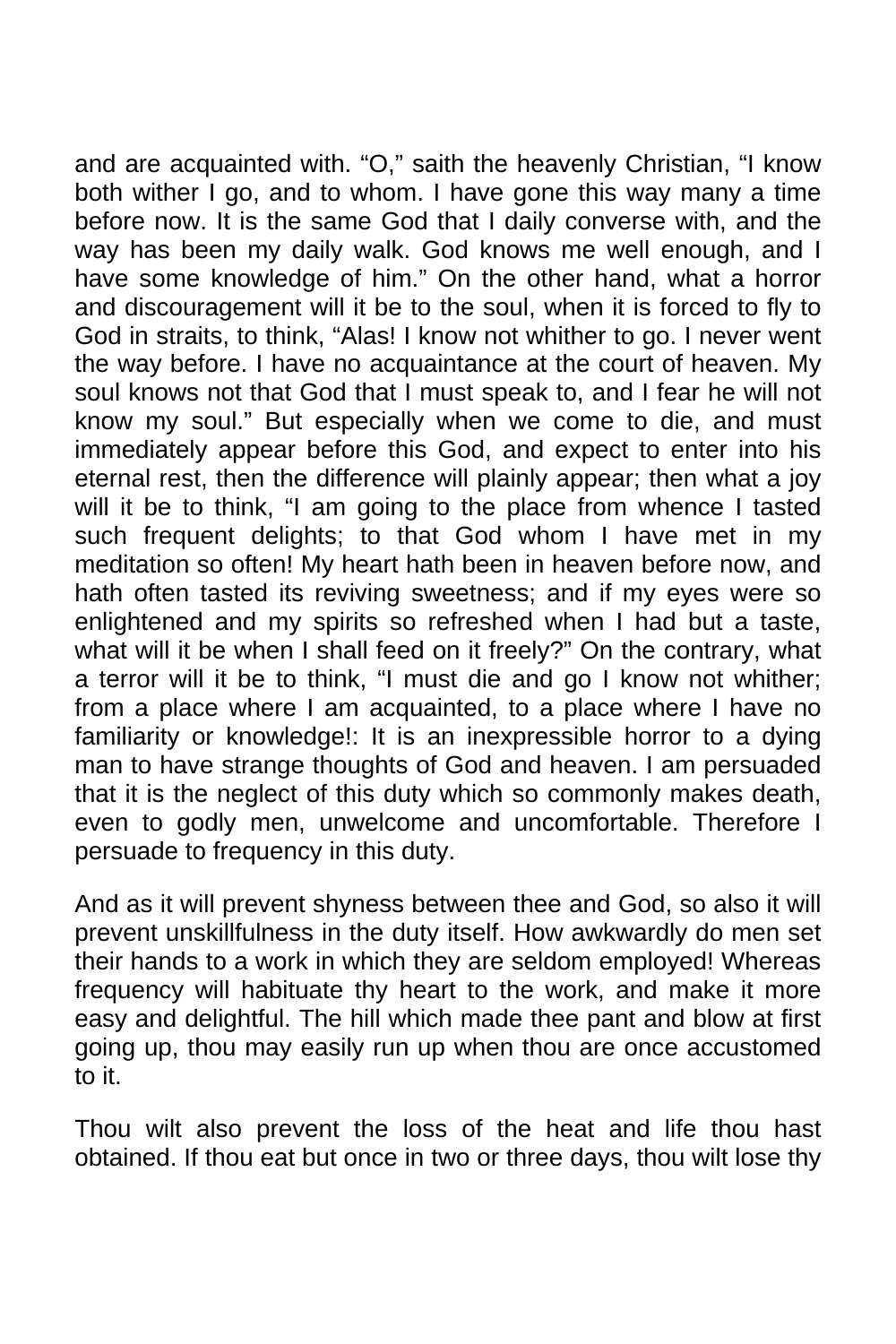strength as fast as it comes. If in holy meditation thou get near to Christ and warm thy heart with the fire of love, and then come but seldom, thy former coldness will soon return; especially as the work is so spiritual and against the bent of depraved nature. It is true, the intermixing of other duties, especially secret prayer, may do much to the keeping of thy heart above; but meditation is the life of most other duties, and the view of heaven is the life of meditation.

3. Choose also the most seasonable time. all things are beautiful and excellent in their season. Unseasonableness may lose the fruit of thy labor, may raise difficulties in the work, and may turn a duty to a sin. The same hour may be seasonable to one and unseasonable to another. Servants and laborers must take that season which their business can best afford; either while at work, or in traveling, or when they lie awake in the night. Such as can choose what time of the day they will, should observe when they find their spirits most active and fit for contemplation, and fix upon that as the stated time. I have always found that the fittest time for myself is the evening, from sun-setting to the twilight. I the rather mention this, because it was the experience of a better and wiser man; for it is expressly said, "Isaac went out to meditate in the field at the even-tide."

The Lord's day is exceedingly seasonable for this exercise. When should we more seasonably contemplate our rest than on that day of rest which typifies it to us? It being a day appropriated to spiritual duties, methinks we should never exclude this duty, which is so eminently spiritual. I verily think this is the chief work of a Christian Sabbath, and most agreeable to the design of its positive institution. What fitter time to converse with our Lord than on the Lord's day? What fitter day to ascend to heaven than that on which he arose from earth, and fully triumphed over death and hell? The fittest temper for a true Christian is, like John, to "be in the Spirit on the Lord's day." And what can bring us to this joy in the Spirit, but the spiritual beholding of our approaching glory? Take notice of this, you that spend the Lord's day only in public worship; your allowing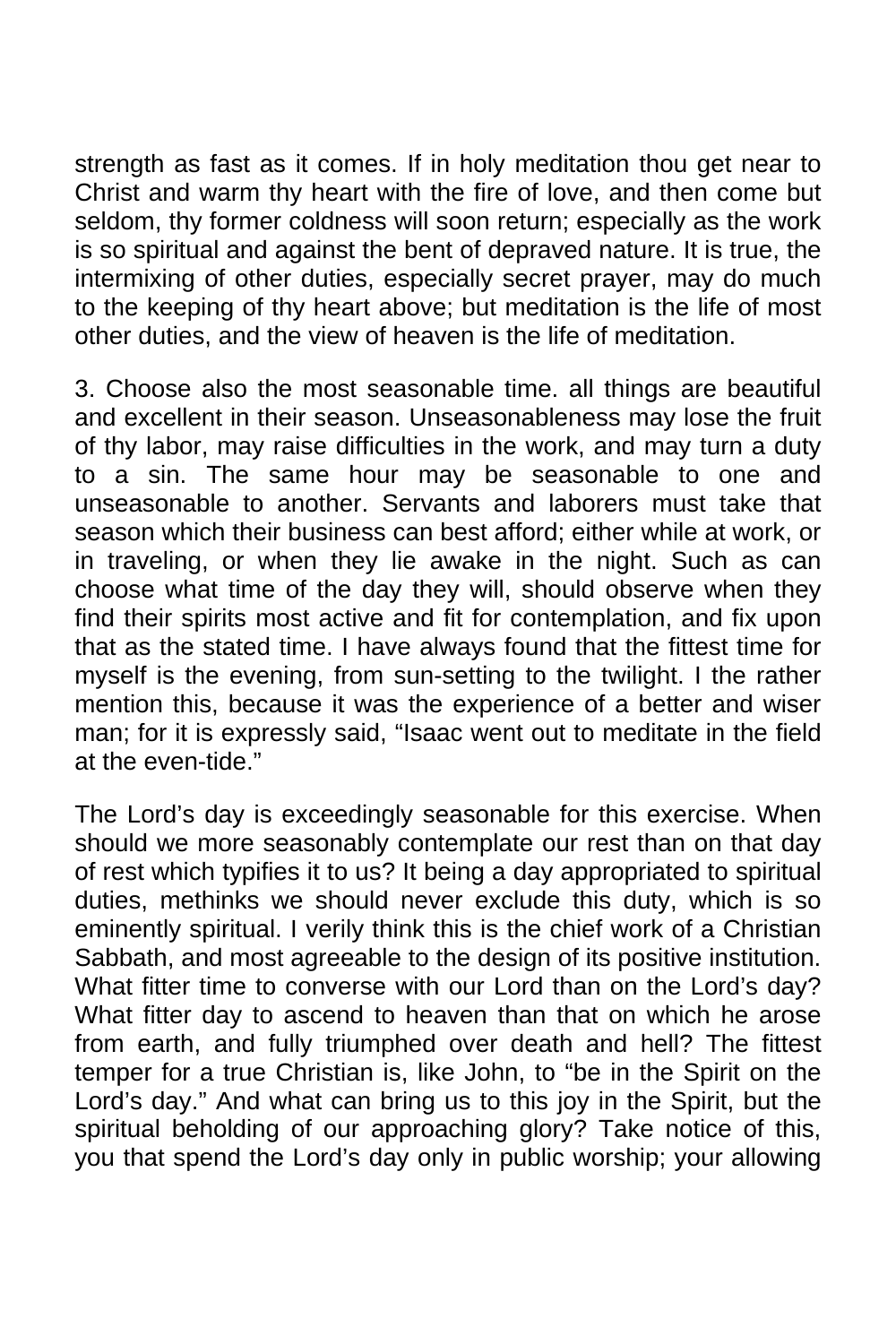no time to private duty, and therefore neglecting this spiritual duty of meditation, is very hurtful to your souls. You, also, that have time on the Lord's day for idleness and vain discourse, were you but acquainted with this duty of contemplation, you would need no other pastime; you would think the longest day short enough, and be sorry that the night had shortened your pleasure. Christians, let heaven have more share in your Sabbaths, where you must shortly keep your everlasting Sabbaths. Use your Sabbaths as steps to glory, till you have passed them all, and are there arrived. Especially you that are poor, and cannot take time in the week as you desire, see that you well improve this day; as your bodies rest from their labors, let your spirits seek after rest from God.

Besides the constant seasonableness of every day, and particularly every Lord's day, there are also more peculiar seasons for heavenly contemplation. As for instance:

When God hath more abundantly warmed thy spirit with fire from above, then thou mayst soar with greater freedom. A little labor will set thy heart a going at such a time as this; whereas at another time thou mayst take pains to little purpose. Observe the gales of the Spirit, and how the Spirit of Christ doth move thy spirit. "Without Christ we can do nothing;" and therefore let us be doing while he is doing! and be sure not to be out of the way, nor asleep, when he comes. When the Spirit finds thy heart, like Peter, in prison and in irons, and smites thee, and says, "Arise up quickly, and follow me!" be sure thou then arise and follow; and thou shalt find thy chains fall off, and all doors will open, and thou wilt be at heaven before thou art aware.

Another peculiar season for this duty is, when thou art in a suffering, distressed, or tempted state. When should we take our cordials but in time of fainting? When is it more seasonable to walk to heaven than when we know not in what corner of earth to live with comfort? Or when should our thoughts converse more above than when we have nothing but grief below? Where should Noah's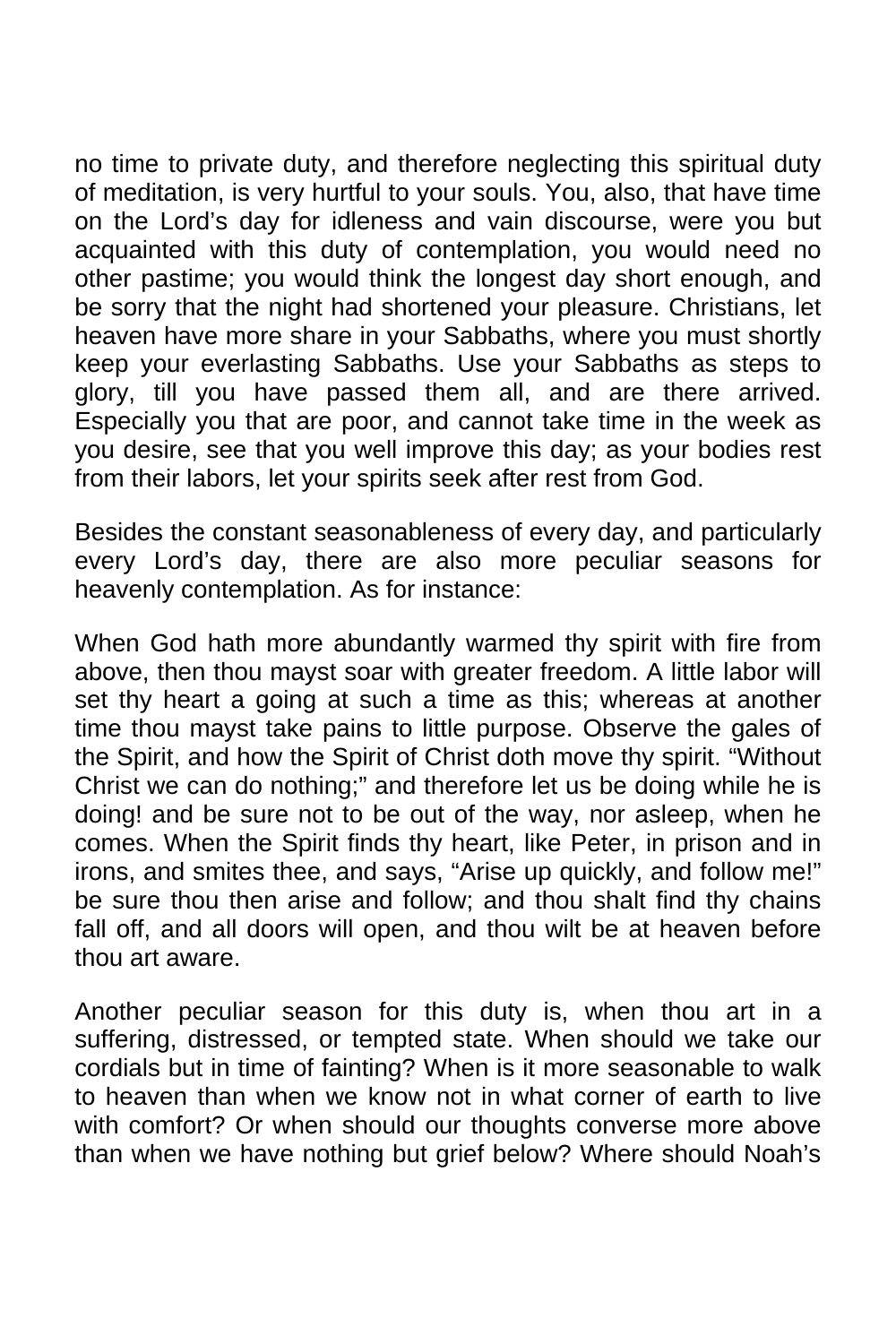dove be but in the ark, when the waters cover all the earth, and she cannot find rest for the sole of her foot? what should we think on but our Father's house, when we have not even the husks of the world to feed upon? Surely God sends thy afflictions for this very purpose. Happy art thou, poor man, if thou make this use of thy poverty! and thou that art sick, if thou so improve thy sickness! It is seasonable to go to the promised land, when our burdens are increased in Egypt and our straits in the wilderness! Reader, if thou knewest what a cordial to thy griefs the serious views of glory are, thou wouldst less fear these harmless troubles, and more use that preserving, reviving remedy. "In the multitude of my" troubled "thoughts within me," saith David, "thy comforts delight my soul." "I reckon," saith Paul, "that the sufferings of this present time are not worthy to be compared with the glory which shall be revealed in us." "For which cause we faint not: but though our outward man perish, yet the inward man is renewed day by day. For our light affliction, which is but for a moment, worketh for us a far more exceeding and eternal weight of glory, while we look not at the things which are seen, but at the things which are not seen; for the things which are seen are temporal, but the things which are not seen are eternal."

And another season peculiarly fit for this heavenly duty is when the messengers of God summon us to die. When should we more frequently sweeten our souls with the believing thoughts of another life, than when we find that this is almost ended? No men have greater need of supporting joys than dying men; and these joys must be drawn from our eternal joy. As heavenly delights are sweetest when nothing earthly is joined with them, so the delights of dying Christians are oftentimes the sweetest they ever had. What a prophetic blessing had dying Isaac and Jacob for their sons! With what a heavenly song and divine benediction did Moses conclude his life? What heavenly advice and prayer had the disciples from their Lord, when he was about to leave them! When Paul was "ready to be offered," what heavenly exhortation and advice did he give the Philippians, Timothy, and the elders of Ephesus! How near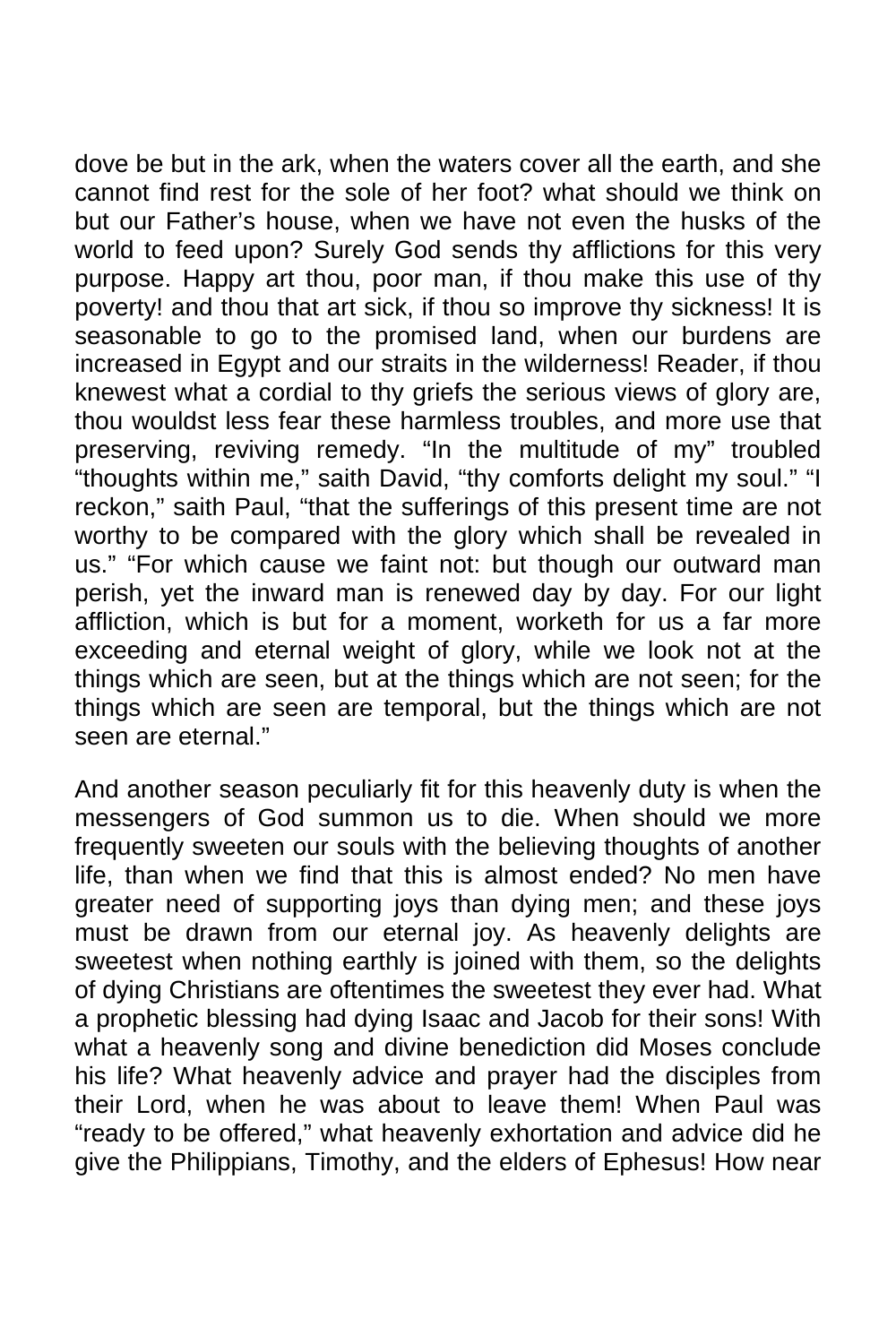to heaven was John in Patmos, but a little before his translation thither! It is the general temper of the saints to be then most heavenly when they are nearest heaven. If it by thy case, reader, to perceive the dying time draw on, O where should thy heart now be but with Christ? Methinks thou shouldst even behold him standing by thee, and shouldst bespeak him as thy father, thy husband, thy physician, thy friend.

Methinks thou shouldst, as it were, see the angels about thee, waiting to perform their last office to thy soul; even those angels which disdained not to carry into Abraham's bosom the soul of Lazarus, nor will think much to conduct thee thither. Look upon thy pain and sickness as Jacob did on Joseph's chariots, and let thy spirit revive within thee, and say, "It is enough. Christ is yet alive; because he liveth, I shall live also." Dost thou need the choicest cordials? Here are choicer than the world can afford; here are all the joys of heaven, even the vision of God and Christ, and whatsoever the blessed here possess. These dainties are offered thee by the hand of Christ; he hath written the receipt in the promises of the Gospel; he hath prepared the ingredients in heaven; only put forth the hand of faith and feed upon them, and rejoice, and live. The Lord saith to thee, as to Elijah, "Arise and eat, because the journey is too great for thee." Though it be not long, yet the way is miry; therefore obey this voice, arise and eat, "and in the strength of that meat thou mayst go to the mount of God;" and, like Moses, "die in the mount whither thou goest up;" and say, as Simeon, "Lord, now lettest thou thy servant depart in peace, for mine eye" of faith "hath seen thy salvation."

Secondly. Concerning the FITTEST PLACE for heavenly contemplation, it is sufficient that the most convenient is some private retirement. Our spirits need every help, and to be freed from every hinderance in the work. If, in private prayer, Christ directs us to "enter into our closet and shut the door, that our Father may see us in secret," so should we do this in meditation. How often did Christ himself retire to some mountain, or wilderness, or other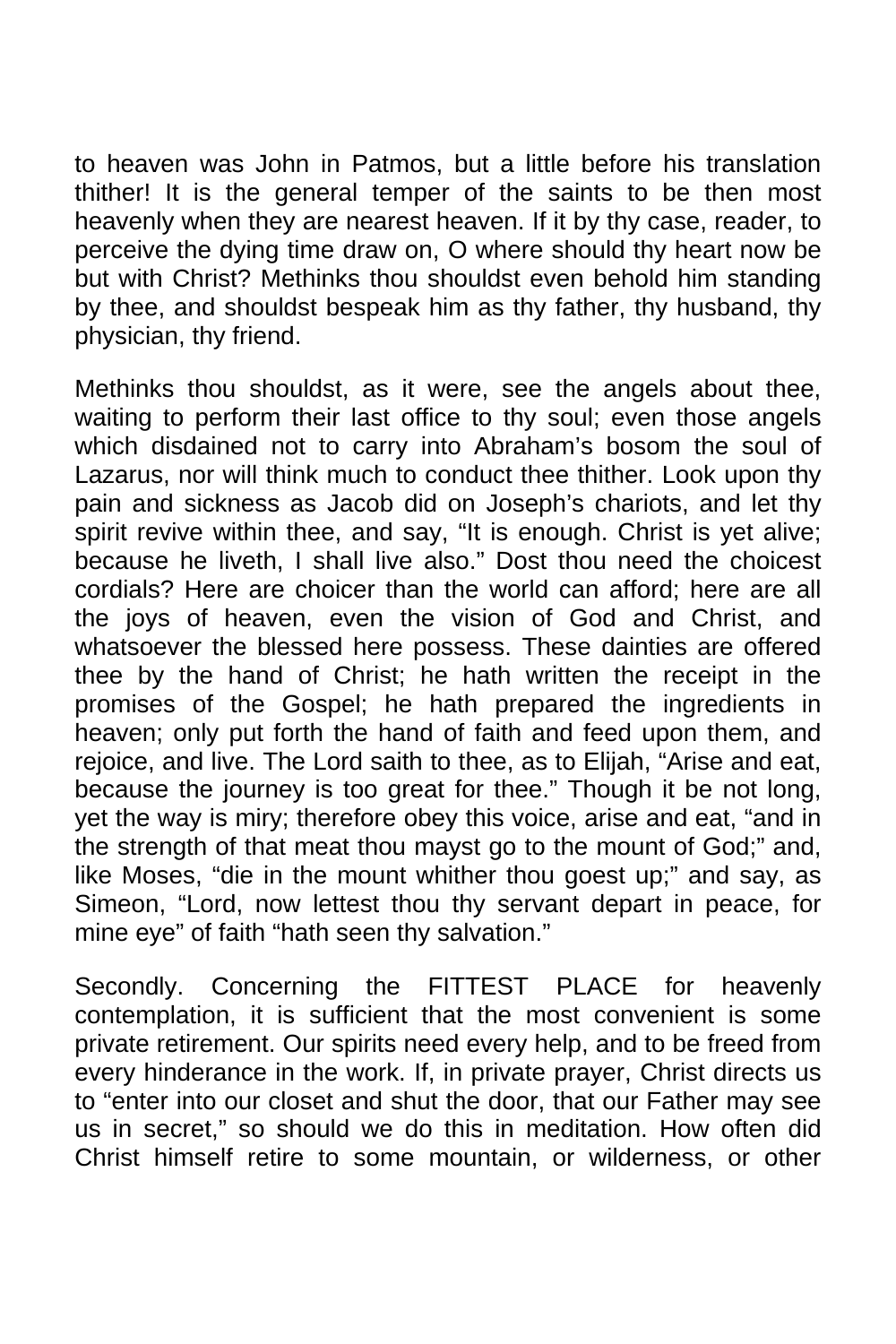solitary place! I give not this advice for occasional meditation, but for that which is set and solemn. Therefore withdraw thyself from all society, even that of godly men, that thou mayst awhile enjoy the society of thy Lord. If a student cannot study in a crowd, who exerciseth only his invention and memory, much less shouldst thou be in a crowd, who art to exercise all the powers of thy soul, and upon an object so far above nature. We are fled so far from superstitious solitude, that we have even cast off the solitude of contemplative devotion. We seldom read of God's appearing by himself, or by his angels, to any of his prophets or saints, in a crowd: but frequently when they were alone.

But observe for thyself what place best agrees with thy spirit, within doors or without. Isaac's example, in "going out to meditate in the field," will, I am persuaded, best suit with most. Our Lord so much used a solitary garden, that even Judas, when he came to betray him, knew where to find him: and though he took his disciples thither with him, yet he "was withdrawn from them" for more secret devotions; and though his meditation be not directly named, but only his praying, yet it is very clearly implied; for his soul is first made sorrowful with bitter meditations on his sufferings and death, and then he poureth it out in prayer. So that Christ had his accustomed place, and consequently accustomed duty; and so must we: he hath a place that is solitary, whither he retireth, even from his own disciples; and so must we: his meditations go further than his thoughts; they affect and pierce his heart and soul; and so must ours. Only there is a wide difference in the object: Christ meditates on the sufferings that our sins had deserved, so that the wrath of his Father passed through all his soul; but we are to meditate on the glory he hath purchased, that the love of the Father and the joy of the Spirit may enter our thoughts, and revive our affections, and overflow our souls.

Thirdly. I am next to advise thee concerning the PREPARATION OF THY HEART for this heavenly contemplation. The success of the work much depends on the frame of thy heart. When man's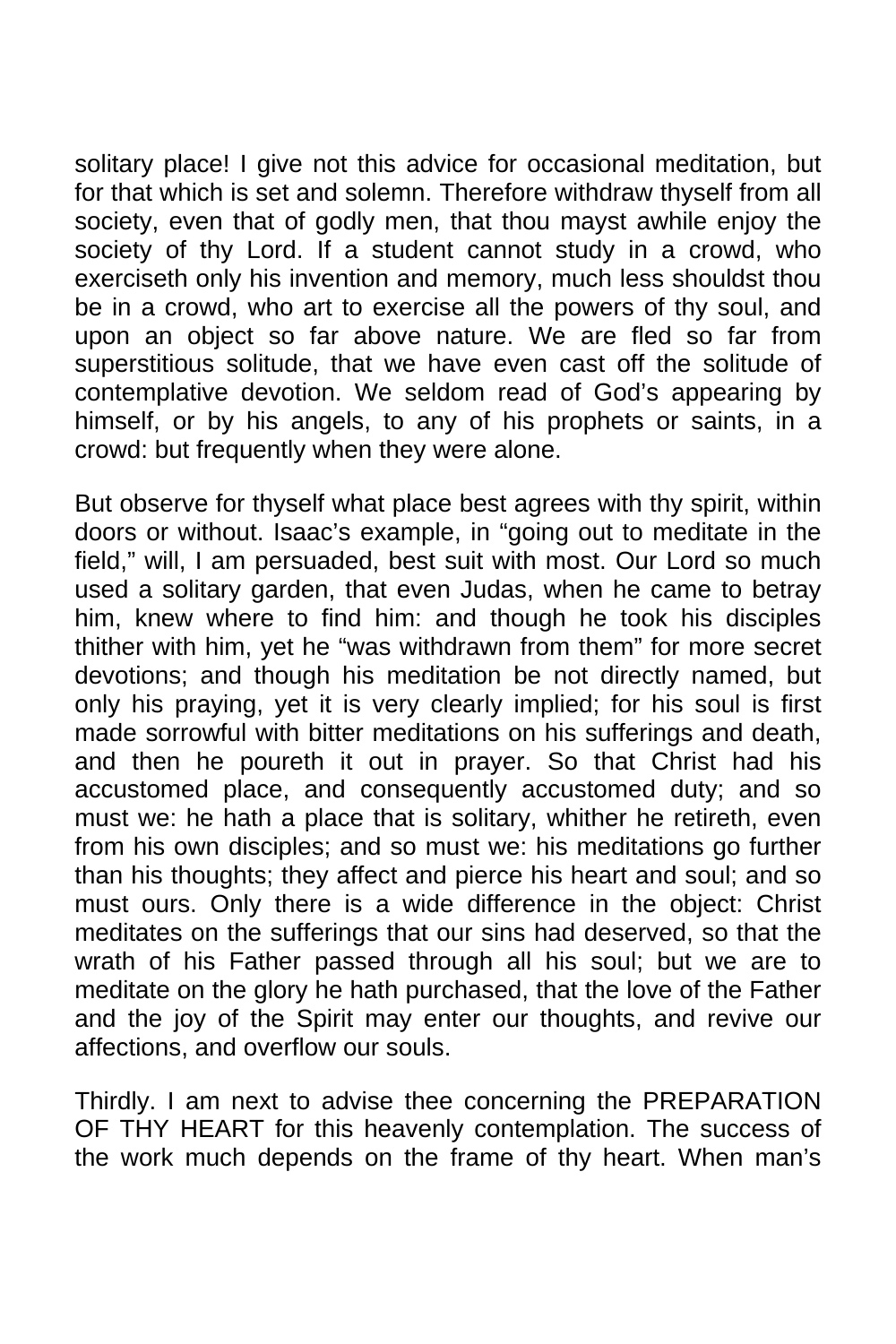heart had nothing in it to grieve the Spirit, it was then the delightful habitation of his Maker. God did not quit his residence there till man expelled him by unworthy provocations. There was no shyness or reserve till the heart grew sinful, and too loathsome a dungeon for God to delight in. And were this soul reduced to its former innocency, God would quickly return to his former habitation; yea, so far as it is renewed and repaired by the Spirit, and purged from its lusts, and beautified with his image, the Lord will yet acknowledge it as his own: Christ will manifest himself unto it, and the Spirit will take it for his temple and residence. So far as the heart is qualified for conversing with God, so far it usually enjoys him. Therefore, "with all diligence keep thy heart, for out of it are the issues of life." More particularly,

1. Get thy heart as clear from the world as thou canst. Wholly lay by the thoughts of thy business, troubles, enjoyments, and every thing that may take up any room in thy soul. Get it as empty as thou possibly canst, that it may be the more capable of being filled with God. If thou couldst perform some outward duty with a part of thy heart while the remainder is absent, yet this duty, above all, I am sure thou canst not. When thou shalt go into the mount of contemplation, thou wilt be like the covetous man at the heap of gold, who, when he might take as much as he could, lamented that he was able to carry no more: thou wilt find as much of God and glory as thy narrow heart is able to contain, and almost nothing to hinder thy full possession but the incapacity of thy own spirit. Then thou wilt think, "O that this understanding and these affections could contain more! It is more my unfitness than any thing else that even this place is not my heaven. 'God is in this place, and I know it not.' This 'mount is full of chariots and fire;' but mine eyes are shut, and I cannot see them. O the words of love Christ hath to speak, and wonders of love he hath to show, but I cannot hear them yet! Heaven is ready for me, but my heart is unready for heaven." Therefore, reader, seeing thy enjoyment of God in this contemplation much depends on the capacity and disposition of thy heart, seek him here, if ever, with all thy soul. Thrust not Christ into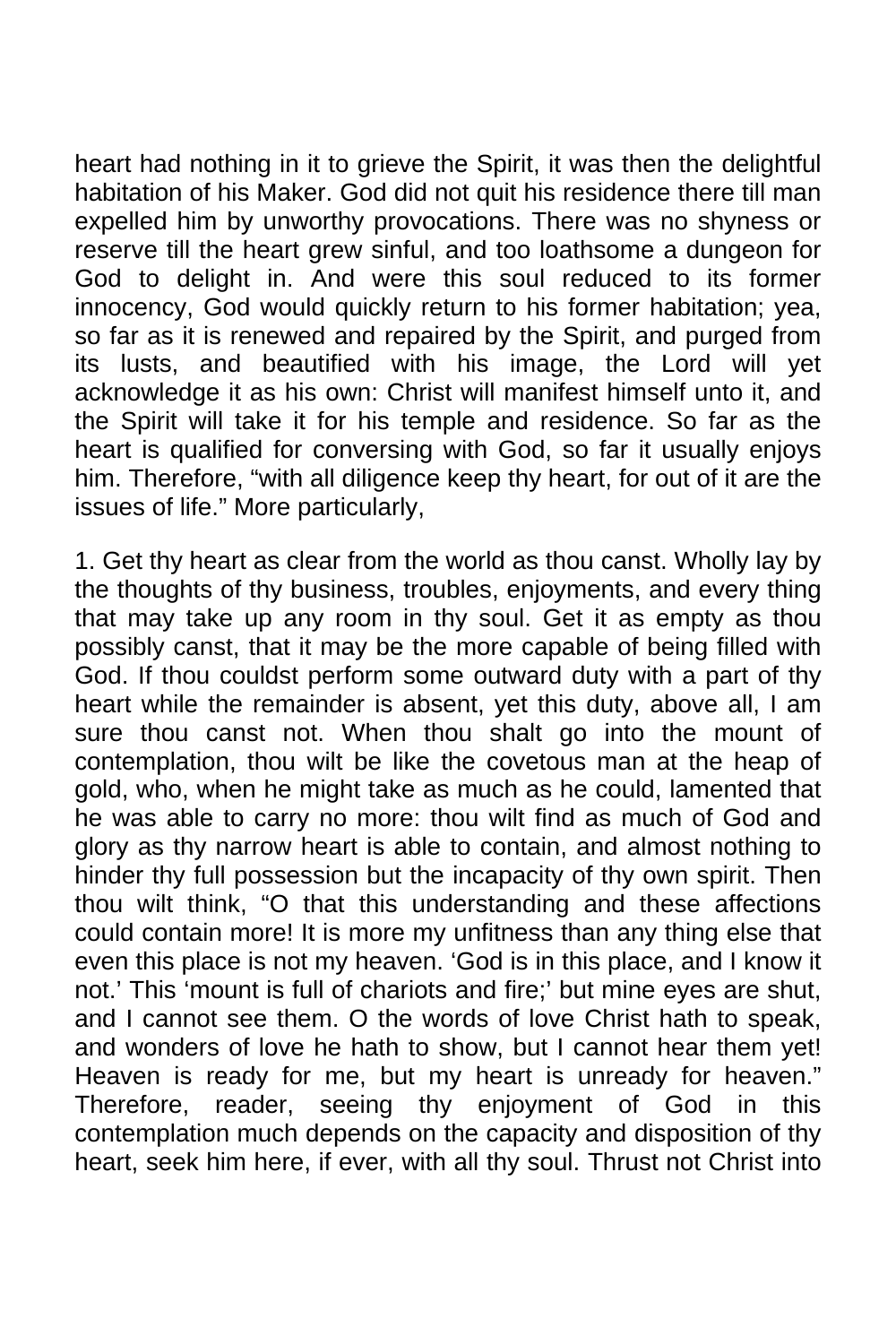the stable and the manger, as if thou hadst better guests for the chief rooms. Say to all thy worldly business and thoughts, as Christ to his disciples, "Sit ye here, while I go and pray yonder;" or as Abraham to his servants, when he went to offer Isaac, "Abide ye here, and I will go yonder and worship, and come again to you." Even as "the priests thrust king Uzziah out of the temple," where he presumed to burn incense, when they saw the leprosy upon him; so do thou thrust those thoughts from the temple of thy heart, which have the badge of God's prohibition upon them.

2. Be sure to enter upon this work with the greatest solemnity of heart and mind. There is no trifling in holy things. "God will be sanctified in them that come nigh him." These spiritual, excellent, soul-raising duties, are, if well used, most profitable; but, when used unfaithfully, most dangerous. Labor, therefore, to have the deepest apprehensions of the presence of God and his incomprehensible greatness. If queen Esther must not draw near "till the king hold out the scepter," think, then with what reverence thou shouldst approach Him who made the worlds with the word of his mouth, who upholds the earth as in the palm of his hand, who keeps the sun, moon and stars in their courses, and who sets bounds to the raging sea! Thou art going to converse with Him, before whom the earth will quake and devils do tremble, and at whose bar thou and all the world must shortly stand and be finally judged. O think! "I shall then have lively apprehensions of his majesty. My drowsy spirits will then be awakened, and my irreverence be laid aside: and why should I now now be roused with the sense of his greatness, and the dread of his name possess my soul?" Labor also to apprehend the greatness of the work which thou attemptest, and to be deeply sensible both of its importance and excellency. If thou wast pleading for thy life at the bar of an earthly judge, thou wouldst be serious, and yet that would be a trifle to this. If thou wast engaged in such a work as David against Goliath, on which the welfare of a kingdom depended; in itself considered, it were as nothing to this. Suppose thou wast going to such a wrestling as Jacob's, or to see the sign which the three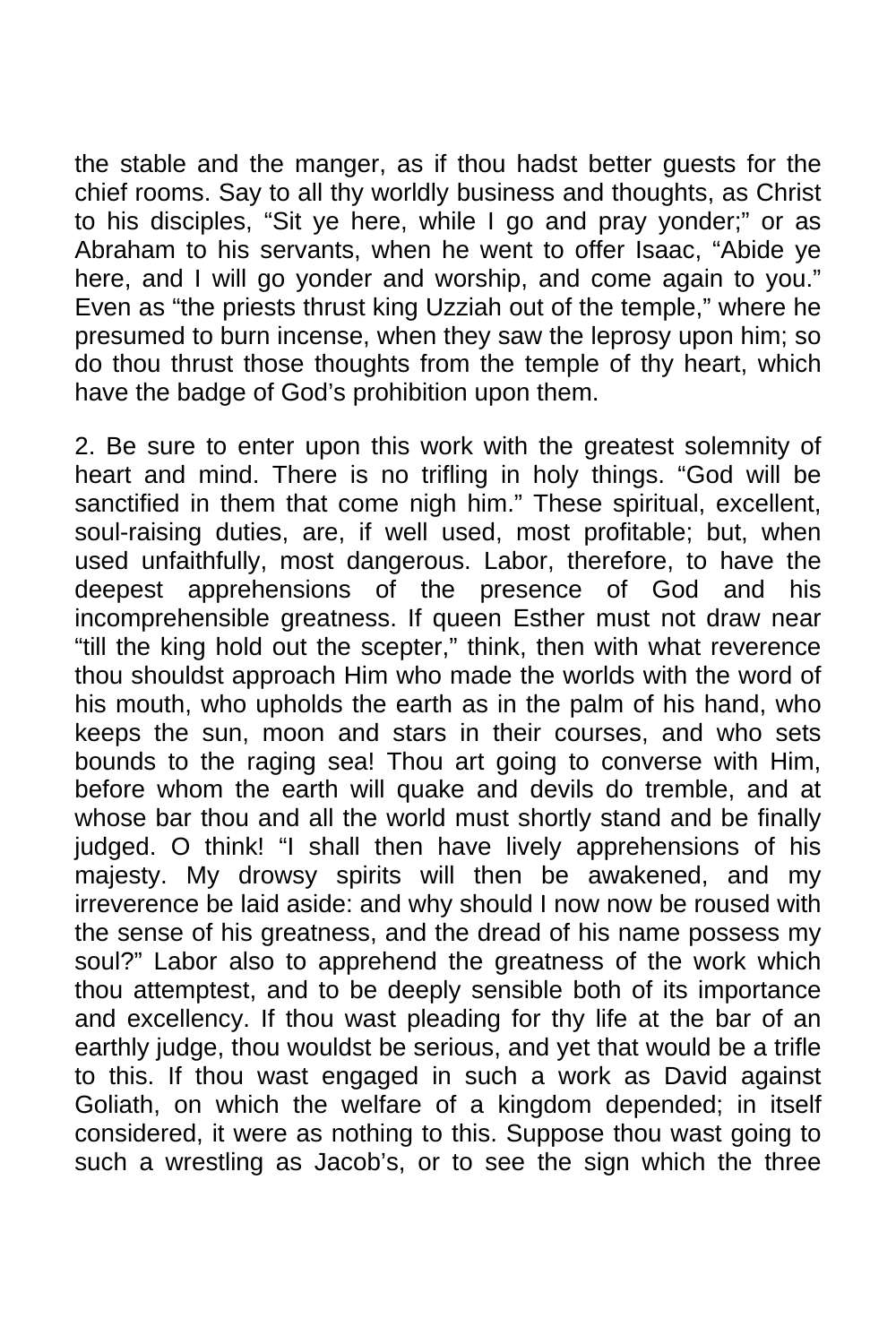disciples saw in the mount, how seriously, how reverently wouldst thou both approach and behold! If but an angel from heaven should appoint to meet thee at the same time and place of thy contemplations, with what dread wouldst thou be filled! Consider, then, with what a spirit thou shouldst meet the Lord, and with what seriousness and awe thou shouldst daily converse with him. Consider, also, the blessed issue of the work, if it succeed; it will be thy admission to the presence of God, and the beginning of thy eternal glory on earth; a means to make thee live above the rate of other men, and fix thee in the next room to the angels themselves, that thou mayest both live and die joyfully. The prize being so great, thy preparations should be answerable. None on earth live such a life of joy and blessedness as those who are acquainted with this heavenly conversation. The joys of all other men are but like a child's plaything, a fool's laughter, or a sick man's dream of health. He that trades for heaven is the only gainer, and he that neglects it is the only loser. How seriously, therefore, should this work be done!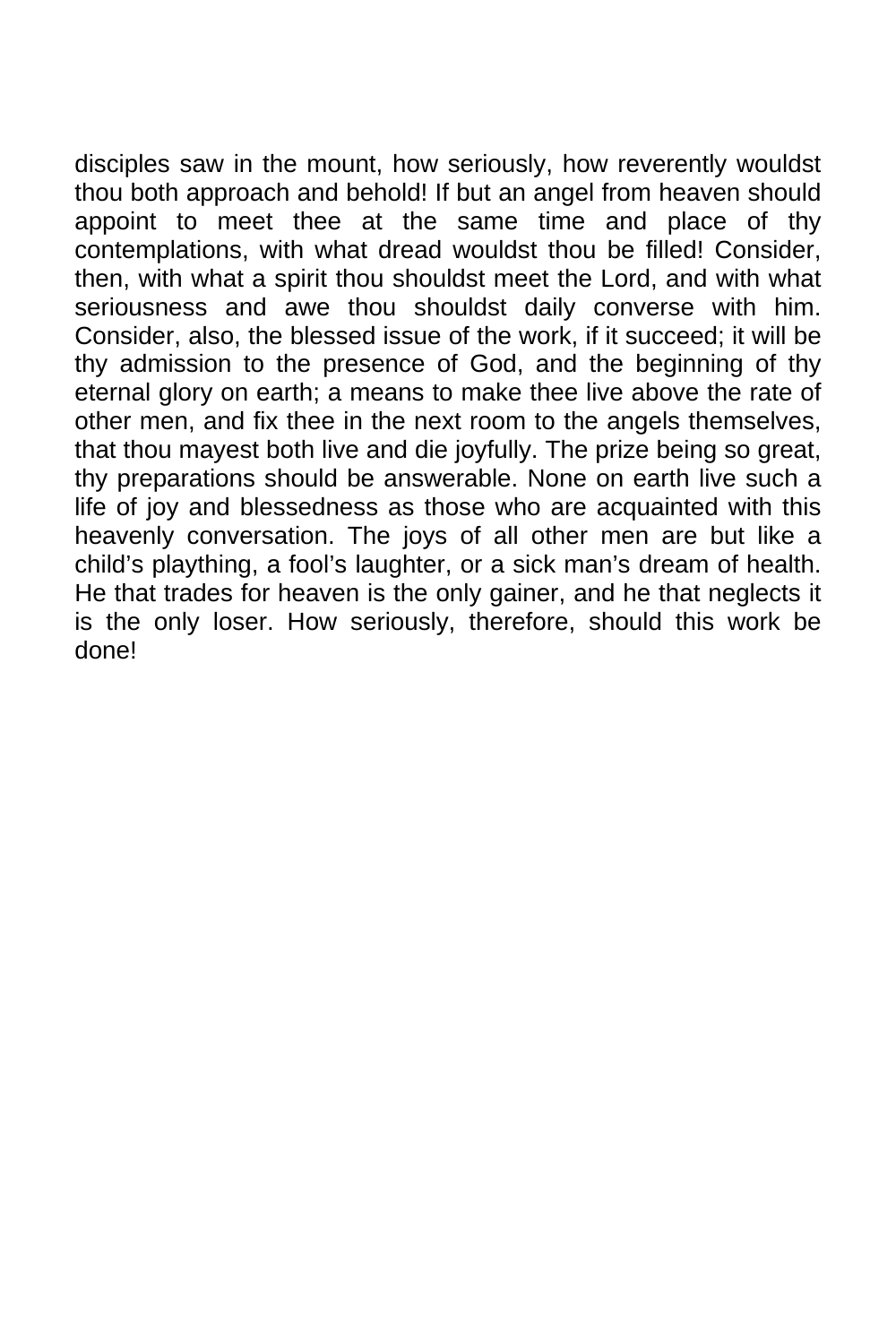## **CHAPTER 14**

#### WHAT USE HEAVENLY CONTEMPLATION MAKES OF CONSIDERATION, THE AFFECTIONS SOLILOQUY, AND PRAYER

I. THE USE OF CONSIDERATION, AND ITS GREAT INFLUENCE OVER THE HEART.

II. CONTEMPLATION IS PROMOTED BY THE AFFECTIONS; PARTICULARLY,

- 1. By love;
- 2. Desire;
- 3. Hope;
- 4. Courage, or boldness;
- 5. Joy.

III. THE USEFULNESS OF SOLILOQUY AND PRAYER IN HEAVENLY CONTEMPLATION.

HAVING set thy heart in tune, we now come to the music itself. Having got an appetite, now approach to the feast, and delight thy soul as with marrow and fatness. Come, for all things are now ready. Heaven and Christ, and the exceeding weight of glory, are before you. Do not make light of this invitation, nor begin to make excuses; whosoever thou art, rich or poor, though in an alms-house or hospital, though in the high-ways or hedges, my commission is, if possible, to compel you to come in; and blessed is he that shall eat bread in the kingdom of God! The manna lieth about your tents; walk out, gather it up, take it home, and feed upon it. In order to this, I am only to direct you — how to use your consideration — and affections — your soliloquy and prayer.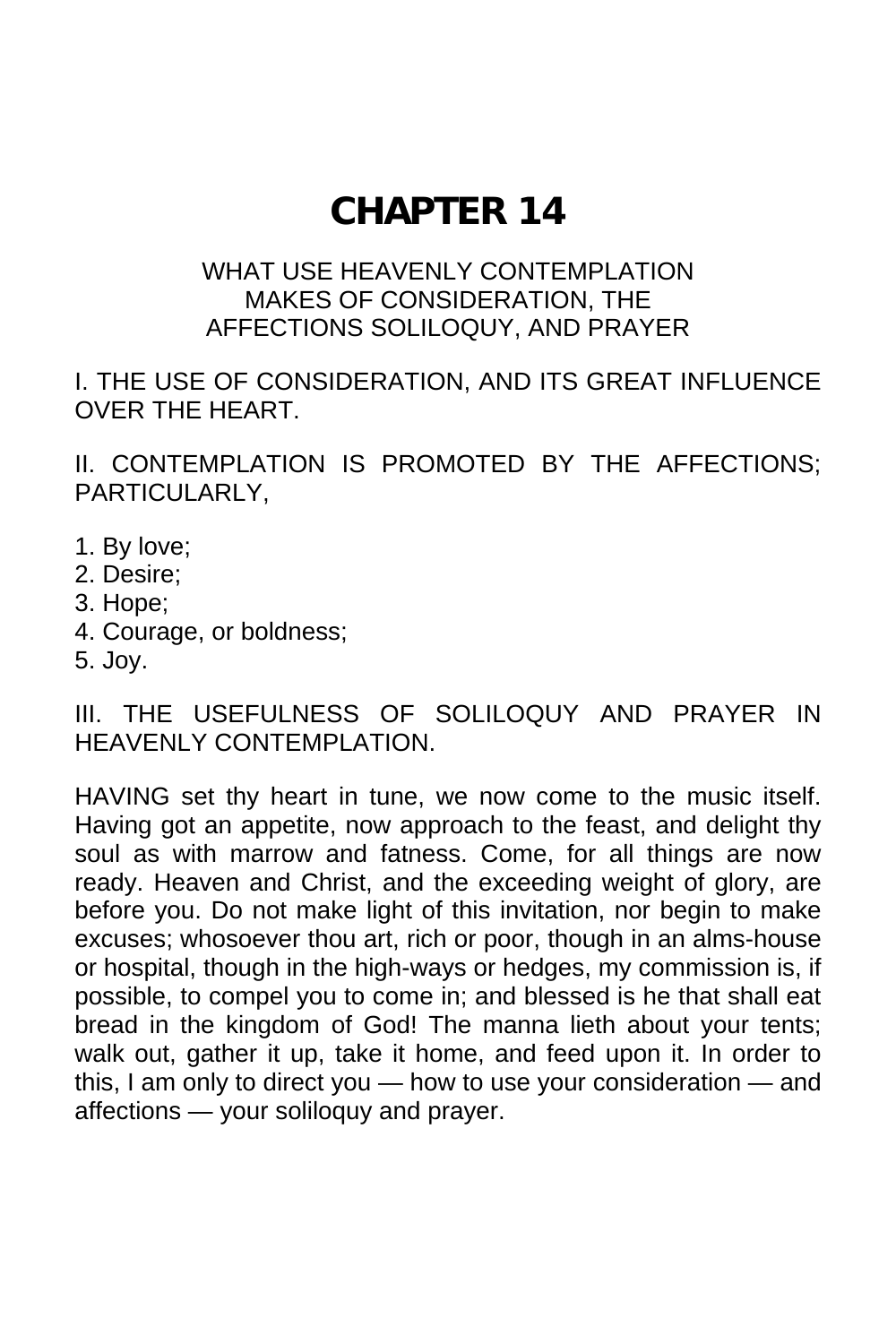First. CONSIDERATION is the great instrument by which this heavenly work is carried on. This must be voluntary, and not forced. Some men consider unwillingly; so God will make the wicked consider their sins when he shall "set them in order before their eyes;" so shall the damned consider the excellency of Christ, whom they once despised, and the eternal joys which they have foolishly lost. Great is the power which consideration hath for moving the affections and impressing things on the heart; as will appear by the following particulars:

1. Consideration, as it were, opens the door between the head and the heart. The understanding having received truths, lays them up in the memory, and consideration conveys them from thence to the affections. What excellency would there be in much learning and knowledge, if the obstructions between the head and the heart were but opened, and the affections did but correspond to the understanding! He is usually the best scholar, whose apprehension is quick, clear and tenacious; but he is usually the best Christian, whose apprehension is the deepest and most affectionate, and who has the readiest passages, not so much from the ear to the brain, as from that to the heart. And though the Spirit be the principal cause, yet, on our part, this passage must be opened by consideration.

2. Consideration presents to the affections those things which are most important. The most delightful object does not entertain where it is not seen, nor the most joyful news affect him who does not hear it; but consideration presents to our view those things which were as absent, and brings them to the eye and ear of the soul. Are not Christ and glory affecting objects? Would they not work wonders upon the soul, if they were but clearly discovered, and our apprehensions of them in some measure corresponded to their worth? It is consideration that presents them to us: this is the Christian's perspective by which he can see from earth to heaven.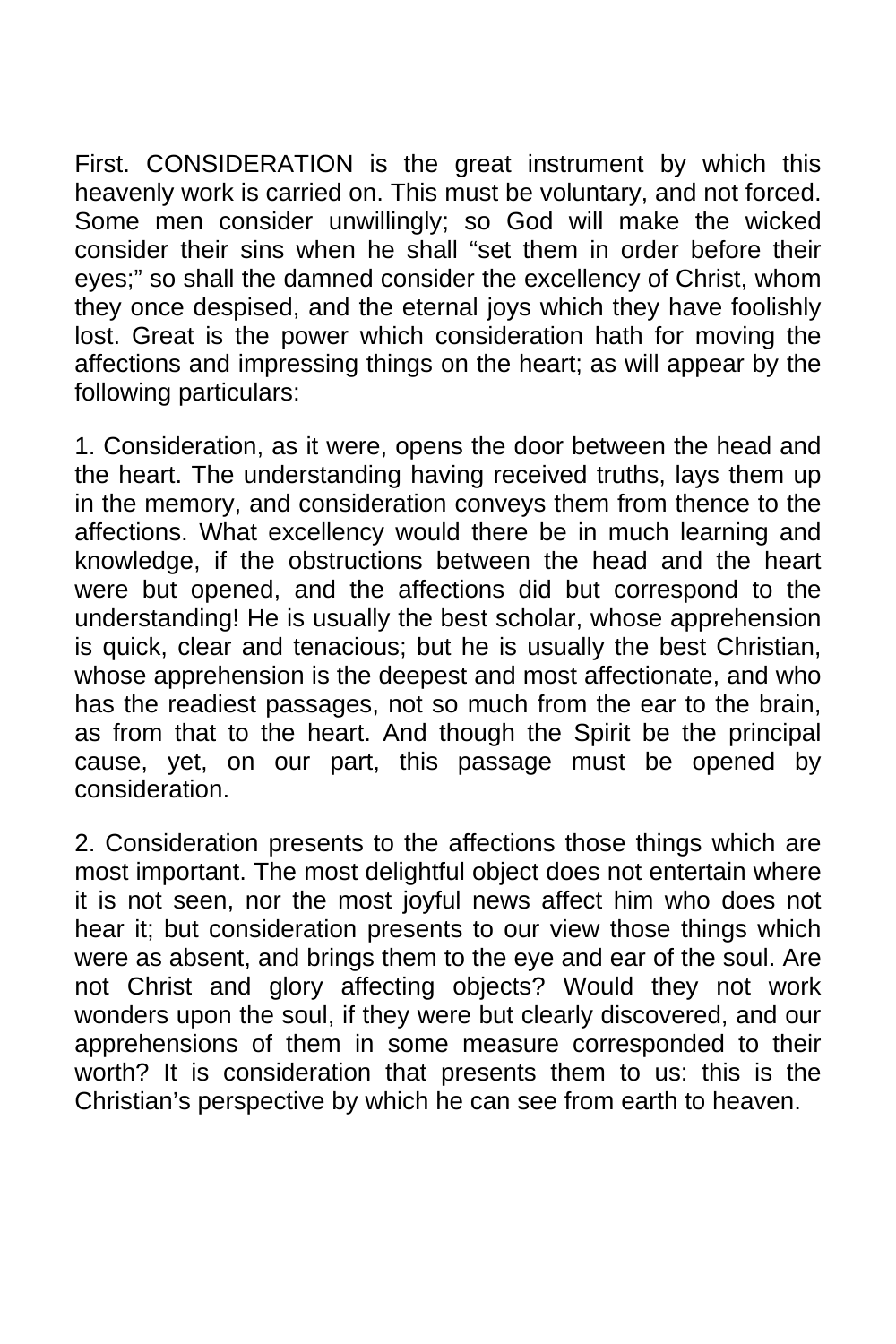3. Consideration, also, presents the most important things in the most affecting way. It reasons the case with a man's own heart. When a believer would reason his heart to heavenly contemplation, how many arguments offer themselves from God and Christ, from each of the divine perfections, from our former and present state, from promises, from present sufferings and enjoyments, from hell and heaven! Every thing offers itself to promote our joy, and consideration is the hand to draw them all out; it adds one reason to another, till the scales turn: this it does when persuading to joy, till it has silenced all our distrusts and sorrows, and our cause for rejoicing lies plain before us. If another's reasoning is powerful with us, though we are not certain whether he intends to inform or deceive us, how much more should our own reasoning prevail with us, when we are so well acquainted with our own intentions! Nay, how much more should God's reasoning prevail with us, which we are sure cannot deceive, or be deceived! Now, consideration is but the reading over and repeating God's reasons to plead with himself why he should return to his father's house, so have we to plead with our affections, to persuade them to our Father's everlasting mansions.

4. Consideration exalts reason to its just authority. It helps to deliver it from its captivity to the senses, and sets it again on the throne of the soul. When reason is silent, it is usually subject; for when it is asleep, the senses domineer. But consideration awakens our reason, till, like Samson, it rouses up itself, and breaks the bonds of sensuality, and bears down the delusions of the flesh. What strength can the lion exert while asleep? What is a king, when dethroned, more than another man? Spiritual reason, excited by meditation, and not fancy or fleshly sense, must judge of heavenly joys. Consideration exalts the objects of faith, and comparatively disgraces the objects of sense. The most inconsiderate men are most sensual. It is too easy and common to sin against knowledge; but against sober, strong, persevering consideration, men seldom offend.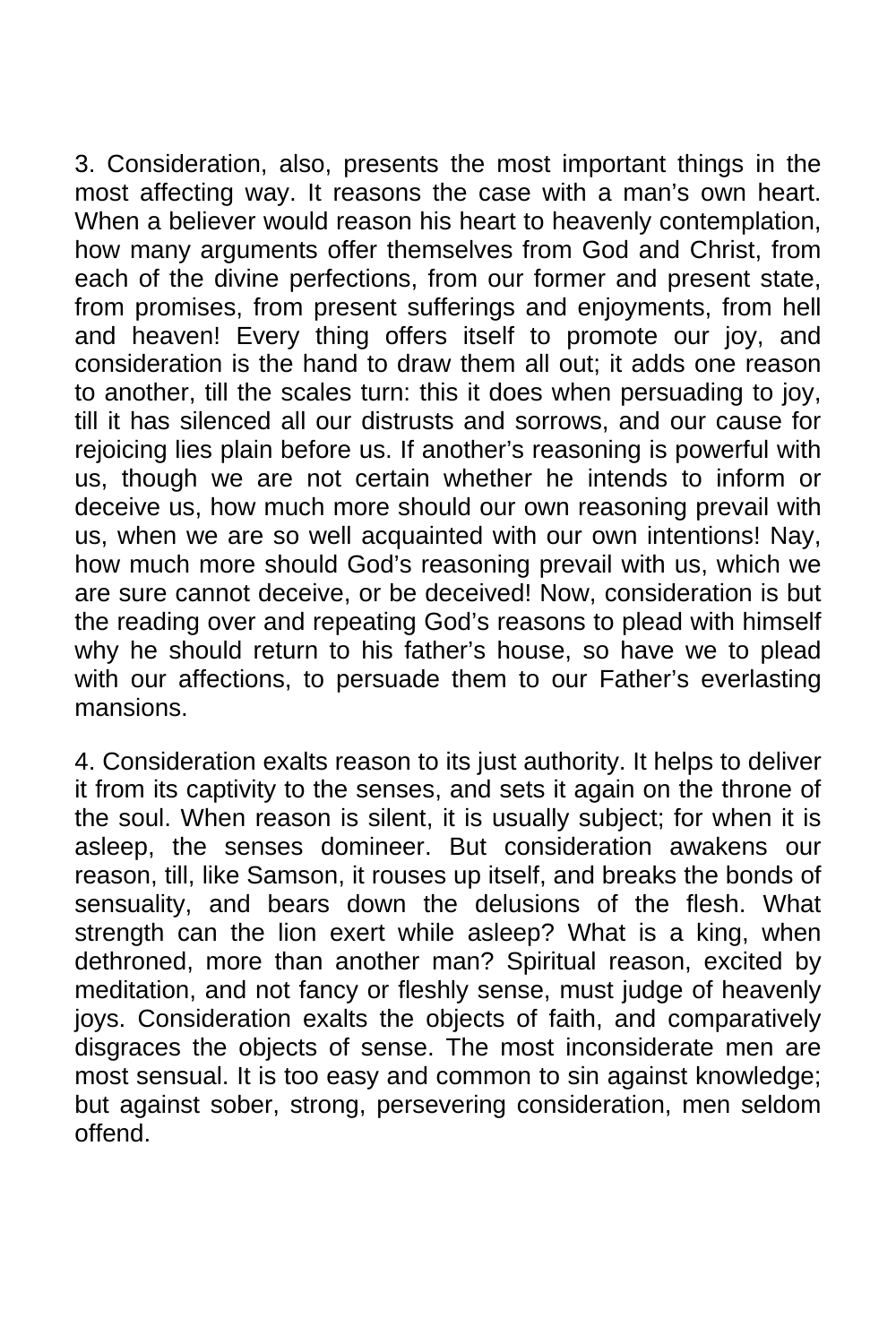5. Consideration makes reason strong and active. Before, it was a standing water, but now as a stream, which violently bears down all before it. Before, it was as the stones in the brook, but now like that out of David's sling, which smites the Goliath of our unbelief in the forehead. As wicked men continue wicked, because they bring not reason into action and exercise; so godly men are uncomfortable, because they let their reason and faith lie asleep, and do not stir them up to action by this work of meditation. What fears, sorrows and joys will our very dreams excite! How much more, then, would serious meditation affect us!

6. Consideration can continue and persevere in this rational employment. Meditation holds reason and faith to their work, and blows the fire till it thoroughly burns. To run a few steps will not get a man heat, but walking an hour may; and though a sudden occasional thought of heaven will not raise our affections to any spiritual heat, yet meditation can continue our thoughts till our hearts grow warm. Thus you see the powerful tendency of consideration to produce this great elevation of the soul in heavenly contemplation. Secondly. Let us next see how this heavenly work is promoted by the particular exercise of THE AFFECTIONS. It is by consideration that we first have recourse to the memory, and from thence take those heavenly doctrines which we intend to make the subject of our meditation; such as promises of eternal life, descriptions of the saints' glory, the resurrection, etc. We then present them to our judgment, that it may deliberately view them and take an exact survey, and determine uprightly concerning the perfection of our celestial happiness, against all the dictates of flesh and sense, and so as to magnify the Lord in our hearts, till we are filled with a holy admiration. But the principal thing is to exercise, not merely our judgment, but our faith in the truth of the promises, and of our own personal interest in them, and title to them. If we did really and firmly believe that there is such a glory, and that within a few days our eyes shall behold it, O what passion would it raise within us! What astonishing apprehensions of that life would it produce! What love, what longing would it excite within us! O how it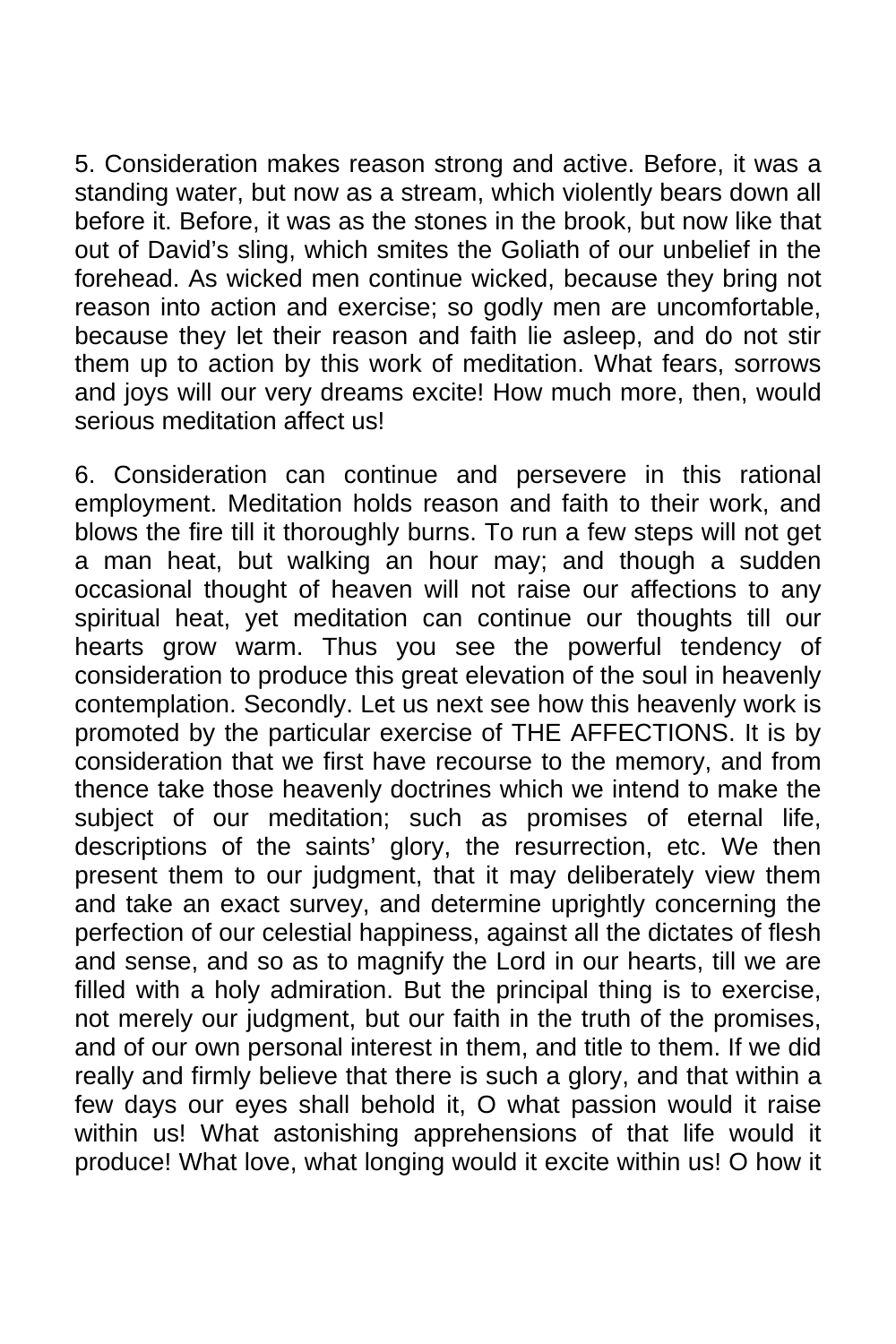would actuate every affection! how it would transport us with joy, upon the least assurance of our title! Never expect to have love and joy move, when faith stands still, which must lead the way. Therefore daily exercise faith, and set before it the freeness of the promise, God's urging all to accept it, Christ's gracious disposition, all the evidences of the love of Christ, his faithfulness to his engagement, and the evidences of his love in ourselves; lay all these together, and think whether they do not testify the good will of the Lord concerning our salvation, and may not properly be pleaded against our unbelief. Thus, when the judgment has determined, and faith has apprehended the truth of our happiness, then may our meditation proceed to raise our affections; and particularly love, desire, hope, courage or boldness, and joy.

1. Love is the first affection to be excited in heavenly contemplation; the object of it is goodness. Here, Christian, is the soul-reviving part of thy work. Go to thy memory, thy judgment and thy faith, and from them produce the excellencies of thy rest; present these to thy affection of love, and thou wilt find thyself, as it were, in another world. Speak out, and love can hear. Do but reveal these things, and love can see. It is the brutish love of the world that is blind; divine love is exceedingly quick-sighted. Let thy faith take hold of thy heart, and show it the sumptuous buildings of thy eternal habitation, and the glorious ornaments of thy father's house, even the mansions Christ is preparing, and the honors of his kingdom; let thy faith lead thy heart into the presence of God, and as near as thou possibly canst, and say to it, "Behold the Ancient of Days, the Lord Jehovah, whose name is, I AM: this is he who made all the worlds with his word, who upholds the earth, who rules the nations, who disposes of all events, who subdues his foes, who controls the swelling waves of the sea, who governs the winds, and causes the sun to run its race, and the stars to know their courses. This is he who loved thee from everlasting, formed thee in the womb, gave thee this soul, brought thee forth, showed thee the light, and ranked thee with the chief of his earthly creatures; who endued thee with thy understanding, and beautified thee with his gifts; who maintains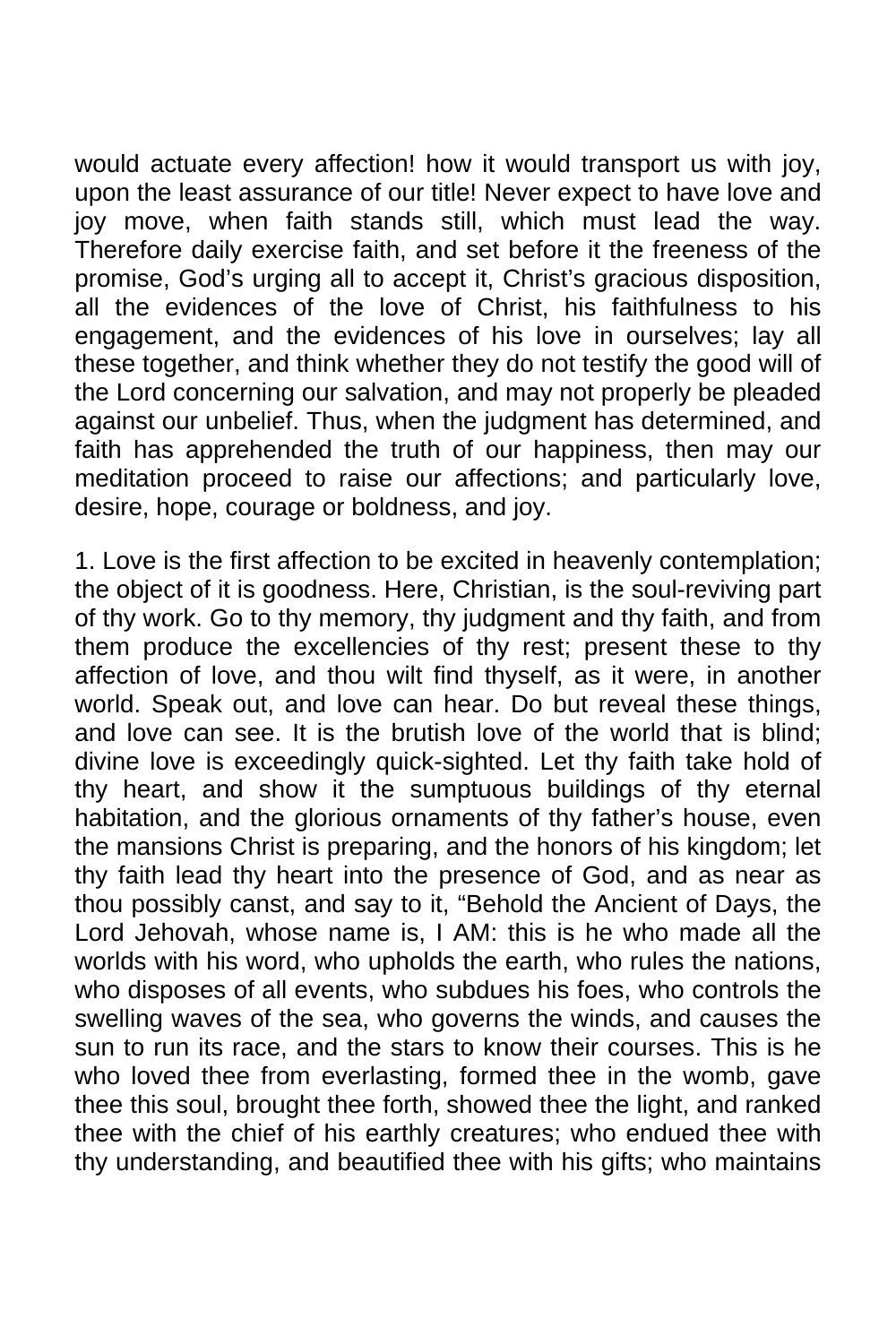thy life and all its comforts, and distinguishes thee from the most miserable and vilest of men. O here is an object worthy of thy love! Here shouldst thou even pour out thy soul in love! Here it is impossible for thee to love too much! This is the Lord who hath blessed thee with his benefits, 'spread thy table in the sight of thine enemies, and made thy cup overflow!' This is he whom angels and saints praise, and the heavenly host for ever magnify!" Thus do thou expatiate on the praises of God, and open his excellencies to thine heart, till the holy fire of love begins to kindle in thy breast.

If thou dost not yet feel thy love burn, lead thy heart farther, and show it the Son of the living God, whose name is "Wonderful, Counselor, the mighty God, the everlasting Father, the Prince of peace:" show it the King of saints on the throne of his glory, "the First and the Last; who is, and was, and is to come: who liveth, and was dead, and behold, he liveth for evermore; who hath made thy peace by the blood of his cross," and hath prepared thee with himself a habitation of peace: his office is that of the great peacemaker; his kingdom is the kingdom of peace; his Gospel is the tidings of peace; his voice to thee now is the voice of peace! Draw near, and behold him. Dost thou not hear his voice? He that bade Thomas come near, and see the print of the nails, and put his finger into his wounds; he it is that calls to thee, "Come near, and view the Lord thy Savior, and be not faithless, but believing; peace be unto thee, fear not, it is I." Look well upon him. Dost thou not know him? It is he that brought thee up from the pit of hell, reversed the sentence of thy damnation, bore the curse which thou shouldst have borne, restored thee to the blessing thou hadst forfeited, and purchased the advancement which thou must inherit for ever. And dost thou not yet know him? His hands were pierced, his head, his side, his heart were pierced, that by these marks thou mightest always know him. Dost thou not remember when he "found thee lying in thy blood and took pity on thee, and dressed thy wounds, and brought thee home, and said unto thee, Live!" Hast thou forgotten, since he wounded himself to cure thy wounds, and let out his own blood to stop thy bleeding? If thou knowest him not by the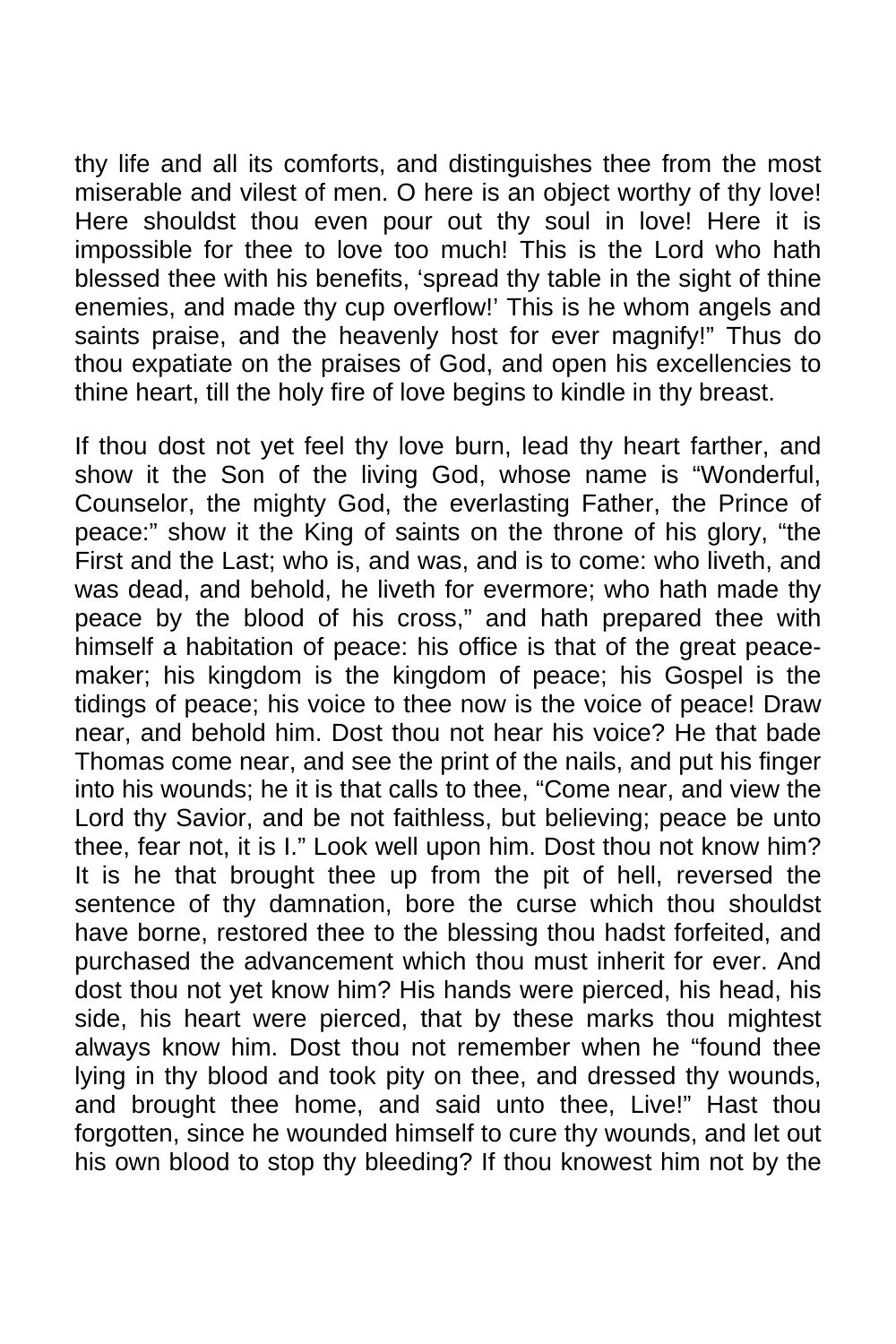face, the voice, the hands, thou mayst know him by that heart: that soul-pitying heart is his; it can be none but his; love and compassion are its certain signatures: this is he who chose thy life before his own; who pleads his blood before his father, and makes continual intercession for thee. If he had not suffered, what hadst thou suffered? There was but a step between thee and hell when he interposed and bore the stroke. And is not here fuel enough for thy love to feed on? Doth not thy throbbing heart stop here to ease itself, and, like Joseph, "seek for a place to weep in?" or do not the tears of thy love bedew these lines? Go on, then, for the field of love is large; it will be thy eternal work to behold and love; nor needest thou want work for thy present meditation.

How often hath thy Lord found thee, like Hagar, sitting, and weeping, and giving up thy soul for lost, and he opened to thee a well of consolation, and also opened thine eyes to see it! How often, in the posture of Elijah, desiring to die out of thy misery, hath he spread thee a table of unexpected relief, and sent thee on his work refreshed and encouraged! How often, in the case of the prophet's servant, crying out, "Alas, what shall we do, for a host doth encompass us," hath he "opened thine eyes to see more for thee than against thee!" How often, like Jonah, peevish and weary of thy life, hath he mildly said, "Doest thou well to be angry" with me, or murmur against me? How often hath he set thee on "watching and praying," repenting and believing, "and, when he hath returned, hath found thee asleep;" and yet he hath covered thy neglect with a mantle of love, and gently pleaded for thee, that "the spirit is willing, but the flesh is weak!" Can thy heart be cold when thou thinkest of this? Can it contain, when thou rememberest these boundless compassions? Thus, reader, hold forth the goodness of Christ to thy heart; plead thus with thy frozen soul, till, with David, thou canst say, "My heart was hot within me; while I was musing, the fire burned." If this will not rouse up thy love, thou has all Christ's personal excellencies to add, all his particular mercies to thyself, all his sweet and near relations to thee, and the happiness of thy everlasting abode with him. Only follow them close to thy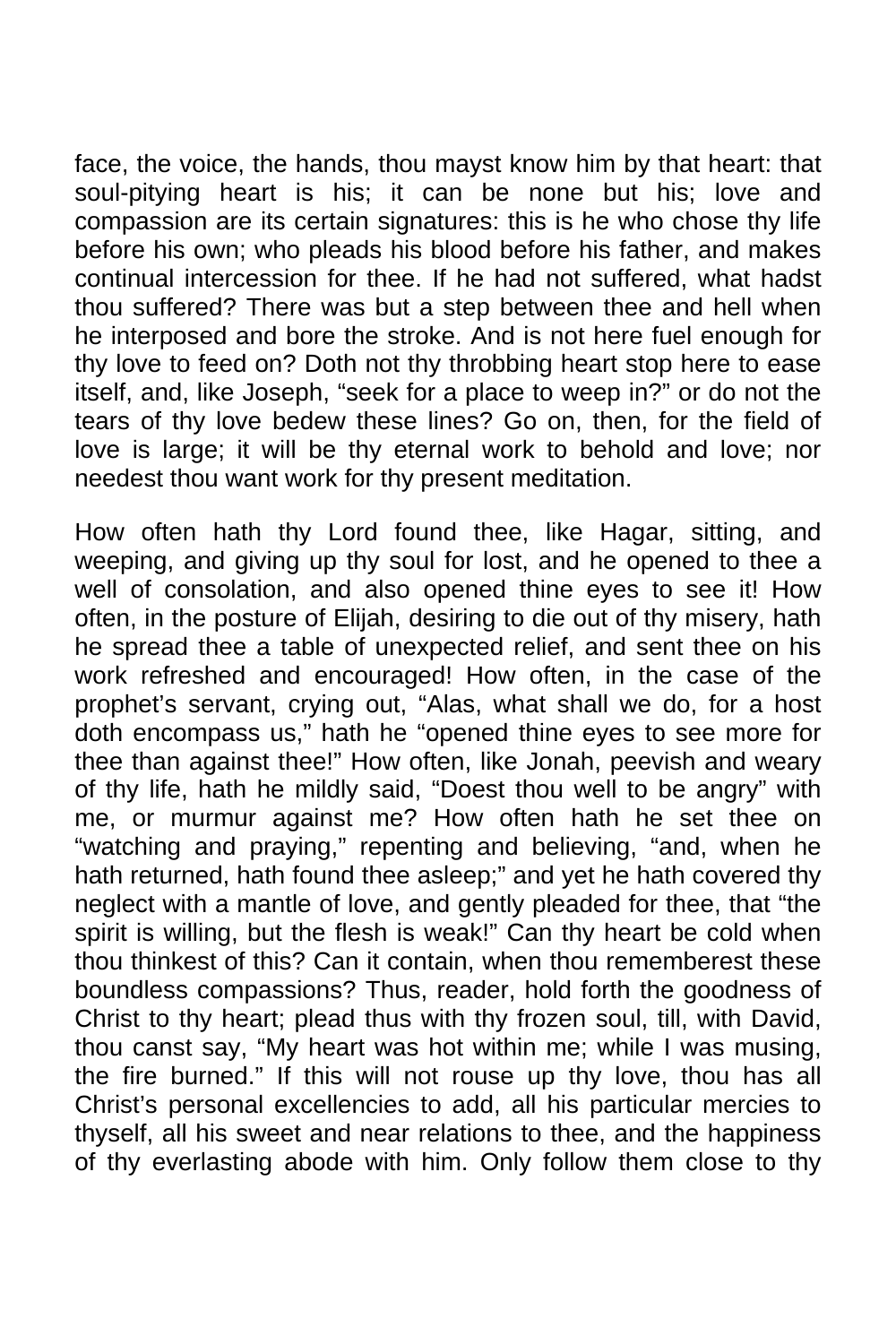heart. Deal with it as Christ did with Peter, when he thrice asked him, "Lovest thou me?" till he was grieved, and answered, "Lord, thou knowest that I love thee!" So grieve and shame thy heart out of its stupidity, till thou canst truly say, "I know, and my Lord knows, that I love him."

2. The next affection to be excited in heavenly contemplation, is desire. The object of it is goodness, considered as absent, or not yet attained. If love be warm, desire will not be cold. think with thyself, "What have I seen! O the incomprehensible glory! O the transcendent beauty! O blessed souls that now enjoy it! who see a thousand times more clearly what I have seen at a distance, and through dark, interposing clouds. What a difference between my state and theirs! I am sighing, and they are singing; I am offending, and they are pleasing God. I am a spectacle of pity, like a Job or Lazarus; but they are perfect, and without blemish. I am here entangled in the love of the world, while they are swallowed up in the love of God. They have none of my cares and fears; they weep not in secret; they languish not in sorrows; these 'tears are wiped away from their eyes.' O happy, a thousand times happy souls! Alas, that I must dwell in sinful flesh, when my brethren and companions dwell with God! How far out of sight and reach of their high enjoyment do I here live! What poor feeble thoughts have I of God! What cold affections toward him! How little have I of that life, that love, that joy, in which they continually live! How soon doth that little depart, and leave me in thicker darkness! Now and then a spark falls upon my heart, and, while I gaze upon it, it dies, or rather, my cold heart quenches it. But they have their 'light in his light,' and drink continually at the spring of joy. Here we are vexing each other with quarrels, when they are of one heart and voice, and daily sound forth the hallelujahs of heaven with perfect harmony. O what a feast hath my faith beheld, and what a famine is yet in my spirit!

O blessed souls! I may not, I dare not envy your happiness; I rather rejoice in my brethren's prosperity, and am glad to think of the day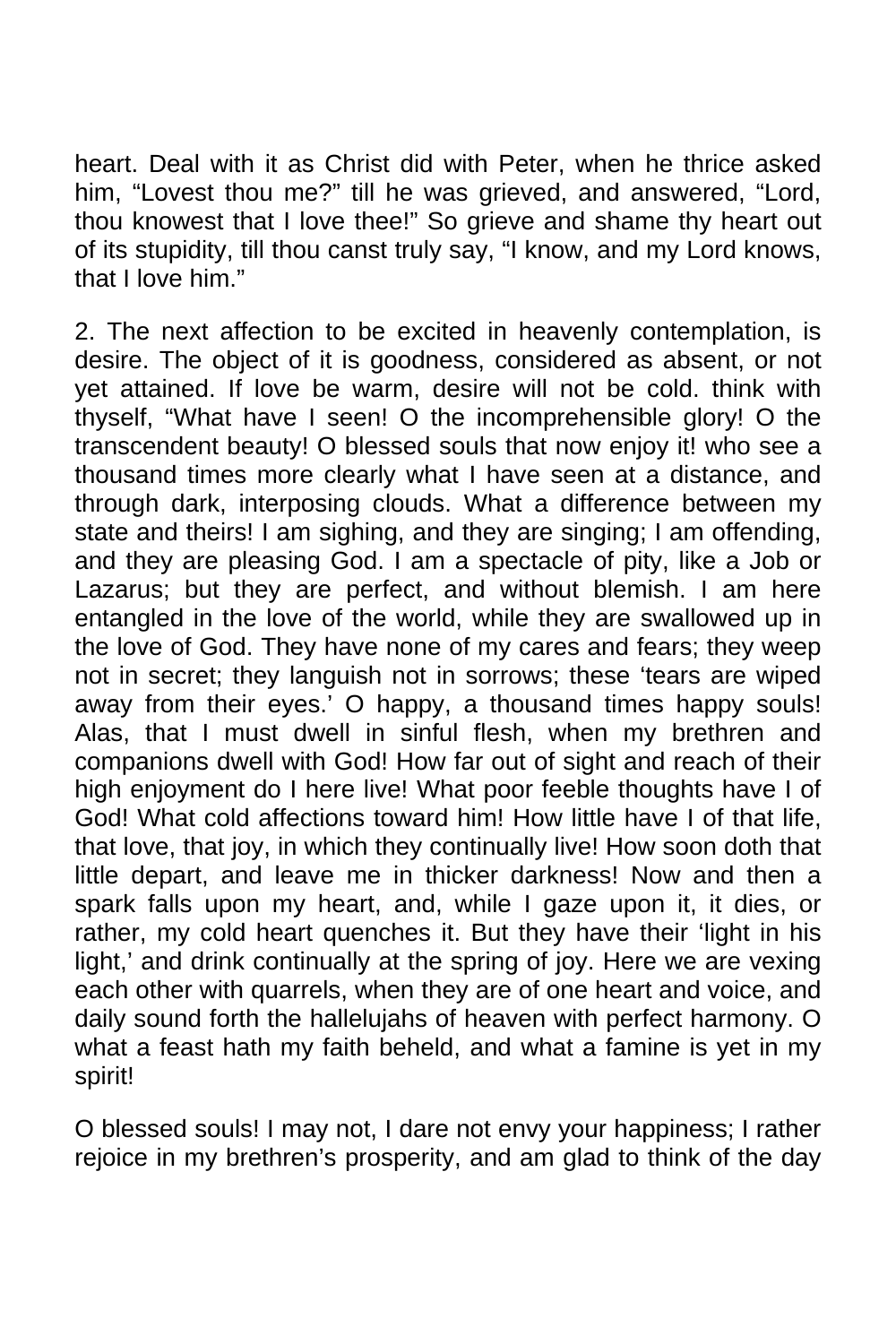when I shall be admitted into your fellowship. I wish not to displace you, but to be so happy as to be with you. why must I stay, and weep, and wait? My Lord is gone; He hath left this earth, and is entered into his glory: my brethren are gone; my friends are there; my house, my hope, my all is there. When I am so far distant from my God, wonder not what aileth me if I now complain: an ignorant Micah will do so for his idol, and shall not my soul do so for the living God? Had I no hope of enjoyment, I would go and hide myself in the deserts, and lie and howl in some obscure wilderness, and spend my days in fruitless wishes; but since it is the land of my promised rest, and the state I must myself be advanced to, and my soul draws near, and is almost there, I will love and long, I will look and desire, I will be breathing, 'How long, Lord! how long wilt thou suffer this soul to pant and groan, and not open to him who waits, and longs to be with thee!'" Thus, Christian reader, let thy thoughts aspire, till thy soul longs, as David, "O that one would give me to drink of the wells of salvation!" And till thou canst say, as he did, "I have longed for thy salvation, O Lord!" And as the mother and brethren of Christ, when they could not come at him because of the multitude, sent to him, saying, "Thy mother and brethren stand without, desiring to see thee;" so let thy message to him be, and he will own thee; for he hath said, "They that hear my word, and do it, are my mother and my brethren."

3. Another affection to be exercised in heavenly contemplation, is hope. This helps to support the soul under sufferings, animates it in the greatest difficulties, gives it firmness in the severest trials, enlivens it in duties, and is the very spring that sets all the wheels in motion. Who would believe or strive for heaven, if it were not for the hope he hath of obtaining it? Who would pray, but for the hope of prevailing with God? If your hope dies, your duties die, your endeavors die, your joys die, and your soul dies. And if your hope be not in exercise, but asleep, it is next to dead. Therefore, Christian reader, when thou art raising thy affections to heaven, forget not to give one lift to thy hope. Think thus, and reason thus with thy own heart: "Why should I not confidently and comfortably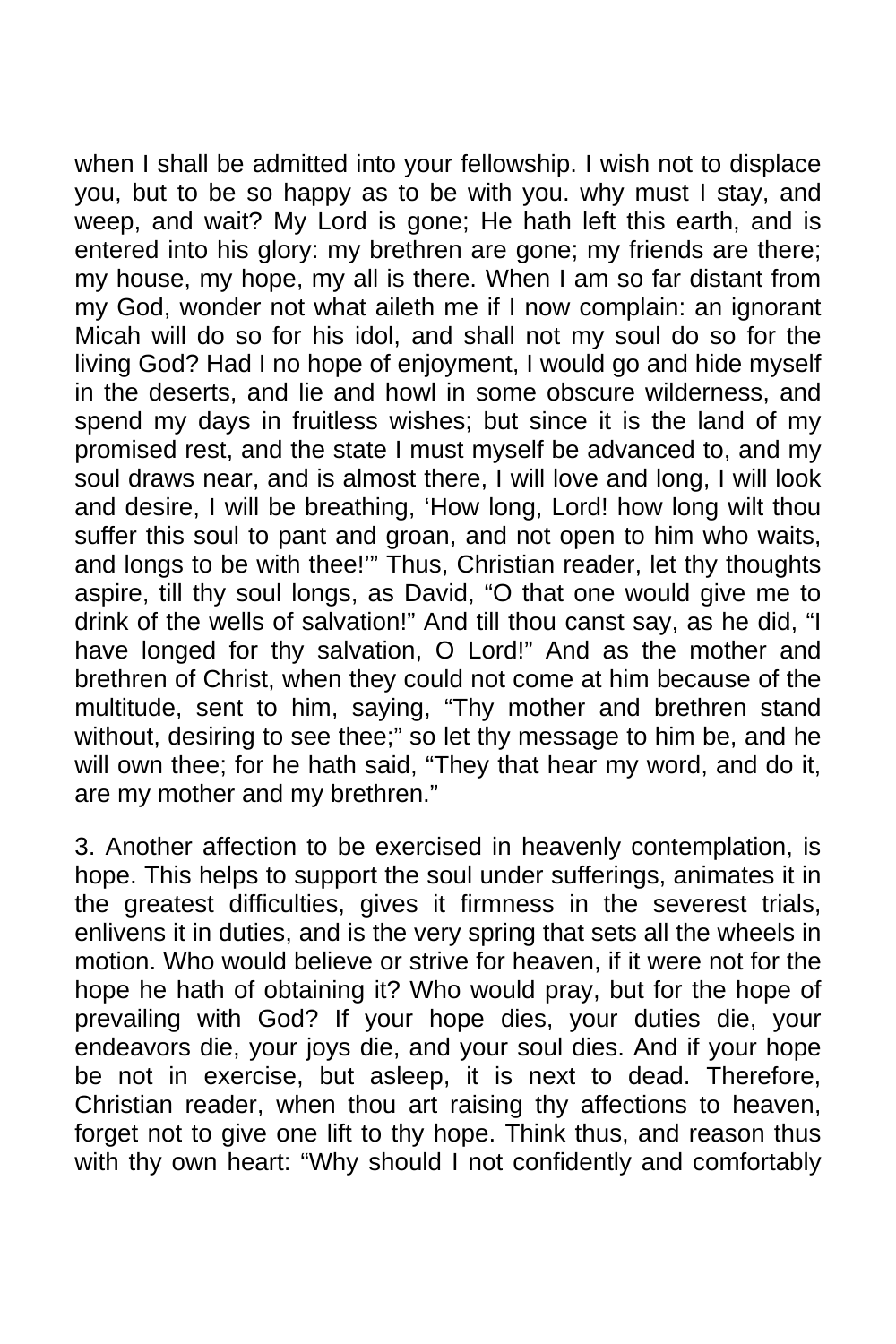hope, when my soul is in the hands of so compassionate a Savior, and when the kingdom is at the disposal of so bountiful a God? Did he ever discover the least backwardness to my good, or inclination to my ruin? Hath he not sworn, that 'he delights not in the death of him that dieth, but rather that he should repent and live?" Have not all his dealings witnessed the same? Did he not warn me of my danger when I never feared it, because he would have me escape it? Did he not tell me of my happiness when I had no thoughts of it, because he would have me enjoy it? How often hath he drawn me to himself and his Christ, when I have drawn backward! How hath his Spirit incessantly solicited my heart! And would he have done all this, if he had been willing that I should perish? Should I not hope, if an honest man had promised me something in his power? And shall I not hope when I have the covenant and oath of God? It is true, the glory is out of sight; we have not beheld the mansions of the saints; but is not the promise of God more certain than our sight? We must not be saved by sight, but 'by hope; and hope that is seen is not hope; for what a man seeth, why doth he yet hope for? But if we hope for that we see not, then do we with patience wait for it.' I have been ashamed of my hope in an arm of flesh, but hope in the promise of God 'maketh not ashamed.' In my greatest sufferings I will say, 'the Lord is my portion; therefore will I hope in him. The Lord is good unto them that wait for him, to the soul that seeketh him. It is good that a man should both hope and quietly wait for the salvation of the Lord; for the Lord will not cast off for ever; but though he cause grief, yet will he have compassion, according to the multitude of his mercies.' Though I languish and die, yet will I hope; for 'the righteous hath hope in his death.' Though I must lie down in dust and darkness, yet there 'my flesh shall rest in hope.' And when my flesh hath nothing to rejoice in, yet will I 'hold fast the rejoicing of the hope firm unto the end;' for 'the hope of the righteous shall be gladness.' Indeed, if I must myself satisfy divine justice, then there had been no hope; but Christ hath 'brought in a better hope, by the which we draw nigh to God.' Or, if I had to do with a feeble creature, there were small hope; for how could he raise this body from the dust and lift me above the sun?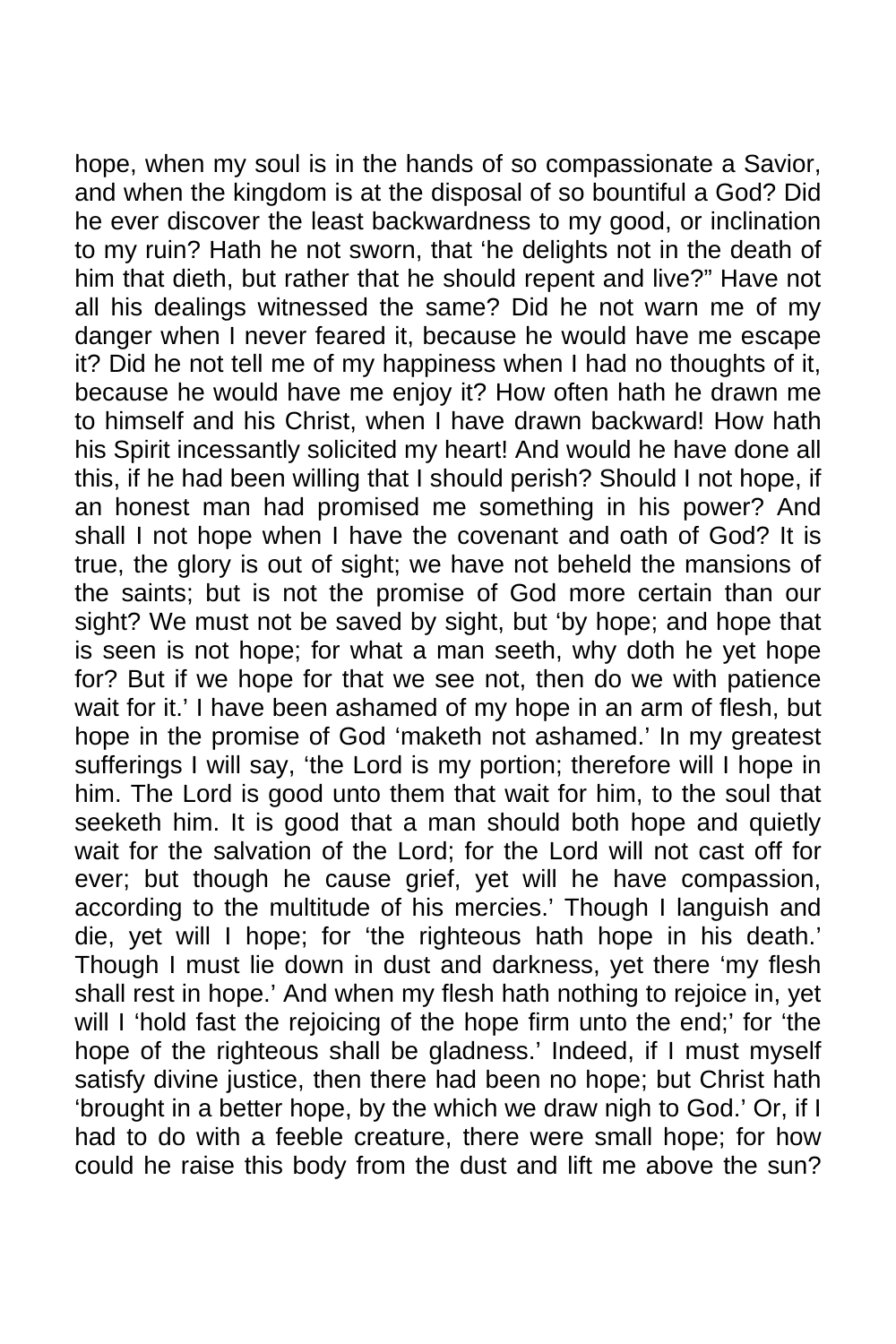But what is this to the Almighty Power which made the heavens and the earth out of nothing? Cannot that power which raised Christ from the dead, raise me? and that which hath glorified the Head, glorify also the members? 'Doubtless, by the blood of his covenant, God will send forth his prisoners out of the pit wherein is no water:' therefore will I 'turn to the strong hold, as a prisoner of hope.'"

4. Courage, or boldness, is another affection to be exercised in heavenly contemplation; it leads to resolution, and concludes in action. When you have raised your love, desire and hope, go on, and think thus with yourself: "Will God indeed dwell with men? And is there such a glory within the reach of hope? Why then do I not lay hold upon it? Where is the cheerful vigor of my spirit? Why do I not 'gird up the loins of my mind?' Why do I not set upon my enemies on every side, and valiantly break through all resistance? What should stop me, or intimidate me? Is God with me, or against me, in the work? Will Christ stand by me, or will he not? 'If God and Christ be for me, who can be against me?' In the work of sin, almost all things are ready to help us, and only God and his servants are against us; yet how ill does that work prosper in our hands! But in my course to heaven, almost all things are against me, but God is for me; and therefore how happily does the work succeed! Do I enter upon this work in my own strength, or rather in the strength of Christ my Lord? And 'cannot I do all things through him that strengthens me?' Was he ever foiled by an enemy? He has indeed been assaulted, but was he ever conquered? Why, then, does my flesh urge me with the difficulties of the work? Is any thing too hard for Omnipotence? May not Peter boldly walk on the sea if Christ give the word of command? If he begin to sink, is it from the weakness of Christ, or from the smallness of his faith? Do I not well deserve to be turned into hell, if mortal threats can drive me thither? Do I not well deserve to be shut out of heaven, if I will be frightened from thence with the reproach of tongues? What if it were father, or mother, or husband, or wife, or the nearest friend I have in the world, if they may be called friends who would draw me to damnation, should I not forsake all that would keep me from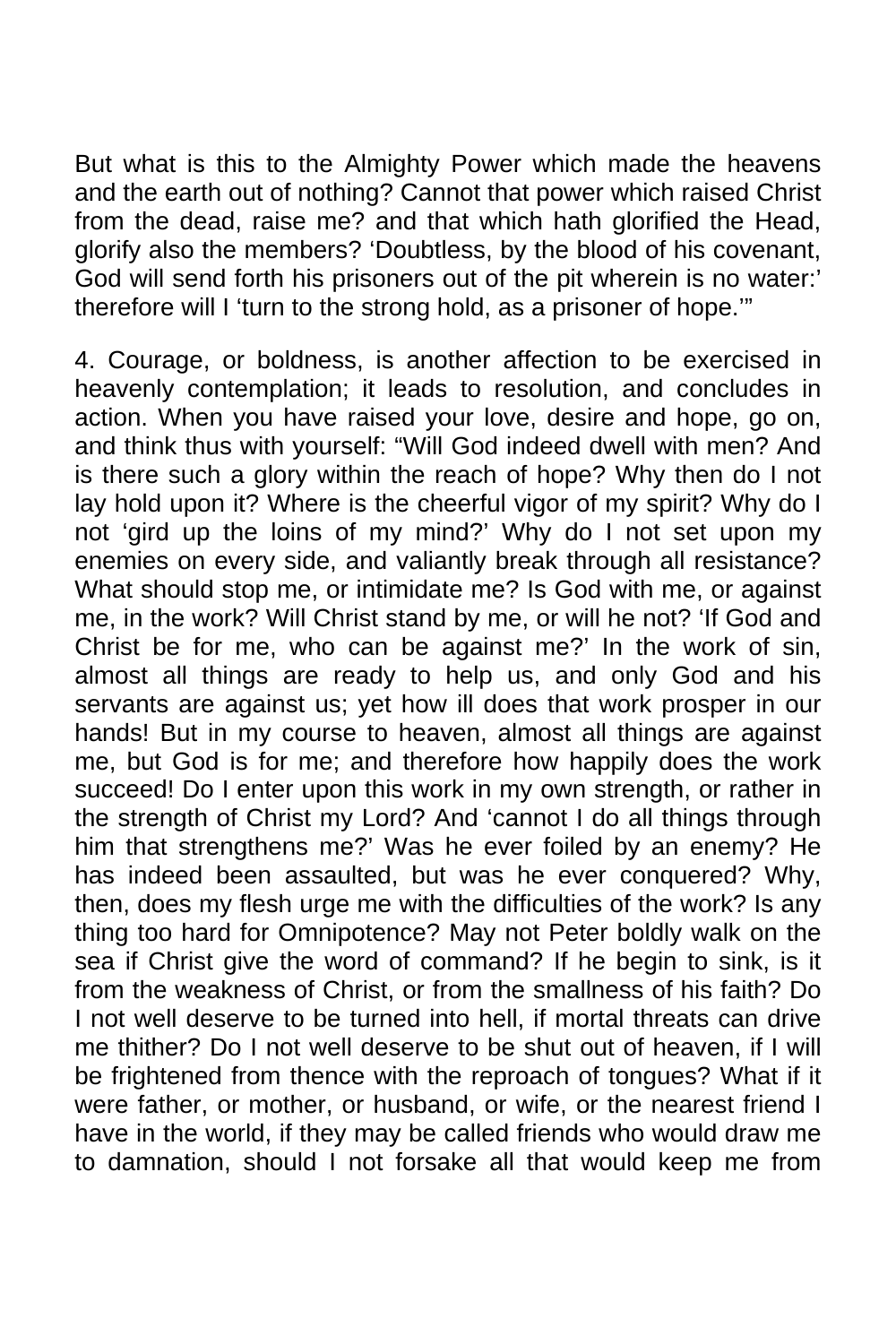Christ? Will their friendship countervail the enmity of God, or be any comfort to my condemned soul? Shall I be yielding to the desires of men, and only harden myself against the Lord? Let them beseech me upon their knees, I will scorn to stop my course to behold them, I will shut my ears to their cries: let them flatter or frown, let them draw out tongues and swords against me; I am resolved, in the strength of Christ, to break through and look upon them as dust. If they would entice me with preferment, even with the kingdoms of the world, I will no more regard them than the dung of the earth. O blessed rest! O glorious state! Who would sell thee for dreams and shadows? Who would be enticed or affrighted from thee? Who would not strive, and fight, and watch, and run, and that with violence, even to the last breath, in order to obtain thee? Surely none but those that know thee not, and believe not thy glory."

5. The last affection to be exercised in heavenly contemplation, is joy. Love, desire, hope and courage, all tend to raise our joy. This is so desirable to every man by nature, and so essentially necessary to constitute our happiness, that I hope I need not say much to persuade you to any thing that would make your life delightful. Supposing you, therefore, already convinced that the pleasures of the flesh are brutish and perishing, that your solid and lasting joy must be from heaven, instead of persuading, I shall proceed in directing. Reader, if thou hast managed well the former work, thou art got within sight of thy rest; thou believest the truth of it; thou art convinced of its excellencies; thou hast fallen in love with it; thou longest after it; thou hopest for it; and thou art resolved to venture courageously for obtaining it. But is here any work for joy in this? We delight in the good we possess; it is present good that is the object of joy; and thou wilt say, "Alas, I am yet without it!" But think a little further with thyself. Is it nothing to have a deed of gift from God? Are his infallible promises no ground of joy? Is it nothing to live in daily expectation of entering into the kingdom of God? Is not my assurance of being hereafter glorified, a sufficient ground for inexpressible joy? Is it not a delight to the heir of a kingdom to think of what he must soon possess, though at present he little differs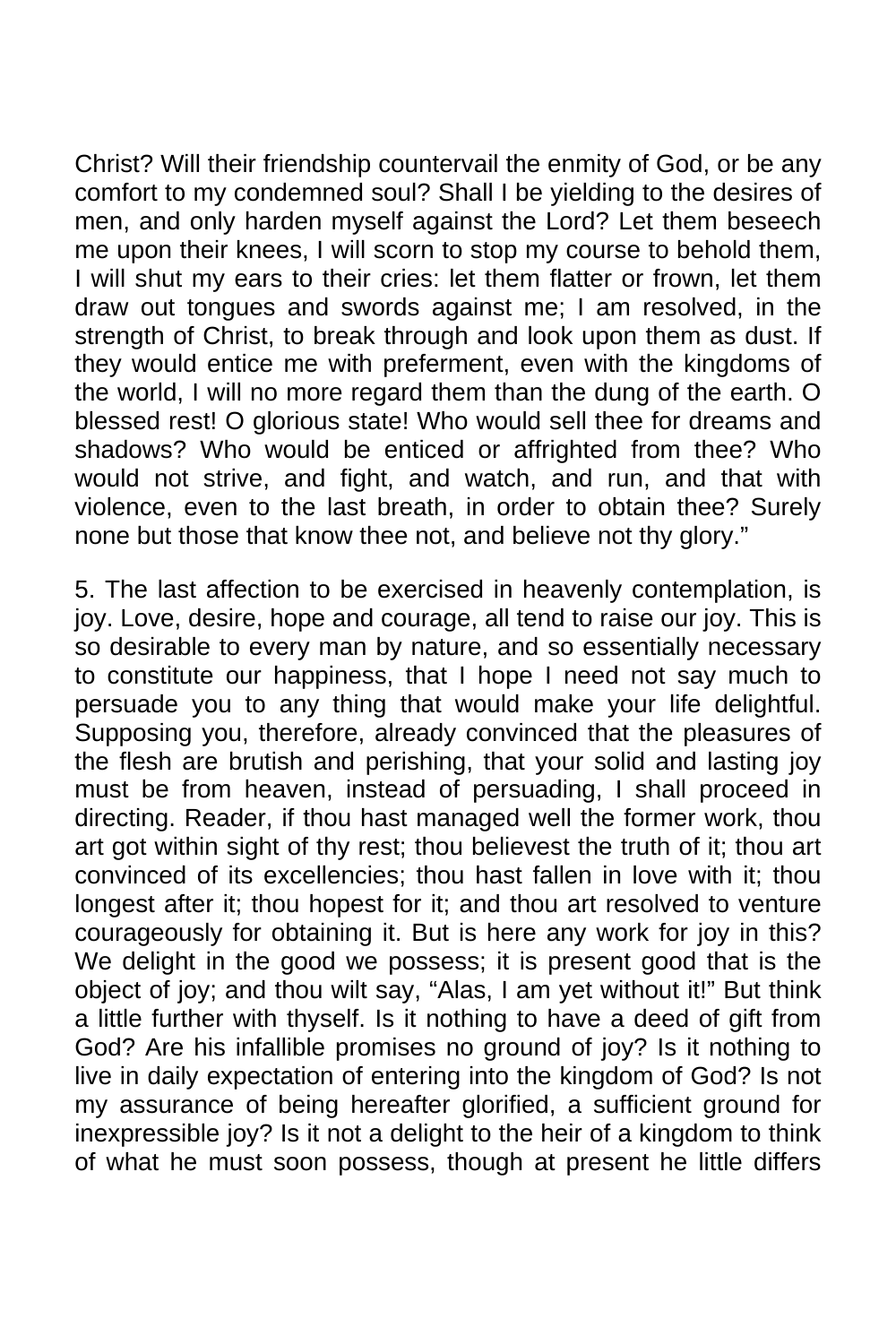from a servant? Have we not both command and example for "rejoicing in hope of the glory of God?"

Here then, reader, take thy heart once more and carry it to the top of the highest mount; show it the kingdom of Christ, and the glory of it; and say to it, "All this will thy Lord give thee, who hast believed in him, and been a worshipper of him. 'It is the Father's good pleasure to give thee this kingdom.' Seest thou this astonishing glory which is above thee? All this is thy own inheritance. This crown is thine, these pleasures are thine; this company, this beautiful place, all are thine; because thou art Christ's, and Christ is thine; when thou wast united to him, thou hadst all these with him." thus take thy heart into the land of promise; show it the pleasant hills and fruitful valleys; show it the clusters of grapes which thou hast gathered, to convince it that it is a blessed land, flowing with better than milk and honey. Enter the gates of the holy city, walk through the streets of the "New Jerusalem, walk about Sion, and go round about her; tell the towers thereof; mark well her bulwarks; consider her palaces; that thou mayst tell it to" thy soul. Has it not "the glory of God," and is not "her light like unto a stone most precious, even like a jasper stone, clear as crystal?" See the "twelve foundations of her walls, and in them the names of the twelve apostles of the Lamb. The walls of it are of jasper; and the city is pure gold, like unto clear glass; and the foundations are garnished with all manner of precious stones; and the twelve gates are twelve pearls, every several gate is of one pearl, and the street of the city is pure gold, as it were transparent glass; there is no temple in it, for the Lord Almighty, and the Lamb, are the temple of it. It hath no need of the sun, neither of the moon in it, for the glory of God doth lighten it, and the Lamb is the light thereof; and the nations of them which are saved shall walk in the light of it. These sayings are faithful and true; and the Lord God of the holy prophets sent his angels," and his own Son, "to show unto his servants the things which must shortly be done." Say now to all this, "This is thy rest, O my soul! and this must be the place of thy everlasting habitation." Let all the sons of "Sion rejoice; let the daughters of Jerusalem be glad; for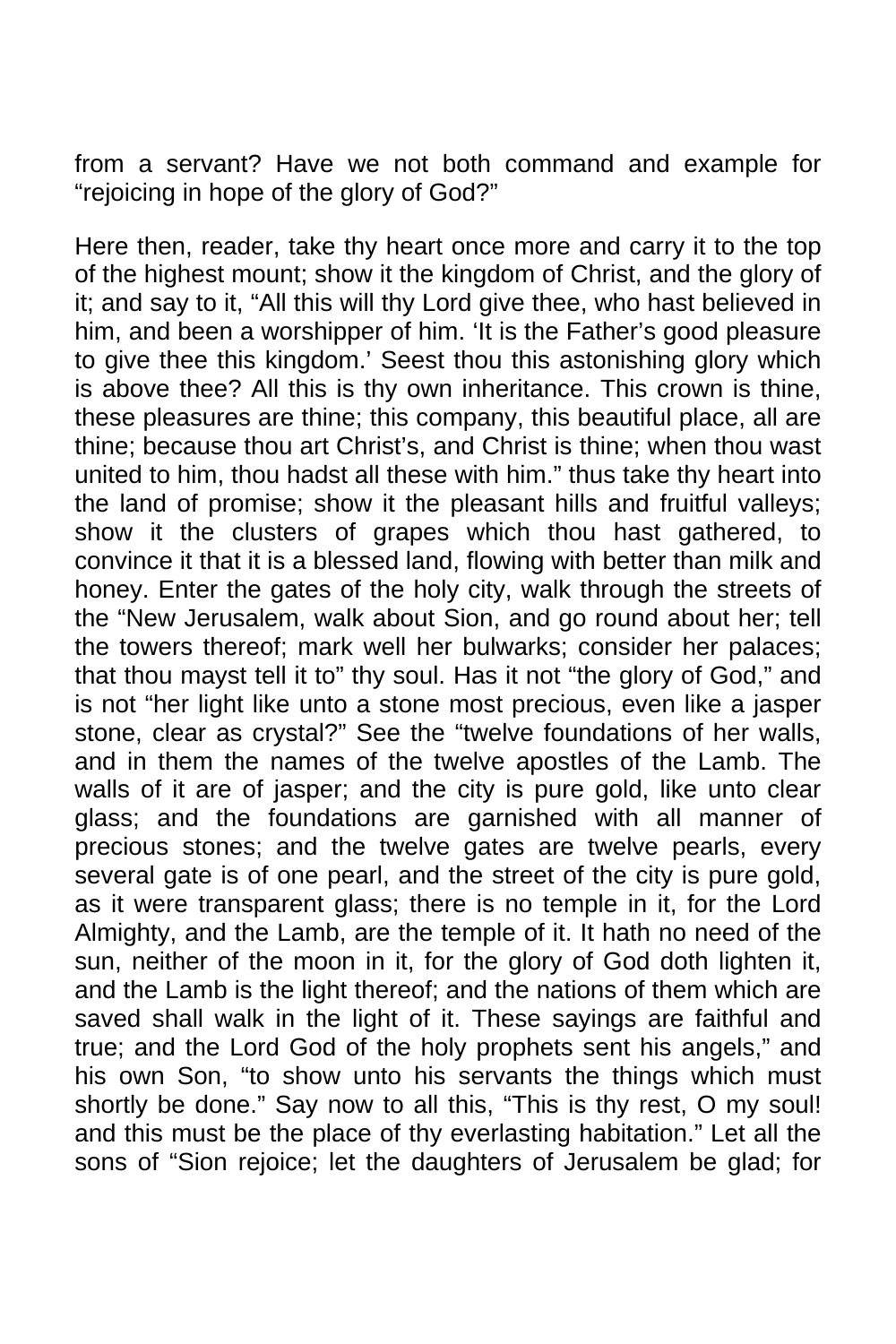great is the Lord, and greatly to be praised in the city of our God, in the mountain of his holiness. Beautiful for situation, the joy of the whole earth, is Mount Sion. God is known in her palaces for a refuge."

Yet proceed on; the soul that loves, ascends frequently, and runs familiarly through the streets of the heavenly Jerusalem, visiting the patriarchs and prophets, saluting the apostles, and admiring the armies of martyrs; so do thou lead on thy heart as from street to street; bring it into the palace of the Great King; lead it, as it were, from chamber to chamber. Say to it, "Here must I lodge; here must I live; here must I praise, here must I love, and be beloved. I must shortly be one of this heavenly choir, and be better skilled in the music. Among this blessed company must I take up my place; my voice must join to make up the melody. My tears will then be wiped away; my groans be turned to another tune; my cottage of clay be changed to this palace; my prison rags to these splendid robes; and my sordid flesh shall be put off, and such a sun-like, spiritual body be put on; 'for the former things are here passed away.' 'Glorious things are spoken of thee, O city of God!" When I look upon this glorious place, what a dunghill and dungeon methinks is earth! O what difference betwixt a man, feeble, pained, groaning, dying, rotting in the grave, and one of these triumphant, shining saints! Here shall I 'drink of the river of pleasures, the streams whereof make glad the city of God.' Must Israel, under the bondage of the law, 'serve the Lord with joyfulness, and with gladness of heart, for the abundance of all things?' Surely I shall serve him with joyfulness and gladness of heart for the abundance of glory. Did persecuted saints 'take joyfully the spoiling of their goods?' and shall not I take joyfully such a full reparation of all my losses? Was it a celebrated 'day wherein the Jews rested from their enemies,' because it 'was turned unto them from sorrow to joy, and from mourning into a good day? What a day, then, will that be to my soul, whose rest and change will be inconceivably greater? 'When the wise men saw the star' that led to Christ, 'they rejoiced with exceeding great joy;' but I shall shortly see him, who is himself 'the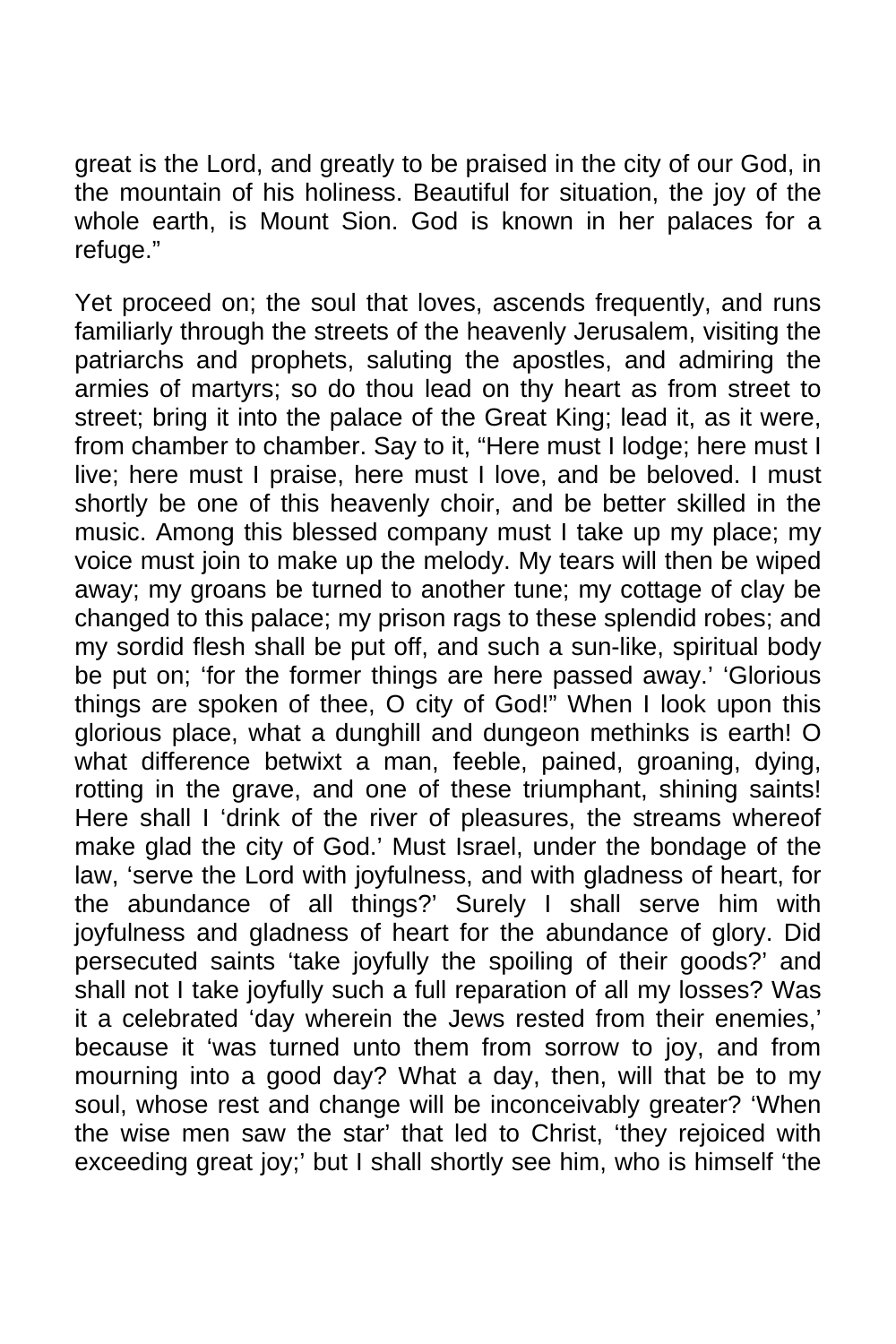bright and morning Star.' If the disciples 'departed from the sepulcher with great joy,' when they had but heard that their Lord 'was risen from the dead;' what will be my joy, when I shall see him reigning in glory, and myself raised to a blessed communion with him! Then shall I indeed have 'beauty for ashes, the oil of joy for mourning, and the garment of praise for the spirit of heaviness, and Sion shall be made an eternal excellency, a joy of many generations.' Why, then do I not arise from the dust, and cease my complaints? Why do I not trample on vain delights, and feed on the foreseen delights of glory? Why is not my life a continual joy, and the savor of heaven perpetually upon my spirit?"

Let me here observe, that there is no necessity to exercise these affections, either exactly in this order, or all at one time. Sometimes one of thy affections may need more exciting, or may be more lively than the rest; or, if thy time be short, one may be exercised one day and another the next; all which must be left to thy prudence to determine. Thou hast also an opportunity, if inclined to make use of it, to exercise opposite and more mixed affections, such as hatred of sin, which would deprive thy soul of these immortal joys; godly fear, lest thou shouldst abuse thy mercy; godly shame and grief, for having abused it; unfeigned repentance; self-indignation; jealously over thy heart; and pity for those who are in danger of losing these immortal joys.

Thirdly. We are also to take notice how heavenly contemplation is promoted by SOLILOQUY and PRAYER. Though consideration be the chief instrument in this work, yet, by itself, it is not so likely to affect the heart. In this respect contemplation is like preaching, where the mere explaining of truths and duties is seldom attended with much success as the lively application of them to the conscience; and especially when a divine blessing is earnestly sought to accompany such application.

1. By soliloquy, or a pleading the case with thyself, thou must in thy meditation quicken thy own heart. Enter into a serious debate with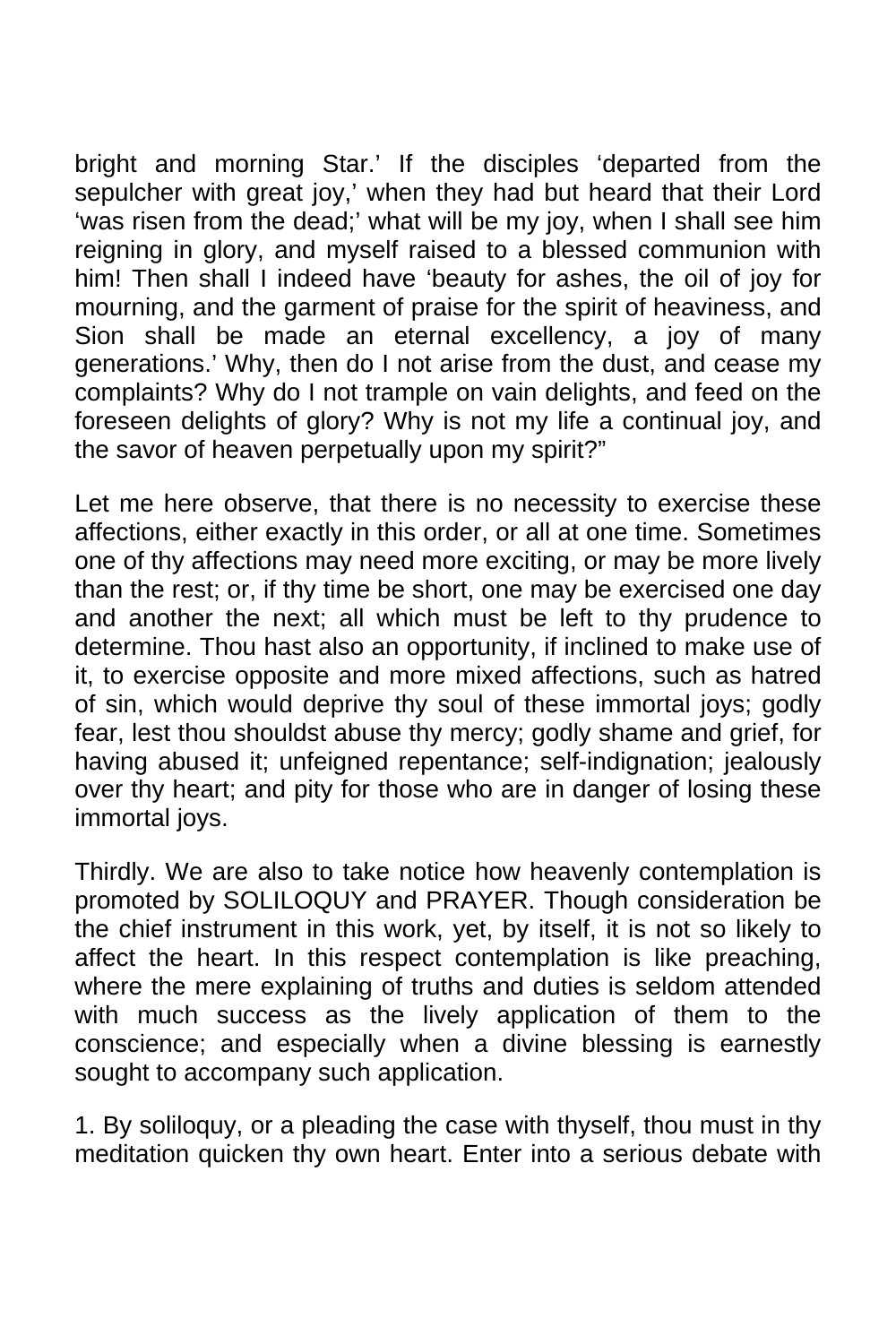it. Plead with it in the most moving and affecting language, and urge it with the most powerful and weighty arguments. It is what holy men of God have practiced in all ages. Thus David: "Why art thou cast down, O my soul? and why art thou disquieted within me? Hope thou in God; for I shall yet praise him, who is the health of my countenance, and my God." And again; "Bless the Lord, O my soul! and forget not all his benefits!" This soliloquy is to be made use of according to the several affections of the soul, and according to its several necessities. It is a preaching to one's self; for as every good master or father of a family is a good preacher to his own family, so every good Christian is a good preacher to his own soul. Therefore the very same method which a minister should use in his preaching to others, every Christian should endeavor after in speaking to himself. Observe the matter and manner of the most heart-affecting minister; let him be a pattern for your imitation; and the same way that he takes with the hearts of his people, do thou also take with thy own heart. Do this in thy heavenly contemplation; explain to thyself the things on which thou dost meditate; confirm thy faith in them by Scripture; and then apply them to thyself according to their nature and thy own necessity. There is no need to object against this, from a sense of thy own inability. Doth not God command thee to "teach the Scriptures diligently unto thy children, and talk of them when thou sittest in thine house, and when thou walkest by the way, and when thou liest down, and when thou risest up?" And if thou must have some ability to teach thy children, much more to teach thyself; and if thou canst talk of divine things to others, why not also to thy own heart?

2. Heavenly contemplation is also promoted by speaking to God in prayer, as well as by speaking to ourselves in soliloquy. Ejaculatory prayer may very properly be mixed with meditation, as a part of the duty. How often do we find David, in the same psalm, sometimes pleading with his soul and sometimes with God! The apostle bids us "speak to ourselves in psalms, and hymns, and spiritual songs;" and no doubt we may also speak to God in them. This keeps the soul sensible of the divine presence, and tends greatly to quicken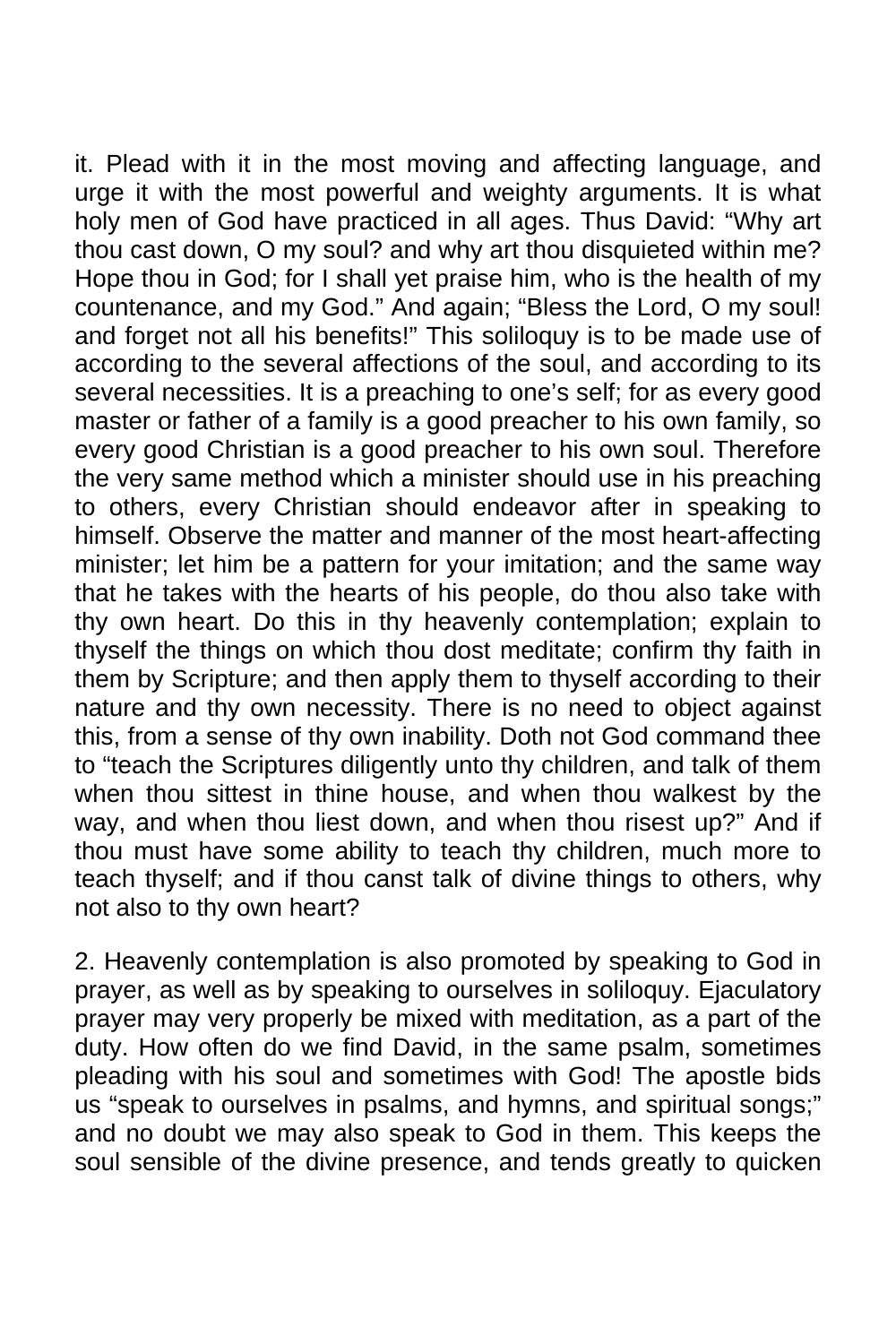and raise it. As God is the highest object of our thoughts, so our viewing him, speaking to him and pleading with him, more elevates the soul and excites the affections than any other part of meditation. Though we remain unaffected while we plead the case with ourselves; yet, when we turn our speech to God, it may strike us with awe; and the holiness and majesty of him whom we speak to, may cause both the matter and words to pierce the deeper. When we read that "Isaac went out to meditate in the field," the margin says, "to pray;" for the Hebrew word signifies both. Thus, in our meditations, to intermix soliloquy and prayer, sometimes speaking to our own hearts, and sometimes to God, is, I apprehend, the highest step to which we can advance in this heavenly work. Nor should we imagine it will be as well to take up with prayer alone, and lay aside meditation; for they are distinct duties, and must both of them be performed. We need one as well as the other, and therefore shall wrong ourselves by neglecting either. Besides, the mixture of them, like music, will be more engaging; as the one serves to put life into the other. And our speaking to ourselves in meditation, should go before our speaking to God in prayer. For want of attending to this due order, men speak to God with far less reverence and affection than they would speak to an angel if he should appear to them; or to a judge, if they were speaking for their lives. Speaking to the God of heaven in prayer, is a weightier duty than most are aware of.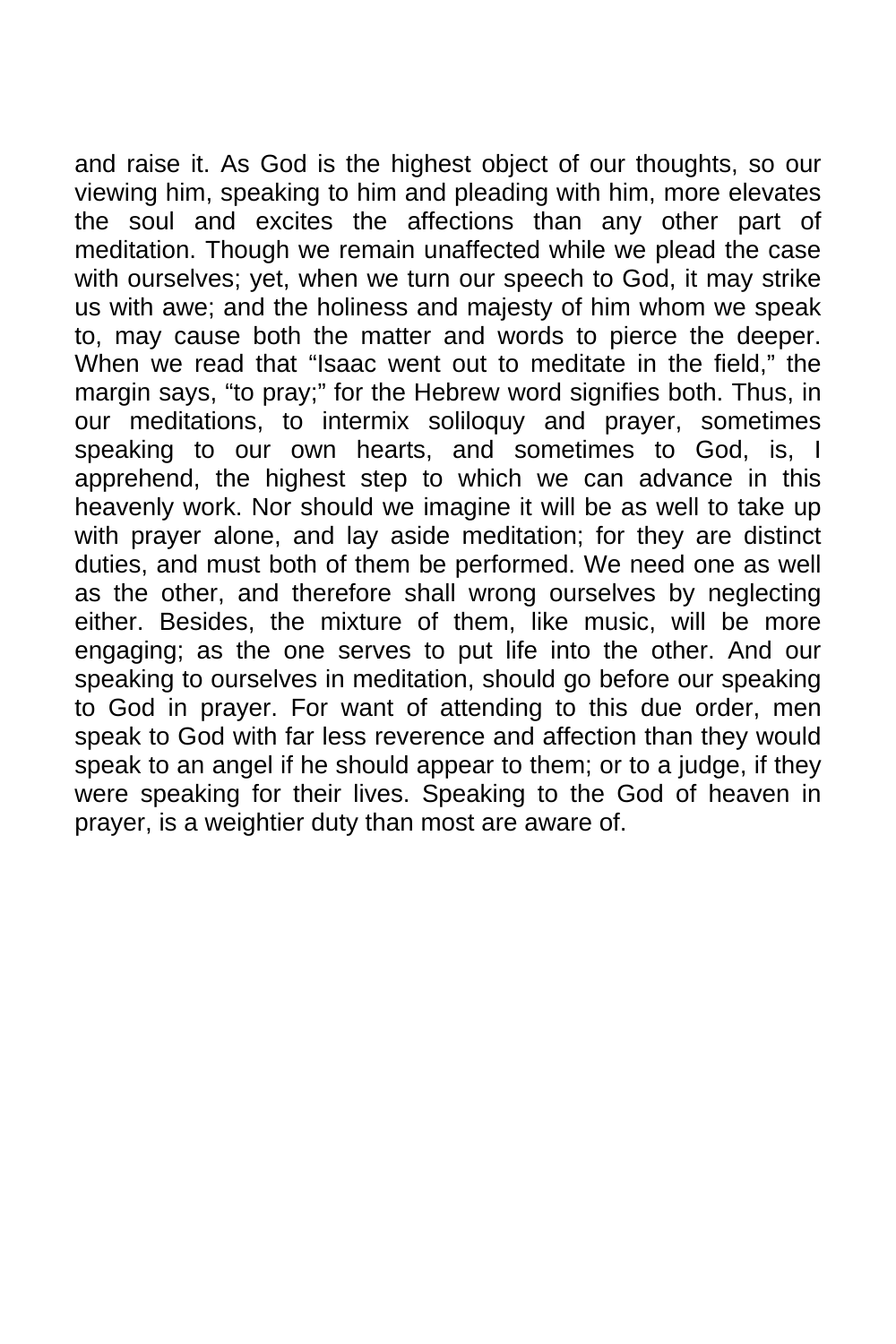# **CHAPTER 15**

### HEAVENLY CONTEMPLATION ASSISTED BY SENSIBLE OBJECTS, AND GUARDED AGAINST A TREACHEROUS HEART

It is difficult to maintain a lively impression of heavenly things: therefore,

I. HEAVENLY CONTEMPLATION MAY BE ASSISTED BY SENSIBLE OBJECTS;

- 1. If we draw strong suppositions from sense; and
- 2. If we compare the objects of sense with the objects of faith.

II. HEAVENLY CONTEMPLATION MAY ALSO BE GUARDED AGAINST A TREACHEROUS HEART, BY CONSIDERING,

- 1. The great backwardness of the heart to this duty;
- 2. Its trifling in it;
- 3. Its wandering from it; and,
- 4. Its too abruptly putting an end to it.

THE most difficult part of heavenly contemplation is, to maintain a lively sense of heavenly things upon our hearts. It is easier merely to think of heaven a whole day, than to be lively and affectionate in those thoughts a quarter of an hour. Faith is imperfect — for we are renewed but in part — and goes against a world of resistance; and, being supernatural, is prone to decline and languish, unless it be continually excited. Sense is strong according to the strength of the flesh; and, being natural, continues while nature continues. The objects of faith are far off; but those of sense are nigh. We must go as far as heaven for our joys. To rejoice in what we never saw, nor ever knew the man that did see, and this upon a mere promise of the Bible, is not so easy as to rejoice in what we see and possess.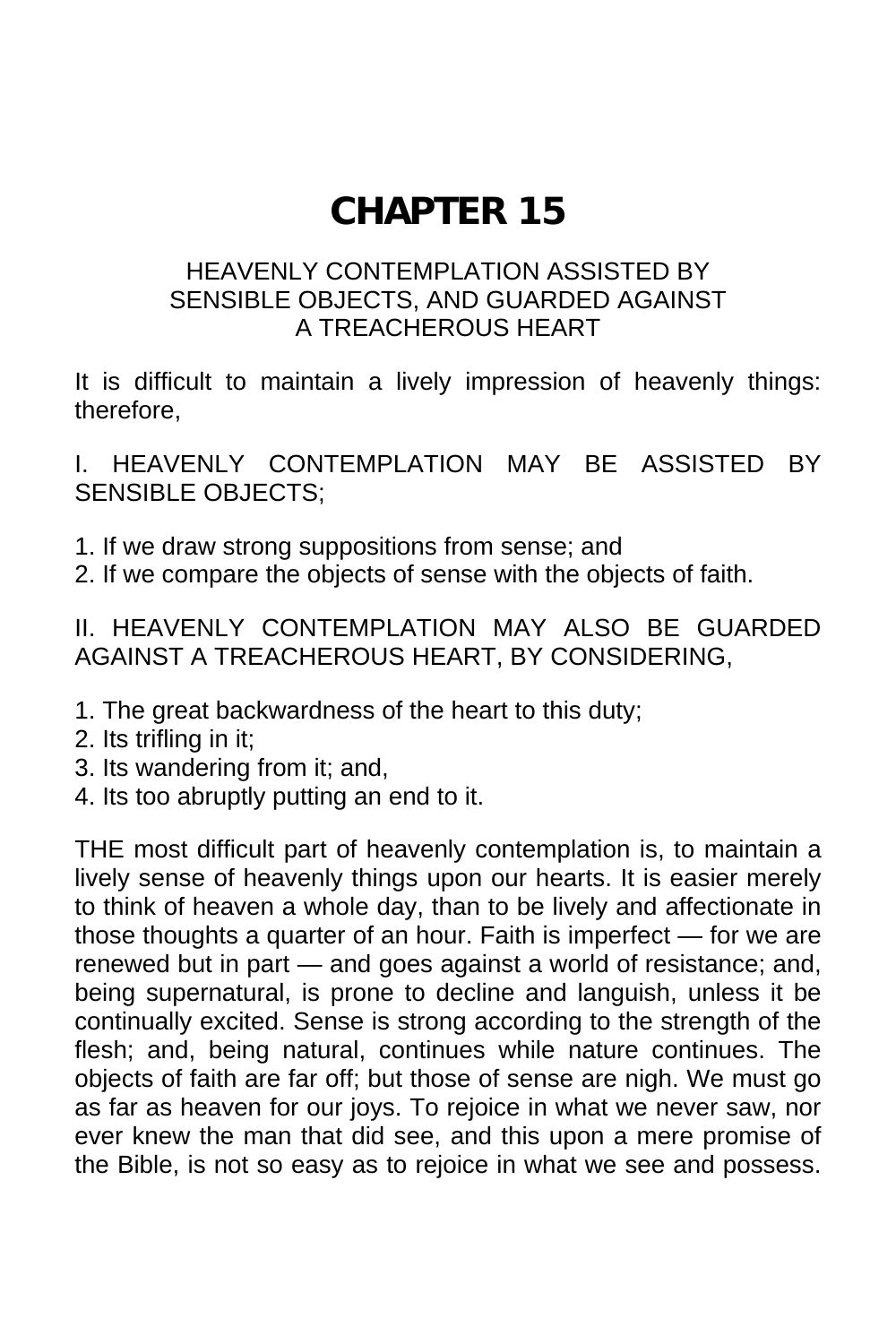It must, therefore, be a point of spiritual prudence, to call in sense to the assistance of faith. It will be a good work, if we can make friends of these usual enemies, and make them instruments for raising us to God, which are so often the means of drawing us from him. Why hath God given us either our senses or their common objects, if they might not be serviceable to his praise? Why doth the Holy Spirit describe the glory of the New Jerusalem in expressions that are even grateful to the flesh? Is it that we might think heaven to be made of gold and pearl? or that saints and angels eat and drink? No, but to help us to conceive of them as we are able, and to use these borrowed phrases as a glass, in which we must see the things themselves imperfectly represented, till we come to an immediate and perfect sight. Besides showing how heavenly contemplation may be assisted by sensible objects, this chapter will also show how it may be preserved from a wandering heart.

First. In order that heavenly contemplation may be ASSISTED BY SENSIBLE OBJECTS, let me only advise to draw strong suppositions from sense, and to compare the objects of sense with the objects of faith.

1. For the helping of thy affections in heavenly contemplation, draw as strong suppositions as possible from thy senses. Think on the joys above, as boldly as Scripture hath expressed them. Bring down thy conceptions to the reach of sense. Both love and joy are promoted by familiar acquaintance. When we attempt to think of God and glory, without the Scripture's manner of representing them, we are lost, and have nothing to fix our thoughts upon; we set them so far from us, that our thoughts are strange, and we are ready to say, what is above us is nothing to us. To conceive of God and glory only as above our conception, will beget but little love; or above our love, will produce little joy. Therefore put Christ no farther from you than he hath put himself, lest the divine nature be again inaccessible. Think of Christ as in our own glorified nature. Think of glorified saints as men made perfect. Suppose thyself a companion with John, in his survey of the New Jerusalem, and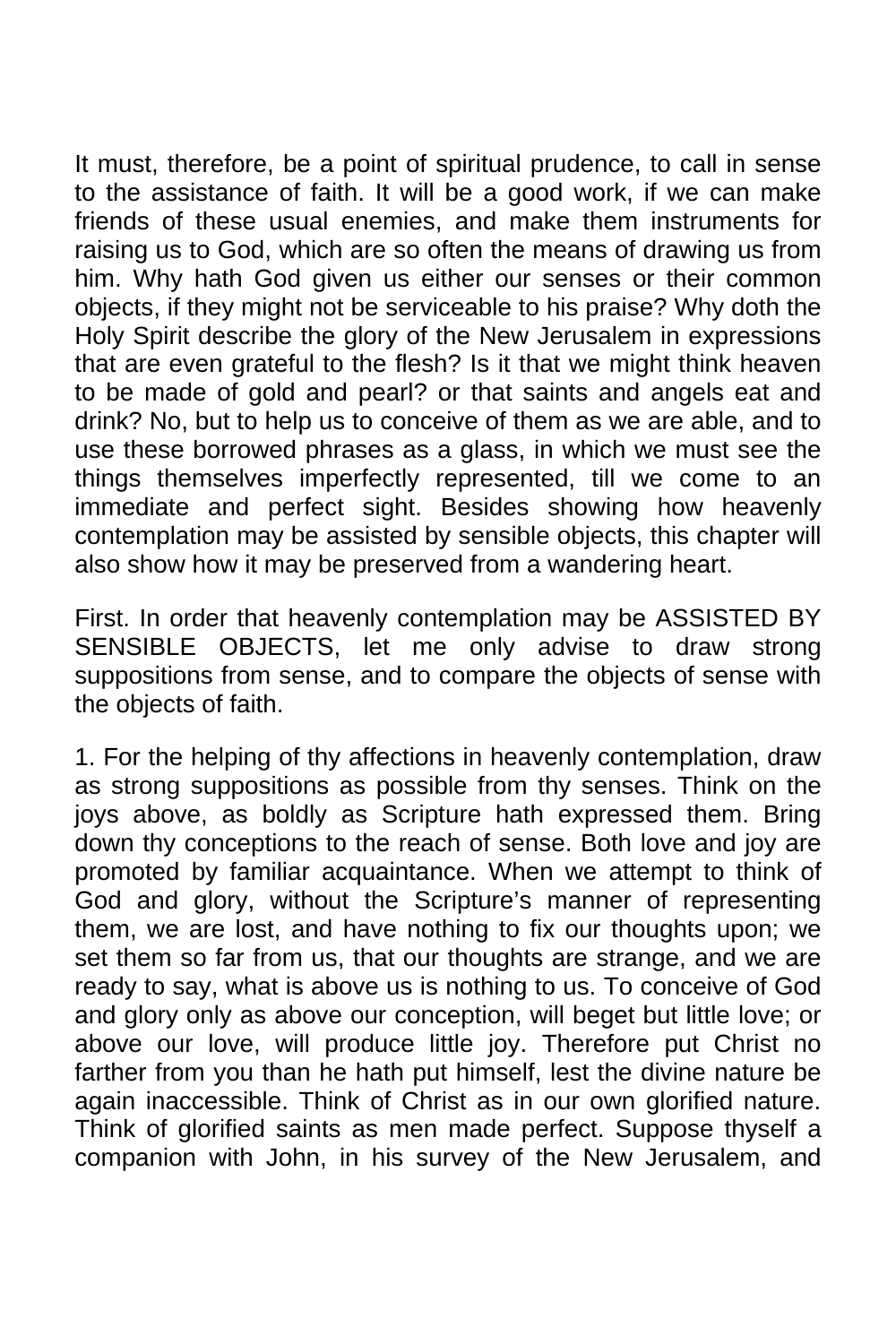viewing the thrones, the majesty, the heavenly hosts, the shining splendor which he saw. Suppose thyself his fellow-traveler into the celestial kingdom, and that thou hadst seen all the saints in their white robes, with "palms in their hands;" and that thou hadst heard those "songs of Moses and of the Lamb." If thou hadst really seen and heard these things, in what a rapture wouldst thou have been! And the more seriously thou puttest this supposition to thyself, the more will thy meditation elevate thy heart. Do not, like the Papists, draw them in pictures! but get the liveliest picture of them in thy mind that thou possibly canst, by contemplating the Scripture account of them, till thou canst say, "Methinks I see a glimpse of glory! Methinks I hear the shouts of joy and praise, and even stand by Abraham and David, Peter and Paul, and other triumphant souls! Methinks I even see the Son of God appearing in the clouds, and the world standing at his bar to receive their doom; and hear him say, 'Come, ye blessed of my Father;' and see them go rejoicing into the joy of their Lord! My very dreams of these things have sometimes greatly affected me; and should not these just suppositions much more affect me? What if I had seen, with Paul, those 'unutterable things?' Or, with Stephen, had seen 'heaven opened, and Christ sitting at the right hand of God?' Surely that one sight was worth his storm of stones. What if I had seen, as Micaiah did, 'the Lord sitting upon his throne, and all the host of heaven standing on his right hand and on his left?" Such things did these men of God see; and I shall shortly see far more than ever they saw, till they were loosed from the flesh, as I must be." Thus you see how it excites our affections in this heavenly work, if we make strong and familiar suppositions from our bodily senses, concerning the state of blessedness, as the Spirit hath in condescending language expressed it.

2. The other way in which our senses may promote this heavenly work, is by comparing the objects of sense with the objects of faith. As for instance: You may strongly argue with your heart from the corrupt delights of sensual men to the joys above. Think with thy self, "Is it such a delight to a sinner to do wickedly? and will it not be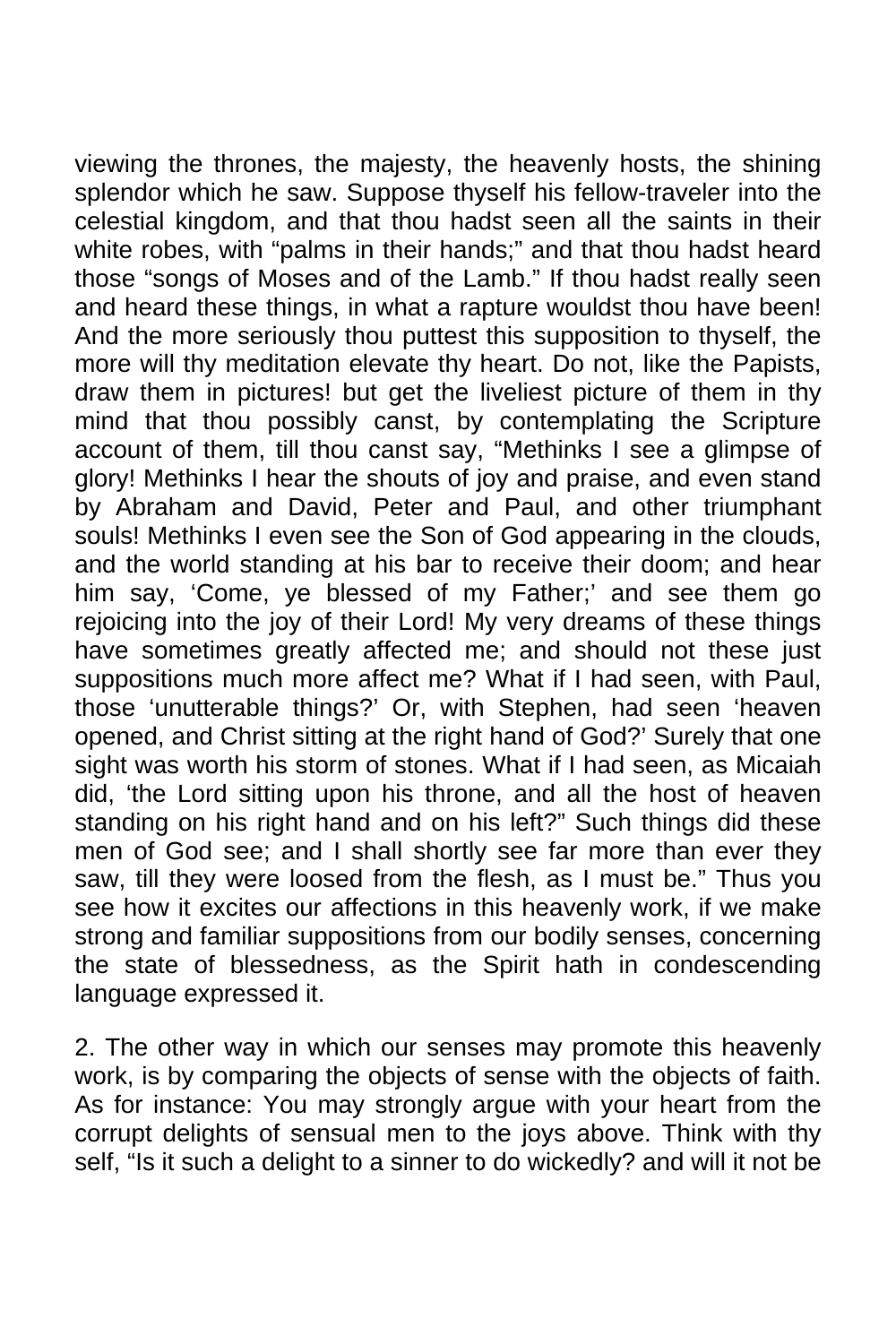delightful indeed to live with God? Hath the drunkard such delight in his cups, that the fears of damnation will not make him forsake them? Will the licentious man rather part with his credit, estate and salvation, than with his brutish delights? If the way to hell can afford such pleasure, what then are the pleasures of the saints in heaven! If the covetous man hath so much pleasure in his wealth, and the ambitious man in places of power and titles of honor, what then have the saints in everlasting treasures, and in heavenly honors, where we shall be set above principalities and powers, and be made the glorious spouse of Christ! How delightfully will the voluptuous follow their recreations from morning till night, or sit at their cards and dice nights and days together! O the delight we shall have, when we come to our rest, in beholding the face of the living God, and in singing forth praises unto him and the Lamb!" Compare also the delights above with the lawful and moderate delights of sense. Think with thyself, "How sweet is food to my taste when I am hungry; especially if it be, as Isaac said, 'such as I love,' which my temperance and appetite incline to? What delight, then, must my soul have in feeding upon 'Christ, the living bread,' and in 'eating with him at his table in his kingdom!' Was a mess of pottage so sweet to Esau in his hunger, that he would buy it at so dear a rate as his birthright? How highly, then, should I value this neverperishing food! How pleasant is drink in the extremity of thirst; scarcely to be expressed; enough to make the 'strength of Samson revive!' O how delightful will it be to my soul to drink of that 'fountain of living water, which whoso drinketh shall thirst no more!' How delightful are grateful odors to the smell; or music to the ear; or beautiful sights to the eye! what fragrance, then, hath 'the precious ointment which is poured on the head' of our glorified Savior, and which must be poured on the head of all his saints, and will fill all heaven with its odor! How pleasing will be those real beauties above! How glorious the 'building not made with hands,' the house that God himself dwells in, the walks and prospects in 'the city of God,' and the celestial paradise!"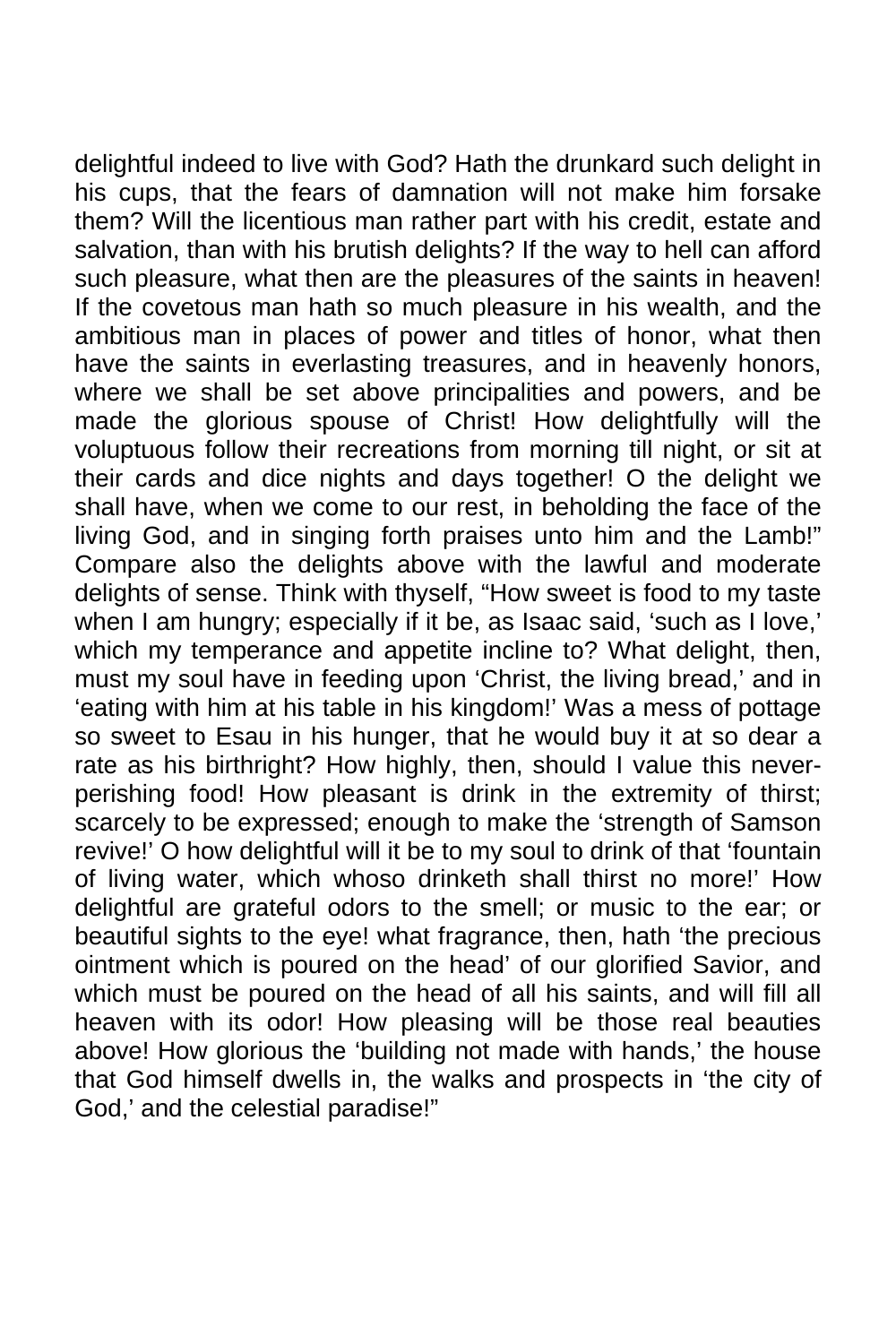Compare, also, the delights above with those we find in natural knowledge. These are far beyond the delights of sense; but how much farther are the delights of heaven! Think, then, "can an Archimedes be so taken up with his mathematical invention, that the threats of death cannot disengage him, but he will die in the midst of his contemplations? Should not I be much more taken up with the delights of glory, and die with these contemplations fresh upon my soul; especially when my death will perfect my delights, while those of Archimedes die with him? What exquisite pleasure is it to dive into the secrets of nature, and find out the mysteries of arts and sciences; especially if we make a new discovery in any one of them! What high delights are there, then, in the knowledge of God and Christ! If the face of human learning be so beautiful as to make sensual pleasures appear base and brutish, how beautiful, then, is the face of God! When we meet with some choice book, how could we read it day and night, almost forgetful of meat, drink, or sleep! What delights are there, then, at God's right hand, where we shall know in a moment all that is to be known!"

Compare, also, the delights above with the delights of morality and of the natural affections. What delight had many sober heathen in the rules and practice of moral duty, so that they took him alone for an honest man who did well through the love of virtue, and not merely for fear of punishment; yea, so much valued was this moral virtue, that they thought a man's chief happiness consisted in it! Think, then, "What excellency will there be in our heavenly perfection, and in that uncreated perfection of God which we shall behold! what sweetness is there in the exercise of natural love, whether to children, parents, yoke-fellows, or intimate friends! Does David say of Jonathan, 'Thy love to me was wonderful, passing the love of women!' Did the 'soul of Jonathan cleave to David?' Had Christ himself one 'disciple whom he especially loved, and who was wont to lean on his breast?' If, then, the delights of close and cordial friendship be so great, what delight shall we have in the friendship of the Most High, and in the dearest love of the saints! Surely this will be a stricter friendship than these, more lovely and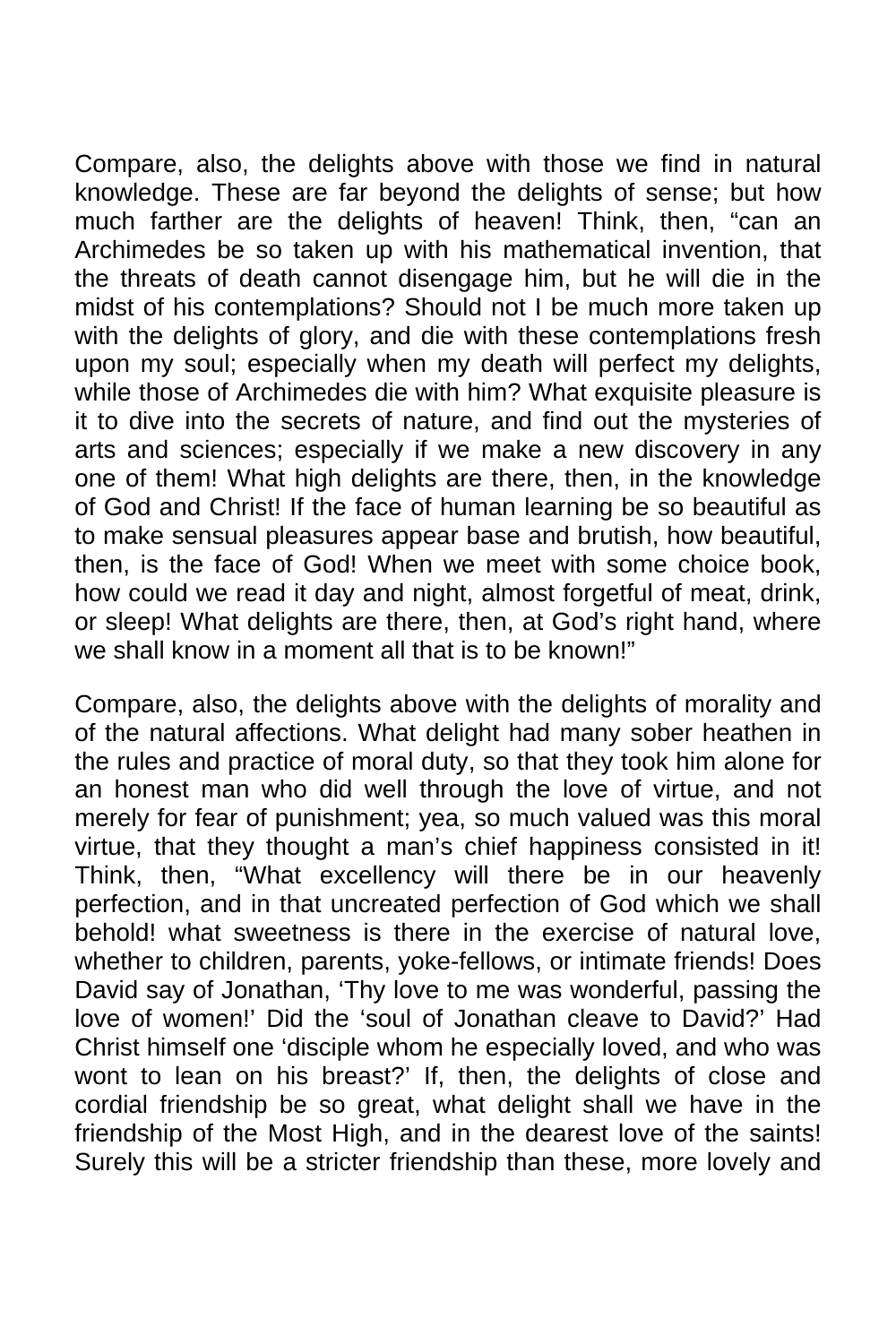desirable friends than ever the sun beheld; and both our affections to our Father and Savior, and especially theirs to us, will be such as we never knew here. If one angel could destroy a host, the affections of spirits must also be proportionably stronger, so that we shall then love a thousand times more ardently than we can now. As all the attributes and works of God are incomprehensible, so is this of love: he will love us infinitely beyond our most perfect love to Him. What, then, will there be in this mutual love!"

Compare also the excellencies of heaven with those glorious works of creation which our eyes now behold. What wisdom, power and goodness are manifested therein! How does the majesty of the Creator shine in this fabric of the world! "His works are great, sought out of all them that have pleasure therein." What divine skill in forming the bodies of men or beasts! What excellency in every plant! What beauty in flowers! What variety and usefulness in herbs, plants, fruits and minerals! What wonders are contained in the earth and its inhabitants; the ocean of waters, with its motions and dimensions; and the constant succession of spring and autumn, of summer and winter! Think, then, "If these things, which are but servants to sinful man, are so full of mysterious worth, what is that place where God himself dwells, and which is prepared for just men made perfect with Christ! What glory is there in the least of yonder stars! What a vast resplendent body is yonder moon, and every planet! What an inconceivable glory has the sun! But all this is nothing to the glory of heaven. Yonder sun must there be laid aside as useless. Yonder sun is but darkness to the luster of my Father's house. I shall myself be as glorious as that sun. This whole earth is but my Father's footstool. This thunder is nothing to his dreadful voice. These winds are nothing to the breath of his mouth. If the 'sending rain, and making the sun to rise on the just and on the unjust,' be so wonderful, how much more wonderful and glorious will that Sun be which must shine on none but saints and angels?"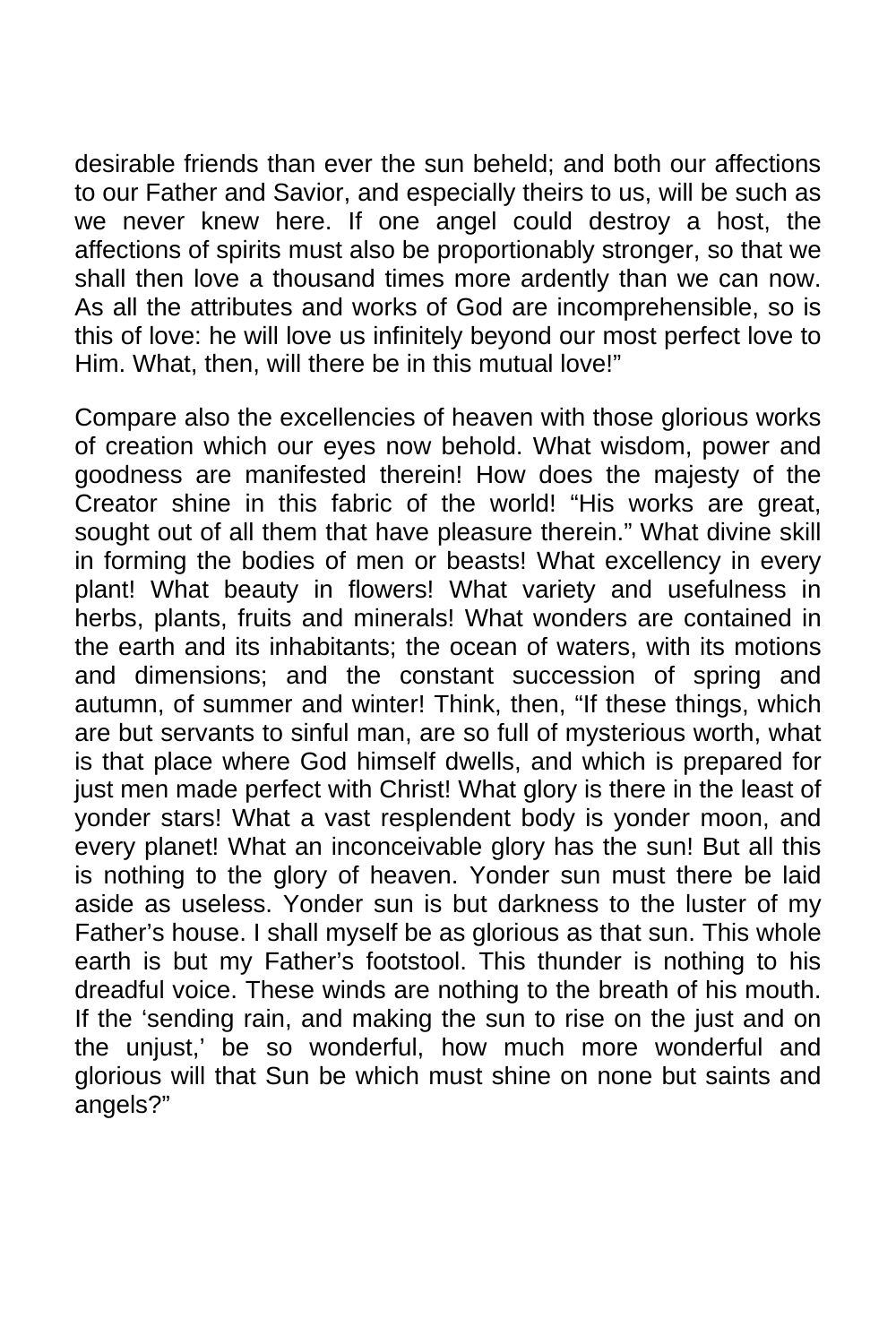Compare also the enjoyments above with the wonders of Providence in the church and the world. Would it not be an astonishing sight to see "the sea stand as a wall on the right hand and on the left, and the dry land appear in the midst, and the people of Israel pass safely through, and Pharaoh and his host drowned? or to have seen the ten plagues of Egypt? or the rock gushing forth streams? or manna and quails rained from heaven? or the earth opening and swallowing up the wicked? But we shall see far greater things than these; not only sights more wonderful, but more delightful! there shall be no blood, nor wrath, intermingled; nor shall we cry out, as the men of Beth-shemesh, "Who is able to stand before this holy Lord God?" How astonishing to see the sun stand still in the firmament, or "the dial of Ahaz go back ten degrees!" But we shall see when there shall be no sun; or rather shall behold for ever a Sun of infinitely greater brightness. What a life should we have, if we could have drought or rain at our prayers; or have fire from heaven to destroy our enemies, as Elisha; or miraculously cure diseases, and speak all languages, as the apostles! Alas, these are nothing to the wonders we shall see and possess with God; and all of them wonders of goodness and love! We shall ourselves be the subjects of more wonderful mercies than any of these. Jonah was raised but from a three days' burial in the belly of a fish; but we shall be raised from many years' decay and dust; and that dust exalted to the glory of the sun; and that glory perpetuated through eternity. Surely, if we observe but common providences, as the motions of the sun; the tides of the sea; the standing of the earth; the watering it with rain, as a garden; the keeping in order a wicked, confused world; with many others, they are all admirable. But what are these to the Sion of God, the vision of the divine Majesty, and the order of the heavenly host?

Add to these, those particular providences which thou hast thyself enjoyed and recorded through thy life, and compare them with the mercies thou shalt have above. Look over the mercies of thy youth and riper age, of thy prosperity and adversity, of thy several places and relations; are they not excellent and innumerable, rich and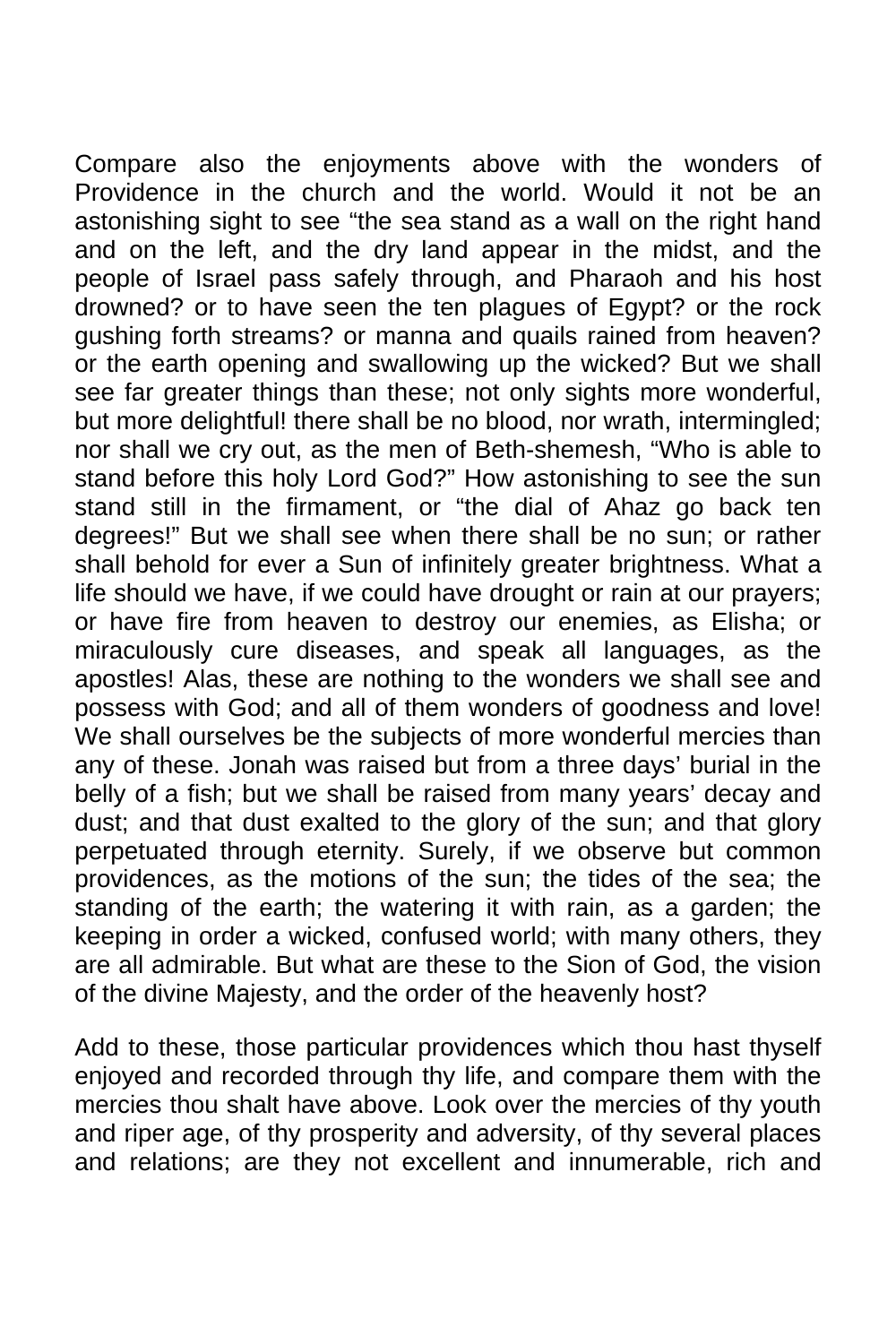engaging? How sweet was it to thee, when God resolved thy doubts; scattered thy fears; prevented the inconveniences into which thy own counsel would have cast thee; eased thy pains; healed thy sickness; and raised thee up, as from death and the grave! Think, then, "Are all these so sweet and precious, that without them my life would have been a perpetual misery? Hath his providence on earth lifted me so high, 'and his gentleness made me so great?' How sweet, then, will his glorious presence be! How high will his eternal love exalt me! And how great shall I be made in communion with his greatness! If my pilgrimage and warfare have such mercies, what shall I find in my home and in my triumph? If God communicates so much to me while I remain a sinner, what will he bestow when I am a perfected saint! If I have had so much at such a distance from him, what shall I have in his immediate presence, where I shall ever stand before his throne!"

Compare the joys above with the comforts thou hast here received in ordinances. Has not the Bible been to thee as an open fountain, flowing with comforts day and night? What suitable promises have come into thy mind; so that, with David, thou mayst say, "Unless thy law had been my delight, I should then have perished in mine affliction!" Think, then, "If his word be so full of consolation, what overflowing springs shall we find in God himself! If his letters are so comfortable, what will the glory of his presence be! If the promise is so sweet, what will the performance be! If the testament of our Lord, and our charter for the kingdom, be so comfortable, what will be our possession of the kingdom itself!"

Think farther, "What delights have I also found in the word preached! When I have sat under a heavenly, heart-searching teacher, how has my heart been warmed! Methinks I have felt myself almost in heaven. How often have I gone to the congregation, troubled in spirit, and returned joyful! How often have I gone doubting, and God hath sent me home persuaded of his love in Christ! What cordials have I met with to animate me in every conflict! If the face of Moses shine so gloriously, what glory is there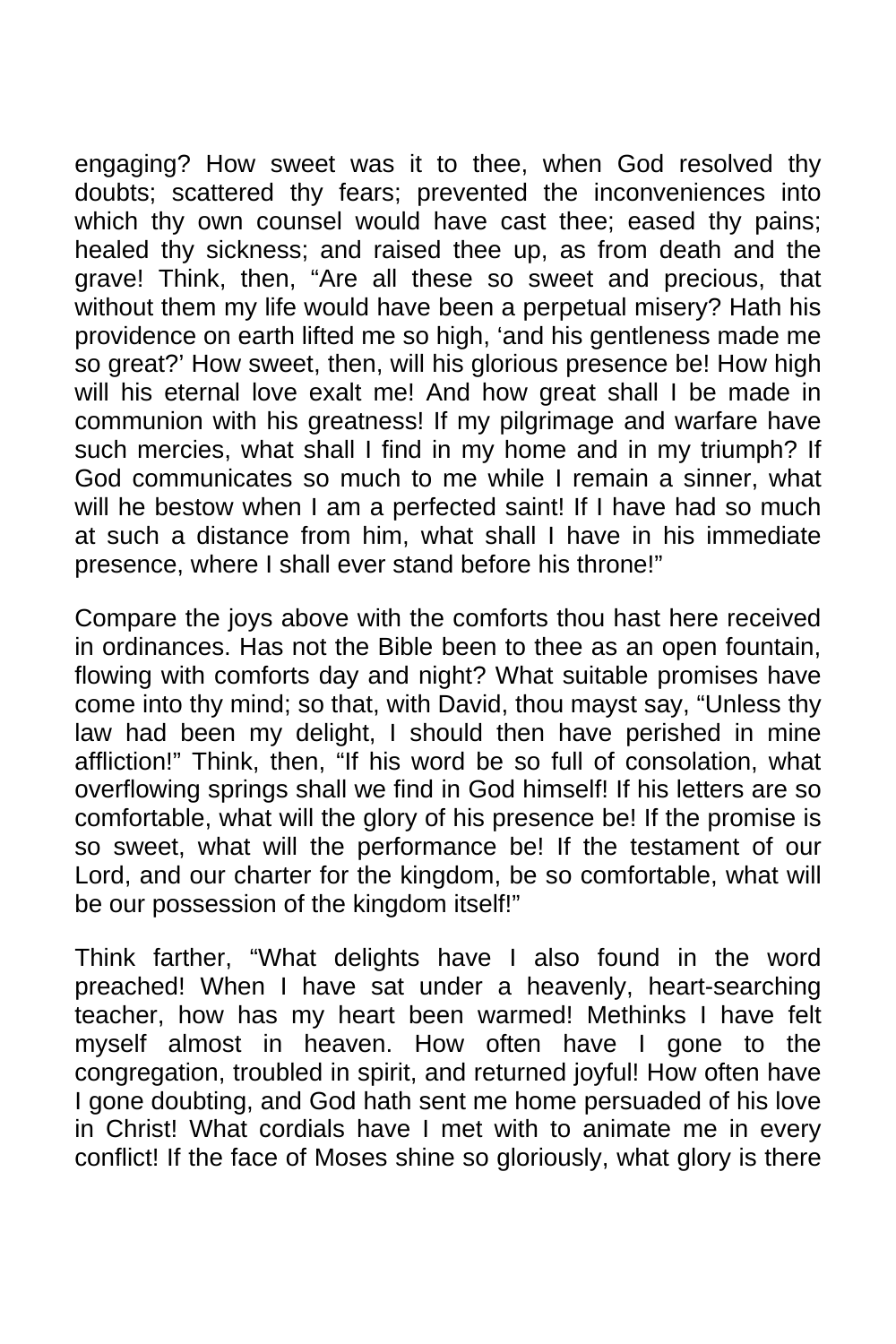in the face of God! If 'the feet of them that publish peace, that bring good tidings of salvation, be beautiful,' how beautiful is the face of the Prince of Peace! If this treasure be so precious in earthen vessels, what is that treasure laid up in heaven! Blessed are the eyes that see what is seen there, and the ears that hear the things that are heard there. There shall I hear Elijah, Isaiah, Jeremiah, John, Peter, Paul; not preaching to gainsayers, in imprisonment, persecution and reproach; but triumphing in the praises of him who hath raised them to honor and glory."

Think also, "What joy is it to have access and acceptance in prayer; that I may always go to God, and open my case, and unbosom my soul to him, as to my most faithful friend! but it will be a more unspeakable joy, when I shall receive all blessings without asking, and all my necessities and miseries will be removed, and when God himself will be the portion and inheritance of my soul."

As for the Lord's supper, "What a privilege is it to be admitted to sit at his table, to have his covenant sealed to me there! But all the life and comfort there, is to assure me of the comforts hereafter. O the difference between the last supper of Christ on earth, and the marriage supper of the Lamb at the great day! Then his room will be the glorious heavens; his attendants, all the hosts of angels and saints: no Judas, no unfurnished guest comes there; but the humble believers must sit down by them, and their feast will be their mutual loving and rejoicing."

Concerning the communion of saints, think with thyself, "What a pleasure is it to live with intelligent and heavenly Christians! David says of such, they were 'all his delight.' O what a delightful society, then, shall I have above! Had I but seen Job on the dunghill, what a mirror of patience! and what will it be to see him in glory! How delightful to have heard Paul and Silas singing in the stocks! how much more to hear them sing praises in heaven! What melody did David make on his harp! but how much more melodious to hear that sweet singer in the heavenly choir! What would I have given for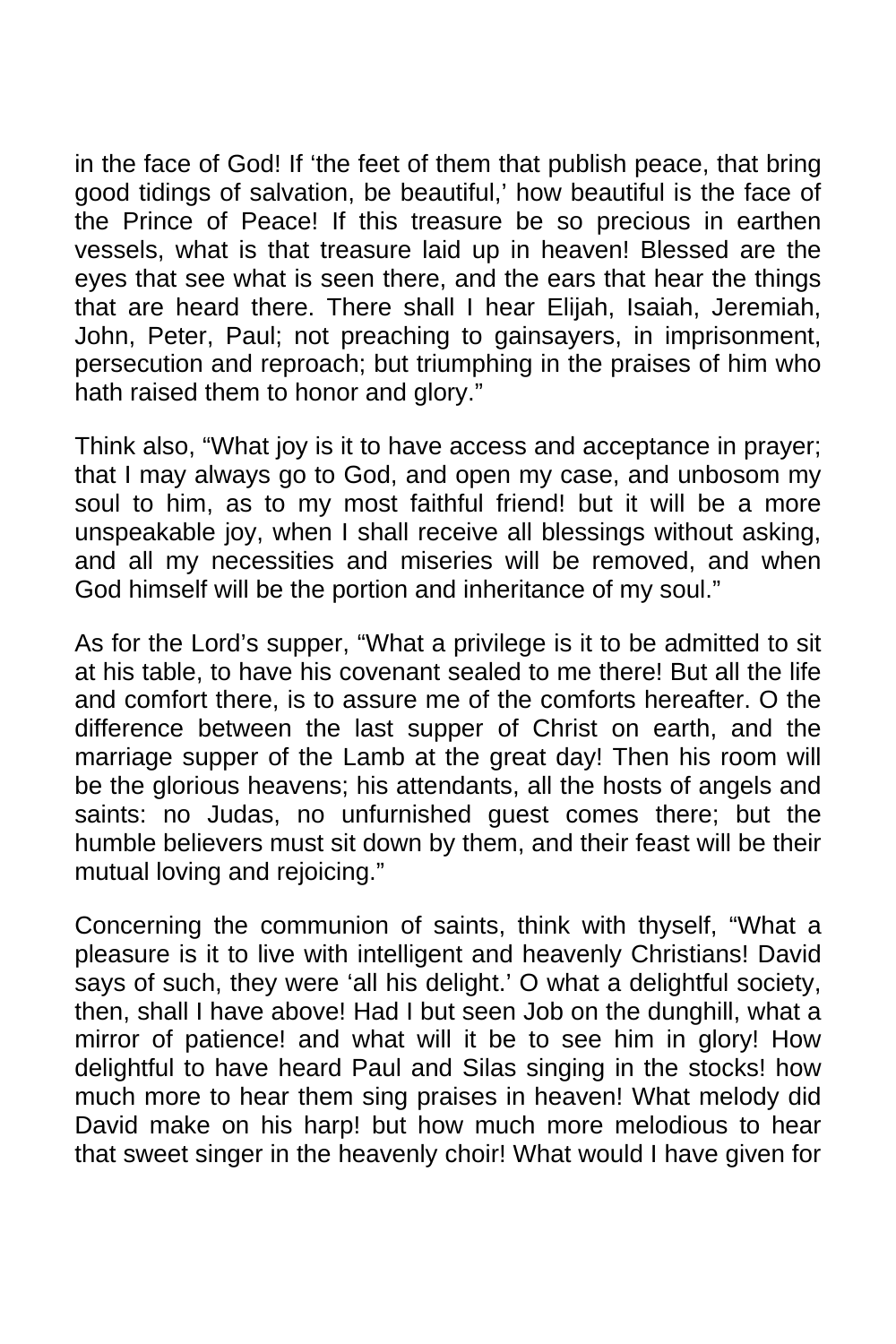an hour's free converse with Paul, when he was just come down from the third heaven! But I must shortly see those things myself, and possess what I see."

Once more, think of praising God in concert with his saints: "What if I had been in the place of those shepherds who saw and heard the heavenly host singing, 'Glory to God in the highest, and on earth peace, good will towards men!" But I shall see and hear more glorious things. How blessed should I have thought myself, had I heard Christ in his thanksgivings to his Father! How much more, when I shall hear him pronounce me blessed! If there was such joy at bringing back the ark, or at rebuilding the temple; what will there be in the New Jerusalem! If the earth rent when the people rejoiced at Solomon's coronation; what a joyful shout will there be at the appearing of the King of the church! If, 'when the foundations of the earth were laid, the morning stars sang together, and all the sons of God shouted for joy;' what a joyful song will there be, when the world of glory is both founded and finished, when the top-stone is laid, and when 'the holy city is adorned as the bride, the Lamb's wife!'"

Compare the joys thou shalt have in heaven with what the saints have found in the way to it, and in the foretastes of it. When did God ever reveal the least of himself to any of his saints, but the joy of their hearts corresponded to the revelation? In what an ecstasy was Peter on the mount of transfiguration! "Master," says he, "it is good for us to be here: let us make three tabernacles; one for thee, and one for Moses, and one for Elias." As if he had said, "O let us not go down again to yonder persecuting rabble; let us not return to our mean and suffering state. Is it not better to stay here, now we are here? Is not here better company and sweeter pleasure?" How was Paul lifted up with what he saw! How did the face of Moses shine when he had been talking with God! These were all extraordinary foretastes; but little to the full beatific vision. How often have we read and heard of dying saints who have been full of joy; and when their bodies have felt the extremity of sickness and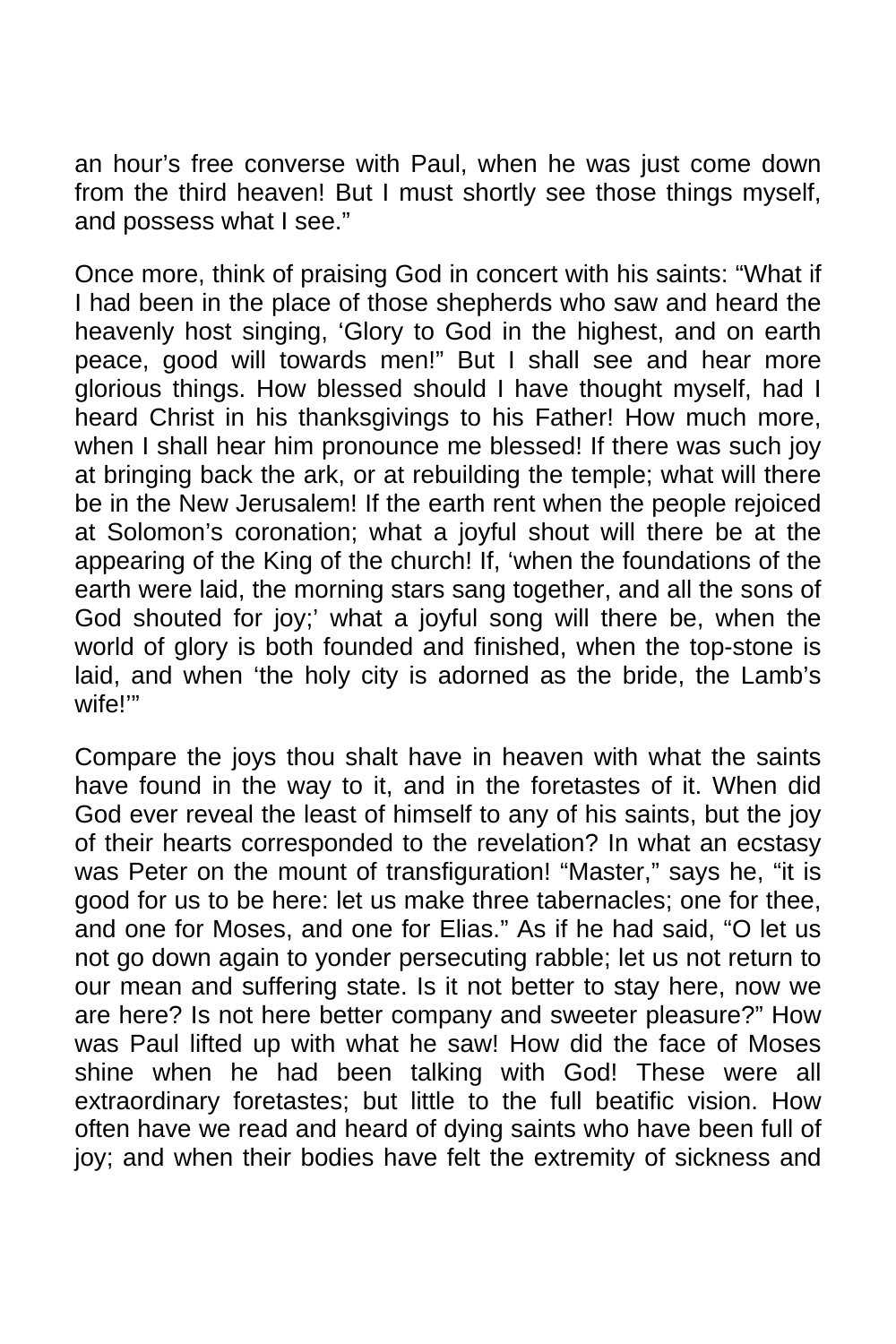pain, have had so much of heaven in their spirits that their joy has far exceeded their sorrows! If a spark of this fire be so glorious even amidst the sea of adversity; what then is glory itself! O the joy that the martyrs have felt in the flames! They were flesh and blood, as well as we; it must therefore be some excellent thing that filled their spirits with joy while their bodies were burning. Think, reader, in thy meditations, "Sure it must be some wonderful foretaste of glory that made the flames of fire easy, and the king of terrors welcome. What then is glory itself! What a blessed rest, when the thoughts of it made Paul desire to depart and be with Christ; and make the saints never think themselves well till they are dead! Shall Saunders embrace the stake, and cry, 'Welcome, cross!' And shall I not more delightfully embrace my blessedness, and cry, 'Welcome, crown?' Shall Bradford kiss the fagot, and shall I not kiss the Savior? Shall another poor martyr rejoice to have her foot in the same hole of the stocks in which Mr. Philpot's had been before her? And shall not I rejoice that my soul shall live in the same place of glory where Christ and his apostles are gone before me? Shall fire and fagot, prisons and banishment, cruel mockings and scourgings, be more welcome to others than Christ and glory to me? God forbid!'"

Compare the glory of the heavenly kingdom with the glory of the church on earth, and of Christ in his state of humiliation. If Christ's suffering in the room of sinners had such excellency, what is Christ at his Father's right hand! If the church under her sins and enemies have so much beauty, what will she have at the marriage of the Lamb! How wonderful was the Son of God in the form of a servant! When he is born, a new star must appear, and conduct the strangers to worship him in a manger, heavenly hosts with their songs must celebrate his nativity; while a child, he must dispute with doctors; when he enters upon his office, he turns water into wine, feeds thousands with a few loaves and fishes, cleanses the lepers, heals the sick, restores the lame, gives sight to the blind, and raises the dead. How wonderful, then, is his celestial glory! If there be such cutting down of boughs, and spreading of garments,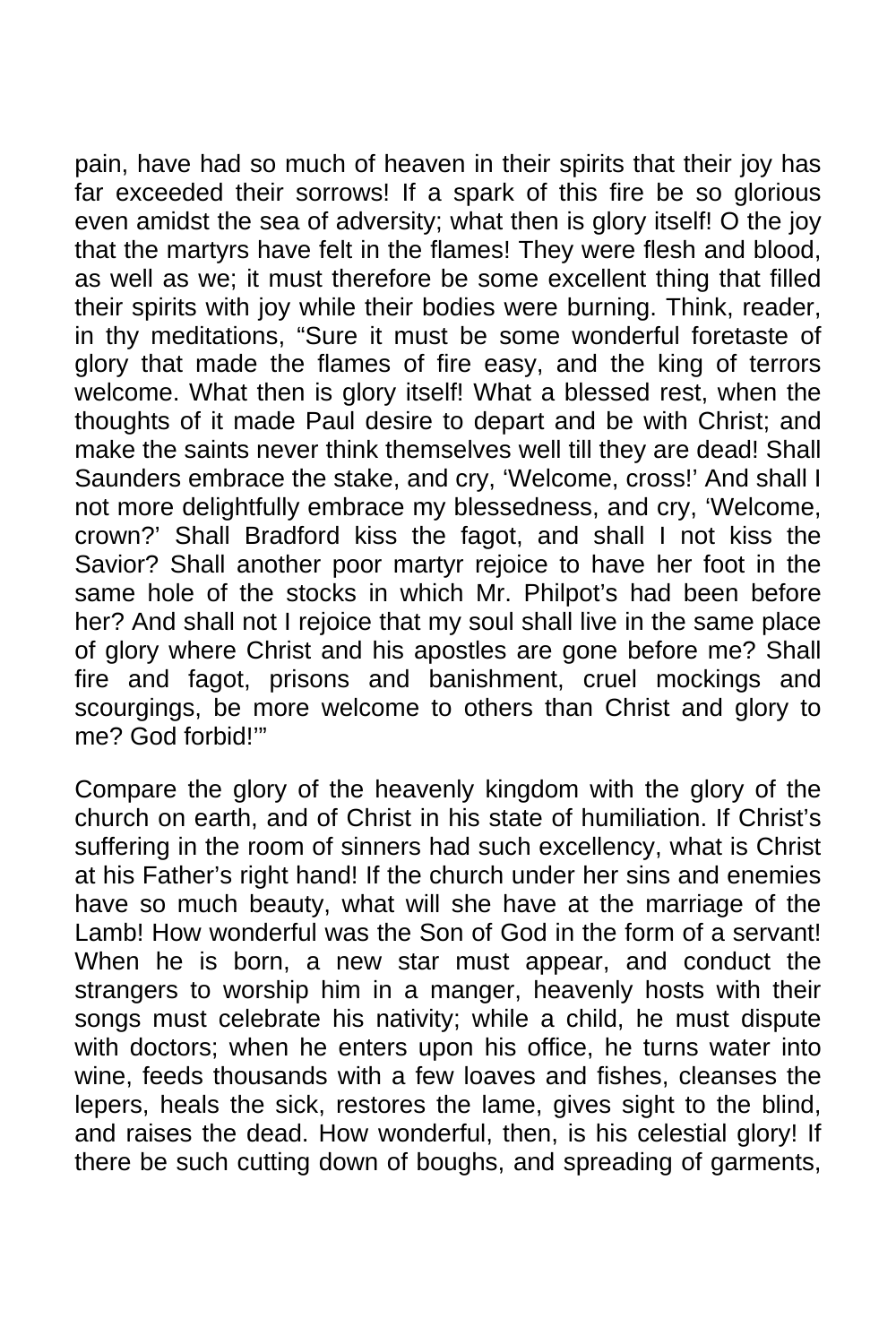and crying Hosanna, for one that comes into Jerusalem riding on an ass; what will there be when he comes with his angels in his glory! If they had heard him "preach the Gospel of the kingdom," confess, "Never man spake like this man;" they, then, that behold his majesty in his kingdom will say, "There was never glory like this glory." If, when his enemies came to apprehend him, they fell to the ground; if, when he is dying, the earth quakes, the veil of the temple is rent, the sun is eclipsed, the dead bodies of the saints arise, and the standers-by acknowledge, "truly this was the Son of God;" O what a day will it be when the dead must all arise and stand before him! when he "will once shake, not the earth only, but the heavens also!: when this sun shall be taken out of the firmament, and be everlastingly darkened with his glory! and when every tongue shall confess him to be the Lord and King! If, when he rose again, death and the grave lost their power; if angels must "roll away the stone," terrify the keepers till they are "as dead men," and send the tidings to his disciples; if he ascend to heaven in their sight; of what power, dominion and glory is he now possessed, and which we must for ever possess with him! When he is gone, can a few poor fishermen and tent-makers cure the lame, blind and sick, open prisons, destroy the disobedient, raise the dead, and astonish their adversaries? what a world will that be, where every one can do greater works than these! If the preaching of the Gospel be accompanied with such power as to discover the secrets of the heart, humble the proud sinner, and make the most obdurate tremble; if it can make men burn their books, sell their lands, and bring in the price and lay it down at the preacher's feet; if it can convert thousands, and turn the world upside down; if its doctrine, from the prisoner at the bar, can make the judge on the bench tremble; if Christ and his saints have this power and honor in the day of their abasement, and in the time appointed for their suffering and disgrace, what then will they have in their absolute dominion and full advancement in their kingdom of glory!

Compare the glorious change thou shalt have at last, with the gracious change which the Spirit hath here wrought on thy heart.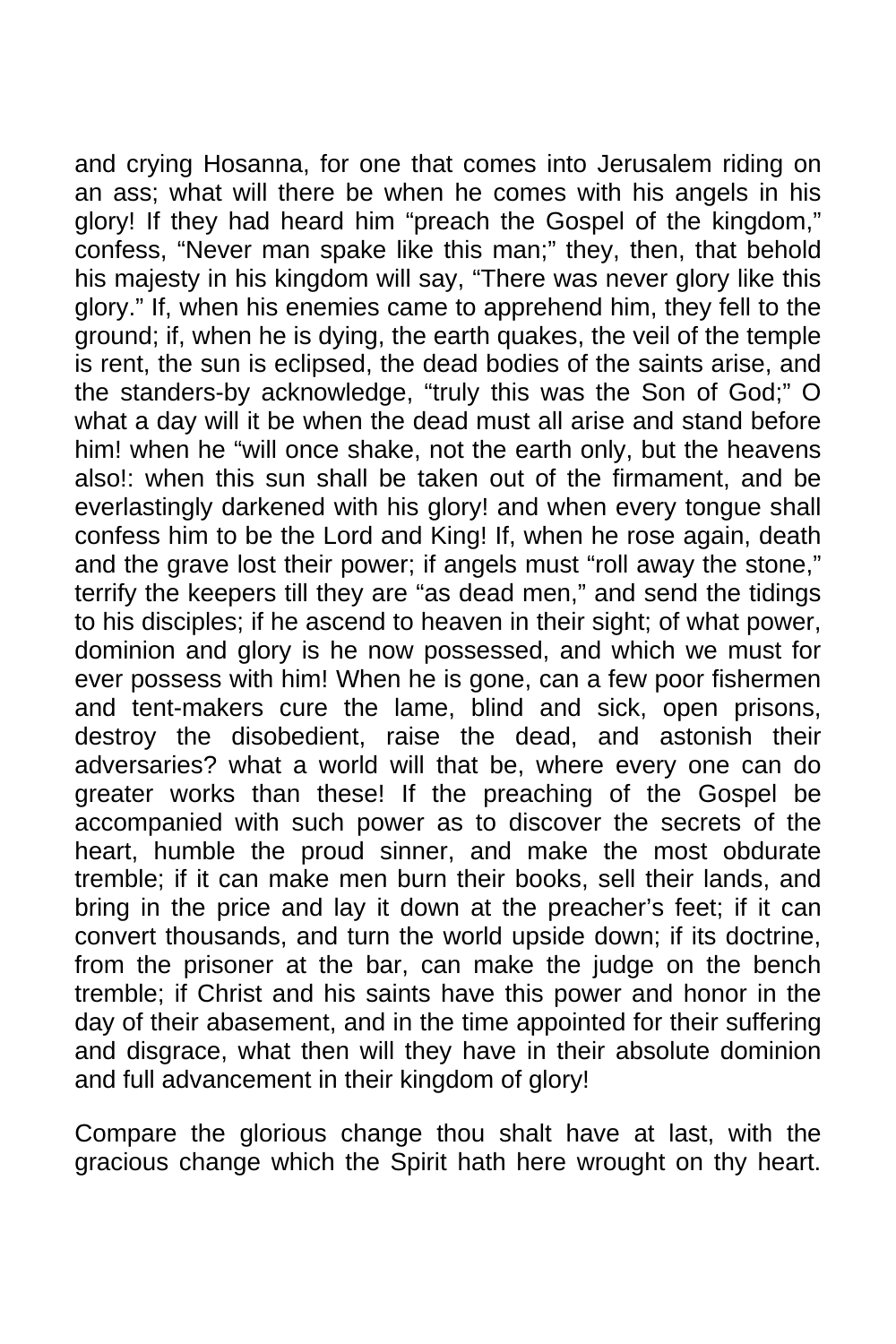There is not the smallest sincere grace in thee, but is of greater worth than the riches of the Indies; not a hearty desire after Christ, but is more to be valued than the kingdoms of the world. A renewed nature is the very image of God; Christ dwelling in us, and the Spirit of God abiding in us; it is a beam from the face of God; the seed of God remaining in us; the only inherent beauty of the rational soul: it ennobles man above all nobility; fits him to understand his Maker's pleasure, do his will, and receive his glory. If this grain of mustardseed be so precious, what is "the tree of life in the midst of the paradise of God!" If a spark of life, which will but strive against corruptions, and flame out a few desires and groans, be of so much worth, how glorious then is the fountain of this life! If we are said to be like God when we are pressed down with a body of sin; surely we shall be much more like God when we have no such thing as sin within us. Is the desire after, and love of heaven, so excellent; what then is the thing itself? Is our joy in foreseeing and believing so sweet; what will be the joy of full possession? How glad is a Christian when he feels his heart begin to melt, and be dissolved with the thoughts of sinful unkindness! Even this sorrow yields him joy. O what then will it be, when we shall know, and love, and rejoice, and praise in the highest perfection! Thine with thyself, "What a change was it to be taken from that state wherein I was born, and in which I was riveted by custom, when thousands of sins lay against me; and if I had so died, I have been damned for ever! What an astonishing change, to be justified from all these enormous crimes, and freed from all these fearful plagues, and made an heir of heaven! How often, when I have thought of my regeneration, have I cried out, O blessed day! and blessed be the Lord that ever I saw it! How, then, shall I cry out in heaven, O blessed eternity! and blessed be the Lord that brought me to it! Did the angels of God rejoice to see my conversion? surely they will congratulate my felicity in my salvation. Grace is but a spark raked up in the ashes, covered with flesh from the sight of the world, and sometimes covered with corruption from my own sight; but my everlasting glory will not be so clouded, nor my light be 'under a bushel, but upon a hill,' even upon mount Sion, the mount of God."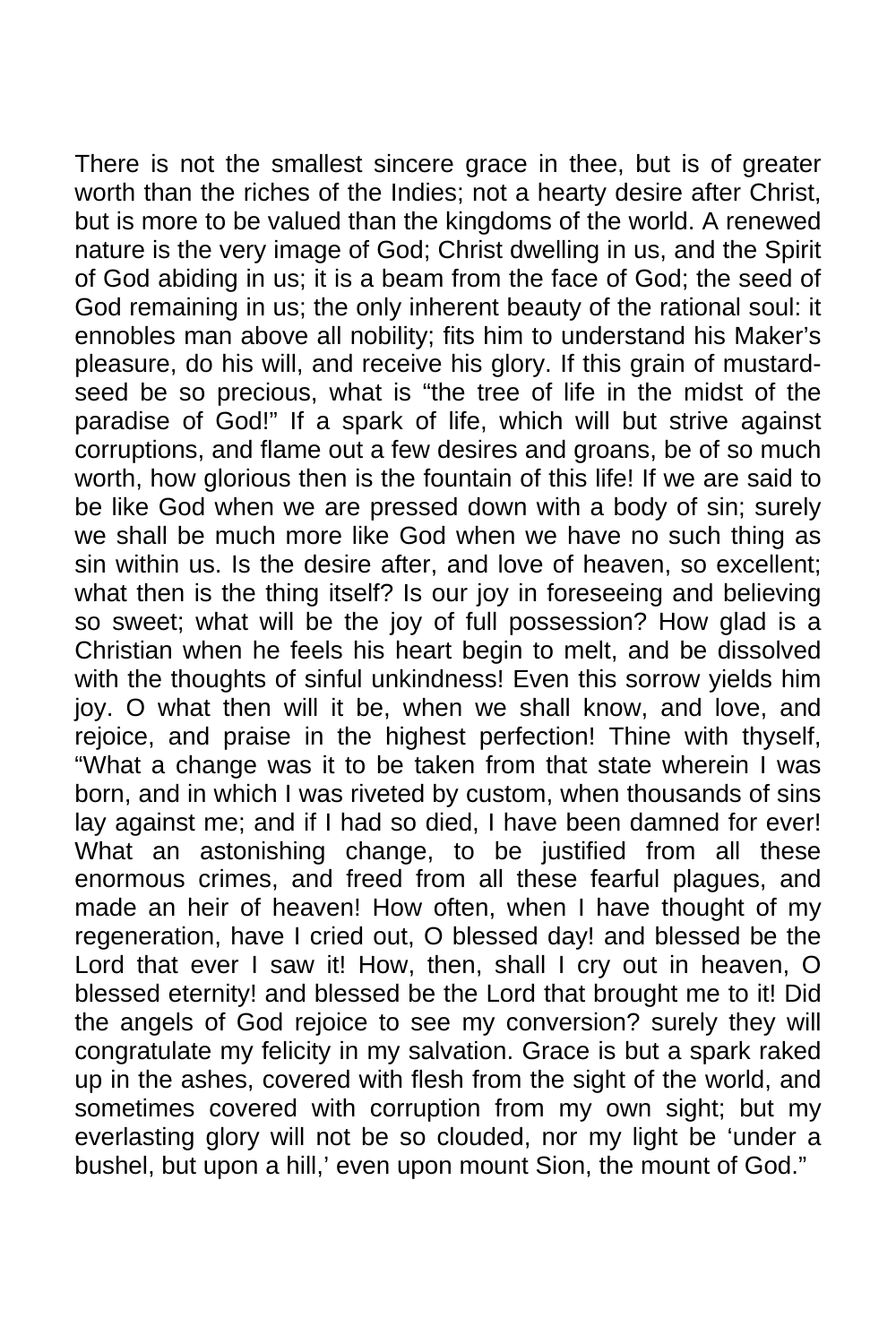Once more, compare the joys which thou shalt have above, with those foretastes of it which the Spirit hath given thee here. Hath not God sometimes revealed himself extraordinarily to thy soul, and let a drop of glory fall upon it? Hast thou not been ready to say, "O that it might be thus with my soul continually!" Didst thou never cry out with the martyr, after thy long and mournful expectations, "He is come! he is come!" Didst thou never, under a lively sermon of heaven, or in thy retired contemplations on that blessed state, perceive thy drooping spirits revive, and thy dejected heart lift up thy head, and the light of heaven dawn on thy soul? Think with thyself, "What is this earnest to the full inheritance? Alas, all this light, that so amazeth and rejoiceth me, is but a candle lighted from heaven to lead me thither through this world of darkness! If some godly men have been overwhelmed with joy till they have cried out, 'Hold, Lord, stay thy hand; I can bear no more!' what then will be my joys in heaven, when my soul shall be so capable of seeing and enjoying God, that though the light be ten thousand times greater than the sun, yet my eyes shall be able for ever to behold it!: Or if thou hast not yet felt these sweet foretastes, (for every believer hath not felt them,) then make use of such delights as thou hast felt, in order the better to discern what thou shalt hereafter feel.

Secondly. I am now to show how heavenly contemplation may be PRESERVED FROM A WANDERING HEART. Our chief work here is to discover the danger, and that will direct to the fittest remedy. The heart will prove the greatest hinderance in this heavenly employment; either, by backwardness to it; — or, by trifling in it; or by frequent excursions to other objects; — or, by abruptly ending the work before it is well begun. As you value the comfort of this work, these dangerous evils must be faithfully resisted.

1. Thou wilt find thy heart as backward to this, I think, as to any work in the world. O what excuses will it make! What evasions will it find out! What delays and demurs, when it is ever so much convinced! Either it will question whether it be a duty or not; or if it be so to others, whether to thyself. It will tell thee, "This is a work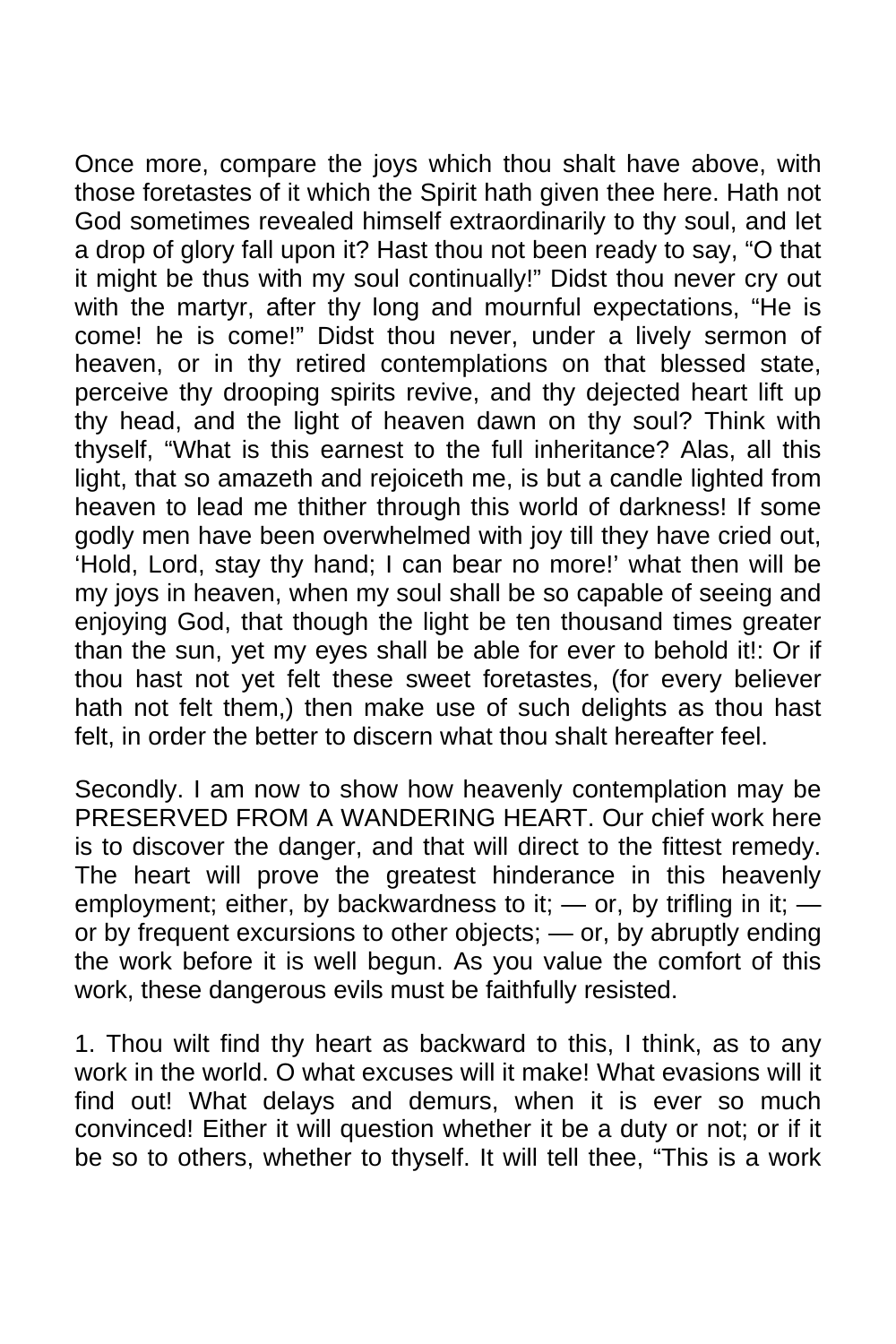for ministers that have nothing else to study; or, for persons that have more leisure than thou hast." If thou be a minister, it will tell thee, "This is the duty of the people; it is enough for thee to meditate for their instruction, and let them meditate on what they have heard." As if it was thy duty only to cook their meat and serve it up, and they alone must eat it, digest it, and live upon it. If all this will not do, thy heart will tell thee of other business, or set thee upon some other duty; for it had rather go to any duty than this. Perhaps it will tell thee, "Other duties are greater, and therefore this must give place to them, because thou hast no time for both. Public business is more important; to study and preach for the saving of souls must be preferred before these private contemplations." As if thou hadst not time to care for thy own salvation, for looking after that of others; or thy charity to others were so great, that it obliges thee to neglect thy own eternal welfare; or as if there was any better way to fit us to be useful to others, than making this proof of our doctrine ourselves. Certainly heaven is the best fire to light our candle at, and the best book for a preacher to study; and if we would be persuaded to study that more, the church would be provided with more heavenly lights; and when our studies are divine and our spirits divine, our preaching will also be divine, and we may be called divines indeed. Or if thy heart will have nothing to say against the work, it will trifle away the time in delays, and promise this day and the next, but still keep off from the business. Or it will give thee a flat denial, and oppose its own unwillingness to thy reason. all this I speak of the heart, so far as it is still carnal; for I know, so far as it is spiritual, it will judge this the sweetest work in the world.

What is now to be done? Wilt thou do it if I tell thee? Wouldst thou not say in a like case, "What should I do with a servant that will not work, or with a horse that will not travel? Shall I keep them to look at?" Then faithfully deal thus with thy heart; persuade it to the work, take no denial, chide it for its backwardness, use violence with it. Hast thou no command of thy own thoughts? Is not the subject of thy meditations a matter of choice, especially under the guidance of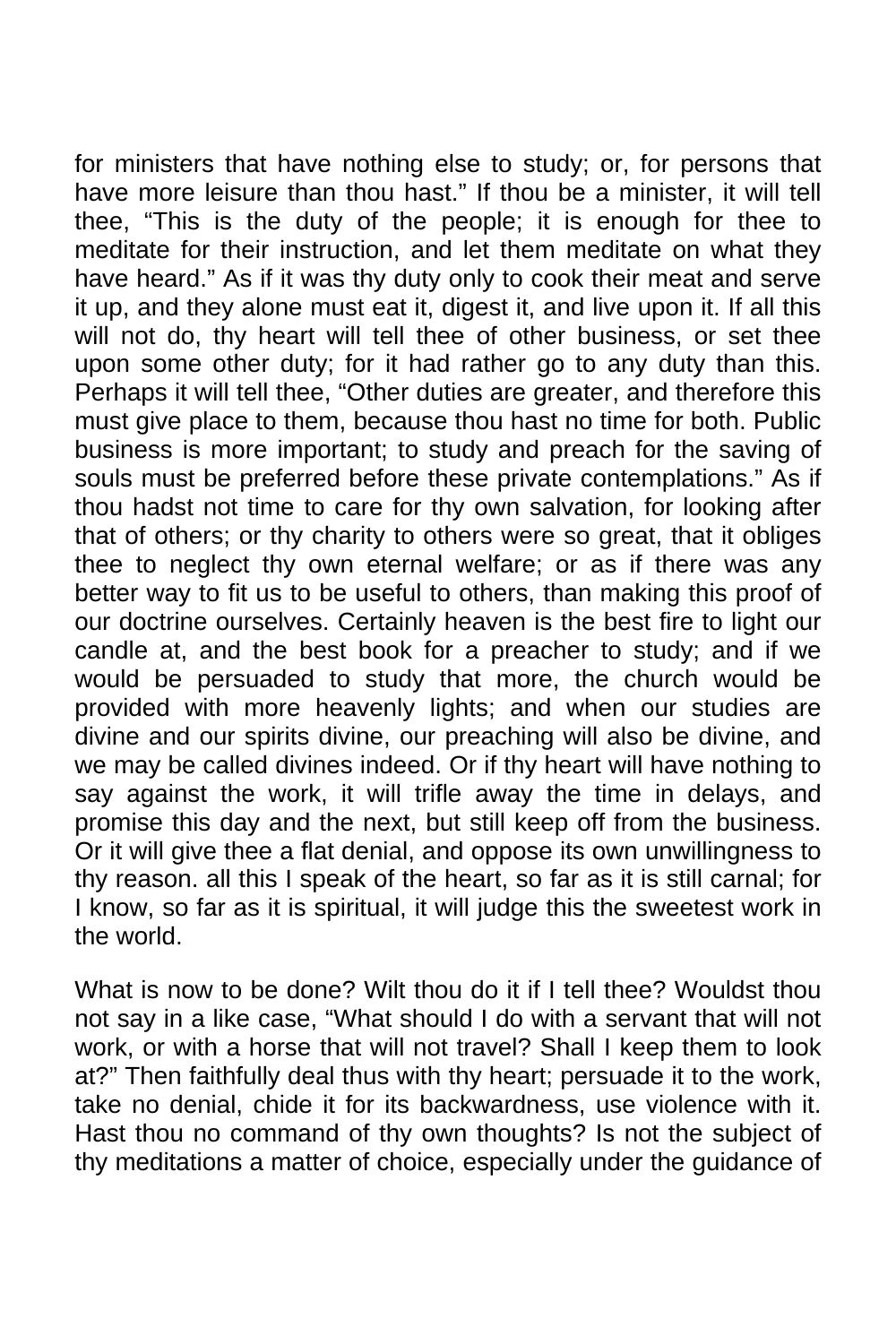thy judgment? Surely God gave thee, with thy new nature, some power to govern thy thoughts. Art thou again become a slave to thy depraved nature? Resume thy authority. Call in the Spirit of Christ to thine assistance, who is never backward to so good a work, nor will deny his help in so just a cause. Say to him, "Lord, thou gavest my reason the command of my thoughts and affections; the authority I have received over them is from thee; and now, behold, they refuse to obey thine authority. Thou commandest me to set them to the work of heavenly meditation, but they rebel and stubbornly refuse the duty. Wilt thou not assist me to exercise that authority which thou hast given me? O send down thy Spirit, that I may enforce thy commands, and effectually compel them to obey thy will!: Thus thou shalt see thy heart will submit, its resistance be overcome, and its backwardness be turned into cheerful compliance.

2. Thy heart will also be likely to betray thee by trifling, when it should be effectually meditating. Perhaps, when thou hast an hour for meditation, the time will be spent before thy heart will be serious. This doing of duty as if we did it not, ruins as many as the omission of it. Here let thine eye be always upon thy heart. Look not so much to the time it spends in the duty, as to the quantity and quality of the work that is done. You can tell by his work, whether a servant has been diligent. Ask yourself, "What affections have yet been exercised? How much nearer am I to heaven?" Think not, since thy heart is so trifling, it is better to let it alone: for, by this means thou wilt certainly banish all spiritual obedience; because the best hearts, being but sanctified in part, will resist, so far as they are carnal. But rather consider well the corruptions of thy nature; and that its sinful indispositions

will not supersede the commands of God; nor one sin excuse another; and that God has appointed means to excite our affections. This self-reasoning, self-considering duty of heavenly meditation, is the most effective means both to excite and increase love. Therefore neglect not the duty till thou feelest thy love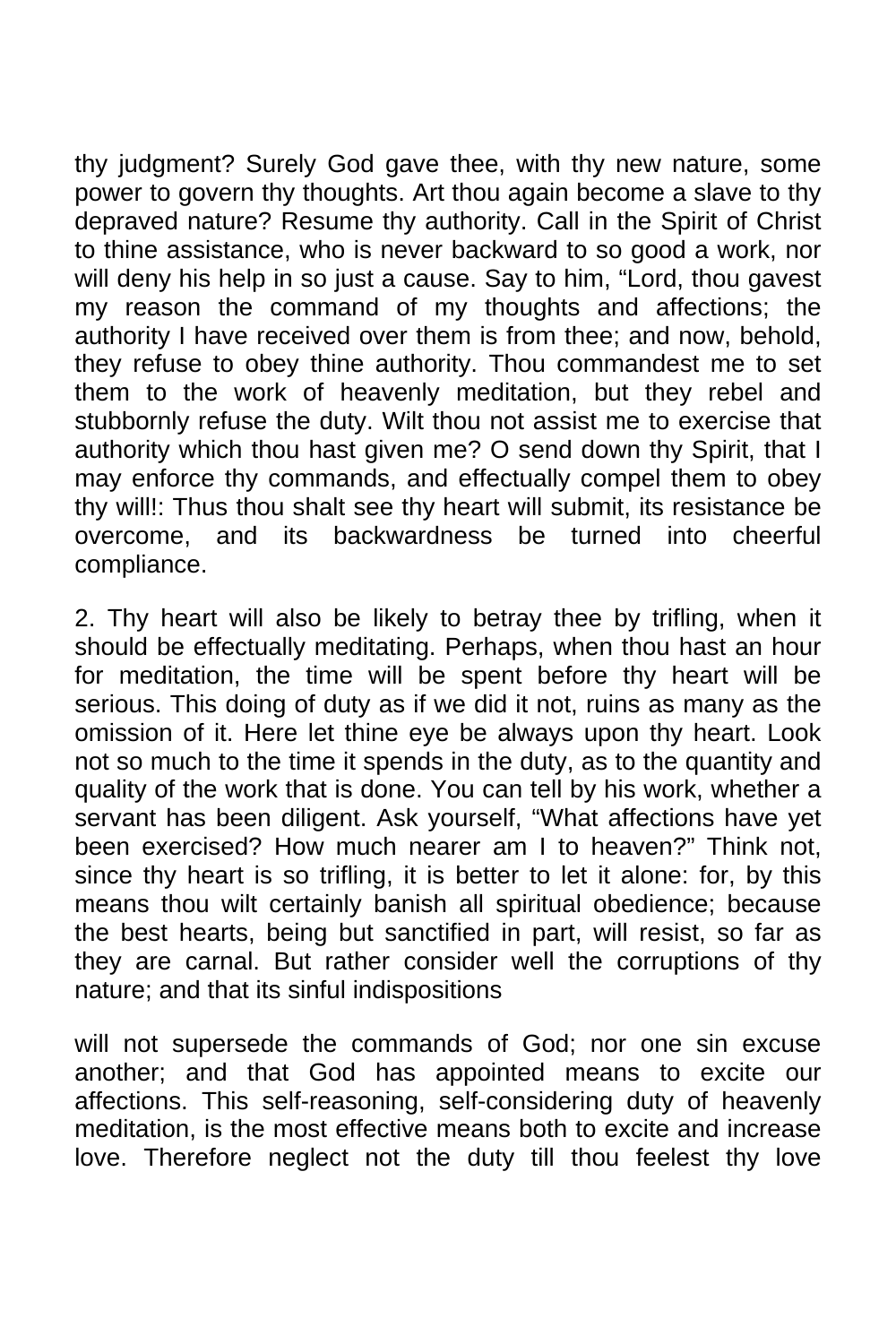constrain thee, any more than thou wouldst stay from the fire till thou feelest thyself warm; but engage in the work till love is excited, and then love will constrain thee to further duty.

3. Thy heart will also be making excursions from thy heavenly meditation to other objects. It will be turning aside, like a careless servant, to talk with every one that passes by. When there should be nothing in thy mind but heaven, it will be thinking of thy calling, or thy afflictions, or of every bird, or tree, or place thou seest. The cure is here the same as before: use watchfulness and violence. Say to thy heart, "What! did I come hither to think of my worldly business, of persons, places, news or vanity, or of any thing but heaven, be it ever so good? 'Canst thou not watch one hour?' Wouldst thou leave this world and dwell for ever with Christ in heaven, and not leave it one hour to dwell with Christ in meditation? 'Is this thy love to thy friend?' Dost thou love Christ, and the place of thy eternal, blessed abode, no more than this?" If the ravening fowls of wandering thoughts devour the meditations intended for heaven, they devour the life and joy of thy thoughts; therefore drive them away from thy sacrifice, and strictly keep thy heart to the work.

4. Abruptly ending thy meditation before it is well begun, is another way in which thy heart will deceive thee. Thou mayest easily perceive this in other duties. In secret prayer, is not thy heart urging thee to cut it short, and frequently making a motion to have done? So in heavenly contemplation, thy heart will be weary of the work, and will stop thy heavenly walk before thou art well warm. But charge it in the name of God to stay, and not do so great a work by halves. Say to it, "Foolish heart! if thou beg a while, and goest away before thou hast thine alms, is not thy begging a lost labor? If thou stoppest before the end of thy journey, is not thy travel lost? Thou camest hither in hope to have a sight of the glory which thou must inherit; and wilt thou stop when thou art almost at the top of the hill, and turn back before thou hast taken thy survey? Thou camest hither in hope to speak with God; and wilt thou go before thou hast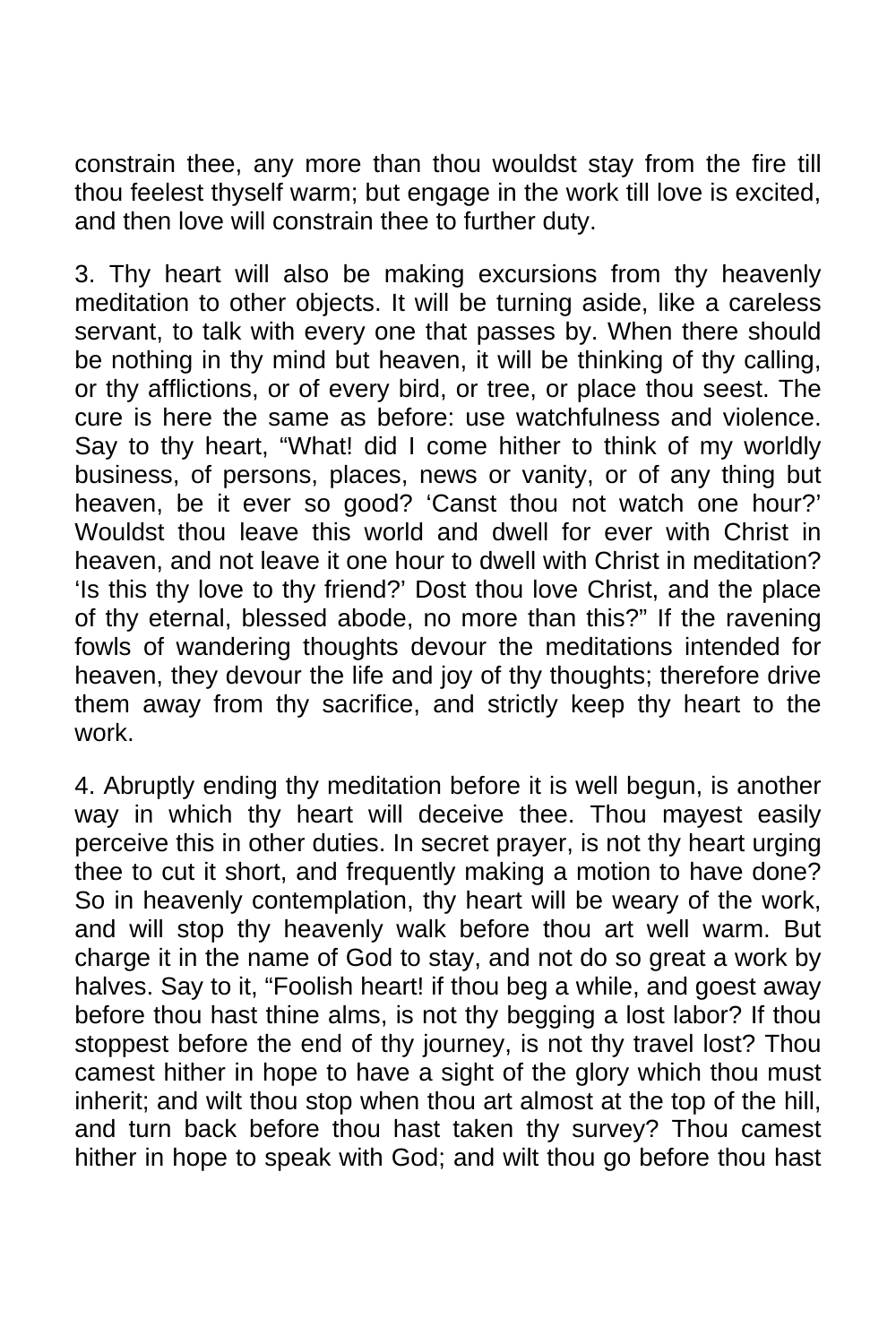seen him? Thou camest to bathe thyself in the streams of consolation, and to that end didst unclothe thyself of thy earthly thoughts; and wilt thou only touch the bank and return? Thou camest to 'spy out the land of promise;' go not back without 'one cluster of grapes to show thy brethren,' for their encouragement. Let them see that thou hast tasted of the wine by the gladness of thy heart; and that thou hast been anointed with the oil, by the cheerfulness of thy countenance; and hast fed of the milk and honey, by the mildness of thy disposition and the sweetness of thy conversation. This heavenly fire would melt thy frozen heart, and refine and spiritualize it; but it must have time to operate." Thus pursue the work till something be done, till thy graces be in exercise, thy affections raised, and thy soul refreshed with the delights above; or, if thou canst not attain these ends at once, be the more earnest at another time. "Blessed is that servant, whom his Lord, when he cometh, shall find so doing." CHAPTER 16

## HEAVENLY CONTEMPLATION EXEMPLIFIED, AND THE WHOLE WORK CONCLUDED

The reader's attention excited to the following example of meditation. 1 The excellencies of heavenly rest; 2 its nearness; 3 dreadful to sinners; 4 and joyful to saints; 5 its dear purchase; 6 its difference from earth. 7 The heart pleaded with; 8 unbelief banished; 9 a careless world pitied. 10 Heavenly rest the object of love; 11 and joy. 12 The heart's backwardness to heavenly joy lamented. 13 Heavenly rest the object of desire.

AND now, reader, according to the above directions, make conscience of daily exercising thy graces in meditation as well as prayer. Retire into some secret place, at a time the most convenient to thyself, and, laying aside all worldly thoughts, with all possible seriousness and reverence look up towards heaven; remember there is thine everlasting rest; study its excellency and reality; and rise from sense to faith, by comparing heavenly with earthly joys. Then mix ejaculations with thy soliloquies; till, having pleaded the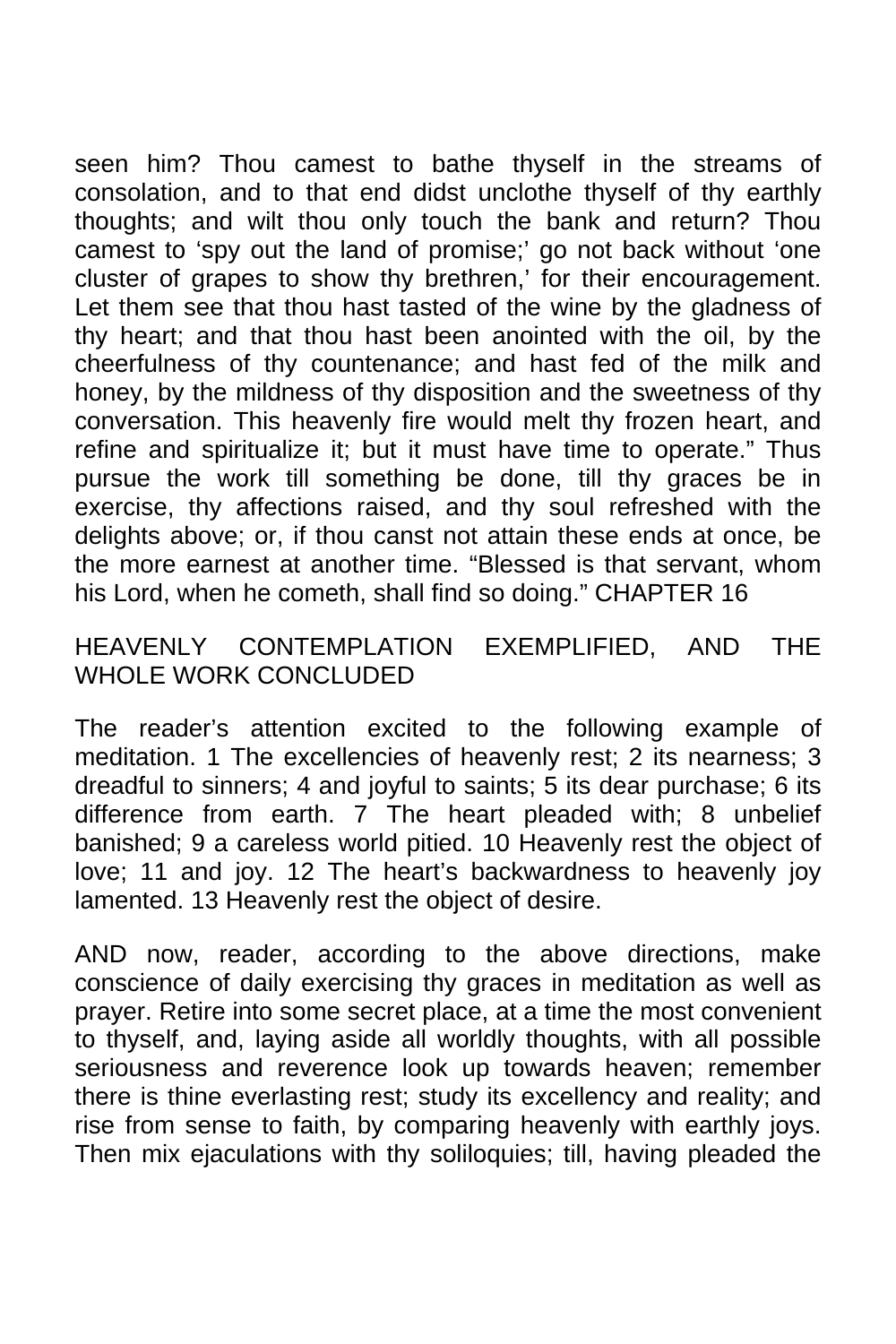case reverently with God, and seriously with thy own heart, thou hast pleaded thyself from a clod to a flame; from a forgetful sinner, and a lover of the world, to an ardent lover of God; from a fearful coward to a resolved Christian; from an unfruitful sadness to a joyful life; in a word, till thou hast pleaded thy heart from earth to heaven; from conversing below, to walking with God; and till thou canst lay thy heart to rest, as in the bosom of Christ, by some such meditation of thy everlasting rest as is here added for thy assistance.

1. "Rest! How sweet the sound. It is melody to my ears! It lies as a reviving cordial to my heart, and from thence sends forth lively spirits, which beat through all the pulses of my soul! Rest! not as the stone that rests on the earth, nor as this flesh shall rest in the grave, nor such a rest as the carnal world desires. O blessed rest! when we 'rest not day and night, saying Holy, holy, holy, Lord God Almighty!" when we shall rest from sin, but not from worship; from suffering and sorrow, but not from joy! O blessed day! when I shall rest with God! when I shall rest in the bosom of my Lord! when I shall rest in knowing, loving, rejoicing and praising! when my perfect soul and body shall together perfectly enjoy the most perfect God! when God, who is love itself, shall perfectly love me, and rest in his love to me, as I shall rest in my love to him; and rejoice over me with joy, and joy over me with singing, as I shall rejoice in him!

2. "How near is that most blessed, joyful day! It comes apace. 'He that shall come will come, and will not tarry! Though my Lord seems to delay his coming, yet a little while and he will be here. What is a few hundred years when they are over? How surely will his sign appear! How suddenly will he seize upon the careless world, even 'as the lightning cometh out of the east and shineth unto the west!' He who is gone hence shall so come. Methinks I hear his trumpet sound! Methinks I see him coming in clouds, with his attending angels, in majesty and glory!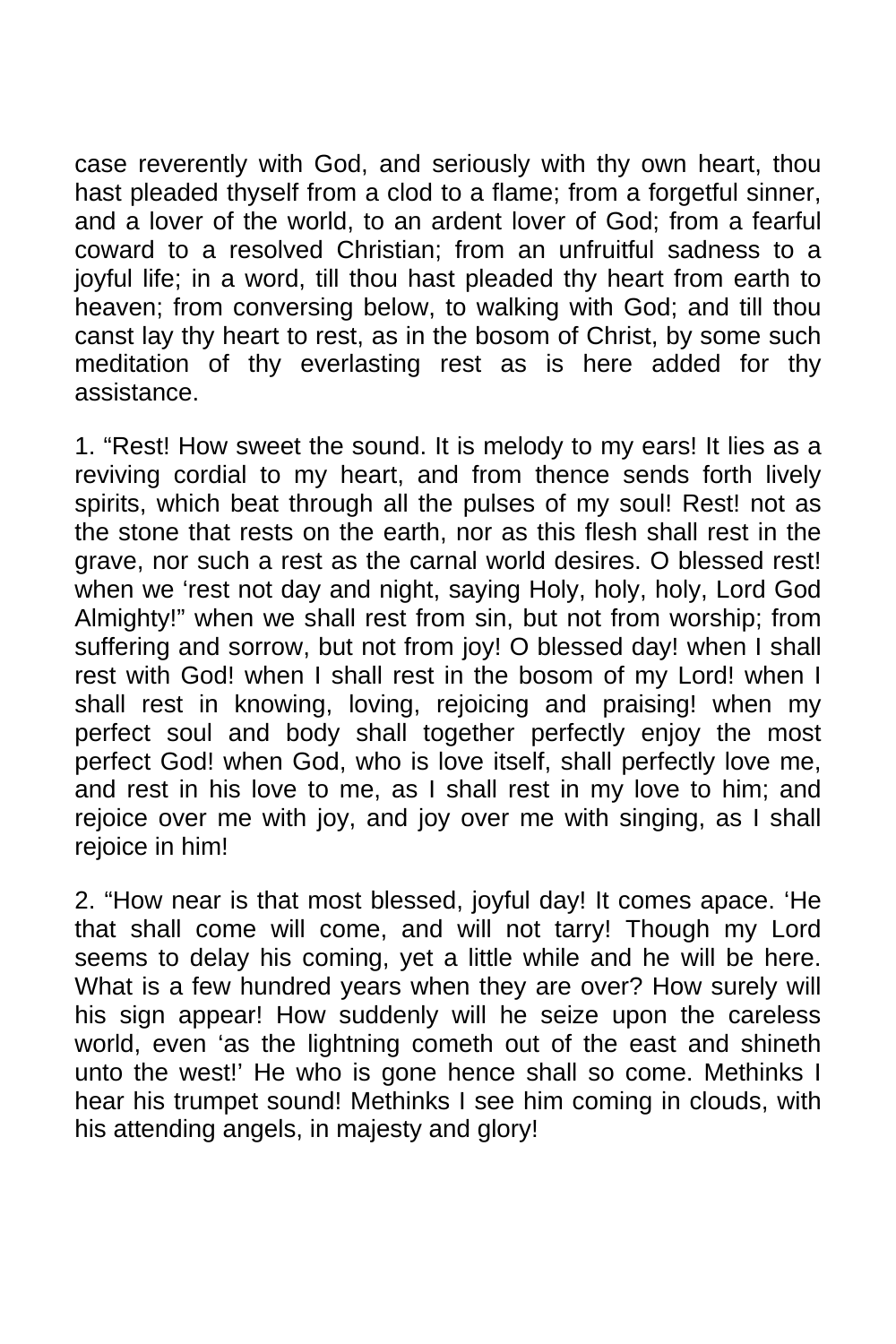3. "O, secure sinners! what now will you do? where will you hide yourselves? what shall cover you? Mountains are gone; the heavens and the earth, which were, are passed away; the devouring fire hath consumed all, except yourselves, who must be the fuel for ever. O that you could consume as soon as the earth, and melt away as did the heavens! Ah, these wishes are now but vain! The Lamb himself would have been your friend; he would have loved you, and ruled you, and now have saved you; but you would not then and now it is too late. Cry not, Lord, Lord; it is too late, too late. Why dost thou look about? can any save thee? Whither dost thou run? can any hide thee? O, wretch, that hast brought thyself to this!

4. "Now, blessed saints, that have believed and obeyed! this is the end of faith and patience. This is it for which you prayed and waited. Do you now repent your sufferings and sorrows, your selfdenial and holy walking? Are your tears of repentance now bitter or sweet? See how the Judge smiles upon you: there is love in his looks; the titles of Redeemer, Husband, Head, are written in his amiable, shining face. Hark, he calls you! he bids you stand here on his right hand: fear not, for there he sets his sheep. O joyful sentence! 'Come, ye blessed of my Father, inherit the kingdom prepared for you from the foundation of the world.' He takes you by the hand, the door is open, the kingdom is his, and therefore yours; there is your place before his throne! The Father receives you as the spouse of his Son, and bids you welcome to the crown of glory. Ever so unworthy, you must be crowned. This was the project of free redeeming grace, the purpose of eternal love. O blessed grace! O blessed love! O how love and joy will rise! But I cannot express it, I cannot conceive it.

5. "This is that joy which was procured by sorrow, that crown which was procured by the cross. My Lord wept, that now my tears might be wiped away; he bled, that I might now rejoice; he was forsaken, that I might not now be forsaken; he then died, that I might now live. O free mercy, that can exalt so vile a wretch! Free to me, though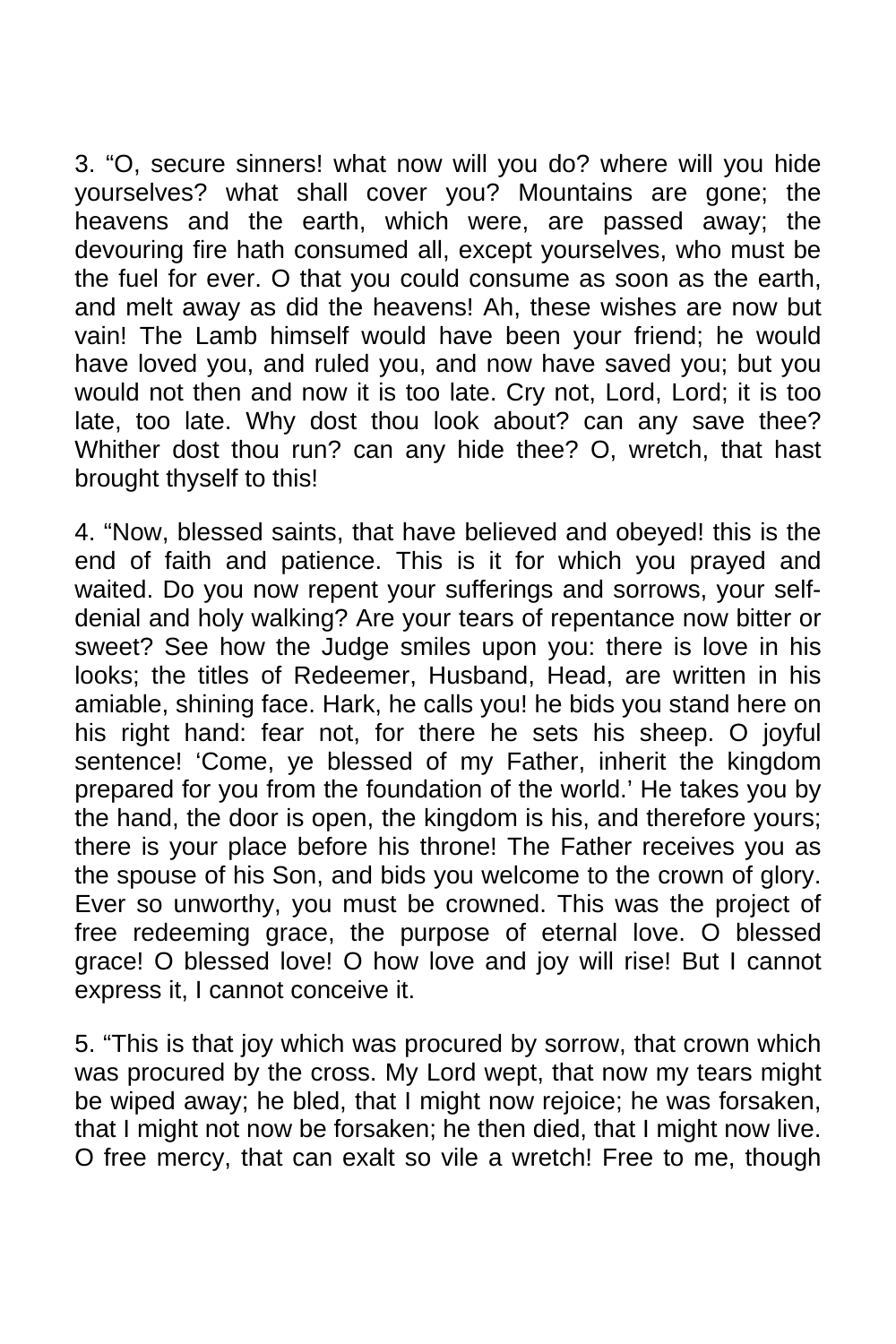dear to Christ! Free grace, that hath chosen me when thousands were forsaken! When my companions in sin must burn in hell, I must here rejoice in rest! Here must I rejoice in rest! Here must I live with all these saints! O comfortable meeting of my old acquaintance, with whom I prayed, and wept, and suffered, and spoke often of this day and place! I see the grave could not detain you: the same love hath redeemed and saved you also.

6. "This is not like our cottages of clay, our prisons, our earthly dwellings. This voice of joy is not like our old complaints, our impatient groans and sighs; nor this melodious praise like the scoffs and revilings, or the oaths and curses which we heard on earth. This body is not like that we had, nor this soul like the soul we had, nor this life like the life we lived. We have changed our place and state, our clothes and thoughts, our looks, language and company. Before, a saint was weak and despised; so proud and peevish we could often scarce discern his graces; but now, how glorious is a saint! Where is now their body of sin, which wearied themselves and those about them? Where are now our different judgments, reproachful names, divided spirits, exasperated passions, strange looks, uncharitable censures? Now we are all of one judgment, of one name, of one heart, house and glory. O sweet reconciliation! Happy union! Now the Gospel shall no more be dishonored through our folly. No more, my soul, shalt thou lament the sufferings of the saints or the church's ruins; nor mourn thy suffering friends, nor weep over their dying beds or their graves. Thou shalt never suffer thy old temptations from Satan, the world or thy own flesh. Thy pains and sickness are all cured; thy body shall no more burden thee with weakness and weariness; thy aching head and heart, thy hunger and thirst, thy sleep and labor are all gone. O what a mighty change is this! from the dunghill to the throne! from persecuting sinners to praising saints! from a vile body to this which 'shines as the brightness of the firmament!' from a sense of God's displeasure to the perfect enjoyment of him in love! from all my doubts and fears to this possession which puts me out of doubt! from all my fearful thoughts of death to this joyful life! Blessed change! Farewell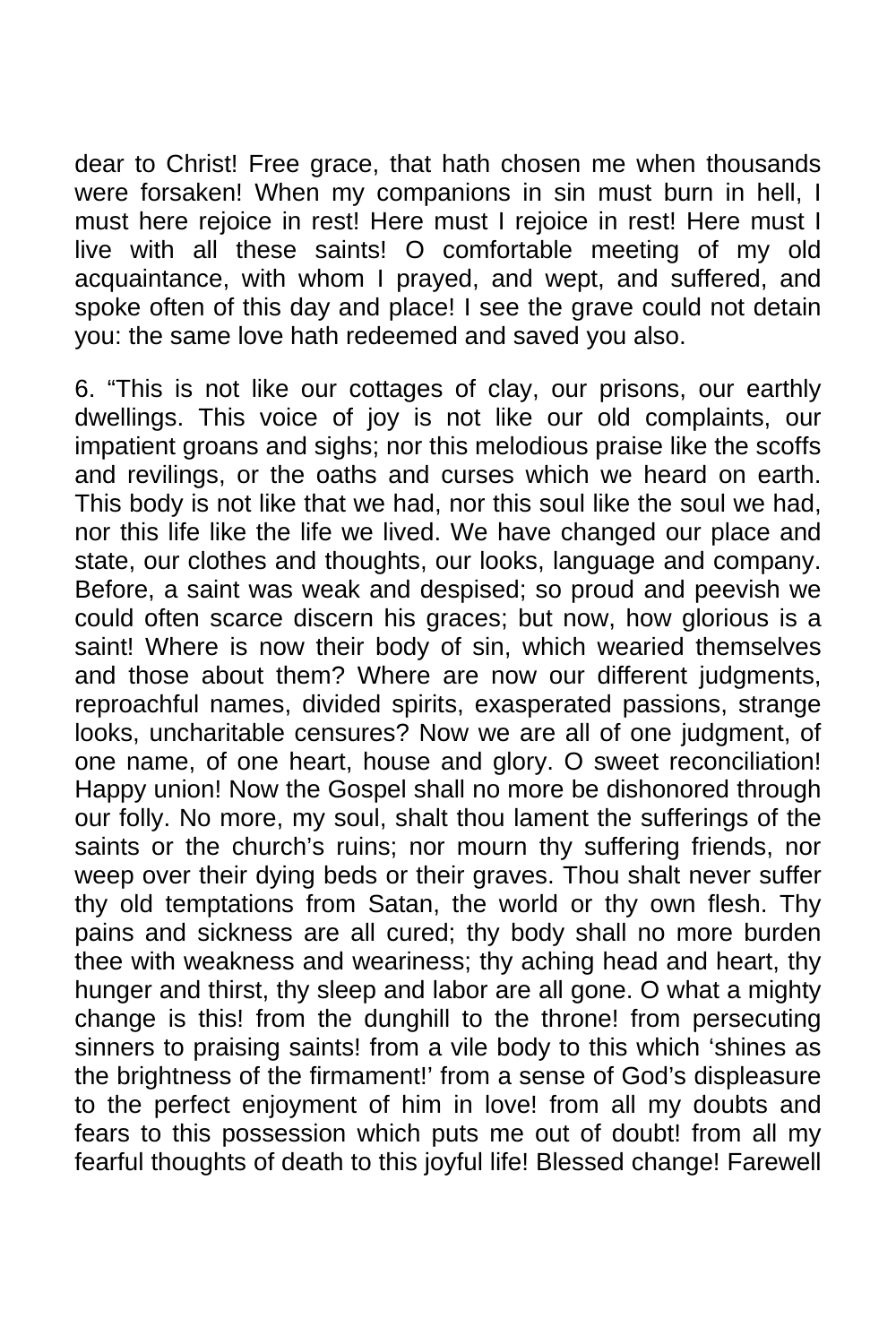sin and sorrow for ever; farewell my rocky, proud, unbelieving heart; my worldly, sensual, carnal heart; and welcome now my most holy, heavenly nature. Farewell repentance, faith and hope; and welcome love, and joy, and praise. I shall now have my harvest, without ploughing or sowing; my joy, without a preacher or a promise; even all from the face of God himself. Whatever mixture is in the streams, there is nothing but pure joy in the fountain. Here shall I be encircled with eternity, and ever live, and ever, ever praise the Lord; my face will not wrinkle nor my hair be gray; 'for this corruptible shall have put on incorruption, and this mortal, immortality, and death shall be swallowed up in victory. O death, where is now thy sting? O grave, where is thy victory?' The date of my lease will no more expire, nor shall I trouble myself with thoughts of death, nor lose my joys through fear of losing them. When millions of ages are passed, my glory is but beginning; and when millions more are passed, it is no nearer ending. Every day is all noon, every month is harvest, every year is a jubilee, every day is full manhood, and all this is one eternity. O blessed eternity! the glory of my glory! the perfection of my perfection!

7. "Ah, drowsy, earthly heart! how coldly dost thou think of this reviving day! Hadst thou rather sit down in dirt, than walk in the palace of God? Art thou now remembering thy worldly business, or thinking of thy lusts, earthly delights and merry company? Is it better to be here than above with God? Is the company better? Are the pleasures greater? Come away; make no excuse nor delay; God commands and I command thee; gird up thy loins; ascend the mount; look about thee with faith and seriousness. Look not back upon the way of the wilderness, except it be to compare the kingdom with that howling desert, more sensibly to perceive the wide difference. Yonder is thy Father's glory; yonder, O my soul, must thou remove when thou departest from this body; and when the power of thy Lord hath raised it again and joined thee to it, yonder must thou live with God for ever. There is the glorious New Jerusalem, the gates of pearl, the foundation of pearl, the streets and pavements of transparent gold. That sun, which lighteth all this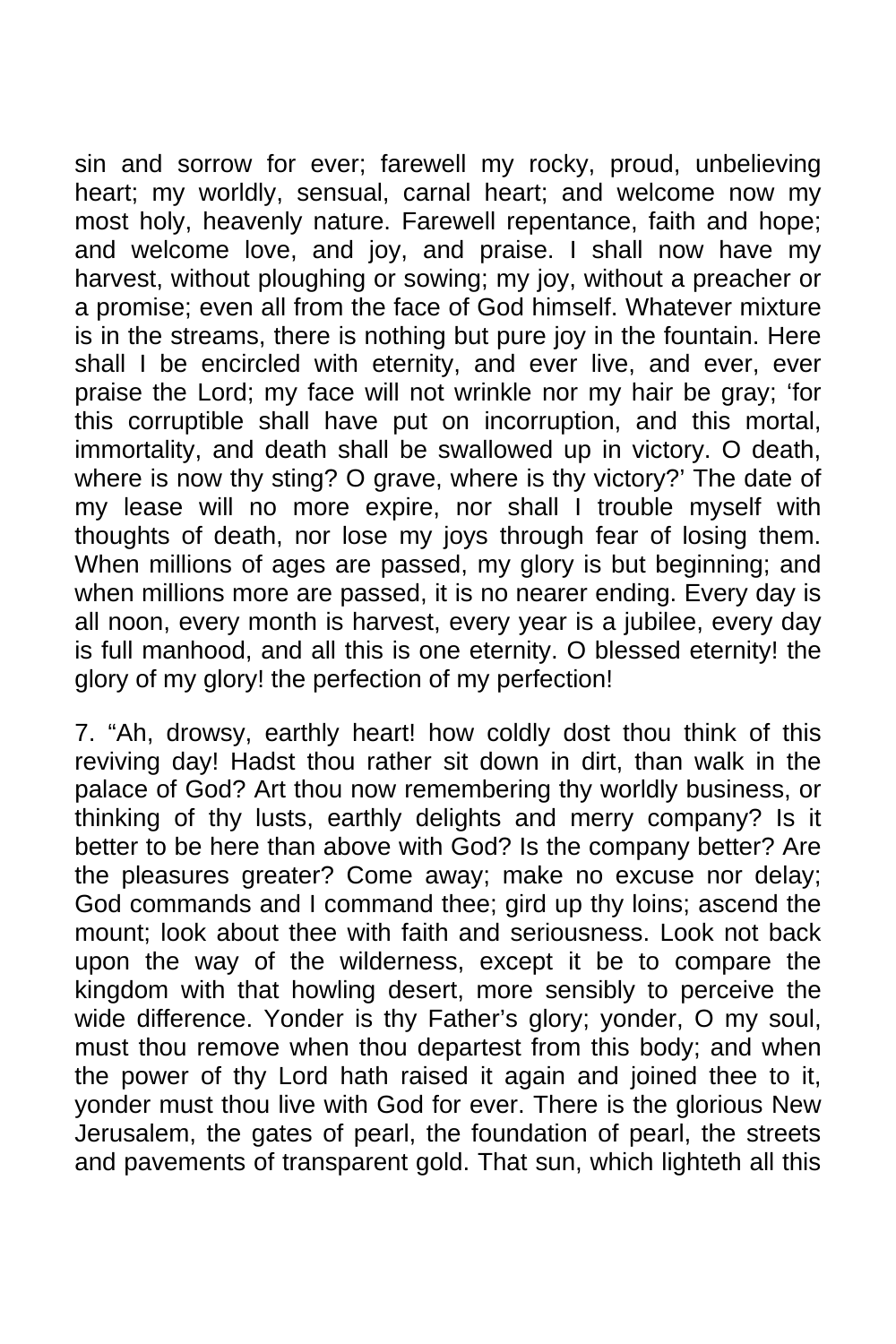world, will be useless there; even thyself shall be as bright as yonder shining sun; God will be the sun and Christ the light, and in his light shalt thou have light.

8. "O my soul! dost thou 'stagger at the promises of God through unbelief? I much suspect thee. Didst thou believe indeed, thou wouldst be more affected with it. Is it not under the hand, and seal, and oath of God? Can God lie? Can he that is truth itself be false? What need hath God to flatter or deceive thee? Why should he promise thee more than he will perform? Dare not to charge the wise, almighty, faithful God with this. How many of the promises have been performed to thee in thy conversion! Would God so powerfully concur with a feigned word? O wretched heart of unbelief! Hath God made thee a promise of rest, and wilt thou come short of it? Thine eyes, thine ears and all thy senses may prove delusions sooner than a promise of God can delude thee. Thou mayst be surer of that which is written in the word, than if thou didst see it with thine eyes, or feel it with thine hands. Art thou sure thou art alive, or that this is earth thou standest on, or that thine eyes see the sun? As sure is all this glory to the saints; as sure shall I be higher than yonder stars, and live for ever in the holy city, and joyfully sound forth the praises of my Redeemer, if I be not shut out by this 'evil heart of unbelief,' causing me to 'depart from the living God.'

9. "And is this rest so sweet and so sure? Then what mean the careless world? Know they what they neglect? Did they ever hear of it, or are they yet asleep, or are they dead? Do they certainly know that the crown is before them, while they thus sit still, or follow trifles? Undoubtedly they are beside themselves, to mind so much their provision by the way, when they are hasting so fast to another world, and their eternal happiness lies at stake. Were there left one spark of reason, they would never sell their rest for toil, nor their glory for worldly vanities, nor venture heaven for sinful pleasure. Poor men! O that you would once consider what you hazard, and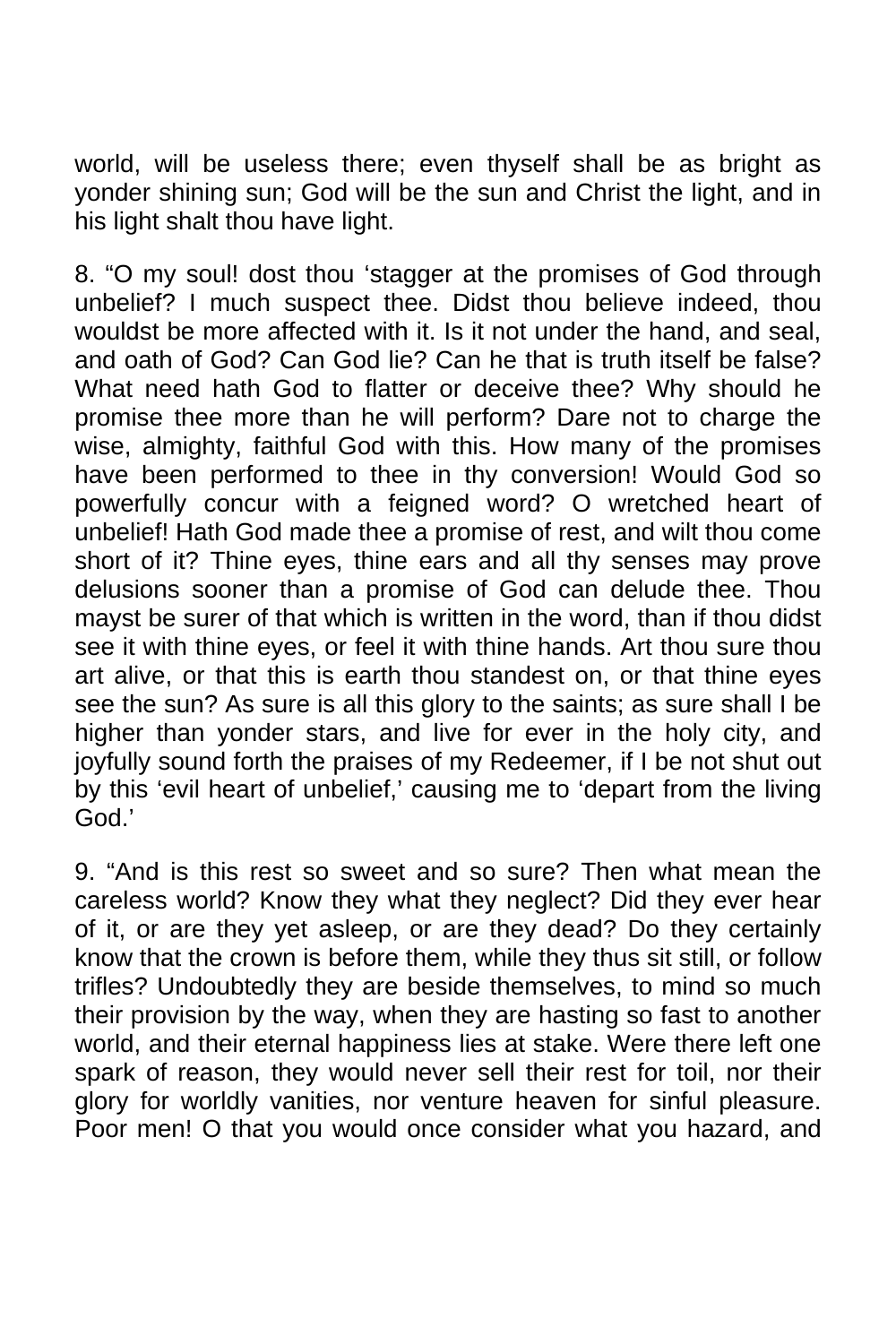then you would scorn these tempting baits! Blessed for ever be that love which hath rescued me from this bewitching darkness!

10. "Draw yet nearer, O my soul! with thy most fervent love. Here is matter for it to work upon, something worth thy loving. O see what beauty presents itself! Is not all the beauty in the world united here? Is not all other beauty but deformity? Dost thou now need to be persuaded to love? Here is a feast for thine eyes and all the powers of thy soul: dost thou need entreaties to feed upon it? Canst thou love a little shining earth, a walking piece of clay? and canst thou not love that God, that Christ, that glory, which are so truly and unmeasurably lovely? Thou canst love thy friend, because he loves thee; and is the love of a friend like the love of Christ? Their weeping or bleeding for thee does not ease thee, nor stay the course of thy tears or blood; but the tears and blood that fell from thy Lord have a sovereign, healing virtue. O my soul! if love deserves and should beget love, what incomprehensible love is here before thee! Pour out all the store of thy affections here, and all is too little. O that it were more! O that it were many thousand times more! Let him have the first-born and strength of thy soul, who parted with strength, and life, and love for thee.

"O my soul! dost thou love for excellency? Yonder is the region of light; this is the land of darkness. Yonder twinkling stars, that shining moon and radiant sun, are all but lanterns, hung out of thy Father's house, to light thee while thou walkest in this dark world. But how little dost thou know the glory and blessedness that are within.

"Dost thou love for suitableness? What person more suitable than Christ? His God-head and humanity, his fullness and freeness, his willingness and constancy, all proclaim him thy most suitable friend. What state more suitable to thy misery than mercy? or to thy sin and pollution, than honor and perfection? What place more suitable to thee than heaven? Does this world agree with thy desires? Hast thou not had a sufficient trial of it, or dost thou love for interest and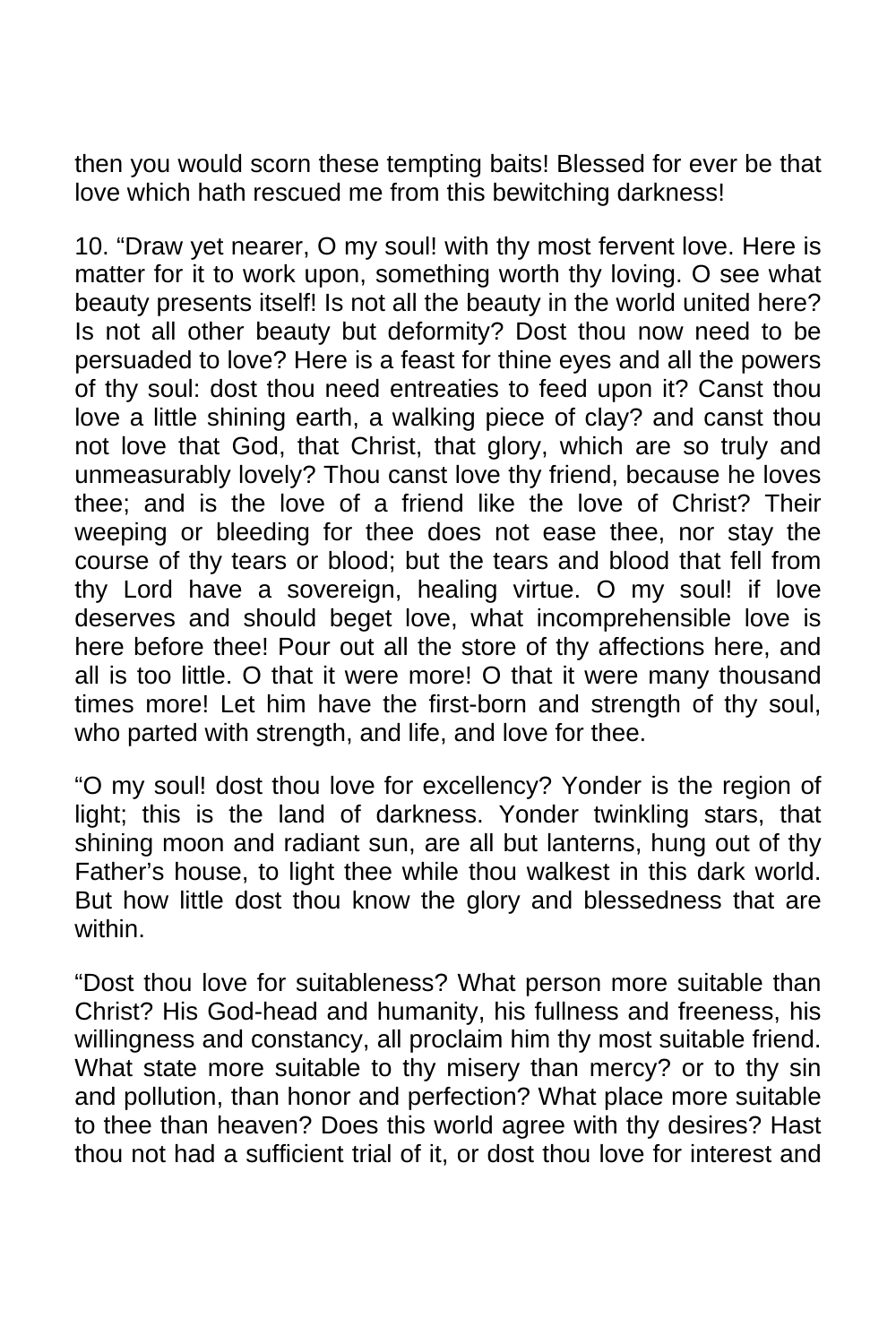near relation? Where hast thou better interest than in heaven, or nearer relation than there?

"Dost thou love for acquaintance and familiarity? Though thine eyes have never seen thy Lord, yet thou hast heard his voice, received his benefits, and lived in his bosom. He taught thee to know thyself and him; he opened thee that first window, through which thou sawest into heaven. Hast thou forgotten since thy heart was careless, and he awakened it; hard, and he softened it; stubborn, and he made it yield; at peace, and he troubled it; whole, and he broke it; and broken, till he healed it again? Hast thou forgotten the times when he found thee in tears; when he heard thy secret sighs and groans, and left all to come and comfort thee; when he took thee, as it were, in his arms, and asked thee, 'Poor soul, what ails thee? Dost thou weep, when I have wept so much? Be of good cheer; thy wounds are saving, and not deadly; it is I have made them, who mean thee no hurt; though I let out thy blood, I will not let out thy life.' I remember his voice. How gently did he take me up! How carefully did he dress my wounds! Methinks I hear him still saying to me, 'Poor sinner, though thou hast dealt unkindly with me, and cast me off, yet I will not do so by thee. Though thou hast set light by me and all my mercies, yet they and myself are all thine. What wouldst thou have that I can give thee? And what dost thou want, that I cannot give thee? If any thing I have will give thee pleasure, thou shalt have it. Wouldst thou have pardon? I freely forgive thee all the debt. Wouldst thou have grace and peace? Thou shalt have both. Wouldst thou have myself? Behold I am thine, thy Friend, thy Lord, thy Brother, Husband and Head. Wouldst thou have the Father? I will bring thee to him, and thou shalt have him, in and by me.' These were my Lord's reviving words.

"After all, when I was doubtful of his love, methinks I yet remember his overcoming arguments: 'Have I done so much, sinner, to testify my love, and yet dost thou doubt? Have I offered thee myself and love so long, and yet dost thou question my willingness to be thine?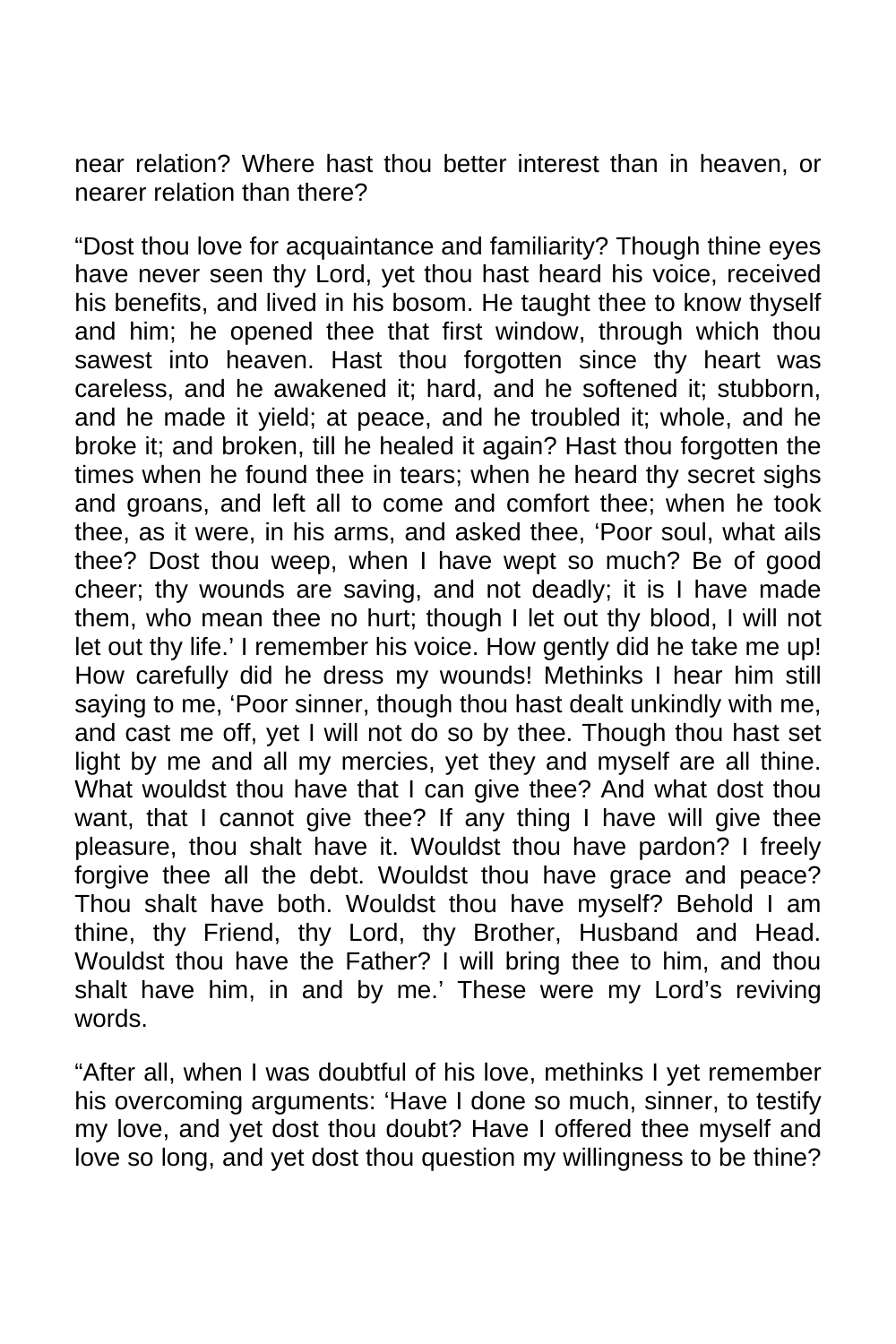At what dearer rate should I tell thee that I love thee? Wilt thou not believe my bitter passion proceeded from love? Have I made myself in the Gospel a lion to thine enemies and a lamb to thee, and dost thou overlook my lamb-like nature? Had I been willing to let thee perish, what need I have done and suffered so much? What need I follow thee with such patience and importunity? Why dost thou tell me of thy wants; have I not enough for me and thee? or of thy unworthiness; for if thou wast thyself worthy, what shouldst thou do with my worthiness? Did I ever invite or save the worthy and righteous? or is there any such upon earth? Hast thou nothing? art thou lost and miserable, helpless and forlorn? Dost thou believe I am an all-sufficient Savior, and wouldst thou have me? Lo, I am thine: take me; if thou art willing, I am; and neither sin nor Satan shall break the bond.' These, O these, were the blessed words which his Spirit from his Gospel spoke unto me, till he made me cast myself at his feet, and cry out, 'My Savior, and my Lord, thou hast broken, thou hast revived my heart; thou hast overcome, thou hast won my heart; take it, it is thine; if such a heart can please thee, take it; if it cannot, make it such as thou wouldst have it.' Thus, O my soul, mayst thou remember the sweet familiarity thou hast had with Christ; therefore, if acquaintance will cause affection, let out thy heart unto him. It is he that has stood by thy bed of sickness, has eased thy pains, refreshed thy weariness, and removed thy fears. He has been always ready, when thou has earnestly sought him; has met thee in public and private; has been found of thee in the congregation, in thy house, in thy closet, in the field, in thy waking nights, in thy deepest dangers.

"If bounty and compassion be an attractive of love, how unmeasurably, then, am I bound to love him! All the mercies that have filled up my life, all the places that ever I abode in, all the societies and persons I have been conversant with, all my employments and relations, every condition I have been in, and every change I have passed through, all tell me that the fountain is overflowing goodness. Lord, what a sum of love am I indebted to thee! And how does my debt continually increase! How should I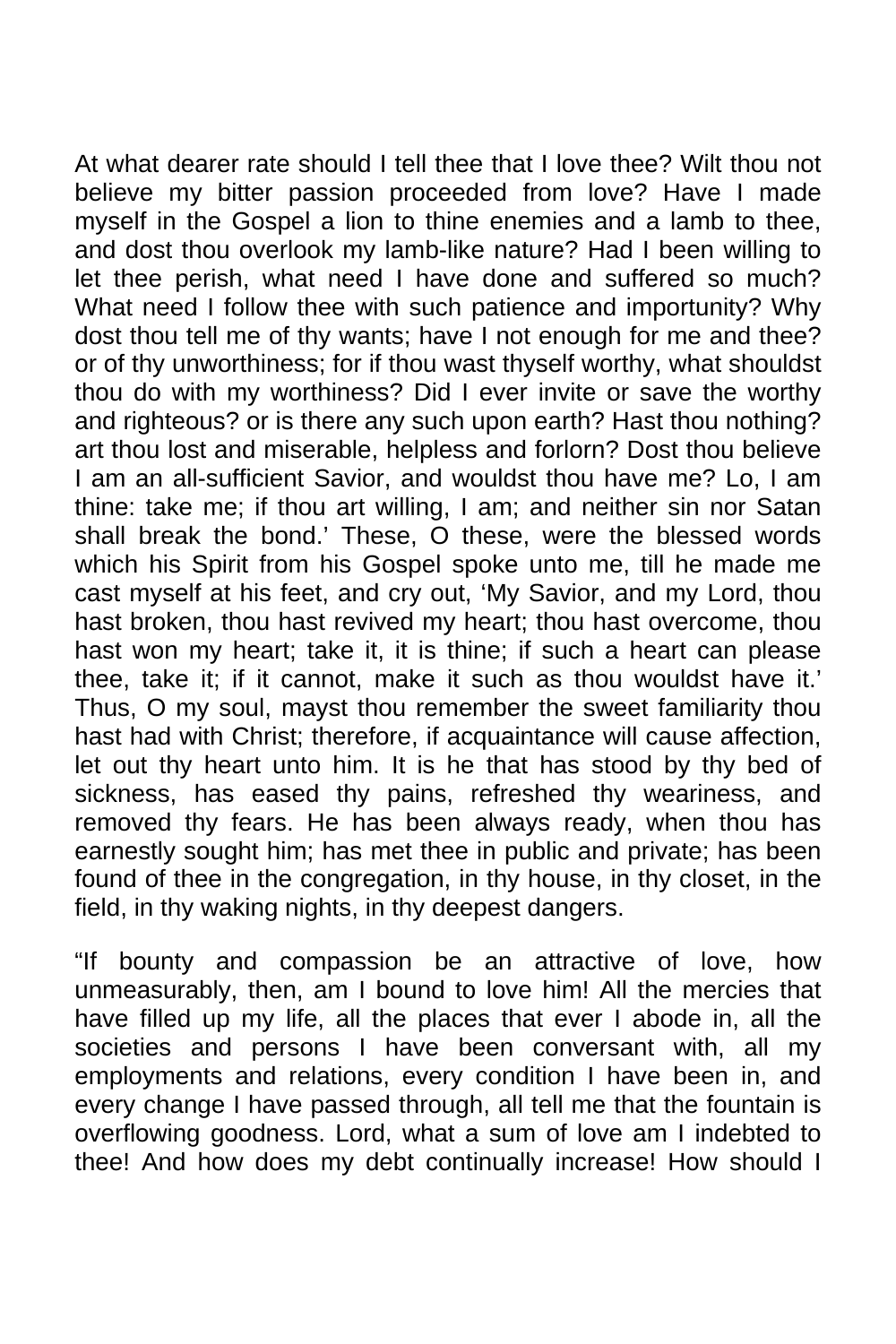love again for so much love? But shall I dare to think of requiting thee, or of recompensing all thy love with mine? Will my mite requite thee for thy golden mines; my faint wishes, for thy constant bounty; mine, which is nothing, or not mine, for thine, which is infinite, and thine own? Shall I dare to contend in love with thee, or set my borrowed, languid spark against the sun of love? Can I love as high, as deep, and broad, as long as Love itself? as much as he that made me, and that made me love, and gave me all that little which I have? As I cannot match thee in the works of power, nor make, nor preserve, nor rule the worlds; no more can I match thee in love. No, Lord, I yield; I am overcome. O blessed conquest! Go on victoriously, and still prevail, and triumph in thy love. The captive of love shall proclaim thy victory; when thou leadest me in triumph from earth to heaven, from death to life, from the tribunal to the throne! myself, and all that see it, shall acknowledge thou has prevailed, and all shall say, "Behold, how he loved him!" Yet let me love in subjection to thy love; as thy redeemed captive, though not thy peer. Shall I not love at all, because I cannot reach thy measure? O that I could feelingly say, 'I love thee,' even as I love my friend and myself! Though I cannot say, as the apostle, 'Thou knowest that I love thee;' yet I can say, Lord, thou knowest that I would love thee. I am angry with my heart, that it doth not love thee; I chide it, yet it doth not mend; I reason with it, and would fain persuade it, yet I do not perceive it stir; I rub and chafe it in the use of ordinances, and yet I feel it not warm within me.

"Unworthy soul! is not thine eye now upon the only lovely object? Art thou not now beholding the ravishing glory of the saints? And dost thou not love? Art thou not a rational soul, and should not reason tell thee that earth is a dungeon to the celestial glory? Art thou not thyself a spirit, and shouldst thou not love God, 'who is a spirit, and the Father of spirits?' Why dost thou love so much thy perishing clay, and love no more the heavenly glory? Shall thou love when thou comest there; when the Lord shall take thy body from the grave, and make thee shine as the sun in glory for ever and ever; shalt thou then love, or shalt thou not? Is not the place a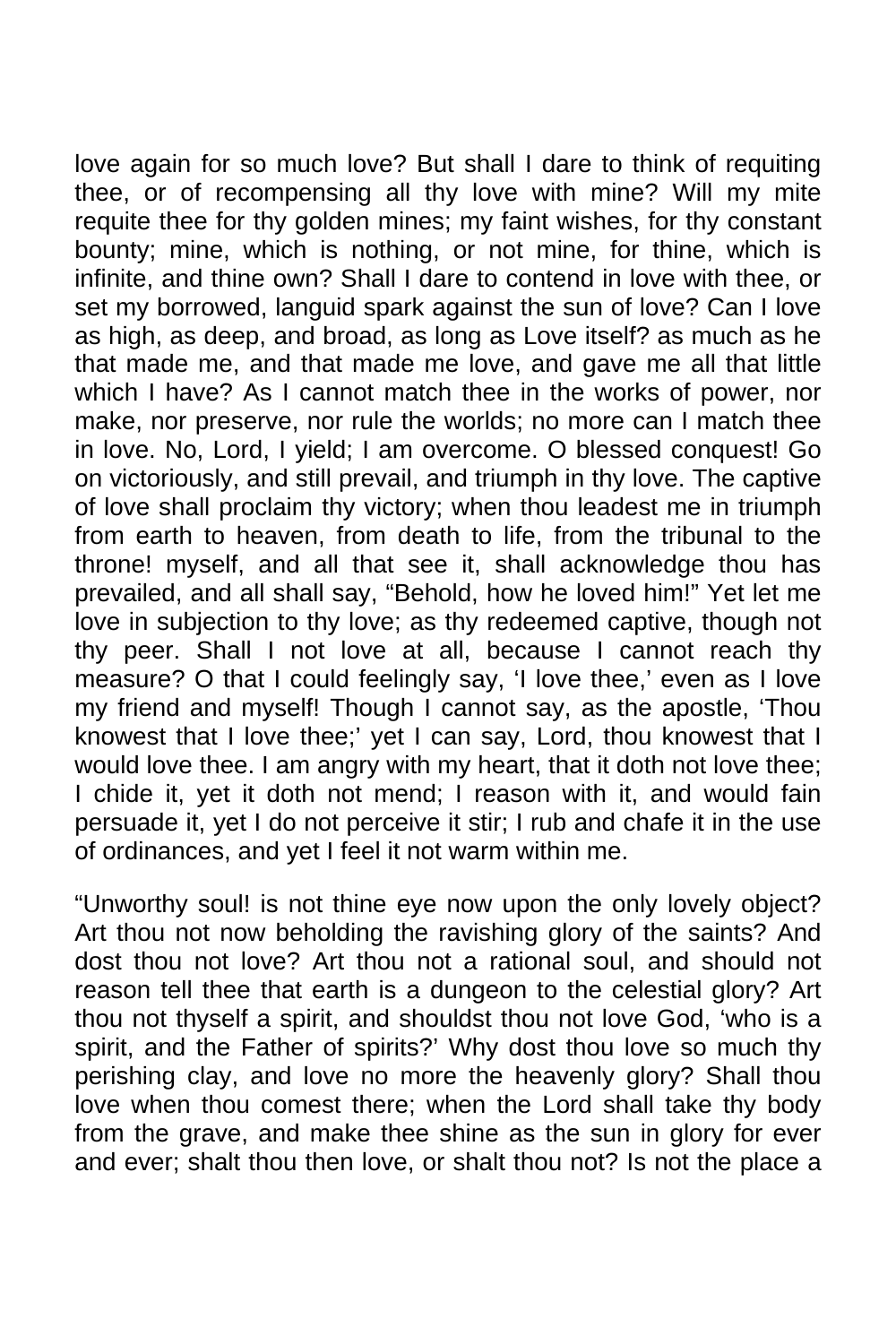meeting of lovers? Is not the life a state of love? Is not the great marriage-day of the Lamb? Is not the employment there the work of love, where the souls with Christ take their fill? O then, my soul, begin it here! 'Be sick with love' now, that thou mayst be well with love there. 'Keep thyself' now 'in the love of God;' and let 'neither life, nor death, nor any thing, separate thee from it;' and thou shalt be kept in the fullness of love for ever, and nothing shall embitter or abate thy pleasure; for the Lord hath prepared a city of love, a place for communicating love to his chosen, 'and they that love his name shall dwell therein.'

11. "Awake, then, O my drowsy soul! To sleep under the light of grace is unreasonable, much more in the approach of the light of glory. Come forth, my dull, congealed spirit; thy Lord bids thee 'rejoice, and again rejoice. ' Thou hast lain long enough in thy prison of flesh, where Satan has been thy jailer, cares have been thy irons, fears thy scourges, and thy food the bread and water of affliction; where sorrows have been thy lodgings, and thy sin and foes have made thy bed, and an unbelieving heart has been the gates and bars that have kept thee in: the angel of the covenant now calls thee, and bids thee 'arise and follow him.' Up, O my soul! and cheerfully obey, and thy bolts and bars shall all fly open: follow the Lamb whithersoever he goeth. Shouldst thou fear to follow such a guide? Can the sun lead thee to a state of darkness? Will He lead thee to death, who died to save thee from it? Follow him, and he will show thee the paradise of God; he will give thee a sight of the New Jerusalem, and a taste of the tree of life. Come forth, my drooping soul, and lay aside thy winter dress; let it be seen, by thy 'garments of joy and praise,' that the spring has come; and as thou now seest thy comforts green, thou shalt shortly see them 'white and ripe for harvest,' and then thou shalt be called to reap, and gather and take possession. Should I suspend and delay my joys till then? Should not the joys of the spring go before the joys of harvest? Is title nothing before possession? Is the heir in no better a state than a slave? My Lord has taught me to rejoice in hope of his glory, and how to see it through the bars of a prison; for, when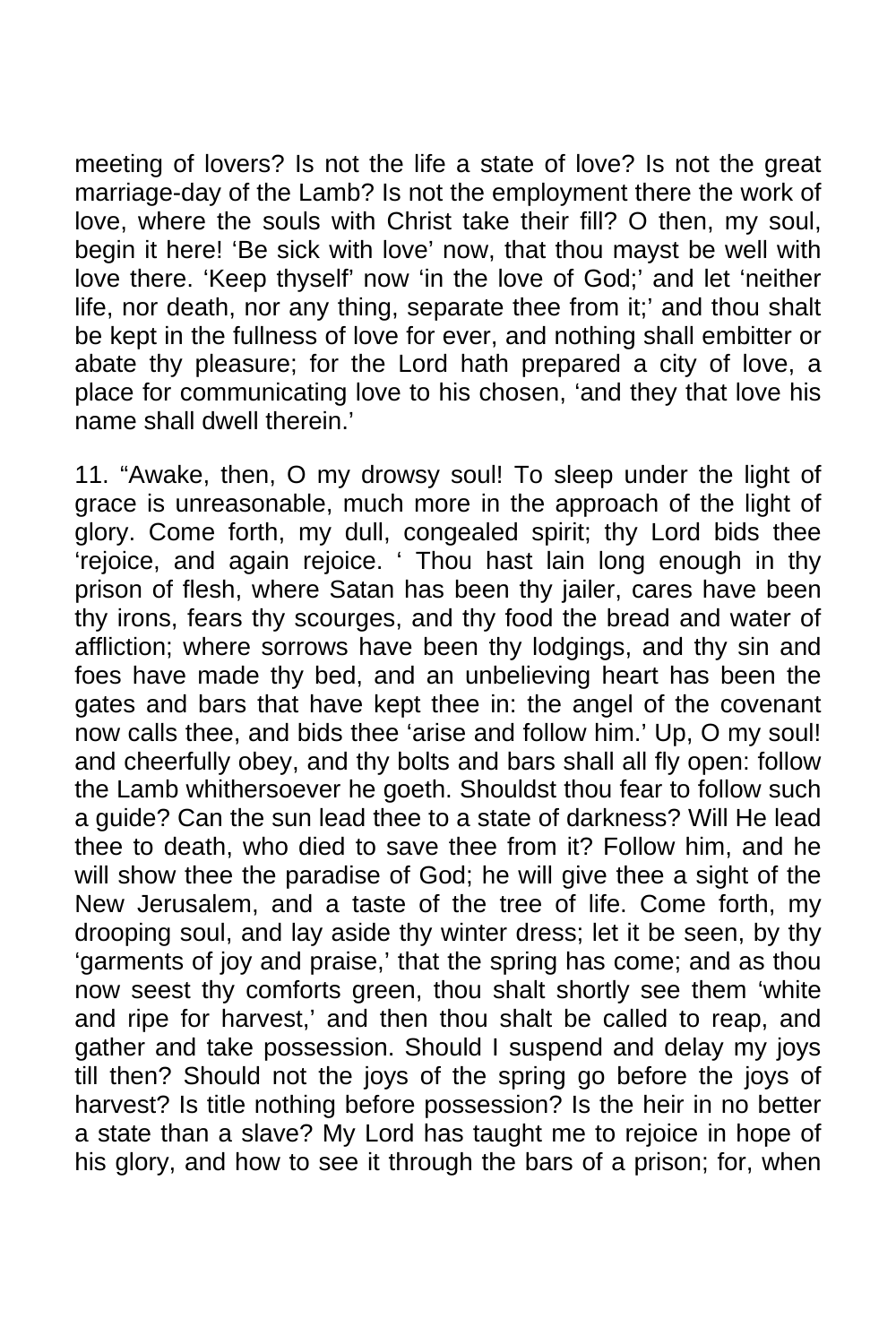persecuted for righteousness' sake, he commands me to 'rejoice and be exceeding glad,' because 'my reward in heaven is great.'

"I know he would have my joys exceed my sorrows; and as much as he delights in 'the humble and contrite,' he yet more delights in the soul that 'delights in him.' Hath my Lord spread me a table in this wilderness, and furnished it with the promises of everlasting glory, and set before me angels' food? Doth he frequently and importunately invite me to sit down and partake, and spare not? Hath he to that end furnished me with reason, and faith, and a joyful disposition; and is it possible that he should be unwilling to have me rejoice? Is it not his command to 'delight thyself in the Lord;' and his promise, to 'give thee the desires of thine heart?' Art thou not charged to 'rejoice evermore;' yea, to 'sing aloud and shout for joy?' Why should I, then, be discouraged? My God is willing, if I were but willing. He is delighted in my delights. He would have it my constant frame and daily business to be near him in my believing meditations, and to live in the sweetest thoughts of his goodness. O blessed employment, fit for the sons of God! But thy feast, my Lord, is nothing to me without an appetite. Thou hast set the dainties of heaven before me; but alas! I am blind and cannot see them! I am sick and cannot relish them! I am so benumbed that I cannot put forth a hand to take them! I therefore humbly beg this grace, that, as thou hast opened heaven to me in thy word, so thou wouldst open mine eyes to see it, and my heart to delight in it; else heaven will be no heaven to me. O thou Spirit of life! breathe upon thy graces in me; take me by the hand and lift me from the earth, that I may see what glory 'thou hast prepared for them that love thee!'

"Away, then, ye soul-tormenting cares and fears, ye heart-vexing sorrows! At least forbear a little while: stand by; stay here below, till I go up and see my rest. The way is strange to me, but not to Christ. There was the eternal abode of his glorious Deity; and thither hath he also brought his glorified flesh. It was his work to purchase it; it is his to prepare it, and to prepare me for it, and bring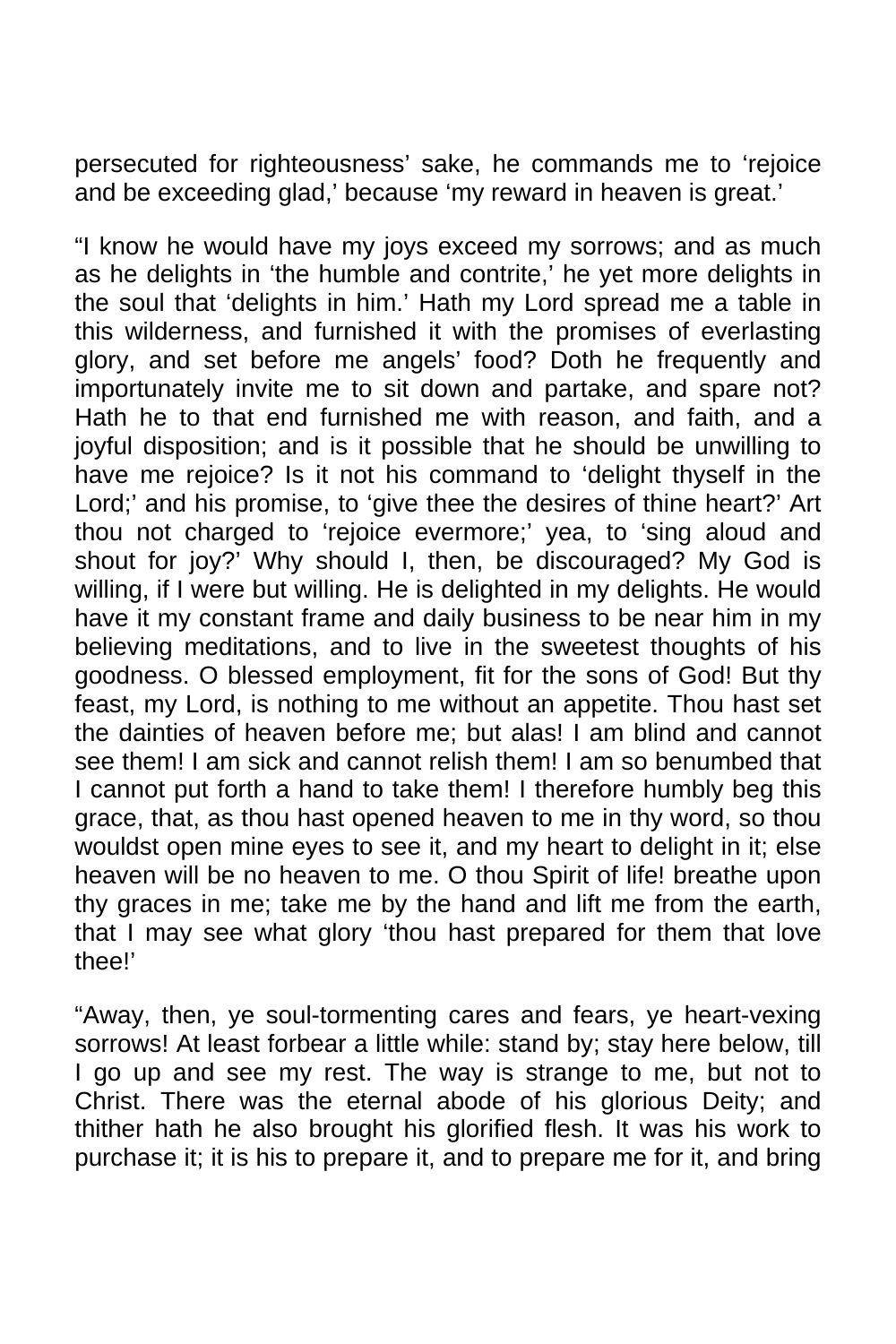me to it. the eternal God of truth hath given me his promise, his seal and oath, that, 'believing in Christ, I shall not perish, but have everlasting life.' Thither shall my soul be speedily removed, and my body very shortly follow. And can my tongue say that I shall shortly and surely live with God, and yet my heart not leap within me? can I say it with faith, and not with joy? Ah, faith, how sensibly do I now perceive thy weakness! But though unbelief darken my light, and dull my life, and suppress my joys, it shall not be able to conquer and destroy me; though it envy all my comforts, yet some, it spite of it, I shall even here receive; and if that did not hinder, what abundance might I have! The light of heaven would shine into my heart, and I might be almost as familiar there as I am on earth. Come away, then, my soul; stop thine ears to the ignorant language of infidelity; thou art able to answer all its arguments; or, if thou art not, yet tread them under thy feet. Come away; stand not looking on that grave, nor turning those bones, nor reading thy lesson now in the dust; those lines will soon be wiped out. But lift up thy head and look to heaven, and see thy name written in golden letters 'in the book of life of the Lamb that was slain.'

"What if an angel should tell thee that there is a mansion in heaven prepared for thee, that it shall certainly be thine for ever; would not such a message make thee glad? And dost thou make light of the infallible Word of promise, which was delivered by the Spirit, and even by the Son himself? Suppose thou hadst seen a fiery chariot come for thee, and take thee up to heaven, like Elijah; would not this rejoice thee? But thy Lord assures thee that the soul of a Lazarus hath a convoy of angels to carry it into Abraham's bosom. Shall a drunkard be so merry among his cups, or the glutton in his delicious fare, and shall not I rejoice, who must shortly be in heaven? Can meat and drink delight me when I hunger and thirst? Can I find pleasure in walks, and gardens, and convenient dwellings? Can beautiful objects delight my eyes; or grateful odors my smell; or melody my ears? and shall not the forethought of celestial bliss delight me? Methinks among my books I could employ myself in sweet content, and bid the world farewell, and pity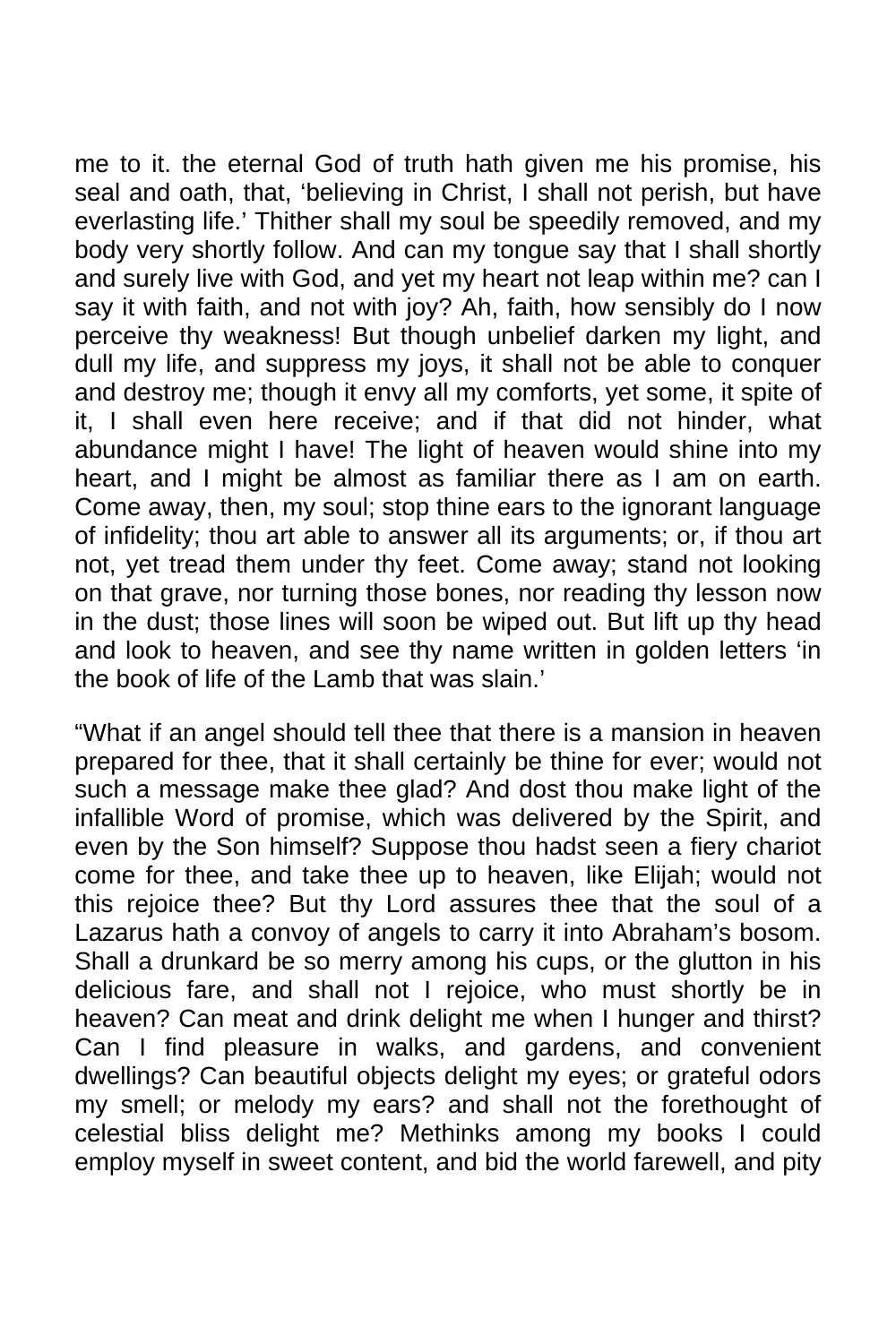the rich and great that know not this happiness; what then will my happiness in heaven be, where my knowledge will be perfect! If 'the queen of Sheba came from the utmost parts of the earth to hear the wisdom of Solomon,' and see his glory; how cheerfully should I pass from earth to heaven, to see the glory of the eternal majesty, and attain the height of wisdom, compared with which the most learned on earth are but fools and idiots! What if God had made me commander of the earth; what if I could 'remove mountains, heal diseases with a word or a touch, or cast out devils,' should I not rejoice in such privileges and honors as these, and shall I not much more rejoice that my name is written in heaven? I cannot here enjoy my parents, or my near and beloved friends, without some delight; especially, when I have given my whole heart to my friend, how sweet was that exercise of my love! O what will it then be to live in perpetual love of God! 'For brethren to dwell together in unity here, how good and how pleasant it is!' To see a family live in love; husband and wife, parents, children and servants doing all in love to one another; to see a town live together in love, without any envyings, brawlings, or contentions, law-suits, factions, or divisions, but every man loving his neighbor as himself, thinking they can never do too much for one another, but striving to go beyond each other in love; how happy, how delightful a sight is this! O then, what blessed society will the family of heaven be, and those peaceful inhabitants of the New Jerusalem, where there is no division nor differing judgments, no disaffection nor strangeness, no deceitful friendship, no, not one unkind expression, not an angry look or thought; but all are one in Christ, who is one with the Father, and all live in the love of him who is love itself! The soul is not more where it lives, than where it loves. How near, then, will my soul be united to God, when I shall so heartily, strongly and incessantly love him! Ah, wretched, unbelieving heart, that can think of such a day, and work, and life, as this, with such low and feeble joys! But my future enjoyments will be more lively.

"How delightful is it to me to behold and study those inferior works of creation! What a beautiful fabric do we here dwell in; the floor so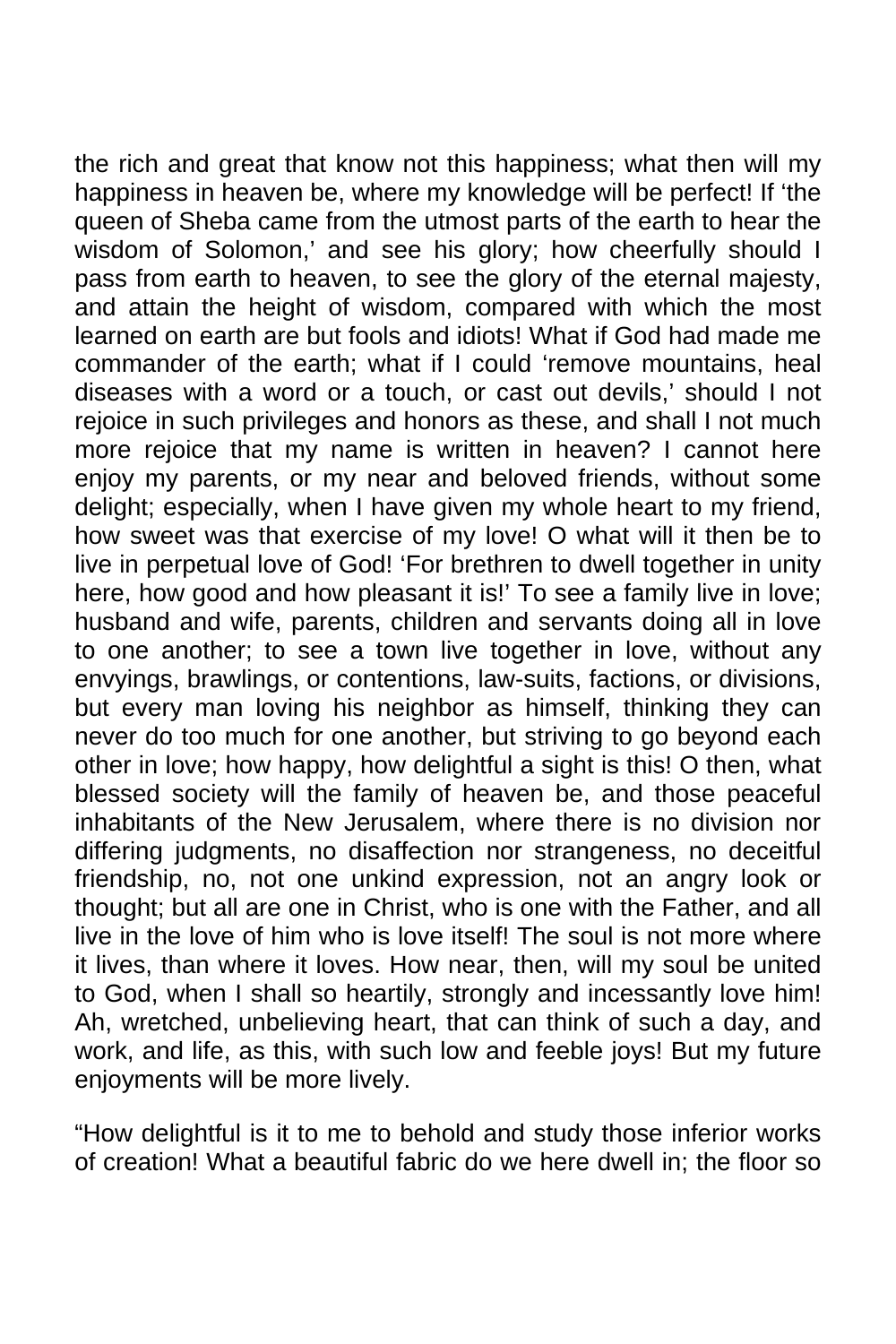dressed with herbs, and flowers, and trees, and watered with springs and rivers; the roof so widely expanded, so admirably adorned! What wonders do sun, moon and stars, seas and winds, contain! And hath God prepared such a house for corruptible flesh, for a soul imprisoned? and doth he bestow so many millions of wonders upon his enemies? O what a dwelling must that be which he prepares for his dearly beloved children! and how will the glory of the New Jerusalem exceed all the present glory of earth! Arise then, O my soul, in thy contemplation, and let thy thoughts of that glory as far exceed in sweetness thy thoughts of the excellencies below! Fear not to go out of this body and this world, when thou must make so happy a change: but say, as one did when he was dying, 'I am glad and even leap for joy, that the time is come, in which that mighty Jehovah, whose majesty in my search of nature I have admired, whose goodness I have adored, whom by faith I have desired and panted after, will now show himself to me face to face.'

"How wonderful, also, are the works of Providence! How delightful to see the greatest God interest himself in the safety and advancement of a few humble, praying, but despised persons; and to review those special mercies with which my own life has been adorned and sweetened! How often have my prayers been heard, my tears regarded, my troubled soul relieved! How often hath my Lord bid me be of good cheer! What a support are these experiences, these clear testimonies of my Father's love, to my fearful, unbelieving heart! O then, what a blessed day will that be when I shall have all mercy, perfection of mercy, and fully enjoy the Lord of mercy; when I shall stand on the shore and look back on the raging seas I have safely passed; when I shall review my pains and sorrows, my fears and tears, and possess the glory which was the end of all! If one drop of lively faith was mixed with these considerations, what a heaven-ravishing heart should I carry within me! Fain would 'I believe; Lord, help my unbelief.'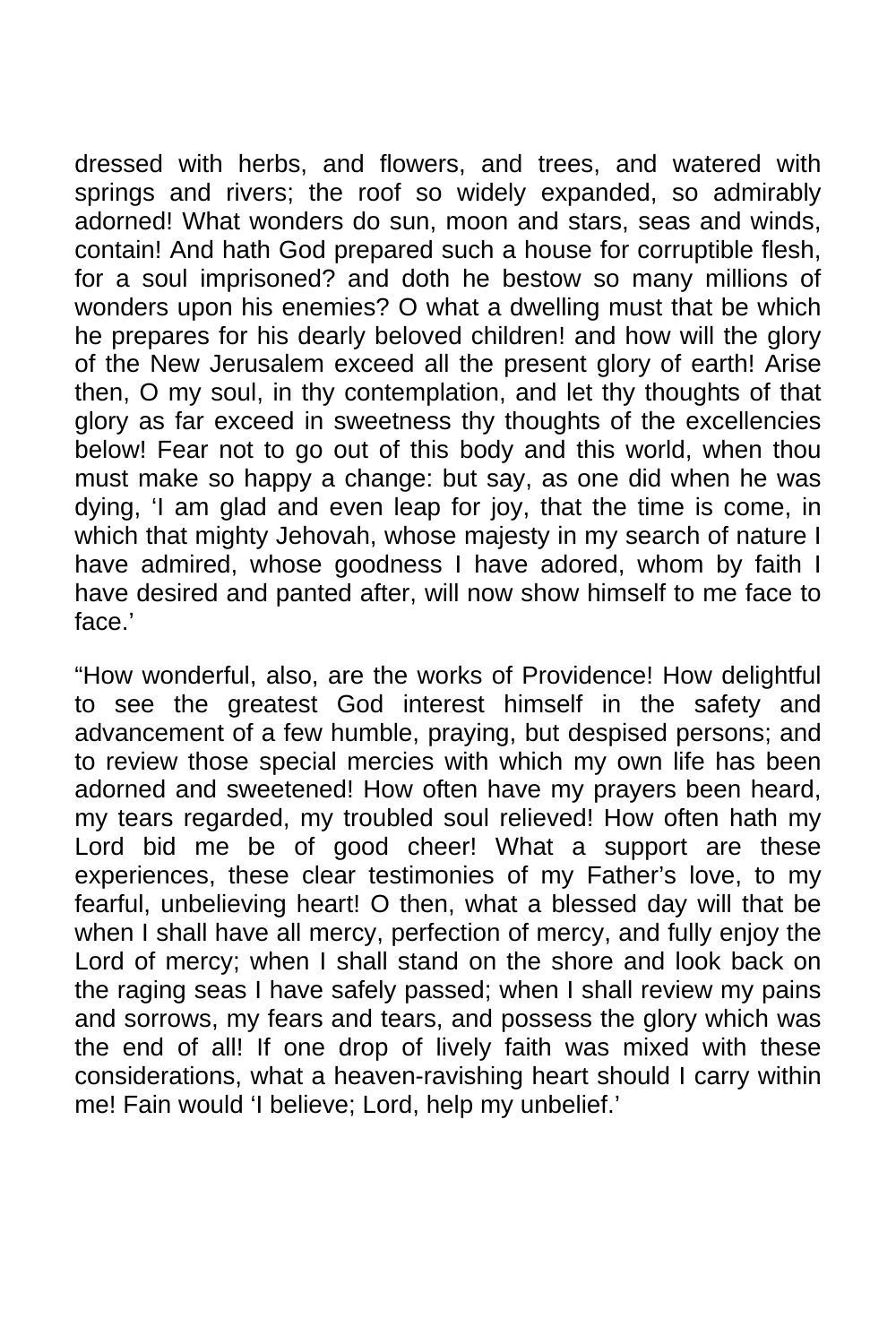"How sweet, O my soul, have ordinances been to thee! What delight hast thou had in prayer and thanksgiving, under heavenly sermons and in the society of saints, and to see 'the Lord adding to the church such as should be saved!' How, then, can my heart conceive the joy which I shall have to see the perfected church in heaven, and to be admitted into the celestial temple, and with the heavenly host praise the Lord for ever? Was the word of God sweeter to Job than his necessary food, and to David than honey and the honeycomb, and was it the joy and rejoicing of Jeremiah's heart; how blessed a day will that be when we shall fully enjoy the Lord of this word, and shall no more need these written precepts and promises, nor read any book but the face of the glorious God! If they that heard Christ speak on earth 'were astonished at his wisdom and answers, and wondered at the gracious words that proceeded out of his mouth,' how shall I, then, be affected to behold him in his majesty!

"Can the prospect of his glory make others welcome the cross and even refuse deliverance; and cannot it make thee cheerful under lesser sufferings? Can it sweeten the flames of martyrdom and not sweeten thy life, or thy sickness, or thy natural death? Is it not the same heaven which they and I must live in? Is not their God, their Christ, their crown and mine the same? And shall I look upon it with an eye so dim, a heart so dull, a countenance so dejected? Some small foretastes of it have I myself had; and how much more delightful have they been than any earthly things ever were! What, then, will the full enjoyment be!

"What a beauty is there here in the imperfect graces of the Spirit! Alas! how small are these to what we shall enjoy in our perfect state! What a happy life should I here live, could I but love God as much as I would; could I be all love and always loving! O my soul, what wouldst thou give for such a life?

Had I such apprehensions of God, such knowledge of his word as I desire; could I fully trust him in all my straits; could I be as lively as I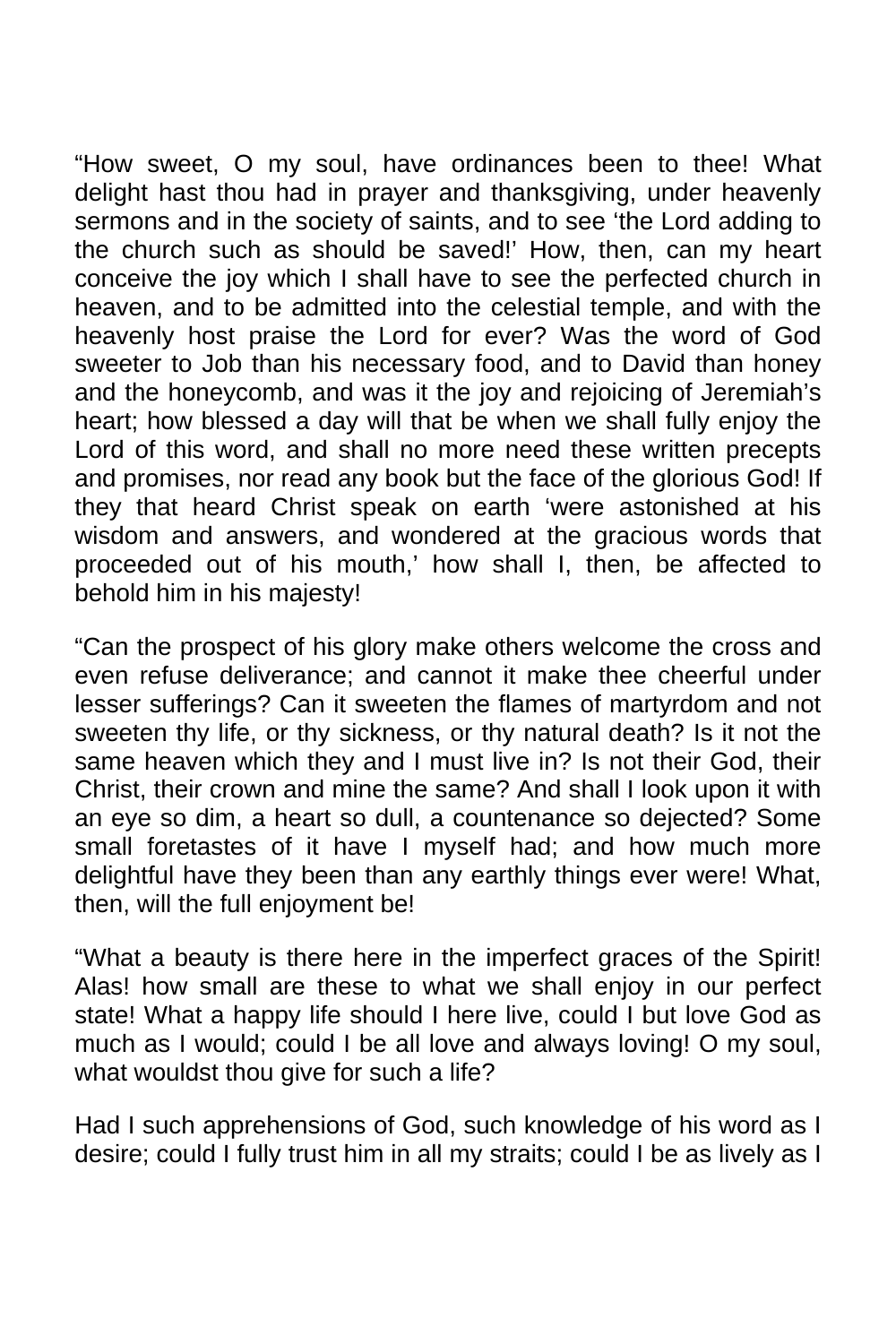would in every duty; could I make God my constant desire and delight; I would not envy the world their honors or pleasures. What a blessed state, O my soul! wilt thou shortly be in, when thou shalt have far more of these than thou canst now desire, and shalt exercise thy perfected graces in the immediate vision of God, and not in the dark, and at a distance, as now!

"Is the sinning, afflicted, persecuted church of Christ so much more excellent than any particular gracious soul? What then will the church be when it is fully gathered and glorified; when it has ascended from the valley of tears to Mount Sion; when it shall sin and suffer no more! The glory of the Old Jerusalem will be darkness and deformity to the glory of the New. What cause shall we have, then, to shout for joy, when we shall see how glorious the heavenly temple is, and remember the meanness of the church on earth!

12. "But, alas! at what a loss am I in the midst of my contemplation! I thought my heart had all the while attended, but I see it hath not. What life is there in empty thoughts and words, without affections? Neither God, nor I, find pleasure in them. Where hast thou been, unworthy heart, while I was opening to thee the everlasting treasures? Art thou not ashamed to complain so much of an uncomfortable life, and to murmur at God for filling thee with sorrows, when he in vain offers thee the delights of angels? Hadst thou now but followed me close, it would have made thee revive and leap for joy, and forget thy pains and sorrows. Did I think my heart had been so backward to rejoice?

13. "Lord, thou hast reserved my perfect joys for heaven; therefore, help me to desire till I may possess, and let me long when I cannot, as I would, rejoice. O my soul, thou knowest, to thy sorrow, that thou art not yet at thy rest. When shall I arrive at that safe and quiet harbor where there are none of these storms, waves, and dangers; when I shall never more have a weary, restless night or day? Then my life will not be such a mixture of hope and fear, of joy and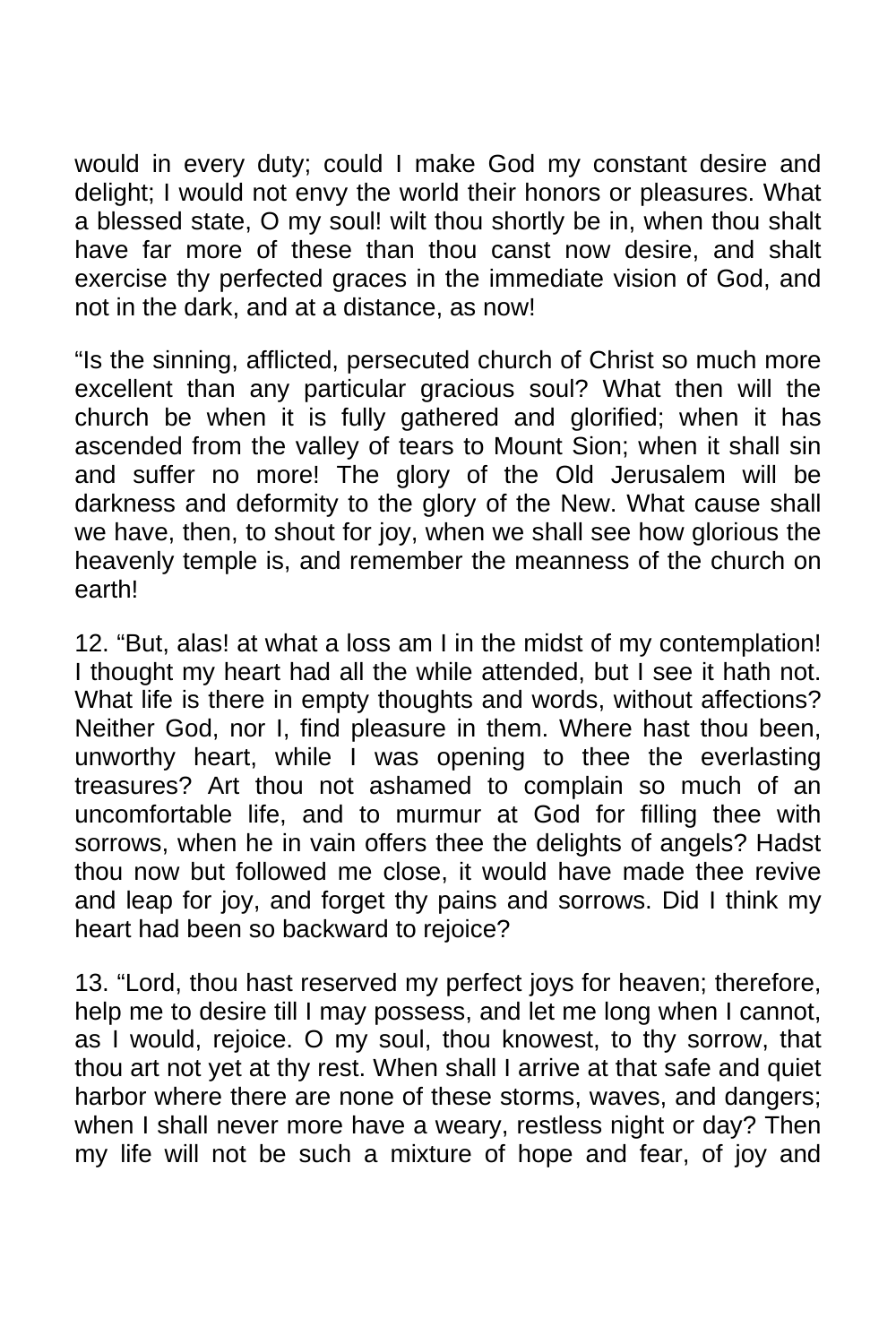sorrow; nor shall flesh and spirit be combating within me; nor faith and unbelief, humility and pride, maintain a continual conflict. O when shall I be past these soul-tormenting fears, and cares and griefs? when shall I be out of this soul-contradicting, ensnaring, deceitful flesh; this corruptible body, this vain, vexatious world? Alas, that I must stand and see the church and cause of Christ tossed about in contention, and made subservient to private interests or deluded fancies. There is none of this disorder in the heavenly Jerusalem; there I shall find a harmonious concert of perfected spirits, obeying and praising their everlasting King. O how much better to be a door-keeper there, than the commander of this tumultuous world. Why am I no more weary of this weariness? Why do I so forget my resting-place? Up then, O my soul, in thy most raised and fervent desires! Stay not till this flesh can desire with thee; expect not that sense should apprehend thy blessed object, and tell thee when and what to desire.

"Doth not the dullness of thy desires after rest accuse thee of most detestable ingratitude and folly? Must thy Lord procure thee a rest at so dear a rate, and dost thou no more value it? Must he go before to prepare so glorious a mansion for such a wretch, and art thou loth to go and possess it? Shall the Lord of glory be desirous of thy company, and thou not desirous of his? Must earth become a very hell to thee before thou art willing to be with God? Behold the most lovely creature, or the most desirable state, and tell me, where wouldst thou be if not with God? Poverty is a burden; riches a snare; sickness unpleasing; health unsafe; the frowning world bruises thy heel; the smiling world stings thee to the heart; so much as the world is loved and delighted in, it hurts and endangers the lover; and if it may not be loved, why should it be desired? If thou art applauded, it proves the most contagious breath; if thou art vilified, or unkindly used, methinks this should not entice thy love. If thy successful labors and thy godly friends seem better to thee than a life with God, it is time for God to take them from thee. If thy studies have been sweet, have they not also been bitter? And, at best, what are they to the everlasting view of the God of truth? Thy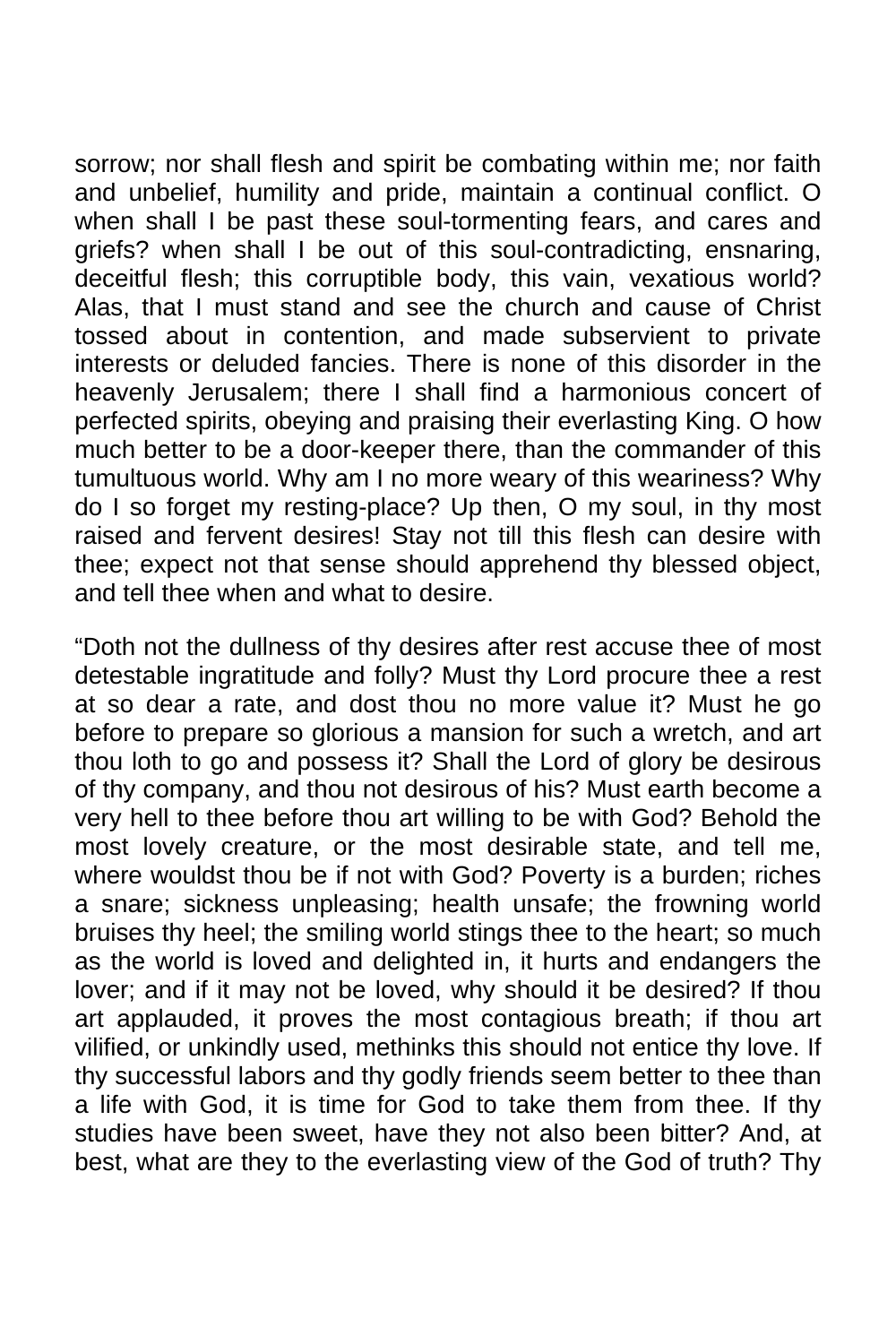friends here have been thy delight, and have they not also been thy vexation and grief? They are gracious, and are they not also sinful? They are kind, and are they not soon displeased? They are humble, but, alas, how proud also! Their graces are sweet, and their gifts helpful; but are not their corruptions bitter, and their imperfections hurtful? And art thou so loth to go from them to thy God?

"O my soul, look above this world of sorrows! Hast thou so long felt the smarting rod of affliction, and no better understood its meaning? Is not every stroke to drive thee hence? Is not its voice like that to Elijah, 'What doest thou here?' Dost thou forget thy Lord's prediction? 'In the world ye shall have tribulation; in me ye shall have peace!' Ah, my dear Lord, I feel thy meaning; it is written in my flesh, engraved in my bones. My heart thou aimest at; thy rod drives, thy silken cord of love draws; and all to bring it to thyself. Lord, can such a heart be worth thy having? Make it worthy, and then it is thine; take it to thyself, and then take me. This clod hath life to stir, but not to rise. As the feeble child to the tender mother, it looketh up to thee, and stretcheth out the hands, and fain would have thee take it up. Though I cannot say, 'My soul longeth after thee;' yet I can say, I long for such a longing heart. 'The spirit is willing, the flesh is weak.' My spirit cries, 'Let thy kingdom come, or let me come to thy kingdom; but the flesh is afraid thou shouldst hear my prayer, and take me at my word. O blessed be thy grace, which makes use of my corruptions to kill themselves; for I fear my fears, and sorrow for my sorrows, and long for greater longings; and thus the painful means of attaining my desires increase my weariness, and that makes me groan to be at rest.

"Indeed, Lord, my soul itself is in a strait, and what to choose I know not; but thou knowest what to give: 'to depart and be with thee, is far better;' but 'to abide in the flesh' seems needful. Thou knowest I am not weary of thy work, but of sorrow and sin; I am willing to stay while thou wilt employ me, and dispatch the work thou hast put into my hands; but, I beseech thee, stay no longer when this is done; and while I must be here, let me be still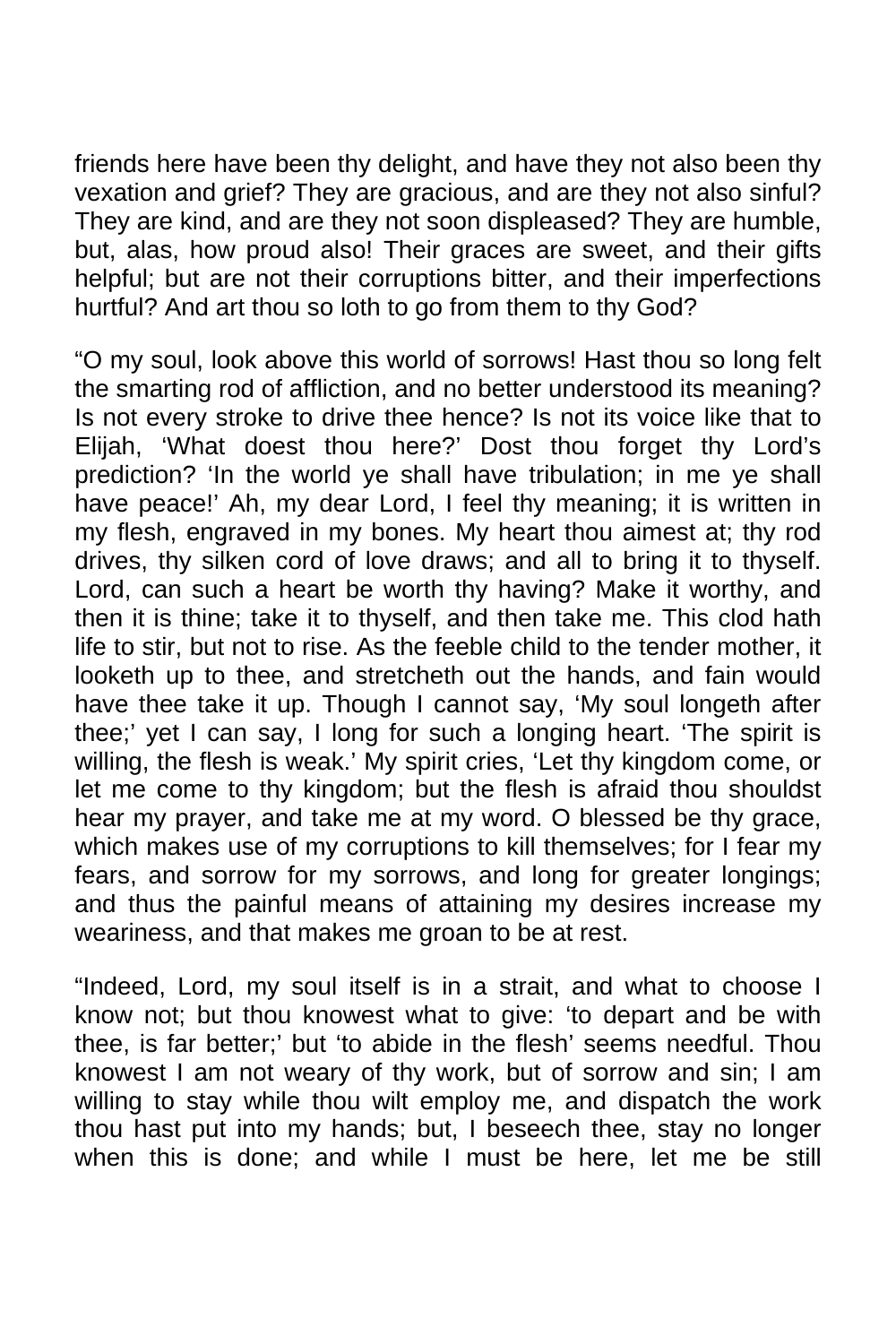amending and ascending; make me still better, and take me at the best. I dare not be so impatient as to importune thee to cut off my time, and snatch me hence unready; because I know my everlasting state so much depends on the improvement of this life. Nor would I stay when my work is done, and remain here sinning, while my brethren are triumphing. Thy footsteps bruise this worm, while those stars shine in the firmament of glory. Yet I am thy child as well as they. Christ is my Head as well as theirs; why is there, then, so great a distance? But I acknowledge the equity of thy ways; though we are all children, yet I am the prodigal, and therefore more fit, in this remote country, to feed on husks, while they are always with thee, and possess thy glory. They were once themselves in my condition, and I shall shortly be in theirs. They were of the lowest form before they came to the highest; they suffered before they reigned; they 'came out of great tribulation, who are now before thy throne;' and shall I not be content to come to the crown as they did; and to 'drink of their cup, before I sit with them in the kingdom?' Lord, I am content to stay thy time, and go thy way, so thou wilt exalt me also in thy season, and take me into thy barn when thou seest me ripe. In the meantime, I may desire, though I am not to repine; I may believe and wish, though not make any sinful haste; I am willing to wait for thee, but not to lose thee; and when thou seest me too contented with thine absence, then quicken my languid desires, and blow up the dying spark of love; and leave me not until I am able unfeignedly to cry out, 'As the hart panteth after the water brooks, so panteth my soul after thee, O God! My soul thirsteth for God, for the living God; when shall I come and appear before God? My conversation is in heaven, from whence I look for a Savior. My affections are set on things above, where Christ sitteth, and my life is hid. I walk by faith, and not by sight; willing rather to be absent from the body, and present with the Lord.'

"What interest hath this empty world in me; and what is there in it that may seem so lovely as to entice my desires from my God, or make me loth to soar away? Methinks, when I look upon it with a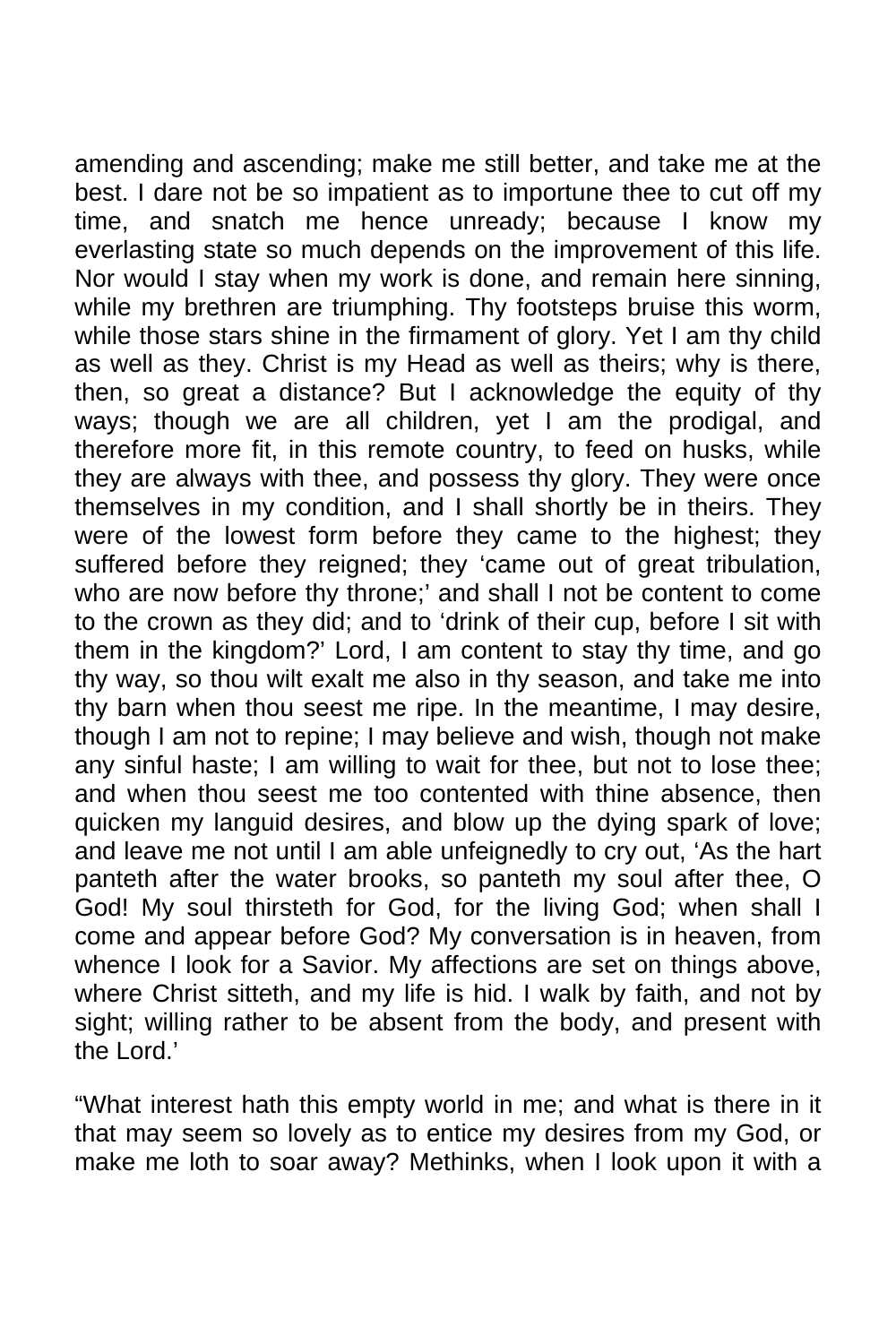deliberate eye, it is a howling wilderness, and too many of its inhabitants are untamed monsters. I can view all its beauty as deformity, and drown all its pleasures in a few penitent tears; or the wind of a sigh will scatter them away. O let not this flesh so seduce my soul as to make it prefer this weary life before the joys that are about thy throne! And though death itself be unwelcome to nature, yet thy grace make thy glory appear to me so desirable that the king of terrors may be the messenger of my joy. Let not my soul be ejected by violence, and dispossessed of its habitation against its will; but draw it to thyself by the secret power of thy love, as the sunshine in the spring draws forth the creatures from their winter cells; meet it half-way, and entice it to thee as the loadstone doth the iron, and as the greater flame attracts the less! Dispel, therefore, the clouds that hide thy love from me, or remove the scales that hinder mine eyes from beholding thee; for the beams that stream from thy face, and the foretastes of thy great salvation, and nothing else, can make a soul unfeignedly say, 'Now let thy servant depart in peace!' But it is not thy ordinary discoveries that will here suffice; as the work is greater, so must thy help be. O turn these fears into strong desires; and this lothness to die into longings after thee! While I must be absent from thee, let my soul as heartily groan as my body doth under its want of health! If I have any more time to spend on earth, let me live as without the world in thee, as I have sometimes lived as without thee in the world! While I have a thought to think, let me not forget thee; or a tongue to move, let me mention thee with delight; or breath to breathe, let it be after thee, and for thee; or a knee to bend, let it daily bow at thy footstool; and when by sickness thou confinest me, do thou 'make my bed, number my pains, and put all my tears into thy bottle!'

"As my flesh desired what my spirit abhorred, so now let my spirit desire that day which my flesh abhorreth; that my friends may not with so much sorrow wait for the departure of my soul, as my soul with joy shall wait for its own departure! Then 'let me die the death of the righteous, and let my last end be like his;' even a removal to that glory which shall never end! Then let thy convoy of angels bear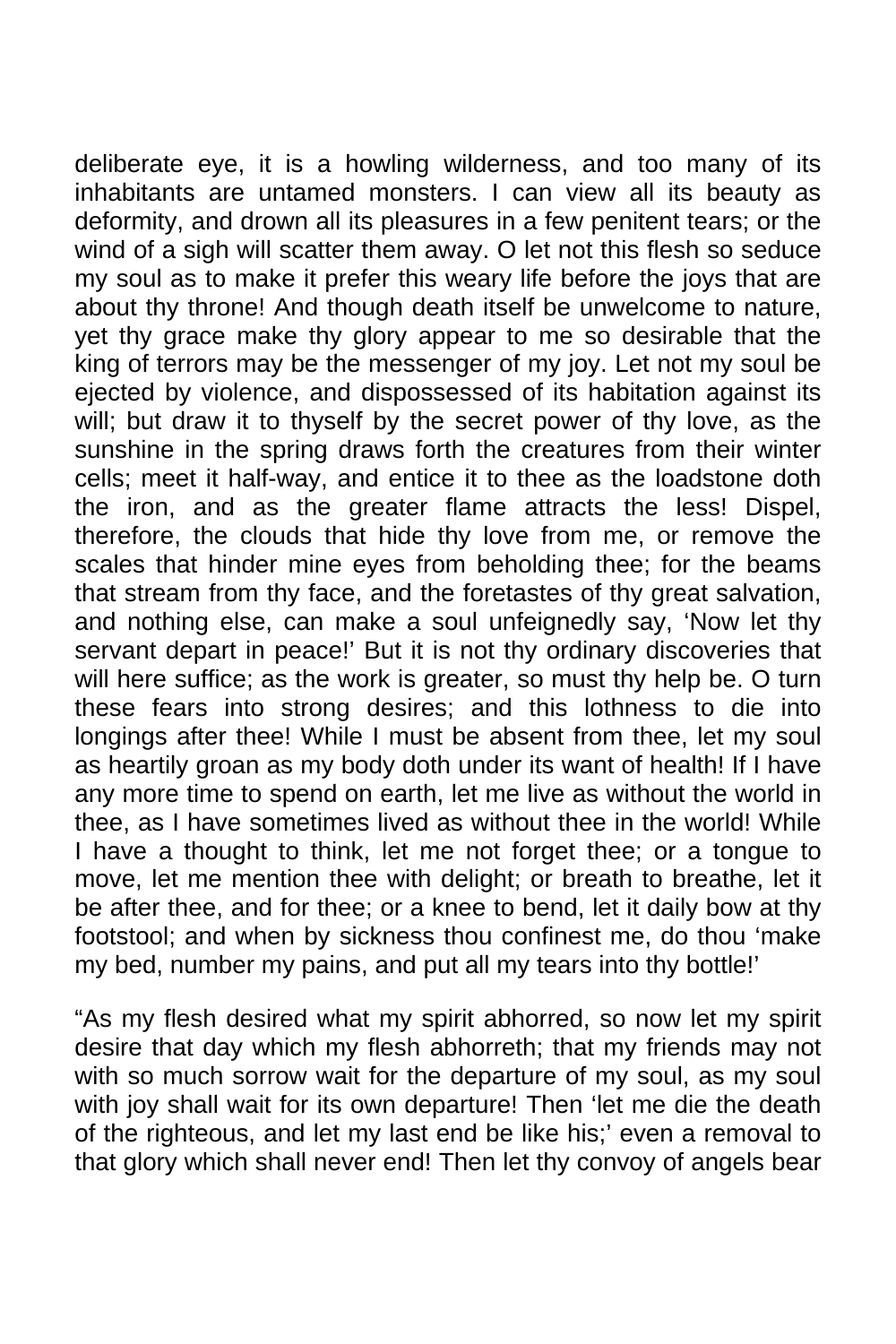my departing soul among the perfected spirits of the just, and let me follow my dear friends who have died in Christ before me; and while my sorrowing friends are weeping over my grave, let my spirit be reposed with thee in rest; and while my body shall lie moldering in the dust, let my soul have 'the inheritance of the saints in light!' O thou that numberest the very hairs of my head, number all the days that my body lies in the dust; and thou that 'writest all my members in thy book,' keep an account of my scattered bones! O my Savior, hasten the time of thy return; send forth thy angels, and let that dreadful, joyful trumpet sound! Delay not, lest the living give up their hope; delay not, lest earth should grow like hell, and thy church, by division, be all crumbled to dust; delay not lest thy enemies get advantage of thy flock, and lest pride, hypocrisy, sensuality and unbelief prevail against that little remnant, and share among them thy whole inheritance, and when thou comest, thou find not faith on the earth; delay not, lest the grave should boast of victory, and, having learned rebellion of its guest, should refuse to deliver thee up thy due! O hasten that great resurrection day, when thy command shall go forth, and none disobey: when 'the sea and the earth shall yield up their hostages, and all that sleep in the grave shall awake, and the dead in Christ shall rise first;' when the seed which thou sowest corruptible, shall come forth incorruptible; and graves that received rottenness and dust, shall return thee glorious stars and suns! Therefore dare I lay down my body in the dust, entrusting it, not to a grave, but to thee; and therefore my flesh shall rest in hope, till thou shalt raise it to the possession of everlasting rest. 'Return, O Lord, how long? O let thy kingdom come!' Thy desolate 'bride saith, Come' for thy Spirit within her saith, Come; and teacheth her thus to 'pray with groanings which cannot be uttered; yea, the whole creation saith, Come, waiting to be delivered from the bondage of corruption into the glorious liberty of the children of God.' Thou thyself has said, 'Surely I come quickly; Amen. Even so, come, Lord Jesus.'"

## **CONCLUSION**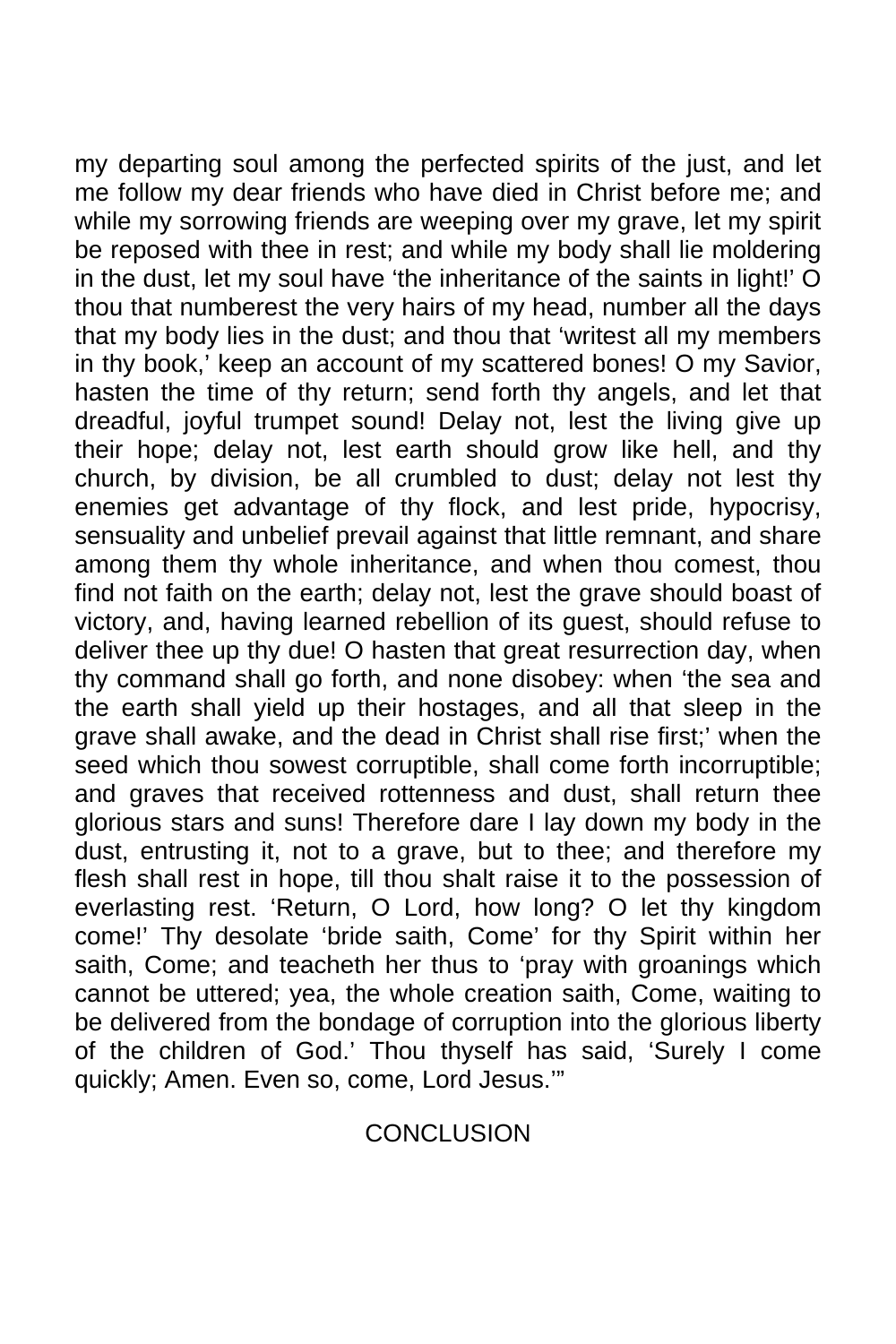THUS, reader, I have given thee my best advice for maintaining a heavenly conversation. It thou canst not thus meditate methodically and fully, yet do it as thou canst; only be sure to do it seriously and frequently. Be acquainted with this heavenly work, and thou wilt, in some degree, be acquainted with God; thy joys will be spiritual, prevalent and lasting, according to the nature of their blessed object; thou wilt have comfort in life and death. When thou hast neither wealth, nor health, nor the pleasures of this world, yet wilt thou have comfort. Without the presence or help of any friend, without a minister, without a book, when all means are denied thee, or taken from thee, yet mayst thou have vigorous, real comfort. Thy graces will be mighty, active and victorious; and the daily joy which is thus drawn from heaven will be thy strength. Thou wilt be as one that stands on the top of an exceeding high mountain; he looks down on the world as if it were quite below him; fields and woods, cities and towns seem to him but little spots. Thus despicably wilt thou look on all things here below. The greatest princes will seem but as grass-hoppers; the busy, contentious, covetous world, but as a heap of ants. Men's threatenings will be no terror to thee, nor the honors of this world any strong enticement; temptations will be more harmless, as having lost their strength; and afflictions less grievous, as having lost their sting; and every mercy will be better known and relished. It is now, under God, in thy own choice, whether thou wilt live this blessed life or not; and whether all this pains I have taken for thee shall prosper, or be lost. if it be lost through thy neglect, thou thyself wilt prove the greatest loser. O man, what hast thou to mind but God and heaven? art thou not almost out of this world already? Dost thou not look every day, when one disease or another will release thy soul? Does not the grave wait to be thine house, and worms to feed upon thy face and heart? What if thy pulse must beat a few strokes more? What if thou hast a little longer to breathe, before thou breathe out thy last; a few more nights to sleep, before thou sleepest in the dust? Alas! what will this be when it is gone? And is it not almost gone already? Very shortly thou wilt see thy glass run out, and say to thyself, "My life is done! My time is gone! It is past recalling! There is nothing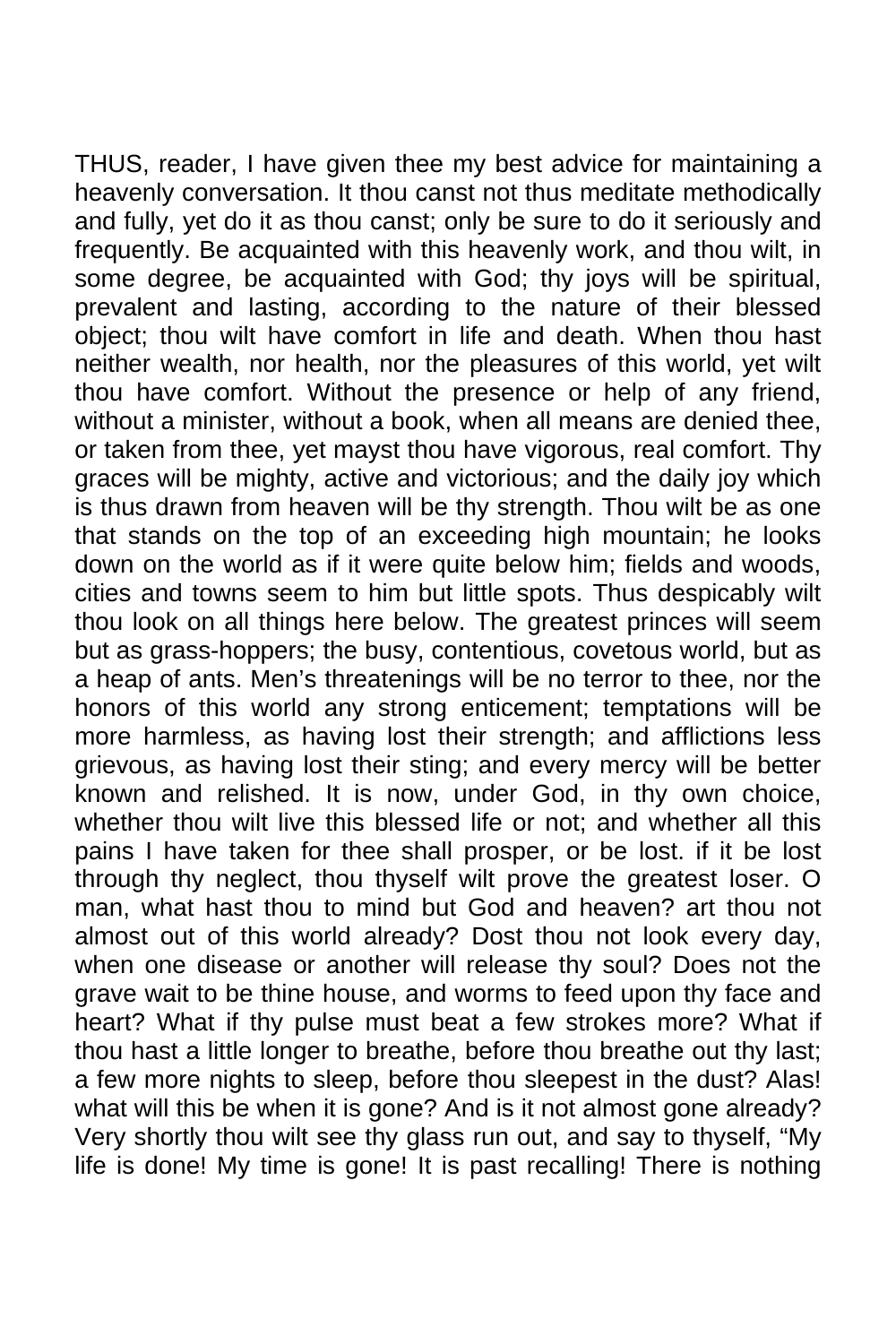now but heaven or hell before me!" Where, then, should thy heart be now but in heaven? Didst thou know what a dreadful thing it is to have a doubt of heaven when a man is dying, it would raise thee up. And what else but doubt can that man then do, that never seriously thought of heaven before.

Some there be that say, "It is not worth so much time and trouble to think of the greatness of the joys above; if we can make sure they are ours, we know they are great." But as these men obey not the command of God, which requires them to have their "conversation in heaven, and to set their affections on things above;" so they willfully make their own lives miserable, by refusing the delights which God hath set before them. And if this were all, it were a small matter: but see what abundance of other mischiefs follow the neglect of these heavenly delights. This neglect will damp, if not destroy, their love to God — will make it unpleasant to them to think or speak of God, or engage in his service — it tends to pervert their judgment concerning the ways and ordinances of God — it makes them sensual and voluptuous — it leaves them under the power of every affliction and temptation, and is a preparative to total apostasy — it will also make them fearful and unwilling to die; for who would go to a God or a place he hath no delight in? who would leave his pleasure here, if he had not better to go to? Had I only proposed a course of melancholy, and fear, and sorrow, you might reasonably have objected. But you must have heavenly delights, or none that are lasting. God is willing you should daily walk with him, and draw consolations from the everlasting fountain: if you are unwilling, even bear the loss; and, when you are dying, seek for comfort where you can get it, and see whether fleshly delights will remain with you. Then conscience will remember, in spite of you, that you were once persuaded to a way for more excellent pleasures — pleasures that would have followed you through death, and have lasted to eternity.

As for you, whose hearts God hath weaned from all things here below, I hope you will value this heavenly life, and take one walk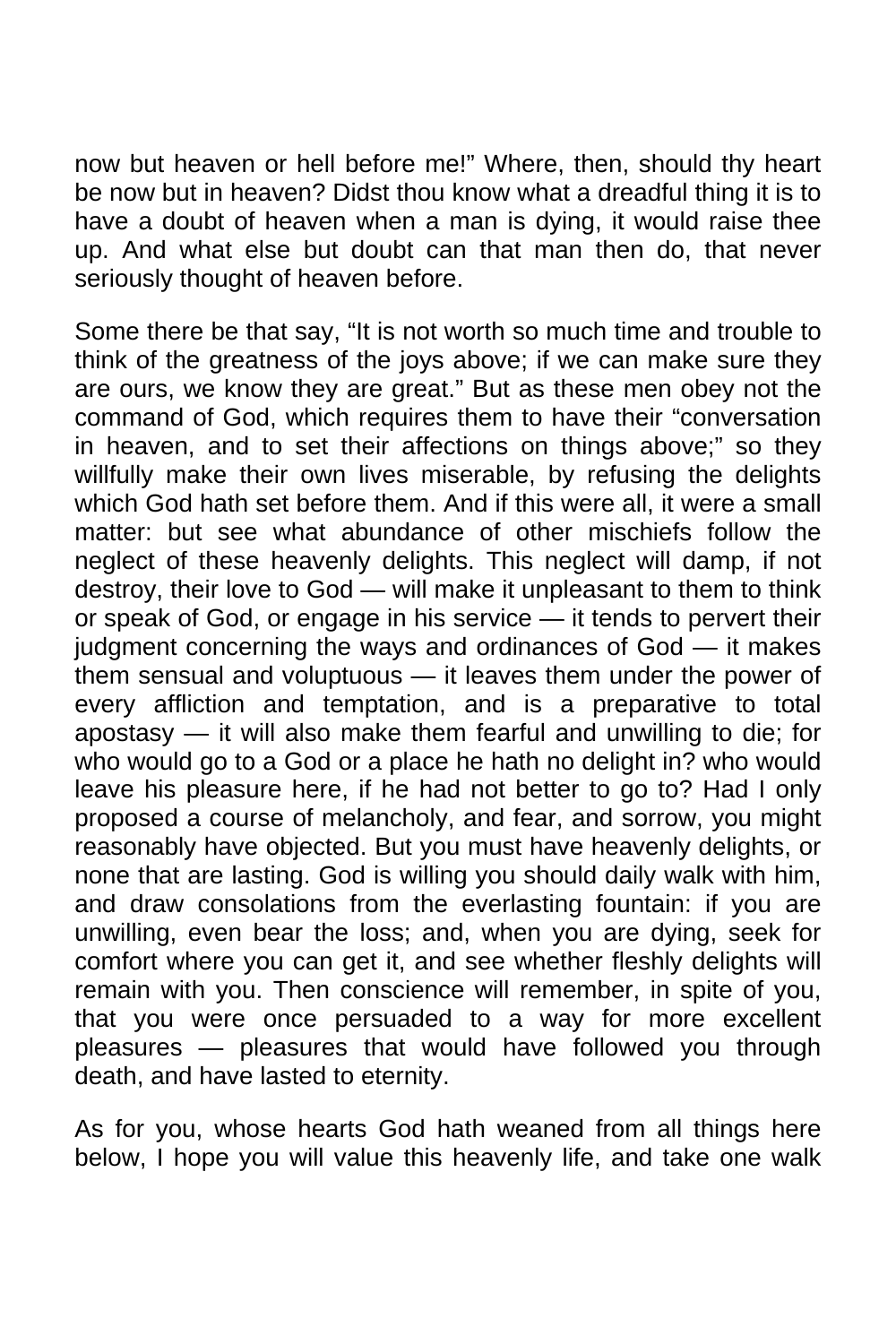every day in the New Jerusalem. God is your love and your desire; you would fain be more acquainted with your Savior; and I know it is your grief that your hearts are not nearer to him, and that they do not more feelingly love him and delight in him. O try this life of meditation on your heavenly rest! Here is the mount on which the fluctuating ark of your souls may rest. Let the world see, by your heavenly lives, that religion is something more than opinions and disputes, or a task of outward duties. If ever a Christian is like himself, and conformable to his principles and profession, it is when he is most serious and lively in his duty. As Moses, before he died, went up into Mount Nebo to take a survey of the land of Canaan; so the Christian ascends the mount of contemplation, and by faith surveys his rest. He looks upon the glorious mansions, and says, "glorious things are" deservedly "spoken of thee, thou city of God!" He hears, as it were, the melody of the heavenly choir, and says, "Happy is the people that is in such a case; yea, happy is that people whose God is the Lord!" He looks upon the glorified inhabitants, and says, "Happy art thou, O Israel; who is like unto thee, O people, saved by the Lord, who is the shield of thy help and the sword of thine excellency!" When he looks upon the Lord himself, who is their glory, he is ready, with the rest, to "fall down and worship Him that liveth for ever and ever, and say, Holy, holy, holy, Lord God Almighty, who was, and is, and is to come! Thou art worthy, O Lord, to receive glory, and honor, and power!" When he looks on the glorified Savior, he is ready to say Amen to that "new song, Blessing, and honor, and glory, and power be unto Him that sitteth upon the throne, and unto the lamb, for ever and ever. For thou was slain, and hast redeemed us to God by thy blood, out of every kindred, and tongue, and people, and nation; and hast made us, unto our God, kings and priests!: When he looks back on the wilderness of this world, he blesses the believing, patient, despised saints; he pities the ignorant, obstinate, miserable world; and for himself he says, as Peter, "It is good to be here;" or, as Asaph, "It is good for me to draw near to God; for, lo, they that are far from thee shall perish." Thus as Daniel, in his captivity, daily opened his window towards Jerusalem, though far out of sight, when he went